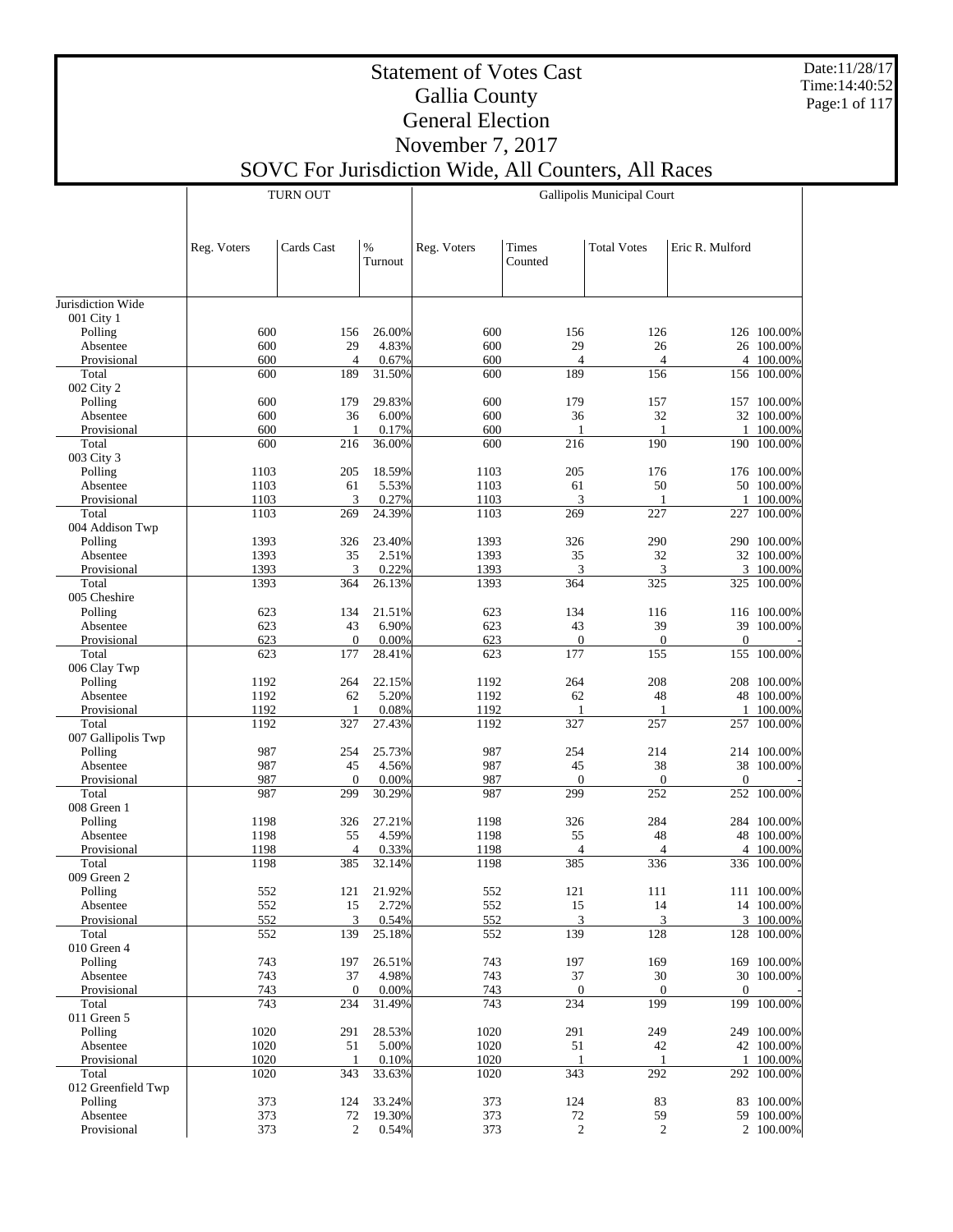Date:11/28/17 Time:14:40:52 Page:2 of 117

T

#### Statement of Votes Cast Gallia County General Election November 7, 2017

|                          |             | <b>TURN OUT</b> |                 | Gallipolis Municipal Court |                         |                     |                 |                           |  |  |
|--------------------------|-------------|-----------------|-----------------|----------------------------|-------------------------|---------------------|-----------------|---------------------------|--|--|
|                          | Reg. Voters | Cards Cast      | $\%$<br>Turnout | Reg. Voters                | <b>Times</b><br>Counted | <b>Total Votes</b>  | Eric R. Mulford |                           |  |  |
|                          |             |                 |                 |                            |                         |                     |                 |                           |  |  |
| Total                    | 373         | 198             | 53.08%          | 373                        | 198                     | 144                 |                 | 144 100.00%               |  |  |
| 013 Guyan Pct<br>Polling | 317         | 58              | 18.30%          | 317                        | 58                      | 48                  |                 | 48 100.00%                |  |  |
| Absentee                 | 317         | 16              | 5.05%           | 317                        | 16                      | $\,$ 8 $\,$         |                 | 8 100.00%                 |  |  |
| Provisional              | 317         | $\mathbf{0}$    | 0.00%           | 317                        | $\mathbf{0}$            | $\overline{0}$      | $\overline{0}$  |                           |  |  |
| Total                    | 317         | 74              | 23.34%          | 317                        | 74                      | 56                  |                 | 56 100.00%                |  |  |
| 014 Guyan Twp<br>Polling | 599         | 111             | 18.53%          | 599                        | 111                     | 96                  |                 | 96 100.00%                |  |  |
| Absentee                 | 599         | 30              | 5.01%           | 599                        | 30                      | 20                  |                 | 20 100.00%                |  |  |
| Provisional              | 599         | $\mathbf{0}$    | 0.00%           | 599                        | $\theta$                | $\mathbf{0}$        | $\Omega$        |                           |  |  |
| Total                    | 599         | 141             | 23.54%          | 599                        | 141                     | 116                 |                 | 116 100.00%               |  |  |
| 015 Harrison Twp         |             |                 |                 |                            |                         |                     |                 |                           |  |  |
| Polling<br>Absentee      | 640<br>640  | 153<br>31       | 23.91%<br>4.84% | 640<br>640                 | 153<br>31               | 118<br>22           |                 | 118 100.00%<br>22 100.00% |  |  |
| Provisional              | 640         | 1               | 0.16%           | 640                        | $\mathbf{1}$            | -1                  |                 | 1 100.00%                 |  |  |
| Total                    | 640         | 185             | 28.91%          | 640                        | 185                     | 141                 |                 | 141 100.00%               |  |  |
| 016 Huntington Twp       |             |                 |                 |                            |                         |                     |                 |                           |  |  |
| Polling                  | 914         | 324             | 35.45%          | 914                        | 324                     | 231                 |                 | 231 100.00%               |  |  |
| Absentee                 | 914         | 39              | 4.27%           | 914                        | 39                      | 28                  |                 | 28 100.00%                |  |  |
| Provisional<br>Total     | 914<br>914  | 1<br>364        | 0.11%<br>39.82% | 914<br>914                 | $\overline{1}$<br>364   | 1<br>260            | 1               | 100.00%<br>260 100.00%    |  |  |
| 017 Morgan Twp           |             |                 |                 |                            |                         |                     |                 |                           |  |  |
| Polling                  | 859         | 196             | 22.82%          | 859                        | 196                     | 159                 |                 | 159 100.00%               |  |  |
| Absentee                 | 859         | 51              | 5.94%           | 859                        | 51                      | 45                  |                 | 45 100.00%                |  |  |
| Provisional              | 859         | 1               | 0.12%           | 859                        | 1                       | 1                   |                 | 1 100.00%                 |  |  |
| Total                    | 859         | 248             | 28.87%          | 859                        | 248                     | 205                 |                 | 205 100.00%               |  |  |
| 018 Ohio Twp<br>Polling  | 605         | 134             | 22.15%          | 605                        | 134                     | 93                  |                 | 93 100.00%                |  |  |
| Absentee                 | 605         | 23              | 3.80%           | 605                        | 23                      | 18                  |                 | 18 100.00%                |  |  |
| Provisional              | 605         | $\Omega$        | 0.00%           | 605                        | $\mathbf{0}$            | $\mathbf{0}$        | $\Omega$        |                           |  |  |
| Total                    | 605         | 157             | 25.95%          | 605                        | 157                     | 111                 |                 | 111 100.00%               |  |  |
| 019 Perry Twp            |             |                 |                 |                            |                         |                     |                 |                           |  |  |
| Polling                  | 763         | 277             | 36.30%          | 763                        | 277                     | 218                 |                 | 218 100.00%               |  |  |
| Absentee<br>Provisional  | 763<br>763  | 35<br>3         | 4.59%<br>0.39%  | 763<br>763                 | 35<br>3                 | 21<br>3             |                 | 21 100.00%<br>3 100.00%   |  |  |
| Total                    | 763         | 315             | 41.28%          | 763                        | 315                     | 242                 |                 | 242 100.00%               |  |  |
| 020 Centerville Pct      |             |                 |                 |                            |                         |                     |                 |                           |  |  |
| Polling                  | 640         | 199             | 31.09%          | 640                        | 199                     | 162                 |                 | 162 100.00%               |  |  |
| Absentee                 | 640         | 24              | 3.75%           | 640                        | 24                      | 17                  |                 | 17 100.00%                |  |  |
| Provisional              | 640         | $\overline{2}$  | 0.31%           | 640                        | $\overline{2}$          | $\overline{c}$      |                 | 2 100.00%                 |  |  |
| Total<br>021 Raccoon Twp | 640         | 225             | 35.16%          | 640                        | 225                     | 181                 |                 | 181 100.00%               |  |  |
| Polling                  | 663         | 202             | 30.47%          | 663                        | 202                     | 162                 |                 | 162 100.00%               |  |  |
| Absentee                 | 663         | 36              | 5.43%           | 663                        | 36                      | 31                  |                 | 31 100.00%                |  |  |
| Provisional              | 663         | 10              | 1.51%           | 663                        | 10                      | 8                   |                 | 8 100.00%                 |  |  |
| Total                    | 663         | 248             | 37.41%          | 663                        | 248                     | 201                 |                 | 201 100.00%               |  |  |
| 022 Bidwell Pct          |             |                 | 21.89%          |                            |                         |                     |                 | 125 100.00%               |  |  |
| Polling<br>Absentee      | 667<br>667  | 146<br>22       | 3.30%           | 667<br>667                 | 146<br>22               | 125<br>17           |                 | 17 100.00%                |  |  |
| Provisional              | 667         | $\mathbf{0}$    | 0.00%           | 667                        | $\mathbf{0}$            | $\theta$            | $\theta$        |                           |  |  |
| Total                    | 667         | 168             | 25.19%          | 667                        | 168                     | 142                 |                 | 142 100.00%               |  |  |
| 023 Springfield 1        |             |                 |                 |                            |                         |                     |                 |                           |  |  |
| Polling                  | 787         | 170             | 21.60%          | 787                        | 170                     | 142                 |                 | 142 100.00%               |  |  |
| Absentee                 | 787         | 43              | 5.46%           | 787                        | 43                      | 37                  |                 | 37 100.00%                |  |  |
| Provisional<br>Total     | 787<br>787  | 1<br>214        | 0.13%<br>27.19% | 787<br>787                 | -1<br>214               | $\mathbf{1}$<br>180 |                 | 1 100.00%<br>180 100.00%  |  |  |
| 024 Springfield 2        |             |                 |                 |                            |                         |                     |                 |                           |  |  |
| Polling                  | 759         | 217             | 28.59%          | 759                        | 217                     | 179                 |                 | 179 100.00%               |  |  |
| Absentee                 | 759         | 30              | 3.95%           | 759                        | 30                      | $26\,$              |                 | 26 100.00%                |  |  |
| Provisional              | 759         | $\mathbf{1}$    | 0.13%           | 759                        | 1                       | 1                   |                 | 1 100.00%                 |  |  |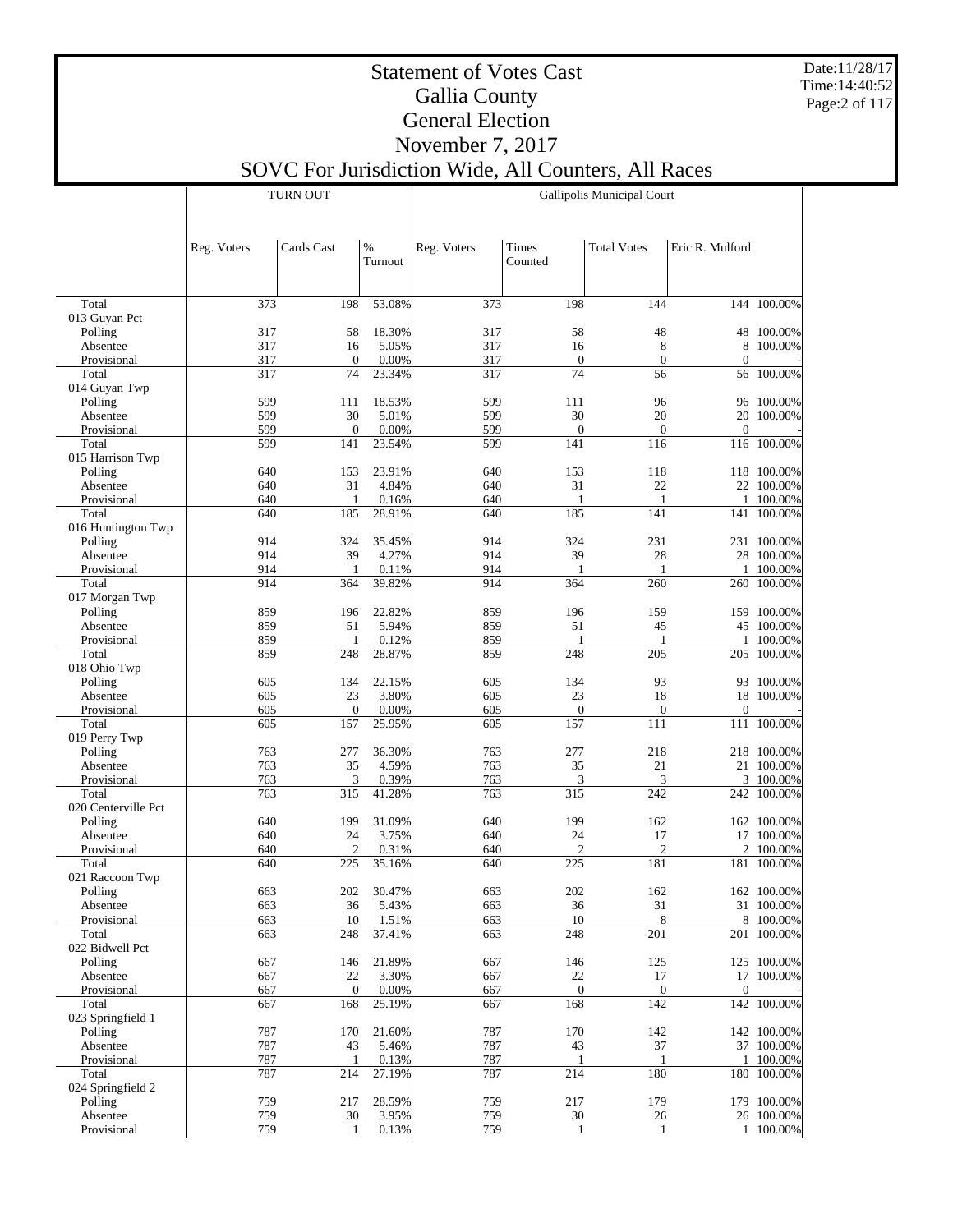Date:11/28/17 Time:14:40:52 Page:3 of 117

### Statement of Votes Cast Gallia County General Election November 7, 2017

|                     |             | <b>TURN OUT</b> |                 | Gallipolis Municipal Court |                         |                    |                 |              |  |  |  |
|---------------------|-------------|-----------------|-----------------|----------------------------|-------------------------|--------------------|-----------------|--------------|--|--|--|
|                     | Reg. Voters | Cards Cast      | $\%$<br>Turnout | Reg. Voters                | <b>Times</b><br>Counted | <b>Total Votes</b> | Eric R. Mulford |              |  |  |  |
| Total<br>025 Walnut | 759         | 248             | 32.67%          | 759                        | 248                     | 206                |                 | 206 100.00%  |  |  |  |
| Polling             | 489         | 191             | 39.06%          | 489                        | 191                     | 122                | 122             | 100.00%      |  |  |  |
| Absentee            | 489         | 53              | 10.84%          | 489                        | 53                      | 32                 |                 | 32 100.00%   |  |  |  |
| Provisional         | 489         |                 | 0.20%           | 489                        |                         |                    |                 | 100.00%      |  |  |  |
| Total               | 489         | 245             | 50.10%          | 489                        | 245                     | 155                |                 | 155 100.00%  |  |  |  |
| Total               |             |                 |                 |                            |                         |                    |                 |              |  |  |  |
| Polling             | 19086       | 4955            | 25.96%          | 19086                      | 4955                    | 4038               |                 | 4038 100.00% |  |  |  |
| Absentee            | 19086       | 974             | 5.10%           | 19086                      | 974                     | 780                | 780             | 100.00%      |  |  |  |
| Provisional         | 19086       | 43              | 0.23%           | 19086                      | 43                      | 39                 | 39              | 100.00%      |  |  |  |
| Total               | 19086       | 5972            | 31.29%          | 19086                      | 5972                    | 4857               |                 | 4857 100.00% |  |  |  |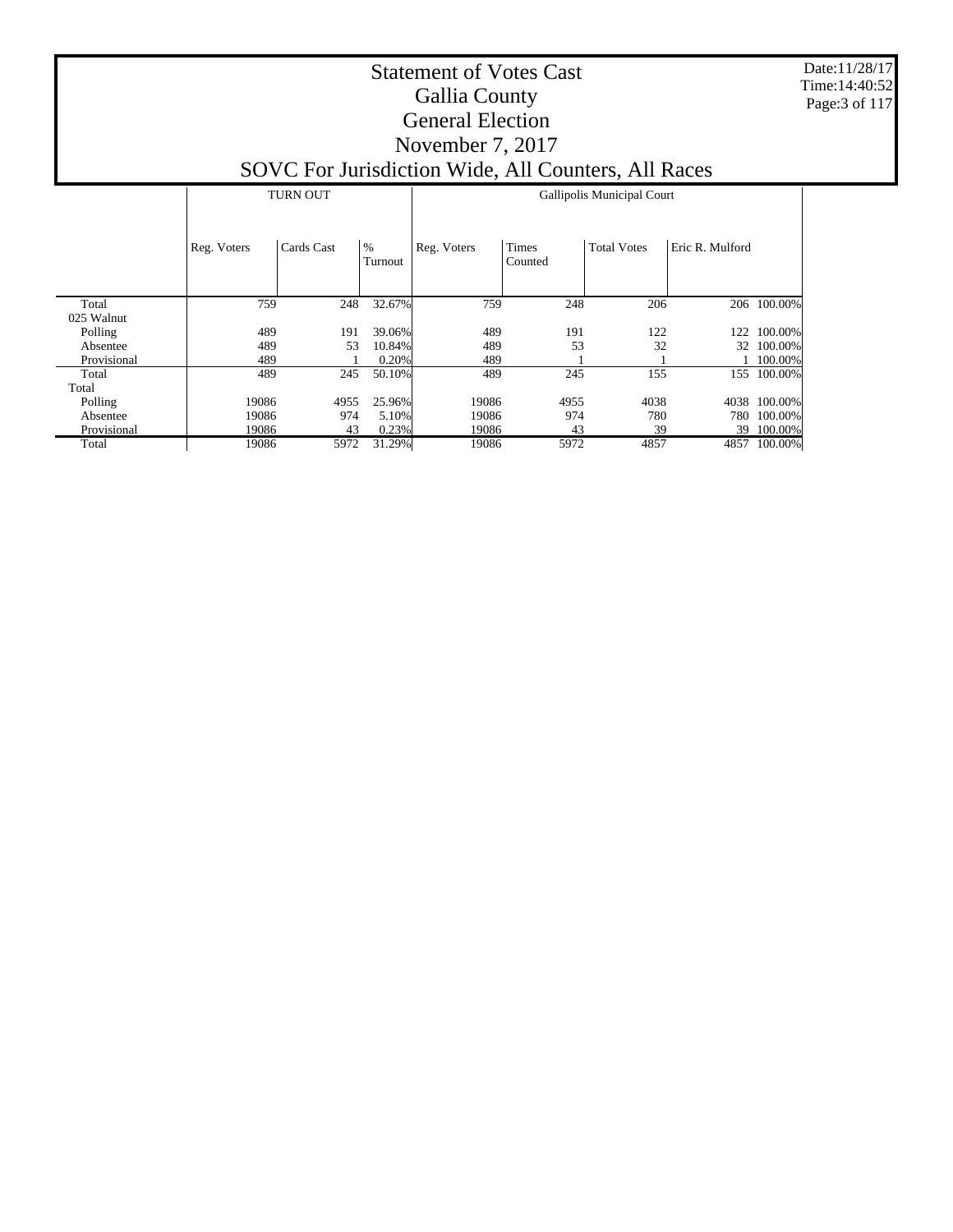Date:11/28/17 Time:14:40:52 Page:4 of 117

#### Statement of Votes Cast Gallia County General Election November 7, 2017 SOVC For Jurisdiction Wide, All Counters, All Races

Gallipolis City Commission

|                         | Reg. Voters              | Times                    | <b>Total Votes</b>       | Cody Caldwell            |                          | Albert Gallagher II      |                          | <b>Beau Sang</b>         |                  |
|-------------------------|--------------------------|--------------------------|--------------------------|--------------------------|--------------------------|--------------------------|--------------------------|--------------------------|------------------|
|                         |                          | Counted                  |                          |                          |                          |                          |                          |                          |                  |
|                         |                          |                          |                          |                          |                          |                          |                          |                          |                  |
| Jurisdiction Wide       |                          |                          |                          |                          |                          |                          |                          |                          |                  |
| 001 City 1              |                          |                          |                          |                          |                          |                          |                          |                          |                  |
| Polling                 | 600                      | 156                      | 253                      | 97                       | 38.34%                   | 79                       | 31.23%                   | 77                       | 30.43%           |
| Absentee                | 600                      | 29                       | 61                       | 23                       | 37.70%                   | 20                       | 32.79%                   | 18                       | 29.51%           |
| Provisional<br>Total    | 600<br>600               | $\overline{4}$<br>189    | 7<br>$\overline{321}$    | 3<br>123                 | 42.86%<br>38.32%         | 1<br>100                 | 14.29%<br>31.15%         | 3<br>98                  | 42.86%<br>30.53% |
| 002 City 2              |                          |                          |                          |                          |                          |                          |                          |                          |                  |
| Polling                 | 600                      | 179                      | 285                      | 100                      | 35.09%                   | 92                       | 32.28%                   | 93                       | 32.63%           |
| Absentee                | 600                      | 36                       | 63                       | 21                       | 33.33%                   | 19                       | 30.16%                   | 23                       | 36.51%           |
| Provisional             | 600                      | 1                        | $\mathfrak{2}$           | $\mathbf{0}$             | 0.00%                    | 1                        | 50.00%                   | 1                        | 50.00%           |
| Total                   | 600                      | 216                      | 350                      | 121                      | 34.57%                   | 112                      | 32.00%                   | 117                      | 33.43%           |
| 003 City 3              |                          |                          |                          |                          |                          |                          |                          |                          |                  |
| Polling                 | 1103                     | 205                      | 310                      | 110                      | 35.48%                   | 95                       | 30.65%                   | 105                      | 33.87%           |
| Absentee                | 1103                     | 61                       | 107                      | 42                       | 39.25%                   | 31                       | 28.97%                   | 34                       | 31.78%           |
| Provisional<br>Total    | 1103<br>1103             | 3<br>269                 | $\mathfrak{2}$<br>419    | $\mathbf{0}$<br>152      | 0.00%<br>36.28%          | 1<br>127                 | 50.00%<br>30.31%         | 1<br>140                 | 50.00%<br>33.41% |
| 004 Addison Twp         |                          |                          |                          |                          |                          |                          |                          |                          |                  |
| Polling                 |                          |                          |                          |                          |                          |                          |                          |                          |                  |
| Absentee                |                          |                          |                          |                          |                          |                          |                          |                          |                  |
| Provisional             | $\overline{a}$           | ٠                        |                          |                          | $\overline{a}$           | $\overline{a}$           | $\overline{a}$           | ٠                        |                  |
| Total                   |                          |                          |                          |                          |                          |                          | L.                       |                          |                  |
| 005 Cheshire            |                          |                          |                          |                          |                          |                          |                          |                          |                  |
| Polling                 |                          |                          |                          |                          |                          |                          |                          |                          |                  |
| Absentee                |                          |                          |                          |                          | $\overline{a}$           |                          |                          |                          |                  |
| Provisional             | ٠                        |                          |                          | $\overline{a}$           | $\overline{a}$           | ۰                        |                          | ÷                        |                  |
| Total                   | $\overline{a}$           | ÷                        | ÷                        | ÷.                       | $\overline{a}$           | ÷.                       | ÷                        |                          |                  |
| 006 Clay Twp<br>Polling |                          |                          |                          |                          |                          |                          |                          |                          |                  |
| Absentee                |                          |                          |                          |                          |                          |                          |                          |                          |                  |
| Provisional             | ä,                       | ٠                        |                          | $\overline{a}$           | $\overline{a}$           | $\overline{a}$           | $\overline{a}$           | ٠                        |                  |
| Total                   | ÷                        | ÷.                       | ÷.                       | ÷                        | ÷                        | L.                       | ÷                        |                          |                  |
| 007 Gallipolis Twp      |                          |                          |                          |                          |                          |                          |                          |                          |                  |
| Polling                 |                          |                          |                          |                          |                          |                          |                          |                          |                  |
| Absentee                |                          |                          |                          |                          |                          |                          |                          |                          |                  |
| Provisional             | ٠                        | ٠                        |                          | $\overline{\phantom{a}}$ | ٠                        | ٠                        | ٠                        |                          |                  |
| Total                   | L,                       | $\overline{\phantom{a}}$ | ÷,                       |                          | $\overline{a}$           |                          | $\overline{a}$           |                          |                  |
| 008 Green 1<br>Polling  |                          |                          |                          |                          |                          |                          |                          |                          |                  |
| Absentee                |                          |                          |                          |                          |                          |                          |                          |                          |                  |
| Provisional             | $\overline{\phantom{a}}$ | $\overline{\phantom{a}}$ | $\overline{\phantom{a}}$ | $\overline{\phantom{a}}$ | $\overline{\phantom{a}}$ | $\overline{\phantom{a}}$ | $\overline{\phantom{a}}$ | $\overline{\phantom{a}}$ |                  |
| Total                   |                          |                          |                          |                          |                          |                          |                          |                          |                  |
| 009 Green 2             |                          |                          |                          |                          |                          |                          |                          |                          |                  |
| Polling                 |                          |                          |                          |                          |                          |                          |                          |                          |                  |
| Absentee                |                          |                          |                          |                          |                          |                          |                          |                          |                  |
| Provisional             |                          |                          |                          |                          |                          |                          |                          |                          |                  |
| Total                   |                          |                          |                          |                          |                          |                          |                          |                          |                  |
| 010 Green 4             |                          |                          |                          |                          |                          |                          |                          |                          |                  |
| Polling<br>Absentee     |                          |                          |                          |                          |                          |                          |                          |                          |                  |
| Provisional             |                          |                          |                          |                          |                          |                          |                          |                          |                  |
| Total                   |                          |                          |                          |                          |                          |                          |                          |                          |                  |
| 011 Green 5             |                          |                          |                          |                          |                          |                          |                          |                          |                  |
| Polling                 |                          |                          |                          |                          |                          |                          |                          |                          |                  |
| Absentee                |                          |                          |                          |                          |                          |                          |                          |                          |                  |
| Provisional             |                          |                          |                          |                          |                          |                          |                          |                          |                  |
| Total                   | ÷.                       | ÷                        | ÷.                       | ÷                        | ÷                        | ÷.                       | ÷                        |                          |                  |
| 012 Greenfield Twp      |                          |                          |                          |                          |                          |                          |                          |                          |                  |
| Polling                 |                          |                          |                          |                          |                          |                          |                          |                          |                  |
| Absentee                |                          |                          |                          |                          |                          |                          |                          |                          |                  |
| Provisional             |                          |                          |                          |                          |                          |                          |                          |                          |                  |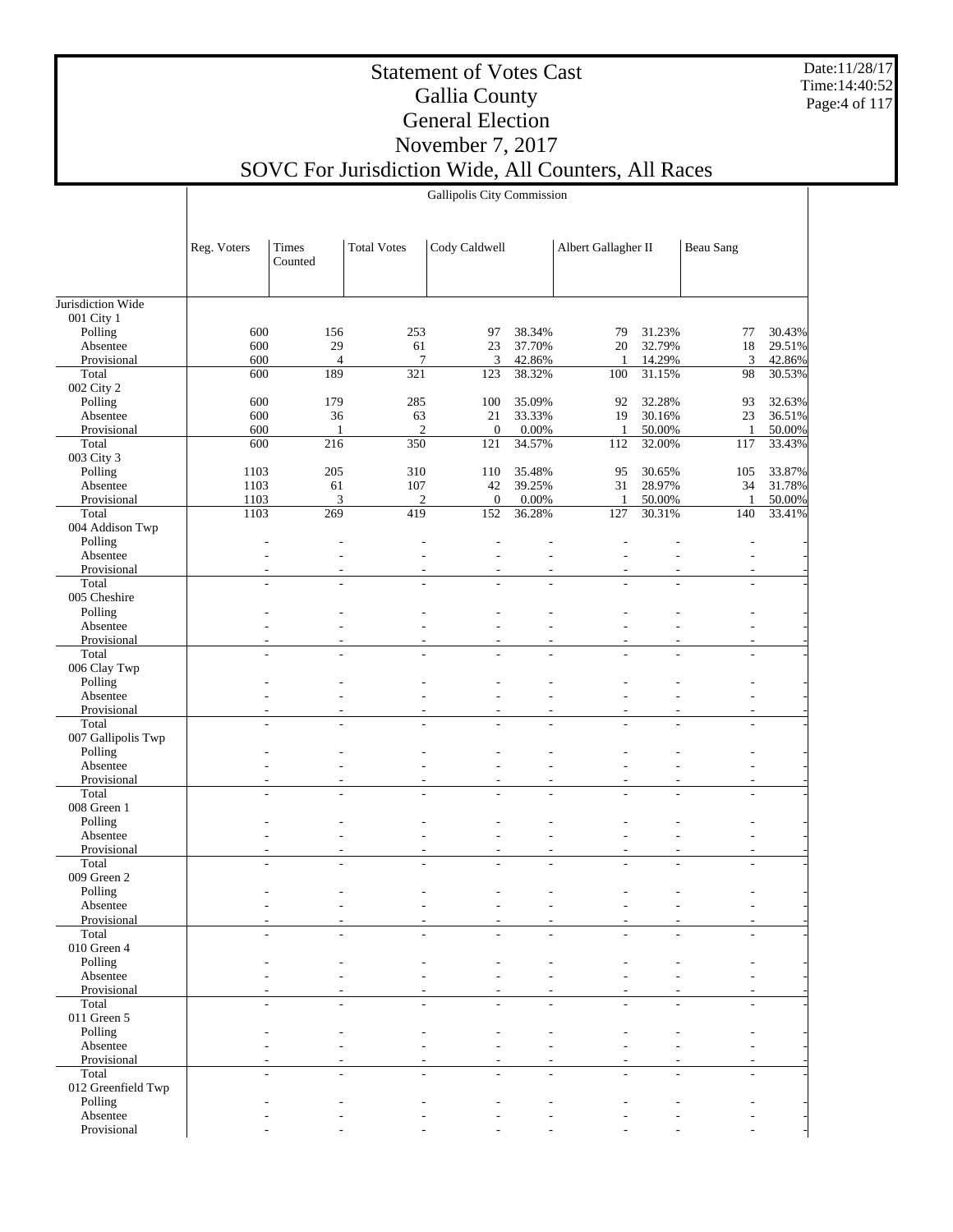Date:11/28/17 Time:14:40:52 Page:5 of 117

### Statement of Votes Cast Gallia County General Election November 7, 2017

## SOVC For Jurisdiction Wide, All Counters, All Races

Gallipolis City Commission

|                              | Reg. Voters | Times<br>Counted                 | <b>Total Votes</b> | Cody Caldwell                              |                          | Albert Gallagher II |                | <b>Beau Sang</b> |                          |
|------------------------------|-------------|----------------------------------|--------------------|--------------------------------------------|--------------------------|---------------------|----------------|------------------|--------------------------|
|                              |             |                                  |                    |                                            |                          |                     |                |                  |                          |
| Total                        |             | ٠<br>$\sim$                      |                    | $\overline{\phantom{a}}$<br>$\overline{a}$ | $\overline{\phantom{a}}$ | $\overline{a}$      | $\sim$         |                  | $\overline{\phantom{a}}$ |
| 013 Guyan Pct<br>Polling     |             |                                  |                    |                                            |                          |                     |                |                  |                          |
| Absentee                     |             |                                  |                    |                                            |                          |                     |                |                  |                          |
| Provisional                  |             |                                  |                    |                                            | $\overline{\phantom{a}}$ |                     |                |                  |                          |
| Total                        |             |                                  |                    |                                            |                          |                     |                |                  |                          |
| 014 Guyan Twp                |             |                                  |                    |                                            |                          |                     |                |                  |                          |
| Polling                      |             |                                  |                    |                                            |                          |                     |                |                  |                          |
| Absentee<br>Provisional      |             | ۰                                |                    | ٠                                          | $\overline{\phantom{a}}$ |                     |                |                  |                          |
| Total                        |             |                                  |                    |                                            |                          |                     |                |                  |                          |
| 015 Harrison Twp             |             |                                  |                    |                                            |                          |                     |                |                  |                          |
| Polling                      |             |                                  |                    |                                            |                          |                     |                |                  |                          |
| Absentee                     |             |                                  |                    |                                            |                          |                     |                |                  |                          |
| Provisional                  |             | ٠                                |                    |                                            | $\overline{\phantom{a}}$ | ٠                   |                |                  |                          |
| Total<br>016 Huntington Twp  |             |                                  |                    |                                            |                          |                     |                |                  |                          |
| Polling                      |             |                                  |                    |                                            |                          |                     |                |                  |                          |
| Absentee                     |             |                                  |                    |                                            |                          |                     |                |                  |                          |
| Provisional                  |             |                                  |                    |                                            | ٠                        |                     |                |                  |                          |
| Total                        |             | $\overline{a}$<br>$\overline{a}$ |                    | L.<br>÷                                    | $\overline{\phantom{a}}$ | ÷.                  | L,             |                  |                          |
| 017 Morgan Twp               |             |                                  |                    |                                            |                          |                     |                |                  |                          |
| Polling<br>Absentee          |             |                                  |                    |                                            |                          |                     |                |                  |                          |
| Provisional                  |             | ٠                                |                    |                                            | $\overline{\phantom{a}}$ |                     |                |                  |                          |
| Total                        |             |                                  |                    |                                            |                          |                     |                |                  |                          |
| 018 Ohio Twp                 |             |                                  |                    |                                            |                          |                     |                |                  |                          |
| Polling                      |             |                                  |                    |                                            |                          |                     |                |                  |                          |
| Absentee                     |             |                                  |                    |                                            |                          |                     |                |                  |                          |
| Provisional<br>Total         |             | ٠                                |                    | ٠                                          | $\overline{\phantom{a}}$ |                     |                |                  |                          |
| 019 Perry Twp                |             |                                  |                    |                                            |                          |                     |                |                  |                          |
| Polling                      |             |                                  |                    |                                            |                          |                     |                |                  |                          |
| Absentee                     |             |                                  |                    |                                            |                          |                     |                |                  |                          |
| Provisional                  |             | ٠                                |                    | ٠<br>٠                                     | $\overline{\phantom{a}}$ | ٠                   | ٠              |                  | ٠                        |
| Total<br>020 Centerville Pct |             |                                  |                    |                                            |                          |                     |                |                  |                          |
| Polling                      |             |                                  |                    |                                            |                          |                     |                |                  |                          |
| Absentee                     |             |                                  |                    |                                            | ۰                        |                     |                |                  |                          |
| Provisional                  |             | ٠                                |                    | ٠                                          | $\overline{\phantom{a}}$ |                     |                |                  | ٠                        |
| Total                        |             | ÷.<br>$\overline{\phantom{a}}$   |                    | L,<br>÷,                                   | $\overline{\phantom{a}}$ | ÷,                  | ÷,             |                  |                          |
| 021 Raccoon Twp<br>Polling   |             |                                  |                    |                                            |                          |                     |                |                  |                          |
| Absentee                     |             |                                  |                    |                                            |                          |                     |                |                  |                          |
| Provisional                  |             |                                  |                    |                                            |                          |                     |                |                  |                          |
| Total                        |             | ÷.                               |                    |                                            |                          |                     |                |                  |                          |
| 022 Bidwell Pct              |             |                                  |                    |                                            |                          |                     |                |                  |                          |
| Polling                      |             |                                  |                    |                                            |                          |                     |                |                  |                          |
| Absentee<br>Provisional      |             |                                  |                    | ٠                                          | ٠                        |                     |                |                  |                          |
| Total                        |             | ÷.<br>$\overline{a}$             |                    | $\overline{\phantom{a}}$<br>÷,             | $\overline{\phantom{a}}$ | ÷,                  | $\sim$         |                  | ÷,                       |
| 023 Springfield 1            |             |                                  |                    |                                            |                          |                     |                |                  |                          |
| Polling                      |             |                                  |                    |                                            |                          |                     |                |                  |                          |
| Absentee                     |             |                                  |                    |                                            |                          |                     |                |                  |                          |
| Provisional                  |             | $\overline{\phantom{a}}$         |                    | $\overline{\phantom{a}}$                   | $\overline{\phantom{a}}$ |                     | ۰              |                  |                          |
| Total<br>024 Springfield 2   |             | $\overline{a}$                   |                    | ÷.<br>÷,                                   | ÷.                       | ٠                   | $\overline{a}$ |                  |                          |
| Polling                      |             |                                  |                    |                                            |                          |                     |                |                  |                          |
| Absentee                     |             |                                  |                    |                                            |                          |                     |                |                  |                          |
| Provisional                  |             |                                  |                    |                                            |                          |                     |                |                  |                          |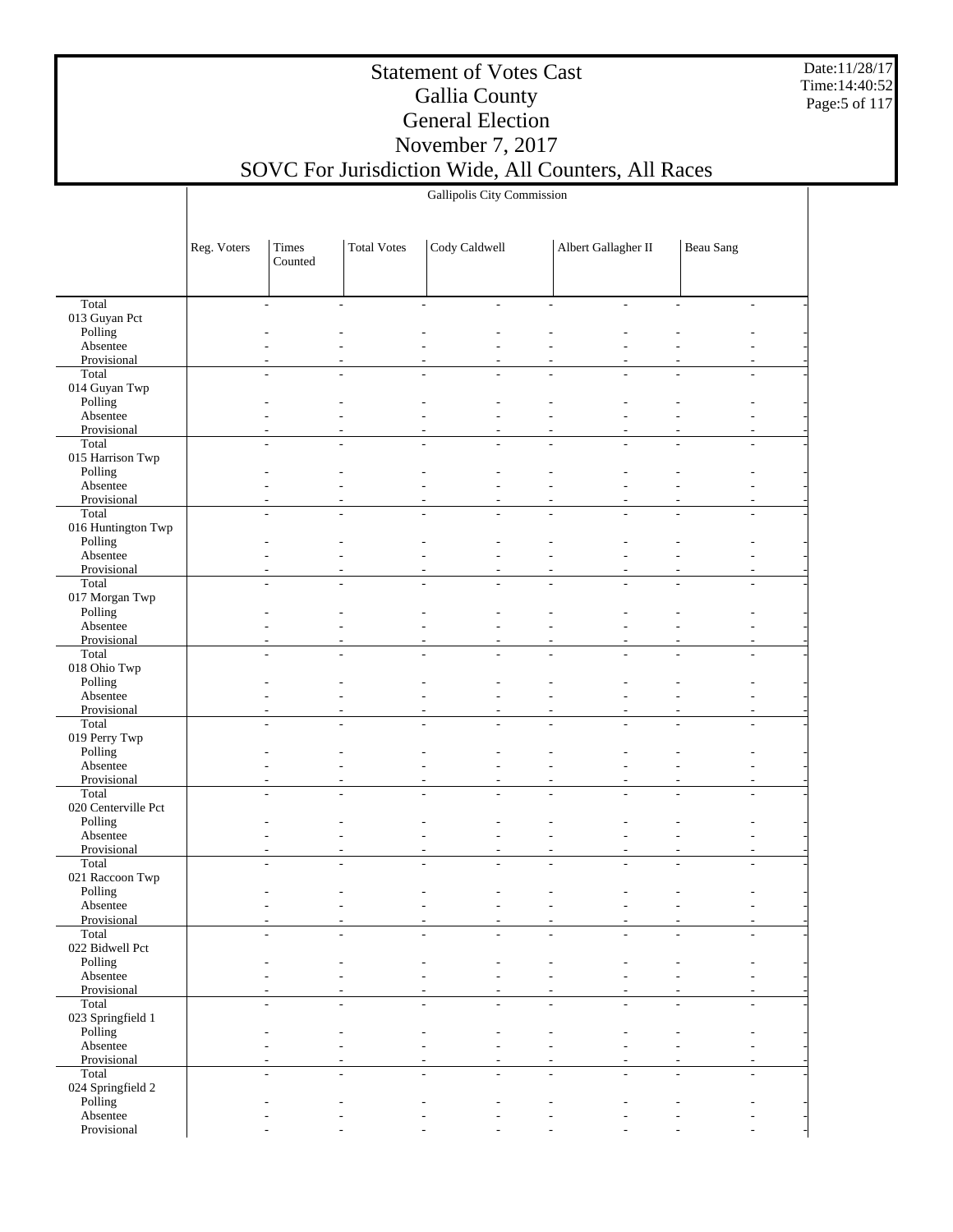Date:11/28/17 Time:14:40:52 Page:6 of 117

#### Statement of Votes Cast Gallia County General Election November 7, 2017 SOVC For Jurisdiction Wide, All Counters, All Races

|             | Gallipolis City Commission |                  |                    |               |        |                     |        |           |        |  |
|-------------|----------------------------|------------------|--------------------|---------------|--------|---------------------|--------|-----------|--------|--|
|             | Reg. Voters                | Times<br>Counted | <b>Total Votes</b> | Cody Caldwell |        | Albert Gallagher II |        | Beau Sang |        |  |
| Total       |                            | ۰                |                    |               |        |                     |        | ۰         |        |  |
| 025 Walnut  |                            |                  |                    |               |        |                     |        |           |        |  |
| Polling     |                            | ۰                | ۰                  |               |        |                     |        | ٠         |        |  |
| Absentee    | ٠                          | ۰                | ۰                  | ٠             | ۰      | ۰                   | ۰      | ۰.        |        |  |
| Provisional |                            | ۰                | ۰                  |               |        |                     |        | ۰         |        |  |
| Total       |                            | ۰                | ۰                  |               |        |                     |        | ۰         |        |  |
| Total       |                            |                  |                    |               |        |                     |        |           |        |  |
| Polling     | 2303                       | 540              | 848                | 307           | 36.20% | 266                 | 31.37% | 275       | 32.43% |  |
| Absentee    | 2303                       | 126              | 231                | 86            | 37.23% | 70                  | 30.30% | 75        | 32.47% |  |
| Provisional | 2303                       | 8                | 11                 | 3             | 27.27% | $\mathcal{F}$       | 27.27% | 5         | 45.45% |  |
| Total       | 2303                       | 674              | 1090               | 396           | 36.33% | 339                 | 31.10% | 355       | 32.57% |  |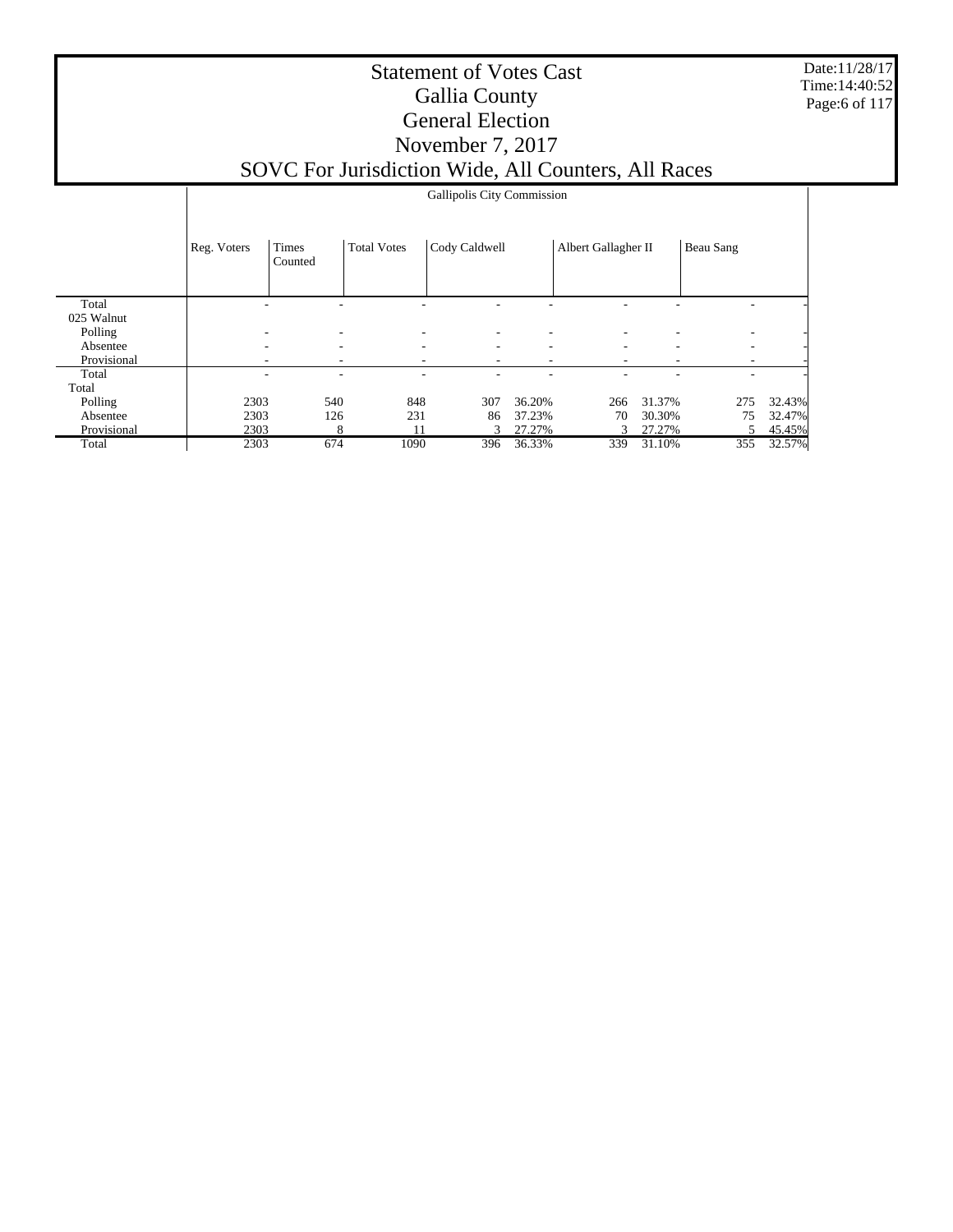Date:11/28/17 Time:14:40:52 Page:7 of 117

#### Statement of Votes Cast Gallia County General Election November 7, 2017

Centerville Village Council

|                            | Reg.<br>Voters | Times<br>Counted         | <b>Total Votes</b>       | Virginia A. Daniels                                  |                          | Gene Allen Hall          |                          | Robert H. Terry |        | Brian Waugh |                          |  |
|----------------------------|----------------|--------------------------|--------------------------|------------------------------------------------------|--------------------------|--------------------------|--------------------------|-----------------|--------|-------------|--------------------------|--|
| Jurisdiction Wide          |                |                          |                          |                                                      |                          |                          |                          |                 |        |             |                          |  |
| 001 City 1                 |                |                          |                          |                                                      |                          |                          |                          |                 |        |             |                          |  |
| Polling                    |                |                          |                          |                                                      |                          |                          |                          |                 |        |             |                          |  |
| Absentee                   |                |                          |                          |                                                      |                          |                          |                          |                 |        |             |                          |  |
| Provisional                |                |                          |                          |                                                      |                          |                          |                          |                 |        |             |                          |  |
| Total                      |                | $\overline{\phantom{a}}$ | L,                       | $\overline{a}$                                       | L,                       |                          | L,                       |                 |        |             |                          |  |
| 002 City 2                 |                |                          |                          |                                                      |                          |                          |                          |                 |        |             |                          |  |
| Polling                    |                |                          |                          |                                                      |                          |                          |                          |                 |        |             |                          |  |
| Absentee                   |                |                          |                          |                                                      |                          |                          |                          |                 |        |             |                          |  |
| Provisional                |                |                          |                          |                                                      |                          |                          |                          |                 |        |             |                          |  |
| Total                      |                | ÷                        |                          |                                                      |                          |                          |                          |                 |        |             |                          |  |
| 003 City 3                 |                |                          |                          |                                                      |                          |                          |                          |                 |        |             |                          |  |
| Polling                    |                |                          |                          |                                                      |                          |                          |                          |                 |        |             |                          |  |
| Absentee                   |                |                          |                          |                                                      |                          |                          |                          |                 |        |             |                          |  |
| Provisional                |                |                          |                          |                                                      |                          |                          |                          |                 |        |             |                          |  |
| Total                      |                | $\overline{a}$           |                          |                                                      |                          |                          |                          |                 |        |             |                          |  |
| 004 Addison Twp            |                |                          |                          |                                                      |                          |                          |                          |                 |        |             |                          |  |
| Polling                    |                |                          |                          |                                                      |                          |                          |                          |                 |        |             |                          |  |
| Absentee                   |                |                          |                          |                                                      |                          |                          |                          |                 |        |             |                          |  |
| Provisional                |                |                          |                          |                                                      |                          |                          |                          |                 |        |             |                          |  |
| Total                      |                | $\overline{a}$           |                          |                                                      |                          |                          |                          |                 |        |             |                          |  |
| 005 Cheshire               |                |                          |                          |                                                      |                          |                          |                          |                 |        |             |                          |  |
| Polling                    |                |                          |                          |                                                      |                          |                          |                          |                 |        |             |                          |  |
| Absentee                   |                |                          |                          |                                                      |                          |                          |                          |                 |        |             |                          |  |
| Provisional                |                |                          |                          |                                                      |                          |                          |                          |                 |        |             |                          |  |
| Total                      |                | $\overline{\phantom{a}}$ | ÷,                       | ÷,<br>$\sim$                                         | L,                       | $\overline{\phantom{a}}$ | $\overline{\phantom{a}}$ | $\sim$          | ÷,     |             |                          |  |
| 006 Clay Twp               |                |                          |                          |                                                      |                          |                          |                          |                 |        |             |                          |  |
| Polling                    |                |                          |                          |                                                      |                          |                          |                          |                 |        |             |                          |  |
| Absentee                   |                |                          |                          |                                                      |                          |                          |                          |                 |        |             |                          |  |
| Provisional                |                |                          |                          |                                                      |                          |                          |                          |                 |        |             |                          |  |
| Total                      |                | $\overline{a}$           |                          |                                                      |                          |                          |                          |                 |        |             |                          |  |
| 007 Gallipolis Twp         |                |                          |                          |                                                      |                          |                          |                          |                 |        |             |                          |  |
| Polling                    |                |                          |                          |                                                      |                          |                          |                          |                 |        |             |                          |  |
| Absentee                   |                |                          |                          |                                                      |                          |                          |                          |                 |        |             |                          |  |
| Provisional                |                |                          |                          |                                                      |                          |                          |                          |                 |        |             |                          |  |
| Total                      |                | ÷,                       |                          |                                                      |                          |                          |                          |                 |        |             |                          |  |
| 008 Green 1                |                |                          |                          |                                                      |                          |                          |                          |                 |        |             |                          |  |
| Polling                    |                |                          |                          |                                                      |                          |                          |                          |                 |        |             |                          |  |
| Absentee                   |                |                          |                          |                                                      |                          |                          |                          |                 |        |             |                          |  |
| Provisional                |                |                          |                          |                                                      |                          |                          |                          |                 |        |             |                          |  |
| Total                      |                |                          |                          |                                                      |                          |                          |                          |                 |        |             |                          |  |
| 009 Green 2                |                |                          |                          |                                                      |                          |                          |                          |                 |        |             |                          |  |
| Polling                    |                |                          |                          |                                                      |                          |                          |                          |                 |        |             |                          |  |
| Absentee                   |                |                          |                          |                                                      |                          |                          |                          |                 |        |             |                          |  |
| Provisional                |                | $\overline{a}$           |                          |                                                      |                          |                          |                          |                 |        |             |                          |  |
| Total<br>$010$ Green $4\,$ |                |                          |                          |                                                      |                          |                          |                          |                 |        |             |                          |  |
| Polling                    |                |                          |                          |                                                      |                          |                          |                          |                 |        |             |                          |  |
| Absentee                   |                |                          |                          |                                                      |                          |                          |                          |                 |        |             |                          |  |
| Provisional                |                |                          |                          |                                                      |                          |                          |                          |                 |        |             |                          |  |
| Total                      |                | $\overline{a}$           |                          |                                                      | L.                       |                          |                          |                 | ÷.     |             |                          |  |
| 011 Green $5$              |                |                          |                          |                                                      |                          |                          |                          |                 |        |             |                          |  |
|                            |                |                          |                          |                                                      |                          |                          |                          |                 |        |             |                          |  |
| Polling<br>Absentee        |                |                          |                          |                                                      |                          |                          |                          |                 |        |             |                          |  |
| Provisional                |                |                          |                          |                                                      |                          |                          |                          |                 |        |             |                          |  |
| Total                      |                | $\overline{\phantom{a}}$ | $\overline{\phantom{a}}$ | $\overline{\phantom{a}}$<br>$\overline{\phantom{a}}$ | $\overline{\phantom{a}}$ | $\overline{\phantom{a}}$ | $\overline{\phantom{a}}$ | $\sim$          | $\sim$ |             | $\overline{\phantom{a}}$ |  |
| 012 Greenfield Twp         |                |                          |                          |                                                      |                          |                          |                          |                 |        |             |                          |  |
| Polling                    |                |                          |                          |                                                      |                          |                          |                          |                 |        |             |                          |  |
| Absentee                   |                |                          |                          |                                                      |                          |                          |                          |                 |        |             |                          |  |
| Provisional                |                |                          |                          |                                                      |                          |                          |                          |                 |        |             |                          |  |
|                            |                |                          |                          |                                                      |                          |                          |                          |                 |        |             |                          |  |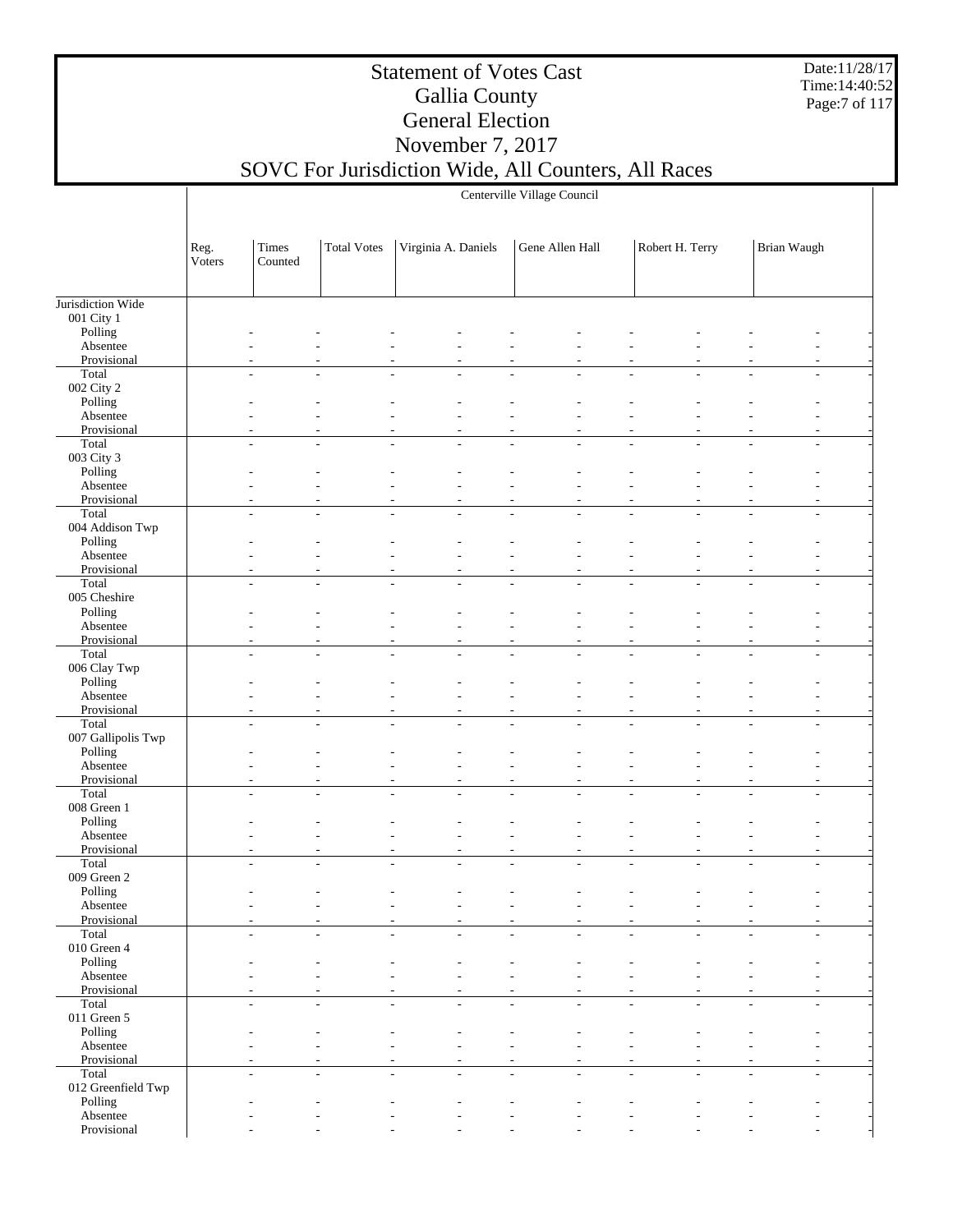Date:11/28/17 Time:14:40:53 Page:8 of 117

#### Statement of Votes Cast Gallia County General Election November 7, 2017

Centerville Village Council

|                            | Reg.<br>Voters  | Times<br>Counted | <b>Total Votes</b>       | Virginia A. Daniels |                          | Gene Allen Hall          |                | Robert H. Terry |                          | Brian Waugh              |        |
|----------------------------|-----------------|------------------|--------------------------|---------------------|--------------------------|--------------------------|----------------|-----------------|--------------------------|--------------------------|--------|
|                            |                 |                  |                          |                     |                          |                          |                |                 |                          |                          |        |
| Total                      |                 | $\overline{a}$   | $\overline{\phantom{a}}$ |                     |                          | $\overline{\phantom{a}}$ | $\overline{a}$ |                 |                          |                          |        |
| 013 Guyan Pct              |                 |                  |                          |                     |                          |                          |                |                 |                          |                          |        |
| Polling                    |                 |                  |                          |                     |                          |                          |                |                 |                          |                          |        |
| Absentee<br>Provisional    |                 |                  |                          |                     |                          |                          |                |                 |                          |                          |        |
| Total                      |                 |                  |                          |                     |                          |                          |                |                 |                          |                          |        |
| 014 Guyan Twp              |                 |                  |                          |                     |                          |                          |                |                 |                          |                          |        |
| Polling                    |                 |                  |                          |                     |                          |                          |                |                 |                          |                          |        |
| Absentee                   |                 |                  |                          |                     |                          |                          |                |                 |                          |                          |        |
| Provisional                |                 |                  |                          |                     |                          |                          |                |                 |                          |                          |        |
| Total                      |                 | ÷                |                          |                     |                          |                          |                |                 |                          |                          |        |
| 015 Harrison Twp           |                 |                  |                          |                     |                          |                          |                |                 |                          |                          |        |
| Polling                    |                 |                  |                          |                     |                          |                          |                |                 |                          |                          |        |
| Absentee                   |                 |                  |                          |                     |                          |                          |                |                 |                          |                          |        |
| Provisional<br>Total       |                 | ÷                |                          |                     |                          |                          |                |                 |                          |                          |        |
| 016 Huntington Twp         |                 |                  |                          |                     |                          |                          |                |                 |                          |                          |        |
| Polling                    |                 |                  |                          |                     |                          |                          |                |                 |                          |                          |        |
| Absentee                   |                 |                  |                          |                     |                          |                          |                |                 |                          |                          |        |
| Provisional                |                 |                  |                          |                     |                          |                          |                |                 |                          |                          |        |
| Total                      | ÷               |                  | ÷                        |                     |                          |                          | L,             |                 |                          |                          |        |
| 017 Morgan Twp             |                 |                  |                          |                     |                          |                          |                |                 |                          |                          |        |
| Polling                    |                 |                  |                          |                     |                          |                          |                |                 |                          |                          |        |
| Absentee                   |                 |                  |                          |                     |                          |                          |                |                 |                          |                          |        |
| Provisional                |                 |                  |                          |                     |                          |                          |                |                 |                          |                          |        |
| Total                      |                 |                  |                          |                     |                          |                          |                |                 |                          |                          |        |
| 018 Ohio Twp               |                 |                  |                          |                     |                          |                          |                |                 |                          |                          |        |
| Polling                    |                 |                  |                          |                     |                          |                          |                |                 |                          |                          |        |
| Absentee<br>Provisional    |                 |                  |                          |                     |                          |                          |                |                 |                          |                          |        |
| Total                      | ÷               |                  |                          |                     |                          |                          |                |                 |                          |                          |        |
| 019 Perry Twp              |                 |                  |                          |                     |                          |                          |                |                 |                          |                          |        |
| Polling                    |                 |                  |                          |                     |                          |                          |                |                 |                          |                          |        |
| Absentee                   |                 |                  |                          |                     |                          |                          |                |                 |                          |                          |        |
| Provisional                |                 |                  |                          |                     |                          |                          |                |                 |                          |                          |        |
| Total                      |                 | $\sim$           | ÷                        |                     |                          |                          |                |                 |                          |                          |        |
| 020 Centerville Pct        |                 |                  |                          |                     |                          |                          |                |                 |                          |                          |        |
| Polling                    | $78\,$          | 26               | 77                       | 20                  | 25.97%                   | 22                       | 28.57%         | 19              | 24.68%                   | 16                       | 20.78% |
| Absentee                   | $78\,$          | $\overline{7}$   | 19                       | $\overline{4}$      | 21.05%                   | 6                        | 31.58%         | $\overline{4}$  | 21.05%                   | 5                        | 26.32% |
| Provisional                | $78\,$          | $\mathbf{1}$     | $\overline{4}$           | 1                   | 25.00%                   | $\mathbf{1}$             | 25.00%         | $\mathbf{1}$    | 25.00%                   | $\mathbf{1}$             | 25.00% |
| Total                      | $\overline{78}$ | $\overline{34}$  | 100                      | 25                  | 25.00%                   | 29                       | 29.00%         | 24              | 24.00%                   | 22                       | 22.00% |
| 021 Raccoon Twp<br>Polling |                 |                  |                          |                     |                          |                          |                |                 |                          |                          |        |
| Absentee                   |                 |                  |                          |                     |                          |                          |                |                 |                          |                          |        |
| Provisional                |                 |                  |                          |                     |                          |                          |                |                 |                          |                          |        |
| Total                      |                 |                  |                          |                     |                          |                          |                |                 |                          |                          |        |
| 022 Bidwell Pct            |                 |                  |                          |                     |                          |                          |                |                 |                          |                          |        |
| Polling                    |                 |                  |                          |                     |                          |                          |                |                 |                          |                          |        |
| Absentee                   |                 |                  |                          |                     |                          |                          |                |                 |                          |                          |        |
| Provisional                |                 | ÷                | ٠                        |                     |                          | ÷                        |                |                 |                          |                          |        |
| Total                      |                 | $\overline{a}$   | $\overline{a}$<br>÷,     | $\overline{a}$      | $\overline{\phantom{a}}$ | $\overline{\phantom{a}}$ | $\overline{a}$ | ÷               | $\overline{\phantom{a}}$ | $\overline{\phantom{a}}$ |        |
| 023 Springfield 1          |                 |                  |                          |                     |                          |                          |                |                 |                          |                          |        |
| Polling                    |                 |                  |                          |                     |                          |                          |                |                 |                          |                          |        |
| Absentee<br>Provisional    |                 |                  |                          | $\overline{a}$<br>٠ | $\overline{a}$<br>L,     | $\overline{\phantom{a}}$ |                |                 |                          |                          |        |
| Total                      |                 | $\overline{a}$   | ÷<br>÷,                  |                     | $\overline{a}$           | ÷                        | ÷,             |                 | $\sim$                   | $\overline{a}$           |        |
| 024 Springfield 2          |                 |                  |                          |                     |                          |                          |                |                 |                          |                          |        |
| Polling                    |                 |                  |                          |                     |                          |                          |                |                 |                          |                          |        |
| Absentee                   |                 |                  |                          |                     |                          |                          |                |                 |                          |                          |        |
| Provisional                |                 |                  |                          |                     |                          |                          |                |                 |                          |                          |        |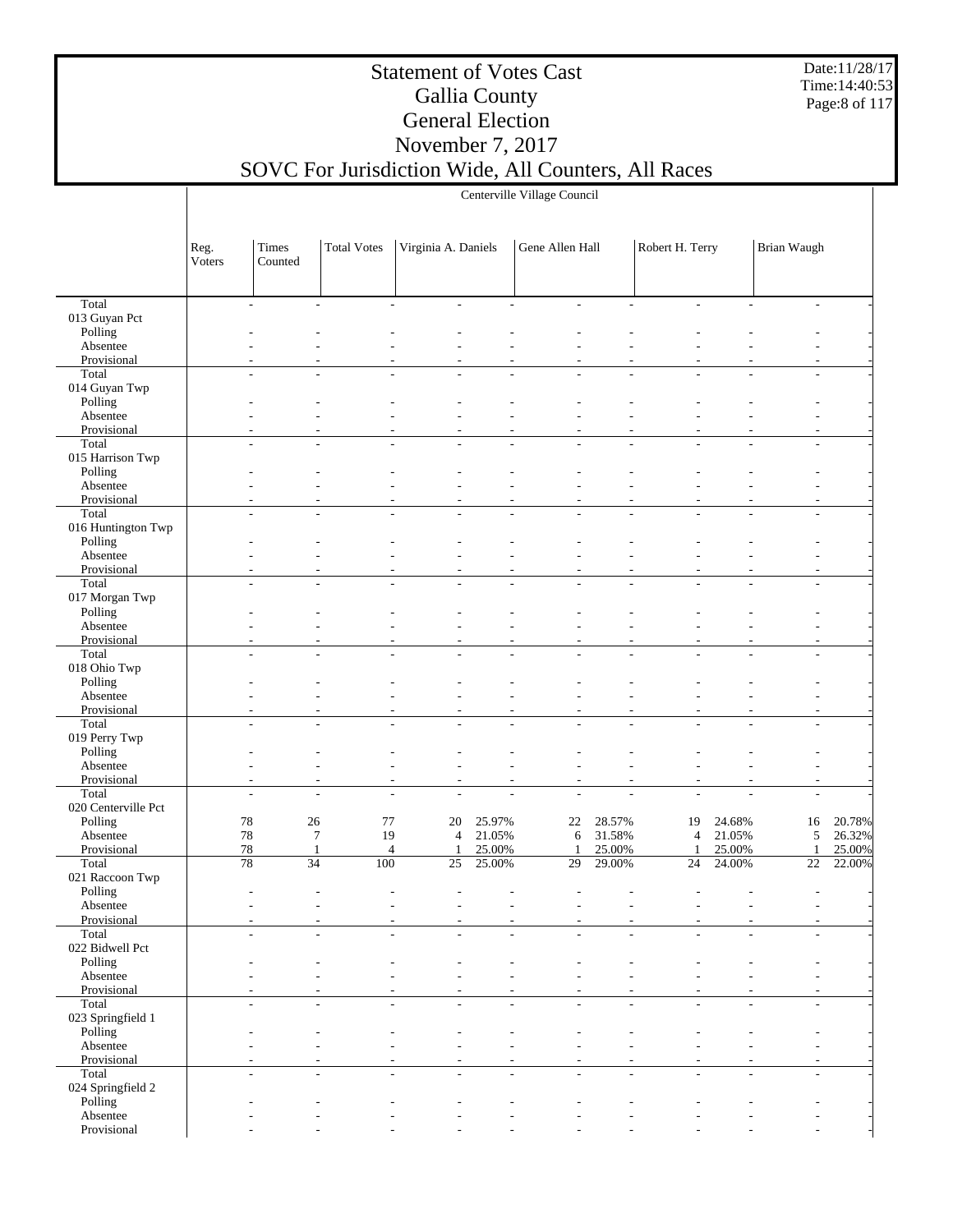Date:11/28/17 Time:14:40:53 Page:9 of 117

#### Statement of Votes Cast Gallia County General Election November 7, 2017 SOVC For Jurisdiction Wide, All Counters, All Races

|                     |                        | Centerville Village Council |                          |                          |                          |                          |                          |                          |        |                          |        |
|---------------------|------------------------|-----------------------------|--------------------------|--------------------------|--------------------------|--------------------------|--------------------------|--------------------------|--------|--------------------------|--------|
|                     | Reg.<br><b>V</b> oters | Times<br>Counted            | <b>Total Votes</b>       | Virginia A. Daniels      |                          | Gene Allen Hall          |                          | Robert H. Terry          |        | Brian Waugh              |        |
| Total<br>025 Walnut |                        |                             |                          |                          |                          |                          |                          |                          |        |                          |        |
| Polling             |                        |                             |                          |                          |                          |                          |                          |                          |        |                          |        |
| Absentee            | -                      | -                           | $\overline{\phantom{a}}$ | ۰.                       | $\overline{\phantom{a}}$ | $\overline{\phantom{a}}$ | $\overline{\phantom{a}}$ | ٠                        | ۰      | $\overline{\phantom{a}}$ |        |
| Provisional         |                        | ٠                           |                          | $\overline{\phantom{a}}$ | $\overline{\phantom{a}}$ | $\overline{\phantom{a}}$ | $\overline{\phantom{a}}$ | $\overline{\phantom{a}}$ | ٠      | $\overline{\phantom{a}}$ |        |
| Total               |                        |                             |                          |                          |                          |                          |                          |                          |        |                          |        |
| Total               |                        |                             |                          |                          |                          |                          |                          |                          |        |                          |        |
| Polling             | 78                     | 26                          | 77                       | 20                       | 25.97%                   | 22                       | 28.57%                   | 19                       | 24.68% | 16                       | 20.78% |
| Absentee            | 78                     | $\mathcal{I}$               | 19                       | 4                        | 21.05%                   | 6                        | 31.58%                   | 4                        | 21.05% | 5                        | 26.32% |
| Provisional         | 78                     |                             | 4                        |                          | 25.00%                   |                          | 25.00%                   |                          | 25.00% |                          | 25.00% |
| Total               | 78                     | 34                          | 100                      | 25                       | 25.00%                   | 29                       | 29.00%                   | 24                       | 24.00% | 22                       | 22.00% |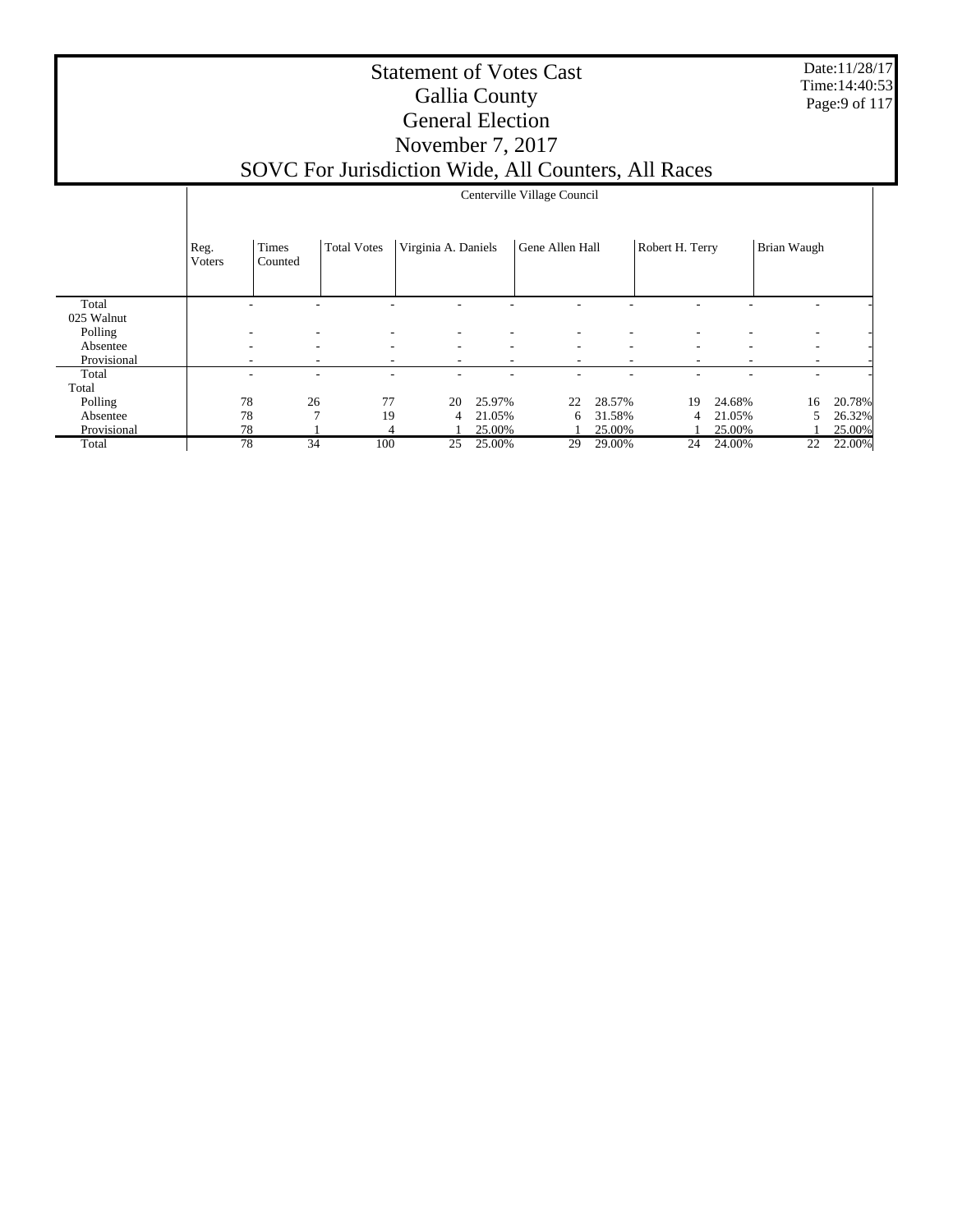Date:11/28/17 Time:14:40:53 Page:10 of 117

#### Statement of Votes Cast Gallia County General Election November 7, 2017

|                                 |             |                                    | Rio Grande Village Council |                                            | Vinton Village Council |                                  |                |                                 |  |
|---------------------------------|-------------|------------------------------------|----------------------------|--------------------------------------------|------------------------|----------------------------------|----------------|---------------------------------|--|
|                                 |             |                                    |                            |                                            |                        |                                  |                |                                 |  |
|                                 | Reg. Voters | Times<br>Counted                   | <b>Total Votes</b>         | Cory E. Camden                             | Reg. Voters            | Times<br>Counted                 |                | <b>Total Votes Denver Bates</b> |  |
|                                 |             |                                    |                            |                                            |                        |                                  |                |                                 |  |
| Jurisdiction Wide<br>001 City 1 |             |                                    |                            |                                            |                        |                                  |                |                                 |  |
| Polling                         |             |                                    |                            |                                            |                        |                                  |                |                                 |  |
| Absentee                        |             |                                    |                            |                                            |                        |                                  |                |                                 |  |
| Provisional<br>Total            |             |                                    |                            |                                            |                        |                                  |                |                                 |  |
| 002 City 2                      |             | $\overline{\phantom{a}}$<br>$\sim$ |                            | $\overline{a}$                             |                        | $\overline{a}$<br>$\overline{a}$ | L,             |                                 |  |
| Polling                         |             |                                    |                            |                                            |                        |                                  |                |                                 |  |
| Absentee                        |             |                                    |                            |                                            |                        |                                  |                |                                 |  |
| Provisional<br>Total            |             | L,                                 |                            | $\overline{\phantom{a}}$<br>$\overline{a}$ |                        |                                  |                | L,                              |  |
| 003 City 3                      |             |                                    |                            |                                            |                        |                                  |                |                                 |  |
| Polling                         |             |                                    |                            |                                            |                        |                                  |                |                                 |  |
| Absentee                        |             |                                    |                            |                                            |                        |                                  |                |                                 |  |
| Provisional<br>Total            |             | $\overline{a}$                     |                            | L.                                         |                        |                                  |                |                                 |  |
| 004 Addison Twp                 |             |                                    |                            |                                            |                        |                                  |                |                                 |  |
| Polling                         |             |                                    |                            |                                            |                        |                                  |                |                                 |  |
| Absentee                        |             |                                    |                            |                                            |                        |                                  |                |                                 |  |
| Provisional<br>Total            |             | $\overline{a}$<br>÷                |                            | ÷                                          |                        |                                  |                | ÷                               |  |
| 005 Cheshire                    |             |                                    |                            |                                            |                        |                                  |                |                                 |  |
| Polling                         |             |                                    |                            |                                            |                        |                                  |                |                                 |  |
| Absentee                        |             |                                    |                            |                                            |                        |                                  |                |                                 |  |
| Provisional<br>Total            |             | L.<br>$\sim$                       |                            | ÷.                                         |                        | ÷<br>L.                          | $\overline{a}$ | L.                              |  |
| 006 Clay Twp                    |             |                                    |                            |                                            |                        |                                  |                |                                 |  |
| Polling                         |             |                                    |                            |                                            |                        |                                  |                |                                 |  |
| Absentee                        |             |                                    |                            |                                            |                        |                                  |                |                                 |  |
| Provisional<br>Total            |             |                                    |                            | $\overline{a}$<br>$\overline{a}$           |                        |                                  |                | ÷,                              |  |
| 007 Gallipolis Twp              |             |                                    |                            |                                            |                        |                                  |                |                                 |  |
| Polling                         |             |                                    |                            |                                            |                        |                                  |                |                                 |  |
| Absentee                        |             |                                    |                            |                                            |                        |                                  |                |                                 |  |
| Provisional<br>Total            |             | $\overline{a}$                     |                            |                                            |                        |                                  |                |                                 |  |
| 008 Green 1                     |             |                                    |                            |                                            |                        |                                  |                |                                 |  |
| Polling                         |             |                                    |                            |                                            |                        |                                  |                |                                 |  |
| Absentee                        |             |                                    |                            |                                            |                        |                                  |                |                                 |  |
| Provisional<br>Total            |             |                                    |                            | $\overline{a}$                             |                        |                                  |                |                                 |  |
| 009 Green 2                     |             |                                    |                            |                                            |                        |                                  |                |                                 |  |
| Polling                         |             |                                    |                            |                                            |                        |                                  |                |                                 |  |
| Absentee                        |             |                                    |                            |                                            |                        |                                  |                | $\overline{\phantom{a}}$        |  |
| Provisional<br>Total            |             | $\overline{a}$                     |                            |                                            |                        |                                  |                |                                 |  |
| $010$ Green $4\,$               |             |                                    |                            |                                            |                        |                                  |                |                                 |  |
| Polling                         |             |                                    |                            |                                            |                        |                                  |                |                                 |  |
| Absentee                        |             |                                    |                            |                                            |                        |                                  |                |                                 |  |
| Provisional<br>Total            |             |                                    |                            | L.                                         |                        |                                  |                |                                 |  |
| 011 Green 5                     |             |                                    |                            |                                            |                        |                                  |                |                                 |  |
| Polling                         |             |                                    |                            |                                            |                        |                                  |                |                                 |  |
| Absentee                        |             |                                    |                            |                                            |                        |                                  |                |                                 |  |
| Provisional<br>Total            |             | $\overline{a}$                     | $\overline{a}$             | $\overline{a}$                             |                        | L,                               | L,             |                                 |  |
| 012 Greenfield Twp              |             |                                    |                            |                                            |                        |                                  |                |                                 |  |
| Polling                         |             |                                    |                            |                                            |                        |                                  |                |                                 |  |
| Absentee                        |             |                                    |                            |                                            |                        |                                  |                |                                 |  |
| Provisional                     |             |                                    |                            |                                            |                        |                                  |                |                                 |  |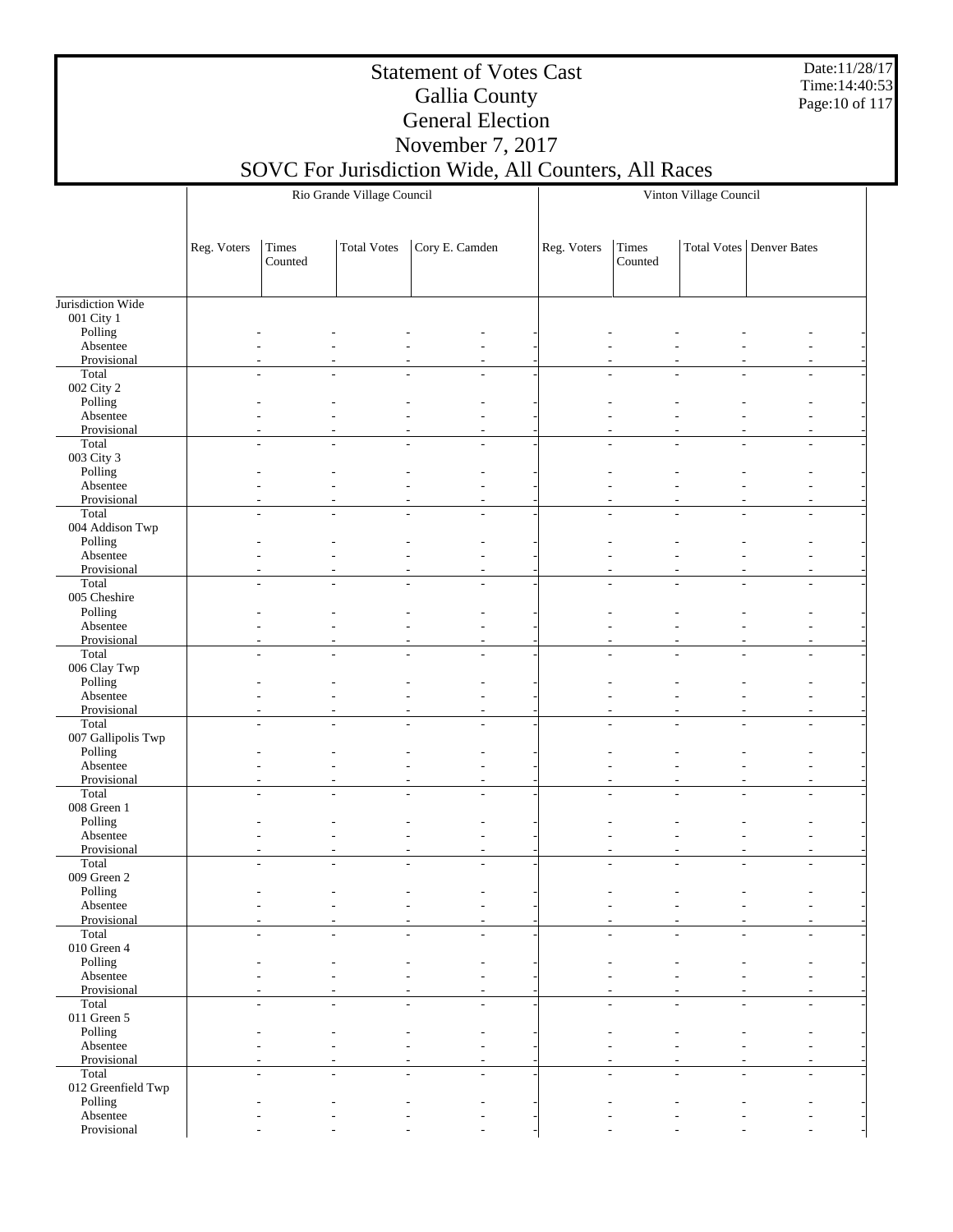Date:11/28/17 Time:14:40:53 Page:11 of 117

#### Statement of Votes Cast Gallia County General Election November 7, 2017

|                              |             |                          | Rio Grande Village Council |                                                      |             | Vinton Village Council   |                      |                        |                                 |            |  |
|------------------------------|-------------|--------------------------|----------------------------|------------------------------------------------------|-------------|--------------------------|----------------------|------------------------|---------------------------------|------------|--|
|                              |             |                          |                            |                                                      |             |                          |                      |                        |                                 |            |  |
|                              | Reg. Voters | Times<br>Counted         | <b>Total Votes</b>         | Cory E. Camden                                       |             | Reg. Voters              | Times<br>Counted     |                        | <b>Total Votes Denver Bates</b> |            |  |
| Total                        |             |                          |                            |                                                      |             | $\overline{\phantom{a}}$ | ٠                    |                        | $\overline{\phantom{a}}$        |            |  |
| 013 Guyan Pct                |             | $\overline{\phantom{a}}$ | $\overline{\phantom{a}}$   | $\overline{\phantom{a}}$<br>$\overline{\phantom{a}}$ |             |                          |                      |                        |                                 |            |  |
| Polling                      |             |                          |                            |                                                      |             |                          |                      |                        |                                 |            |  |
| Absentee                     |             |                          |                            |                                                      |             |                          |                      |                        |                                 |            |  |
| Provisional<br>Total         |             |                          |                            |                                                      |             |                          |                      |                        |                                 |            |  |
| 014 Guyan Twp                |             |                          |                            |                                                      |             |                          |                      |                        |                                 |            |  |
| Polling                      |             |                          |                            |                                                      |             |                          |                      |                        |                                 |            |  |
| Absentee                     |             |                          |                            |                                                      |             |                          |                      |                        |                                 |            |  |
| Provisional<br>Total         |             |                          |                            | ٠<br>$\overline{a}$                                  |             |                          |                      |                        | $\overline{a}$                  |            |  |
| 015 Harrison Twp             |             |                          |                            |                                                      |             |                          |                      |                        |                                 |            |  |
| Polling                      |             |                          |                            |                                                      |             |                          |                      |                        |                                 |            |  |
| Absentee                     |             |                          |                            |                                                      |             |                          |                      |                        |                                 |            |  |
| Provisional<br>Total         |             |                          |                            |                                                      |             |                          | L,                   |                        | $\overline{\phantom{a}}$        |            |  |
| 016 Huntington Twp           |             |                          |                            |                                                      |             |                          |                      |                        |                                 |            |  |
| Polling                      |             |                          |                            |                                                      |             | 177                      | 60                   | 44                     |                                 | 44 100.00% |  |
| Absentee                     |             |                          |                            | ٠                                                    |             | 177                      | 6                    | $\mathfrak{Z}$         |                                 | 3 100.00%  |  |
| Provisional<br>Total         |             | L.                       | $\overline{a}$             | ÷,<br>$\sim$<br>$\sim$                               |             | 177<br>177               | $\overline{0}$<br>66 | $\boldsymbol{0}$<br>47 | $\boldsymbol{0}$                | 47 100.00% |  |
| 017 Morgan Twp               |             |                          |                            |                                                      |             |                          |                      |                        |                                 |            |  |
| Polling                      |             |                          |                            |                                                      |             |                          |                      |                        |                                 |            |  |
| Absentee                     |             |                          |                            |                                                      |             |                          |                      |                        |                                 |            |  |
| Provisional<br>Total         |             |                          |                            | ٠                                                    |             |                          |                      |                        |                                 |            |  |
| 018 Ohio Twp                 |             |                          |                            |                                                      |             |                          |                      |                        |                                 |            |  |
| Polling                      |             |                          |                            |                                                      |             |                          |                      |                        |                                 |            |  |
| Absentee                     |             |                          |                            |                                                      |             |                          |                      |                        |                                 |            |  |
| Provisional                  |             |                          |                            | ٠                                                    |             |                          |                      |                        |                                 |            |  |
| Total<br>019 Perry Twp       |             |                          |                            |                                                      |             |                          |                      |                        |                                 |            |  |
| Polling                      |             |                          |                            |                                                      |             |                          |                      |                        |                                 |            |  |
| Absentee                     |             |                          |                            |                                                      |             |                          |                      |                        |                                 |            |  |
| Provisional                  |             |                          |                            | ÷,                                                   |             |                          |                      |                        | $\overline{a}$                  |            |  |
| Total<br>020 Centerville Pct |             |                          |                            |                                                      |             |                          |                      |                        |                                 |            |  |
| Polling                      |             |                          |                            |                                                      |             |                          |                      |                        |                                 |            |  |
| Absentee                     |             |                          |                            | $\overline{\phantom{a}}$                             |             |                          |                      |                        |                                 |            |  |
| Provisional                  |             |                          |                            | ÷,                                                   |             |                          |                      |                        |                                 |            |  |
| Total<br>021 Raccoon Twp     |             |                          | $\overline{a}$             | L.<br>$\overline{a}$                                 |             |                          |                      |                        | $\overline{a}$                  |            |  |
| Polling                      | 352         | 106                      | 83                         |                                                      | 83 100.00%  |                          |                      |                        |                                 |            |  |
| Absentee                     | 352         | 16                       | $14\,$                     |                                                      | 14 100.00%  | $\overline{\phantom{a}}$ | L,                   |                        |                                 |            |  |
| Provisional                  | 352         | $\,8\,$                  |                            | $\boldsymbol{7}$                                     | 7 100.00%   |                          | L,                   |                        |                                 |            |  |
| Total                        | 352         | 130                      | 104                        |                                                      | 104 100.00% |                          |                      |                        |                                 |            |  |
| 022 Bidwell Pct<br>Polling   |             |                          |                            |                                                      |             |                          |                      |                        |                                 |            |  |
| Absentee                     |             |                          |                            | ÷,                                                   |             |                          |                      |                        |                                 |            |  |
| Provisional                  |             |                          |                            | $\overline{\phantom{a}}$                             |             |                          |                      |                        |                                 |            |  |
| Total                        |             | $\sim$                   | $\overline{\phantom{a}}$   | $\sim$<br>٠                                          |             |                          |                      |                        | ٠                               |            |  |
| 023 Springfield 1<br>Polling |             |                          |                            |                                                      |             |                          |                      |                        |                                 |            |  |
| Absentee                     |             |                          |                            | $\overline{a}$                                       |             |                          |                      |                        |                                 |            |  |
| Provisional                  |             |                          |                            |                                                      |             |                          |                      |                        |                                 |            |  |
| Total                        |             |                          |                            |                                                      |             |                          |                      |                        |                                 |            |  |
| 024 Springfield 2            |             |                          |                            |                                                      |             |                          |                      |                        |                                 |            |  |
| Polling<br>Absentee          |             |                          |                            |                                                      |             |                          |                      |                        |                                 |            |  |
| Provisional                  |             |                          |                            |                                                      |             |                          |                      |                        |                                 |            |  |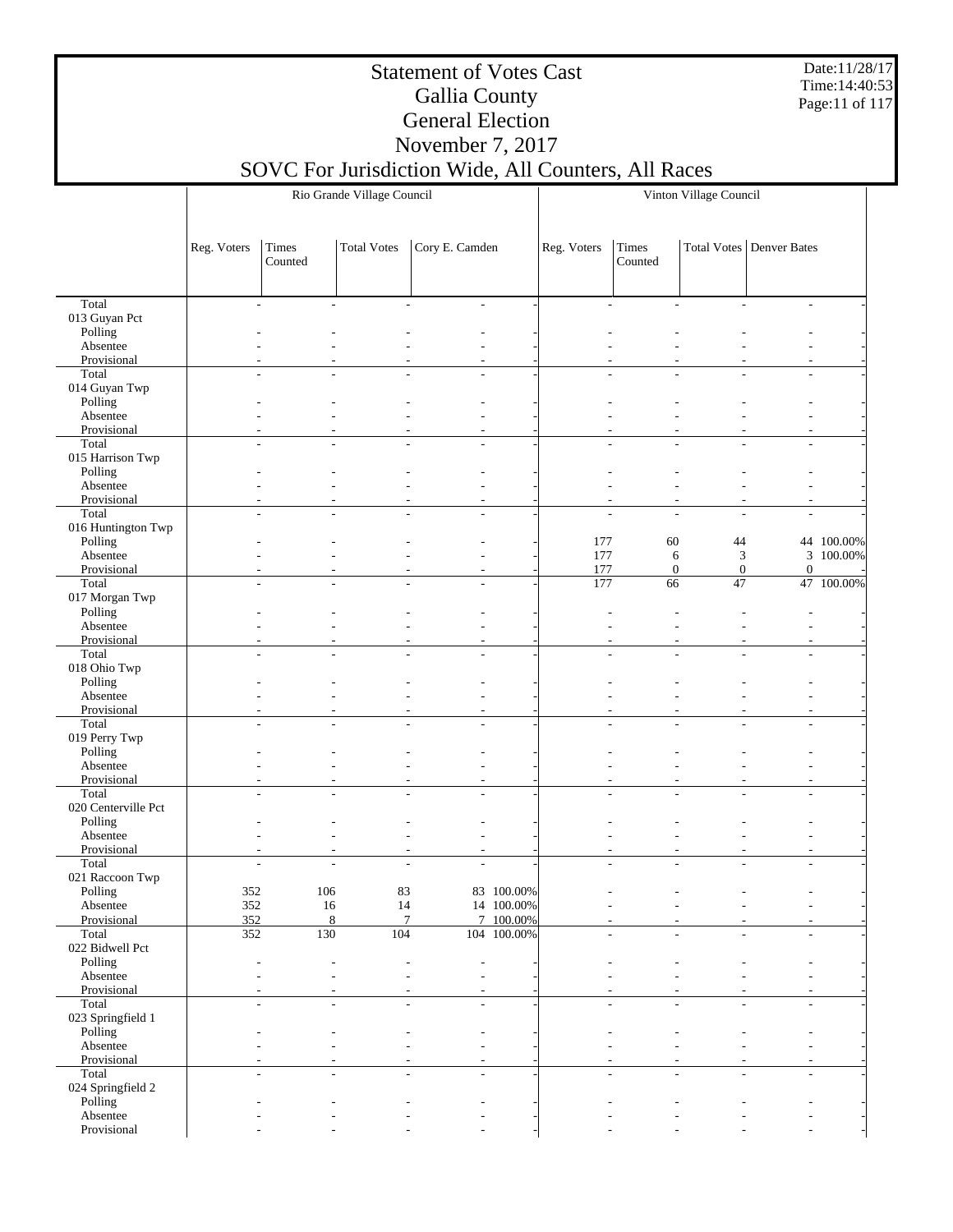Date:11/28/17 Time:14:40:53 Page:12 of 117

#### Statement of Votes Cast Gallia County General Election November 7, 2017

|             |             |                          | Rio Grande Village Council |                                                      | Vinton Village Council |             |                  |    |                                   |            |
|-------------|-------------|--------------------------|----------------------------|------------------------------------------------------|------------------------|-------------|------------------|----|-----------------------------------|------------|
|             | Reg. Voters | Times<br>Counted         | <b>Total Votes</b>         | Cory E. Camden                                       |                        | Reg. Voters | Times<br>Counted |    | <b>Total Votes   Denver Bates</b> |            |
| Total       |             |                          |                            |                                                      |                        |             |                  |    |                                   |            |
| 025 Walnut  |             |                          |                            |                                                      |                        |             |                  |    |                                   |            |
| Polling     |             | $\overline{\phantom{a}}$ | $\overline{\phantom{a}}$   | $\overline{\phantom{a}}$                             |                        |             |                  |    |                                   |            |
| Absentee    |             | $\overline{\phantom{a}}$ |                            | $\overline{\phantom{a}}$<br>$\overline{\phantom{a}}$ |                        |             |                  |    |                                   |            |
| Provisional |             |                          | ٠                          |                                                      |                        |             |                  |    |                                   |            |
| Total       |             |                          | ۰                          | ۰                                                    |                        |             |                  |    |                                   |            |
| Total       |             |                          |                            |                                                      |                        |             |                  |    |                                   |            |
| Polling     | 352         | 106                      | 83                         | 83                                                   | 100.00%                | 177         | 60               | 44 | 44                                | 100.00%    |
| Absentee    | 352         | 16                       | 14                         |                                                      | 14 100.00%             | 177         | 6                | 3  |                                   | 3 100.00%  |
| Provisional | 352         | 8                        |                            |                                                      | 7 100.00%              | 177         | $\Omega$         |    |                                   |            |
| Total       | 352         | 130                      | 104                        |                                                      | 104 100.00%            | 177         | 66               | 47 |                                   | 47 100.00% |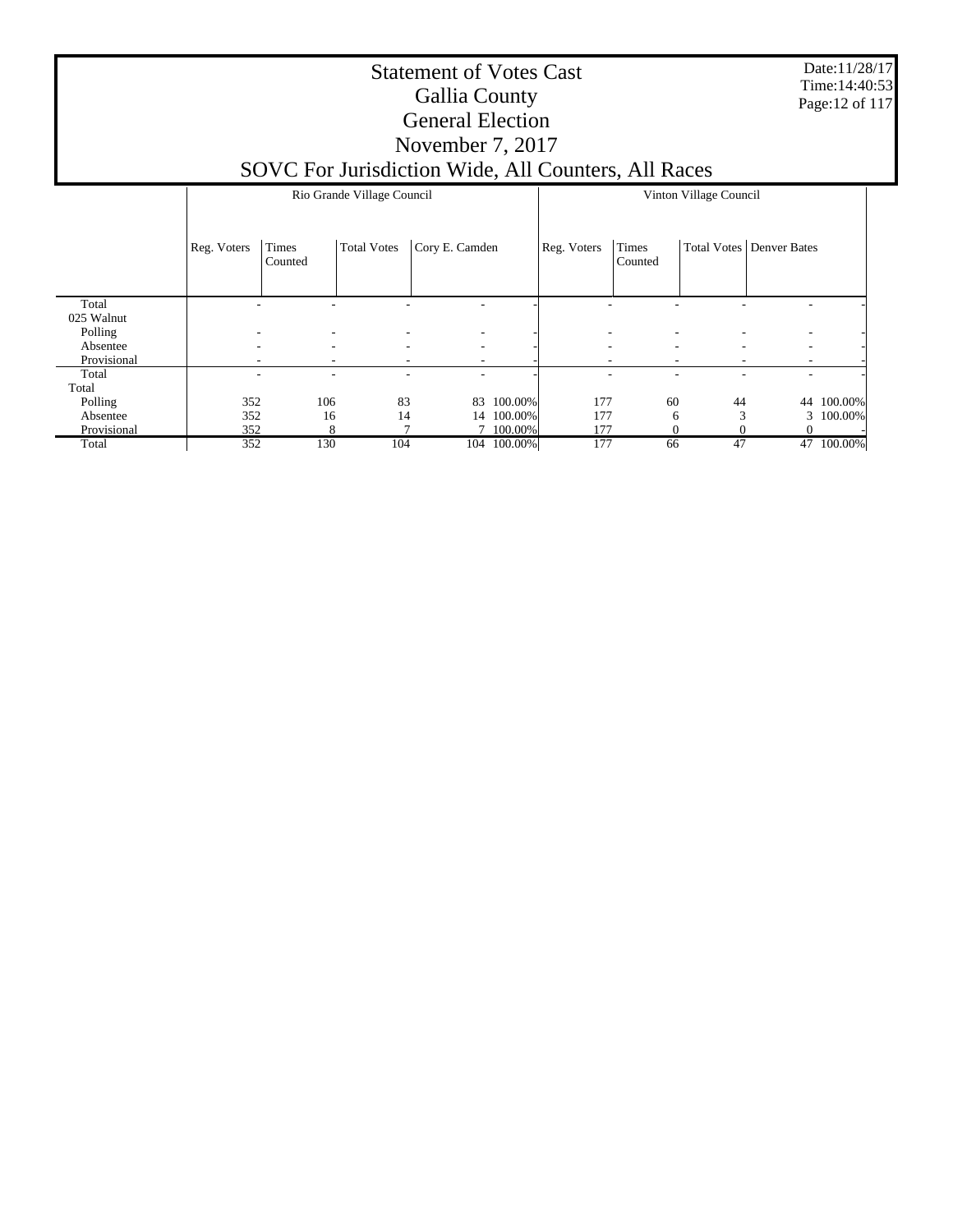Date:11/28/17 Time:14:40:53 Page:13 of 117

### Statement of Votes Cast Gallia County General Election November 7, 2017

SOVC For Jurisdiction Wide, All Counters, All Races

Addison Township Trustee

|                    | Reg. Voters | Times<br>Counted | <b>Total Votes</b> | Fred Burnett |                          | Robert Rothgeb |        |
|--------------------|-------------|------------------|--------------------|--------------|--------------------------|----------------|--------|
| Jurisdiction Wide  |             |                  |                    |              |                          |                |        |
| 001 City 1         |             |                  |                    |              |                          |                |        |
| Polling            |             |                  |                    |              |                          |                |        |
| Absentee           |             |                  |                    |              |                          |                |        |
| Provisional        |             |                  |                    |              |                          |                |        |
| Total              |             |                  |                    |              |                          |                |        |
| 002 City 2         |             |                  |                    |              |                          |                |        |
| Polling            |             |                  |                    |              |                          |                |        |
| Absentee           |             |                  |                    |              |                          |                |        |
| Provisional        |             |                  |                    |              |                          |                |        |
| Total              |             |                  |                    |              |                          |                |        |
| 003 City 3         |             |                  |                    |              |                          |                |        |
| Polling            |             |                  |                    |              |                          |                |        |
| Absentee           |             |                  |                    |              |                          |                |        |
| Provisional        |             |                  |                    |              | ٠                        |                |        |
| Total              |             |                  |                    |              |                          |                |        |
| 004 Addison Twp    |             |                  |                    |              |                          |                |        |
| Polling            | 1393        | 326              | 463                | 212          | 45.79%                   | 251            | 54.21% |
| Absentee           | 1393        | 35               | 49                 | 26           | 53.06%                   | $23\,$         | 46.94% |
| Provisional        | 1393        | 3                | $\mathfrak{Z}$     | 1            | 33.33%                   | $\mathfrak{2}$ | 66.67% |
| Total              | 1393        | 364              | 515                | 239          | 46.41%                   | 276            | 53.59% |
| 005 Cheshire       |             |                  |                    |              |                          |                |        |
| Polling            |             |                  |                    |              |                          |                |        |
| Absentee           |             |                  |                    |              |                          |                |        |
| Provisional        |             |                  |                    |              |                          |                |        |
| Total              |             |                  |                    |              |                          |                |        |
| 006 Clay Twp       |             |                  |                    |              |                          |                |        |
| Polling            |             |                  |                    |              |                          |                |        |
| Absentee           |             |                  |                    |              |                          |                |        |
| Provisional        |             |                  |                    |              |                          | ٠              |        |
| Total              |             |                  |                    |              |                          |                |        |
| 007 Gallipolis Twp |             |                  |                    |              |                          |                |        |
| Polling            |             |                  |                    |              |                          |                |        |
| Absentee           |             |                  |                    |              |                          |                |        |
| Provisional        |             |                  |                    | ٠            | $\overline{\phantom{a}}$ | ٠              |        |
| Total              |             |                  |                    |              |                          |                |        |
| 008 Green 1        |             |                  |                    |              |                          |                |        |
| Polling            |             |                  |                    |              |                          |                |        |
| Absentee           |             |                  |                    |              | ÷,                       |                |        |
| Provisional        |             |                  |                    |              | ٠                        |                |        |
| Total              |             |                  |                    |              |                          |                |        |
| 009 Green 2        |             |                  |                    |              |                          |                |        |
| Polling            |             |                  |                    |              |                          |                |        |
| Absentee           |             |                  |                    |              |                          |                |        |
| Provisional        |             |                  |                    |              |                          |                |        |
| Total              |             |                  |                    |              |                          |                |        |
| 010 Green 4        |             |                  |                    |              |                          |                |        |
| Polling            |             |                  |                    |              |                          |                |        |
| Absentee           |             |                  |                    |              |                          |                |        |
| Provisional        |             |                  |                    |              |                          |                |        |
| Total              |             |                  |                    |              |                          |                |        |
| 011 Green 5        |             |                  |                    |              |                          |                |        |
| Polling            |             |                  |                    |              |                          |                |        |
| Absentee           |             |                  |                    |              |                          |                |        |
| Provisional        |             |                  |                    |              |                          |                |        |
| Total              |             |                  |                    |              |                          |                |        |
| 012 Greenfield Twp |             |                  |                    |              |                          |                |        |
| Polling            |             |                  |                    |              |                          |                |        |
| Absentee           |             |                  |                    |              |                          |                |        |
| Provisional        |             |                  |                    |              |                          |                |        |
|                    |             |                  |                    |              |                          |                |        |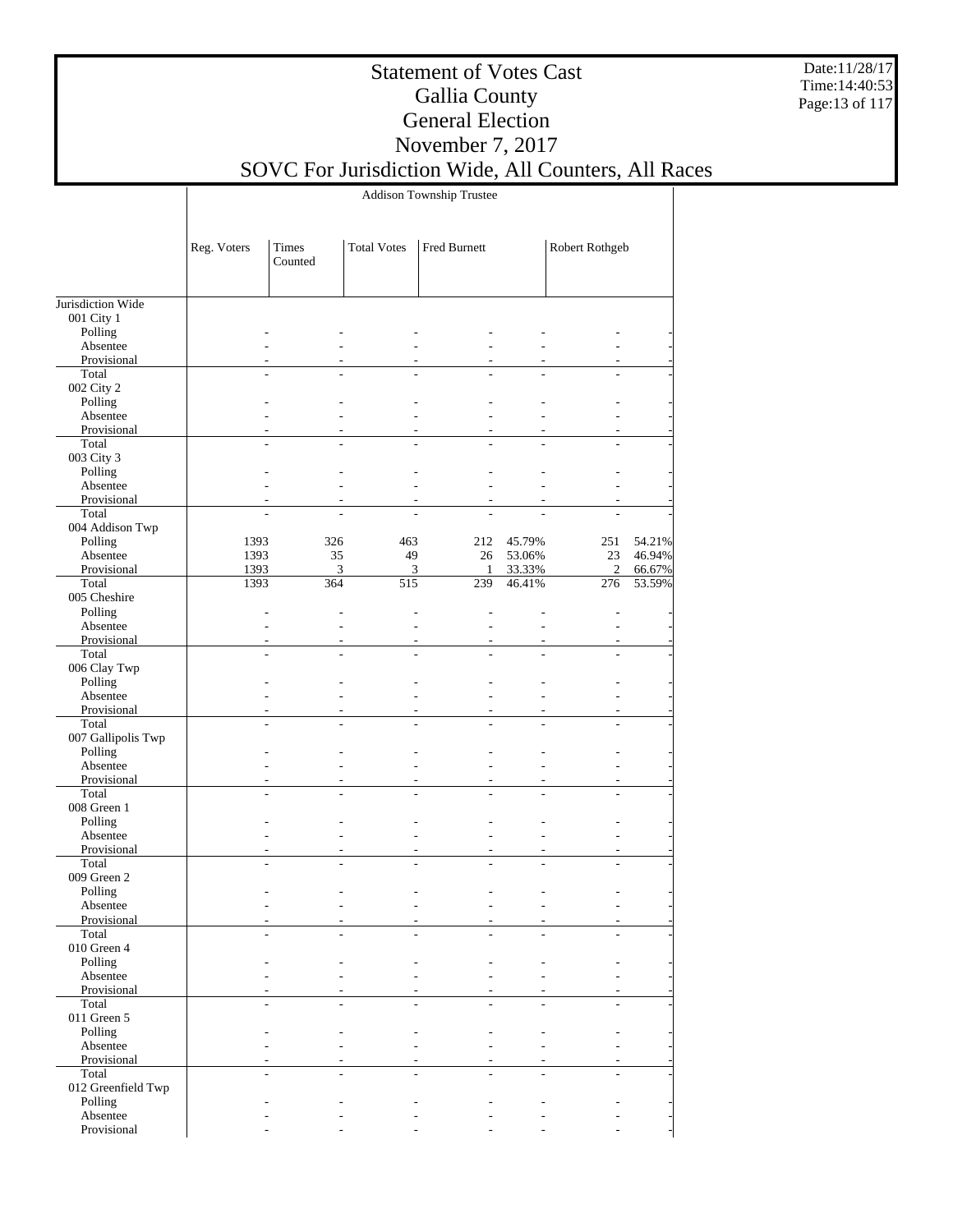Date:11/28/17 Time:14:40:53 Page:14 of 117

### Statement of Votes Cast Gallia County General Election November 7, 2017

SOVC For Jurisdiction Wide, All Counters, All Races

Addison Township Trustee

|                           | Reg. Voters | Times<br>Counted | <b>Total Votes</b> | Fred Burnett |                | Robert Rothgeb           |  |
|---------------------------|-------------|------------------|--------------------|--------------|----------------|--------------------------|--|
|                           |             |                  |                    |              |                |                          |  |
| Total                     |             |                  |                    |              | ÷              | $\overline{\phantom{a}}$ |  |
| 013 Guyan Pct             |             |                  |                    |              |                |                          |  |
| Polling                   |             |                  |                    |              |                |                          |  |
| Absentee                  |             |                  |                    |              |                |                          |  |
| Provisional               |             |                  |                    |              |                |                          |  |
| Total<br>014 Guyan Twp    |             |                  |                    |              |                |                          |  |
| Polling                   |             |                  |                    |              |                |                          |  |
| Absentee                  |             |                  |                    |              |                |                          |  |
| Provisional               |             |                  |                    |              |                |                          |  |
| Total                     |             |                  |                    |              |                |                          |  |
| 015 Harrison Twp          |             |                  |                    |              |                |                          |  |
| Polling                   |             |                  |                    |              |                |                          |  |
| Absentee                  |             |                  |                    |              |                |                          |  |
| Provisional               |             |                  |                    |              | $\overline{a}$ | $\overline{a}$           |  |
| Total                     |             |                  |                    |              |                | ÷.                       |  |
| 016 Huntington Twp        |             |                  |                    |              |                |                          |  |
| Polling                   |             |                  |                    |              |                |                          |  |
| Absentee                  |             |                  |                    |              | ÷              |                          |  |
| Provisional               |             |                  |                    |              | ÷.             | $\overline{a}$           |  |
| Total                     |             |                  |                    |              | ÷.             | ÷                        |  |
| 017 Morgan Twp<br>Polling |             |                  |                    |              |                |                          |  |
| Absentee                  |             |                  |                    |              | L.             |                          |  |
| Provisional               |             |                  |                    |              |                |                          |  |
| Total                     |             |                  |                    |              |                | ÷.                       |  |
| 018 Ohio Twp              |             |                  |                    |              |                |                          |  |
| Polling                   |             |                  |                    |              |                |                          |  |
| Absentee                  |             |                  |                    |              |                |                          |  |
| Provisional               |             |                  |                    |              | $\overline{a}$ |                          |  |
| Total                     |             |                  |                    |              |                |                          |  |
| 019 Perry Twp             |             |                  |                    |              |                |                          |  |
| Polling                   |             |                  |                    |              |                |                          |  |
| Absentee                  |             |                  |                    |              | L.             |                          |  |
| Provisional<br>Total      |             |                  |                    |              | $\overline{a}$ | $\overline{a}$           |  |
| 020 Centerville Pct       |             |                  |                    |              |                |                          |  |
| Polling                   |             |                  |                    |              |                |                          |  |
| Absentee                  |             |                  |                    |              | ÷              |                          |  |
| Provisional               |             |                  |                    |              | $\overline{a}$ |                          |  |
| Total                     |             |                  |                    |              | ÷.             | ÷.                       |  |
| 021 Raccoon Twp           |             |                  |                    |              |                |                          |  |
| Polling                   |             |                  |                    |              |                |                          |  |
| Absentee                  |             |                  |                    |              |                |                          |  |
| Provisional               |             |                  |                    |              |                |                          |  |
| Total<br>022 Bidwell Pct  |             |                  |                    |              |                |                          |  |
| Polling                   |             |                  |                    |              |                |                          |  |
| Absentee                  |             |                  |                    |              |                |                          |  |
| Provisional               |             |                  |                    |              |                |                          |  |
| Total                     |             |                  |                    |              | ÷              | ÷                        |  |
| 023 Springfield 1         |             |                  |                    |              |                |                          |  |
| Polling                   |             |                  |                    |              |                |                          |  |
| Absentee                  |             |                  |                    |              | ÷              |                          |  |
| Provisional               |             |                  |                    |              |                |                          |  |
| Total                     |             |                  |                    |              |                | ÷.                       |  |
| 024 Springfield 2         |             |                  |                    |              |                |                          |  |
| Polling                   |             |                  |                    |              |                |                          |  |
| Absentee                  |             |                  |                    |              |                |                          |  |
| Provisional               |             |                  |                    |              |                |                          |  |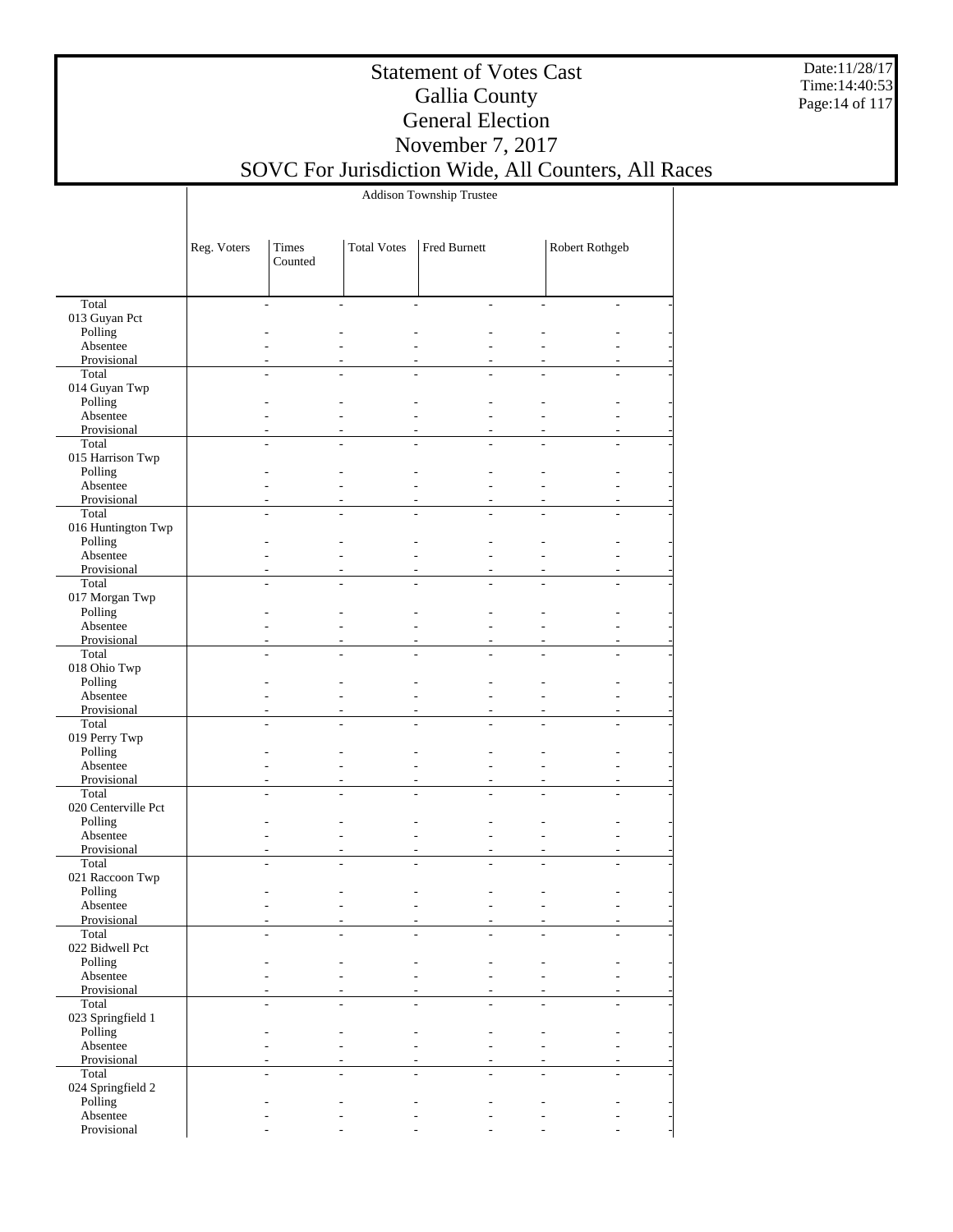Date:11/28/17 Time:14:40:53 Page:15 of 117

#### Statement of Votes Cast Gallia County General Election November 7, 2017 SOVC For Jurisdiction Wide, All Counters, All Races

 Total 025 Walnut Polling Absentee Provisional Total Total Polling Absentee Provisional Total Reg. Voters Times Counted Total Votes | Fred Burnett | Robert Rothgeb Addison Township Trustee - - - - - - - - - - - - - - - - - - - - - - - - - - - - - - - - - - - 1393 326 463 212 45.79% 251 54.21% 1393 35 49 26 53.06% 23 46.94% 1393 3 3 1 33.33% 2 66.67% 1393 364 515 239 46.41% 276 53.59%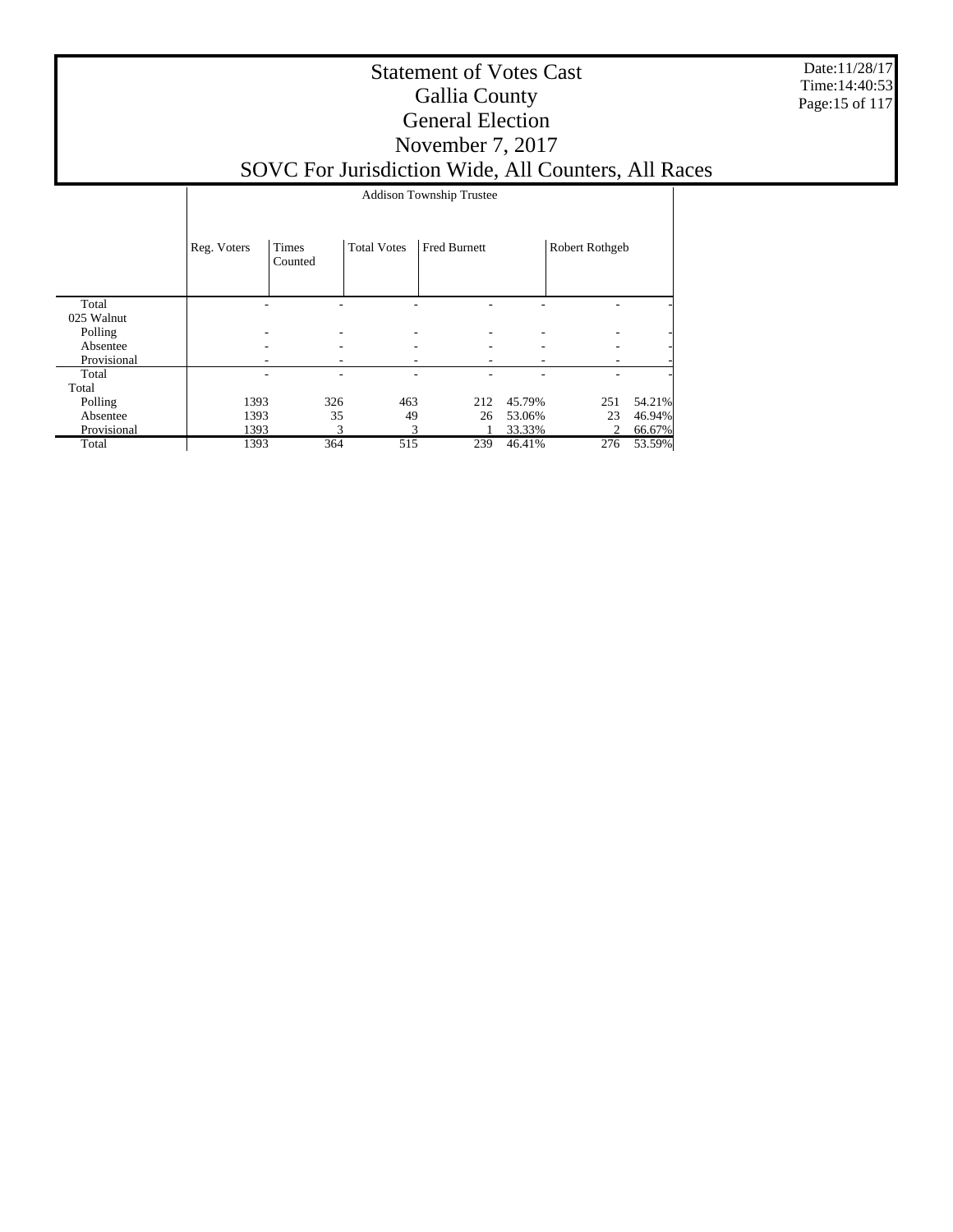Date:11/28/17 Time:14:40:53 Page:16 of 117

### Statement of Votes Cast Gallia County General Election November 7, 2017

SOVC For Jurisdiction Wide, All Counters, All Races

Chesire Township Trustee

|                         | Reg. Voters         | Times<br>Counted | <b>Total Votes</b>   | Mike Conkle      |                          | James D. Taylor          |        |
|-------------------------|---------------------|------------------|----------------------|------------------|--------------------------|--------------------------|--------|
| Jurisdiction Wide       |                     |                  |                      |                  |                          |                          |        |
| 001 City 1              |                     |                  |                      |                  |                          |                          |        |
| Polling                 |                     |                  |                      |                  |                          |                          |        |
| Absentee                |                     |                  |                      |                  |                          |                          |        |
| Provisional             | $\sim$              |                  | $\overline{a}$       |                  | ÷                        | $\overline{\phantom{a}}$ |        |
| Total                   |                     |                  |                      |                  |                          | $\overline{a}$           |        |
| 002 City 2              |                     |                  |                      |                  |                          |                          |        |
| Polling                 |                     |                  |                      |                  |                          |                          |        |
| Absentee                | ٠                   |                  | $\overline{a}$       |                  | L.                       |                          |        |
| Provisional             | $\overline{a}$      |                  | $\overline{a}$       |                  | $\overline{a}$           | $\overline{a}$           |        |
| Total                   |                     |                  | $\overline{a}$       |                  |                          | $\overline{a}$           |        |
| 003 City 3              |                     |                  |                      |                  |                          |                          |        |
| Polling                 | $\overline{a}$      |                  | L,                   |                  |                          |                          |        |
| Absentee                |                     |                  | ٠                    |                  | ٠                        |                          |        |
| Provisional             | $\overline{a}$      | ٠                | $\overline{a}$       | $\sim$           | $\overline{a}$           | $\overline{\phantom{a}}$ |        |
| Total                   |                     |                  |                      |                  |                          |                          |        |
| 004 Addison Twp         |                     |                  |                      |                  |                          |                          |        |
| Polling                 | $\overline{a}$      |                  |                      |                  |                          |                          |        |
| Absentee                | L.                  | ٠                | L.                   | ÷                | L.                       | $\overline{a}$           |        |
| Provisional             | $\overline{a}$      |                  | $\overline{a}$       |                  | $\overline{a}$           | $\overline{a}$           |        |
| Total                   | $\overline{a}$      | $\overline{a}$   | $\overline{a}$       | $\overline{a}$   |                          | $\overline{a}$           |        |
| 005 Cheshire            |                     |                  |                      |                  |                          |                          |        |
| Polling                 | 623                 | 134              | 176                  | 91               | 51.70%                   | 85                       | 48.30% |
| Absentee                | 623                 | 43               | 62                   | 28               | 45.16%                   | 34                       | 54.84% |
| Provisional             | 623                 | $\boldsymbol{0}$ | $\mathbf{0}$         | $\boldsymbol{0}$ | $\overline{\phantom{a}}$ | $\boldsymbol{0}$         |        |
| Total                   | 623                 | 177              | 238                  | 119              | 50.00%                   | 119                      | 50.00% |
| 006 Clay Twp            |                     |                  |                      |                  |                          |                          |        |
| Polling                 | L.                  | ÷                | $\overline{a}$       | L.               | L,<br>L.                 | $\overline{a}$           |        |
| Absentee<br>Provisional | ÷<br>$\overline{a}$ | ٠                | L.<br>$\overline{a}$ |                  | $\overline{a}$           | ÷<br>$\overline{a}$      |        |
| Total                   | $\overline{a}$      | ÷.               | $\overline{a}$       |                  |                          | $\overline{a}$           |        |
| 007 Gallipolis Twp      |                     |                  |                      |                  |                          |                          |        |
| Polling                 |                     |                  | L,                   |                  |                          |                          |        |
| Absentee                |                     |                  | ä,                   |                  | $\overline{a}$           |                          |        |
| Provisional             | $\overline{a}$      | ٠                | ÷,                   | ٠                | $\overline{a}$           | $\overline{\phantom{a}}$ |        |
| Total                   |                     |                  |                      |                  |                          |                          |        |
| 008 Green 1             |                     |                  |                      |                  |                          |                          |        |
| Polling                 | ٠                   |                  |                      |                  | L,                       |                          |        |
| Absentee                | $\overline{a}$      | ٠                | $\overline{a}$       | ÷                | L.                       | $\overline{a}$           |        |
| Provisional             | $\overline{a}$      | $\overline{a}$   | $\overline{a}$       | $\overline{a}$   | $\overline{a}$           | $\overline{\phantom{a}}$ |        |
| Total                   | $\overline{a}$      | $\overline{a}$   | $\overline{a}$       | $\overline{a}$   | $\overline{a}$           | $\overline{a}$           |        |
| 009 Green 2             |                     |                  |                      |                  |                          |                          |        |
| Polling                 |                     |                  |                      |                  |                          |                          |        |
| Absentee                |                     |                  |                      |                  |                          |                          |        |
| Provisional             |                     |                  |                      |                  |                          |                          |        |
| Total                   |                     |                  |                      |                  |                          |                          |        |
| 010 Green 4             |                     |                  |                      |                  |                          |                          |        |
| Polling                 |                     |                  |                      |                  |                          |                          |        |
| Absentee                |                     |                  |                      |                  |                          |                          |        |
| Provisional             |                     |                  |                      |                  |                          |                          |        |
| Total                   | $\overline{a}$      | $\overline{a}$   | $\overline{a}$       | $\overline{a}$   | $\overline{a}$           | $\overline{a}$           |        |
| 011 Green 5             |                     |                  |                      |                  |                          |                          |        |
| Polling                 |                     |                  |                      |                  |                          |                          |        |
| Absentee                |                     |                  |                      |                  |                          |                          |        |
| Provisional             | $\overline{a}$      |                  | $\overline{a}$       |                  | $\overline{a}$           | $\sim$                   |        |
| Total                   |                     | ÷.               | L.                   |                  | $\overline{a}$           | ÷.                       |        |
| 012 Greenfield Twp      |                     |                  |                      |                  |                          |                          |        |
| Polling                 |                     |                  |                      |                  |                          |                          |        |
| Absentee                |                     |                  |                      |                  |                          |                          |        |
| Provisional             |                     |                  |                      |                  |                          |                          |        |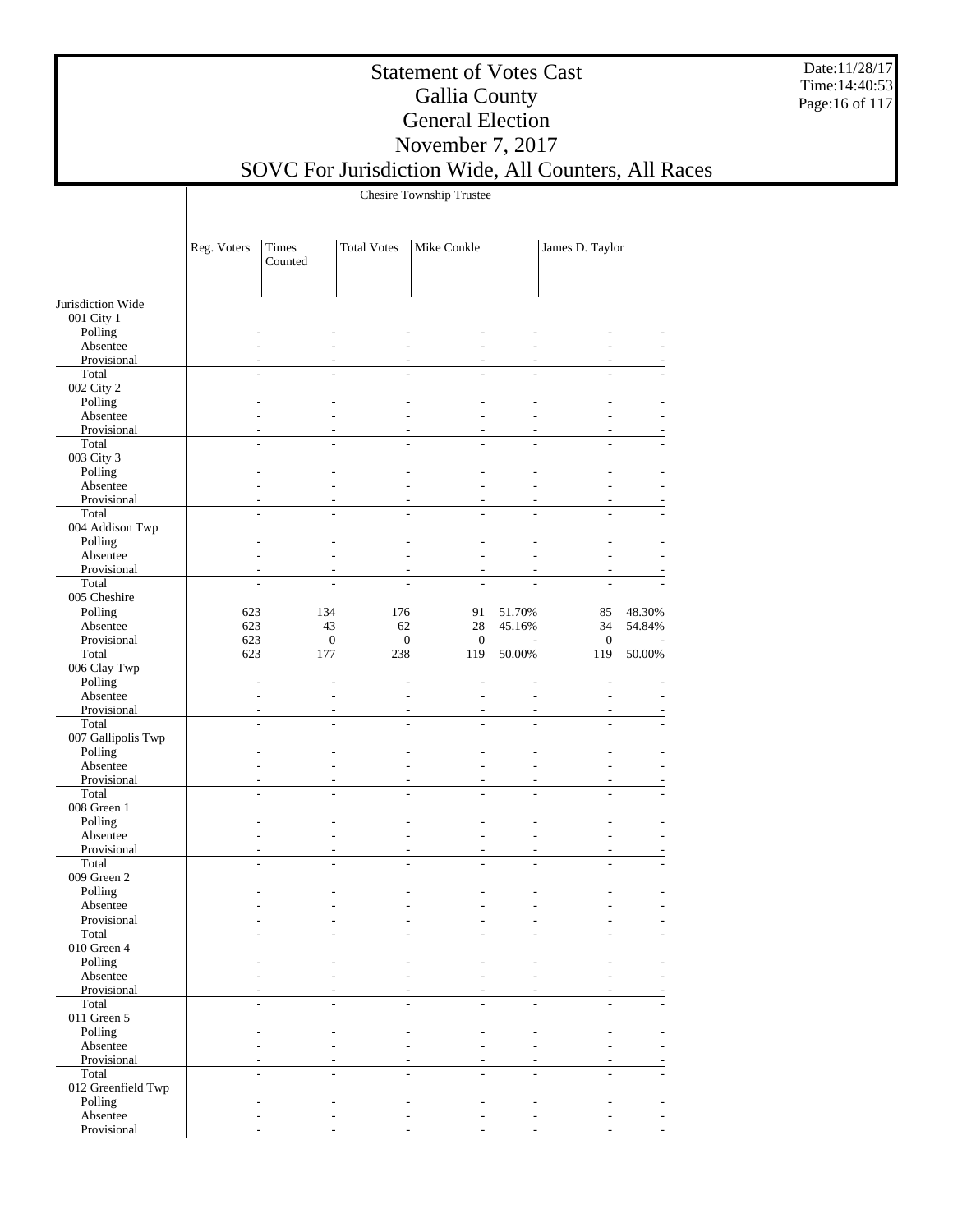Date:11/28/17 Time:14:40:54 Page:17 of 117

### Statement of Votes Cast Gallia County General Election November 7, 2017

SOVC For Jurisdiction Wide, All Counters, All Races

Chesire Township Trustee

|                         | Reg. Voters    | Times<br>Counted | <b>Total Votes</b> | Mike Conkle    |                          | James D. Taylor |  |
|-------------------------|----------------|------------------|--------------------|----------------|--------------------------|-----------------|--|
|                         |                |                  |                    |                |                          |                 |  |
| Total                   | $\overline{a}$ |                  | $\overline{a}$     | $\overline{a}$ |                          | ÷.              |  |
| 013 Guyan Pct           |                |                  |                    |                |                          |                 |  |
| Polling                 |                |                  |                    |                |                          |                 |  |
| Absentee                |                |                  |                    |                |                          |                 |  |
| Provisional             |                |                  |                    |                |                          |                 |  |
| Total                   |                |                  |                    |                |                          |                 |  |
| 014 Guyan Twp           |                |                  |                    |                |                          |                 |  |
| Polling                 |                |                  |                    |                |                          |                 |  |
| Absentee                |                |                  |                    | $\overline{a}$ |                          |                 |  |
| Provisional<br>Total    |                |                  |                    |                |                          |                 |  |
| 015 Harrison Twp        |                |                  |                    |                |                          |                 |  |
| Polling                 |                |                  |                    |                |                          |                 |  |
| Absentee                |                |                  | $\overline{a}$     |                |                          |                 |  |
| Provisional             | $\overline{a}$ |                  | $\overline{a}$     |                | $\overline{a}$           |                 |  |
| Total                   |                |                  |                    |                |                          |                 |  |
| 016 Huntington Twp      |                |                  |                    |                |                          |                 |  |
| Polling                 |                |                  |                    |                |                          |                 |  |
| Absentee                | $\overline{a}$ |                  | $\overline{a}$     |                | $\overline{a}$           |                 |  |
| Provisional             |                |                  |                    |                |                          |                 |  |
| Total                   | L,             | $\overline{a}$   | $\overline{a}$     | $\overline{a}$ |                          | $\overline{a}$  |  |
| 017 Morgan Twp          |                |                  |                    |                |                          |                 |  |
| Polling                 |                |                  |                    |                |                          |                 |  |
| Absentee                |                |                  | $\overline{a}$     |                |                          |                 |  |
| Provisional             |                |                  |                    |                |                          |                 |  |
| Total                   | L              |                  |                    |                |                          |                 |  |
| 018 Ohio Twp            |                |                  |                    |                |                          |                 |  |
| Polling                 |                |                  |                    |                |                          |                 |  |
| Absentee                |                |                  |                    | $\overline{a}$ |                          |                 |  |
| Provisional<br>Total    |                |                  |                    |                |                          |                 |  |
| 019 Perry Twp           |                |                  |                    |                |                          |                 |  |
| Polling                 |                |                  |                    |                |                          |                 |  |
| Absentee                |                |                  | $\overline{a}$     |                |                          |                 |  |
| Provisional             | $\overline{a}$ |                  | $\overline{a}$     |                | $\overline{\phantom{a}}$ |                 |  |
| Total                   |                |                  |                    |                |                          |                 |  |
| 020 Centerville Pct     |                |                  |                    |                |                          |                 |  |
| Polling                 |                |                  |                    |                |                          |                 |  |
| Absentee                | L              |                  | $\overline{a}$     |                | $\overline{a}$           |                 |  |
| Provisional             |                |                  | $\overline{a}$     |                |                          |                 |  |
| Total                   | L              |                  | $\overline{a}$     |                |                          |                 |  |
| 021 Raccoon Twp         |                |                  |                    |                |                          |                 |  |
| Polling                 |                |                  |                    |                |                          |                 |  |
| Absentee                |                |                  |                    |                |                          |                 |  |
| Provisional             |                |                  |                    |                |                          |                 |  |
| Total                   | $\overline{a}$ |                  |                    |                |                          |                 |  |
| 022 Bidwell Pct         |                |                  |                    |                |                          |                 |  |
| Polling                 |                |                  |                    |                |                          |                 |  |
| Absentee<br>Provisional |                |                  |                    |                |                          |                 |  |
| Total                   | $\overline{a}$ |                  |                    |                |                          | L.              |  |
| 023 Springfield 1       |                |                  |                    |                |                          |                 |  |
| Polling                 |                |                  |                    |                |                          |                 |  |
| Absentee                |                |                  |                    |                |                          |                 |  |
| Provisional             |                |                  |                    |                |                          |                 |  |
| Total                   |                |                  |                    |                |                          | $\overline{a}$  |  |
| 024 Springfield 2       |                |                  |                    |                |                          |                 |  |
| Polling                 |                |                  |                    |                |                          |                 |  |
| Absentee                |                |                  |                    |                |                          |                 |  |
| Provisional             |                |                  |                    |                |                          |                 |  |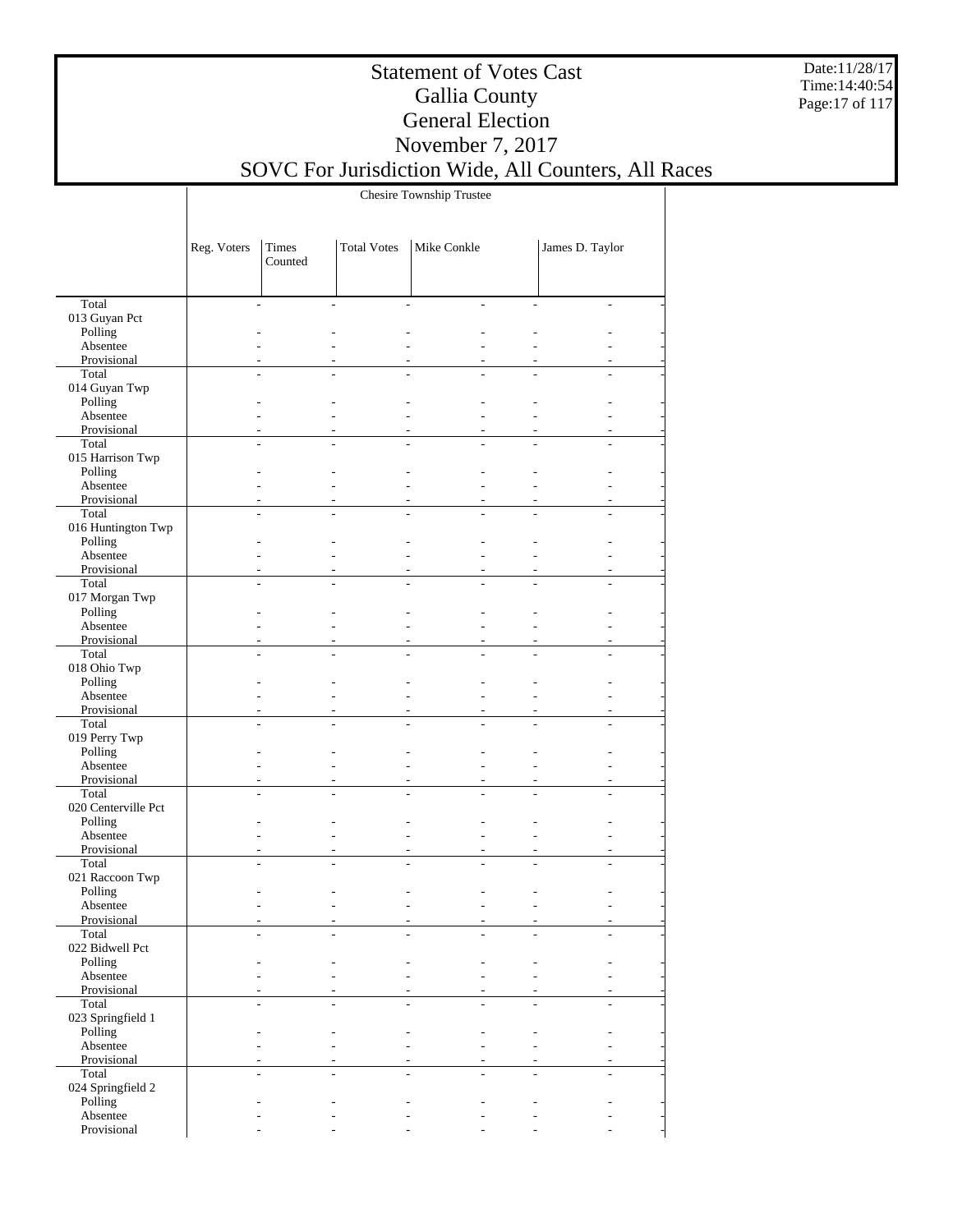Date:11/28/17 Time:14:40:54 Page:18 of 117

#### Statement of Votes Cast Gallia County General Election November 7, 2017 SOVC For Jurisdiction Wide, All Counters, All Races

|             |             | <b>Chesire Township Trustee</b> |                    |             |        |                 |        |  |  |
|-------------|-------------|---------------------------------|--------------------|-------------|--------|-----------------|--------|--|--|
|             | Reg. Voters | Times<br>Counted                | <b>Total Votes</b> | Mike Conkle |        | James D. Taylor |        |  |  |
| Total       |             |                                 |                    |             |        |                 |        |  |  |
| 025 Walnut  |             |                                 |                    |             |        |                 |        |  |  |
| Polling     |             |                                 |                    |             |        |                 |        |  |  |
| Absentee    |             |                                 |                    |             |        |                 |        |  |  |
| Provisional |             |                                 |                    |             |        |                 |        |  |  |
| Total       |             |                                 |                    |             |        |                 |        |  |  |
| Total       |             |                                 |                    |             |        |                 |        |  |  |
| Polling     | 623         | 134                             | 176                | 91          | 51.70% | 85              | 48.30% |  |  |
| Absentee    | 623         | 43                              | 62                 | 28          | 45.16% | 34              | 54.84% |  |  |
| Provisional | 623         | $\Omega$                        | $\Omega$           | $_{0}$      |        | $\theta$        |        |  |  |
| Total       | 623         | 177                             | 238                | 119         | 50.00% | 119             | 50.00% |  |  |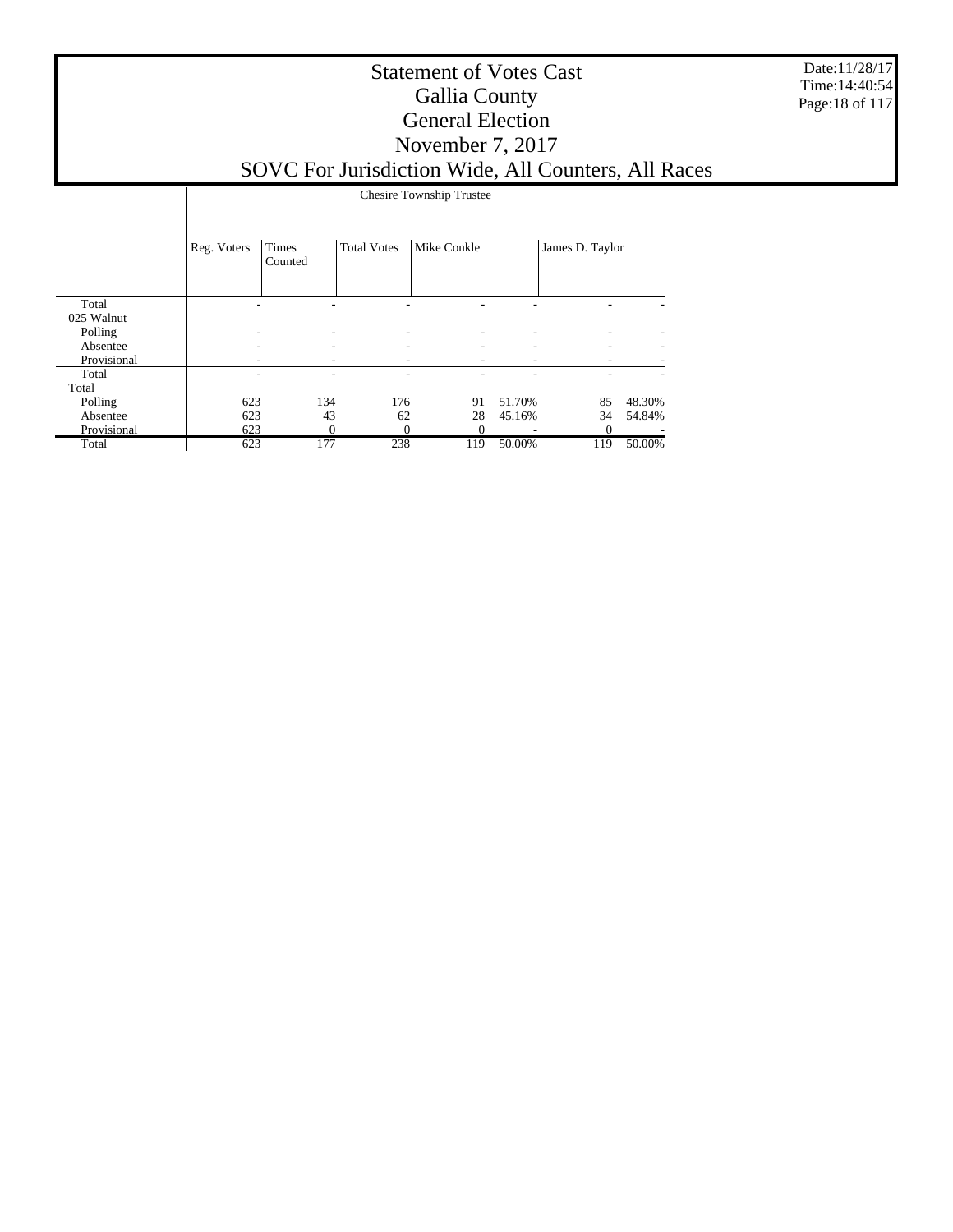Date:11/28/17 Time:14:40:54 Page:19 of 117

### Statement of Votes Cast Gallia County General Election November 7, 2017

# SOVC For Jurisdiction Wide, All Counters, All Races

Clay Township Trustee

|                         | Reg. Voters | Times<br>Counted | <b>Total Votes</b>       | David G. Kerns |             |
|-------------------------|-------------|------------------|--------------------------|----------------|-------------|
| Jurisdiction Wide       |             |                  |                          |                |             |
| 001 City 1              |             |                  |                          |                |             |
| Polling                 |             |                  |                          |                |             |
| Absentee                |             |                  | ÷.                       |                |             |
| Provisional             |             | ٠                | ÷.                       |                |             |
| Total                   |             |                  |                          |                |             |
| 002 City 2              |             |                  |                          |                |             |
| Polling                 |             |                  |                          |                |             |
| Absentee                |             |                  | ÷.                       |                |             |
| Provisional             |             | ٠                | ٠                        |                |             |
| Total                   |             |                  |                          |                |             |
| 003 City 3              |             |                  |                          |                |             |
| Polling                 |             |                  | L.                       |                |             |
| Absentee                |             | ٠                | ÷                        |                |             |
| Provisional<br>Total    | L.          | ÷.               | ÷<br>$\overline{a}$      |                |             |
| 004 Addison Twp         |             |                  |                          |                |             |
| Polling                 |             |                  | ÷                        |                |             |
| Absentee                |             |                  | ÷.                       |                |             |
| Provisional             |             | ٠                | $\overline{\phantom{a}}$ |                |             |
| Total                   |             |                  | L.                       |                |             |
| 005 Cheshire            |             |                  |                          |                |             |
| Polling                 |             |                  |                          |                |             |
| Absentee                |             |                  | ÷.                       |                |             |
| Provisional             |             |                  |                          |                |             |
| Total                   |             |                  |                          |                |             |
| 006 Clay Twp            |             |                  |                          |                |             |
| Polling                 | 1192        | 264              | 201                      |                | 201 100.00% |
| Absentee                | 1192        | 62               | 45                       |                | 45 100.00%  |
| Provisional             | 1192        | 1                | 1                        | 1              | 100.00%     |
| Total                   | 1192        | 327              | 247                      | 247            | 100.00%     |
| 007 Gallipolis Twp      |             |                  |                          |                |             |
| Polling                 |             |                  |                          |                |             |
| Absentee                |             |                  | ÷                        |                |             |
| Provisional             |             | ٠                | ٠                        |                |             |
| Total                   | L.          | ÷.               | $\overline{a}$           |                |             |
| 008 Green 1             |             |                  |                          |                |             |
| Polling<br>Absentee     |             |                  | ÷.                       |                |             |
| Provisional             |             | ٠                | $\overline{\phantom{a}}$ | $\sim$         |             |
| Total                   |             |                  | L.                       |                |             |
| 009 Green 2             |             |                  |                          |                |             |
| Polling                 |             |                  |                          |                |             |
| Absentee                |             |                  |                          |                |             |
| Provisional             |             |                  |                          |                |             |
| Total                   |             |                  |                          |                |             |
| 010 Green 4             |             |                  |                          |                |             |
| Polling                 |             |                  |                          |                |             |
| Absentee                |             |                  |                          |                |             |
| Provisional             |             |                  | ÷.                       |                |             |
| Total                   |             |                  |                          |                |             |
| 011 Green 5             |             |                  |                          |                |             |
| Polling                 |             |                  |                          |                |             |
| Absentee                |             |                  | ÷                        |                |             |
| Provisional             |             |                  | ÷.                       |                |             |
| Total                   |             | $\overline{a}$   | ÷.                       |                |             |
| 012 Greenfield Twp      |             |                  |                          |                |             |
| Polling                 |             |                  |                          |                |             |
| Absentee<br>Provisional |             |                  |                          |                |             |
|                         |             |                  |                          |                |             |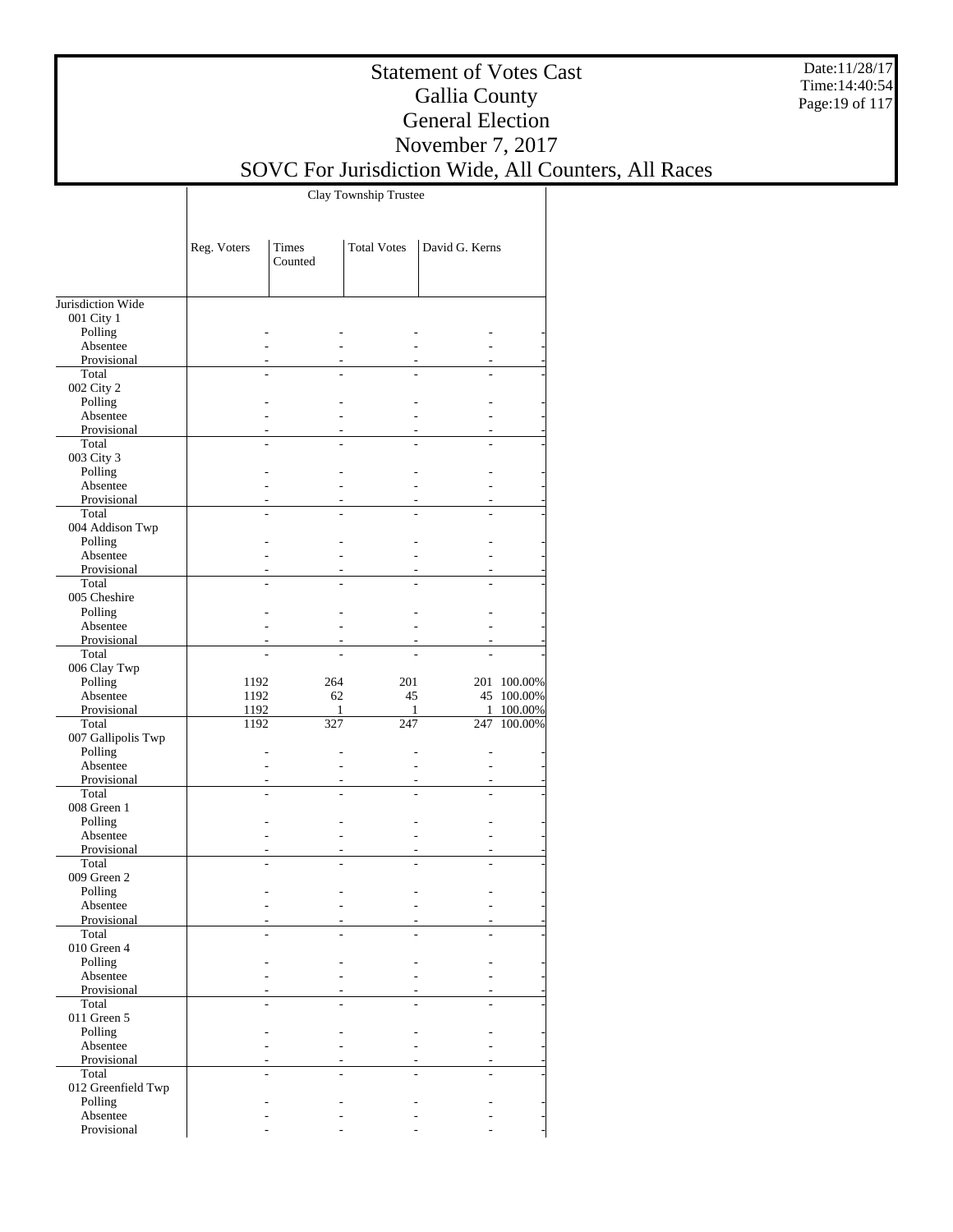Date:11/28/17 Time:14:40:54 Page:20 of 117

#### Statement of Votes Cast Gallia County General Election November 7, 2017

## SOVC For Jurisdiction Wide, All Counters, All Races

Clay Township Trustee

|                         | Reg. Voters | Times<br>Counted | <b>Total Votes</b> | David G. Kerns |  |
|-------------------------|-------------|------------------|--------------------|----------------|--|
|                         |             |                  |                    |                |  |
| Total                   |             |                  |                    |                |  |
| 013 Guyan Pct           |             |                  |                    |                |  |
| Polling                 |             |                  |                    |                |  |
| Absentee                |             |                  |                    |                |  |
| Provisional             |             |                  |                    |                |  |
| Total                   |             |                  |                    |                |  |
| 014 Guyan Twp           |             |                  |                    |                |  |
| Polling                 |             |                  |                    |                |  |
| Absentee                |             |                  |                    |                |  |
| Provisional             |             |                  |                    |                |  |
| Total                   |             |                  |                    |                |  |
| 015 Harrison Twp        |             |                  |                    |                |  |
| Polling                 |             |                  |                    |                |  |
| Absentee<br>Provisional |             |                  |                    |                |  |
| Total                   |             |                  |                    |                |  |
| 016 Huntington Twp      |             |                  |                    |                |  |
| Polling                 |             |                  |                    |                |  |
| Absentee                |             |                  |                    |                |  |
| Provisional             |             |                  |                    |                |  |
| Total                   |             |                  |                    |                |  |
| 017 Morgan Twp          |             |                  |                    |                |  |
| Polling                 |             |                  |                    |                |  |
| Absentee                |             |                  |                    |                |  |
| Provisional             |             |                  |                    |                |  |
| Total                   |             |                  |                    |                |  |
| 018 Ohio Twp            |             |                  |                    |                |  |
| Polling                 |             |                  |                    |                |  |
| Absentee                |             |                  |                    |                |  |
| Provisional             |             |                  |                    |                |  |
| Total                   |             |                  |                    |                |  |
| 019 Perry Twp           |             |                  |                    |                |  |
| Polling                 |             |                  |                    |                |  |
| Absentee                |             |                  |                    |                |  |
| Provisional             |             |                  |                    |                |  |
| Total                   |             |                  |                    |                |  |
| 020 Centerville Pct     |             |                  |                    |                |  |
| Polling<br>Absentee     |             |                  |                    |                |  |
| Provisional             |             |                  |                    |                |  |
| Total                   |             |                  |                    |                |  |
| 021 Raccoon Twp         |             |                  |                    |                |  |
| Polling                 |             |                  |                    |                |  |
| Absentee                |             |                  |                    |                |  |
| Provisional             |             |                  |                    |                |  |
| Total                   |             |                  |                    |                |  |
| 022 Bidwell Pct         |             |                  |                    |                |  |
| Polling                 |             |                  |                    |                |  |
| Absentee                |             |                  |                    |                |  |
| Provisional             |             |                  |                    |                |  |
| Total                   |             |                  |                    |                |  |
| 023 Springfield 1       |             |                  |                    |                |  |
| Polling                 |             |                  |                    |                |  |
| Absentee                |             |                  |                    |                |  |
| Provisional             |             |                  |                    |                |  |
| Total                   |             |                  |                    |                |  |
| 024 Springfield 2       |             |                  |                    |                |  |
| Polling<br>Absentee     |             |                  |                    |                |  |
| Provisional             |             |                  |                    |                |  |
|                         |             |                  |                    |                |  |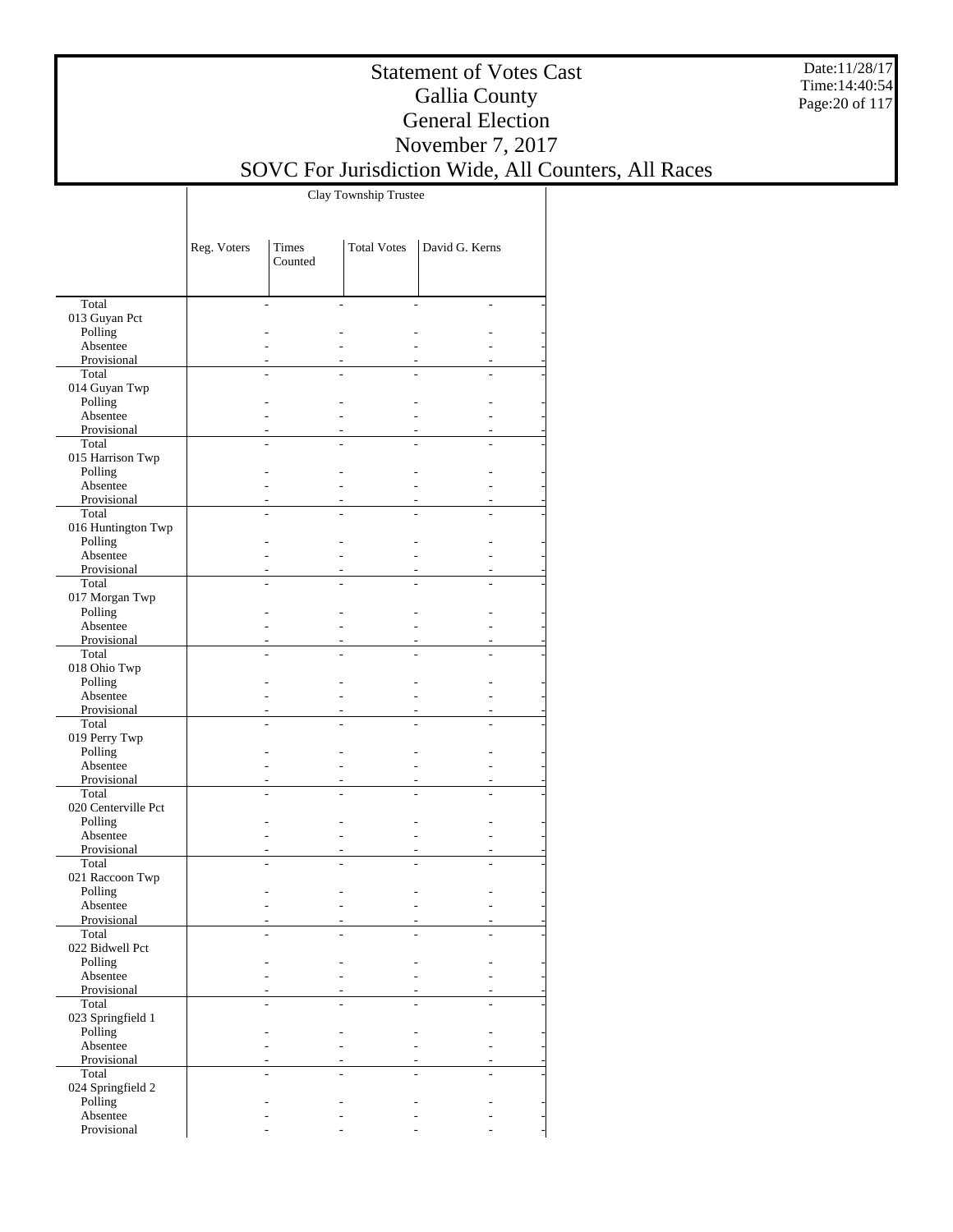Date:11/28/17 Time:14:40:54 Page:21 of 117

#### Statement of Votes Cast Gallia County General Election November 7, 2017 SOVC For Jurisdiction Wide, All Counters, All Races

Clay Township Trustee

|             | Reg. Voters | <b>Times</b><br>Counted | <b>Total Votes</b> | David G. Kerns |            |
|-------------|-------------|-------------------------|--------------------|----------------|------------|
| Total       |             |                         |                    |                |            |
| 025 Walnut  |             |                         |                    |                |            |
| Polling     |             |                         |                    |                | -          |
| Absentee    |             |                         |                    |                |            |
| Provisional |             |                         |                    |                |            |
| Total       |             |                         |                    |                |            |
| Total       |             |                         |                    |                |            |
| Polling     | 1192        | 264                     | 201                | 201            | 100.00%    |
| Absentee    | 1192        | 62                      | 45                 |                | 45 100.00% |
| Provisional | 1192        |                         |                    |                | 100.00%    |
| Total       | 1192        | 327                     | 247                | 247            | 100.00%    |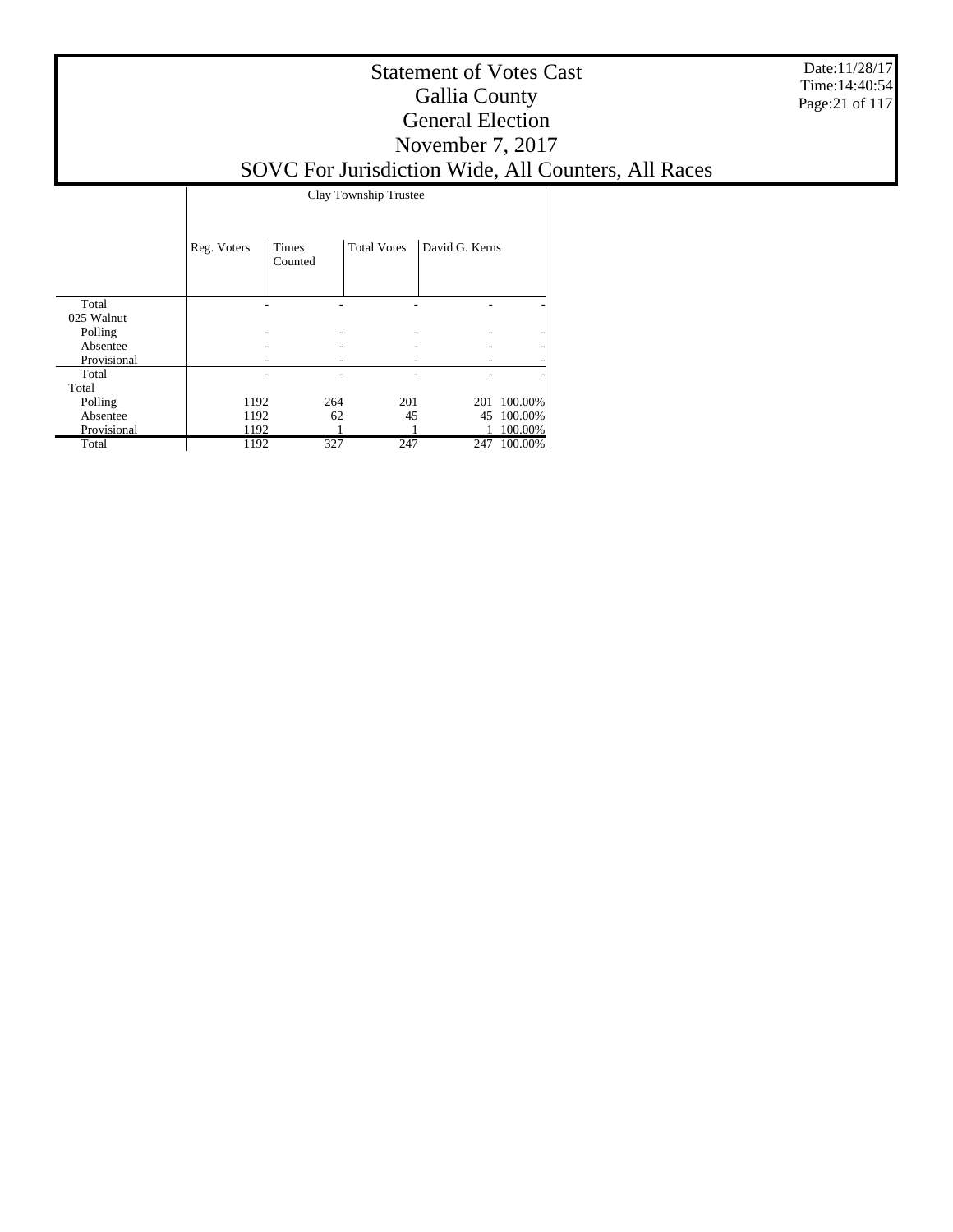Date:11/28/17 Time:14:40:54 Page:22 of 117

#### Statement of Votes Cast Gallia County General Election November 7, 2017 SOVC For Jurisdiction Wide, All Counters, All Races

Gallipolis Township Trustee

|                         | Reg. Voters    | Times<br>Counted   | <b>Total Votes</b> | Harry Dean Brownell |                  | C. Ronnie Carmichael   |                  |
|-------------------------|----------------|--------------------|--------------------|---------------------|------------------|------------------------|------------------|
| Jurisdiction Wide       |                |                    |                    |                     |                  |                        |                  |
| 001 City 1              |                |                    |                    |                     |                  |                        |                  |
| Polling                 | 600            | 156                | 178                | 83                  | 46.63%           | 95                     | 53.37%           |
| Absentee                | 600            | 29                 | 45                 | 22                  | 48.89%           | 23                     | 51.11%           |
| Provisional             | 600            | $\overline{4}$     | 5                  | 3                   | 60.00%           | $\mathfrak{2}$         | 40.00%           |
| Total                   | 600            | 189                | 228                | 108                 | 47.37%           | 120                    | 52.63%           |
| 002 City 2              |                |                    |                    |                     |                  |                        |                  |
| Polling                 | 600            | 179                | 204                | 73                  | 35.78%           | 131                    | 64.22%           |
| Absentee<br>Provisional | 600<br>600     | 36<br>$\mathbf{1}$ | 55<br>2            | 24<br>$\mathbf{1}$  | 43.64%<br>50.00% | 31<br>$\mathbf{1}$     | 56.36%<br>50.00% |
| Total                   | 600            | 216                | 261                | 98                  | 37.55%           | 163                    | 62.45%           |
| 003 City 3              |                |                    |                    |                     |                  |                        |                  |
| Polling                 | 1103           | 205                | 226                | 99                  | 43.81%           | 127                    | 56.19%           |
| Absentee                | 1103           | 61                 | 81                 | 40                  | 49.38%           | 41                     | 50.62%           |
| Provisional             | 1103           | 3                  | $\mathbf{1}$       |                     | 1 100.00%        | $\mathbf{0}$           | 0.00%            |
| Total                   | 1103           | 269                | 308                | 140                 | 45.45%           | 168                    | 54.55%           |
| 004 Addison Twp         |                |                    |                    |                     |                  |                        |                  |
| Polling                 |                |                    |                    |                     |                  |                        |                  |
| Absentee                | $\overline{a}$ |                    |                    | $\overline{a}$      | ÷,               | ÷,                     |                  |
| Provisional             |                |                    |                    |                     |                  |                        |                  |
| Total                   |                | L.                 | L,                 |                     |                  | ÷                      |                  |
| 005 Cheshire<br>Polling |                |                    |                    |                     |                  |                        |                  |
| Absentee                |                |                    |                    | L.                  |                  |                        |                  |
| Provisional             |                |                    |                    |                     |                  | ÷,                     |                  |
| Total                   |                |                    |                    |                     |                  |                        |                  |
| 006 Clay Twp            |                |                    |                    |                     |                  |                        |                  |
| Polling                 |                |                    |                    |                     |                  |                        |                  |
| Absentee                |                |                    |                    |                     |                  |                        |                  |
| Provisional             |                |                    |                    |                     |                  |                        |                  |
| Total                   |                |                    |                    |                     |                  |                        |                  |
| 007 Gallipolis Twp      |                |                    |                    |                     |                  |                        |                  |
| Polling                 | 987            | 254                | 329                | 160                 | 48.63%           | 169                    | 51.37%           |
| Absentee<br>Provisional | 987<br>987     | 45<br>$\mathbf{0}$ | 60<br>$\mathbf{0}$ | 28<br>$\mathbf{0}$  | 46.67%           | 32<br>$\boldsymbol{0}$ | 53.33%           |
| Total                   | 987            | 299                | 389                | 188                 | 48.33%           | 201                    | 51.67%           |
| 008 Green 1             |                |                    |                    |                     |                  |                        |                  |
| Polling                 |                |                    |                    |                     |                  |                        |                  |
| Absentee                | L.             |                    | L,                 | ÷,                  | ÷,               | $\overline{a}$         |                  |
| Provisional             |                |                    |                    |                     |                  |                        |                  |
| Total                   |                |                    |                    |                     |                  | L.                     |                  |
| 009 Green 2             |                |                    |                    |                     |                  |                        |                  |
| Polling                 |                |                    |                    |                     |                  |                        |                  |
| Absentee                |                |                    |                    |                     |                  |                        |                  |
| Provisional             |                |                    |                    |                     |                  |                        |                  |
| Total<br>010 Green 4    |                |                    |                    |                     |                  |                        |                  |
| Polling                 |                |                    |                    |                     |                  |                        |                  |
| Absentee                |                |                    |                    |                     |                  |                        |                  |
| Provisional             |                |                    |                    |                     |                  |                        |                  |
| Total                   |                |                    |                    |                     |                  |                        |                  |
| 011 Green 5             |                |                    |                    |                     |                  |                        |                  |
| Polling                 |                |                    |                    |                     |                  |                        |                  |
| Absentee                |                |                    |                    |                     |                  |                        |                  |
| Provisional             |                |                    |                    |                     |                  |                        |                  |
| Total                   |                |                    |                    |                     |                  |                        |                  |
| 012 Greenfield Twp      |                |                    |                    |                     |                  |                        |                  |
| Polling                 |                |                    |                    |                     |                  |                        |                  |
| Absentee                |                |                    |                    |                     |                  |                        |                  |
| Provisional             |                |                    |                    |                     |                  |                        |                  |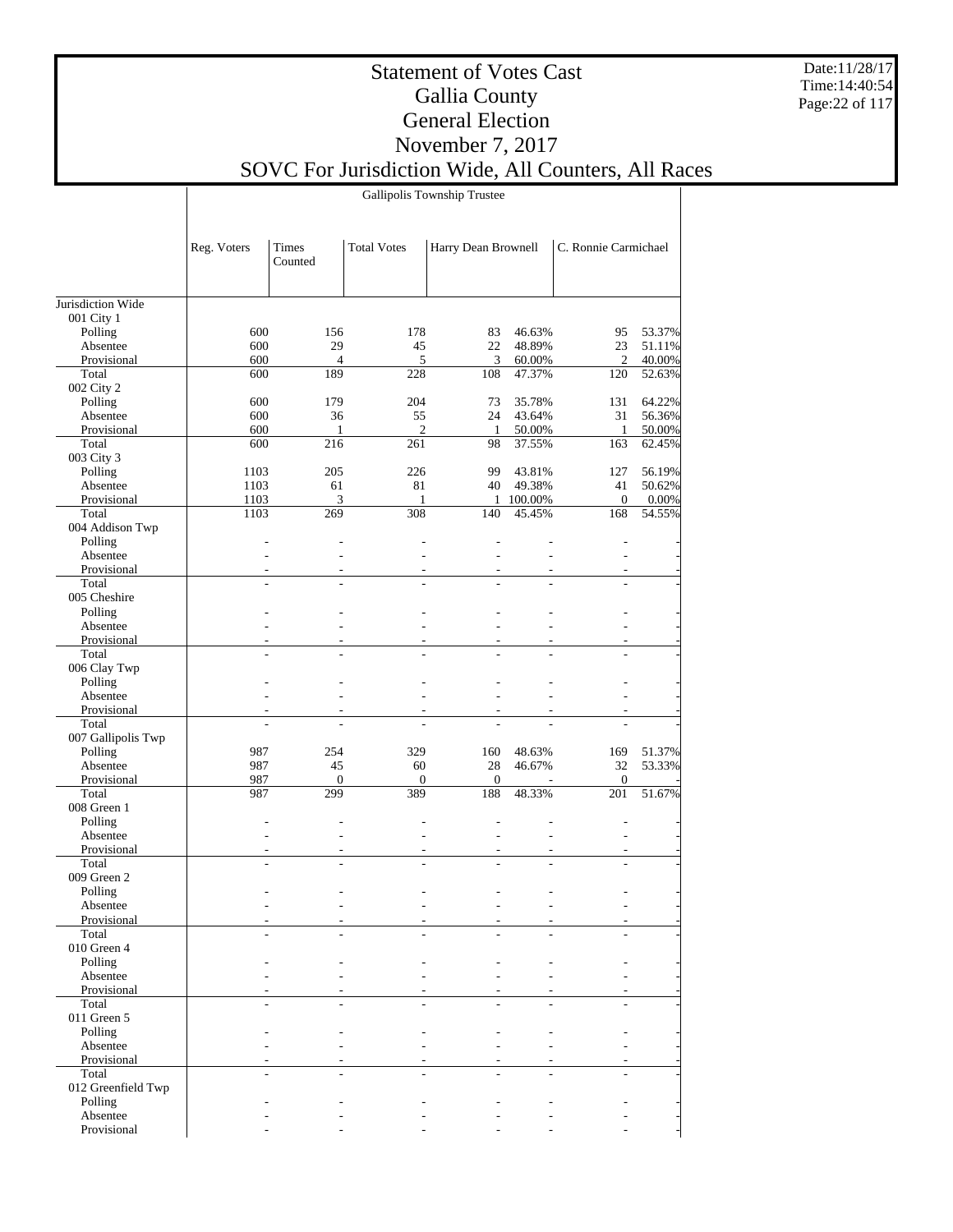Date:11/28/17 Time:14:40:54 Page:23 of 117

## Statement of Votes Cast Gallia County General Election November 7, 2017

SOVC For Jurisdiction Wide, All Counters, All Races

Gallipolis Township Trustee

|                               | Reg. Voters | Times<br>Counted | <b>Total Votes</b> | Harry Dean Brownell  |                | C. Ronnie Carmichael |                |
|-------------------------------|-------------|------------------|--------------------|----------------------|----------------|----------------------|----------------|
|                               |             |                  |                    |                      |                |                      |                |
| Total                         |             |                  |                    | L.                   | ÷              |                      |                |
| 013 Guyan Pct                 |             |                  |                    |                      |                |                      |                |
| Polling<br>Absentee           |             |                  |                    | L.                   |                |                      |                |
| Provisional                   |             |                  |                    |                      |                |                      |                |
| Total                         |             |                  |                    |                      |                |                      |                |
| 014 Guyan Twp                 |             |                  |                    |                      |                |                      |                |
| Polling                       |             |                  |                    |                      |                |                      |                |
| Absentee                      |             |                  |                    | L.                   |                |                      |                |
| Provisional<br>Total          |             |                  |                    | $\overline{a}$       |                |                      |                |
| 015 Harrison Twp              |             |                  |                    |                      |                |                      |                |
| Polling                       |             |                  |                    |                      |                |                      |                |
| Absentee                      |             | L.               |                    | L.                   | L.             |                      |                |
| Provisional                   |             |                  |                    |                      |                |                      |                |
| Total                         | ÷.          |                  | L.                 | $\overline{a}$<br>L. |                | ÷                    |                |
| 016 Huntington Twp<br>Polling |             |                  |                    |                      |                |                      |                |
| Absentee                      |             |                  |                    | L.                   |                |                      |                |
| Provisional                   |             |                  |                    |                      |                |                      |                |
| Total                         |             |                  |                    |                      |                |                      |                |
| 017 Morgan Twp                |             |                  |                    |                      |                |                      |                |
| Polling                       |             |                  |                    |                      |                |                      |                |
| Absentee                      |             |                  |                    | L.                   |                |                      |                |
| Provisional<br>Total          |             |                  |                    |                      |                |                      |                |
| 018 Ohio Twp                  |             |                  |                    |                      |                |                      |                |
| Polling                       |             |                  |                    |                      |                |                      |                |
| Absentee                      |             |                  |                    | L.                   |                |                      |                |
| Provisional                   |             |                  |                    | $\overline{a}$       |                |                      |                |
| Total                         |             |                  |                    |                      |                |                      |                |
| 019 Perry Twp<br>Polling      |             |                  |                    |                      |                |                      |                |
| Absentee                      |             |                  |                    | $\overline{a}$       | $\overline{a}$ |                      |                |
| Provisional                   |             |                  |                    |                      |                |                      |                |
| Total                         | ÷.          |                  | L.                 | L.<br>L.             | L.             |                      | $\overline{a}$ |
| 020 Centerville Pct           |             |                  |                    |                      |                |                      |                |
| Polling<br>Absentee           |             |                  |                    | L.                   |                |                      |                |
| Provisional                   |             |                  |                    | ÷,                   |                |                      | $\frac{1}{2}$  |
| Total                         |             |                  |                    |                      |                |                      |                |
| 021 Raccoon Twp               |             |                  |                    |                      |                |                      |                |
| Polling                       |             |                  |                    |                      |                |                      |                |
| Absentee                      |             |                  |                    |                      |                |                      |                |
| Provisional<br>Total          |             |                  |                    |                      |                |                      |                |
| 022 Bidwell Pct               |             |                  |                    |                      |                |                      |                |
| Polling                       |             |                  |                    |                      |                |                      |                |
| Absentee                      |             |                  |                    | ÷.                   | ÷,             |                      |                |
| Provisional                   |             |                  |                    |                      |                |                      |                |
| Total                         |             |                  |                    |                      |                |                      |                |
| 023 Springfield 1<br>Polling  |             |                  |                    |                      |                |                      |                |
| Absentee                      |             |                  |                    | L.                   | $\overline{a}$ |                      |                |
| Provisional                   |             |                  |                    |                      |                |                      |                |
| Total                         |             |                  |                    | L.                   |                | ÷                    |                |
| 024 Springfield 2             |             |                  |                    |                      |                |                      |                |
| Polling                       |             |                  |                    |                      |                |                      |                |
| Absentee<br>Provisional       |             |                  |                    |                      |                |                      |                |
|                               |             |                  |                    |                      |                |                      |                |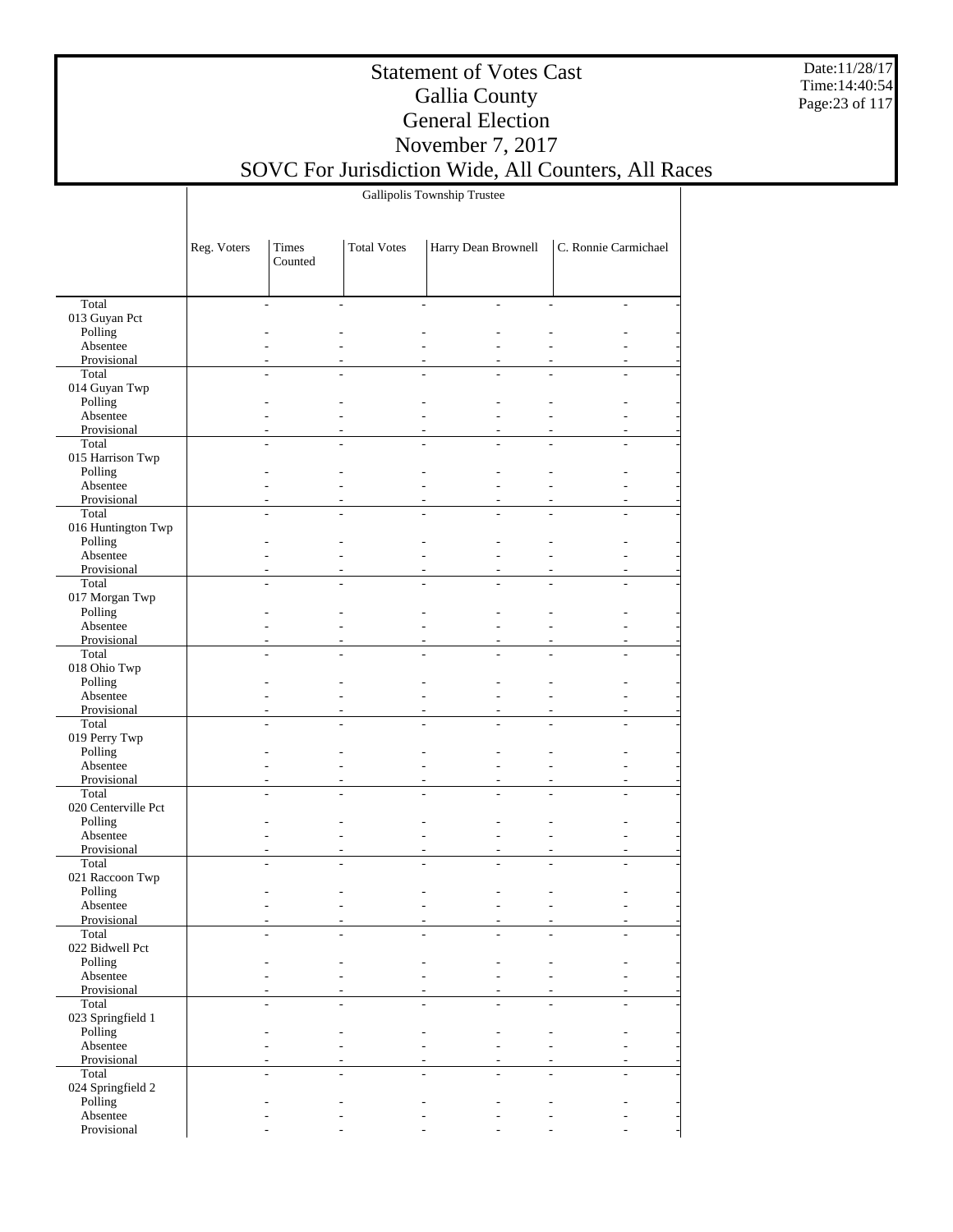Date:11/28/17 Time:14:40:54 Page:24 of 117

#### Statement of Votes Cast Gallia County General Election November 7, 2017 SOVC For Jurisdiction Wide, All Counters, All Races

Gallipolis Township Trustee

|             | Reg. Voters | <b>Times</b><br>Counted | <b>Total Votes</b> | Harry Dean Brownell |        | C. Ronnie Carmichael |        |
|-------------|-------------|-------------------------|--------------------|---------------------|--------|----------------------|--------|
| Total       |             |                         |                    |                     |        |                      |        |
| 025 Walnut  |             |                         |                    |                     |        |                      |        |
| Polling     |             | ٠                       |                    |                     | ۰      |                      | ۰      |
| Absentee    |             | ٠                       | ۰                  | ۰.                  | ۰      | ۰                    |        |
| Provisional |             | ۰                       | ۰                  | ۰                   | ۰      |                      |        |
| Total       |             | ۰                       |                    |                     |        |                      |        |
| Total       |             |                         |                    |                     |        |                      |        |
| Polling     | 3290        | 794                     | 937                | 415                 | 44.29% | 522                  | 55.71% |
| Absentee    | 3290        | 171                     | 241                | 114                 | 47.30% | 127                  | 52.70% |
| Provisional | 3290        | 8                       | 8                  | 5.                  | 62.50% | 3                    | 37.50% |
| Total       | 3290        | 973                     | 1186               | 534                 | 45.03% | 652                  | 54.97% |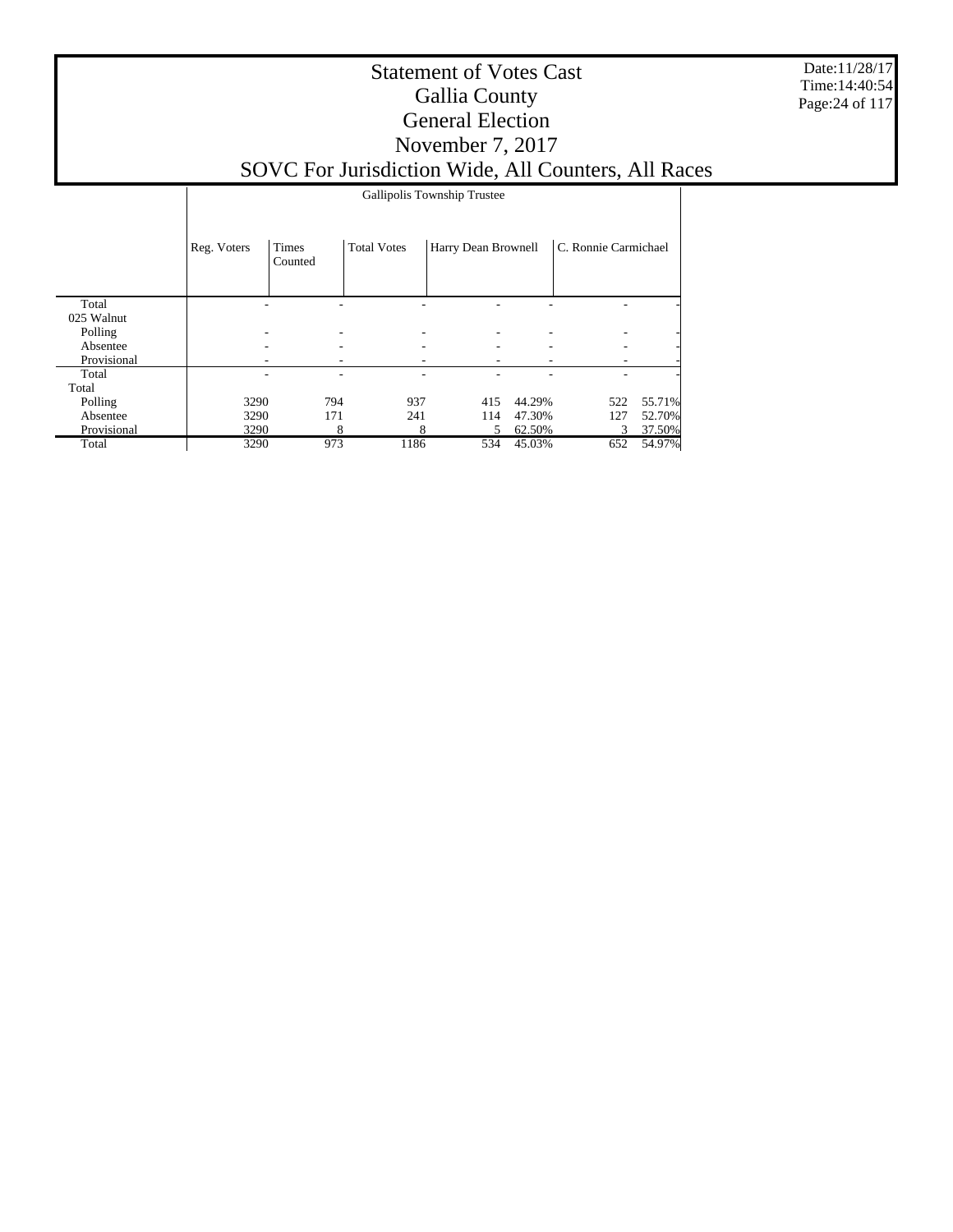Date:11/28/17 Time:14:40:54 Page:25 of 117

### Statement of Votes Cast Gallia County General Election November 7, 2017

SOVC For Jurisdiction Wide, All Counters, All Races

Green Township Trustee

|                      | Reg. Voters  | Times<br>Counted | <b>Total Votes</b> | David Graham     |                          | Seth Montgomery |                  |
|----------------------|--------------|------------------|--------------------|------------------|--------------------------|-----------------|------------------|
| Jurisdiction Wide    |              |                  |                    |                  |                          |                 |                  |
| 001 City 1           |              |                  |                    |                  |                          |                 |                  |
| Polling              |              |                  |                    |                  |                          |                 |                  |
| Absentee             |              |                  |                    |                  |                          |                 |                  |
| Provisional          |              |                  |                    |                  |                          |                 |                  |
| Total                |              |                  |                    |                  |                          |                 |                  |
| 002 City 2           |              |                  |                    |                  |                          |                 |                  |
| Polling<br>Absentee  |              |                  |                    |                  |                          |                 |                  |
| Provisional          |              |                  |                    |                  |                          |                 |                  |
| Total                |              |                  |                    |                  |                          |                 |                  |
| 003 City 3           |              |                  |                    |                  |                          |                 |                  |
| Polling              |              |                  |                    |                  |                          |                 |                  |
| Absentee             |              |                  |                    |                  |                          |                 |                  |
| Provisional<br>Total |              |                  |                    |                  |                          |                 |                  |
| 004 Addison Twp      |              |                  |                    |                  |                          |                 |                  |
| Polling              |              |                  |                    |                  |                          |                 |                  |
| Absentee             |              |                  |                    |                  |                          |                 |                  |
| Provisional          |              |                  |                    |                  |                          |                 |                  |
| Total                |              |                  |                    |                  |                          |                 |                  |
| 005 Cheshire         |              |                  |                    |                  |                          |                 |                  |
| Polling<br>Absentee  |              |                  |                    |                  |                          |                 |                  |
| Provisional          |              |                  |                    |                  |                          |                 |                  |
| Total                |              |                  |                    |                  |                          |                 |                  |
| 006 Clay Twp         |              |                  |                    |                  |                          |                 |                  |
| Polling              |              |                  |                    |                  |                          |                 |                  |
| Absentee             |              |                  |                    |                  |                          |                 |                  |
| Provisional<br>Total |              |                  |                    |                  |                          |                 |                  |
| 007 Gallipolis Twp   |              |                  |                    |                  |                          |                 |                  |
| Polling              |              |                  |                    |                  |                          |                 |                  |
| Absentee             |              |                  |                    |                  |                          |                 |                  |
| Provisional          |              |                  |                    |                  |                          |                 |                  |
| Total                |              |                  |                    |                  |                          |                 |                  |
| 008 Green 1          |              |                  |                    |                  |                          |                 |                  |
| Polling<br>Absentee  | 1198<br>1198 | 326<br>55        | 405<br>83          | 220<br>43        | 54.32%<br>51.81%         | 185<br>40       | 45.68%<br>48.19% |
| Provisional          | 1198         | $\overline{4}$   | 5                  | $\mathfrak{2}$   | 40.00%                   | $\mathfrak{Z}$  | 60.00%           |
| Total                | 1198         | 385              | 493                | 265              | 53.75%                   | 228             | 46.25%           |
| 009 Green 2          |              |                  |                    |                  |                          |                 |                  |
| Polling              | 552          | 121              | 159                | 89               | 55.97%                   | 70              | 44.03%           |
| Absentee             | 552          | 15               | 20                 | 10               | 50.00%                   | 10              | 50.00%           |
| Provisional          | 552          | $\mathbf{c}$     | $\Lambda$          | $\mathcal{D}$    | 50.00%                   | $\overline{2}$  | 50.00%           |
| Total<br>010 Green 4 | 552          | 139              | 183                | 101              | 55.19%                   | 82              | 44.81%           |
| Polling              | 743          | 197              | 255                | 127              | 49.80%                   | 128             | 50.20%           |
| Absentee             | 743          | 37               | 43                 | 27               | 62.79%                   | 16              | 37.21%           |
| Provisional          | 743          | $\boldsymbol{0}$ | $\boldsymbol{0}$   | $\boldsymbol{0}$ |                          | $\overline{0}$  |                  |
| Total                | 743          | 234              | 298                | 154              | 51.68%                   | 144             | 48.32%           |
| 011 Green 5          |              |                  |                    |                  |                          |                 |                  |
| Polling<br>Absentee  | 1020         | 291              | 409<br>71          | 215<br>39        | 52.57%<br>54.93%         | 194<br>32       | 47.43%<br>45.07% |
| Provisional          | 1020<br>1020 | 51<br>1          | 1                  | $\mathbf{0}$     | 0.00%                    | $\mathbf{1}$    | 100.00%          |
| Total                | 1020         | 343              | 481                | 254              | 52.81%                   | 227             | 47.19%           |
| 012 Greenfield Twp   |              |                  |                    |                  |                          |                 |                  |
| Polling              |              |                  |                    |                  |                          |                 |                  |
| Absentee             |              |                  |                    |                  |                          |                 |                  |
| Provisional          |              |                  |                    |                  | $\overline{\phantom{a}}$ |                 |                  |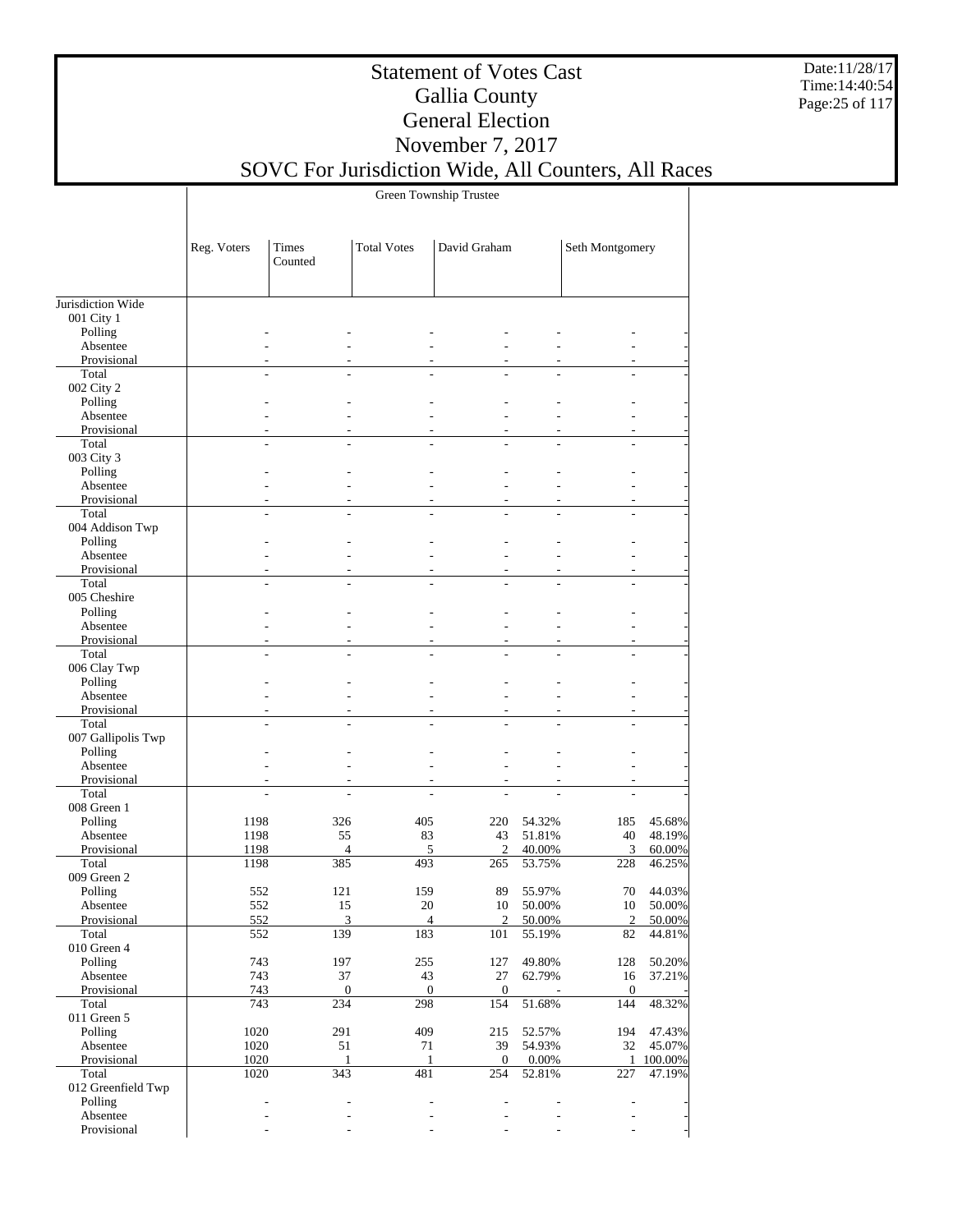Date:11/28/17 Time:14:40:54 Page:26 of 117

## Statement of Votes Cast Gallia County General Election November 7, 2017

SOVC For Jurisdiction Wide, All Counters, All Races

Green Township Trustee

|                             | Reg. Voters    | Times<br>Counted | <b>Total Votes</b> | David Graham                 | Seth Montgomery                  |
|-----------------------------|----------------|------------------|--------------------|------------------------------|----------------------------------|
|                             |                |                  |                    |                              |                                  |
| Total                       | ÷,             |                  | $\overline{a}$     | $\overline{\phantom{a}}$     | $\overline{a}$<br>$\overline{a}$ |
| 013 Guyan Pct               |                |                  |                    |                              |                                  |
| Polling                     |                |                  |                    |                              |                                  |
| Absentee                    |                |                  |                    |                              |                                  |
| Provisional<br>Total        |                |                  |                    |                              |                                  |
| 014 Guyan Twp               |                |                  |                    |                              |                                  |
| Polling                     |                |                  |                    |                              |                                  |
| Absentee                    |                |                  |                    | $\overline{a}$               |                                  |
| Provisional                 |                |                  |                    |                              |                                  |
| Total                       |                |                  |                    |                              |                                  |
| 015 Harrison Twp            |                |                  |                    |                              |                                  |
| Polling                     |                |                  |                    |                              |                                  |
| Absentee                    |                |                  |                    | $\overline{a}$               |                                  |
| Provisional                 | $\overline{a}$ |                  |                    | $\qquad \qquad \blacksquare$ |                                  |
| Total<br>016 Huntington Twp |                |                  |                    |                              |                                  |
| Polling                     |                |                  |                    |                              |                                  |
| Absentee                    | L,             |                  | $\overline{a}$     | L.                           | $\overline{a}$                   |
| Provisional                 |                |                  |                    |                              |                                  |
| Total                       | L.             | L,               | $\overline{a}$     | L.                           | $\overline{a}$<br>$\overline{a}$ |
| 017 Morgan Twp              |                |                  |                    |                              |                                  |
| Polling                     |                |                  |                    |                              |                                  |
| Absentee                    |                |                  |                    | $\overline{a}$               |                                  |
| Provisional                 |                |                  |                    |                              |                                  |
| Total                       | L,             |                  |                    |                              |                                  |
| 018 Ohio Twp                |                |                  |                    |                              |                                  |
| Polling<br>Absentee         |                |                  |                    | $\overline{a}$               |                                  |
| Provisional                 |                |                  |                    |                              |                                  |
| Total                       |                |                  |                    |                              |                                  |
| 019 Perry Twp               |                |                  |                    |                              |                                  |
| Polling                     |                |                  |                    |                              |                                  |
| Absentee                    |                |                  |                    |                              |                                  |
| Provisional                 | $\overline{a}$ |                  |                    | $\overline{\phantom{a}}$     | $\overline{a}$                   |
| Total                       |                |                  |                    |                              |                                  |
| 020 Centerville Pct         |                |                  |                    |                              |                                  |
| Polling                     |                |                  | $\overline{a}$     |                              | $\overline{a}$                   |
| Absentee<br>Provisional     |                |                  |                    | $\overline{a}$               |                                  |
| Total                       | L,             |                  |                    |                              |                                  |
| 021 Raccoon Twp             |                |                  |                    |                              |                                  |
| Polling                     |                |                  |                    |                              |                                  |
| Absentee                    |                |                  |                    |                              |                                  |
| Provisional                 |                |                  |                    |                              |                                  |
| Total                       | L,             |                  |                    |                              |                                  |
| 022 Bidwell Pct             |                |                  |                    |                              |                                  |
| Polling<br>Absentee         |                |                  |                    |                              |                                  |
| Provisional                 |                |                  |                    |                              |                                  |
| Total                       | ÷,             |                  | $\overline{a}$     | L.                           | $\overline{a}$<br>L.             |
| 023 Springfield 1           |                |                  |                    |                              |                                  |
| Polling                     |                |                  |                    | $\overline{a}$               | $\overline{a}$                   |
| Absentee                    |                |                  |                    |                              |                                  |
| Provisional                 |                |                  |                    |                              |                                  |
| Total                       |                |                  |                    |                              |                                  |
| 024 Springfield 2           |                |                  |                    |                              |                                  |
| Polling                     |                |                  |                    |                              |                                  |
| Absentee<br>Provisional     |                |                  |                    |                              |                                  |
|                             |                |                  |                    |                              |                                  |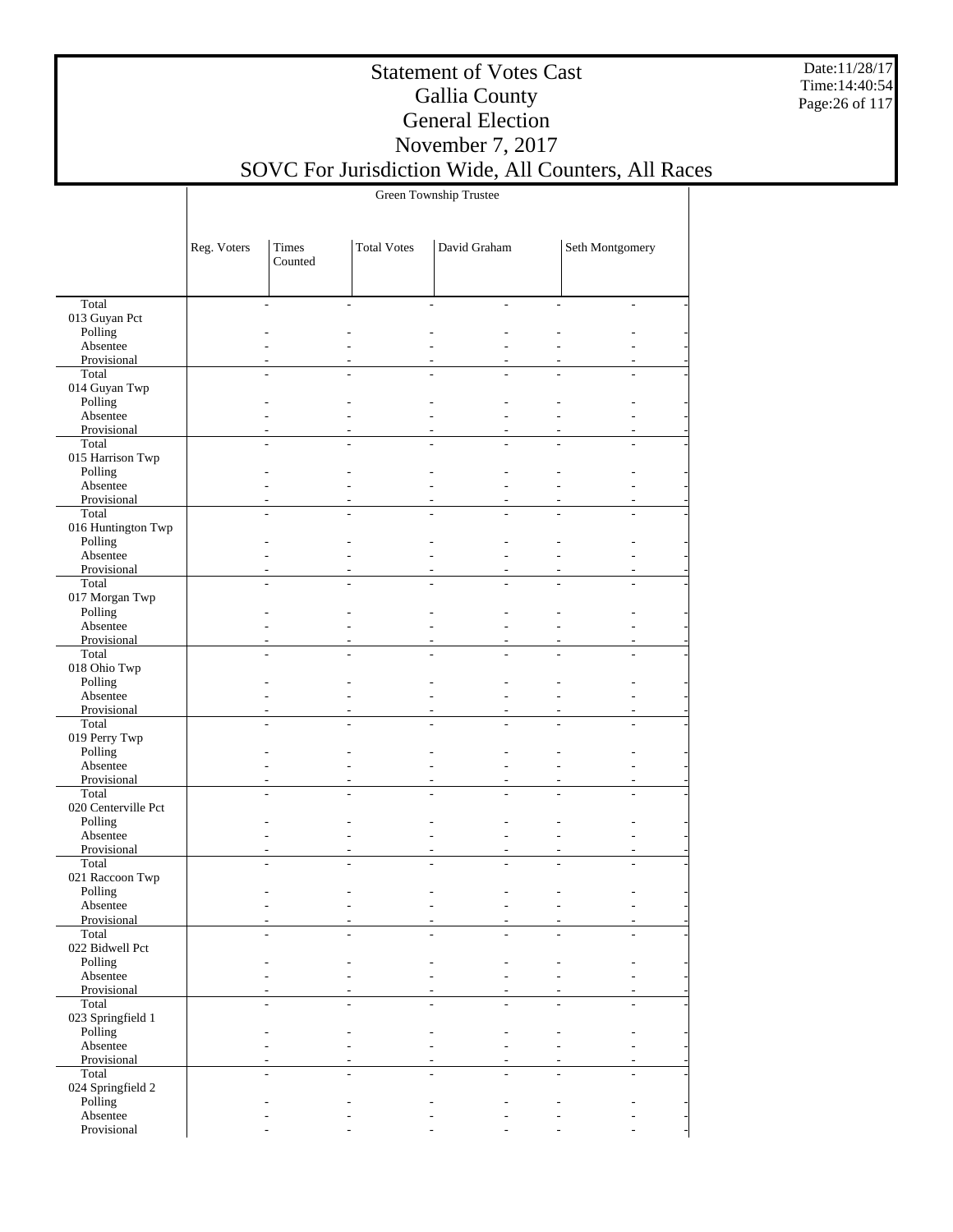Date:11/28/17 Time:14:40:55 Page:27 of 117

#### Statement of Votes Cast Gallia County General Election November 7, 2017 SOVC For Jurisdiction Wide, All Counters, All Races

|             |             | Green Township Trustee  |                    |              |        |                 |        |  |  |
|-------------|-------------|-------------------------|--------------------|--------------|--------|-----------------|--------|--|--|
|             | Reg. Voters | <b>Times</b><br>Counted | <b>Total Votes</b> | David Graham |        | Seth Montgomery |        |  |  |
| Total       |             |                         |                    |              |        |                 |        |  |  |
| 025 Walnut  |             |                         |                    |              |        |                 |        |  |  |
| Polling     |             |                         |                    |              |        |                 |        |  |  |
| Absentee    |             |                         |                    |              |        |                 |        |  |  |
| Provisional |             |                         |                    |              |        |                 |        |  |  |
| Total       |             |                         |                    |              |        |                 |        |  |  |
| Total       |             |                         |                    |              |        |                 |        |  |  |
| Polling     | 3513        | 935                     | 1228               | 651          | 53.01% | 577             | 46.99% |  |  |
| Absentee    | 3513        | 158                     | 217                | 119          | 54.84% | 98              | 45.16% |  |  |
| Provisional | 3513        | 8                       | 10                 | 4            | 40.00% | 6               | 60.00% |  |  |
| Total       | 3513        | 1101                    | 1455               | 774          | 53.20% | 681             | 46.80% |  |  |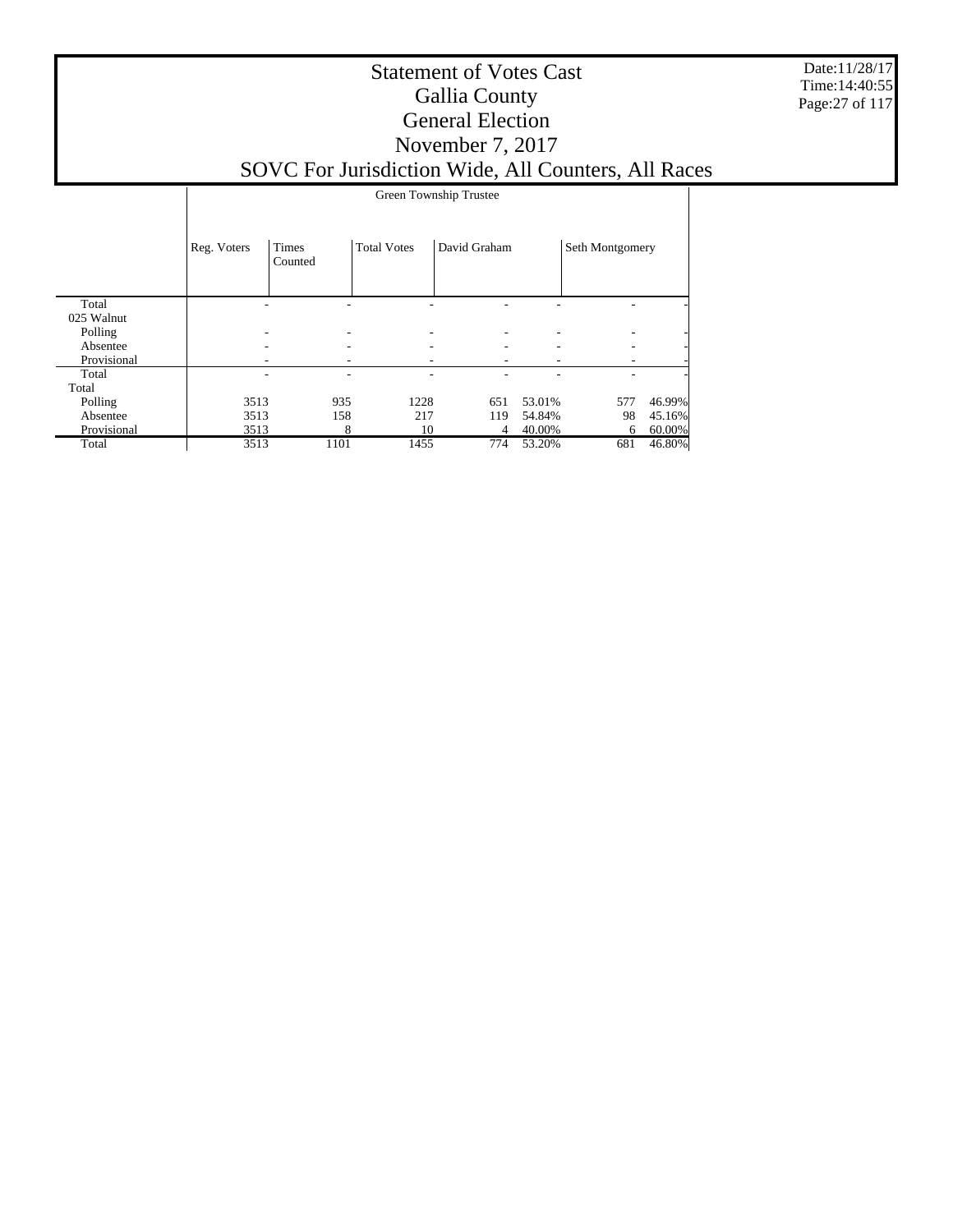Date:11/28/17 Time:14:40:55 Page:28 of 117

#### Statement of Votes Cast Gallia County General Election November 7, 2017

# SOVC For Jurisdiction Wide, All Counters, All Races

Green Township Fiscal Officer

|                                 | Reg. Voters    | Times<br>Counted | <b>Total Votes</b> | H. Joe Foster    |             |
|---------------------------------|----------------|------------------|--------------------|------------------|-------------|
|                                 |                |                  |                    |                  |             |
| Jurisdiction Wide<br>001 City 1 |                |                  |                    |                  |             |
| Polling                         |                |                  |                    |                  |             |
| Absentee                        |                |                  |                    |                  |             |
| Provisional                     |                |                  |                    |                  |             |
| Total                           |                |                  |                    |                  |             |
| 002 City 2                      |                |                  |                    |                  |             |
| Polling                         |                |                  |                    |                  |             |
| Absentee                        |                |                  |                    |                  |             |
| Provisional<br>Total            |                |                  |                    |                  |             |
| 003 City 3                      |                |                  |                    |                  |             |
| Polling                         |                |                  |                    |                  |             |
| Absentee                        |                |                  |                    |                  |             |
| Provisional                     |                |                  |                    |                  |             |
| Total                           |                | $\overline{a}$   |                    |                  |             |
| 004 Addison Twp                 |                |                  |                    |                  |             |
| Polling                         |                |                  |                    |                  |             |
| Absentee                        |                |                  |                    |                  |             |
| Provisional<br>Total            |                |                  |                    |                  |             |
| 005 Cheshire                    |                |                  |                    |                  |             |
| Polling                         |                |                  |                    |                  |             |
| Absentee                        |                |                  |                    |                  |             |
| Provisional                     |                |                  |                    |                  |             |
| Total                           |                |                  |                    |                  |             |
| 006 Clay Twp                    |                |                  |                    |                  |             |
| Polling                         |                |                  |                    |                  |             |
| Absentee                        |                |                  |                    |                  |             |
| Provisional                     |                |                  |                    |                  |             |
| Total<br>007 Gallipolis Twp     |                |                  |                    |                  |             |
| Polling                         |                |                  |                    |                  |             |
| Absentee                        |                |                  |                    |                  |             |
| Provisional                     |                |                  |                    |                  |             |
| Total                           |                |                  |                    |                  |             |
| 008 Green 1                     |                |                  |                    |                  |             |
| Polling                         | 1198           | 326              | 274                |                  | 274 100.00% |
| Absentee                        | 1198           | 55               | 49                 | 49               | 100.00%     |
| Provisional<br>Total            | 1198           | $\overline{4}$   | 4                  | $\overline{4}$   | 100.00%     |
| 009 Green 2                     | 1198           | 385              | 327                | 327              | 100.00%     |
| Polling                         | 552            | 121              | 106                |                  | 106 100.00% |
| Absentee                        | 552            | 15               | 12                 |                  | 12 100.00%  |
| Provisional                     | 552            | 3                | $\overline{2}$     | $\overline{c}$   | 100.00%     |
| Total                           | 552            | 139              | 120                |                  | 120 100.00% |
| 010 Green 4                     |                |                  |                    |                  |             |
| Polling                         | 743            | 197              | 162                |                  | 162 100.00% |
| Absentee                        | 743            | 37               | 30                 |                  | 30 100.00%  |
| Provisional                     | 743            | $\boldsymbol{0}$ | 0                  | $\boldsymbol{0}$ |             |
| Total<br>011 Green 5            | 743            | 234              | 192                | 192              | 100.00%     |
| Polling                         | 1020           | 291              | 251                |                  | 251 100.00% |
| Absentee                        | 1020           | 51               | 46                 |                  | 46 100.00%  |
| Provisional                     | 1020           | 1                | 1                  | $\mathbf{1}$     | 100.00%     |
| Total                           | 1020           | 343              | 298                |                  | 298 100.00% |
| 012 Greenfield Twp              |                |                  |                    |                  |             |
| Polling                         | $\overline{a}$ |                  | $\overline{a}$     | ÷,               |             |
| Absentee                        |                |                  |                    |                  |             |
| Provisional                     |                |                  |                    |                  |             |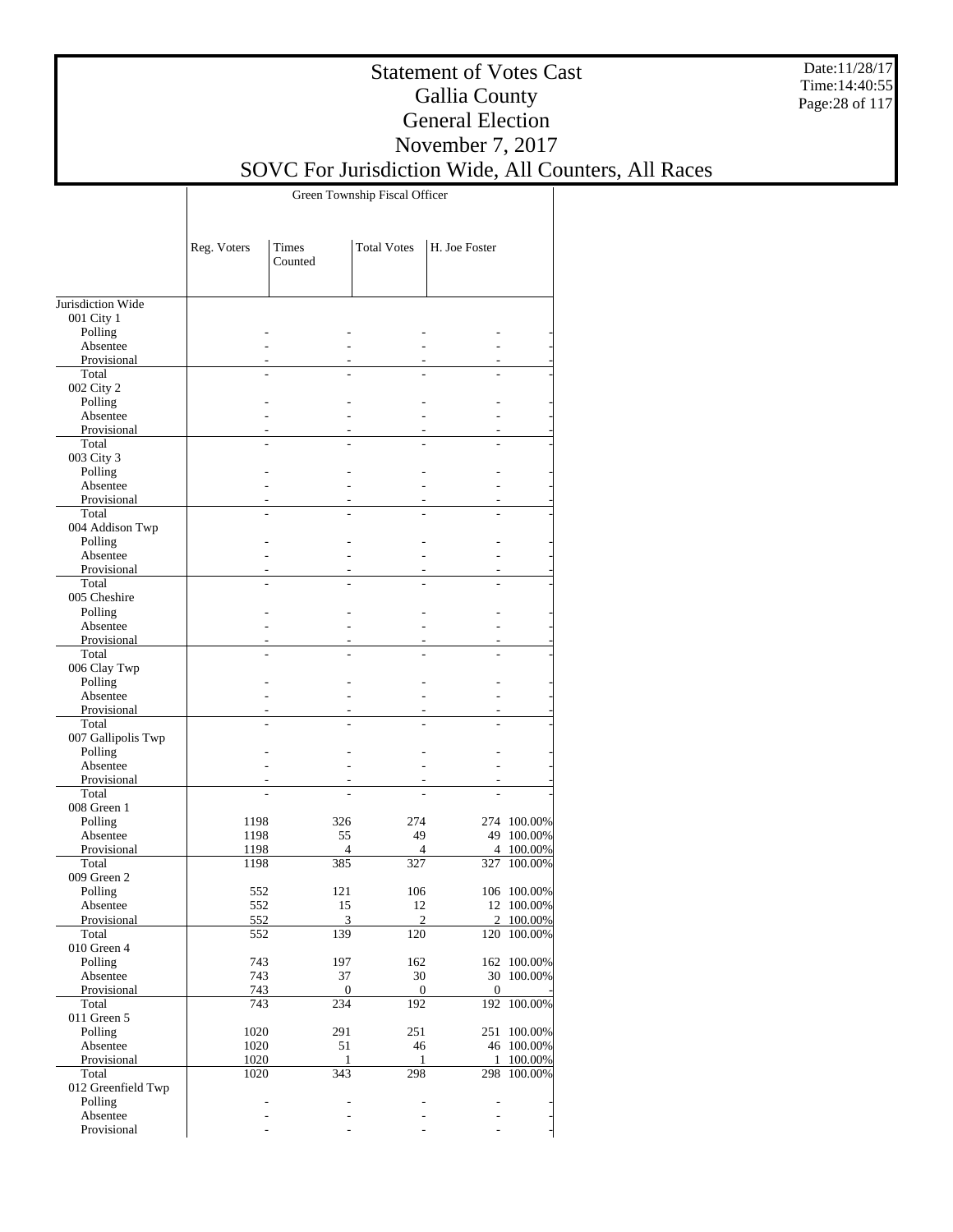Date:11/28/17 Time:14:40:55 Page:29 of 117

#### Statement of Votes Cast Gallia County General Election November 7, 2017

# SOVC For Jurisdiction Wide, All Counters, All Races

Green Township Fiscal Officer

|                         | Reg. Voters | Times<br>Counted | <b>Total Votes</b> | H. Joe Foster |  |
|-------------------------|-------------|------------------|--------------------|---------------|--|
|                         |             |                  |                    |               |  |
| Total                   |             |                  |                    |               |  |
| 013 Guyan Pct           |             |                  |                    |               |  |
| Polling                 |             |                  |                    |               |  |
| Absentee                |             |                  |                    |               |  |
| Provisional<br>Total    |             |                  |                    |               |  |
| 014 Guyan Twp           |             |                  |                    |               |  |
| Polling                 |             |                  |                    |               |  |
| Absentee                |             |                  |                    |               |  |
| Provisional             |             |                  |                    |               |  |
| Total                   |             |                  |                    |               |  |
| 015 Harrison Twp        |             |                  |                    |               |  |
| Polling                 |             |                  |                    |               |  |
| Absentee                |             |                  |                    |               |  |
| Provisional<br>Total    |             |                  |                    | L,            |  |
| 016 Huntington Twp      |             |                  |                    |               |  |
| Polling                 |             |                  |                    |               |  |
| Absentee                |             |                  |                    |               |  |
| Provisional             |             |                  |                    |               |  |
| Total                   |             |                  |                    |               |  |
| 017 Morgan Twp          |             |                  |                    |               |  |
| Polling                 |             |                  |                    |               |  |
| Absentee                |             |                  |                    |               |  |
| Provisional<br>Total    |             |                  |                    |               |  |
| 018 Ohio Twp            |             |                  |                    |               |  |
| Polling                 |             |                  |                    |               |  |
| Absentee                |             |                  |                    |               |  |
| Provisional             |             |                  |                    |               |  |
| Total                   |             |                  |                    |               |  |
| 019 Perry Twp           |             |                  |                    |               |  |
| Polling                 |             |                  |                    |               |  |
| Absentee                |             |                  |                    |               |  |
| Provisional<br>Total    |             |                  |                    | L,            |  |
| 020 Centerville Pct     |             |                  |                    |               |  |
| Polling                 |             |                  |                    |               |  |
| Absentee                |             |                  |                    |               |  |
| Provisional             |             |                  |                    |               |  |
| Total                   |             |                  |                    |               |  |
| 021 Raccoon Twp         |             |                  |                    |               |  |
| Polling                 |             |                  |                    |               |  |
| Absentee<br>Provisional |             |                  |                    |               |  |
| Total                   |             |                  |                    |               |  |
| 022 Bidwell Pct         |             |                  |                    |               |  |
| Polling                 |             |                  |                    |               |  |
| Absentee                |             |                  |                    |               |  |
| Provisional             |             |                  |                    |               |  |
| Total                   |             |                  |                    |               |  |
| 023 Springfield 1       |             |                  |                    |               |  |
| Polling                 |             |                  |                    |               |  |
| Absentee<br>Provisional |             |                  |                    |               |  |
| Total                   |             |                  |                    |               |  |
| 024 Springfield 2       |             |                  |                    |               |  |
| Polling                 |             |                  |                    |               |  |
| Absentee                |             |                  |                    |               |  |
| Provisional             |             |                  |                    |               |  |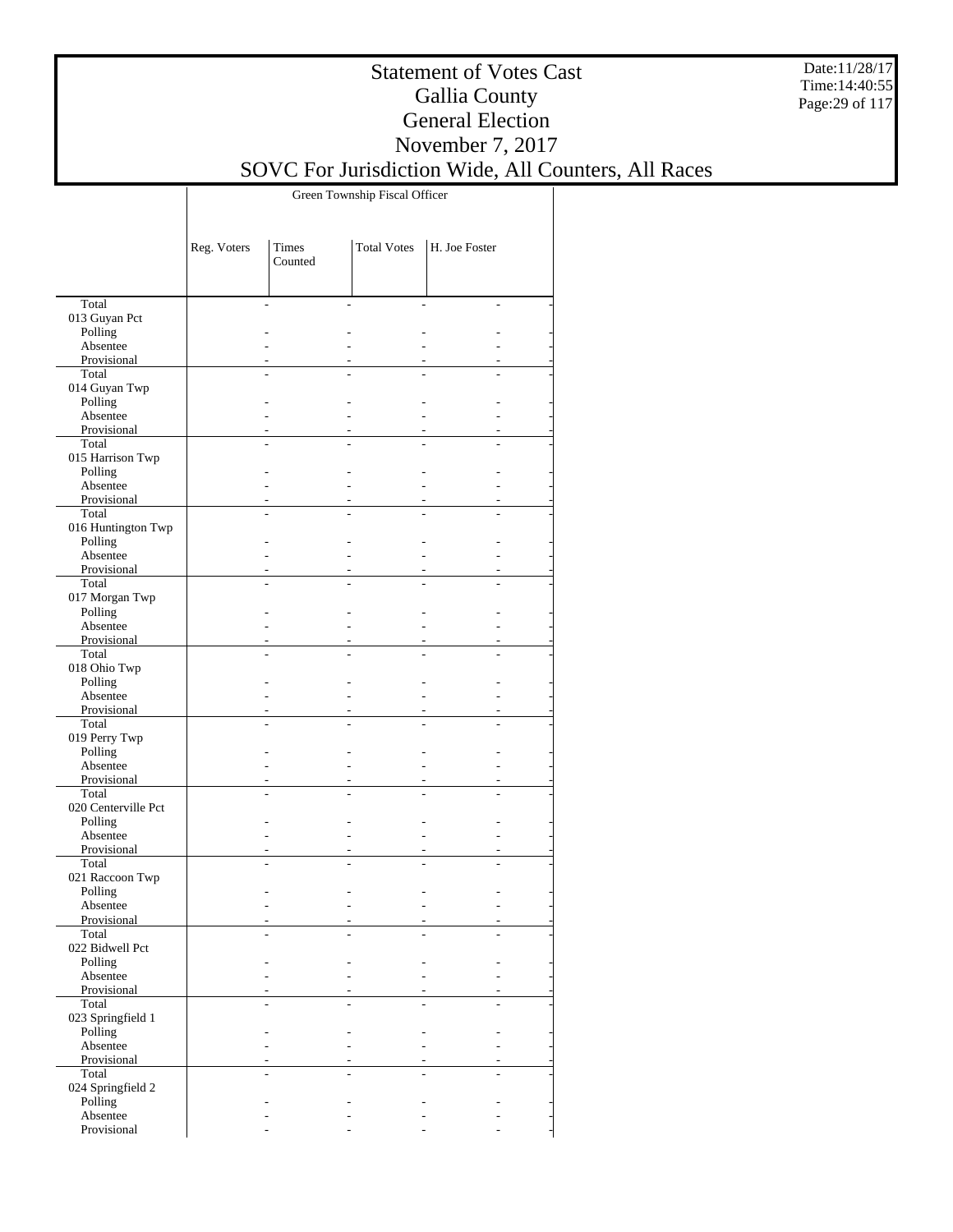Date:11/28/17 Time:14:40:55 Page:30 of 117

### Statement of Votes Cast Gallia County General Election November 7, 2017

# SOVC For Jurisdiction Wide, All Counters, All Races

Green Township Fiscal Officer

|             | Reg. Voters | <b>Times</b><br>Counted | <b>Total Votes</b> | H. Joe Foster |         |
|-------------|-------------|-------------------------|--------------------|---------------|---------|
| Total       |             |                         |                    |               |         |
| 025 Walnut  |             |                         |                    |               |         |
| Polling     |             |                         |                    |               | -       |
| Absentee    |             |                         |                    |               |         |
| Provisional |             |                         |                    |               |         |
| Total       |             |                         |                    |               | ۰       |
| Total       |             |                         |                    |               |         |
| Polling     | 3513        |                         | 935<br>793         | 793           | 100.00% |
| Absentee    | 3513        |                         | 158<br>137         | 137           | 100.00% |
| Provisional | 3513        |                         | 8                  |               | 100.00% |
| Total       | 3513        | 1101                    | 937                | 937           | 100.00% |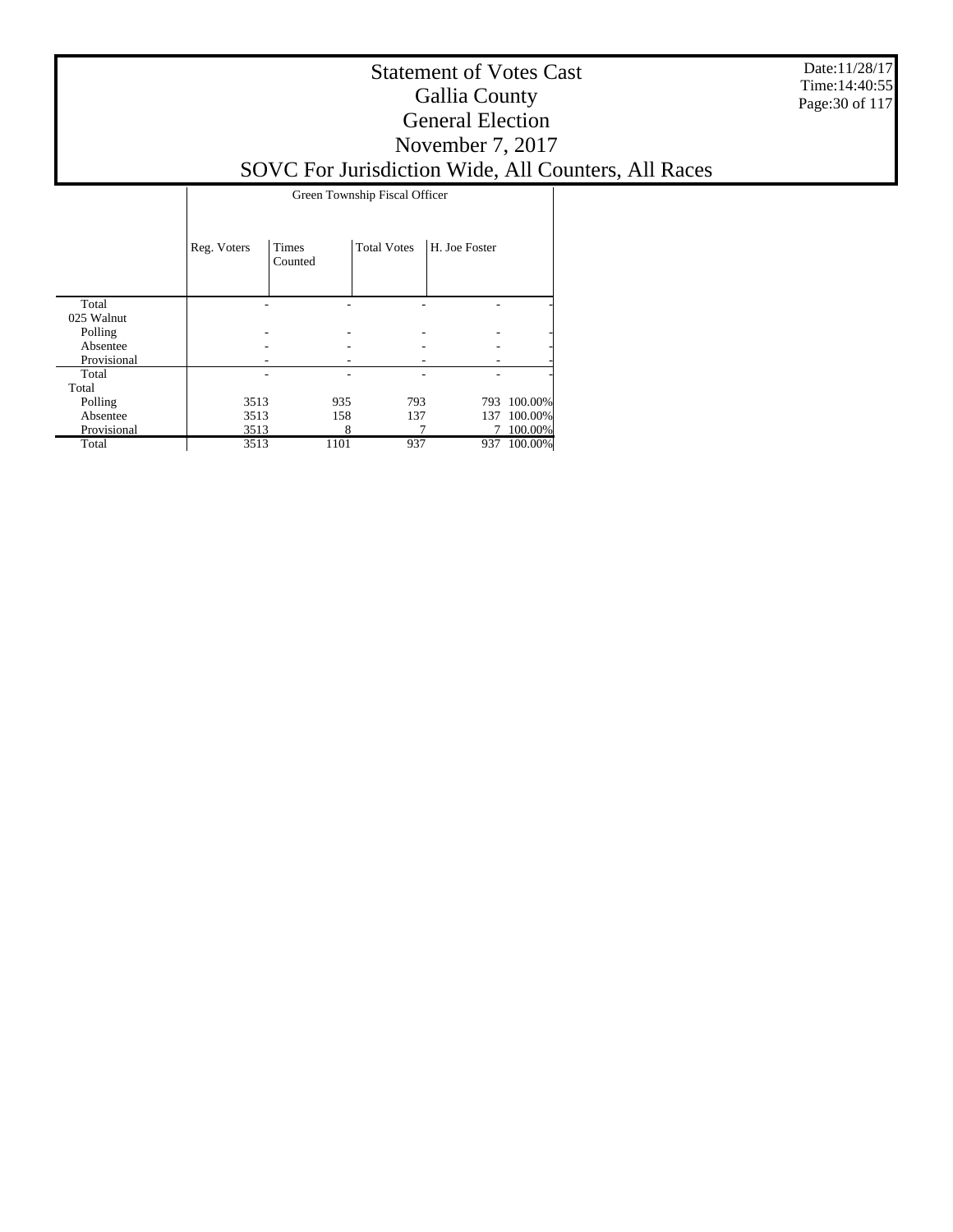Date:11/28/17 Time:14:40:55 Page:31 of 117

#### Statement of Votes Cast Gallia County General Election November 7, 2017

## SOVC For Jurisdiction Wide, All Counters, All Races

Greenfield Township Trustee

|                         | Reg. Voters | Times<br>Counted                       | <b>Total Votes</b> | Charles Chambers Jr                                                  |                | Hayden Hammond                                   |                | Roy McCarty  |        |
|-------------------------|-------------|----------------------------------------|--------------------|----------------------------------------------------------------------|----------------|--------------------------------------------------|----------------|--------------|--------|
| Jurisdiction Wide       |             |                                        |                    |                                                                      |                |                                                  |                |              |        |
| 001 City 1              |             |                                        |                    |                                                                      |                |                                                  |                |              |        |
| Polling                 |             |                                        |                    |                                                                      |                |                                                  |                |              |        |
| Absentee                |             |                                        |                    |                                                                      |                |                                                  |                |              |        |
| Provisional             |             |                                        |                    |                                                                      |                |                                                  |                |              |        |
| Total                   |             |                                        |                    |                                                                      |                |                                                  |                |              |        |
| 002 City 2              |             |                                        |                    |                                                                      |                |                                                  |                |              |        |
| Polling                 |             |                                        |                    |                                                                      |                |                                                  |                |              |        |
| Absentee                |             |                                        |                    |                                                                      |                |                                                  |                |              |        |
| Provisional<br>Total    |             |                                        |                    |                                                                      |                |                                                  |                |              |        |
| 003 City 3              |             |                                        |                    |                                                                      |                |                                                  |                |              |        |
| Polling                 |             |                                        |                    |                                                                      |                |                                                  |                |              |        |
| Absentee                |             |                                        |                    |                                                                      |                |                                                  |                |              |        |
| Provisional             |             |                                        |                    |                                                                      |                |                                                  |                |              |        |
| Total                   |             | $\overline{a}$                         |                    | $\overline{a}$<br>L,                                                 |                | L.                                               |                |              |        |
| 004 Addison Twp         |             |                                        |                    |                                                                      |                |                                                  |                |              |        |
| Polling                 |             |                                        |                    |                                                                      |                |                                                  |                |              |        |
| Absentee                |             |                                        |                    |                                                                      |                |                                                  |                |              |        |
| Provisional             |             |                                        |                    |                                                                      |                |                                                  |                |              |        |
| Total                   |             |                                        |                    |                                                                      |                |                                                  |                |              |        |
| 005 Cheshire            |             |                                        |                    |                                                                      |                |                                                  |                |              |        |
| Polling                 |             |                                        |                    |                                                                      |                |                                                  |                |              |        |
| Absentee<br>Provisional |             |                                        |                    |                                                                      |                |                                                  |                |              |        |
| Total                   |             |                                        |                    |                                                                      |                |                                                  |                |              |        |
| 006 Clay Twp            |             |                                        |                    |                                                                      |                |                                                  |                |              |        |
| Polling                 |             |                                        |                    |                                                                      |                |                                                  |                |              |        |
| Absentee                |             |                                        |                    |                                                                      |                |                                                  |                |              |        |
| Provisional             |             |                                        |                    |                                                                      |                |                                                  |                |              |        |
| Total                   |             |                                        |                    |                                                                      |                |                                                  |                |              |        |
| 007 Gallipolis Twp      |             |                                        |                    |                                                                      |                |                                                  |                |              |        |
| Polling                 |             |                                        |                    |                                                                      |                |                                                  |                |              |        |
| Absentee                |             |                                        |                    |                                                                      |                |                                                  |                |              |        |
| Provisional             |             |                                        |                    |                                                                      |                |                                                  |                |              |        |
| Total<br>008 Green 1    |             |                                        |                    |                                                                      |                |                                                  |                |              |        |
| Polling                 |             |                                        |                    |                                                                      |                |                                                  |                |              |        |
| Absentee                |             |                                        |                    |                                                                      |                |                                                  |                |              |        |
| Provisional             |             |                                        |                    |                                                                      |                |                                                  |                |              |        |
| Total                   |             |                                        |                    |                                                                      |                |                                                  |                |              |        |
| 009 Green 2             |             |                                        |                    |                                                                      |                |                                                  |                |              |        |
| Polling                 |             |                                        |                    |                                                                      |                |                                                  |                |              |        |
| Absentee                |             |                                        |                    |                                                                      |                |                                                  |                |              |        |
| Provisional             |             |                                        |                    |                                                                      |                |                                                  |                |              |        |
| Total                   |             |                                        |                    |                                                                      |                |                                                  |                |              |        |
| $010$ Green $4\,$       |             |                                        |                    |                                                                      |                |                                                  |                |              |        |
| Polling                 |             |                                        |                    |                                                                      |                |                                                  |                |              |        |
| Absentee                |             |                                        |                    |                                                                      |                |                                                  |                |              |        |
| Provisional<br>Total    |             | L,<br>$\overline{a}$<br>$\overline{a}$ |                    | $\overline{a}$<br>$\overline{a}$<br>$\overline{a}$<br>$\overline{a}$ | $\overline{a}$ | L,<br>$\overline{\phantom{a}}$<br>$\overline{a}$ | ÷,             | ÷,           |        |
| 011 Green 5             |             |                                        |                    |                                                                      |                |                                                  |                |              |        |
| Polling                 |             | $\overline{a}$                         |                    | L,                                                                   |                |                                                  |                |              |        |
| Absentee                |             |                                        |                    |                                                                      | $\overline{a}$ |                                                  |                |              |        |
| Provisional             |             |                                        |                    | $\overline{a}$<br>÷,                                                 |                | ÷,                                               |                |              |        |
| Total                   |             | L.<br>$\overline{a}$                   |                    | $\overline{a}$<br>÷,                                                 |                | $\overline{\phantom{a}}$<br>L.                   | $\overline{a}$ | ÷.           |        |
| 012 Greenfield Twp      |             |                                        |                    |                                                                      |                |                                                  |                |              |        |
| Polling                 | 373         | 124                                    | 187                | 82                                                                   | 43.85%         | 54                                               | 28.88%         | $51\,$       | 27.27% |
| Absentee                | 373         | $72\,$                                 | $108\,$            | 36                                                                   | 33.33%         | 35                                               | 32.41%         | 37           | 34.26% |
| Provisional             | 373         | $\sqrt{2}$                             |                    | $\overline{4}$<br>$\overline{2}$                                     | $50.00\%$      | $\mathbf{1}$                                     | 25.00%         | $\mathbf{1}$ | 25.00% |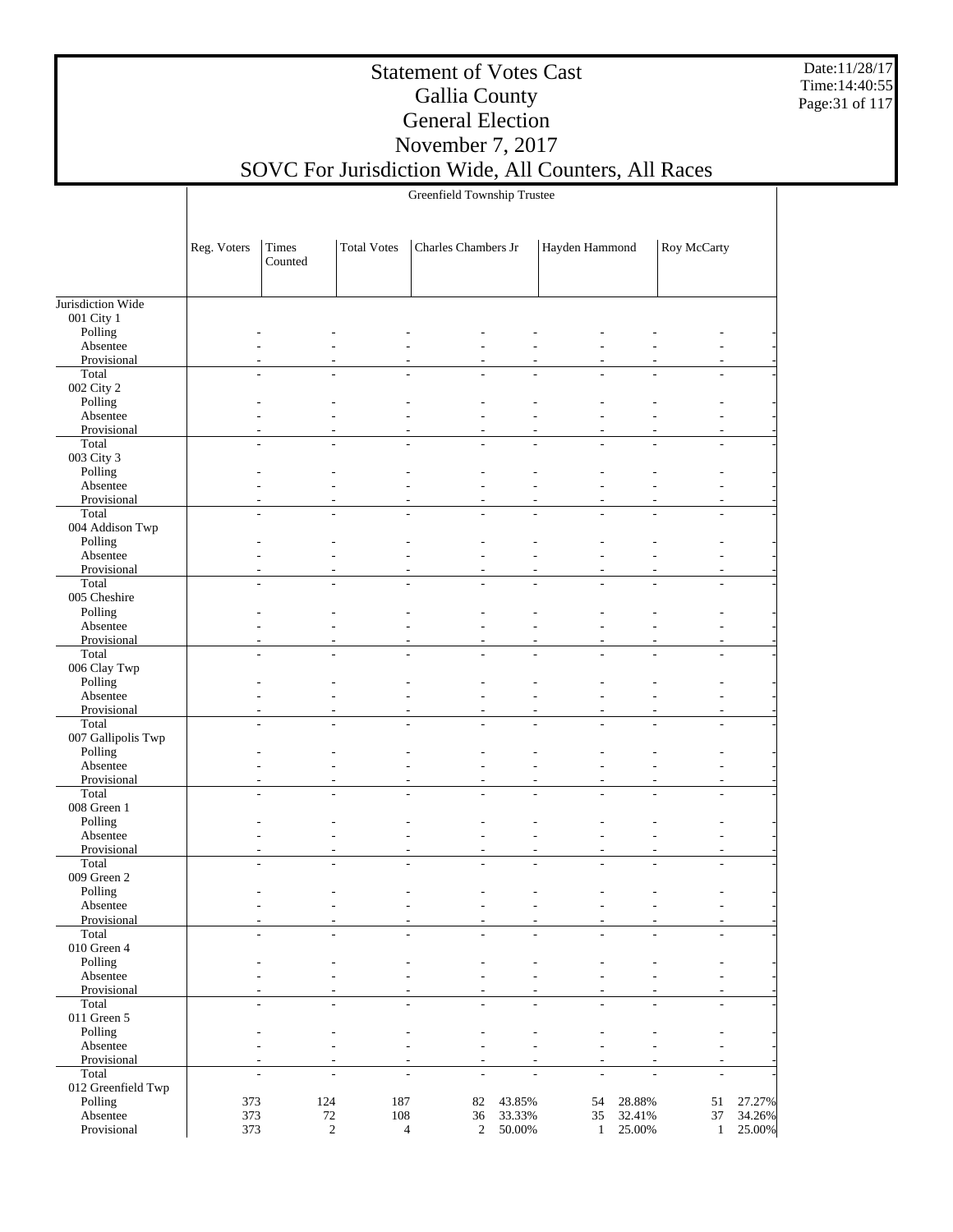Date:11/28/17 Time:14:40:55 Page:32 of 117

#### Statement of Votes Cast Gallia County General Election November 7, 2017 SOVC For Jurisdiction Wide, All Counters, All Races

Greenfield Township Trustee

 Total 013 Guyan Pct Polling Absentee Provisional Total 014 Guyan Twp Polling Absentee Provisional Total 015 Harrison Twp Polling Absentee Provisional Total 016 Huntington Twp Polling Absentee Provisional Total 017 Morgan Twp Polling Absentee Provisional Total 018 Ohio Twp Polling Absentee Provisional Total 019 Perry Twp Polling Absentee Provisional Total 020 Centerville Pct Polling Absentee Provisional Total 021 Raccoon Twp Polling Absentee Provisional Total 022 Bidwell Pct Polling Absentee Provisional Total 023 Springfield 1 Polling Absentee Provisional Total 024 Springfield 2 Polling Absentee Provisional Reg. Voters | Times Counted Total Votes | Charles Chambers Jr | Hayden Hammond | Roy McCarty 373 198 299 120 40.13% 90 30.10% 89 29.77% - - - - - - - - - - - - - - - - - - - - - - - - - - - - - - - - - - - - - - - - - - - - - - - - - - - - - - - - - - - - - - - - - - - - - - - - - - - - - - - - - - - - - - - - - - - - - - - - - - - - - - - - - - - - - - - - - - - - - - - - - - - - - - - - - - - - - - - - - - - - - - - - - - - - - - - - - - - - - - - - - - - - - - - - - - - - - - - - - - - - - - - - - - - - - - - - - - - - - - - - - - - - - - - - - - - - - - - - - - - - - - - - - - - - - - - - - - - - - - - - - - - - - - - - - - - - - - - - - - - - - - - - - - - - - - - - - - - - - - - - - - - - - - - - - - - - - - - - - - - - - - - - - - - - - - - - - - - - - - - - - - - - - - - - - - - - - - - - - - - - - - - - - - - - - - - - - - - - - - - - - - - - - - - - - - - - - - - - - - - - - - - - - - - - - - - - - - - - - - - - - - - - - - - - - - - - - -

- - - - - - - - -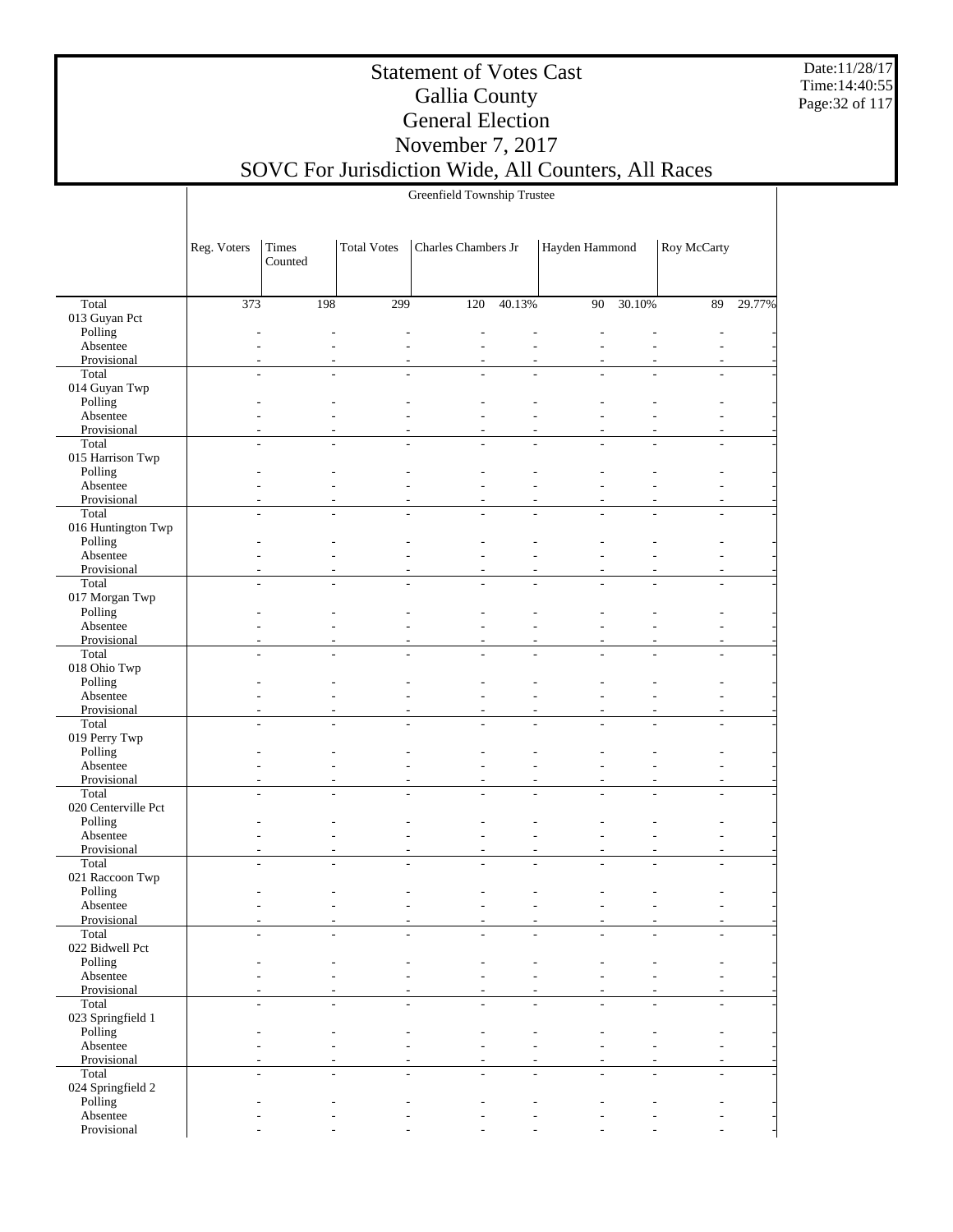Date:11/28/17 Time:14:40:56 Page:33 of 117

#### Statement of Votes Cast Gallia County General Election November 7, 2017 SOVC For Jurisdiction Wide, All Counters, All Races

|             |             | Greenfield Township Trustee   |                    |                          |        |                |        |             |        |  |  |
|-------------|-------------|-------------------------------|--------------------|--------------------------|--------|----------------|--------|-------------|--------|--|--|
|             | Reg. Voters | Times<br>Counted              | <b>Total Votes</b> | Charles Chambers Jr      |        | Hayden Hammond |        | Roy McCarty |        |  |  |
| Total       |             |                               |                    |                          |        |                |        |             |        |  |  |
| 025 Walnut  |             |                               |                    |                          |        |                |        |             |        |  |  |
| Polling     |             | $\overline{\phantom{a}}$      |                    |                          |        |                |        |             |        |  |  |
| Absentee    |             | $\overline{\phantom{a}}$<br>- | -                  | ٠                        | -      | ۰              | ۰      | ۰           |        |  |  |
| Provisional |             | ٠                             |                    | $\overline{\phantom{a}}$ |        | ۰              |        |             |        |  |  |
| Total       |             | ٠                             |                    |                          |        |                |        |             |        |  |  |
| Total       |             |                               |                    |                          |        |                |        |             |        |  |  |
| Polling     | 373         | 124                           | 187                | 82                       | 43.85% | 54             | 28.88% | 51          | 27.27% |  |  |
| Absentee    | 373         | 72                            | 108                | 36                       | 33.33% | 35             | 32.41% | 37          | 34.26% |  |  |
| Provisional | 373         | 2                             | 4                  | 2                        | 50.00% |                | 25.00% |             | 25.00% |  |  |
| Total       | 373         | 198                           | 299                | 120                      | 40.13% | 90             | 30.10% | 89          | 29.77% |  |  |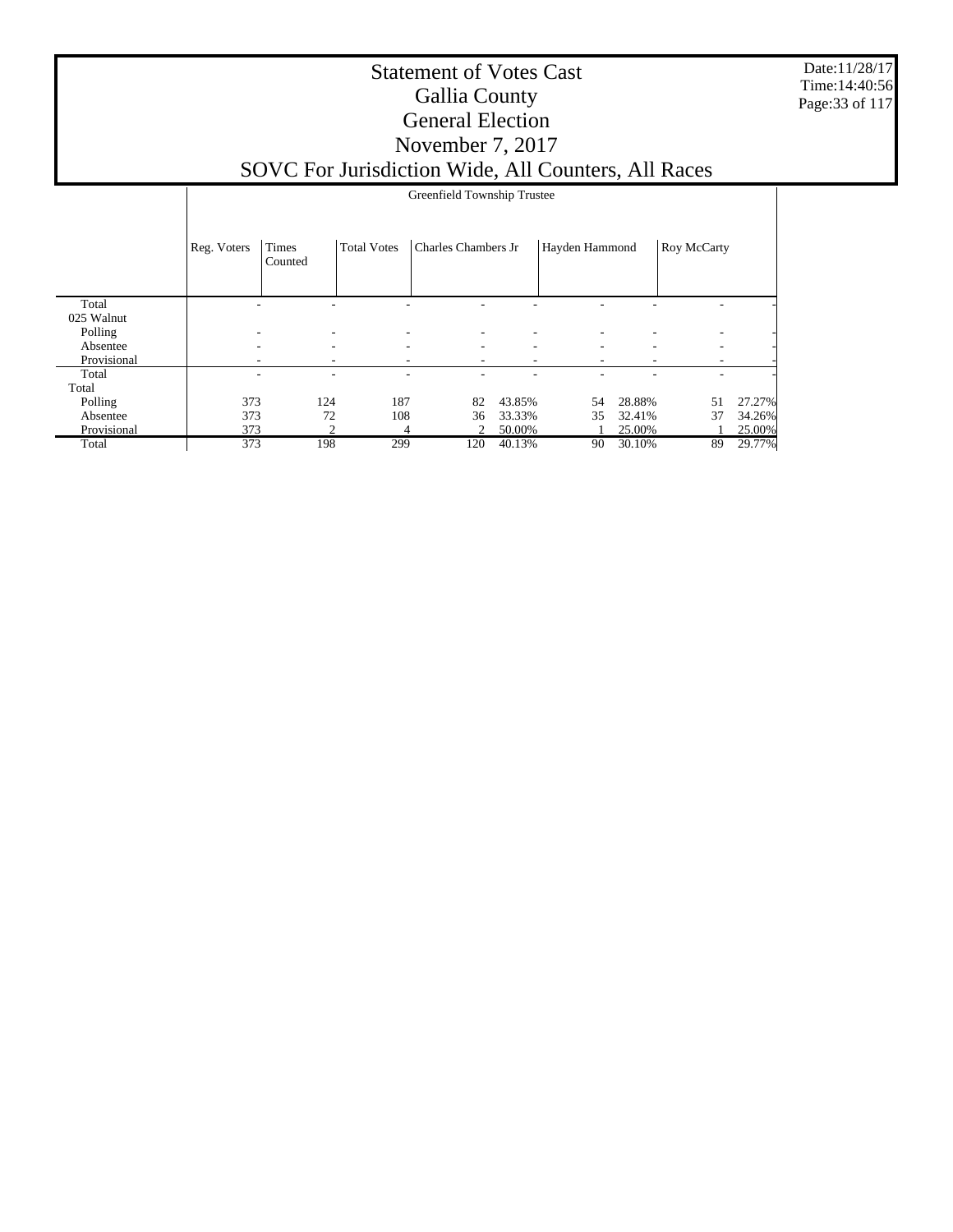Date:11/28/17 Time:14:40:56 Page:34 of 117

### Statement of Votes Cast Gallia County General Election November 7, 2017

SOVC For Jurisdiction Wide, All Counters, All Races

Guyan Township Trustee

|                             | Reg. Voters    | Times<br>Counted | <b>Total Votes</b> | John H. Cardwell |                      | Scott Ferguson |  |
|-----------------------------|----------------|------------------|--------------------|------------------|----------------------|----------------|--|
| Jurisdiction Wide           |                |                  |                    |                  |                      |                |  |
| 001 City 1                  |                |                  |                    |                  |                      |                |  |
| Polling                     |                |                  |                    |                  |                      |                |  |
| Absentee                    |                |                  |                    |                  |                      |                |  |
| Provisional                 |                |                  |                    |                  |                      |                |  |
| Total                       |                |                  |                    |                  |                      |                |  |
| 002 City 2                  |                |                  |                    |                  |                      |                |  |
| Polling                     |                |                  |                    |                  |                      |                |  |
| Absentee                    |                |                  |                    |                  |                      |                |  |
| Provisional                 |                |                  |                    |                  |                      |                |  |
| Total                       |                |                  |                    |                  |                      |                |  |
| 003 City 3                  |                |                  |                    |                  |                      |                |  |
| Polling                     |                |                  |                    |                  |                      |                |  |
| Absentee                    |                |                  |                    |                  | $\overline{a}$       |                |  |
| Provisional                 |                |                  |                    |                  | $\overline{a}$       |                |  |
| Total                       |                |                  |                    |                  |                      |                |  |
| 004 Addison Twp<br>Polling  |                |                  |                    |                  |                      |                |  |
| Absentee                    |                |                  |                    |                  | L.                   |                |  |
| Provisional                 |                |                  |                    |                  | ÷                    |                |  |
| Total                       | $\overline{a}$ |                  |                    |                  | $\overline{a}$<br>J. | L              |  |
| 005 Cheshire                |                |                  |                    |                  |                      |                |  |
| Polling                     |                |                  |                    |                  |                      |                |  |
| Absentee                    |                |                  |                    |                  |                      |                |  |
| Provisional                 |                |                  |                    |                  |                      |                |  |
| Total                       |                |                  |                    |                  |                      |                |  |
| 006 Clay Twp                |                |                  |                    |                  |                      |                |  |
| Polling                     |                |                  |                    |                  |                      |                |  |
| Absentee                    |                |                  |                    |                  |                      |                |  |
| Provisional                 |                |                  |                    |                  | $\overline{a}$       |                |  |
| Total                       |                |                  |                    |                  |                      |                |  |
| 007 Gallipolis Twp          |                |                  |                    |                  |                      |                |  |
| Polling                     |                |                  |                    |                  |                      |                |  |
| Absentee                    |                |                  |                    |                  |                      |                |  |
| Provisional                 |                |                  |                    |                  | ä,                   |                |  |
| Total<br>008 Green 1        |                |                  |                    |                  |                      |                |  |
| Polling                     |                |                  |                    |                  |                      |                |  |
| Absentee                    |                |                  |                    |                  | L.                   |                |  |
| Provisional                 |                |                  |                    |                  | ÷                    |                |  |
| Total                       |                |                  |                    |                  |                      |                |  |
| 009 Green 2                 |                |                  |                    |                  |                      |                |  |
| Polling                     |                |                  |                    |                  |                      |                |  |
| Absentee                    |                |                  |                    |                  |                      |                |  |
| Provisional                 |                |                  |                    |                  |                      |                |  |
| Total                       |                |                  |                    |                  |                      |                |  |
| 010 Green 4                 |                |                  |                    |                  |                      |                |  |
| Polling                     |                |                  |                    |                  |                      |                |  |
| Absentee                    |                |                  |                    |                  |                      |                |  |
| Provisional                 |                |                  |                    |                  |                      |                |  |
| Total                       | $\overline{a}$ |                  |                    |                  | L.                   |                |  |
| 011 Green 5                 |                |                  |                    |                  |                      |                |  |
| Polling                     |                |                  |                    |                  |                      |                |  |
| Absentee                    |                |                  |                    |                  |                      |                |  |
| Provisional                 |                |                  |                    |                  |                      |                |  |
| Total<br>012 Greenfield Twp |                |                  |                    |                  |                      |                |  |
| Polling                     |                |                  |                    |                  |                      |                |  |
| Absentee                    |                |                  |                    |                  |                      |                |  |
| Provisional                 |                |                  |                    |                  |                      |                |  |
|                             |                |                  |                    |                  |                      |                |  |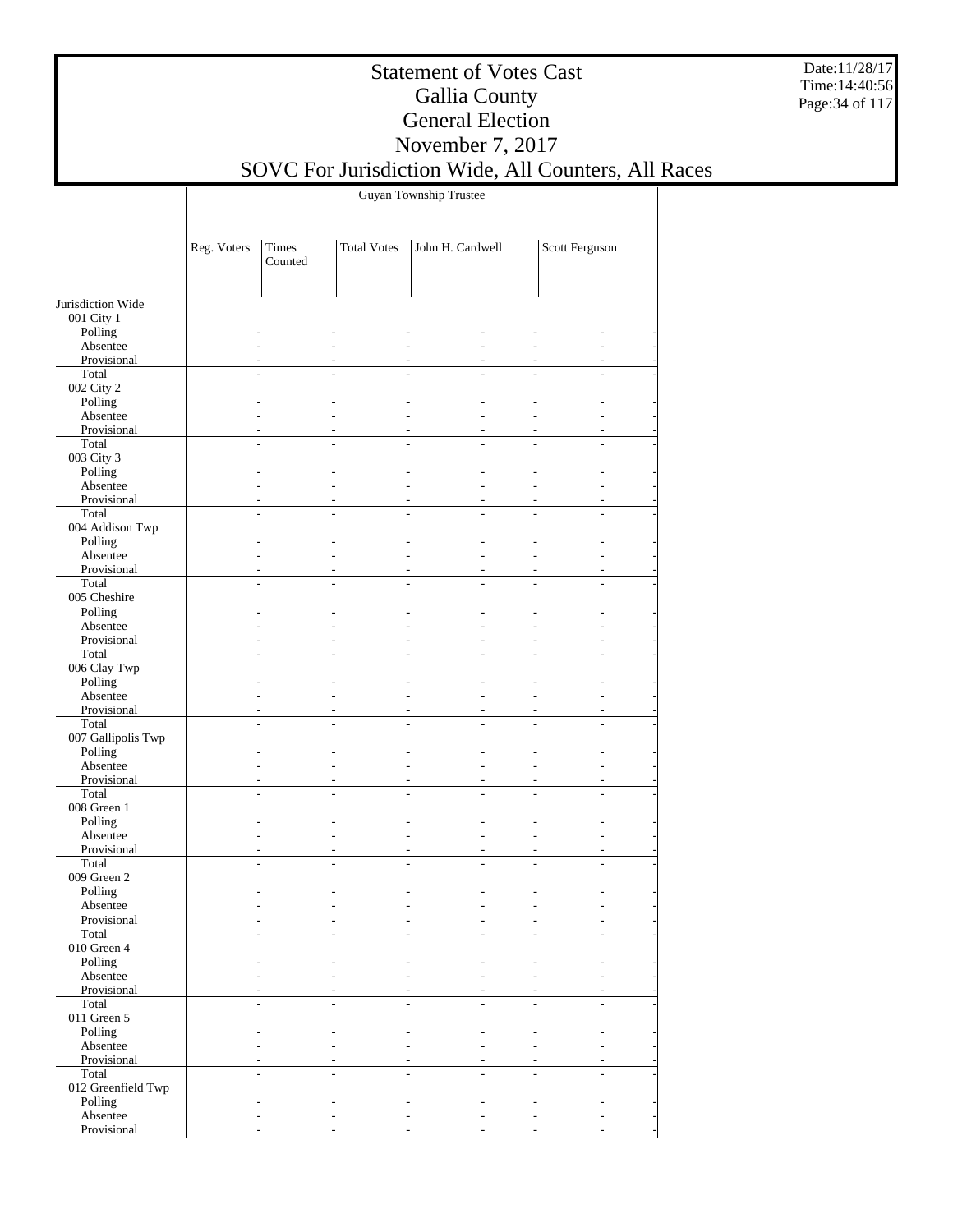Date:11/28/17 Time:14:40:56 Page:35 of 117

### Statement of Votes Cast Gallia County General Election November 7, 2017

SOVC For Jurisdiction Wide, All Counters, All Races

Guyan Township Trustee

|                         | Reg. Voters    | Times<br>Counted       | <b>Total Votes</b> | John H. Cardwell         |                          |                    | Scott Ferguson |
|-------------------------|----------------|------------------------|--------------------|--------------------------|--------------------------|--------------------|----------------|
|                         |                |                        |                    |                          |                          |                    |                |
| Total                   |                |                        |                    |                          |                          |                    |                |
| 013 Guyan Pct           |                |                        |                    |                          |                          |                    |                |
| Polling                 | 317            | 58                     | 70                 | 42                       | 60.00%                   | 28                 | 40.00%         |
| Absentee                | 317            | 16                     | 18                 | 11                       | 61.11%                   | $\tau$             | 38.89%         |
| Provisional<br>Total    | 317<br>317     | $\boldsymbol{0}$<br>74 | $\mathbf{0}$<br>88 | $\mathbf{0}$<br>53       | 60.23%                   | $\mathbf{0}$<br>35 | 39.77%         |
| 014 Guyan Twp           |                |                        |                    |                          |                          |                    |                |
| Polling                 | 599            | 111                    | 147                | 94                       | 63.95%                   | 53                 | 36.05%         |
| Absentee                | 599            | 30                     | 36                 | 25                       | 69.44%                   | 11                 | 30.56%         |
| Provisional             | 599            | $\boldsymbol{0}$       | $\mathbf{0}$       | $\mathbf{0}$             |                          | $\mathbf{0}$       |                |
| Total                   | 599            | 141                    | 183                | 119                      | 65.03%                   | 64                 | 34.97%         |
| 015 Harrison Twp        |                |                        |                    |                          |                          |                    |                |
| Polling                 |                |                        |                    |                          |                          |                    |                |
| Absentee                |                |                        |                    | L.                       |                          |                    |                |
| Provisional             |                |                        |                    | ٠                        |                          |                    |                |
| Total                   | $\overline{a}$ | $\overline{a}$         | ÷                  | $\overline{a}$           | L.                       |                    |                |
| 016 Huntington Twp      |                |                        |                    |                          |                          |                    |                |
| Polling                 |                |                        |                    |                          |                          |                    |                |
| Absentee                |                |                        |                    |                          |                          |                    |                |
| Provisional             |                |                        |                    | ٠                        |                          |                    |                |
| Total                   |                |                        |                    |                          |                          |                    |                |
| 017 Morgan Twp          |                |                        |                    |                          |                          |                    |                |
| Polling                 |                |                        |                    |                          |                          |                    |                |
| Absentee<br>Provisional |                |                        |                    |                          |                          |                    |                |
| Total                   |                |                        | ٠                  | ٠                        |                          | ٠                  |                |
| 018 Ohio Twp            |                |                        |                    |                          |                          |                    |                |
| Polling                 |                |                        |                    |                          |                          |                    |                |
| Absentee                |                |                        |                    |                          |                          |                    |                |
| Provisional             | $\overline{a}$ |                        |                    | $\overline{\phantom{a}}$ | $\overline{\phantom{a}}$ | ٠                  |                |
| Total                   |                |                        |                    |                          |                          |                    |                |
| 019 Perry Twp           |                |                        |                    |                          |                          |                    |                |
| Polling                 |                |                        |                    |                          |                          |                    |                |
| Absentee                |                |                        |                    | $\overline{a}$           |                          |                    |                |
| Provisional             |                |                        |                    | ۰                        |                          |                    |                |
| Total                   |                | L.                     |                    | ÷                        | $\overline{a}$           |                    |                |
| 020 Centerville Pct     |                |                        |                    |                          |                          |                    |                |
| Polling<br>Absentee     |                |                        |                    |                          |                          |                    |                |
| Provisional             |                |                        |                    | ۰                        |                          | ٠                  |                |
| Total                   |                |                        |                    |                          |                          |                    |                |
| 021 Raccoon Twp         |                |                        |                    |                          |                          |                    |                |
| Polling                 |                |                        |                    |                          |                          |                    |                |
| Absentee                |                |                        |                    |                          |                          |                    |                |
| Provisional             |                |                        |                    |                          |                          |                    |                |
| Total                   |                |                        |                    |                          |                          |                    |                |
| 022 Bidwell Pct         |                |                        |                    |                          |                          |                    |                |
| Polling                 |                |                        |                    |                          |                          |                    |                |
| Absentee                |                |                        |                    |                          |                          |                    |                |
| Provisional             |                |                        |                    |                          |                          |                    |                |
| Total                   |                |                        |                    |                          |                          |                    |                |
| 023 Springfield 1       |                |                        |                    |                          |                          |                    |                |
| Polling                 |                |                        |                    |                          |                          |                    |                |
| Absentee<br>Provisional |                |                        |                    |                          |                          |                    |                |
| Total                   |                |                        |                    |                          |                          |                    |                |
| 024 Springfield 2       |                |                        |                    |                          |                          |                    |                |
| Polling                 |                |                        |                    |                          |                          |                    |                |
| Absentee                |                |                        |                    |                          |                          |                    |                |
| Provisional             |                |                        |                    |                          |                          |                    |                |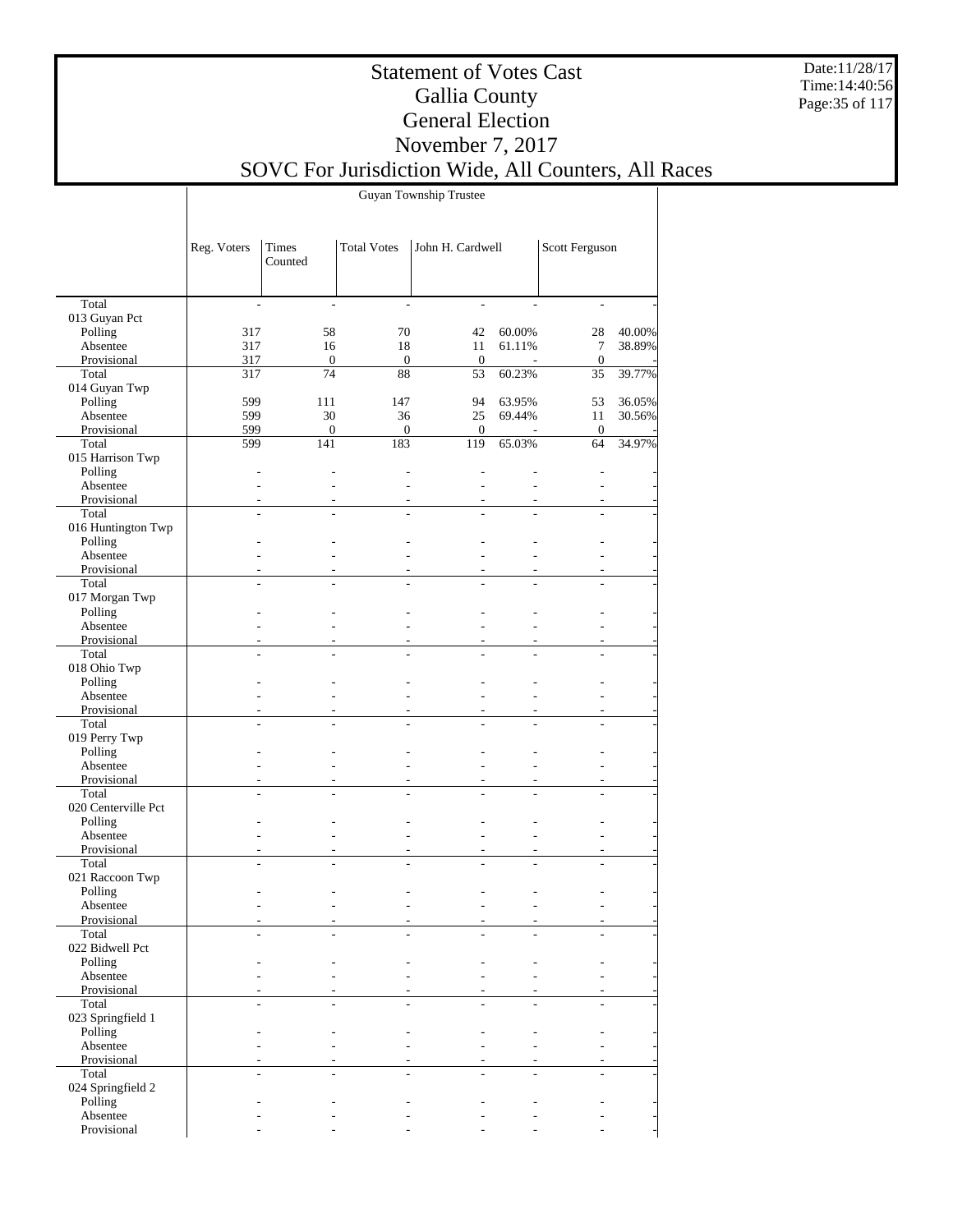Date:11/28/17 Time:14:40:56 Page:36 of 117

#### Statement of Votes Cast Gallia County General Election November 7, 2017 SOVC For Jurisdiction Wide, All Counters, All Races

|             |             | Guyan Township Trustee |                    |                  |        |                |        |  |  |
|-------------|-------------|------------------------|--------------------|------------------|--------|----------------|--------|--|--|
|             | Reg. Voters | Times<br>Counted       | <b>Total Votes</b> | John H. Cardwell |        | Scott Ferguson |        |  |  |
| Total       |             |                        |                    |                  |        |                |        |  |  |
| 025 Walnut  |             |                        |                    |                  |        |                |        |  |  |
| Polling     |             |                        |                    |                  |        |                |        |  |  |
| Absentee    |             |                        |                    |                  |        |                |        |  |  |
| Provisional |             |                        |                    |                  |        |                |        |  |  |
| Total       |             |                        |                    |                  |        |                |        |  |  |
| Total       |             |                        |                    |                  |        |                |        |  |  |
| Polling     | 916         | 169                    | 217                | 136              | 62.67% | 81             | 37.33% |  |  |
| Absentee    | 916         | 46                     | 54                 | 36               | 66.67% | 18             | 33.33% |  |  |
| Provisional | 916         |                        | 0                  | 0                |        | $\theta$       |        |  |  |
| Total       | 916         | 215                    | 271                | 172              | 63.47% | 99             | 36.53% |  |  |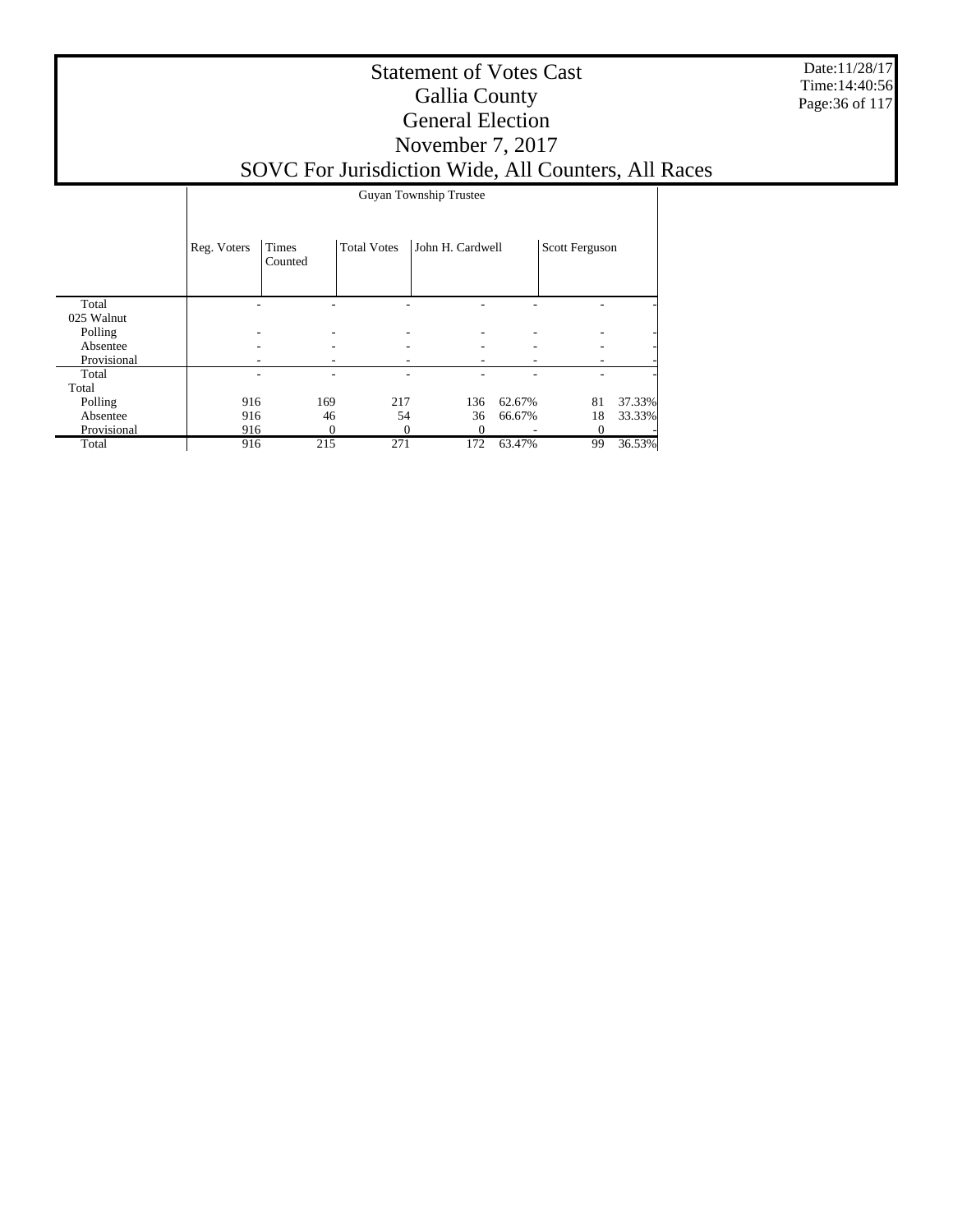Date:11/28/17 Time:14:40:56 Page:37 of 117

### Statement of Votes Cast Gallia County General Election November 7, 2017

## SOVC For Jurisdiction Wide, All Counters, All Races

Harrison Township Trustee

|                         | Reg. Voters    | Times<br>Counted | <b>Total Votes</b> | Margaret Adkins |    | <b>Bobby Angel</b> |
|-------------------------|----------------|------------------|--------------------|-----------------|----|--------------------|
|                         |                |                  |                    |                 |    |                    |
| Jurisdiction Wide       |                |                  |                    |                 |    |                    |
| 001 City 1              |                |                  |                    |                 |    |                    |
| Polling                 |                |                  |                    |                 |    |                    |
| Absentee<br>Provisional |                |                  |                    |                 |    |                    |
| Total                   |                |                  |                    |                 |    |                    |
| 002 City 2              |                |                  |                    |                 |    |                    |
| Polling                 |                |                  |                    |                 |    |                    |
| Absentee                |                |                  |                    |                 |    |                    |
| Provisional             |                |                  |                    |                 |    |                    |
| Total                   | L.             |                  |                    |                 |    |                    |
| 003 City 3              |                |                  |                    |                 |    |                    |
| Polling                 |                |                  |                    |                 |    |                    |
| Absentee                |                |                  |                    |                 |    |                    |
| Provisional             |                |                  |                    |                 |    |                    |
| Total                   | $\overline{a}$ |                  |                    |                 |    |                    |
| 004 Addison Twp         |                |                  |                    |                 |    |                    |
| Polling<br>Absentee     |                |                  |                    |                 |    |                    |
| Provisional             |                |                  |                    |                 | ÷  |                    |
| Total                   | ÷.             |                  | L.                 | L.              | L. | L.                 |
| 005 Cheshire            |                |                  |                    |                 |    |                    |
| Polling                 |                |                  |                    |                 |    |                    |
| Absentee                |                |                  |                    |                 |    |                    |
| Provisional             |                |                  |                    |                 |    |                    |
| Total                   |                |                  |                    |                 |    |                    |
| 006 Clay Twp            |                |                  |                    |                 |    |                    |
| Polling                 |                |                  |                    |                 |    |                    |
| Absentee                |                |                  |                    |                 |    |                    |
| Provisional<br>Total    |                |                  |                    |                 |    |                    |
| 007 Gallipolis Twp      |                |                  |                    |                 |    |                    |
| Polling                 |                |                  |                    |                 |    |                    |
| Absentee                |                |                  |                    |                 |    |                    |
| Provisional             |                |                  |                    |                 |    |                    |
| Total                   |                |                  |                    |                 |    |                    |
| 008 Green 1             |                |                  |                    |                 |    |                    |
| Polling                 |                |                  |                    |                 |    |                    |
| Absentee                | $\overline{a}$ |                  | $\overline{a}$     |                 | L. |                    |
| Provisional             |                |                  |                    |                 | ÷. |                    |
| Total                   | $\overline{a}$ |                  |                    |                 |    |                    |
| 009 Green 2             |                |                  |                    |                 |    |                    |
| Polling<br>Absentee     |                |                  |                    |                 |    |                    |
| Provisional             |                |                  |                    |                 |    |                    |
| Total                   |                |                  |                    |                 |    |                    |
| 010 Green 4             |                |                  |                    |                 |    |                    |
| Polling                 |                |                  |                    |                 |    |                    |
| Absentee                |                |                  |                    |                 |    |                    |
| Provisional             |                |                  |                    |                 |    |                    |
| Total                   | ÷              |                  | $\overline{a}$     |                 |    | $\overline{a}$     |
| 011 Green 5             |                |                  |                    |                 |    |                    |
| Polling                 |                |                  |                    |                 |    |                    |
| Absentee                |                |                  |                    |                 |    |                    |
| Provisional<br>Total    |                |                  |                    |                 |    |                    |
| 012 Greenfield Twp      |                |                  |                    |                 |    |                    |
| Polling                 |                |                  |                    |                 |    |                    |
| Absentee                |                |                  |                    |                 |    |                    |
| Provisional             |                |                  |                    |                 |    |                    |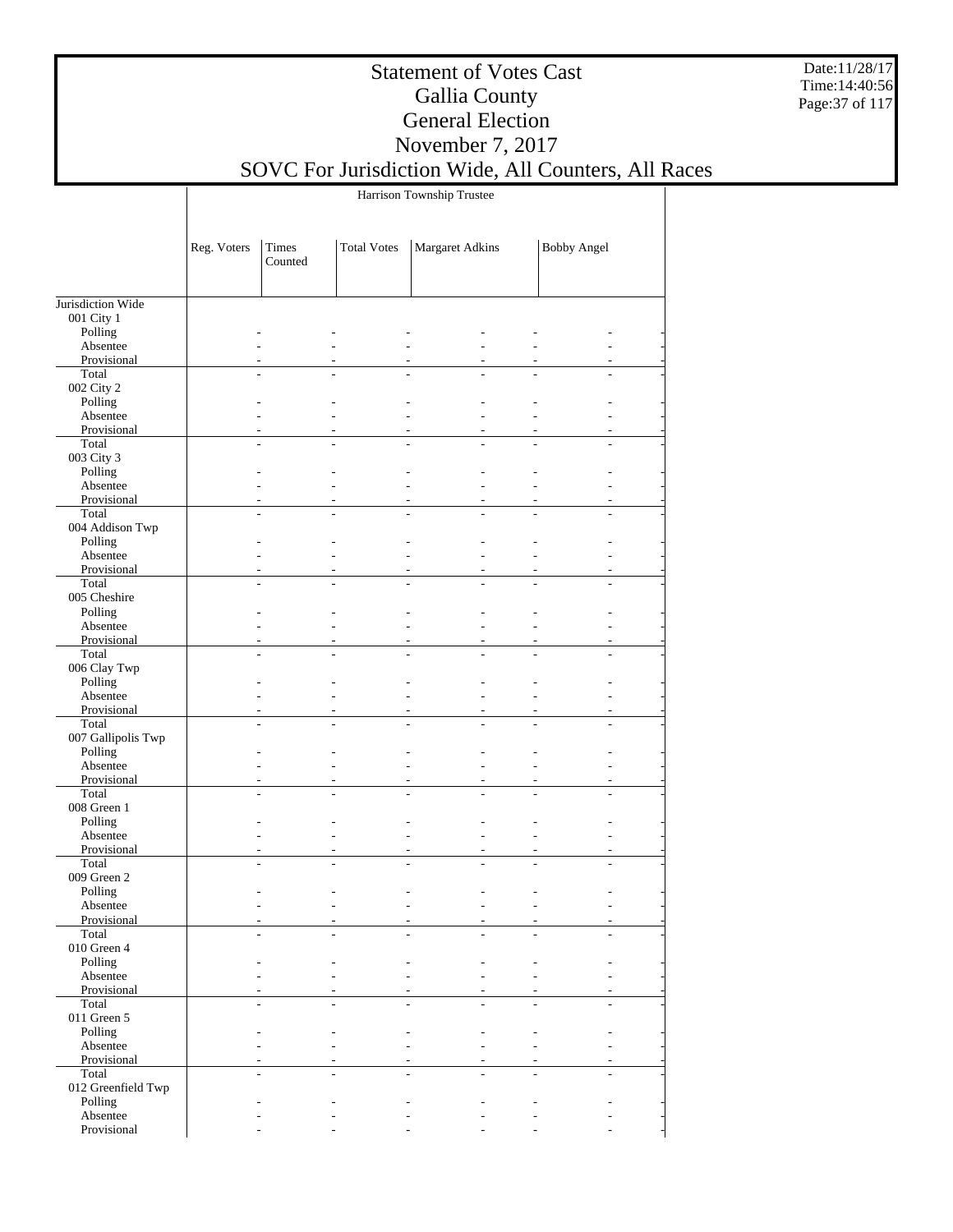Date:11/28/17 Time:14:40:56 Page:38 of 117

### Statement of Votes Cast Gallia County General Election November 7, 2017

## SOVC For Jurisdiction Wide, All Counters, All Races

Harrison Township Trustee

|                            | Reg. Voters          | Times<br>Counted | <b>Total Votes</b> | Margaret Adkins |        | <b>Bobby Angel</b> |         |
|----------------------------|----------------------|------------------|--------------------|-----------------|--------|--------------------|---------|
|                            |                      |                  |                    |                 |        |                    |         |
| Total                      | $\overline{a}$       | ÷                | $\overline{a}$     | ÷               |        | L.                 |         |
| 013 Guyan Pct              |                      |                  |                    |                 |        |                    |         |
| Polling                    |                      |                  |                    |                 |        |                    |         |
| Absentee                   |                      |                  |                    |                 |        |                    |         |
| Provisional                |                      |                  |                    |                 |        |                    |         |
| Total                      |                      |                  |                    |                 |        |                    |         |
| 014 Guyan Twp              |                      |                  |                    |                 |        |                    |         |
| Polling                    |                      |                  |                    |                 |        |                    |         |
| Absentee                   |                      |                  |                    |                 |        |                    |         |
| Provisional                | L,<br>$\overline{a}$ |                  |                    |                 |        |                    |         |
| Total<br>015 Harrison Twp  |                      |                  |                    |                 |        |                    |         |
| Polling                    | 640                  | 153              | 201                | 103             | 51.24% | 98                 | 48.76%  |
| Absentee                   | 640                  | 31               | 39                 | 25              | 64.10% | 14                 | 35.90%  |
| Provisional                | 640                  | $\mathbf{1}$     | $\mathbf{1}$       | $\theta$        | 0.00%  | $\mathbf{1}$       | 100.00% |
| Total                      | 640                  | 185              | 241                | 128             | 53.11% | 113                | 46.89%  |
| 016 Huntington Twp         |                      |                  |                    |                 |        |                    |         |
| Polling                    |                      |                  |                    |                 |        |                    |         |
| Absentee                   |                      |                  |                    |                 |        |                    |         |
| Provisional                |                      |                  |                    |                 |        |                    |         |
| Total                      | $\overline{a}$       | ÷.               | $\overline{a}$     | $\overline{a}$  |        |                    |         |
| 017 Morgan Twp             |                      |                  |                    |                 |        |                    |         |
| Polling                    |                      |                  |                    |                 |        |                    |         |
| Absentee                   |                      |                  |                    |                 |        |                    |         |
| Provisional                |                      |                  |                    |                 |        |                    |         |
| Total                      | $\overline{a}$       |                  |                    |                 |        | $\overline{a}$     |         |
| 018 Ohio Twp               |                      |                  |                    |                 |        |                    |         |
| Polling                    |                      |                  |                    |                 |        |                    |         |
| Absentee                   |                      |                  |                    |                 |        |                    |         |
| Provisional                | $\overline{a}$       |                  |                    |                 |        |                    |         |
| Total                      | $\overline{a}$       |                  |                    |                 |        |                    |         |
| 019 Perry Twp<br>Polling   |                      |                  |                    |                 |        |                    |         |
| Absentee                   |                      |                  |                    |                 |        |                    |         |
| Provisional                |                      |                  |                    |                 |        |                    |         |
| Total                      | $\overline{a}$       | $\overline{a}$   |                    |                 |        | $\overline{a}$     |         |
| 020 Centerville Pct        |                      |                  |                    |                 |        |                    |         |
| Polling                    |                      |                  |                    |                 |        |                    |         |
| Absentee                   |                      |                  |                    |                 |        |                    |         |
| Provisional                |                      |                  |                    |                 |        |                    |         |
| Total                      |                      | $\overline{a}$   |                    |                 |        |                    |         |
| 021 Raccoon Twp            |                      |                  |                    |                 |        |                    |         |
| Polling                    |                      |                  |                    |                 |        |                    |         |
| Absentee                   |                      |                  |                    |                 |        |                    |         |
| Provisional                |                      |                  |                    |                 |        |                    |         |
| Total                      |                      |                  |                    |                 |        |                    |         |
| 022 Bidwell Pct<br>Polling |                      |                  |                    |                 |        |                    |         |
| Absentee                   |                      |                  |                    |                 |        |                    |         |
| Provisional                |                      |                  |                    |                 |        |                    |         |
| Total                      | $\overline{a}$       |                  | $\overline{a}$     |                 |        | $\overline{a}$     |         |
| 023 Springfield 1          |                      |                  |                    |                 |        |                    |         |
| Polling                    |                      |                  |                    |                 |        |                    |         |
| Absentee                   |                      |                  |                    |                 |        |                    |         |
| Provisional                |                      |                  |                    |                 |        |                    |         |
| Total                      | $\overline{a}$       |                  |                    |                 |        | $\overline{a}$     |         |
| 024 Springfield 2          |                      |                  |                    |                 |        |                    |         |
| Polling                    |                      |                  |                    |                 |        |                    |         |
| Absentee                   |                      |                  |                    |                 |        |                    |         |
| Provisional                |                      |                  |                    |                 |        |                    |         |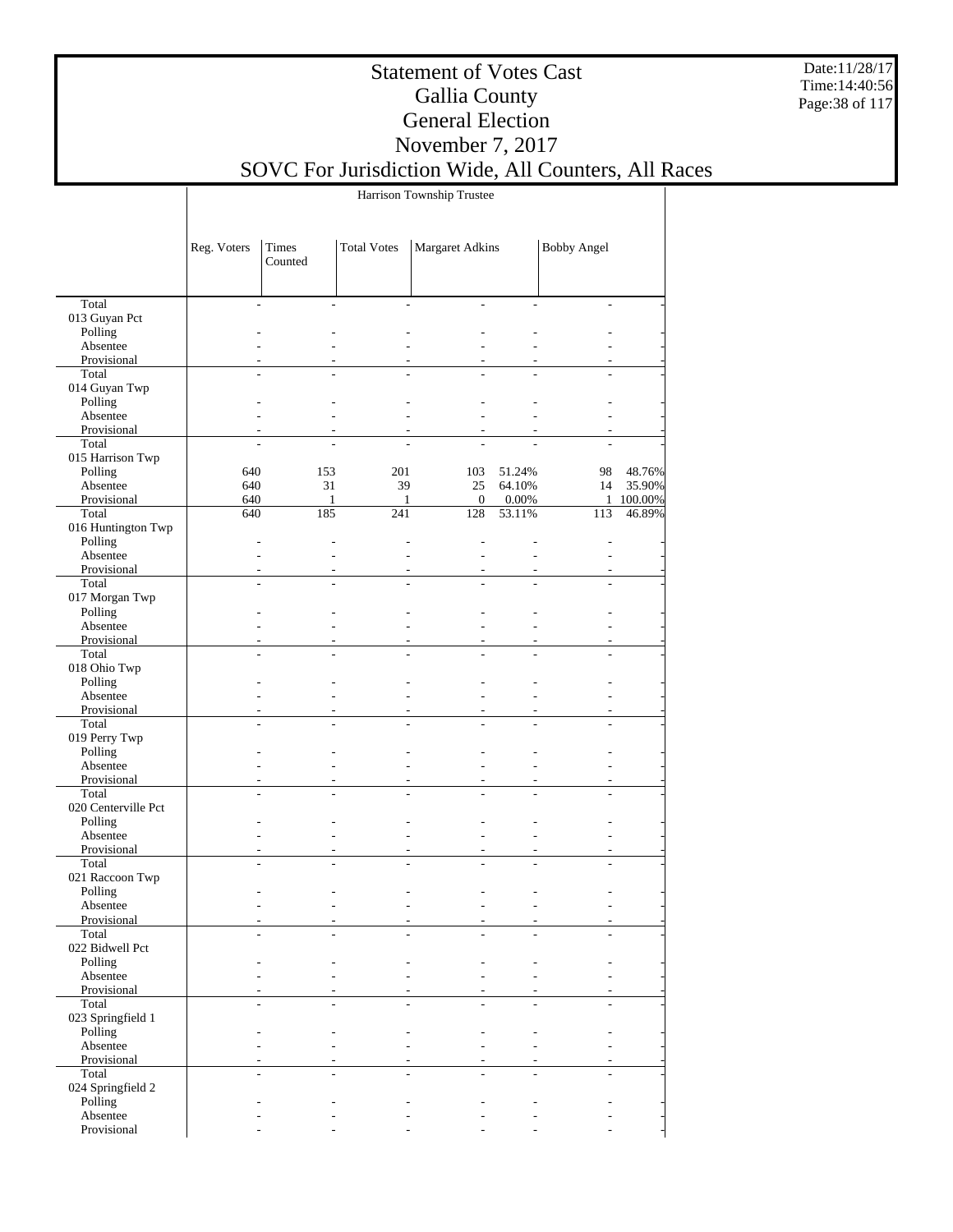Date:11/28/17 Time:14:40:56 Page:39 of 117

|             |             | Harrison Township Trustee |                    |                        |        |                    |         |  |  |
|-------------|-------------|---------------------------|--------------------|------------------------|--------|--------------------|---------|--|--|
|             | Reg. Voters | Times<br>Counted          | <b>Total Votes</b> | <b>Margaret Adkins</b> |        | <b>Bobby Angel</b> |         |  |  |
| Total       |             |                           |                    |                        |        |                    |         |  |  |
| 025 Walnut  |             |                           |                    |                        |        |                    |         |  |  |
| Polling     |             |                           |                    |                        |        |                    |         |  |  |
| Absentee    |             |                           |                    |                        |        |                    |         |  |  |
| Provisional |             |                           |                    |                        |        |                    |         |  |  |
| Total       |             |                           | -                  |                        |        | ۰                  |         |  |  |
| Total       |             |                           |                    |                        |        |                    |         |  |  |
| Polling     | 640         | 153                       | 201                | 103                    | 51.24% | 98                 | 48.76%  |  |  |
| Absentee    | 640         | 31                        | 39                 | 25                     | 64.10% | 14                 | 35.90%  |  |  |
| Provisional | 640         |                           |                    | $^{0}$                 | 0.00%  |                    | 100.00% |  |  |
| Total       | 640         | 185                       | 241                | 128                    | 53.11% | 113                | 46.89%  |  |  |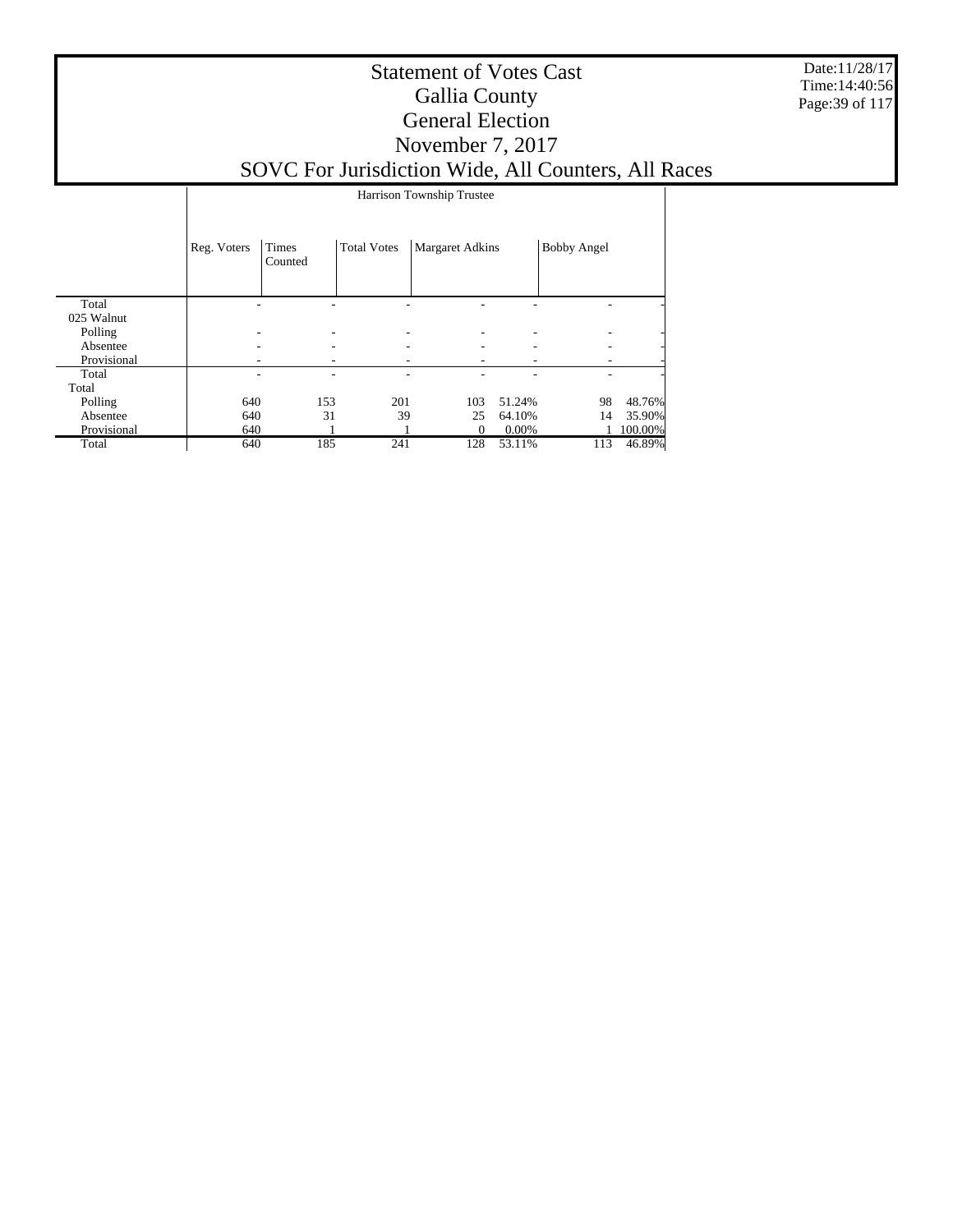Date:11/28/17 Time:14:40:56 Page:40 of 117

### Statement of Votes Cast Gallia County General Election November 7, 2017

#### SOVC For Jurisdiction Wide, All Counters, All Races Huntington Township Trustee

|                             | Reg. Voters | Times<br>Counted | <b>Total Votes</b> | Tad Browning                               | <b>Billy Oiler</b>            |   | Jeffrey M. Oiler |  |
|-----------------------------|-------------|------------------|--------------------|--------------------------------------------|-------------------------------|---|------------------|--|
|                             |             |                  |                    |                                            |                               |   |                  |  |
| Jurisdiction Wide           |             |                  |                    |                                            |                               |   |                  |  |
| 001 City 1                  |             |                  |                    |                                            |                               |   |                  |  |
| Polling                     |             |                  |                    |                                            |                               |   |                  |  |
| Absentee<br>Provisional     |             |                  |                    |                                            |                               |   |                  |  |
| Total                       |             |                  |                    | L.                                         |                               |   |                  |  |
| 002 City 2                  |             |                  |                    |                                            |                               |   |                  |  |
| Polling                     |             |                  |                    |                                            |                               |   |                  |  |
| Absentee                    |             |                  |                    |                                            |                               |   |                  |  |
| Provisional<br>Total        |             |                  | L.                 | $\overline{a}$<br>$\overline{a}$           | ٠<br>L.                       |   |                  |  |
| 003 City 3                  |             |                  |                    |                                            |                               |   |                  |  |
| Polling                     |             |                  |                    |                                            |                               |   |                  |  |
| Absentee                    |             |                  |                    | L,                                         |                               |   |                  |  |
| Provisional                 |             |                  |                    | $\overline{a}$                             | $\overline{\phantom{a}}$      |   |                  |  |
| Total                       |             | $\overline{a}$   | $\overline{a}$     | $\overline{a}$<br>÷                        | $\overline{a}$                |   |                  |  |
| 004 Addison Twp<br>Polling  |             |                  |                    |                                            |                               |   |                  |  |
| Absentee                    |             |                  |                    | L.                                         |                               |   |                  |  |
| Provisional                 |             |                  |                    | ÷,<br>$\sim$                               | ÷.<br>L.                      | ÷ |                  |  |
| Total                       |             | ÷.               | $\overline{a}$     | $\overline{\phantom{a}}$<br>÷,             | $\overline{a}$<br>÷.          | ÷ | ä,               |  |
| 005 Cheshire                |             |                  |                    |                                            |                               |   |                  |  |
| Polling                     |             |                  |                    |                                            |                               |   |                  |  |
| Absentee<br>Provisional     |             |                  |                    | L.                                         |                               |   |                  |  |
| Total                       |             |                  |                    | $\overline{a}$                             |                               |   |                  |  |
| 006 Clay Twp                |             |                  |                    |                                            |                               |   |                  |  |
| Polling                     |             |                  |                    |                                            |                               |   |                  |  |
| Absentee                    |             |                  |                    |                                            |                               |   |                  |  |
| Provisional                 |             |                  |                    | $\overline{a}$                             | ٠                             |   |                  |  |
| Total<br>007 Gallipolis Twp |             |                  |                    | ÷                                          |                               |   |                  |  |
| Polling                     |             |                  |                    |                                            |                               |   |                  |  |
| Absentee                    |             |                  |                    | L,                                         |                               |   |                  |  |
| Provisional                 |             |                  |                    | $\overline{a}$<br>$\overline{\phantom{a}}$ | $\overline{\phantom{a}}$<br>٠ |   |                  |  |
| Total                       |             |                  |                    | ÷.                                         |                               |   |                  |  |
| 008 Green 1                 |             |                  |                    |                                            |                               |   |                  |  |
| Polling<br>Absentee         |             |                  |                    | $\overline{a}$                             |                               |   |                  |  |
| Provisional                 |             |                  |                    | ÷,                                         | ÷,<br>÷.                      |   |                  |  |
| Total                       |             |                  | $\overline{a}$     | $\overline{a}$<br>÷,                       | $\overline{a}$<br>÷           | ÷ |                  |  |
| 009 Green 2                 |             |                  |                    |                                            |                               |   |                  |  |
| Polling                     |             |                  |                    |                                            |                               |   |                  |  |
| Absentee                    |             |                  |                    |                                            |                               |   |                  |  |
| Provisional<br>Total        |             |                  |                    |                                            |                               |   |                  |  |
| $010$ Green $4\,$           |             |                  |                    |                                            |                               |   |                  |  |
| Polling                     |             |                  |                    |                                            |                               |   |                  |  |
| Absentee                    |             |                  |                    |                                            |                               |   |                  |  |
| Provisional                 |             |                  |                    |                                            |                               |   |                  |  |
| Total                       |             | $\overline{a}$   | $\overline{a}$     | $\overline{a}$<br>$\overline{a}$           | $\overline{a}$<br>÷           | ÷ | ÷,               |  |
| 011 Green 5                 |             |                  |                    |                                            |                               |   |                  |  |
| Polling<br>Absentee         |             |                  |                    |                                            |                               |   |                  |  |
| Provisional                 |             |                  |                    |                                            |                               |   |                  |  |
| Total                       |             |                  |                    | ÷                                          |                               |   |                  |  |
| 012 Greenfield Twp          |             |                  |                    |                                            |                               |   |                  |  |
| Polling                     |             |                  |                    |                                            |                               |   |                  |  |
| Absentee                    |             |                  |                    |                                            |                               |   |                  |  |
| Provisional                 |             |                  |                    |                                            |                               |   |                  |  |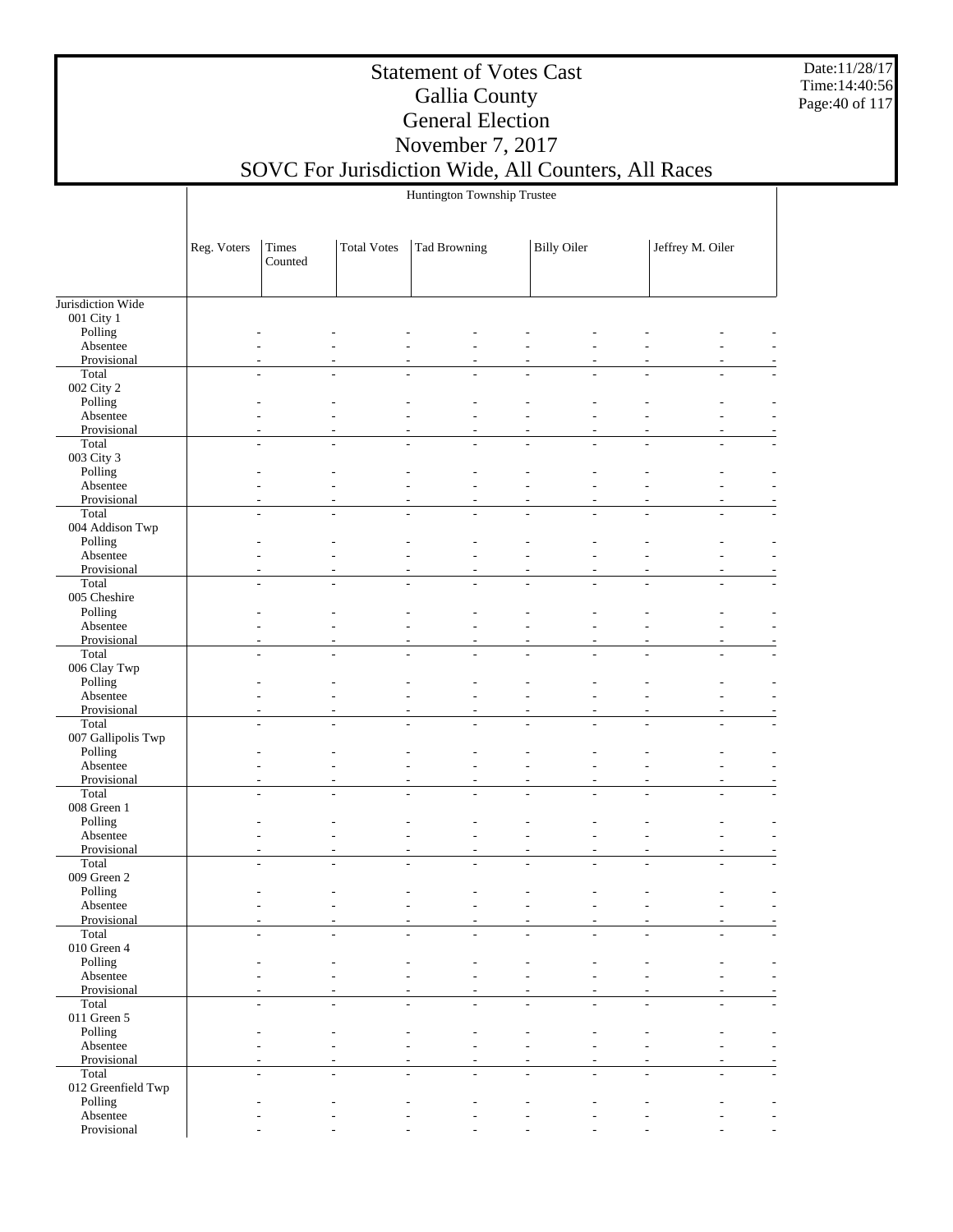Date:11/28/17 Time:14:40:56 Page:41 of 117

### Statement of Votes Cast Gallia County General Election November 7, 2017

### SOVC For Jurisdiction Wide, All Counters, All Races Huntington Township Trustee

|                               | Reg. Voters              | Times<br>Counted         | <b>Total Votes</b>       | <b>Tad Browning</b>              |                | <b>Billy Oiler</b>               |                          | Jeffrey M. Oiler         |        |
|-------------------------------|--------------------------|--------------------------|--------------------------|----------------------------------|----------------|----------------------------------|--------------------------|--------------------------|--------|
|                               |                          |                          |                          |                                  |                |                                  |                          |                          |        |
|                               |                          |                          |                          |                                  |                |                                  |                          |                          |        |
| Total                         | $\overline{\phantom{a}}$ | $\overline{\phantom{a}}$ | $\overline{\phantom{a}}$ | $\sim$                           | $\overline{a}$ | $\overline{\phantom{a}}$         |                          | ÷.                       |        |
| 013 Guyan Pct                 |                          |                          |                          |                                  |                |                                  |                          |                          |        |
| Polling                       |                          |                          |                          |                                  |                |                                  |                          |                          |        |
| Absentee<br>Provisional       |                          |                          |                          |                                  |                |                                  |                          |                          |        |
| Total                         | $\overline{a}$           | $\overline{a}$           | $\overline{a}$           |                                  |                | $\overline{a}$                   |                          |                          |        |
| 014 Guyan Twp                 |                          |                          |                          |                                  |                |                                  |                          |                          |        |
| Polling                       |                          |                          |                          |                                  |                |                                  |                          |                          |        |
| Absentee                      |                          |                          |                          |                                  |                |                                  |                          |                          |        |
| Provisional                   |                          |                          |                          | ÷,                               |                |                                  |                          |                          |        |
| Total                         | $\overline{a}$           | $\overline{a}$           | $\overline{\phantom{a}}$ | $\sim$                           |                | ÷,<br>$\overline{a}$             |                          | $\overline{a}$<br>÷      |        |
| 015 Harrison Twp              |                          |                          |                          |                                  |                |                                  |                          |                          |        |
| Polling                       |                          |                          |                          |                                  |                |                                  |                          |                          |        |
| Absentee                      |                          |                          |                          | $\overline{\phantom{a}}$         |                | L,                               |                          | ÷.                       |        |
| Provisional                   |                          |                          |                          | ÷,                               |                |                                  |                          |                          |        |
| Total                         | $\overline{a}$           | $\frac{1}{2}$            | $\overline{\phantom{a}}$ | $\overline{a}$                   |                | $\overline{a}$<br>$\overline{a}$ |                          | $\overline{a}$           |        |
| 016 Huntington Twp<br>Polling | 914                      | 324                      | 550                      | 70                               | 12.73%         | 32                               | 5.82%                    | 146                      | 26.55% |
| Absentee                      | 914                      | 39                       | 66                       | 13                               | 19.70%         | $\overline{c}$                   | 3.03%                    | 19                       | 28.79% |
| Provisional                   | 914                      | 1                        | $\mathfrak{2}$           | $\mathbf{0}$                     | $0.00\%$       | $\mathbf{0}$                     | 0.00%                    | 1                        | 50.00% |
| Total                         | 914                      | 364                      | 618                      | 83                               | 13.43%         | 34                               | 5.50%                    | 166                      | 26.86% |
| 017 Morgan Twp                |                          |                          |                          |                                  |                |                                  |                          |                          |        |
| Polling                       |                          |                          |                          |                                  |                |                                  |                          |                          |        |
| Absentee                      |                          |                          |                          | L,                               |                |                                  | $\overline{\phantom{a}}$ |                          |        |
| Provisional                   |                          |                          |                          |                                  |                |                                  |                          |                          |        |
| Total                         | $\overline{a}$           | $\overline{a}$           | $\overline{a}$           |                                  | ÷.             |                                  |                          |                          |        |
| 018 Ohio Twp                  |                          |                          |                          |                                  |                |                                  |                          |                          |        |
| Polling                       |                          |                          |                          |                                  |                |                                  |                          |                          |        |
| Absentee                      |                          |                          |                          |                                  |                |                                  |                          |                          |        |
| Provisional<br>Total          | $\overline{a}$           | ÷.                       | $\overline{a}$           | $\overline{a}$<br>$\overline{a}$ | ÷              | ÷.                               | $\overline{a}$           | L.                       |        |
| 019 Perry Twp                 |                          |                          |                          |                                  |                |                                  |                          |                          |        |
| Polling                       |                          |                          |                          |                                  |                |                                  |                          |                          |        |
| Absentee                      |                          |                          |                          | $\overline{\phantom{a}}$         |                |                                  |                          | ÷.                       |        |
| Provisional                   |                          |                          |                          |                                  |                |                                  |                          |                          |        |
| Total                         | $\overline{a}$           | $\overline{a}$           | $\overline{a}$           | $\overline{a}$                   |                | $\overline{a}$<br>$\overline{a}$ |                          | L.<br>L.                 |        |
| 020 Centerville Pct           |                          |                          |                          |                                  |                |                                  |                          |                          |        |
| Polling                       |                          |                          |                          |                                  |                |                                  |                          |                          |        |
| Absentee                      |                          |                          |                          | L,                               |                |                                  |                          |                          |        |
| Provisional                   |                          |                          |                          | $\overline{\phantom{a}}$         |                |                                  | $\overline{\phantom{a}}$ |                          |        |
| Total<br>021 Raccoon Twp      |                          | $\overline{a}$           | $\overline{\phantom{a}}$ | $\sim$                           |                | ÷,<br>$\overline{a}$             |                          | $\overline{\phantom{a}}$ |        |
| Polling                       |                          |                          |                          |                                  |                |                                  |                          |                          |        |
| Absentee                      |                          |                          |                          |                                  |                |                                  |                          |                          |        |
| Provisional                   |                          |                          |                          |                                  |                |                                  |                          |                          |        |
| Total                         |                          |                          |                          |                                  |                |                                  |                          |                          |        |
| 022 Bidwell Pct               |                          |                          |                          |                                  |                |                                  |                          |                          |        |
| Polling                       |                          |                          |                          |                                  |                |                                  |                          |                          |        |
| Absentee                      |                          |                          |                          |                                  |                |                                  |                          |                          |        |
| Provisional                   |                          |                          |                          |                                  |                |                                  |                          |                          |        |
| Total                         |                          |                          | ÷                        | ÷.                               | ÷              | ÷                                |                          |                          |        |
| 023 Springfield 1             |                          |                          |                          |                                  |                |                                  |                          |                          |        |
| Polling<br>Absentee           |                          |                          |                          |                                  |                |                                  |                          |                          |        |
| Provisional                   |                          |                          |                          |                                  |                |                                  |                          |                          |        |
| Total                         |                          |                          |                          |                                  |                |                                  |                          |                          |        |
| 024 Springfield 2             |                          |                          |                          |                                  |                |                                  |                          |                          |        |
| Polling                       |                          |                          |                          |                                  |                |                                  |                          |                          |        |
| Absentee                      |                          |                          |                          |                                  |                |                                  |                          |                          |        |
| Provisional                   |                          |                          |                          |                                  |                |                                  |                          |                          |        |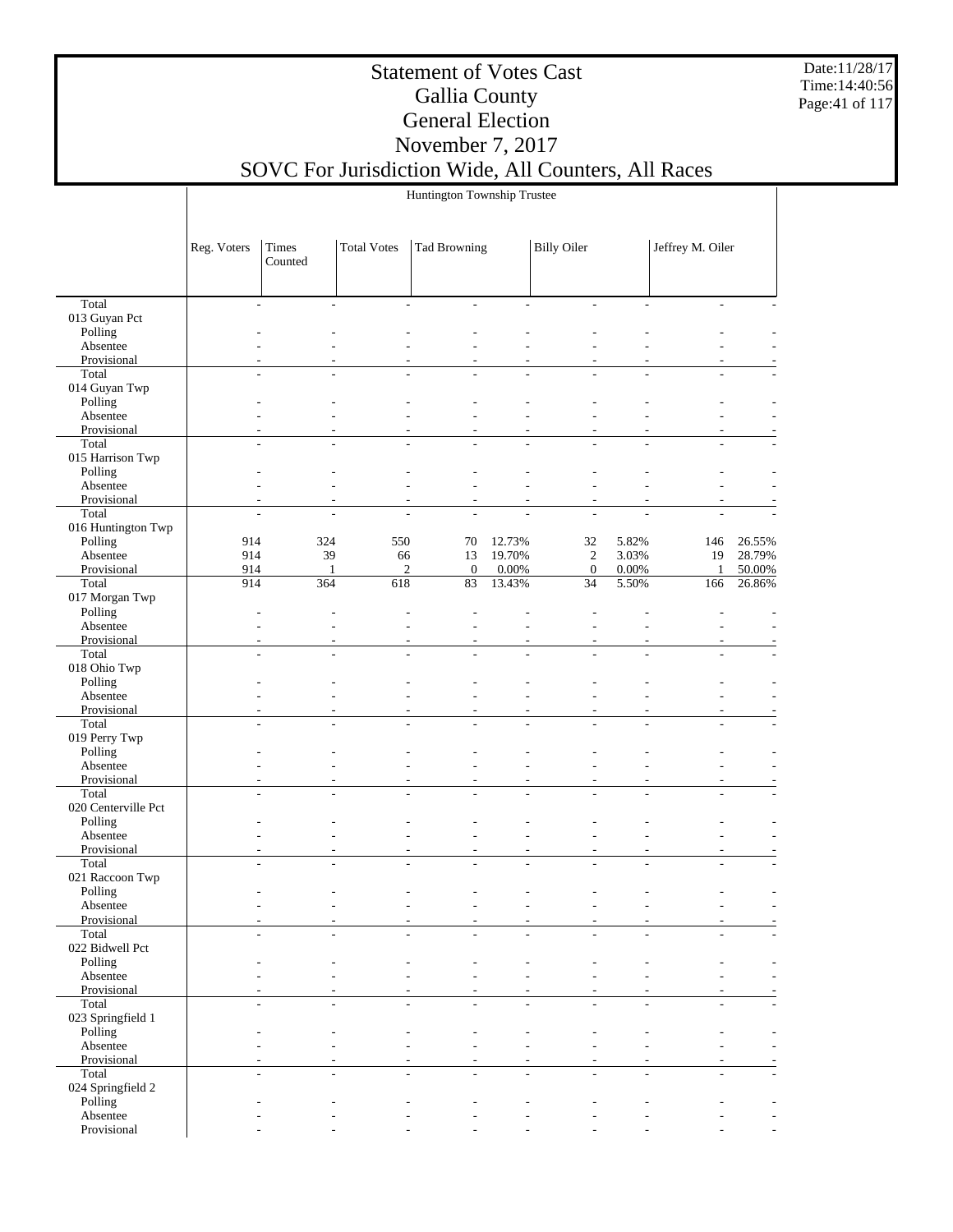Date:11/28/17 Time:14:40:56 Page:42 of 117

|             |                          |                          |                          | Huntington Township Trustee |        |                    |                          |                  |        |
|-------------|--------------------------|--------------------------|--------------------------|-----------------------------|--------|--------------------|--------------------------|------------------|--------|
|             | Reg. Voters              | Times<br>Counted         | <b>Total Votes</b>       | Tad Browning                |        | <b>Billy Oiler</b> |                          | Jeffrey M. Oiler |        |
| Total       |                          |                          |                          |                             |        |                    |                          |                  |        |
| 025 Walnut  |                          |                          |                          |                             |        |                    |                          |                  |        |
| Polling     | $\overline{\phantom{a}}$ | $\overline{\phantom{a}}$ | $\overline{\phantom{a}}$ |                             | ۰      |                    |                          | ۰                |        |
| Absentee    | $\overline{\phantom{a}}$ | $\overline{\phantom{a}}$ | $\overline{\phantom{a}}$ | ٠                           | ۰      | ۰                  | ۰.                       | ٠                | -      |
| Provisional | ٠                        | ۰                        | ۰.                       | ۰                           | ٠.     | ٠.                 | $\overline{\phantom{a}}$ | ۰.               |        |
| Total       |                          | ۰                        |                          |                             | ۰      |                    |                          | ۰                |        |
| Total       |                          |                          |                          |                             |        |                    |                          |                  |        |
| Polling     | 914                      | 324                      | 550                      | 70                          | 12.73% | 32                 | 5.82%                    | 146              | 26.55% |
| Absentee    | 914                      | 39                       | 66                       | 13                          | 19.70% | 2                  | 3.03%                    | 19               | 28.79% |
| Provisional | 914                      |                          | $\overline{c}$           | $\Omega$                    | 0.00%  | 0                  | 0.00%                    |                  | 50.00% |
| Total       | 914                      | 364                      | 618                      | 83                          | 13.43% | 34                 | 5.50%                    | 166              | 26.86% |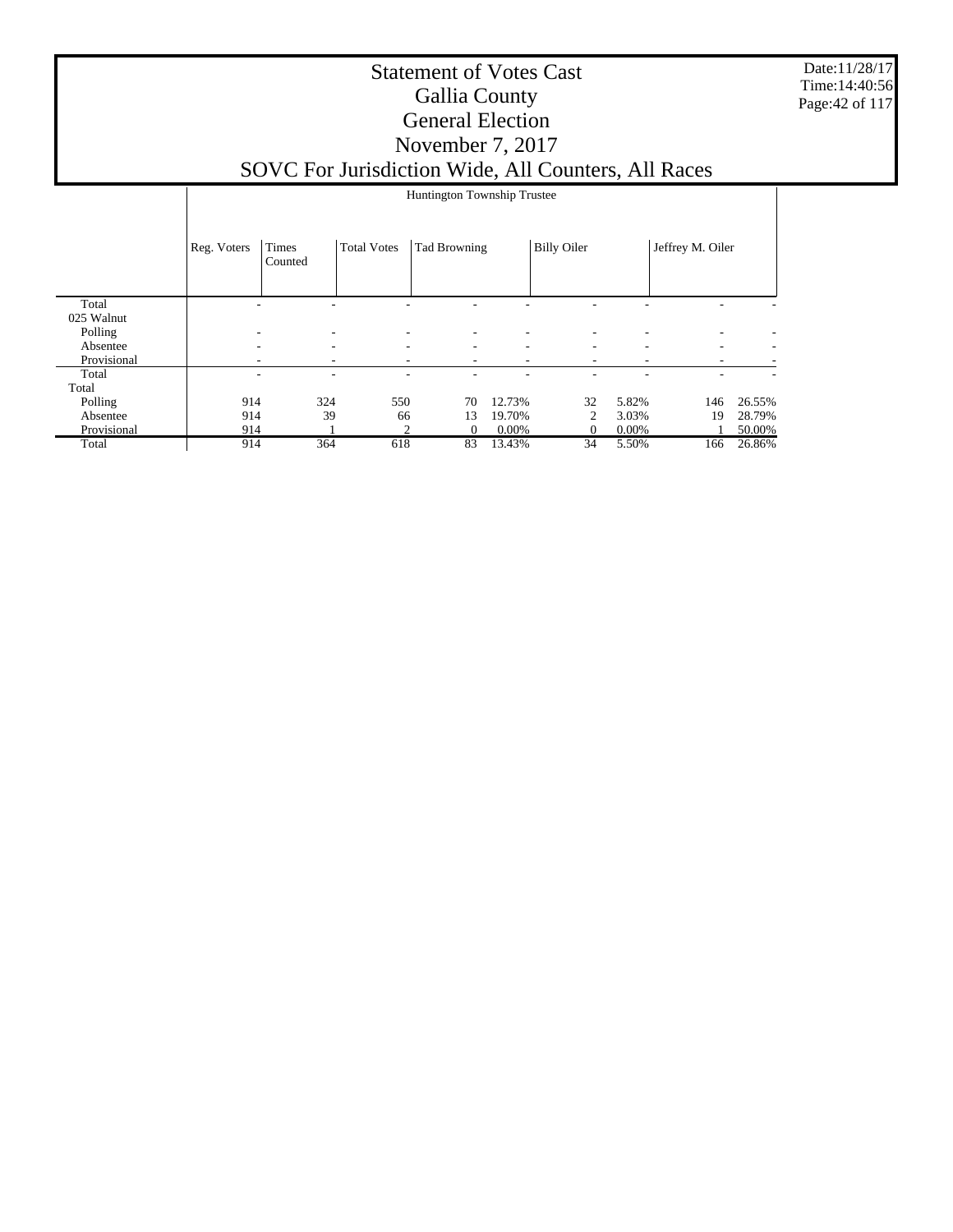Date:11/28/17 Time:14:40:56 Page:43 of 117

### Statement of Votes Cast Gallia County General Election November 7, 2017 SOVC For Jurisdiction Wide, All Counters, All Races

Huntington Township Trustee

|                          | Roger D. Shadwick | <b>Bryce Taylor</b> |  |
|--------------------------|-------------------|---------------------|--|
| Jurisdiction Wide        |                   |                     |  |
| 001 City 1               |                   |                     |  |
| Polling                  |                   |                     |  |
| Absentee                 |                   |                     |  |
| Provisional              |                   |                     |  |
| Total                    |                   |                     |  |
| 002 City 2<br>Polling    |                   |                     |  |
| Absentee                 |                   |                     |  |
| Provisional              |                   |                     |  |
| Total                    |                   |                     |  |
| 003 City 3               |                   |                     |  |
| Polling                  |                   |                     |  |
| Absentee                 |                   |                     |  |
| Provisional              |                   |                     |  |
| Total<br>004 Addison Twp |                   |                     |  |
| Polling                  |                   |                     |  |
| Absentee                 |                   |                     |  |
| Provisional              |                   |                     |  |
| Total                    |                   |                     |  |
| 005 Cheshire             |                   |                     |  |
| Polling                  |                   |                     |  |
| Absentee                 |                   |                     |  |
| Provisional<br>Total     |                   |                     |  |
| 006 Clay Twp             |                   |                     |  |
| Polling                  |                   |                     |  |
| Absentee                 |                   |                     |  |
| Provisional              |                   |                     |  |
| Total                    |                   |                     |  |
| 007 Gallipolis Twp       |                   |                     |  |
| Polling<br>Absentee      |                   |                     |  |
| Provisional              |                   |                     |  |
| Total                    |                   |                     |  |
| 008 Green 1              |                   |                     |  |
| Polling                  |                   |                     |  |
| Absentee                 |                   |                     |  |
| Provisional              |                   |                     |  |
| Total<br>009 Green 2     |                   |                     |  |
| Polling                  |                   |                     |  |
| Absentee                 |                   |                     |  |
| Provisional              |                   |                     |  |
| Total                    |                   |                     |  |
| 010 Green 4              |                   |                     |  |
| Polling                  |                   |                     |  |
| Absentee<br>Provisional  |                   |                     |  |
| Total                    |                   |                     |  |
| 011 Green 5              |                   |                     |  |
| Polling                  |                   |                     |  |
| Absentee                 |                   |                     |  |
| Provisional              |                   |                     |  |
| Total                    |                   |                     |  |
| 012 Greenfield Twp       |                   |                     |  |
| Polling<br>Absentee      |                   |                     |  |
| Provisional              |                   |                     |  |
|                          |                   |                     |  |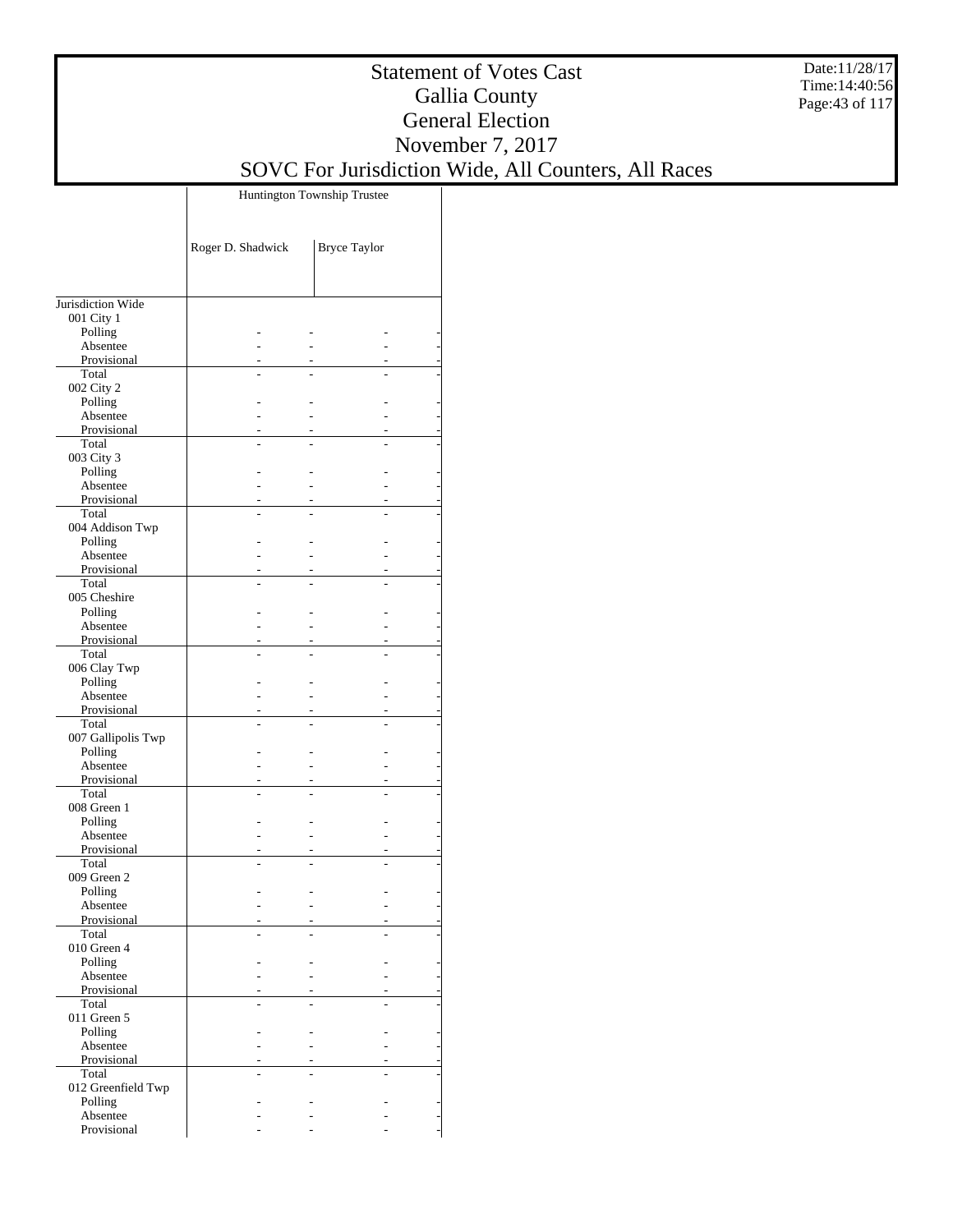Date:11/28/17 Time:14:40:56 Page:44 of 117

### Statement of Votes Cast Gallia County General Election November 7, 2017 SOVC For Jurisdiction Wide, All Counters, All Races

Huntington Township Trustee

|                             | Roger D. Shadwick |                  | <b>Bryce Taylor</b>     |                    |
|-----------------------------|-------------------|------------------|-------------------------|--------------------|
|                             |                   |                  |                         |                    |
| Total                       | $\overline{a}$    |                  |                         |                    |
| 013 Guyan Pct               |                   |                  |                         |                    |
| Polling                     |                   |                  |                         |                    |
| Absentee<br>Provisional     |                   |                  |                         |                    |
| Total                       |                   |                  |                         |                    |
| 014 Guyan Twp               |                   |                  |                         |                    |
| Polling                     |                   |                  |                         |                    |
| Absentee                    |                   |                  |                         |                    |
| Provisional                 |                   |                  |                         |                    |
| Total                       |                   |                  |                         |                    |
| 015 Harrison Twp<br>Polling |                   |                  |                         |                    |
| Absentee                    | $\overline{a}$    |                  |                         |                    |
| Provisional                 |                   |                  |                         |                    |
| Total                       |                   |                  |                         |                    |
| 016 Huntington Twp          |                   |                  |                         |                    |
| Polling                     | 190               | 34.55%           | 112                     | 20.36%             |
| Absentee<br>Provisional     | 18                | 27.27%           | 14                      | 21.21%             |
| Total                       | 1<br>209          | 50.00%<br>33.82% | $\boldsymbol{0}$<br>126 | $0.00\%$<br>20.39% |
| 017 Morgan Twp              |                   |                  |                         |                    |
| Polling                     | $\overline{a}$    | $\overline{a}$   |                         |                    |
| Absentee                    | $\overline{a}$    | $\overline{a}$   |                         |                    |
| Provisional                 |                   |                  |                         |                    |
| Total                       |                   |                  |                         |                    |
| 018 Ohio Twp<br>Polling     |                   |                  |                         |                    |
| Absentee                    |                   |                  |                         |                    |
| Provisional                 |                   |                  |                         |                    |
| Total                       |                   |                  |                         |                    |
| 019 Perry Twp               |                   |                  |                         |                    |
| Polling                     |                   |                  |                         |                    |
| Absentee                    |                   |                  |                         |                    |
| Provisional<br>Total        |                   |                  |                         |                    |
| 020 Centerville Pct         |                   |                  |                         |                    |
| Polling                     |                   |                  |                         |                    |
| Absentee                    |                   |                  |                         |                    |
| Provisional                 |                   | $\overline{a}$   |                         |                    |
| Total                       |                   |                  |                         |                    |
| 021 Raccoon Twp             |                   |                  |                         |                    |
| Polling<br>Absentee         |                   |                  |                         |                    |
| Provisional                 |                   |                  |                         |                    |
| Total                       |                   |                  |                         |                    |
| 022 Bidwell Pct             |                   |                  |                         |                    |
| Polling                     |                   |                  |                         |                    |
| Absentee                    |                   |                  |                         |                    |
| Provisional                 |                   |                  |                         |                    |
| Total<br>023 Springfield 1  |                   |                  |                         |                    |
| Polling                     |                   |                  |                         |                    |
| Absentee                    |                   |                  |                         |                    |
| Provisional                 |                   |                  |                         |                    |
| Total                       |                   |                  |                         |                    |
| 024 Springfield 2           |                   |                  |                         |                    |
| Polling                     |                   |                  |                         |                    |
| Absentee<br>Provisional     |                   |                  |                         |                    |
|                             |                   |                  |                         |                    |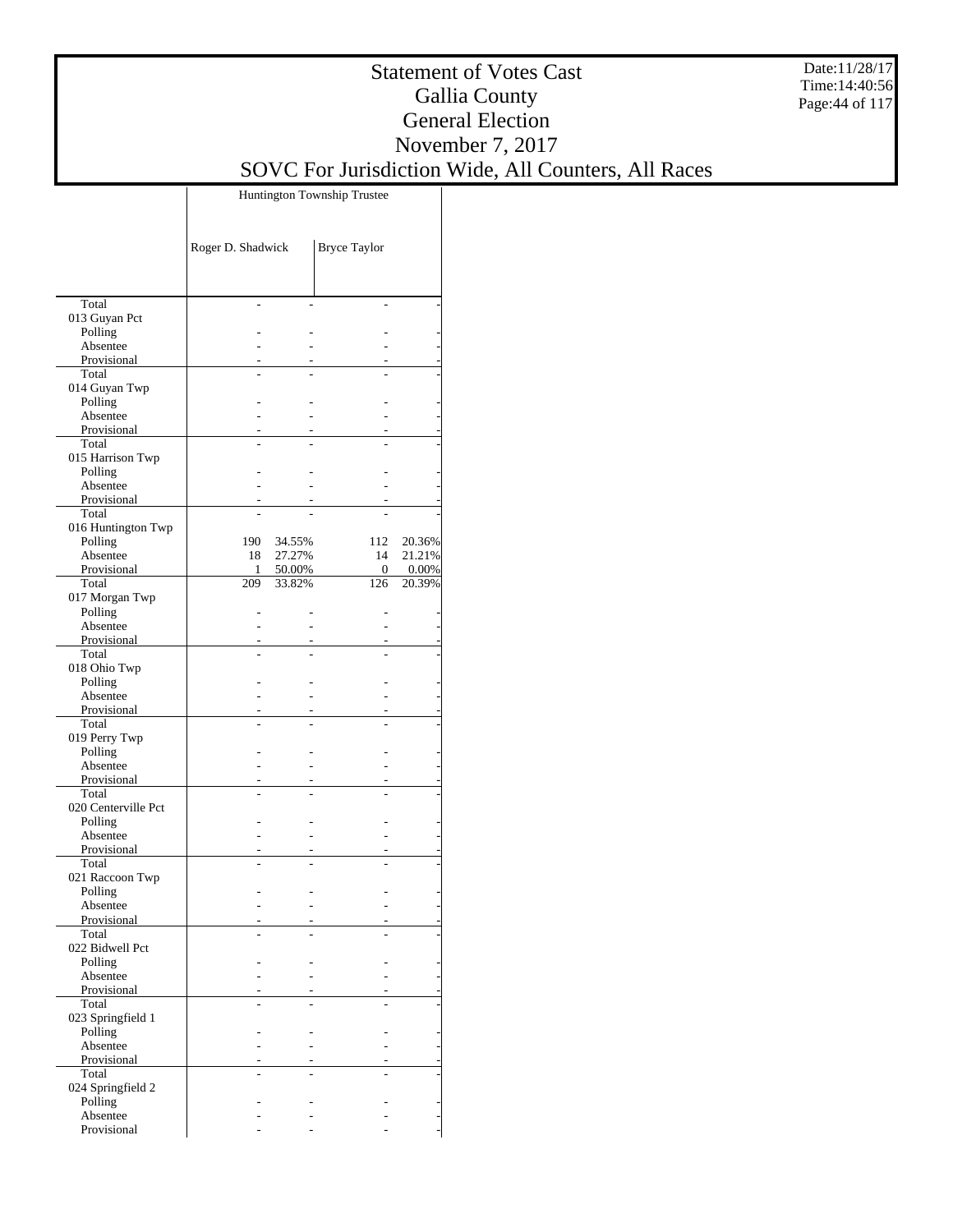Date:11/28/17 Time:14:40:57 Page:45 of 117

### Statement of Votes Cast Gallia County General Election November 7, 2017 SOVC For Jurisdiction Wide, All Counters, All Races

Huntington Township Trustee

|             | Roger D. Shadwick |        | <b>Bryce Taylor</b> |        |
|-------------|-------------------|--------|---------------------|--------|
| Total       |                   |        |                     |        |
| 025 Walnut  |                   |        |                     |        |
| Polling     |                   |        |                     |        |
| Absentee    |                   |        |                     |        |
| Provisional |                   |        |                     |        |
| Total       |                   |        |                     |        |
| Total       |                   |        |                     |        |
| Polling     | 190               | 34.55% | 112                 | 20.36% |
| Absentee    | 18                | 27.27% | 14                  | 21.21% |
| Provisional |                   | 50.00% |                     | 0.00%  |
| Total       | 209               | 33.82% | 126                 | 20.39% |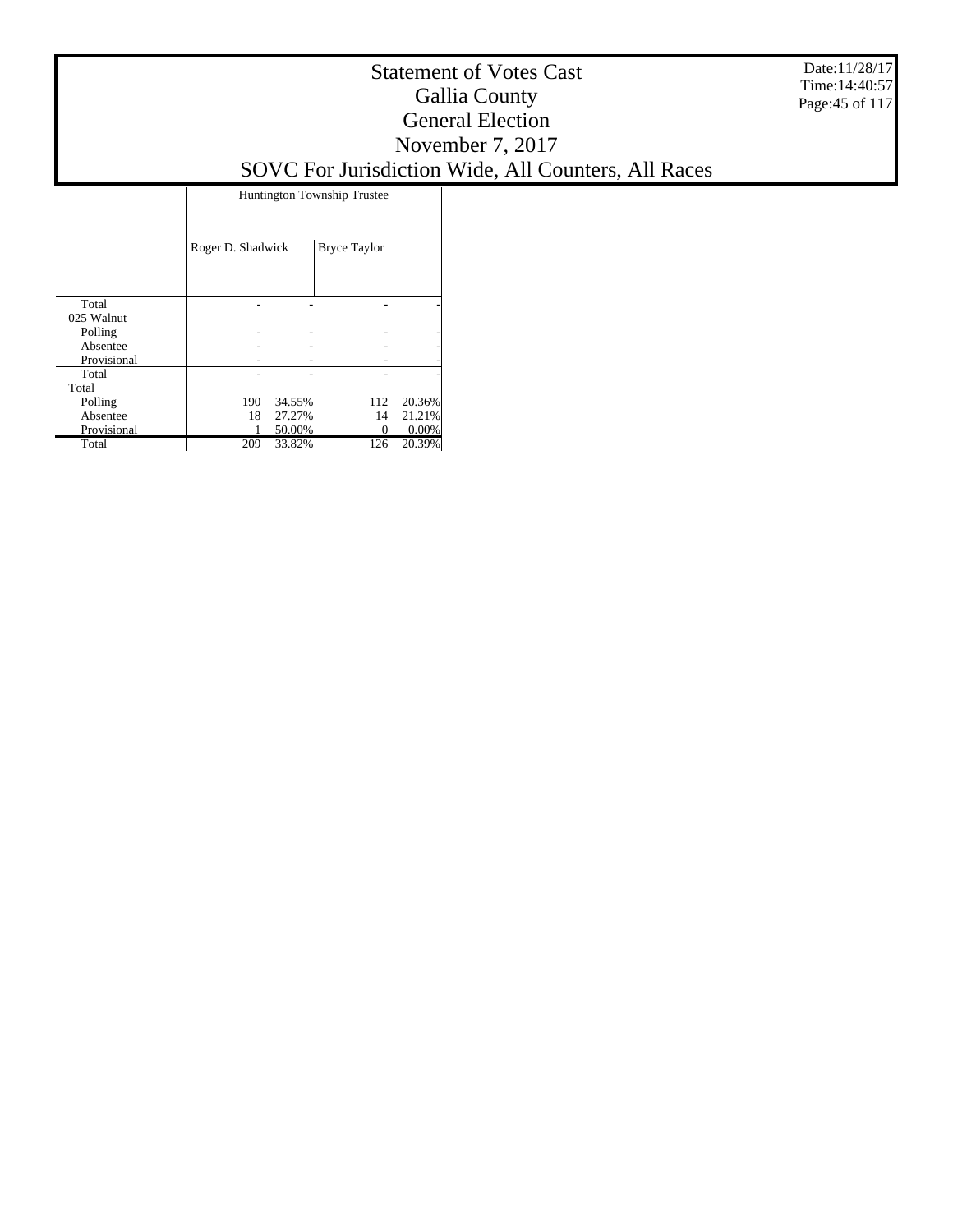Date:11/28/17 Time:14:40:57 Page:46 of 117

### Statement of Votes Cast Gallia County General Election November 7, 2017

# SOVC For Jurisdiction Wide, All Counters, All Races

Morgan Township Trustee

|                             | Reg. Voters    | Times<br>Counted | <b>Total Votes</b>       | Jeff Ferrell   | John R. Manley |
|-----------------------------|----------------|------------------|--------------------------|----------------|----------------|
|                             |                |                  |                          |                |                |
| Jurisdiction Wide           |                |                  |                          |                |                |
| 001 City 1                  |                |                  |                          |                |                |
| Polling<br>Absentee         |                |                  |                          |                |                |
| Provisional                 |                |                  |                          |                |                |
| Total                       |                |                  |                          |                |                |
| 002 City 2                  |                |                  |                          |                |                |
| Polling                     |                |                  |                          |                |                |
| Absentee                    |                |                  |                          |                |                |
| Provisional                 |                |                  |                          |                |                |
| Total                       |                |                  |                          |                |                |
| 003 City 3                  |                |                  |                          |                |                |
| Polling                     |                |                  |                          |                |                |
| Absentee                    |                |                  |                          |                |                |
| Provisional<br>Total        |                |                  |                          |                |                |
| 004 Addison Twp             |                |                  |                          |                |                |
| Polling                     |                |                  |                          |                |                |
| Absentee                    |                |                  | $\overline{a}$           |                | L.             |
| Provisional                 |                |                  |                          |                |                |
| Total                       | $\overline{a}$ |                  |                          | $\overline{a}$ | $\overline{a}$ |
| 005 Cheshire                |                |                  |                          |                |                |
| Polling                     |                |                  |                          |                |                |
| Absentee                    |                |                  |                          |                |                |
| Provisional                 |                |                  |                          |                |                |
| Total                       |                |                  |                          |                |                |
| 006 Clay Twp                |                |                  |                          |                |                |
| Polling                     |                |                  |                          |                |                |
| Absentee<br>Provisional     |                |                  |                          |                |                |
| Total                       |                |                  |                          |                |                |
| 007 Gallipolis Twp          |                |                  |                          |                |                |
| Polling                     |                |                  |                          |                |                |
| Absentee                    |                |                  |                          |                |                |
| Provisional                 |                |                  |                          |                |                |
| Total                       |                |                  |                          |                |                |
| 008 Green 1                 |                |                  |                          |                |                |
| Polling                     |                |                  |                          |                |                |
| Absentee                    |                |                  | $\overline{\phantom{0}}$ |                | $\overline{a}$ |
| Provisional                 |                |                  |                          |                |                |
| Total<br>009 Green 2        |                |                  |                          |                |                |
| Polling                     |                |                  |                          |                |                |
| Absentee                    |                |                  |                          |                |                |
| Provisional                 |                |                  |                          |                |                |
| Total                       |                |                  |                          |                |                |
| $010$ Green $4\,$           |                |                  |                          |                |                |
| Polling                     |                |                  |                          |                |                |
| Absentee                    |                |                  |                          |                |                |
| Provisional                 |                |                  |                          |                |                |
| Total                       |                |                  |                          |                |                |
| 011 Green 5                 |                |                  |                          |                |                |
| Polling                     |                |                  |                          |                |                |
| Absentee                    |                |                  |                          |                |                |
| Provisional                 |                |                  |                          |                |                |
| Total<br>012 Greenfield Twp |                |                  |                          |                |                |
| Polling                     |                |                  |                          |                |                |
| Absentee                    |                |                  |                          |                |                |
| Provisional                 |                |                  |                          |                |                |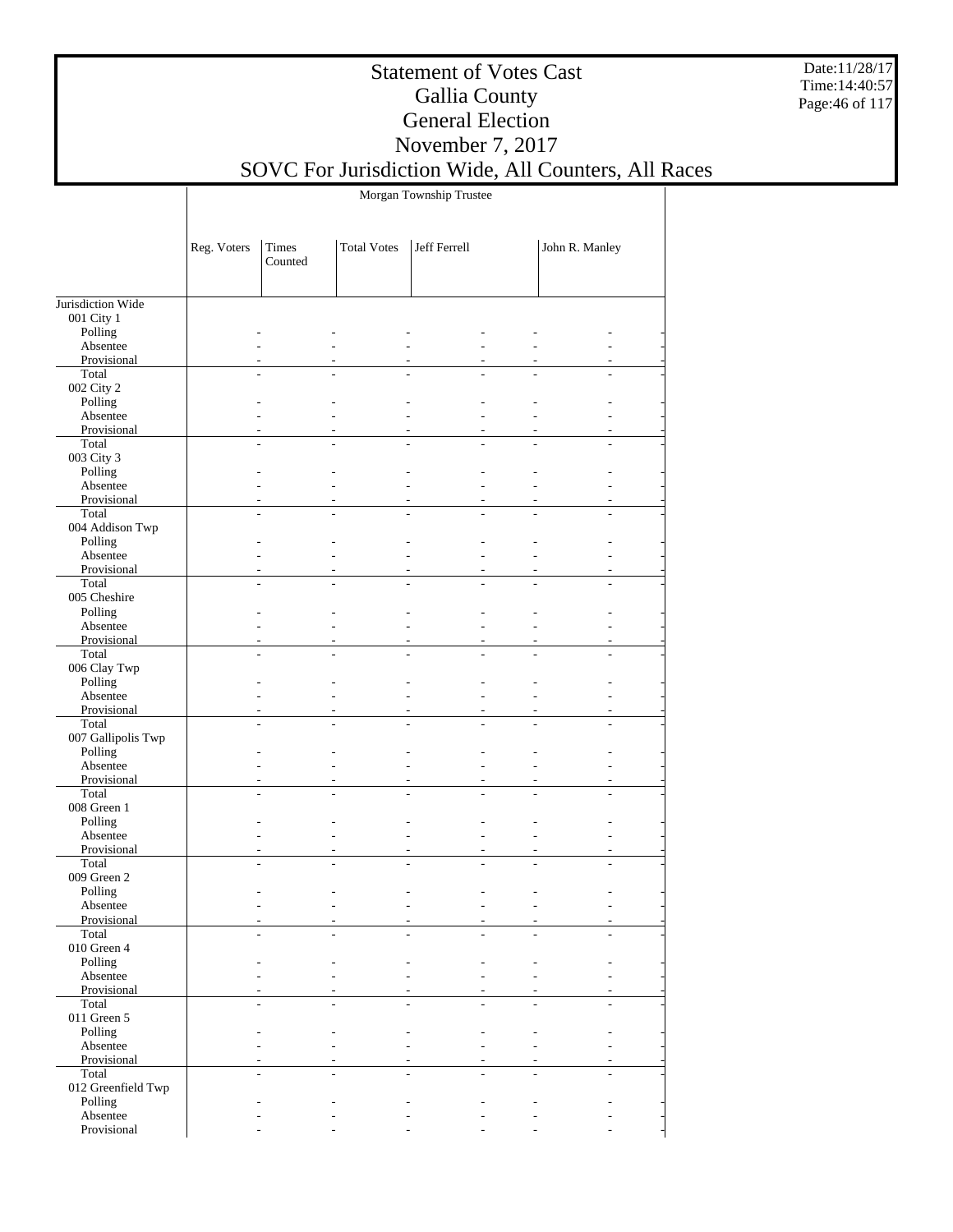Date:11/28/17 Time:14:40:57 Page:47 of 117

### Statement of Votes Cast Gallia County General Election November 7, 2017

## SOVC For Jurisdiction Wide, All Counters, All Races

Morgan Township Trustee

|                                | Reg. Voters    | Times<br>Counted    | <b>Total Votes</b>  | Jeff Ferrell   |                     | John R. Manley        |                 |
|--------------------------------|----------------|---------------------|---------------------|----------------|---------------------|-----------------------|-----------------|
|                                |                |                     |                     |                |                     |                       |                 |
| Total                          | $\overline{a}$ |                     | $\overline{a}$      |                |                     |                       |                 |
| 013 Guyan Pct                  |                |                     |                     |                |                     |                       |                 |
| Polling                        |                |                     |                     |                |                     |                       |                 |
| Absentee                       |                |                     |                     |                |                     |                       |                 |
| Provisional                    |                |                     |                     |                |                     |                       |                 |
| Total                          |                |                     |                     |                |                     |                       |                 |
| 014 Guyan Twp                  |                |                     |                     |                |                     |                       |                 |
| Polling                        |                |                     |                     |                |                     |                       |                 |
| Absentee                       |                |                     |                     |                |                     |                       |                 |
| Provisional                    | $\overline{a}$ |                     |                     |                |                     |                       |                 |
| Total                          |                |                     |                     |                |                     |                       |                 |
| 015 Harrison Twp<br>Polling    |                |                     |                     |                |                     |                       |                 |
| Absentee                       | $\overline{a}$ |                     | $\overline{a}$      |                | $\overline{a}$      |                       |                 |
| Provisional                    |                |                     |                     |                |                     |                       |                 |
| Total                          | L              |                     | $\overline{a}$      | $\overline{a}$ |                     | $\overline{a}$        |                 |
| 016 Huntington Twp             |                |                     |                     |                |                     |                       |                 |
| Polling                        |                |                     |                     |                |                     |                       |                 |
| Absentee                       | L,             |                     |                     |                |                     |                       |                 |
| Provisional                    |                |                     |                     |                |                     |                       |                 |
| Total                          |                |                     |                     |                |                     |                       |                 |
| 017 Morgan Twp                 |                |                     |                     |                |                     |                       |                 |
| Polling                        | 859            | 196                 | 210                 | 85             | 40.48%              | 125                   | 59.52%          |
| Absentee                       | 859            | 51                  | 57                  | 27             | 47.37%              | 30                    | 52.63%          |
| Provisional<br>Total           | 859<br>859     | $\mathbf{1}$<br>248 | $\mathbf{1}$<br>268 | 113            | 1 100.00%<br>42.16% | $\overline{0}$<br>155 | 0.00%<br>57.84% |
| 018 Ohio Twp                   |                |                     |                     |                |                     |                       |                 |
| Polling                        | L,             |                     |                     |                |                     |                       |                 |
| Absentee                       | L              |                     |                     |                |                     |                       |                 |
| Provisional                    | $\overline{a}$ |                     | $\overline{a}$      |                |                     |                       |                 |
| Total                          |                |                     |                     |                |                     |                       |                 |
| 019 Perry Twp                  |                |                     |                     |                |                     |                       |                 |
| Polling                        |                |                     |                     |                |                     |                       |                 |
| Absentee                       | L              |                     | $\overline{a}$      |                | $\overline{a}$      |                       |                 |
| Provisional                    |                |                     |                     |                |                     |                       |                 |
| Total                          | L              | $\overline{a}$      | $\overline{a}$      | $\overline{a}$ |                     | $\overline{a}$        |                 |
| 020 Centerville Pct<br>Polling |                |                     |                     |                |                     |                       |                 |
| Absentee                       |                |                     |                     |                |                     |                       |                 |
| Provisional                    |                |                     |                     |                |                     |                       |                 |
| Total                          |                |                     |                     |                |                     |                       |                 |
| 021 Raccoon Twp                |                |                     |                     |                |                     |                       |                 |
| Polling                        |                |                     |                     |                |                     |                       |                 |
| Absentee                       |                |                     |                     |                |                     |                       |                 |
| Provisional                    |                |                     |                     |                |                     |                       |                 |
| Total                          |                |                     |                     |                |                     |                       |                 |
| 022 Bidwell Pct                |                |                     |                     |                |                     |                       |                 |
| Polling                        |                |                     |                     |                |                     |                       |                 |
| Absentee                       |                |                     |                     |                |                     |                       |                 |
| Provisional<br>Total           |                |                     |                     |                |                     |                       |                 |
| 023 Springfield 1              |                |                     |                     |                |                     |                       |                 |
| Polling                        |                |                     |                     |                |                     |                       |                 |
| Absentee                       |                |                     | $\overline{a}$      |                |                     |                       |                 |
| Provisional                    |                |                     |                     |                |                     |                       |                 |
| Total                          |                |                     |                     |                |                     | $\overline{a}$        |                 |
| 024 Springfield 2              |                |                     |                     |                |                     |                       |                 |
| Polling                        |                |                     |                     |                |                     |                       |                 |
| Absentee                       |                |                     |                     |                |                     |                       |                 |
| Provisional                    |                |                     | $\overline{a}$      |                |                     |                       |                 |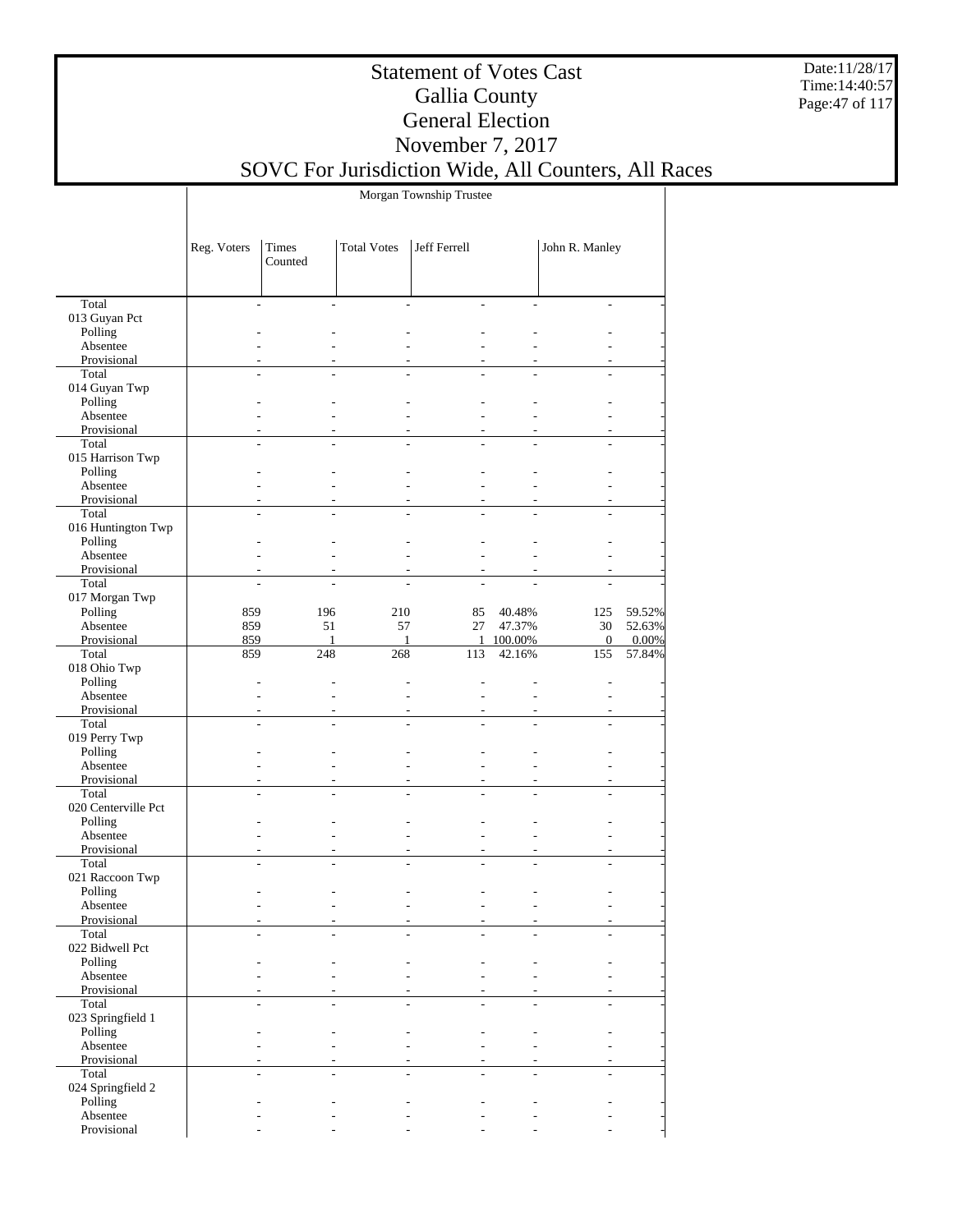Date:11/28/17 Time:14:40:57 Page:48 of 117

|             |             | Morgan Township Trustee |                    |              |         |                |          |  |  |
|-------------|-------------|-------------------------|--------------------|--------------|---------|----------------|----------|--|--|
|             | Reg. Voters | Times<br>Counted        | <b>Total Votes</b> | Jeff Ferrell |         | John R. Manley |          |  |  |
| Total       |             |                         |                    |              |         |                |          |  |  |
| 025 Walnut  |             |                         |                    |              |         |                |          |  |  |
| Polling     |             |                         |                    |              |         |                |          |  |  |
| Absentee    |             |                         |                    |              |         | ٠              |          |  |  |
| Provisional |             |                         |                    |              |         |                |          |  |  |
| Total       |             |                         |                    |              |         |                |          |  |  |
| Total       |             |                         |                    |              |         |                |          |  |  |
| Polling     | 859         | 196                     | 210                | 85           | 40.48%  | 125            | 59.52%   |  |  |
| Absentee    | 859         | 51                      | 57                 | 27           | 47.37%  | 30             | 52.63%   |  |  |
| Provisional | 859         |                         |                    |              | 100.00% | 0              | $0.00\%$ |  |  |
| Total       | 859         | 248                     | 268                | 113          | 42.16%  | 155            | 57.84%   |  |  |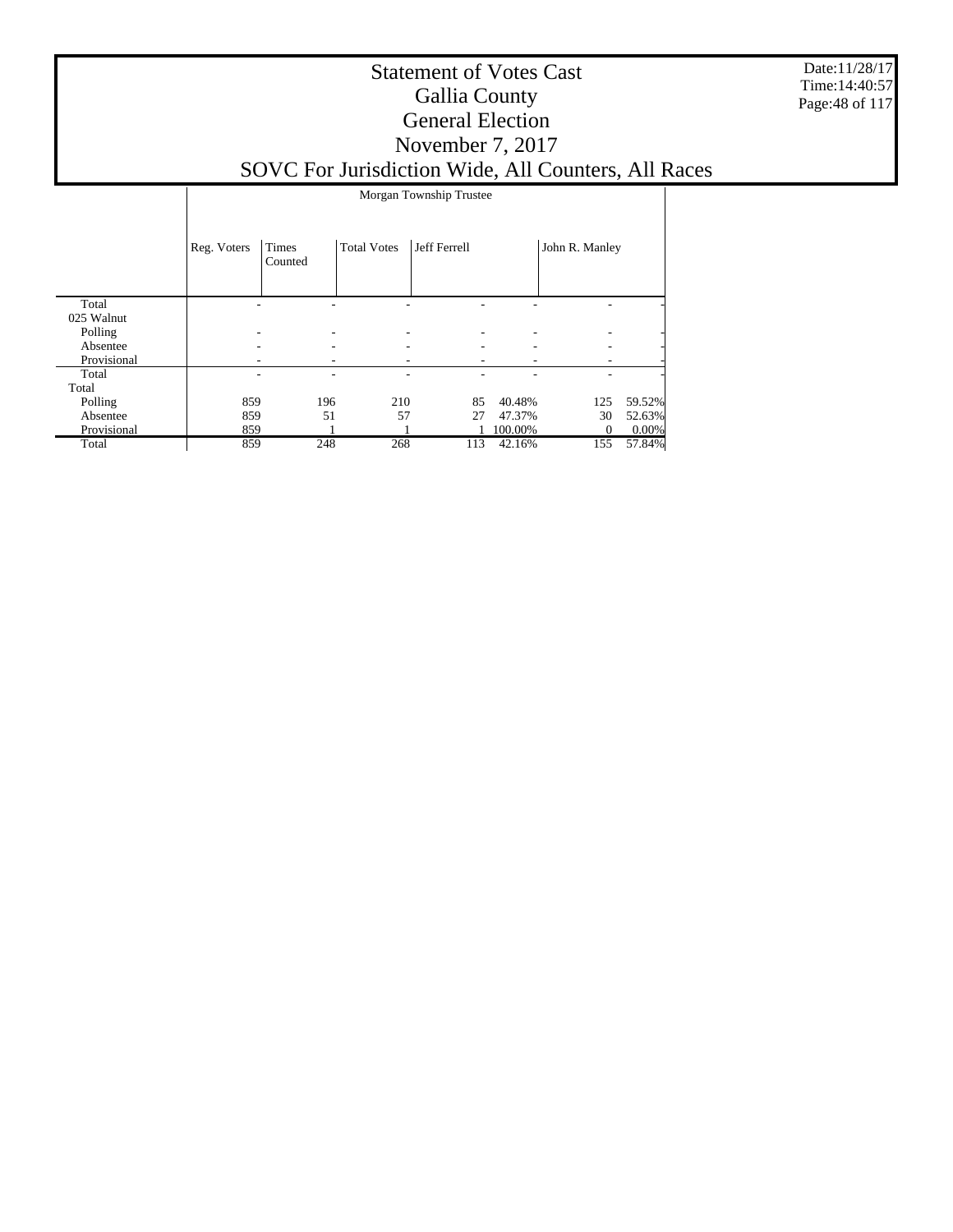Date:11/28/17 Time:14:40:57 Page:49 of 117

### Statement of Votes Cast Gallia County General Election November 7, 2017

## SOVC For Jurisdiction Wide, All Counters, All Races

Ohio Township Trustee

|                               | Reg. Voters              | Times<br>Counted             | <b>Total Votes</b>       | Samp Johnson             | Robert McGuire                                       | James E. Waugh                                       |
|-------------------------------|--------------------------|------------------------------|--------------------------|--------------------------|------------------------------------------------------|------------------------------------------------------|
| Jurisdiction Wide             |                          |                              |                          |                          |                                                      |                                                      |
| 001 City 1                    |                          |                              |                          |                          |                                                      |                                                      |
| Polling                       |                          |                              |                          |                          |                                                      |                                                      |
| Absentee                      |                          |                              |                          |                          |                                                      |                                                      |
| Provisional                   |                          |                              |                          |                          |                                                      |                                                      |
| Total                         |                          |                              |                          |                          |                                                      |                                                      |
| 002 City 2<br>Polling         |                          |                              |                          |                          |                                                      |                                                      |
| Absentee                      |                          |                              |                          |                          |                                                      |                                                      |
| Provisional                   |                          |                              |                          |                          |                                                      |                                                      |
| Total                         |                          |                              |                          |                          |                                                      |                                                      |
| 003 City 3                    |                          |                              |                          |                          |                                                      |                                                      |
| Polling                       |                          |                              |                          |                          |                                                      |                                                      |
| Absentee                      |                          |                              |                          |                          |                                                      |                                                      |
| Provisional                   |                          | $\overline{a}$               |                          |                          | $\overline{a}$                                       | ٠                                                    |
| Total                         |                          |                              | L.                       |                          |                                                      |                                                      |
| 004 Addison Twp               |                          |                              |                          |                          |                                                      |                                                      |
| Polling                       |                          |                              |                          |                          |                                                      |                                                      |
| Absentee<br>Provisional       |                          |                              |                          |                          |                                                      |                                                      |
| Total                         | $\overline{a}$           | $\overline{a}$               | $\overline{a}$           | ÷.                       |                                                      | L,<br>$\overline{a}$                                 |
| 005 Cheshire                  |                          |                              |                          |                          |                                                      |                                                      |
| Polling                       |                          |                              |                          |                          |                                                      |                                                      |
| Absentee                      |                          |                              |                          |                          |                                                      |                                                      |
| Provisional                   |                          |                              |                          |                          |                                                      |                                                      |
| Total                         |                          |                              |                          |                          |                                                      |                                                      |
| 006 Clay Twp                  |                          |                              |                          |                          |                                                      |                                                      |
| Polling                       |                          |                              |                          |                          |                                                      |                                                      |
| Absentee                      |                          |                              |                          |                          |                                                      |                                                      |
| Provisional                   |                          |                              |                          |                          |                                                      |                                                      |
| Total                         |                          |                              |                          |                          |                                                      |                                                      |
| 007 Gallipolis Twp<br>Polling |                          |                              |                          |                          |                                                      |                                                      |
| Absentee                      |                          |                              |                          |                          |                                                      |                                                      |
| Provisional                   | $\overline{\phantom{0}}$ | $\qquad \qquad -$            | $\overline{\phantom{0}}$ |                          | $\overline{\phantom{a}}$<br>$\overline{\phantom{a}}$ | $\overline{\phantom{a}}$<br>$\overline{\phantom{a}}$ |
| Total                         |                          |                              |                          |                          |                                                      |                                                      |
| 008 Green 1                   |                          |                              |                          |                          |                                                      |                                                      |
| Polling                       |                          |                              |                          |                          |                                                      |                                                      |
| Absentee                      |                          |                              |                          |                          |                                                      |                                                      |
| Provisional                   |                          |                              |                          |                          | $\overline{a}$                                       |                                                      |
| Total                         |                          | $\overline{a}$               | L,                       |                          |                                                      |                                                      |
| 009 Green 2                   |                          |                              |                          |                          |                                                      |                                                      |
| Polling                       |                          |                              |                          |                          |                                                      |                                                      |
| Absentee                      |                          |                              |                          |                          |                                                      |                                                      |
| Provisional<br>Total          | $\overline{\phantom{a}}$ | $\qquad \qquad \blacksquare$ | $\overline{a}$           | $\overline{\phantom{a}}$ | $\overline{\phantom{0}}$<br>$\overline{\phantom{a}}$ | $\overline{a}$<br>$\overline{\phantom{0}}$           |
| $010$ Green $4\,$             |                          |                              |                          |                          |                                                      |                                                      |
| Polling                       |                          |                              |                          |                          |                                                      |                                                      |
| Absentee                      |                          | ÷,                           |                          |                          | ÷,                                                   |                                                      |
| Provisional                   |                          |                              |                          |                          |                                                      |                                                      |
| Total                         | $\overline{a}$           | $\overline{a}$               | ÷,                       | $\overline{a}$           | ÷,<br>L,                                             | $\overline{a}$<br>$\overline{a}$                     |
| 011 Green $5$                 |                          |                              |                          |                          |                                                      |                                                      |
| Polling                       |                          | $\qquad \qquad \blacksquare$ | L,                       |                          | L,                                                   |                                                      |
| Absentee                      |                          | L,                           |                          |                          |                                                      |                                                      |
| Provisional                   |                          | $\overline{a}$               |                          |                          | $\overline{a}$<br>$\overline{\phantom{m}}$           |                                                      |
| Total<br>012 Greenfield Twp   |                          | $\overline{a}$               |                          |                          |                                                      | $\overline{a}$<br>$\overline{a}$                     |
| Polling                       |                          |                              |                          |                          |                                                      |                                                      |
| Absentee                      |                          |                              |                          |                          |                                                      |                                                      |
| Provisional                   |                          |                              |                          |                          |                                                      |                                                      |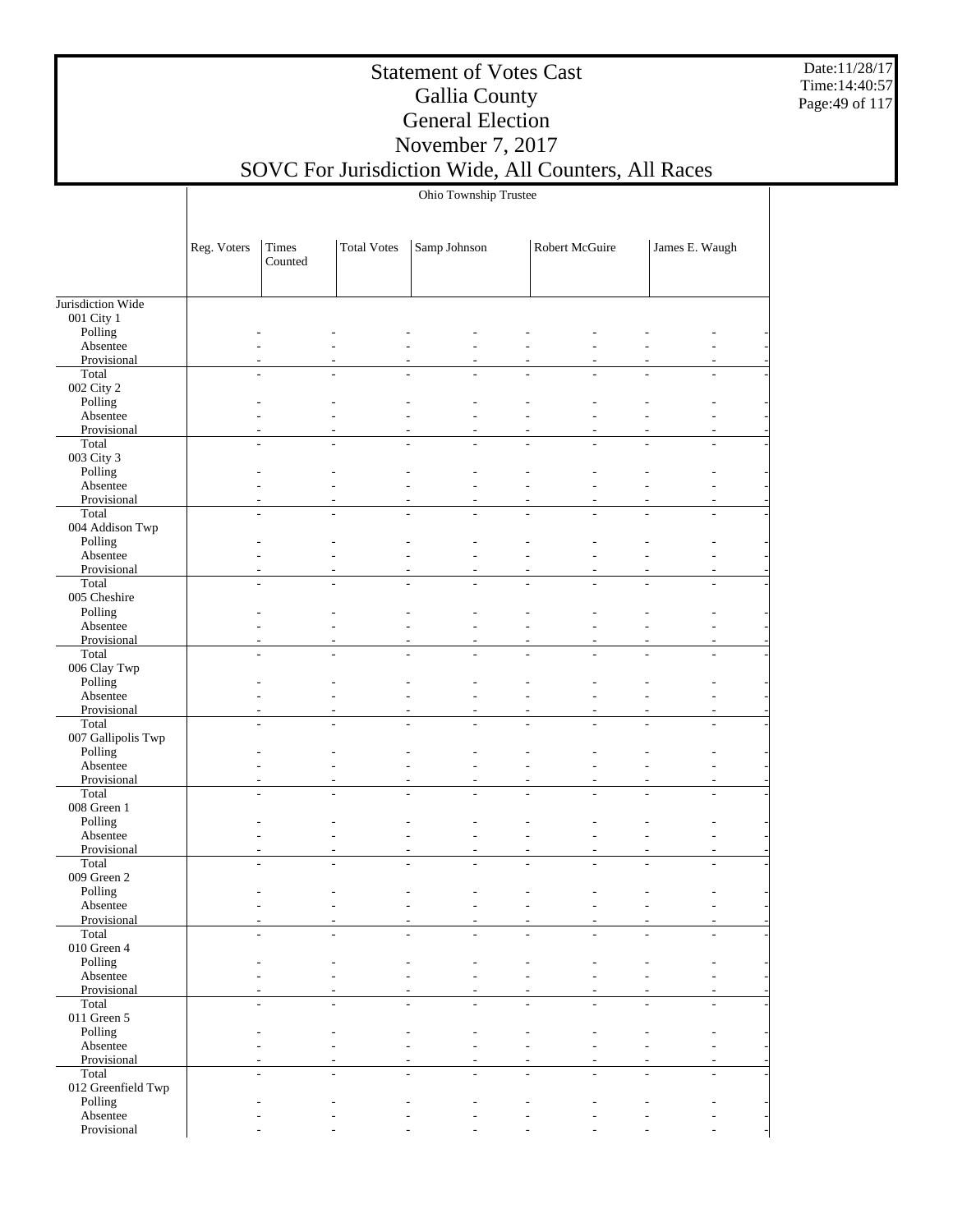Date:11/28/17 Time:14:40:57 Page:50 of 117

### Statement of Votes Cast Gallia County General Election November 7, 2017

## SOVC For Jurisdiction Wide, All Counters, All Races

Ohio Township Trustee

|                           | Reg. Voters              | Times<br>Counted | <b>Total Votes</b> | Samp Johnson   |                | Robert McGuire |                          | James E. Waugh           |        |
|---------------------------|--------------------------|------------------|--------------------|----------------|----------------|----------------|--------------------------|--------------------------|--------|
|                           |                          |                  |                    |                |                |                |                          |                          |        |
| Total                     | $\overline{\phantom{a}}$ | $\overline{a}$   | ÷.                 | $\overline{a}$ | $\overline{a}$ | $\overline{a}$ | $\overline{\phantom{a}}$ | $\overline{\phantom{a}}$ |        |
| 013 Guyan Pct             |                          |                  |                    |                |                |                |                          |                          |        |
| Polling                   |                          |                  |                    |                |                |                |                          |                          |        |
| Absentee                  |                          |                  |                    |                |                |                |                          |                          |        |
| Provisional               |                          |                  |                    |                |                |                |                          |                          |        |
| Total                     |                          |                  |                    |                |                |                |                          |                          |        |
| 014 Guyan Twp             |                          |                  |                    |                |                |                |                          |                          |        |
| Polling                   |                          |                  |                    |                |                |                |                          |                          |        |
| Absentee                  |                          |                  |                    |                |                |                |                          |                          |        |
| Provisional               |                          |                  |                    |                |                |                |                          |                          |        |
| Total                     |                          |                  |                    |                |                |                |                          |                          |        |
| 015 Harrison Twp          |                          |                  |                    |                |                |                |                          |                          |        |
| Polling                   |                          |                  |                    |                |                |                |                          |                          |        |
| Absentee                  |                          |                  |                    |                |                |                |                          |                          |        |
| Provisional               |                          |                  | $\overline{a}$     |                |                |                |                          |                          |        |
| Total                     |                          | $\overline{a}$   | L.                 | ٠              |                |                |                          |                          |        |
| 016 Huntington Twp        |                          |                  |                    |                |                |                |                          |                          |        |
| Polling                   |                          |                  |                    |                |                |                |                          |                          |        |
| Absentee                  |                          |                  |                    |                |                |                |                          |                          |        |
| Provisional               |                          |                  | L.                 |                |                |                |                          |                          |        |
| Total                     |                          | L.               |                    |                |                |                | ÷                        |                          |        |
| 017 Morgan Twp<br>Polling |                          |                  |                    |                |                |                |                          |                          |        |
| Absentee                  |                          |                  |                    |                |                |                |                          |                          |        |
| Provisional               |                          |                  |                    |                |                |                |                          |                          |        |
| Total                     |                          |                  |                    |                |                |                |                          |                          |        |
| 018 Ohio Twp              |                          |                  |                    |                |                |                |                          |                          |        |
| Polling                   | 605                      | 134              | 197                | 41             | 20.81%         | 82             | 41.62%                   | 74                       | 37.56% |
| Absentee                  | 605                      | 23               | 33                 | 5              | 15.15%         | 17             | 51.52%                   | 11                       | 33.33% |
| Provisional               | 605                      | $\boldsymbol{0}$ | $\mathbf{0}$       | $\mathbf{0}$   |                | $\mathbf{0}$   |                          | $\mathbf{0}$             |        |
| Total                     | 605                      | 157              | 230                | 46             | 20.00%         | 99             | 43.04%                   | 85                       | 36.96% |
| 019 Perry Twp             |                          |                  |                    |                |                |                |                          |                          |        |
| Polling                   |                          |                  |                    |                |                |                |                          | ÷,                       |        |
| Absentee                  |                          |                  |                    |                |                |                |                          |                          |        |
| Provisional               |                          |                  |                    |                |                |                |                          |                          |        |
| Total                     |                          |                  |                    |                |                |                |                          |                          |        |
| 020 Centerville Pct       |                          |                  |                    |                |                |                |                          |                          |        |
| Polling                   |                          |                  |                    |                |                |                |                          |                          |        |
| Absentee                  |                          | $\overline{a}$   |                    |                |                |                |                          |                          |        |
| Provisional               |                          |                  |                    |                |                |                |                          |                          |        |
| Total                     |                          |                  |                    |                |                |                |                          |                          |        |
| 021 Raccoon Twp           |                          |                  |                    |                |                |                |                          |                          |        |
| Polling                   |                          |                  |                    |                |                |                |                          |                          |        |
| Absentee                  |                          |                  |                    |                |                |                |                          |                          |        |
| Provisional               |                          |                  |                    |                |                |                |                          |                          |        |
| Total                     |                          |                  |                    |                |                |                |                          |                          |        |
| 022 Bidwell Pct           |                          |                  |                    |                |                |                |                          |                          |        |
| Polling                   |                          |                  |                    |                |                |                |                          |                          |        |
| Absentee                  |                          |                  |                    |                |                |                |                          |                          |        |
| Provisional               |                          |                  |                    |                |                |                |                          |                          |        |
| Total                     | ÷                        | ÷.               |                    |                | ÷              |                | ÷                        |                          |        |
| 023 Springfield 1         |                          |                  |                    |                |                |                |                          |                          |        |
| Polling                   |                          |                  |                    |                |                |                |                          |                          |        |
| Absentee                  |                          | $\overline{a}$   |                    | ٠              |                |                |                          |                          |        |
| Provisional               |                          |                  |                    |                |                |                |                          |                          |        |
| Total                     |                          |                  |                    |                |                |                |                          |                          |        |
| 024 Springfield 2         |                          |                  |                    |                |                |                |                          |                          |        |
| Polling                   |                          |                  |                    |                |                |                |                          |                          |        |
| Absentee                  |                          |                  |                    |                |                |                |                          |                          |        |
| Provisional               |                          |                  |                    |                |                |                |                          |                          |        |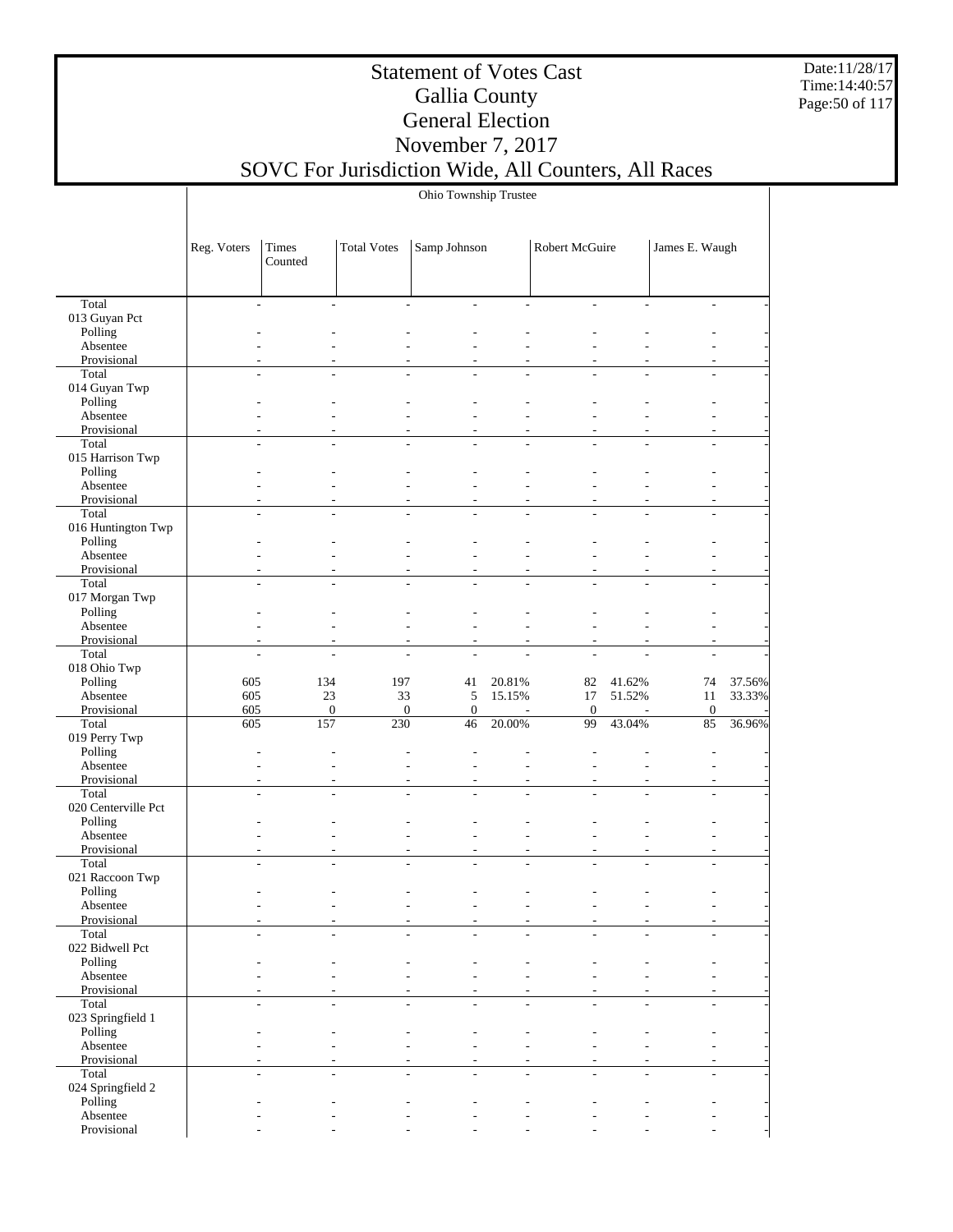Date:11/28/17 Time:14:40:57 Page:51 of 117

|                     |             | Ohio Township Trustee |                    |              |        |                       |        |                |        |
|---------------------|-------------|-----------------------|--------------------|--------------|--------|-----------------------|--------|----------------|--------|
|                     | Reg. Voters | Times<br>Counted      | <b>Total Votes</b> | Samp Johnson |        | <b>Robert McGuire</b> |        | James E. Waugh |        |
| Total<br>025 Walnut |             |                       |                    |              |        |                       |        |                |        |
| Polling             |             | ٠                     | ۰                  |              |        |                       |        |                |        |
| Absentee            |             | ۰                     | ۰                  | ۰            |        | ۰                     | -      | -              |        |
| Provisional         |             |                       | ۰                  | ۰            |        |                       |        |                |        |
| Total               |             |                       |                    |              |        |                       |        |                |        |
| Total               |             |                       |                    |              |        |                       |        |                |        |
| Polling             | 605         | 134                   | 197                | 41           | 20.81% | 82                    | 41.62% | 74             | 37.56% |
| Absentee            | 605         | 23                    | 33                 | 5.           | 15.15% | 17                    | 51.52% | 11             | 33.33% |
| Provisional         | 605         | $\theta$              | $\theta$           |              |        | $\Omega$              |        | $\theta$       |        |
| Total               | 605         | 157                   | 230                | 46           | 20.00% | 99                    | 43.04% | 85             | 36.96% |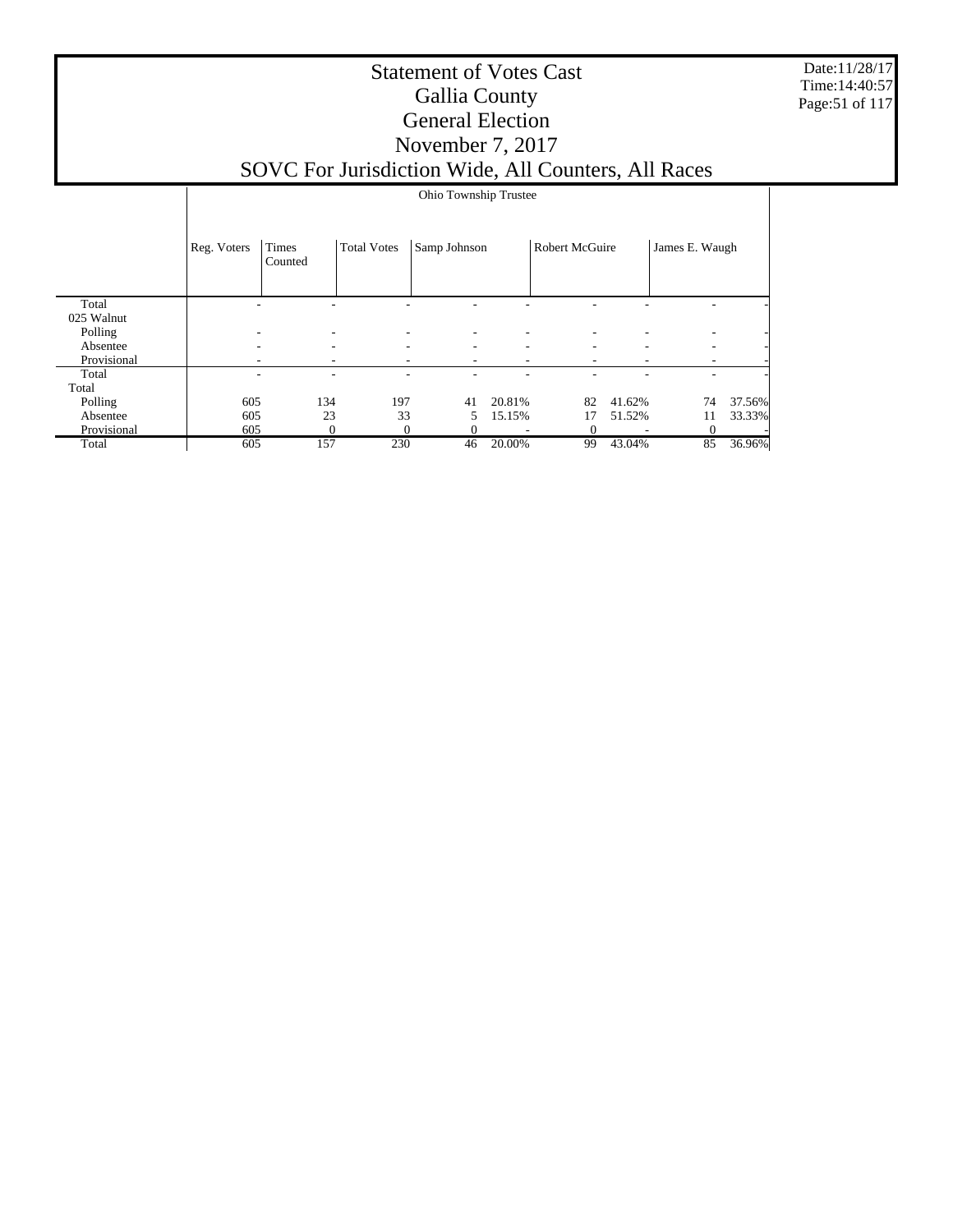Date:11/28/17 Time:14:40:57 Page:52 of 117

### Statement of Votes Cast Gallia County General Election November 7, 2017

## SOVC For Jurisdiction Wide, All Counters, All Races

Perry Township Trustee

|                         | Reg. Voters | Times<br>Counted | <b>Total Votes</b>       | <b>Bradley Davies</b>            |                                    | T. Mark Hager            |                | Jeffrey A. Pope |  |
|-------------------------|-------------|------------------|--------------------------|----------------------------------|------------------------------------|--------------------------|----------------|-----------------|--|
|                         |             |                  |                          |                                  |                                    |                          |                |                 |  |
| Jurisdiction Wide       |             |                  |                          |                                  |                                    |                          |                |                 |  |
| 001 City 1              |             |                  |                          |                                  |                                    |                          |                |                 |  |
| Polling<br>Absentee     |             |                  |                          |                                  |                                    |                          |                |                 |  |
| Provisional             |             |                  |                          |                                  |                                    |                          |                |                 |  |
| Total                   |             |                  |                          |                                  |                                    |                          |                |                 |  |
| 002 City 2              |             |                  |                          |                                  |                                    |                          |                |                 |  |
| Polling                 |             |                  |                          |                                  |                                    |                          |                |                 |  |
| Absentee                |             |                  |                          |                                  |                                    |                          |                |                 |  |
| Provisional             |             |                  |                          |                                  |                                    |                          |                |                 |  |
| Total                   | ÷,          |                  |                          |                                  | $\overline{a}$                     |                          |                |                 |  |
| 003 City 3              |             |                  |                          |                                  |                                    |                          |                |                 |  |
| Polling                 |             |                  |                          |                                  |                                    |                          |                |                 |  |
| Absentee                |             |                  |                          |                                  |                                    |                          |                |                 |  |
| Provisional<br>Total    | J.          |                  |                          | $\overline{a}$                   | L,                                 | $\overline{a}$           |                |                 |  |
| 004 Addison Twp         |             |                  |                          |                                  |                                    |                          |                |                 |  |
| Polling                 |             |                  |                          |                                  |                                    |                          |                |                 |  |
| Absentee                |             |                  |                          |                                  |                                    |                          |                |                 |  |
| Provisional             |             |                  |                          |                                  | ٠                                  |                          |                |                 |  |
| Total                   | L,          | ٠                | ٠                        | $\overline{\phantom{a}}$         | $\sim$                             | $\overline{\phantom{a}}$ | ÷,             | $\overline{a}$  |  |
| 005 Cheshire            |             |                  |                          |                                  |                                    |                          |                |                 |  |
| Polling                 |             |                  |                          |                                  |                                    |                          |                |                 |  |
| Absentee                |             |                  |                          |                                  |                                    |                          |                |                 |  |
| Provisional             |             |                  |                          |                                  |                                    |                          |                |                 |  |
| Total                   |             |                  |                          |                                  |                                    |                          |                |                 |  |
| 006 Clay Twp<br>Polling |             |                  |                          |                                  |                                    |                          |                |                 |  |
| Absentee                |             |                  |                          |                                  |                                    |                          |                |                 |  |
| Provisional             |             |                  |                          |                                  | L,                                 |                          |                |                 |  |
| Total                   |             |                  |                          |                                  |                                    |                          |                |                 |  |
| 007 Gallipolis Twp      |             |                  |                          |                                  |                                    |                          |                |                 |  |
| Polling                 |             |                  |                          |                                  |                                    |                          |                |                 |  |
| Absentee                |             |                  |                          |                                  |                                    |                          |                |                 |  |
| Provisional             |             |                  |                          | $\overline{a}$                   | ٠                                  |                          |                | $\overline{a}$  |  |
| Total                   |             |                  |                          |                                  | $\overline{a}$                     | $\overline{a}$           |                |                 |  |
| 008 Green 1             |             |                  |                          |                                  |                                    |                          |                |                 |  |
| Polling                 |             |                  |                          |                                  |                                    |                          |                |                 |  |
| Absentee                |             |                  |                          |                                  |                                    |                          |                |                 |  |
| Provisional<br>Total    |             | ٠                |                          | $\overline{a}$<br>$\overline{a}$ | $\overline{\phantom{a}}$<br>$\sim$ | $\overline{a}$           | L,             | L.              |  |
| 009 Green 2             |             |                  |                          |                                  |                                    |                          |                |                 |  |
| Polling                 |             |                  |                          |                                  |                                    |                          |                |                 |  |
| Absentee                |             |                  |                          |                                  |                                    |                          |                |                 |  |
| Provisional             |             |                  |                          |                                  |                                    |                          |                |                 |  |
| Total                   |             |                  |                          |                                  |                                    |                          |                |                 |  |
| $010$ Green $4\,$       |             |                  |                          |                                  |                                    |                          |                |                 |  |
| Polling                 |             |                  |                          |                                  |                                    |                          |                |                 |  |
| Absentee                |             |                  |                          |                                  |                                    |                          |                |                 |  |
| Provisional             |             |                  |                          |                                  |                                    | $\overline{a}$           |                |                 |  |
| Total<br>011 Green 5    | $\sim$      | ٠                | $\overline{\phantom{a}}$ | $\sim$                           | $\sim$                             | $\overline{\phantom{a}}$ | $\overline{a}$ | $\overline{a}$  |  |
| Polling                 |             |                  |                          |                                  |                                    |                          |                |                 |  |
| Absentee                |             |                  |                          |                                  |                                    |                          |                |                 |  |
| Provisional             |             |                  |                          | $\overline{a}$                   |                                    |                          |                |                 |  |
| Total                   | ٠           |                  |                          |                                  | $\overline{\phantom{a}}$           | ٠                        | $\overline{a}$ |                 |  |
| 012 Greenfield Twp      |             |                  |                          |                                  |                                    |                          |                |                 |  |
| Polling                 |             |                  |                          |                                  |                                    |                          |                |                 |  |
| Absentee                |             |                  |                          |                                  |                                    |                          |                |                 |  |
| Provisional             |             |                  |                          |                                  |                                    |                          |                |                 |  |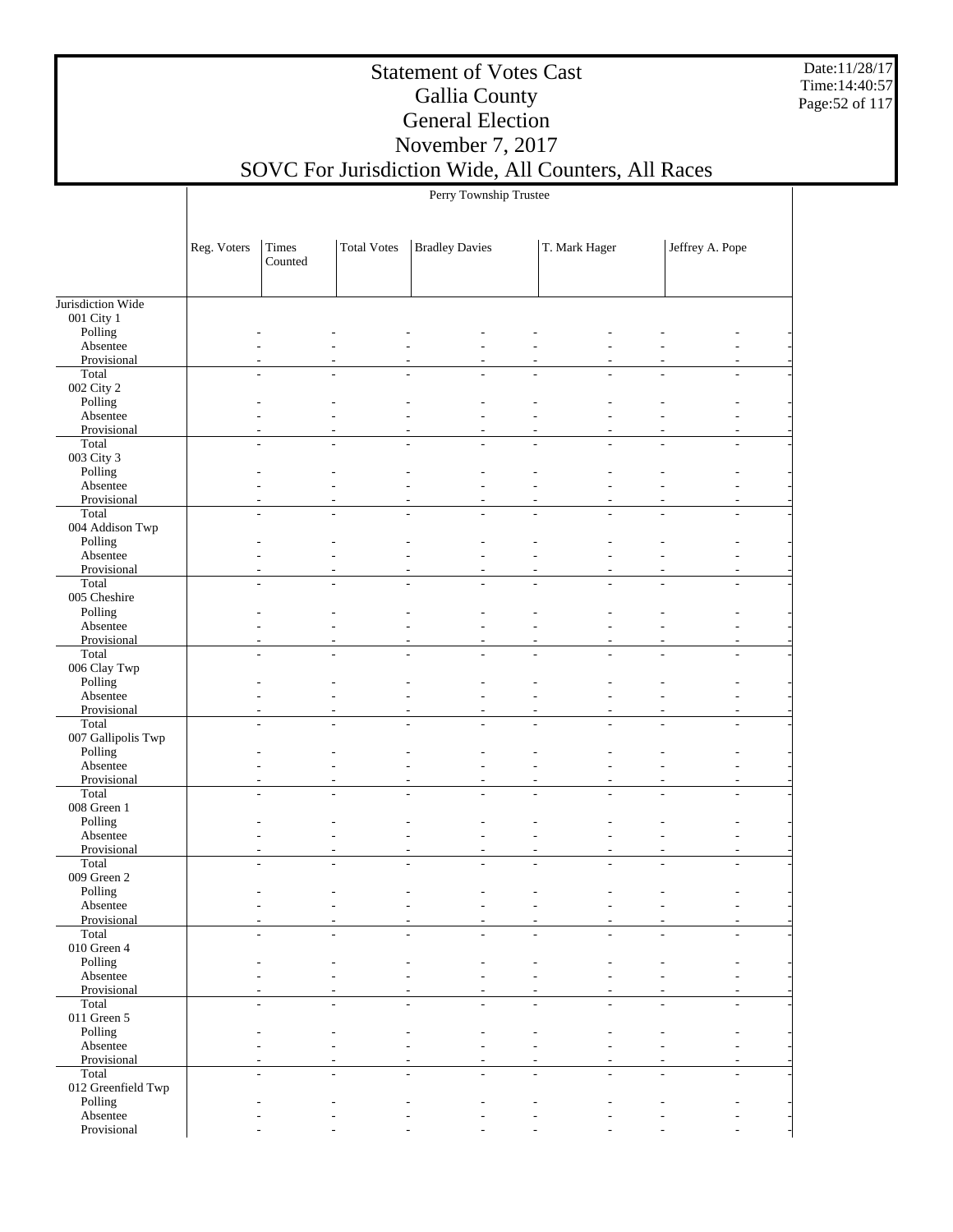Date:11/28/17 Time:14:40:57 Page:53 of 117

### Statement of Votes Cast Gallia County General Election November 7, 2017

## SOVC For Jurisdiction Wide, All Counters, All Races

Perry Township Trustee

|                            | Reg. Voters    | Times<br>Counted             | <b>Total Votes</b>    | <b>Bradley Davies</b> |                  | T. Mark Hager           |                 | Jeffrey A. Pope |                  |
|----------------------------|----------------|------------------------------|-----------------------|-----------------------|------------------|-------------------------|-----------------|-----------------|------------------|
|                            |                |                              |                       |                       |                  |                         |                 |                 |                  |
| Total                      | $\overline{a}$ | $\qquad \qquad \blacksquare$ |                       | $\overline{a}$        | $\overline{a}$   | $\frac{1}{2}$           |                 | $\overline{a}$  |                  |
| 013 Guyan Pct              |                |                              |                       |                       |                  |                         |                 |                 |                  |
| Polling                    |                |                              |                       |                       |                  |                         |                 |                 |                  |
| Absentee<br>Provisional    |                |                              |                       |                       |                  |                         |                 |                 |                  |
| Total                      |                |                              |                       |                       |                  |                         |                 |                 |                  |
| 014 Guyan Twp              |                |                              |                       |                       |                  |                         |                 |                 |                  |
| Polling                    |                |                              |                       |                       |                  |                         |                 |                 |                  |
| Absentee                   |                |                              |                       |                       |                  |                         |                 |                 |                  |
| Provisional                |                |                              |                       |                       |                  |                         |                 |                 |                  |
| Total                      |                |                              |                       |                       |                  |                         |                 |                 |                  |
| 015 Harrison Twp           |                |                              |                       |                       |                  |                         |                 |                 |                  |
| Polling                    |                |                              |                       |                       |                  |                         |                 |                 |                  |
| Absentee<br>Provisional    |                |                              |                       |                       |                  |                         |                 |                 |                  |
| Total                      | $\overline{a}$ |                              |                       |                       | Ĭ.               |                         |                 |                 |                  |
| 016 Huntington Twp         |                |                              |                       |                       |                  |                         |                 |                 |                  |
| Polling                    |                |                              |                       |                       |                  |                         |                 |                 |                  |
| Absentee                   |                |                              |                       |                       |                  |                         |                 |                 |                  |
| Provisional                |                |                              |                       |                       |                  |                         |                 |                 |                  |
| Total                      | Ĭ.             |                              |                       |                       | Ĭ.               |                         |                 |                 |                  |
| 017 Morgan Twp             |                |                              |                       |                       |                  |                         |                 |                 |                  |
| Polling                    |                |                              |                       |                       |                  |                         |                 |                 |                  |
| Absentee                   |                |                              |                       |                       |                  |                         |                 |                 |                  |
| Provisional<br>Total       |                |                              |                       |                       |                  |                         |                 |                 |                  |
| 018 Ohio Twp               |                |                              |                       |                       |                  |                         |                 |                 |                  |
| Polling                    |                |                              |                       |                       |                  |                         |                 |                 |                  |
| Absentee                   |                |                              |                       |                       |                  |                         |                 |                 |                  |
| Provisional                | L,             |                              |                       |                       |                  |                         |                 |                 |                  |
| Total                      | L,             |                              |                       |                       |                  |                         |                 |                 |                  |
| 019 Perry Twp              |                |                              |                       |                       |                  |                         |                 |                 |                  |
| Polling                    | 763            | 277                          | 444                   | 104                   | 23.42%           | 152                     | 34.23%          | 188             | 42.34%           |
| Absentee                   | 763            | 35                           | 55                    | 18                    | 32.73%           | 20                      | 36.36%          | 17              | 30.91%           |
| Provisional<br>Total       | 763<br>763     | 3<br>315                     | $\overline{4}$<br>503 | $\overline{2}$<br>124 | 50.00%<br>24.65% | $\boldsymbol{0}$<br>172 | 0.00%<br>34.19% | 2<br>207        | 50.00%<br>41.15% |
| 020 Centerville Pct        |                |                              |                       |                       |                  |                         |                 |                 |                  |
| Polling                    |                |                              |                       |                       |                  |                         |                 |                 |                  |
| Absentee                   |                |                              |                       |                       |                  |                         |                 |                 |                  |
| Provisional                |                |                              |                       |                       |                  |                         |                 |                 |                  |
| Total                      |                |                              |                       |                       |                  |                         |                 |                 |                  |
| 021 Raccoon Twp            |                |                              |                       |                       |                  |                         |                 |                 |                  |
| Polling                    |                |                              |                       |                       |                  |                         |                 |                 |                  |
| Absentee                   |                |                              |                       |                       |                  |                         |                 |                 |                  |
| Provisional<br>Total       |                |                              |                       |                       |                  |                         |                 |                 |                  |
| 022 Bidwell Pct            |                |                              |                       |                       |                  |                         |                 |                 |                  |
| Polling                    |                |                              |                       |                       |                  |                         |                 |                 |                  |
| Absentee                   |                |                              |                       |                       |                  |                         |                 |                 |                  |
| Provisional                |                |                              |                       |                       |                  |                         |                 |                 |                  |
| Total                      | L,             |                              |                       |                       | L,               |                         | $\overline{a}$  |                 |                  |
| 023 Springfield 1          |                |                              |                       |                       |                  |                         |                 |                 |                  |
| Polling                    |                |                              |                       |                       |                  |                         |                 |                 |                  |
| Absentee                   |                |                              |                       |                       |                  |                         |                 |                 |                  |
| Provisional                |                |                              |                       |                       |                  |                         |                 |                 |                  |
| Total<br>024 Springfield 2 | $\overline{a}$ |                              |                       |                       | ÷.               |                         | L.              | $\overline{a}$  |                  |
| Polling                    |                |                              |                       |                       |                  |                         |                 |                 |                  |
| Absentee                   |                |                              |                       |                       |                  |                         |                 |                 |                  |
| Provisional                |                |                              |                       |                       |                  |                         |                 |                 |                  |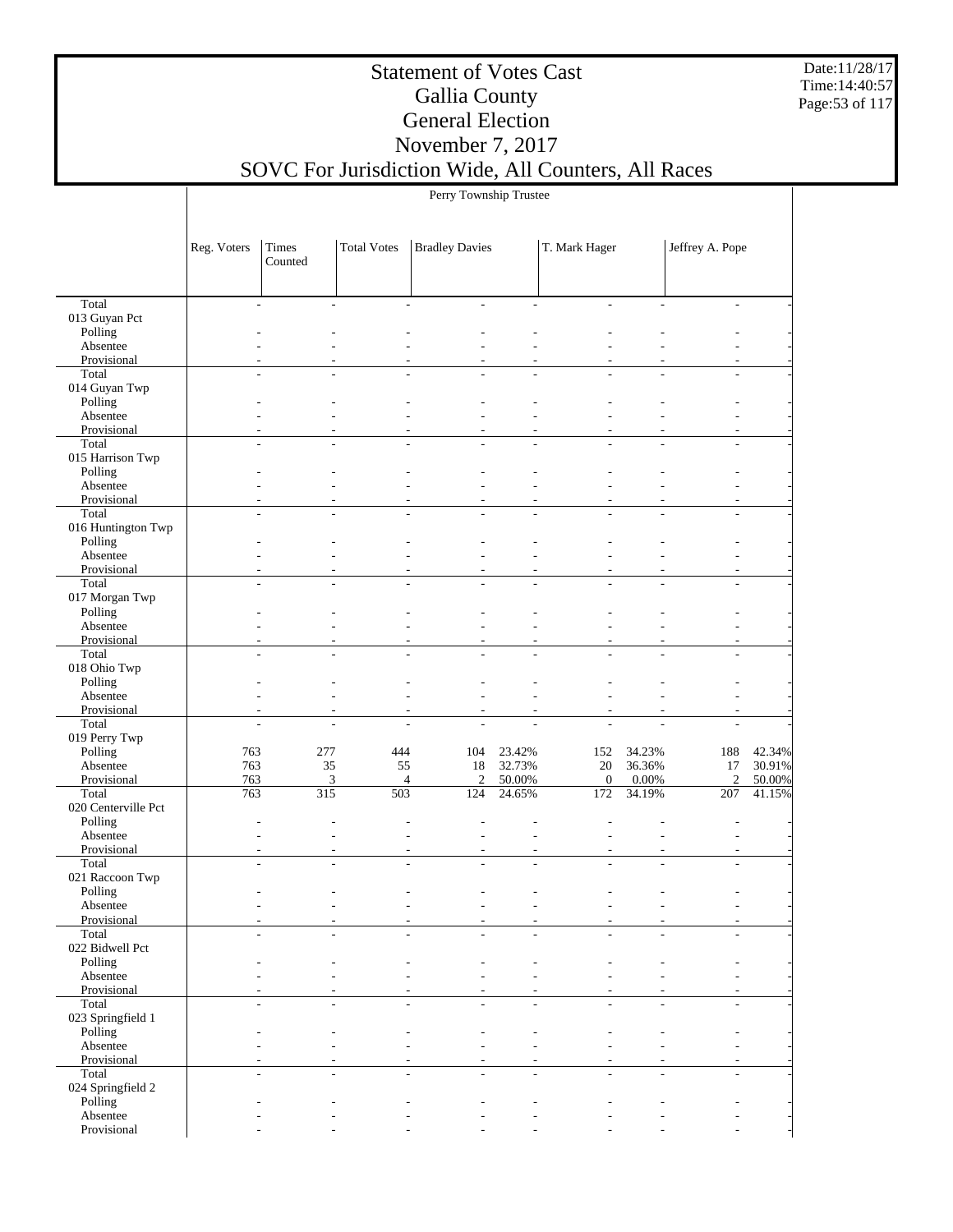Date:11/28/17 Time:14:40:57 Page:54 of 117

|             |             | Perry Township Trustee |                          |                          |        |               |        |                          |        |
|-------------|-------------|------------------------|--------------------------|--------------------------|--------|---------------|--------|--------------------------|--------|
|             | Reg. Voters | Times<br>Counted       | <b>Total Votes</b>       | <b>Bradley Davies</b>    |        | T. Mark Hager |        | Jeffrey A. Pope          |        |
| Total       |             |                        |                          |                          |        |               |        | ۰                        |        |
| 025 Walnut  |             |                        |                          |                          |        |               |        |                          |        |
| Polling     |             |                        | $\overline{\phantom{a}}$ |                          |        |               |        | $\overline{\phantom{a}}$ |        |
| Absentee    | ٠           | ۰                      | ٠                        | $\overline{\phantom{0}}$ |        | ٠             | ٠      | $\overline{\phantom{a}}$ |        |
| Provisional |             |                        | ٠                        |                          | ۰      |               |        |                          |        |
| Total       |             |                        |                          |                          |        |               |        | ۰                        |        |
| Total       |             |                        |                          |                          |        |               |        |                          |        |
| Polling     | 763         | 277                    | 444                      | 104                      | 23.42% | 152           | 34.23% | 188                      | 42.34% |
| Absentee    | 763         | 35                     | 55                       | 18                       | 32.73% | 20            | 36.36% | 17                       | 30.91% |
| Provisional | 763         | 3                      | 4                        | 2                        | 50.00% | $\theta$      | 0.00%  | 2                        | 50.00% |
| Total       | 763         | 315                    | 503                      | 124                      | 24.65% | 172           | 34.19% | 207                      | 41.15% |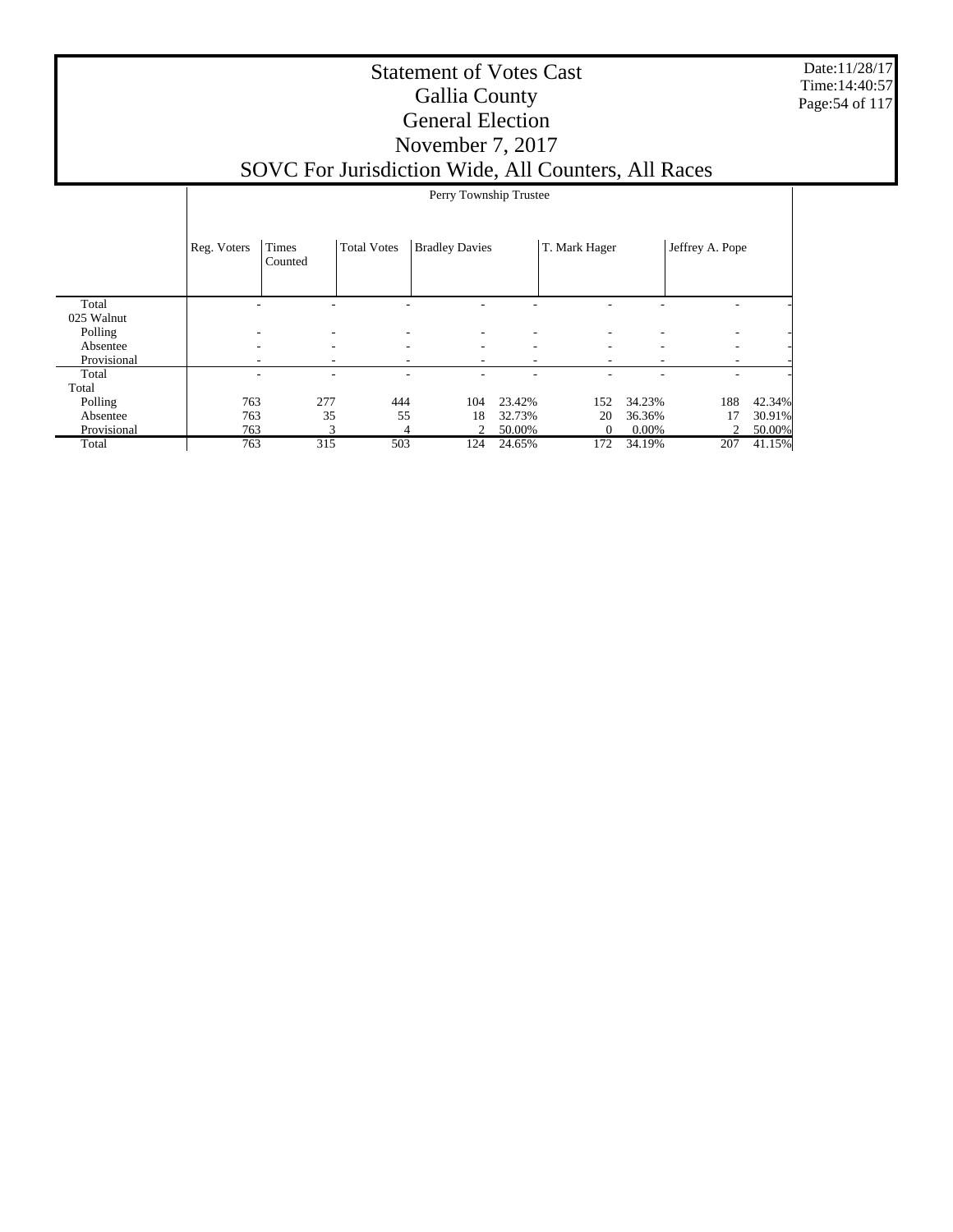Date:11/28/17 Time:14:40:57 Page:55 of 117

### Statement of Votes Cast Gallia County General Election November 7, 2017

## SOVC For Jurisdiction Wide, All Counters, All Races

Raccoon Township Trustee

|                         | Reg. Voters    | Times<br>Counted | <b>Total Votes</b> | <b>Matthew Roberts</b> |
|-------------------------|----------------|------------------|--------------------|------------------------|
|                         |                |                  |                    |                        |
| Jurisdiction Wide       |                |                  |                    |                        |
| 001 City 1              |                |                  |                    |                        |
| Polling<br>Absentee     |                |                  |                    |                        |
| Provisional             |                |                  |                    |                        |
| Total                   |                |                  |                    |                        |
| 002 City 2              |                |                  |                    |                        |
| Polling                 |                |                  |                    |                        |
| Absentee                |                | $\overline{a}$   |                    |                        |
| Provisional             |                |                  |                    |                        |
| Total                   | L.             |                  | $\overline{a}$     |                        |
| 003 City 3              |                |                  |                    |                        |
| Polling                 |                |                  |                    |                        |
| Absentee<br>Provisional |                | ÷<br>÷,          |                    |                        |
| Total                   | L.             |                  | $\overline{a}$     |                        |
| 004 Addison Twp         |                |                  |                    |                        |
| Polling                 |                | L.               |                    |                        |
| Absentee                |                | L,               |                    |                        |
| Provisional             |                |                  |                    |                        |
| Total                   |                |                  |                    |                        |
| 005 Cheshire            |                |                  |                    |                        |
| Polling                 |                |                  |                    |                        |
| Absentee                |                | L.               |                    |                        |
| Provisional             |                |                  |                    |                        |
| Total                   |                |                  |                    |                        |
| 006 Clay Twp<br>Polling |                | L.               |                    |                        |
| Absentee                |                | L.               |                    |                        |
| Provisional             |                |                  |                    |                        |
| Total                   | $\overline{a}$ |                  | $\overline{a}$     |                        |
| 007 Gallipolis Twp      |                |                  |                    |                        |
| Polling                 |                |                  |                    |                        |
| Absentee                |                | ÷,               |                    |                        |
| Provisional             |                |                  |                    |                        |
| Total                   | L.             |                  | $\overline{a}$     |                        |
| 008 Green 1             |                |                  |                    |                        |
| Polling                 |                |                  |                    |                        |
| Absentee<br>Provisional |                | L,               |                    |                        |
| Total                   |                |                  |                    |                        |
| 009 Green 2             |                |                  |                    |                        |
| Polling                 |                |                  |                    |                        |
| Absentee                |                |                  |                    |                        |
| Provisional             |                |                  |                    |                        |
| Total                   |                |                  |                    |                        |
| 010 Green 4             |                |                  |                    |                        |
| Polling                 |                |                  |                    |                        |
| Absentee                |                |                  |                    |                        |
| Provisional             |                |                  |                    |                        |
| Total<br>011 Green $5$  |                |                  |                    |                        |
| Polling                 |                |                  |                    |                        |
| Absentee                |                |                  |                    |                        |
| Provisional             |                |                  |                    |                        |
| Total                   |                |                  |                    |                        |
| 012 Greenfield Twp      |                |                  |                    |                        |
| Polling                 |                |                  |                    |                        |
| Absentee                |                |                  |                    |                        |
| Provisional             |                |                  |                    |                        |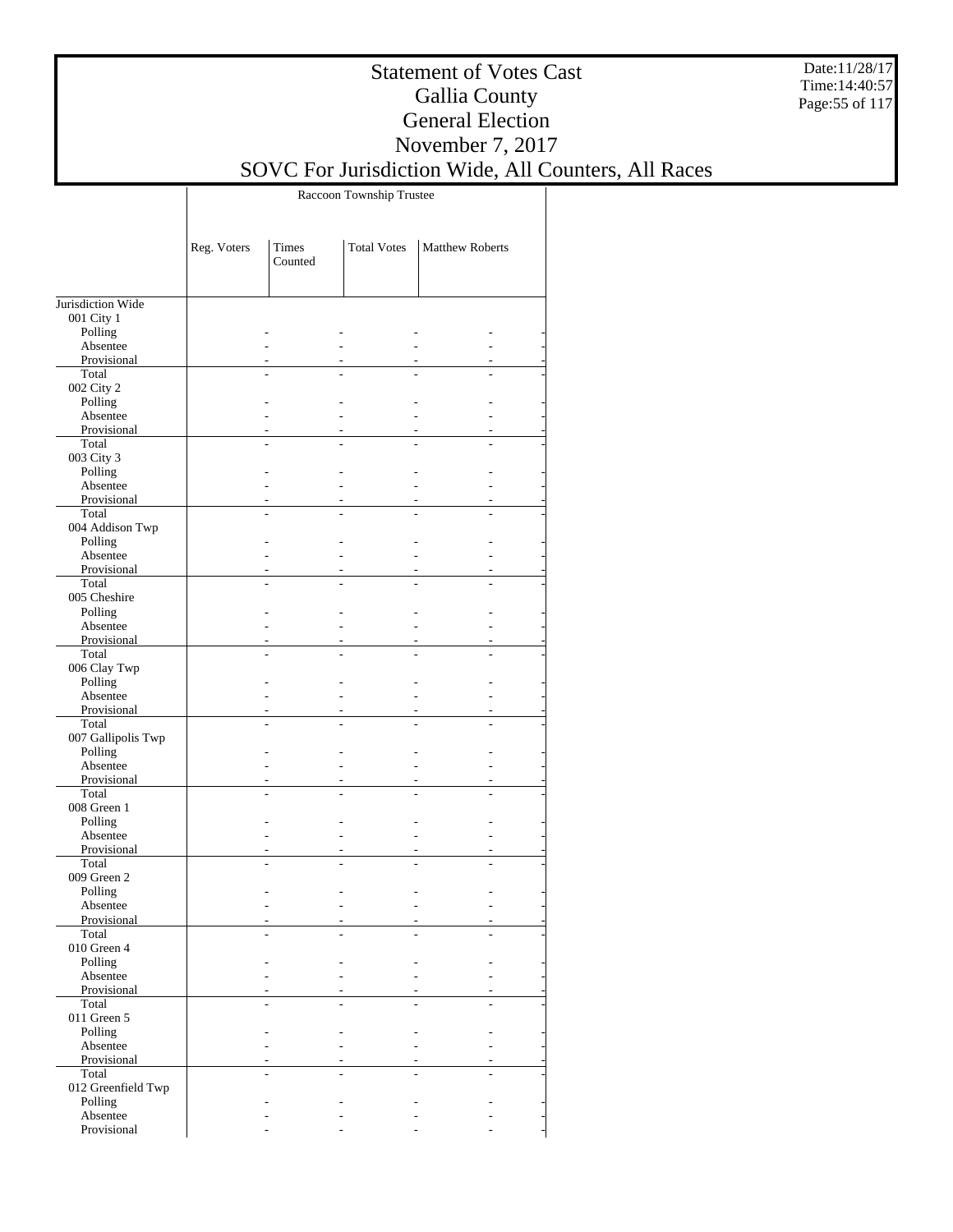Date:11/28/17 Time:14:40:58 Page:56 of 117

### Statement of Votes Cast Gallia County General Election November 7, 2017

## SOVC For Jurisdiction Wide, All Counters, All Races

Raccoon Township Trustee

|                          | Reg. Voters       | Times<br>Counted | <b>Total Votes</b> | <b>Matthew Roberts</b> |             |
|--------------------------|-------------------|------------------|--------------------|------------------------|-------------|
|                          |                   |                  |                    |                        |             |
| Total                    |                   |                  |                    |                        |             |
| 013 Guyan Pct<br>Polling |                   |                  |                    |                        |             |
| Absentee                 |                   |                  |                    |                        |             |
| Provisional              |                   |                  |                    |                        |             |
| Total                    |                   |                  |                    |                        |             |
| 014 Guyan Twp            |                   |                  |                    |                        |             |
| Polling                  |                   |                  |                    |                        |             |
| Absentee                 |                   |                  |                    |                        |             |
| Provisional              |                   |                  |                    |                        |             |
| Total                    |                   |                  |                    |                        |             |
| 015 Harrison Twp         |                   |                  |                    |                        |             |
| Polling<br>Absentee      |                   |                  |                    |                        |             |
| Provisional              |                   |                  |                    |                        |             |
| Total                    |                   |                  |                    |                        |             |
| 016 Huntington Twp       |                   |                  |                    |                        |             |
| Polling                  |                   |                  |                    |                        |             |
| Absentee                 |                   |                  |                    |                        |             |
| Provisional              |                   |                  |                    |                        |             |
| Total                    |                   |                  |                    |                        |             |
| 017 Morgan Twp           |                   |                  |                    |                        |             |
| Polling                  |                   |                  |                    |                        |             |
| Absentee                 |                   |                  |                    |                        |             |
| Provisional              |                   |                  |                    |                        |             |
| Total                    |                   |                  |                    |                        |             |
| 018 Ohio Twp<br>Polling  |                   |                  |                    |                        |             |
| Absentee                 |                   |                  |                    |                        |             |
| Provisional              |                   |                  |                    |                        |             |
| Total                    |                   |                  |                    |                        |             |
| 019 Perry Twp            |                   |                  |                    |                        |             |
| Polling                  |                   |                  |                    |                        |             |
| Absentee                 |                   |                  |                    |                        |             |
| Provisional              |                   |                  |                    |                        |             |
| Total                    |                   |                  |                    |                        |             |
| 020 Centerville Pct      |                   |                  |                    |                        |             |
| Polling                  | 640               | 199              | 154                |                        | 154 100.00% |
| Absentee                 | 640               | 24               | 18                 |                        | 18 100.00%  |
| Provisional              | 640               | 2                | 2                  | $\overline{2}$         | 100.00%     |
| Total<br>021 Raccoon Twp | 640               | 225              | 174                |                        | 174 100.00% |
| Polling                  | 663               | 202              | 149                |                        | 149 100.00% |
| Absentee                 | 663               | 36               | 32                 |                        | 32 100.00%  |
| Provisional              | 663               | 10               | 8                  |                        | 8 100.00%   |
| Total                    | $\frac{663}{663}$ | $\frac{248}{ }$  | 189                |                        | 189 100.00% |
| 022 Bidwell Pct          |                   |                  |                    |                        |             |
| Polling                  |                   |                  |                    |                        |             |
| Absentee                 |                   |                  |                    |                        |             |
| Provisional              |                   |                  |                    |                        |             |
| Total                    |                   |                  |                    |                        |             |
| 023 Springfield 1        |                   |                  |                    |                        |             |
| Polling                  |                   |                  |                    |                        |             |
| Absentee                 |                   |                  |                    |                        |             |
| Provisional<br>Total     |                   |                  |                    |                        |             |
| 024 Springfield 2        |                   |                  |                    |                        |             |
| Polling                  |                   |                  |                    |                        |             |
| Absentee                 |                   |                  |                    |                        |             |
| Provisional              |                   |                  |                    |                        |             |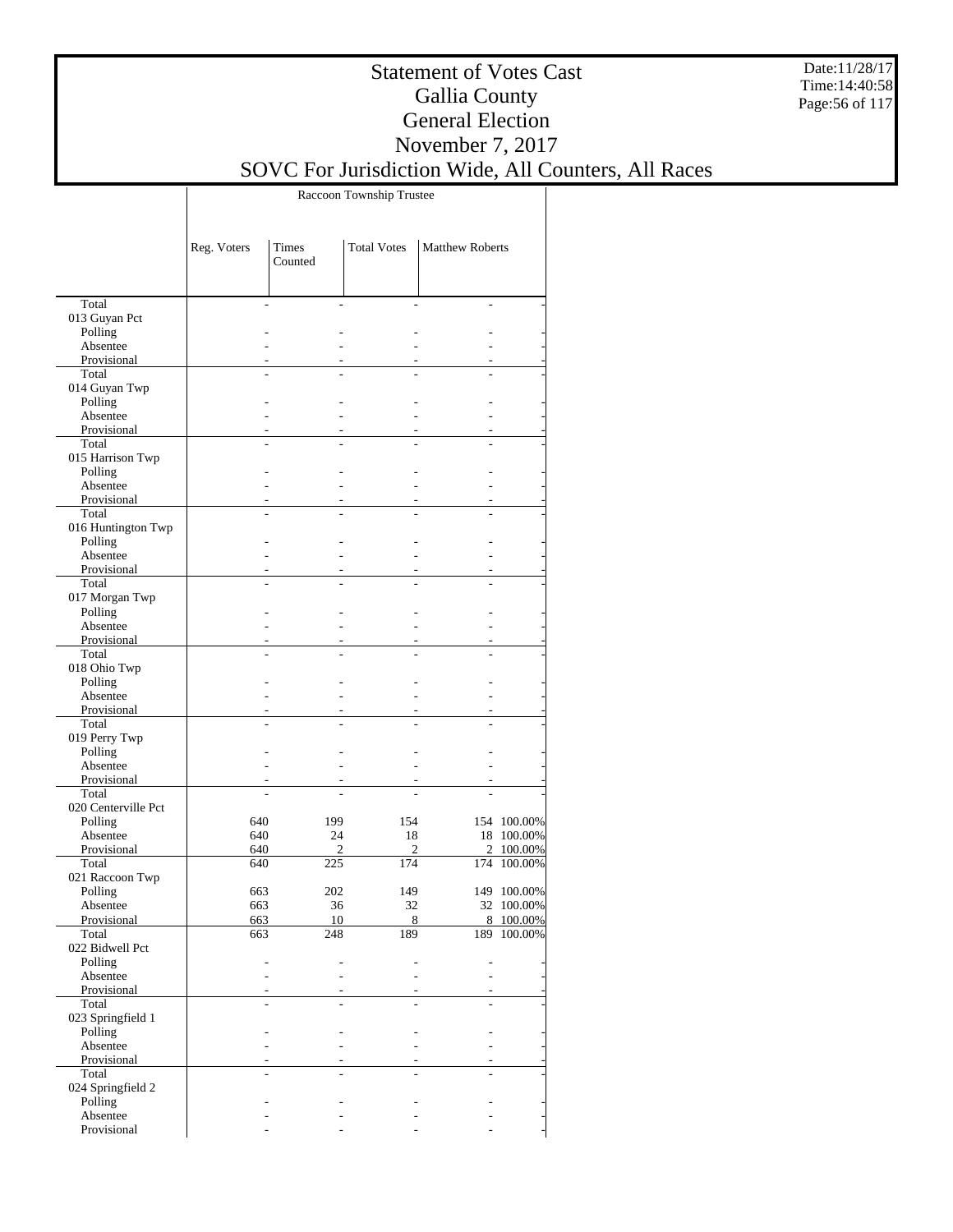Date:11/28/17 Time:14:40:58 Page:57 of 117

### Statement of Votes Cast Gallia County General Election November 7, 2017 SOVC For Jurisdiction Wide, All Counters, All Races

Raccoon Township Trustee

|             | Reg. Voters | Times<br>Counted | <b>Total Votes</b> | <b>Matthew Roberts</b> |         |
|-------------|-------------|------------------|--------------------|------------------------|---------|
| Total       |             |                  |                    |                        |         |
| 025 Walnut  |             |                  |                    |                        |         |
| Polling     |             |                  |                    |                        | -       |
| Absentee    |             |                  |                    |                        | -       |
| Provisional |             |                  |                    |                        |         |
| Total       |             |                  |                    |                        | ٠       |
| Total       |             |                  |                    |                        |         |
| Polling     | 1303        | 401              | 303                | 303                    | 100.00% |
| Absentee    | 1303        | 60               | 50                 | 50                     | 100.00% |
| Provisional | 1303        | 12               | 10                 | 10                     | 100.00% |
| Total       | 1303        | 473              | 363                | 363                    | 100.00% |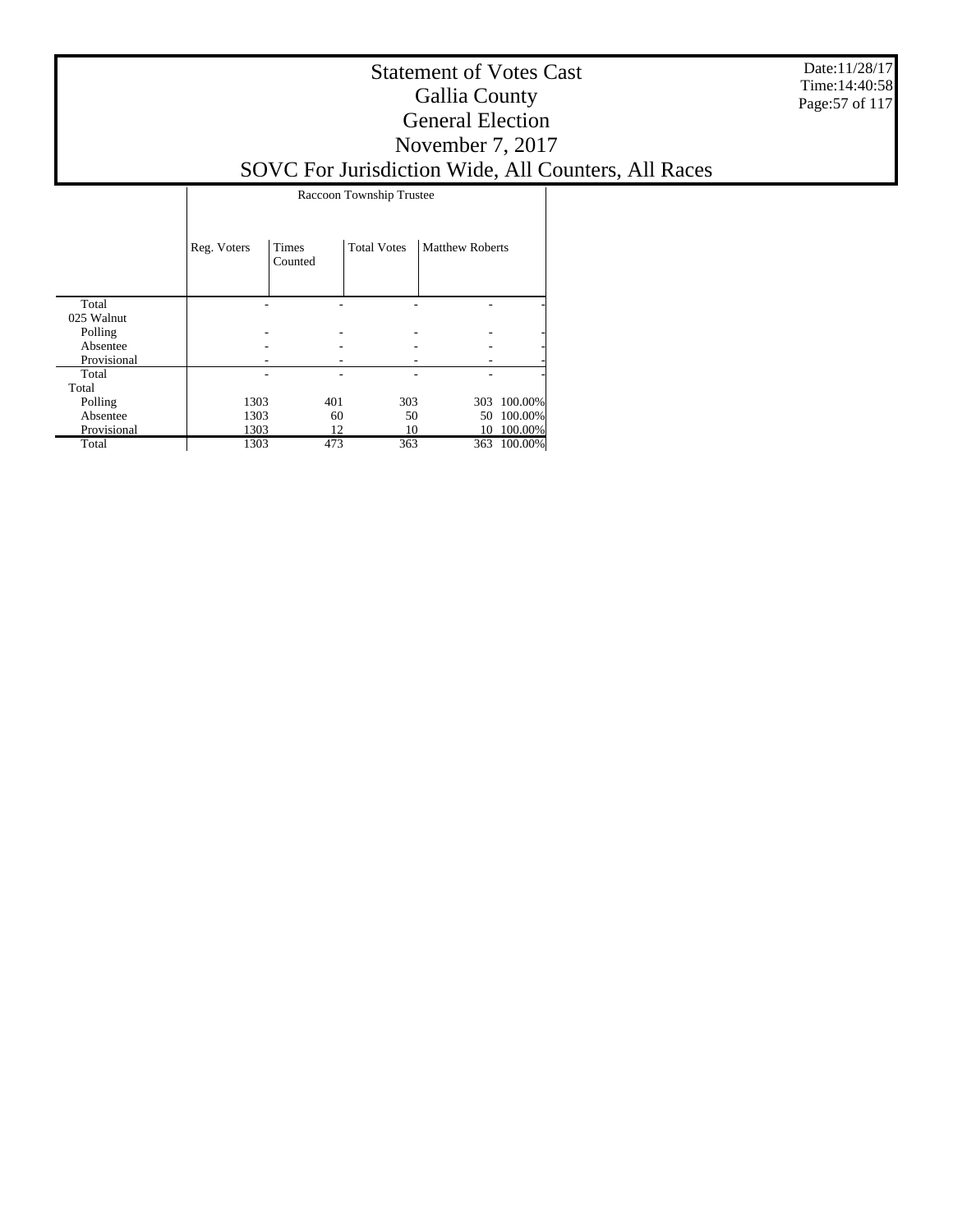Date:11/28/17 Time:14:40:58 Page:58 of 117

### Statement of Votes Cast Gallia County General Election November 7, 2017

## SOVC For Jurisdiction Wide, All Counters, All Races

Springfield Township Trustee

|                         | Reg. Voters | Times<br>Counted | <b>Total Votes</b> | Scott Howell |    | Vaughn Taylor            |  |
|-------------------------|-------------|------------------|--------------------|--------------|----|--------------------------|--|
| Jurisdiction Wide       |             |                  |                    |              |    |                          |  |
| 001 City 1              |             |                  |                    |              |    |                          |  |
| Polling                 |             |                  |                    |              |    |                          |  |
| Absentee                |             |                  |                    |              |    |                          |  |
| Provisional             |             |                  |                    |              |    |                          |  |
| Total<br>002 City 2     |             |                  |                    |              | L. | ÷                        |  |
| Polling                 |             |                  |                    |              |    |                          |  |
| Absentee                |             |                  |                    |              |    |                          |  |
| Provisional             |             |                  |                    |              |    |                          |  |
| Total                   |             |                  |                    |              |    | ÷.                       |  |
| 003 City 3              |             |                  |                    |              |    |                          |  |
| Polling                 |             |                  |                    |              |    |                          |  |
| Absentee<br>Provisional |             |                  |                    |              |    |                          |  |
| Total                   |             |                  |                    |              |    | ÷                        |  |
| 004 Addison Twp         |             |                  |                    |              |    |                          |  |
| Polling                 |             |                  |                    |              |    |                          |  |
| Absentee                |             |                  |                    |              |    |                          |  |
| Provisional             |             |                  |                    |              | ÷. | $\overline{a}$           |  |
| Total<br>005 Cheshire   |             |                  |                    |              |    | ÷.                       |  |
| Polling                 |             |                  |                    |              |    |                          |  |
| Absentee                |             |                  |                    |              | L. |                          |  |
| Provisional             |             |                  |                    |              | ÷  | ÷.                       |  |
| Total                   |             |                  |                    |              | L. | ÷                        |  |
| 006 Clay Twp            |             |                  |                    |              |    |                          |  |
| Polling                 |             |                  |                    |              |    |                          |  |
| Absentee<br>Provisional |             |                  |                    |              |    | $\overline{a}$           |  |
| Total                   |             |                  |                    |              |    | ÷.                       |  |
| 007 Gallipolis Twp      |             |                  |                    |              |    |                          |  |
| Polling                 |             |                  |                    |              |    |                          |  |
| Absentee                |             |                  |                    |              |    |                          |  |
| Provisional             |             |                  |                    |              | ٠  |                          |  |
| Total<br>008 Green 1    |             |                  |                    |              |    |                          |  |
| Polling                 |             |                  |                    |              |    |                          |  |
| Absentee                |             |                  |                    |              | L. |                          |  |
| Provisional             |             |                  |                    |              | ٠  | ÷                        |  |
| Total                   |             |                  |                    |              |    |                          |  |
| 009 Green 2             |             |                  |                    |              |    |                          |  |
| Polling                 |             |                  |                    |              |    |                          |  |
| Absentee<br>Provisional |             |                  |                    |              |    |                          |  |
| Total                   |             |                  |                    |              |    |                          |  |
| 010 Green 4             |             |                  |                    |              |    |                          |  |
| Polling                 |             |                  |                    |              |    |                          |  |
| Absentee                |             |                  |                    |              |    |                          |  |
| Provisional             |             |                  |                    |              |    |                          |  |
| Total<br>011 Green 5    |             |                  |                    |              |    |                          |  |
| Polling                 |             |                  |                    |              |    |                          |  |
| Absentee                |             |                  |                    |              |    |                          |  |
| Provisional             |             |                  |                    |              |    |                          |  |
| Total                   |             |                  |                    |              | ÷. | $\overline{\phantom{a}}$ |  |
| 012 Greenfield Twp      |             |                  |                    |              |    |                          |  |
| Polling<br>Absentee     |             |                  |                    |              |    |                          |  |
| Provisional             |             |                  |                    |              |    |                          |  |
|                         |             |                  |                    |              |    |                          |  |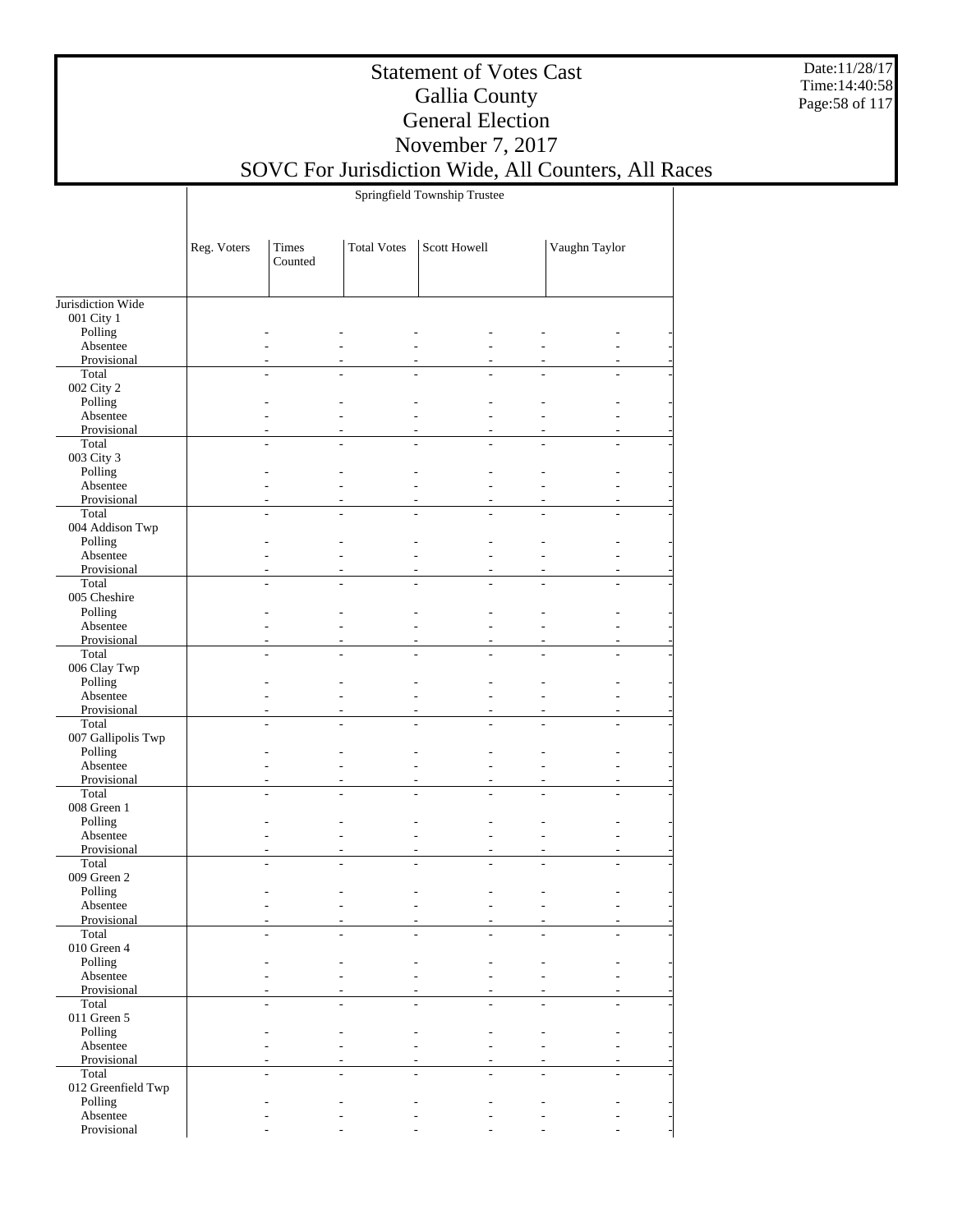Date:11/28/17 Time:14:40:58 Page:59 of 117

### Statement of Votes Cast Gallia County General Election November 7, 2017

## SOVC For Jurisdiction Wide, All Counters, All Races

Springfield Township Trustee

|                        | Reg. Voters | Times<br>Counted                                     | <b>Total Votes</b> | Scott Howell                              |        | Vaughn Taylor            |         |
|------------------------|-------------|------------------------------------------------------|--------------------|-------------------------------------------|--------|--------------------------|---------|
|                        |             |                                                      |                    | ÷                                         |        | ÷.                       |         |
| Total<br>013 Guyan Pct | ÷,          |                                                      |                    |                                           | L.     |                          |         |
| Polling                |             |                                                      |                    |                                           |        |                          |         |
| Absentee               |             |                                                      |                    |                                           | L.     |                          |         |
| Provisional            |             |                                                      |                    |                                           |        |                          |         |
| Total                  |             |                                                      |                    |                                           |        |                          |         |
| 014 Guyan Twp          |             |                                                      |                    |                                           |        |                          |         |
| Polling                |             |                                                      |                    |                                           |        |                          |         |
| Absentee               |             |                                                      |                    |                                           |        |                          |         |
| Provisional            |             |                                                      |                    |                                           |        |                          |         |
| Total                  |             |                                                      |                    |                                           |        |                          |         |
| 015 Harrison Twp       |             |                                                      |                    |                                           |        |                          |         |
| Polling                |             |                                                      |                    |                                           |        |                          |         |
| Absentee               |             |                                                      |                    |                                           | L.     |                          |         |
| Provisional            |             |                                                      |                    |                                           |        |                          |         |
| Total                  |             | L.<br>L.                                             |                    | L.<br>$\overline{a}$                      | L.     | L.                       |         |
| 016 Huntington Twp     |             |                                                      |                    |                                           |        |                          |         |
| Polling                |             |                                                      |                    |                                           |        |                          |         |
| Absentee               |             |                                                      |                    |                                           |        |                          |         |
| Provisional            |             |                                                      |                    |                                           |        |                          |         |
| Total                  | L.          | ÷.                                                   |                    | L.<br>L.                                  | L.     | L.                       |         |
| 017 Morgan Twp         |             |                                                      |                    |                                           |        |                          |         |
| Polling                |             |                                                      |                    |                                           |        |                          |         |
| Absentee               |             |                                                      |                    |                                           | L.     |                          |         |
| Provisional            |             |                                                      |                    |                                           |        |                          |         |
| Total                  |             |                                                      |                    |                                           |        |                          |         |
| 018 Ohio Twp           |             |                                                      |                    |                                           |        |                          |         |
| Polling                |             |                                                      |                    |                                           |        |                          |         |
| Absentee               |             |                                                      |                    |                                           | L.     |                          |         |
| Provisional            |             |                                                      |                    |                                           |        |                          |         |
| Total                  |             |                                                      |                    |                                           |        |                          |         |
| 019 Perry Twp          |             |                                                      |                    |                                           |        |                          |         |
| Polling                |             |                                                      |                    |                                           |        |                          |         |
| Absentee               |             |                                                      |                    |                                           | L.     |                          |         |
| Provisional            |             |                                                      |                    |                                           |        |                          |         |
| Total                  |             | L.<br>L.                                             |                    | L.<br>$\overline{a}$                      | L.     | L.                       |         |
| 020 Centerville Pct    |             |                                                      |                    |                                           |        |                          |         |
| Polling                |             |                                                      |                    |                                           |        |                          |         |
| Absentee               |             |                                                      |                    |                                           |        |                          |         |
| Provisional            |             |                                                      |                    |                                           |        |                          |         |
| Total                  | L.          | L.                                                   |                    |                                           | L.     | $\overline{a}$           |         |
| 021 Raccoon Twp        |             |                                                      |                    |                                           |        |                          |         |
| Polling                |             |                                                      |                    |                                           |        |                          |         |
| Absentee               |             |                                                      |                    |                                           |        |                          |         |
| Provisional<br>Total   |             |                                                      |                    |                                           |        |                          |         |
| 022 Bidwell Pct        |             | $\overline{\phantom{a}}$<br>$\overline{\phantom{a}}$ |                    | $\overline{\phantom{a}}$<br>$\frac{1}{2}$ |        | $\overline{\phantom{a}}$ |         |
| Polling                | 667         | 146                                                  | 188                | 100                                       | 53.19% | $88\,$                   | 46.81%  |
| Absentee               |             | $22\,$                                               | $24\,$             | 9                                         | 37.50% | 15                       |         |
| Provisional            | 667<br>667  | $\overline{0}$                                       |                    | $\overline{0}$<br>$\mathbf{0}$            | ÷,     | $\mathbf{0}$             | 62.50%  |
| Total                  | 667         | 168                                                  | $\overline{212}$   | 109                                       | 51.42% | 103                      | 48.58%  |
| 023 Springfield 1      |             |                                                      |                    |                                           |        |                          |         |
| Polling                | 787         | 170                                                  | 212                | 103                                       | 48.58% | 109                      | 51.42%  |
| Absentee               | 787         | 43                                                   | 51                 | 26                                        | 50.98% | 25                       | 49.02%  |
| Provisional            | 787         | 1                                                    | $\mathbf{1}$       | $\overline{0}$                            | 0.00%  | $\mathbf{1}$             | 100.00% |
| Total                  | 787         | 214                                                  | 264                | 129                                       | 48.86% | 135                      | 51.14%  |
| 024 Springfield 2      |             |                                                      |                    |                                           |        |                          |         |
| Polling                | 759         | 217                                                  | 275                | 116                                       | 42.18% | 159                      | 57.82%  |
| Absentee               | 759         | $30\,$                                               | 39                 | 19                                        | 48.72% | 20                       | 51.28%  |
| Provisional            | 759         | $\mathbf{1}$                                         |                    | $\boldsymbol{0}$<br>$\overline{0}$        |        | $\boldsymbol{0}$         |         |
|                        |             |                                                      |                    |                                           |        |                          |         |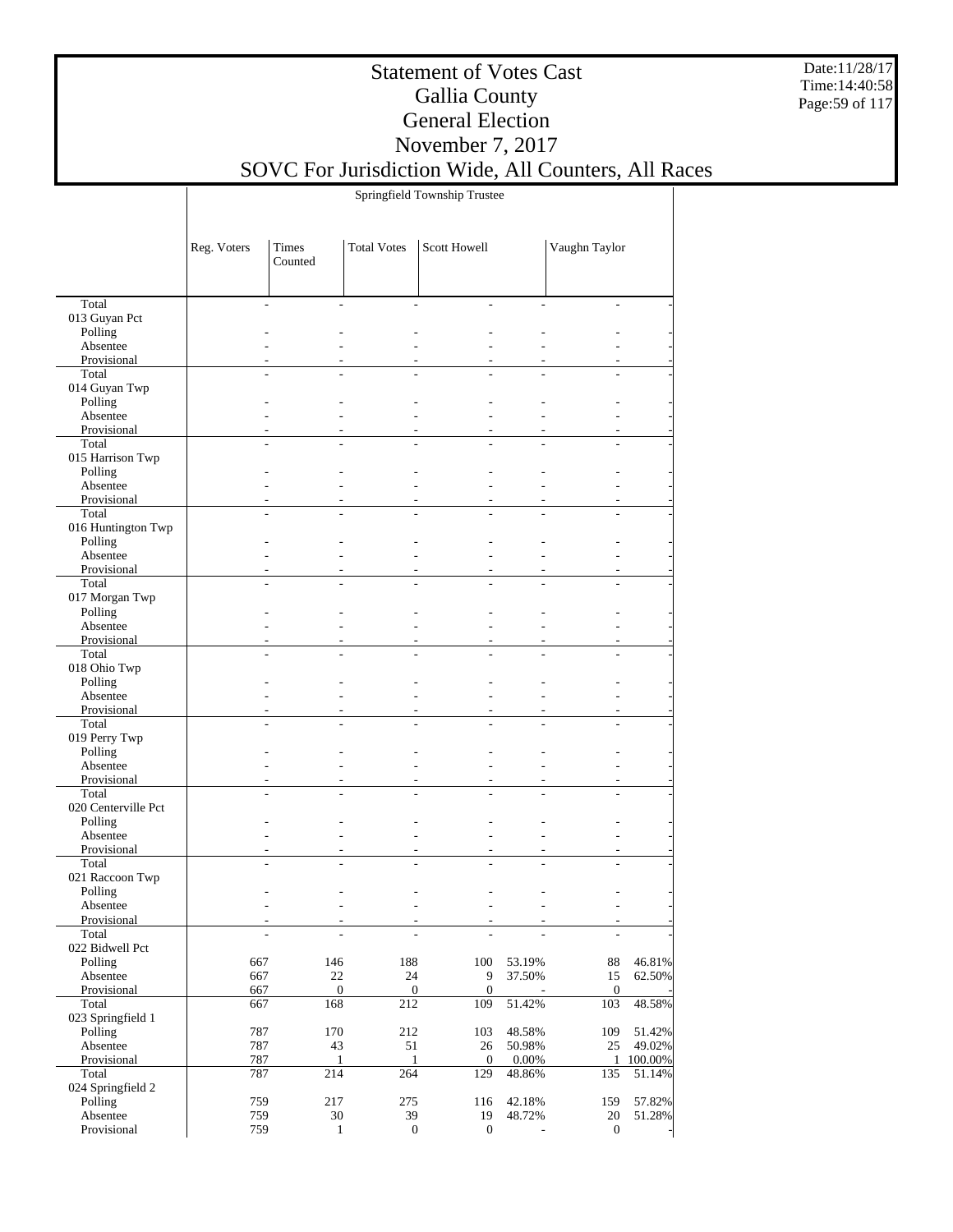Date:11/28/17 Time:14:40:58 Page:60 of 117

|             |             | Springfield Township Trustee |                    |              |        |               |         |  |  |
|-------------|-------------|------------------------------|--------------------|--------------|--------|---------------|---------|--|--|
|             | Reg. Voters | Times<br>Counted             | <b>Total Votes</b> | Scott Howell |        | Vaughn Taylor |         |  |  |
| Total       | 759         | 248                          | 314                | 135          | 42.99% | 179           | 57.01%  |  |  |
| 025 Walnut  |             |                              |                    |              |        |               |         |  |  |
| Polling     | ٠           |                              |                    |              |        |               |         |  |  |
| Absentee    |             |                              |                    |              |        |               |         |  |  |
| Provisional |             |                              |                    |              |        |               |         |  |  |
| Total       |             |                              |                    |              |        |               |         |  |  |
| Total       |             |                              |                    |              |        |               |         |  |  |
| Polling     | 2213        | 533                          | 675                | 319          | 47.26% | 356           | 52.74%  |  |  |
| Absentee    | 2213        | 95                           | 114                | 54           | 47.37% | 60            | 52.63%  |  |  |
| Provisional | 2213        | 2                            |                    | $\theta$     | 0.00%  |               | 100.00% |  |  |
| Total       | 2213        | 630                          | 790                | 373          | 47.22% | 417           | 52.78%  |  |  |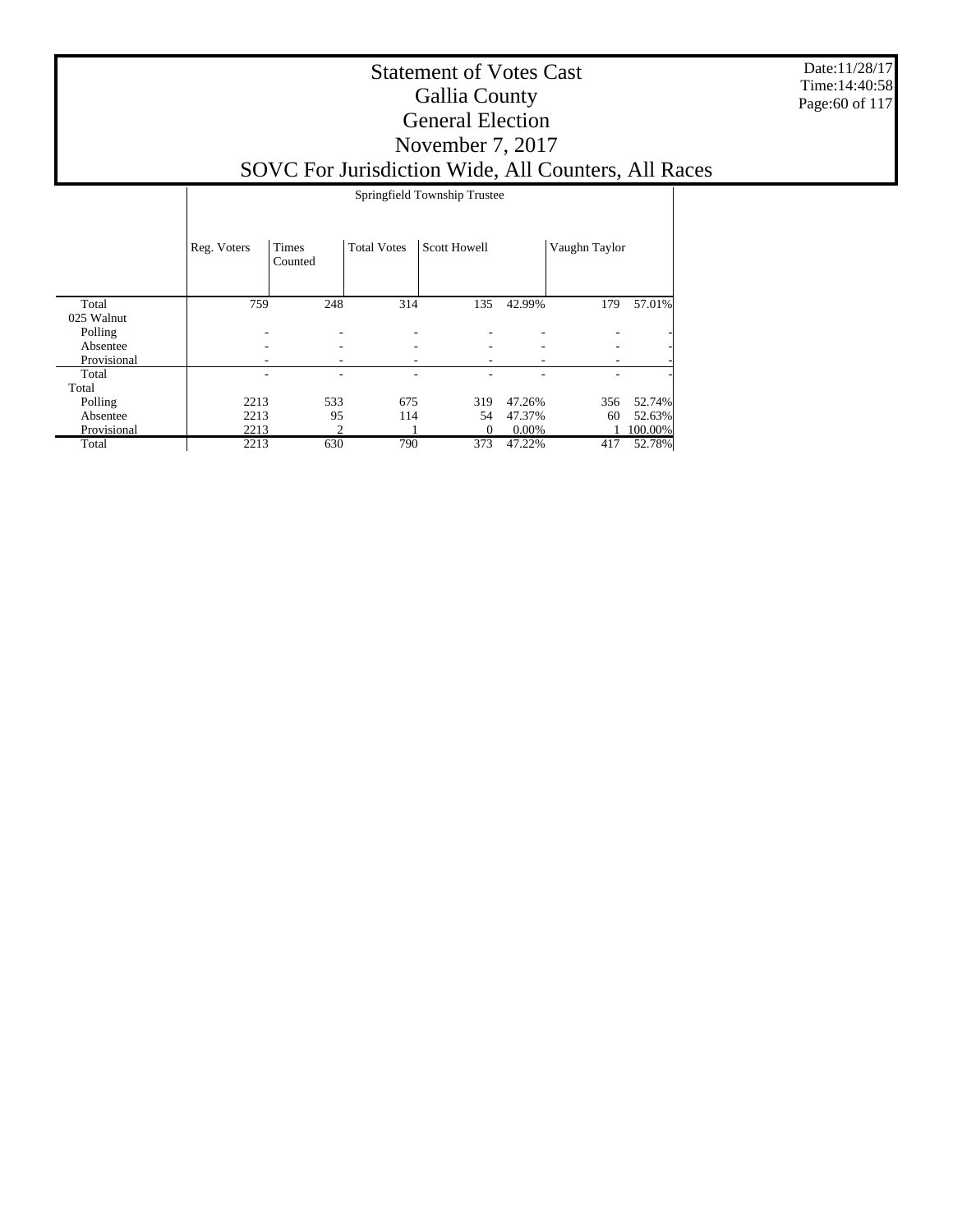Date:11/28/17 Time:14:40:58 Page:61 of 117

### Statement of Votes Cast Gallia County General Election November 7, 2017

## SOVC For Jurisdiction Wide, All Counters, All Races

Walnut Township Trustee

|                      | Reg. Voters | Times<br>Counted | <b>Total Votes</b> | Doug Elliot    | Richard Ingles                                   | Steven Owens |
|----------------------|-------------|------------------|--------------------|----------------|--------------------------------------------------|--------------|
| Jurisdiction Wide    |             |                  |                    |                |                                                  |              |
| 001 City 1           |             |                  |                    |                |                                                  |              |
| Polling              |             |                  |                    |                |                                                  |              |
| Absentee             |             |                  |                    |                |                                                  |              |
| Provisional          |             |                  |                    |                |                                                  |              |
| Total                |             |                  |                    |                |                                                  |              |
| 002 City 2           |             |                  |                    |                |                                                  |              |
| Polling              |             |                  |                    |                |                                                  |              |
| Absentee             |             |                  |                    |                |                                                  |              |
| Provisional          |             |                  |                    |                |                                                  |              |
| Total                | J.          |                  |                    |                |                                                  |              |
| 003 City 3           |             |                  |                    |                |                                                  |              |
| Polling              |             |                  |                    |                |                                                  |              |
| Absentee             |             |                  |                    |                |                                                  |              |
| Provisional<br>Total | L,          |                  |                    |                | ÷.                                               |              |
| 004 Addison Twp      |             |                  |                    |                |                                                  |              |
| Polling              |             |                  |                    |                |                                                  |              |
| Absentee             |             |                  |                    |                |                                                  |              |
| Provisional          |             |                  |                    |                |                                                  |              |
| Total                | J.          | $\overline{a}$   |                    | $\overline{a}$ | $\overline{\phantom{a}}$<br>$\overline{a}$<br>L, |              |
| 005 Cheshire         |             |                  |                    |                |                                                  |              |
| Polling              |             |                  |                    |                |                                                  |              |
| Absentee             |             |                  |                    |                |                                                  |              |
| Provisional          |             |                  |                    |                |                                                  |              |
| Total                |             |                  |                    |                |                                                  |              |
| 006 Clay Twp         |             |                  |                    |                |                                                  |              |
| Polling              |             |                  |                    |                |                                                  |              |
| Absentee             |             |                  |                    |                |                                                  |              |
| Provisional          |             |                  |                    |                |                                                  |              |
| Total                |             |                  |                    |                |                                                  |              |
| 007 Gallipolis Twp   |             |                  |                    |                |                                                  |              |
| Polling              |             |                  |                    |                |                                                  |              |
| Absentee             |             |                  |                    |                |                                                  |              |
| Provisional          |             |                  |                    |                |                                                  |              |
| Total<br>008 Green 1 | J.          |                  |                    | J.             |                                                  |              |
| Polling              |             |                  |                    |                |                                                  |              |
| Absentee             |             |                  |                    | $\overline{a}$ |                                                  |              |
| Provisional          |             |                  |                    | $\overline{a}$ | ÷,                                               |              |
| Total                |             | $\overline{a}$   |                    | ÷              | L.                                               |              |
| 009 Green 2          |             |                  |                    |                |                                                  |              |
| Polling              |             |                  |                    |                |                                                  |              |
| Absentee             |             |                  |                    |                |                                                  |              |
| Provisional          |             |                  |                    |                |                                                  |              |
| Total                |             |                  |                    |                |                                                  |              |
| $010$ Green $4\,$    |             |                  |                    |                |                                                  |              |
| Polling              |             |                  |                    |                |                                                  |              |
| Absentee             |             |                  |                    |                |                                                  |              |
| Provisional          |             |                  |                    |                |                                                  |              |
| Total<br>011 Green 5 | J.          |                  |                    | ÷              | L.                                               |              |
| Polling              |             |                  |                    |                |                                                  |              |
| Absentee             |             |                  |                    |                |                                                  |              |
| Provisional          |             |                  |                    |                |                                                  |              |
| Total                |             |                  |                    |                |                                                  |              |
| 012 Greenfield Twp   |             |                  |                    |                |                                                  |              |
| Polling              |             |                  |                    |                |                                                  |              |
| Absentee             |             |                  |                    |                |                                                  |              |
| Provisional          |             |                  |                    |                |                                                  |              |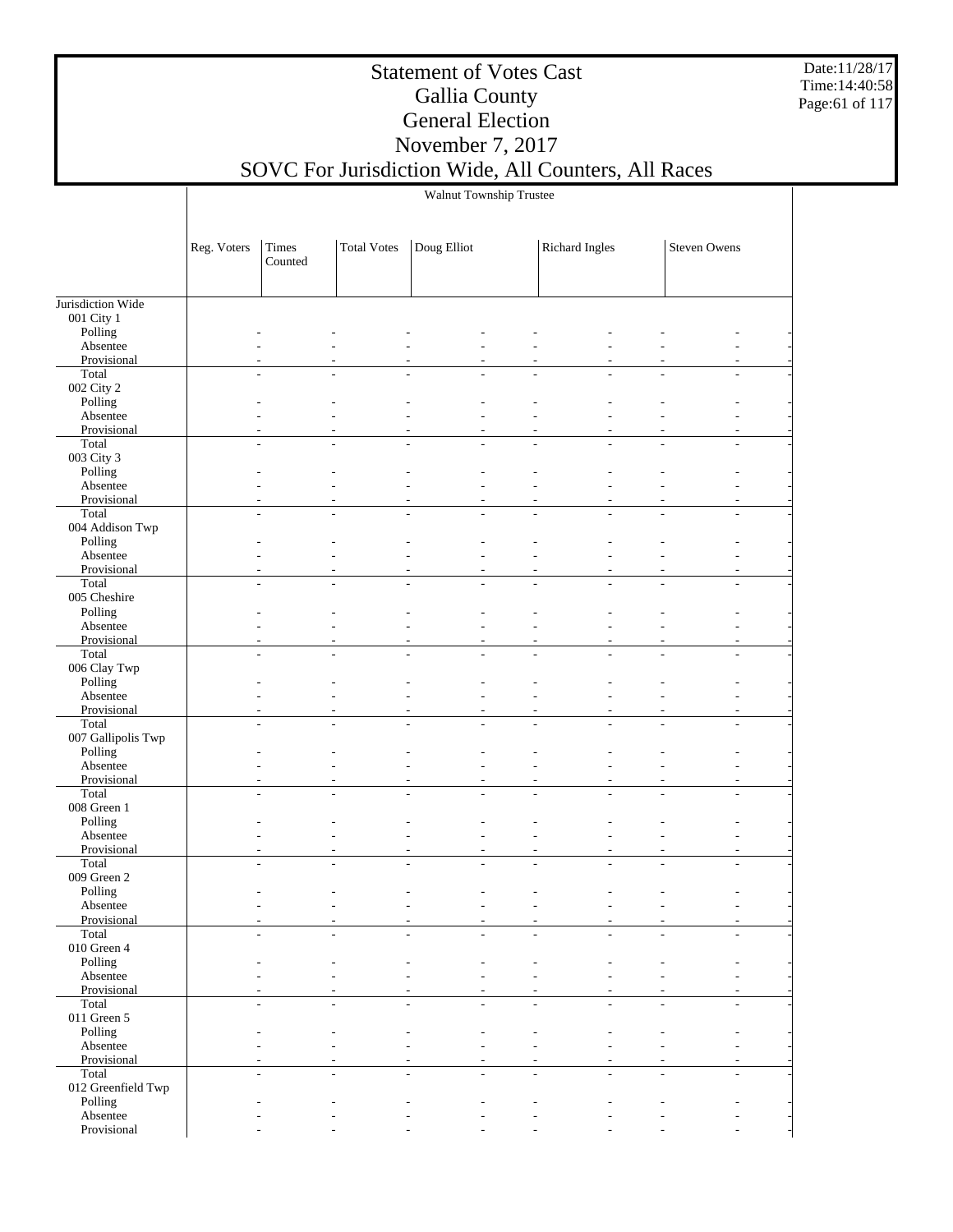Date:11/28/17 Time:14:40:58 Page:62 of 117

### Statement of Votes Cast Gallia County General Election November 7, 2017

## SOVC For Jurisdiction Wide, All Counters, All Races

Walnut Township Trustee

|                               | Reg. Voters    | Times<br>Counted         | <b>Total Votes</b> | Doug Elliot                                |                          | Richard Ingles           |                          | Steven Owens             |  |
|-------------------------------|----------------|--------------------------|--------------------|--------------------------------------------|--------------------------|--------------------------|--------------------------|--------------------------|--|
|                               |                |                          |                    |                                            |                          |                          |                          |                          |  |
| Total                         | $\sim$         | $\overline{\phantom{a}}$ |                    | $\overline{a}$<br>$\overline{\phantom{a}}$ | $\overline{\phantom{a}}$ | $\overline{\phantom{a}}$ | $\overline{\phantom{a}}$ | $\overline{\phantom{a}}$ |  |
| 013 Guyan Pct<br>Polling      |                |                          |                    |                                            |                          |                          |                          |                          |  |
| Absentee                      |                |                          |                    |                                            |                          |                          |                          |                          |  |
| Provisional                   |                |                          |                    |                                            |                          |                          |                          |                          |  |
| Total<br>014 Guyan Twp        |                |                          |                    |                                            |                          |                          |                          |                          |  |
| Polling                       |                |                          |                    |                                            |                          |                          |                          |                          |  |
| Absentee                      |                |                          |                    |                                            |                          |                          |                          |                          |  |
| Provisional                   |                |                          |                    |                                            |                          |                          |                          |                          |  |
| Total                         | $\overline{a}$ |                          |                    |                                            | L.                       |                          | $\overline{a}$           |                          |  |
| 015 Harrison Twp<br>Polling   |                |                          |                    |                                            |                          |                          |                          |                          |  |
| Absentee                      |                |                          |                    |                                            |                          |                          |                          |                          |  |
| Provisional                   |                |                          |                    |                                            |                          |                          |                          | $\overline{a}$           |  |
| Total                         | $\overline{a}$ | $\overline{\phantom{a}}$ |                    | $\overline{a}$                             | L,                       | $\overline{a}$           | $\overline{a}$           |                          |  |
| 016 Huntington Twp<br>Polling |                |                          |                    |                                            |                          |                          |                          |                          |  |
| Absentee                      |                |                          |                    |                                            |                          |                          |                          |                          |  |
| Provisional                   |                |                          |                    |                                            | ٠                        |                          |                          |                          |  |
| Total                         | ÷.             | $\overline{a}$           |                    | L.                                         | $\sim$                   | $\overline{a}$           | $\sim$                   | L.                       |  |
| 017 Morgan Twp<br>Polling     |                |                          |                    |                                            |                          |                          |                          |                          |  |
| Absentee                      |                |                          |                    |                                            |                          |                          |                          |                          |  |
| Provisional                   |                |                          |                    |                                            |                          |                          |                          |                          |  |
| Total                         |                | ٠                        |                    |                                            | ÷,                       |                          |                          |                          |  |
| 018 Ohio Twp<br>Polling       |                |                          |                    |                                            |                          |                          |                          |                          |  |
| Absentee                      |                |                          |                    |                                            |                          |                          |                          |                          |  |
| Provisional                   |                |                          |                    |                                            | L,                       |                          |                          |                          |  |
| Total                         |                |                          |                    |                                            |                          |                          |                          |                          |  |
| 019 Perry Twp                 |                |                          |                    |                                            |                          |                          |                          |                          |  |
| Polling<br>Absentee           |                |                          |                    |                                            |                          |                          |                          |                          |  |
| Provisional                   |                |                          |                    |                                            | ٠                        |                          |                          | $\overline{a}$           |  |
| Total                         | $\overline{a}$ | $\overline{a}$           |                    |                                            | L.                       |                          | $\overline{a}$           |                          |  |
| 020 Centerville Pct           |                |                          |                    |                                            |                          |                          |                          |                          |  |
| Polling<br>Absentee           |                |                          |                    |                                            |                          |                          |                          |                          |  |
| Provisional                   |                |                          |                    |                                            | ٠                        |                          |                          |                          |  |
| Total                         |                | $\overline{\phantom{a}}$ |                    | $\overline{a}$                             | $\overline{a}$           |                          | $\overline{a}$           |                          |  |
| 021 Raccoon Twp               |                |                          |                    |                                            |                          |                          |                          |                          |  |
| Polling<br>Absentee           |                |                          |                    |                                            |                          |                          |                          |                          |  |
| Provisional                   |                |                          |                    |                                            |                          |                          |                          |                          |  |
| Total                         |                |                          |                    |                                            |                          |                          |                          |                          |  |
| 022 Bidwell Pct               |                |                          |                    |                                            |                          |                          |                          |                          |  |
| Polling<br>Absentee           |                |                          |                    |                                            |                          |                          |                          |                          |  |
| Provisional                   |                |                          |                    |                                            |                          |                          | $\overline{\phantom{a}}$ |                          |  |
| Total                         | $\sim$         | ٠                        |                    | $\overline{a}$<br>$\overline{a}$           | $\sim$                   | ٠                        | $\overline{\phantom{a}}$ | $\mathbf{r}$             |  |
| 023 Springfield 1             |                |                          |                    |                                            |                          |                          |                          |                          |  |
| Polling<br>Absentee           |                |                          |                    | L.<br>$\overline{a}$                       |                          |                          |                          |                          |  |
| Provisional                   |                |                          |                    |                                            |                          |                          |                          |                          |  |
| Total                         | $\overline{a}$ | $\overline{a}$           |                    |                                            | $\overline{a}$           |                          | $\overline{\phantom{a}}$ | ÷                        |  |
| 024 Springfield 2             |                |                          |                    |                                            |                          |                          |                          |                          |  |
| Polling<br>Absentee           |                |                          |                    |                                            |                          |                          |                          |                          |  |
| Provisional                   |                |                          |                    |                                            |                          |                          |                          |                          |  |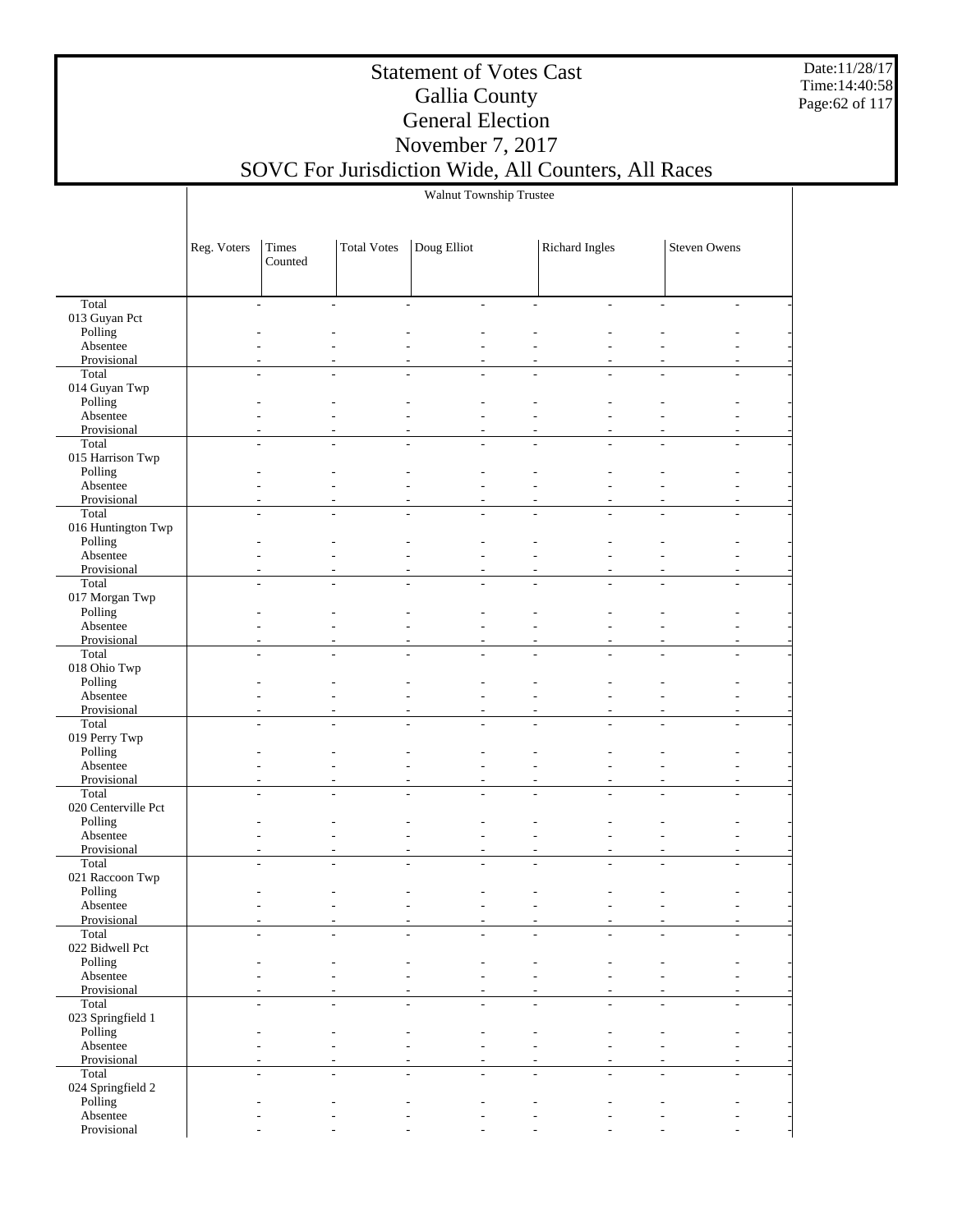Date:11/28/17 Time:14:40:58 Page:63 of 117

|             | <b>Walnut Township Trustee</b> |                  |                    |             |          |                       |        |                     |        |
|-------------|--------------------------------|------------------|--------------------|-------------|----------|-----------------------|--------|---------------------|--------|
|             | Reg. Voters                    | Times<br>Counted | <b>Total Votes</b> | Doug Elliot |          | <b>Richard Ingles</b> |        | <b>Steven Owens</b> |        |
|             |                                |                  |                    |             |          |                       |        |                     |        |
| Total       |                                |                  |                    |             |          |                       |        |                     |        |
| 025 Walnut  |                                |                  |                    |             |          |                       |        |                     |        |
| Polling     | 489                            | 191              | 283                | 76          | 26.86%   | 113                   | 39.93% | 94                  | 33.22% |
| Absentee    | 489                            | 53               | 88                 | 25          | 28.41%   | 38                    | 43.18% | 25                  | 28.41% |
| Provisional | 489                            |                  |                    | $\Omega$    | $0.00\%$ |                       | 50.00% |                     | 50.00% |
| Total       | 489                            | 245              | 373                | 101         | 27.08%   | 152                   | 40.75% | 120                 | 32.17% |
| Total       |                                |                  |                    |             |          |                       |        |                     |        |
| Polling     | 489                            | 191              | 283                | 76          | 26.86%   | 113                   | 39.93% | 94                  | 33.22% |
| Absentee    | 489                            | 53               | 88                 | 25          | 28.41%   | 38                    | 43.18% | 25                  | 28.41% |
| Provisional | 489                            |                  | 2                  | $\Omega$    | $0.00\%$ |                       | 50.00% |                     | 50.00% |
| Total       | 489                            | 245              | 373                | 101         | 27.08%   | 152                   | 40.75% | 120                 | 32.17% |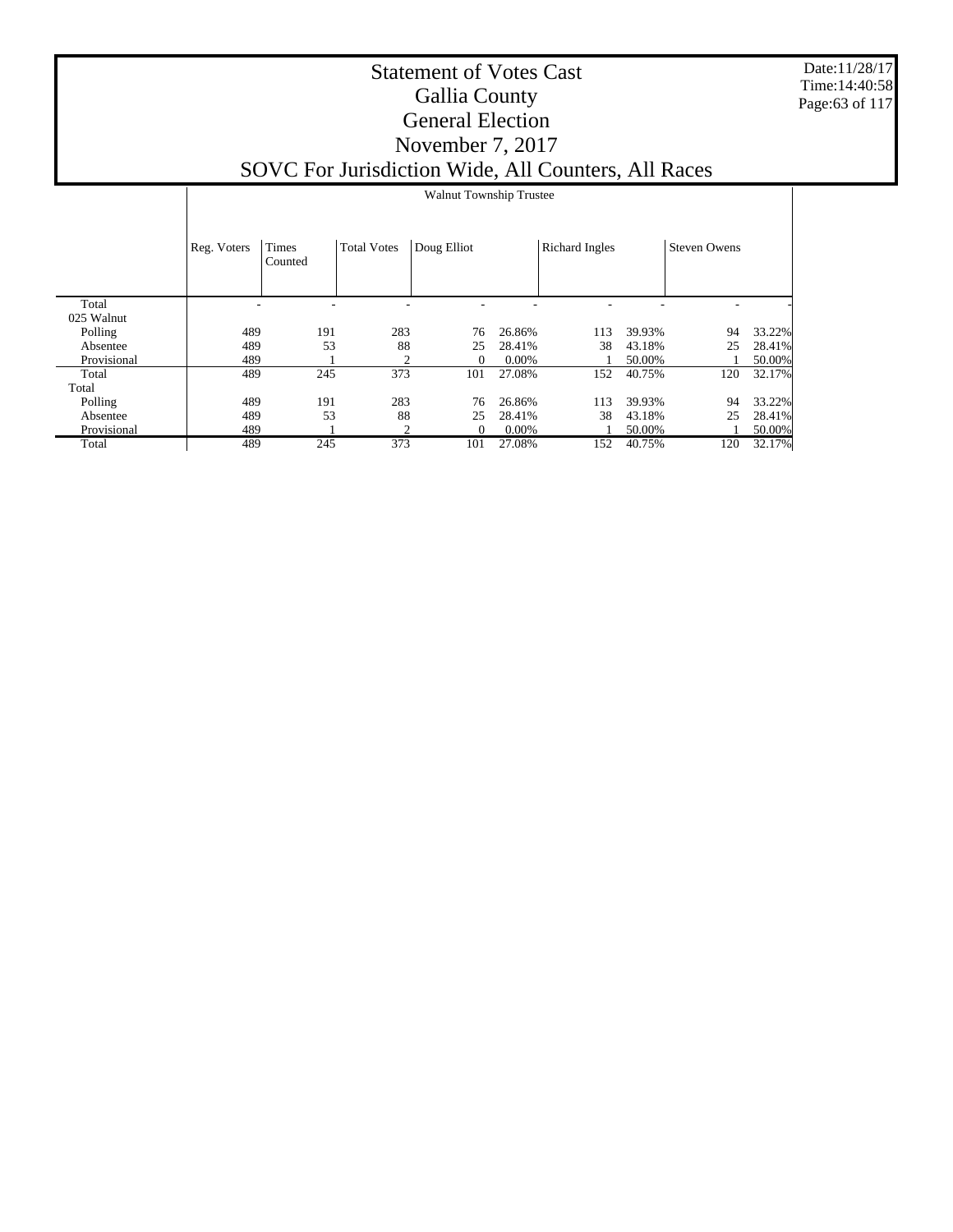Date:11/28/17 Time:14:40:58 Page:64 of 117

### Statement of Votes Cast Gallia County General Election November 7, 2017

#### SOVC For Jurisdiction Wide, All Counters, All Races Walnut Township Fiscal Officer

|                          | Reg. Voters | Times   | <b>Total Votes</b> | Shelby Davidson | Lisa Shaffer | Ruby A. Stanley |  |
|--------------------------|-------------|---------|--------------------|-----------------|--------------|-----------------|--|
|                          |             | Counted |                    |                 |              |                 |  |
|                          |             |         |                    |                 |              |                 |  |
| Jurisdiction Wide        |             |         |                    |                 |              |                 |  |
| 001 City 1               |             |         |                    |                 |              |                 |  |
| Polling                  |             |         |                    |                 |              |                 |  |
| Absentee                 |             |         |                    |                 |              |                 |  |
| Provisional              |             |         |                    |                 |              |                 |  |
| Total                    | L.          |         |                    | L,              | L,           | L.              |  |
| 002 City 2               |             |         |                    |                 |              |                 |  |
| Polling                  |             |         |                    |                 |              |                 |  |
| Absentee                 |             |         |                    |                 |              |                 |  |
| Provisional              |             |         |                    | L,              |              |                 |  |
| Total                    |             |         |                    |                 | L,           |                 |  |
| 003 City 3<br>Polling    |             |         |                    |                 |              |                 |  |
| Absentee                 |             |         |                    |                 |              |                 |  |
| Provisional              |             |         |                    |                 |              |                 |  |
| Total                    |             |         |                    |                 |              |                 |  |
| 004 Addison Twp          |             |         |                    |                 |              |                 |  |
| Polling                  |             |         |                    |                 |              |                 |  |
| Absentee                 |             |         |                    |                 |              |                 |  |
| Provisional              |             |         |                    |                 |              |                 |  |
| Total                    |             |         |                    |                 |              |                 |  |
| 005 Cheshire             |             |         |                    |                 |              |                 |  |
| Polling                  |             |         |                    |                 |              |                 |  |
| Absentee                 |             |         |                    |                 |              |                 |  |
| Provisional              |             |         |                    |                 |              |                 |  |
| Total                    | L.          |         |                    | L,              | L,           | L.              |  |
| 006 Clay Twp<br>Polling  |             |         |                    |                 |              |                 |  |
| Absentee                 |             |         |                    |                 |              |                 |  |
| Provisional              |             |         |                    |                 |              |                 |  |
| Total                    |             |         |                    | L,              | L,           |                 |  |
| 007 Gallipolis Twp       |             |         |                    |                 |              |                 |  |
| Polling                  |             |         |                    |                 |              |                 |  |
| Absentee                 |             |         |                    |                 |              |                 |  |
| Provisional              |             |         |                    |                 |              |                 |  |
| Total                    |             |         |                    |                 |              |                 |  |
| 008 Green 1              |             |         |                    |                 |              |                 |  |
| Polling                  |             |         |                    |                 |              |                 |  |
| Absentee                 |             |         |                    |                 |              |                 |  |
| Provisional<br>Total     |             |         |                    | ÷,              |              | L,              |  |
| 009 Green 2              |             |         |                    |                 |              |                 |  |
| Polling                  |             |         |                    |                 |              |                 |  |
| Absentee                 |             |         |                    |                 |              |                 |  |
| Provisional              |             |         |                    |                 |              |                 |  |
| Total                    |             |         |                    |                 |              |                 |  |
| $010$ Green $4\,$        |             |         |                    |                 |              |                 |  |
| Polling                  |             |         |                    |                 |              |                 |  |
| Absentee                 |             |         |                    |                 |              |                 |  |
| Provisional              |             |         |                    |                 |              |                 |  |
| Total                    |             |         |                    |                 |              |                 |  |
| 011 Green $5$<br>Polling |             |         |                    |                 |              |                 |  |
| Absentee                 |             |         |                    |                 |              |                 |  |
| Provisional              |             |         |                    |                 |              |                 |  |
| Total                    | L.          |         |                    | L,              | L,<br>L.     | $\overline{a}$  |  |
| 012 Greenfield Twp       |             |         |                    |                 |              |                 |  |
| Polling                  |             |         |                    |                 |              |                 |  |
| Absentee                 |             |         |                    |                 |              |                 |  |
| Provisional              |             |         |                    |                 |              |                 |  |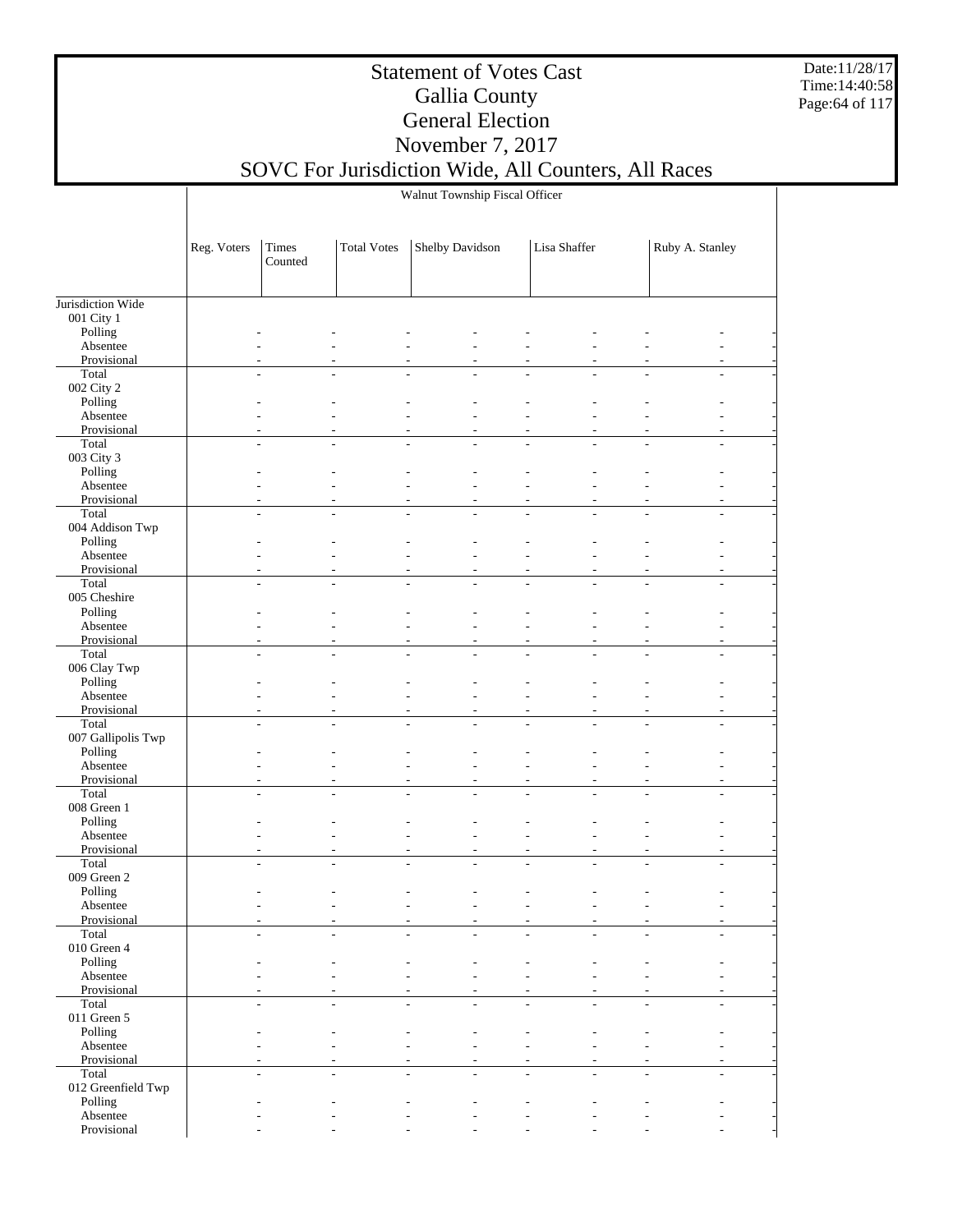Date:11/28/17 Time:14:40:58 Page:65 of 117

### Statement of Votes Cast Gallia County General Election November 7, 2017

### SOVC For Jurisdiction Wide, All Counters, All Races Walnut Township Fiscal Officer

|                            | Reg. Voters | Times          | <b>Total Votes</b>           | Shelby Davidson          |                          | Lisa Shaffer                                   |                | Ruby A. Stanley |  |
|----------------------------|-------------|----------------|------------------------------|--------------------------|--------------------------|------------------------------------------------|----------------|-----------------|--|
|                            |             | Counted        |                              |                          |                          |                                                |                |                 |  |
|                            |             |                |                              |                          |                          |                                                |                |                 |  |
| Total                      |             | $\overline{a}$ | $\overline{a}$               | $\overline{a}$           | $\overline{\phantom{a}}$ | $\sim$<br>$\overline{a}$                       | L.             | ÷               |  |
| 013 Guyan Pct              |             |                |                              |                          |                          |                                                |                |                 |  |
| Polling                    |             |                |                              |                          |                          |                                                |                |                 |  |
| Absentee<br>Provisional    |             |                |                              |                          |                          |                                                |                |                 |  |
| Total                      |             | L.             |                              | ÷.                       |                          | L.                                             |                |                 |  |
| 014 Guyan Twp              |             |                |                              |                          |                          |                                                |                |                 |  |
| Polling                    |             |                |                              |                          |                          |                                                |                |                 |  |
| Absentee                   |             |                |                              | L,                       |                          |                                                |                |                 |  |
| Provisional                |             |                |                              |                          |                          |                                                |                |                 |  |
| Total<br>015 Harrison Twp  |             | $\frac{1}{2}$  | $\overline{a}$               | $\overline{\phantom{a}}$ | $\frac{1}{2}$            | $\overline{a}$<br>$\qquad \qquad \blacksquare$ | $\overline{a}$ | L,              |  |
| Polling                    |             |                |                              |                          |                          |                                                |                |                 |  |
| Absentee                   |             |                |                              | L,                       |                          |                                                |                |                 |  |
| Provisional                |             |                |                              |                          |                          |                                                |                |                 |  |
| Total                      |             | $\overline{a}$ |                              |                          |                          |                                                |                |                 |  |
| 016 Huntington Twp         |             |                |                              |                          |                          |                                                |                |                 |  |
| Polling<br>Absentee        |             |                |                              |                          |                          |                                                |                |                 |  |
| Provisional                |             |                |                              | ÷,                       |                          |                                                |                |                 |  |
| Total                      |             |                |                              |                          |                          | L.                                             |                |                 |  |
| 017 Morgan Twp             |             |                |                              |                          |                          |                                                |                |                 |  |
| Polling                    |             |                |                              |                          |                          |                                                |                |                 |  |
| Absentee                   |             |                |                              |                          |                          |                                                |                |                 |  |
| Provisional                |             |                |                              | $\overline{a}$           |                          |                                                |                |                 |  |
| Total<br>018 Ohio Twp      |             | ÷              |                              | L.                       |                          |                                                |                |                 |  |
| Polling                    |             |                |                              |                          |                          |                                                |                |                 |  |
| Absentee                   |             |                |                              | L,                       |                          | L,                                             |                |                 |  |
| Provisional                |             |                |                              | ÷                        |                          |                                                |                |                 |  |
| Total                      |             | $\frac{1}{2}$  | $\qquad \qquad \blacksquare$ | $\overline{\phantom{a}}$ | $\frac{1}{2}$            | $\overline{a}$<br>÷,                           | $\overline{a}$ | L,              |  |
| 019 Perry Twp              |             |                |                              |                          |                          |                                                |                |                 |  |
| Polling<br>Absentee        |             |                |                              | L,                       |                          |                                                |                |                 |  |
| Provisional                |             |                |                              | ÷                        |                          |                                                |                |                 |  |
| Total                      |             | L,             | L,                           | $\overline{a}$<br>L,     |                          | L,                                             |                |                 |  |
| 020 Centerville Pct        |             |                |                              |                          |                          |                                                |                |                 |  |
| Polling                    |             |                |                              |                          |                          |                                                |                |                 |  |
| Absentee                   |             |                |                              |                          |                          |                                                |                |                 |  |
| Provisional<br>Total       |             |                |                              |                          |                          |                                                |                |                 |  |
| 021 Raccoon Twp            |             |                |                              |                          |                          |                                                |                |                 |  |
| Polling                    |             |                |                              |                          |                          |                                                |                |                 |  |
| Absentee                   |             |                |                              |                          |                          |                                                |                |                 |  |
| Provisional                |             |                |                              |                          |                          |                                                |                |                 |  |
| Total                      |             |                |                              |                          |                          |                                                |                |                 |  |
| 022 Bidwell Pct<br>Polling |             |                |                              |                          |                          |                                                |                |                 |  |
| Absentee                   |             |                |                              |                          |                          |                                                |                |                 |  |
| Provisional                |             |                |                              |                          |                          |                                                |                |                 |  |
| Total                      |             |                |                              |                          |                          |                                                |                |                 |  |
| 023 Springfield 1          |             |                |                              |                          |                          |                                                |                |                 |  |
| Polling                    |             |                |                              |                          |                          |                                                |                |                 |  |
| Absentee                   |             |                |                              |                          |                          |                                                |                |                 |  |
| Provisional<br>Total       |             |                |                              |                          |                          |                                                |                |                 |  |
| 024 Springfield 2          |             |                |                              |                          |                          |                                                |                |                 |  |
| Polling                    |             |                |                              |                          |                          |                                                |                |                 |  |
| Absentee                   |             |                |                              |                          |                          |                                                |                |                 |  |
| Provisional                |             |                |                              |                          |                          |                                                |                |                 |  |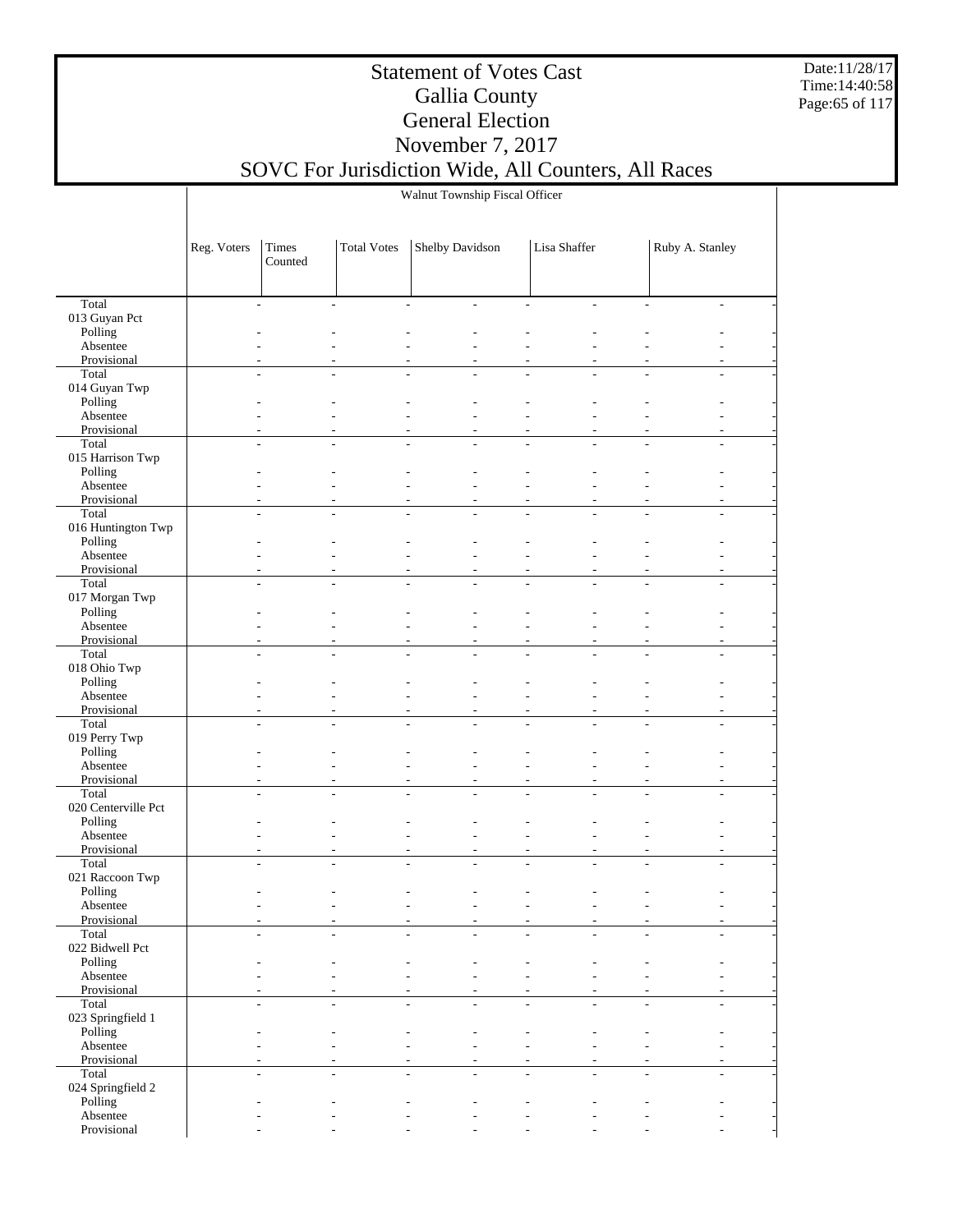Date:11/28/17 Time:14:40:59 Page:66 of 117

|                     |             | Walnut Township Fiscal Officer |                    |                 |          |              |          |                 |         |  |
|---------------------|-------------|--------------------------------|--------------------|-----------------|----------|--------------|----------|-----------------|---------|--|
|                     | Reg. Voters | Times<br>Counted               | <b>Total Votes</b> | Shelby Davidson |          | Lisa Shaffer |          | Ruby A. Stanley |         |  |
| Total<br>025 Walnut |             |                                |                    |                 |          |              |          |                 |         |  |
| Polling             | 489         | 191                            | 182                | 62              | 34.07%   | 23           | 12.64%   | 97              | 53.30%  |  |
| Absentee            | 489         | 53                             | 51                 | 8               | 15.69%   | 10           | 19.61%   | 33              | 64.71%  |  |
| Provisional         | 489         |                                |                    | $\Omega$        | $0.00\%$ | 0            | $0.00\%$ |                 | 100.00% |  |
| Total               | 489         | 245                            | 234                | 70              | 29.91%   | 33           | 14.10%   | 131             | 55.98%  |  |
| Total               |             |                                |                    |                 |          |              |          |                 |         |  |
| Polling             | 489         | 191                            | 182                | 62              | 34.07%   | 23           | 12.64%   | 97              | 53.30%  |  |
| Absentee            | 489         | 53                             | 51                 | 8               | 15.69%   | 10           | 19.61%   | 33              | 64.71%  |  |
| Provisional         | 489         |                                |                    | $\Omega$        | 0.00%    | $\Omega$     | 0.00%    |                 | 100.00% |  |
| Total               | 489         | 245                            | 234                | 70              | 29.91%   | 33           | 14.10%   | 131             | 55.98%  |  |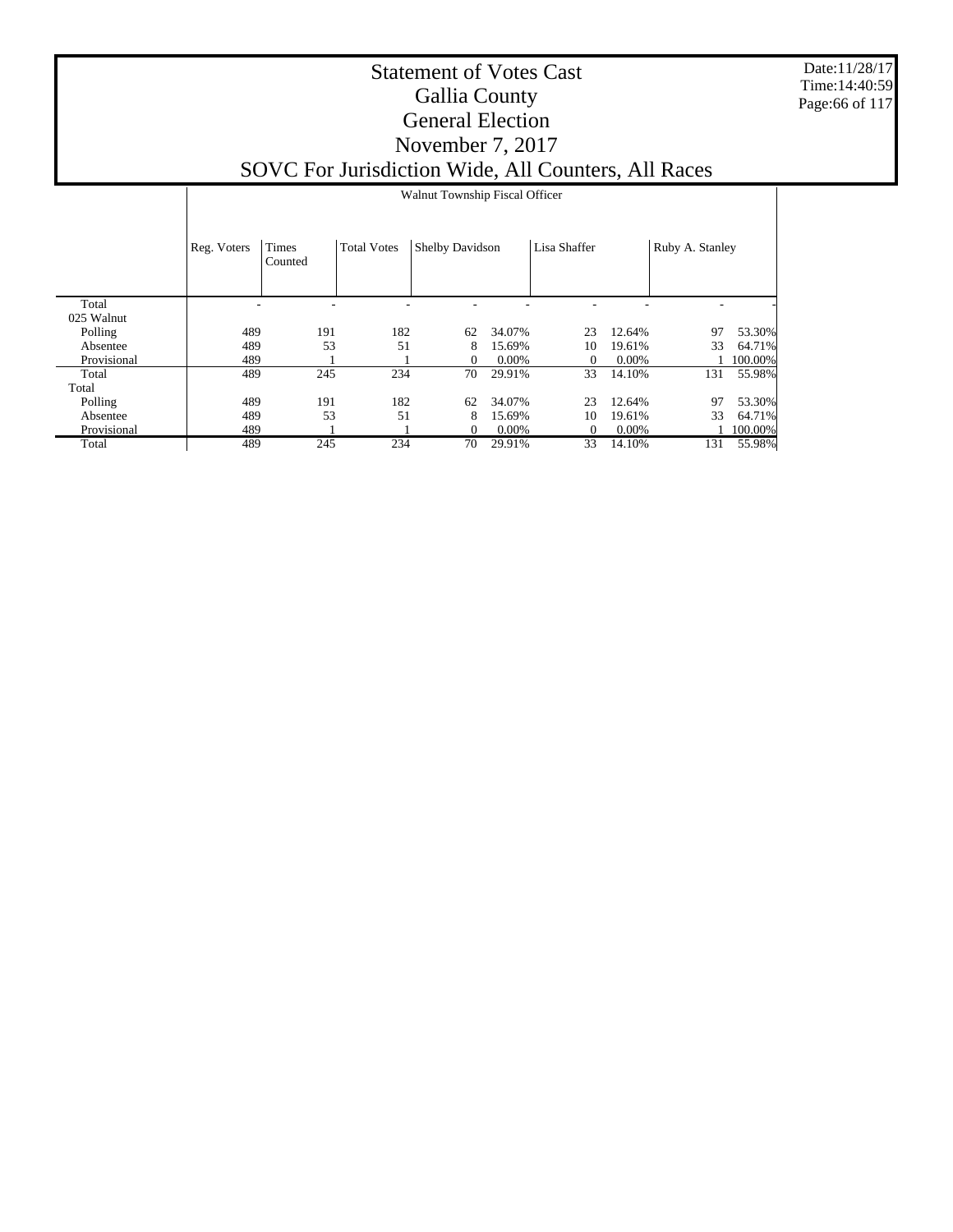Date:11/28/17 Time:14:40:59 Page:67 of 117

### Statement of Votes Cast Gallia County General Election November 7, 2017

SOVC For Jurisdiction Wide, All Counters, All Races

Gallia Vinton Educational Service Center (D4)

|                         | Reg. Voters | Times<br>Counted | <b>Total Votes</b> | Douglas Pugh |  |
|-------------------------|-------------|------------------|--------------------|--------------|--|
|                         |             |                  |                    |              |  |
| Jurisdiction Wide       |             |                  |                    |              |  |
| 001 City 1              |             |                  |                    |              |  |
| Polling                 |             |                  |                    |              |  |
| Absentee                |             |                  |                    |              |  |
| Provisional             |             |                  |                    |              |  |
| Total                   |             |                  |                    |              |  |
| 002 City 2              |             |                  |                    |              |  |
| Polling                 |             |                  |                    |              |  |
| Absentee<br>Provisional |             |                  |                    |              |  |
| Total                   |             |                  |                    |              |  |
| 003 City 3              |             |                  |                    |              |  |
| Polling                 |             |                  |                    |              |  |
| Absentee                |             |                  |                    |              |  |
| Provisional             |             |                  |                    |              |  |
| Total                   |             |                  |                    |              |  |
| 004 Addison Twp         |             |                  |                    |              |  |
| Polling                 |             |                  |                    |              |  |
| Absentee                |             |                  |                    |              |  |
| Provisional             |             |                  |                    |              |  |
| Total                   |             |                  |                    |              |  |
| 005 Cheshire            |             |                  |                    |              |  |
| Polling                 |             |                  |                    |              |  |
| Absentee                |             |                  |                    |              |  |
| Provisional             |             |                  |                    |              |  |
| Total                   |             |                  |                    |              |  |
| 006 Clay Twp<br>Polling |             |                  |                    |              |  |
| Absentee                |             |                  |                    |              |  |
| Provisional             |             |                  |                    |              |  |
| Total                   |             |                  |                    |              |  |
| 007 Gallipolis Twp      |             |                  |                    |              |  |
| Polling                 |             |                  |                    |              |  |
| Absentee                |             |                  |                    |              |  |
| Provisional             |             |                  |                    |              |  |
| Total                   |             |                  |                    |              |  |
| 008 Green 1             |             |                  |                    |              |  |
| Polling                 |             |                  |                    |              |  |
| Absentee                |             |                  |                    |              |  |
| Provisional             |             |                  |                    |              |  |
| Total                   |             |                  |                    |              |  |
| 009 Green 2             |             |                  |                    |              |  |
| Polling                 |             |                  |                    |              |  |
| Absentee<br>Provisional |             |                  |                    |              |  |
| Total                   |             |                  |                    |              |  |
| 010 Green 4             |             |                  |                    |              |  |
| Polling                 |             |                  |                    |              |  |
| Absentee                |             |                  |                    |              |  |
| Provisional             |             |                  |                    |              |  |
| Total                   |             |                  |                    |              |  |
| 011 Green 5             |             |                  |                    |              |  |
| Polling                 |             |                  |                    |              |  |
| Absentee                |             |                  |                    |              |  |
| Provisional             |             |                  |                    |              |  |
| Total                   |             |                  |                    |              |  |
| 012 Greenfield Twp      |             |                  |                    |              |  |
| Polling                 |             |                  |                    |              |  |
| Absentee                |             |                  |                    |              |  |
| Provisional             |             |                  |                    |              |  |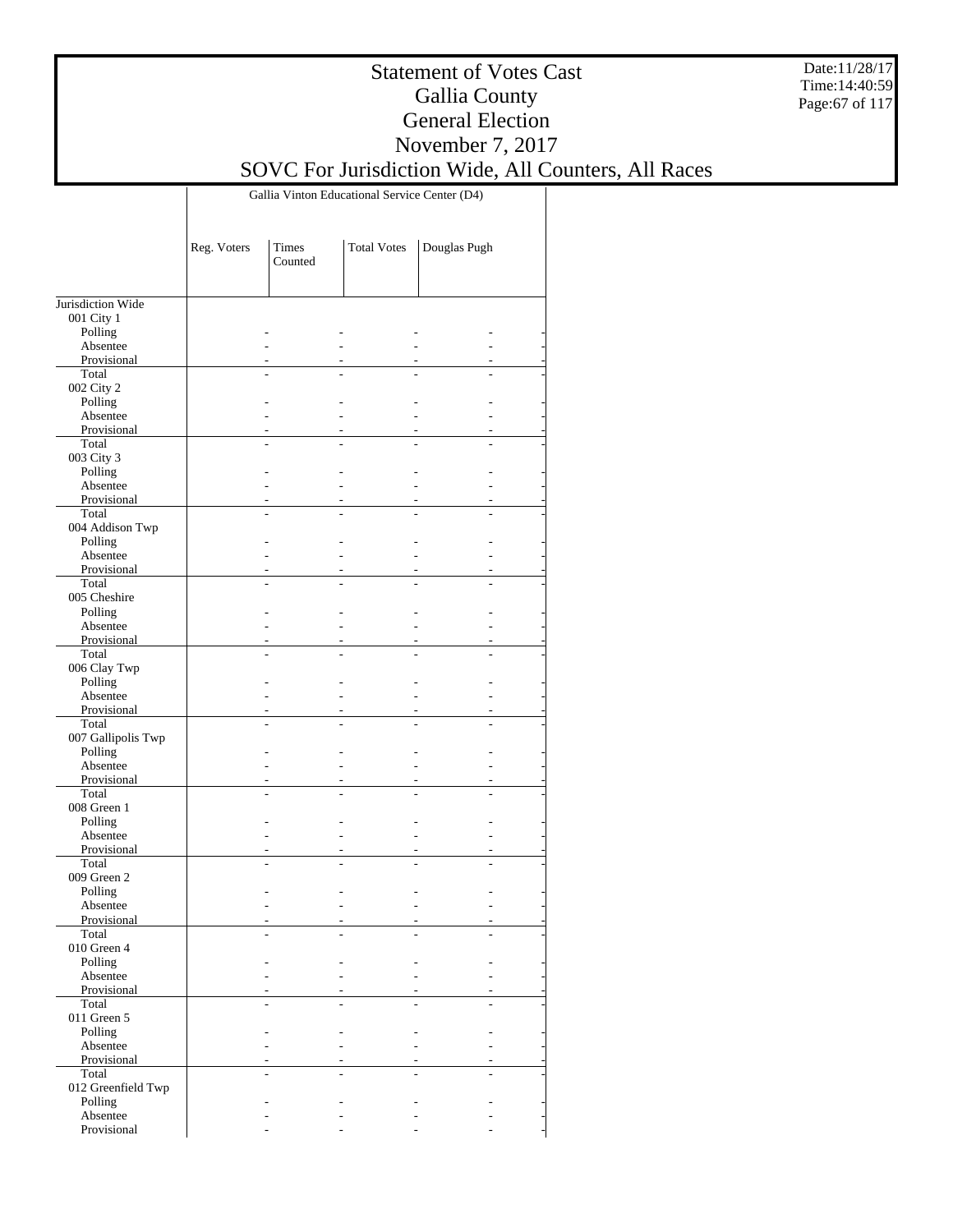Date:11/28/17 Time:14:40:59 Page:68 of 117

### Statement of Votes Cast Gallia County General Election November 7, 2017

## SOVC For Jurisdiction Wide, All Counters, All Races

Gallia Vinton Educational Service Center (D4)

|                          | Reg. Voters    | Times<br>Counted | <b>Total Votes</b> | Douglas Pugh |             |
|--------------------------|----------------|------------------|--------------------|--------------|-------------|
|                          |                |                  |                    |              |             |
| Total                    |                | L.               |                    |              |             |
| 013 Guyan Pct            |                |                  |                    |              |             |
| Polling<br>Absentee      |                |                  |                    |              |             |
| Provisional              |                |                  |                    |              |             |
| Total                    |                |                  |                    |              |             |
| 014 Guyan Twp            |                |                  |                    |              |             |
| Polling                  | 599            | 111              | 90                 |              | 90 100.00%  |
| Absentee                 | 599            | 30               | 15                 | 15           | 100.00%     |
| Provisional              | 599            | 0                | $\mathbf{0}$       | $\mathbf{0}$ |             |
| Total                    | 599            | 141              | 105                | 105          | 100.00%     |
| 015 Harrison Twp         |                |                  |                    |              |             |
| Polling                  | 640            | 153              | 120                |              | 120 100.00% |
| Absentee                 | 640            | 31               | 23                 |              | 23 100.00%  |
| Provisional              | 640            | 1                | 1                  | $\mathbf{1}$ | 100.00%     |
| Total                    | 640            | 185              | 144                | 144          | 100.00%     |
| 016 Huntington Twp       |                |                  |                    |              |             |
| Polling                  |                |                  |                    |              |             |
| Absentee                 |                |                  |                    |              |             |
| Provisional              |                |                  |                    |              |             |
| Total                    | $\overline{a}$ |                  |                    |              |             |
| 017 Morgan Twp           |                |                  |                    |              |             |
| Polling                  |                |                  |                    |              |             |
| Absentee                 |                |                  |                    |              |             |
| Provisional              |                |                  |                    |              |             |
| Total                    |                |                  |                    |              |             |
| 018 Ohio Twp             |                |                  |                    |              |             |
| Polling                  | 605            | 134              | 79                 | 79           | 100.00%     |
| Absentee                 | 605            | 23               | 18                 | 18           | 100.00%     |
| Provisional              | 605            | 0                | $\mathbf{0}$       | 0            |             |
| Total                    | 605            | 157              | 97                 | 97           | 100.00%     |
| 019 Perry Twp<br>Polling |                |                  |                    |              |             |
| Absentee                 |                |                  |                    |              |             |
| Provisional              |                |                  |                    |              |             |
| Total                    | L.             |                  |                    |              |             |
| 020 Centerville Pct      |                |                  |                    |              |             |
| Polling                  |                |                  |                    |              |             |
| Absentee                 |                |                  |                    |              |             |
| Provisional              |                |                  |                    |              |             |
| Total                    |                |                  |                    |              |             |
| 021 Raccoon Twp          |                |                  |                    |              |             |
| Polling                  |                |                  |                    |              |             |
| Absentee                 |                |                  |                    |              |             |
| Provisional              |                |                  |                    |              |             |
| Total                    |                |                  |                    |              |             |
| 022 Bidwell Pct          |                |                  |                    |              |             |
| Polling                  |                |                  |                    |              |             |
| Absentee                 |                |                  |                    |              |             |
| Provisional              |                |                  |                    |              |             |
| Total                    |                |                  |                    |              |             |
| 023 Springfield 1        |                |                  |                    |              |             |
| Polling                  |                |                  |                    |              |             |
| Absentee                 |                |                  |                    |              |             |
| Provisional              |                |                  |                    |              |             |
| Total                    |                |                  |                    |              |             |
| 024 Springfield 2        |                |                  |                    |              |             |
| Polling                  |                |                  |                    |              |             |
| Absentee                 |                |                  |                    |              |             |
| Provisional              |                |                  |                    |              |             |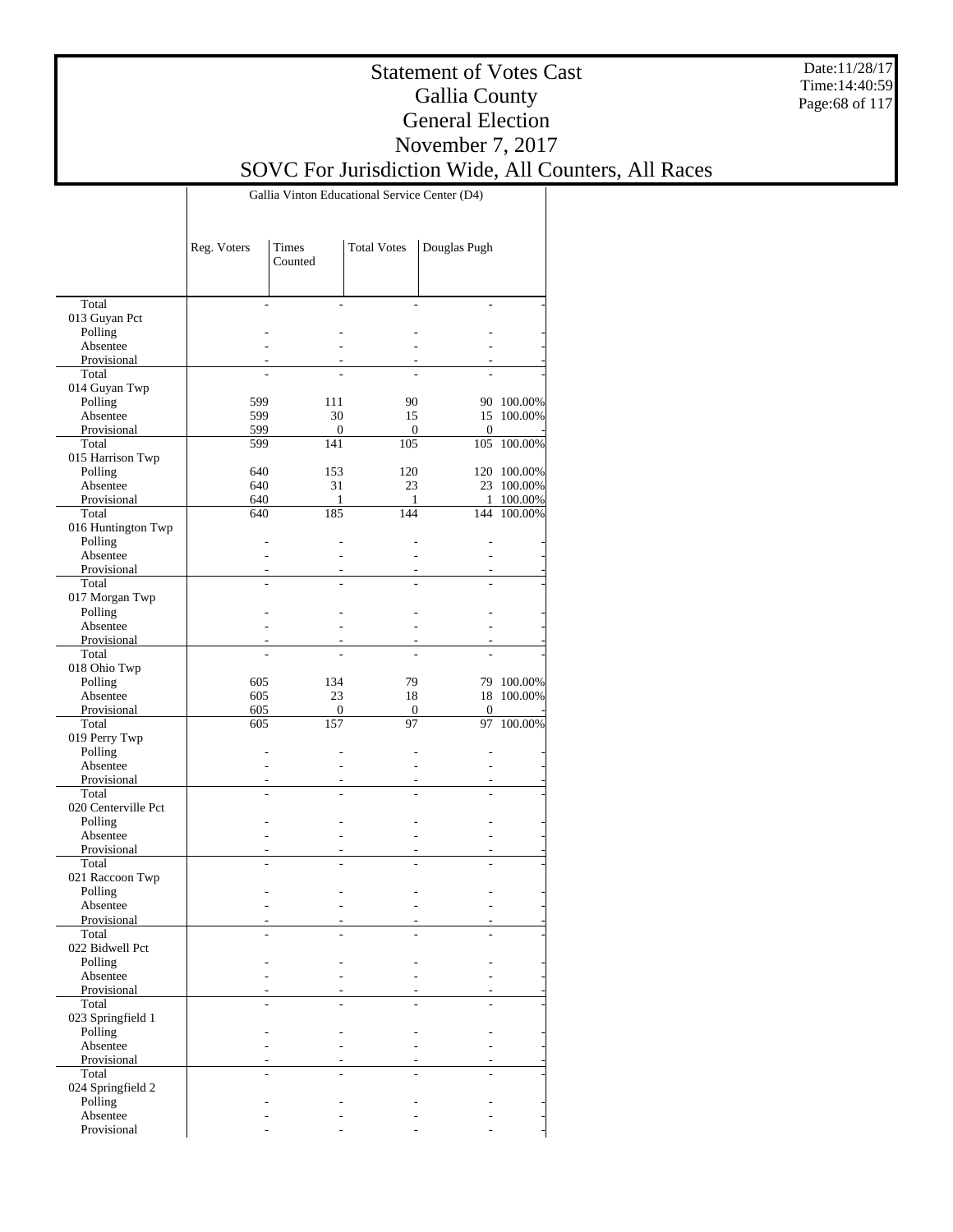Date:11/28/17 Time:14:40:59 Page:69 of 117

### Statement of Votes Cast Gallia County General Election November 7, 2017

# SOVC For Jurisdiction Wide, All Counters, All Races

Gallia Vinton Educational Service Center (D4)

|             | Reg. Voters | <b>Times</b><br>Counted | <b>Total Votes</b> | Douglas Pugh |         |
|-------------|-------------|-------------------------|--------------------|--------------|---------|
| Total       |             |                         |                    |              |         |
| 025 Walnut  |             |                         |                    |              |         |
| Polling     | 374         | 135                     | 78                 | 78           | 100.00% |
| Absentee    | 374         | 44                      | 24                 | 24           | 100.00% |
| Provisional | 374         |                         |                    |              | 100.00% |
| Total       | 374         | 180                     | 103                | 103          | 100.00% |
| Total       |             |                         |                    |              |         |
| Polling     | 2218        | 533                     | 367                | 367          | 100.00% |
| Absentee    | 2218        | 128                     | 80                 | 80           | 100.00% |
| Provisional | 2218        | $\mathfrak{D}$          |                    | 2            | 100.00% |
| Total       | 2218        | 663                     | 449                | 449          | 100.00% |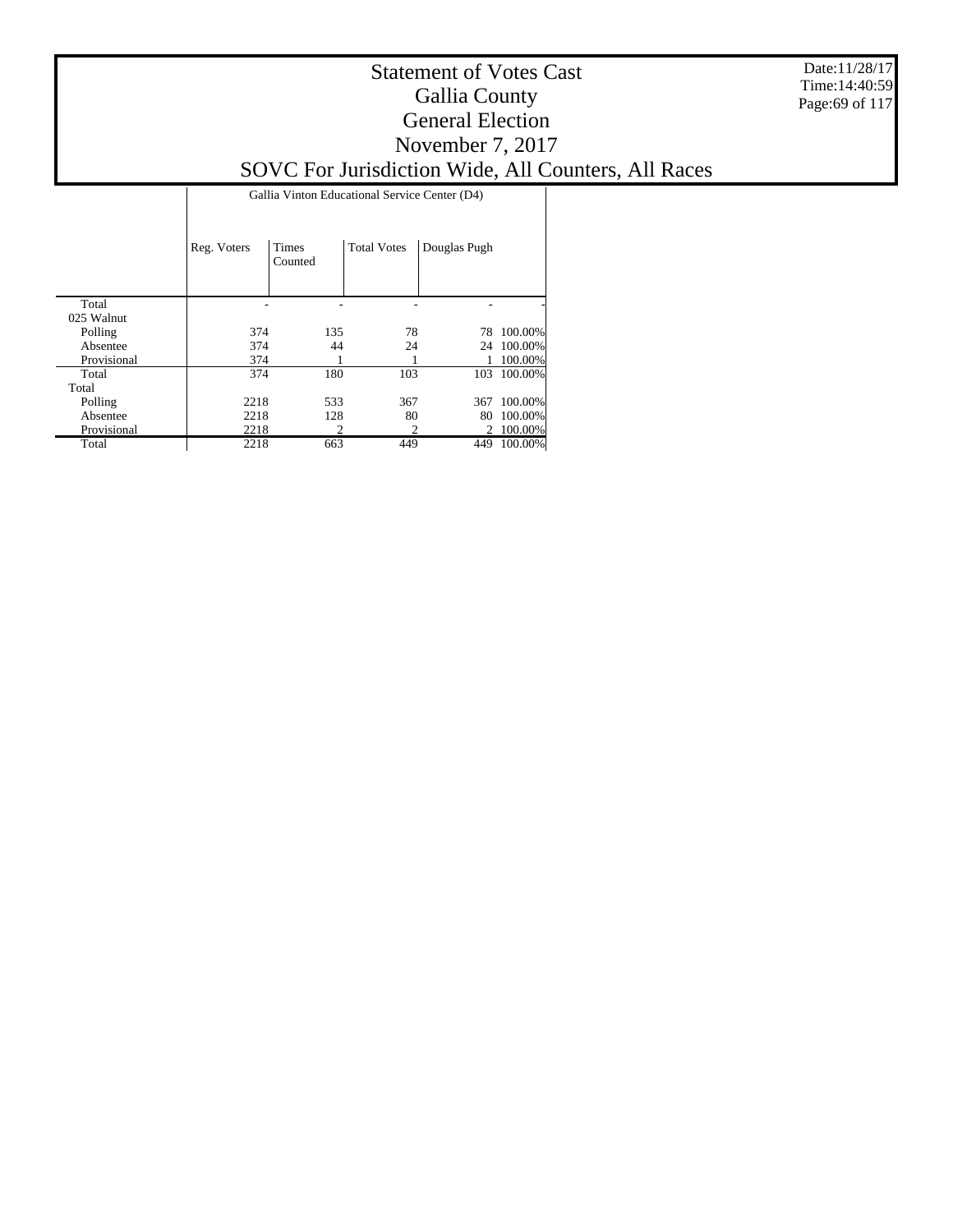Date:11/28/17 Time:14:40:59 Page:70 of 117

### Statement of Votes Cast Gallia County General Election November 7, 2017

## SOVC For Jurisdiction Wide, All Counters, All Races

Gallia Vinton Educational Service Center (D6)

|                         | Reg. Voters    | Times<br>Counted         | <b>Total Votes</b> | Stephen Saunders |  |
|-------------------------|----------------|--------------------------|--------------------|------------------|--|
|                         |                |                          |                    |                  |  |
| Jurisdiction Wide       |                |                          |                    |                  |  |
| 001 City 1              |                |                          |                    |                  |  |
| Polling                 |                | ٠                        |                    |                  |  |
| Absentee                |                | ÷.                       |                    |                  |  |
| Provisional             |                | ٠                        |                    |                  |  |
| Total                   |                |                          |                    |                  |  |
| 002 City 2              |                |                          |                    |                  |  |
| Polling                 |                | ٠                        |                    |                  |  |
| Absentee<br>Provisional |                | ÷                        |                    |                  |  |
| Total                   | $\overline{a}$ | $\sim$<br>L.             | L.                 | $\overline{a}$   |  |
| 003 City 3              |                |                          |                    |                  |  |
|                         |                | ٠                        |                    |                  |  |
| Polling<br>Absentee     |                | ÷.                       |                    |                  |  |
| Provisional             |                | $\sim$                   |                    |                  |  |
| Total                   | L              |                          |                    |                  |  |
| 004 Addison Twp         |                |                          |                    |                  |  |
| Polling                 |                | L.                       |                    |                  |  |
| Absentee                |                | ÷.                       |                    |                  |  |
| Provisional             |                | $\overline{\phantom{a}}$ |                    |                  |  |
| Total                   |                |                          |                    |                  |  |
| 005 Cheshire            |                |                          |                    |                  |  |
| Polling                 |                | ٠                        |                    |                  |  |
| Absentee                |                | ÷.                       |                    |                  |  |
| Provisional             | ٠              | ٠                        | ٠                  |                  |  |
| Total                   |                |                          |                    |                  |  |
| 006 Clay Twp            |                |                          |                    |                  |  |
| Polling                 |                | ÷.                       |                    |                  |  |
| Absentee                |                | ÷                        |                    |                  |  |
| Provisional             |                | $\overline{\phantom{a}}$ |                    |                  |  |
| Total                   | $\overline{a}$ | L.                       |                    |                  |  |
| 007 Gallipolis Twp      |                |                          |                    |                  |  |
| Polling                 |                | L.                       |                    |                  |  |
| Absentee                |                | ÷.                       |                    |                  |  |
| Provisional             | ٠              | $\overline{\phantom{a}}$ |                    |                  |  |
| Total                   | L.             | L.                       |                    |                  |  |
| 008 Green 1             |                |                          |                    |                  |  |
| Polling                 |                | L.                       |                    |                  |  |
| Absentee                |                | ٠                        |                    |                  |  |
| Provisional             | ÷.             | $\sim$                   |                    | ٠                |  |
| Total                   |                |                          |                    |                  |  |
| 009 Green 2             |                |                          |                    |                  |  |
| Polling                 |                |                          |                    |                  |  |
| Absentee                |                |                          |                    |                  |  |
| Provisional             |                | $\overline{a}$           |                    |                  |  |
| Total                   |                |                          |                    |                  |  |
| 010 Green 4             |                |                          |                    |                  |  |
| Polling                 |                |                          |                    |                  |  |
| Absentee                |                | ÷.                       |                    |                  |  |
| Provisional             |                | ÷                        |                    |                  |  |
| Total                   |                |                          |                    |                  |  |
| 011 Green 5             |                |                          |                    |                  |  |
| Polling                 |                |                          |                    |                  |  |
| Absentee                |                | ÷.                       |                    |                  |  |
| Provisional             |                | ٠                        |                    |                  |  |
| Total                   |                |                          |                    |                  |  |
| 012 Greenfield Twp      |                |                          |                    |                  |  |
| Polling                 |                |                          |                    |                  |  |
| Absentee                |                |                          |                    |                  |  |
| Provisional             |                |                          |                    |                  |  |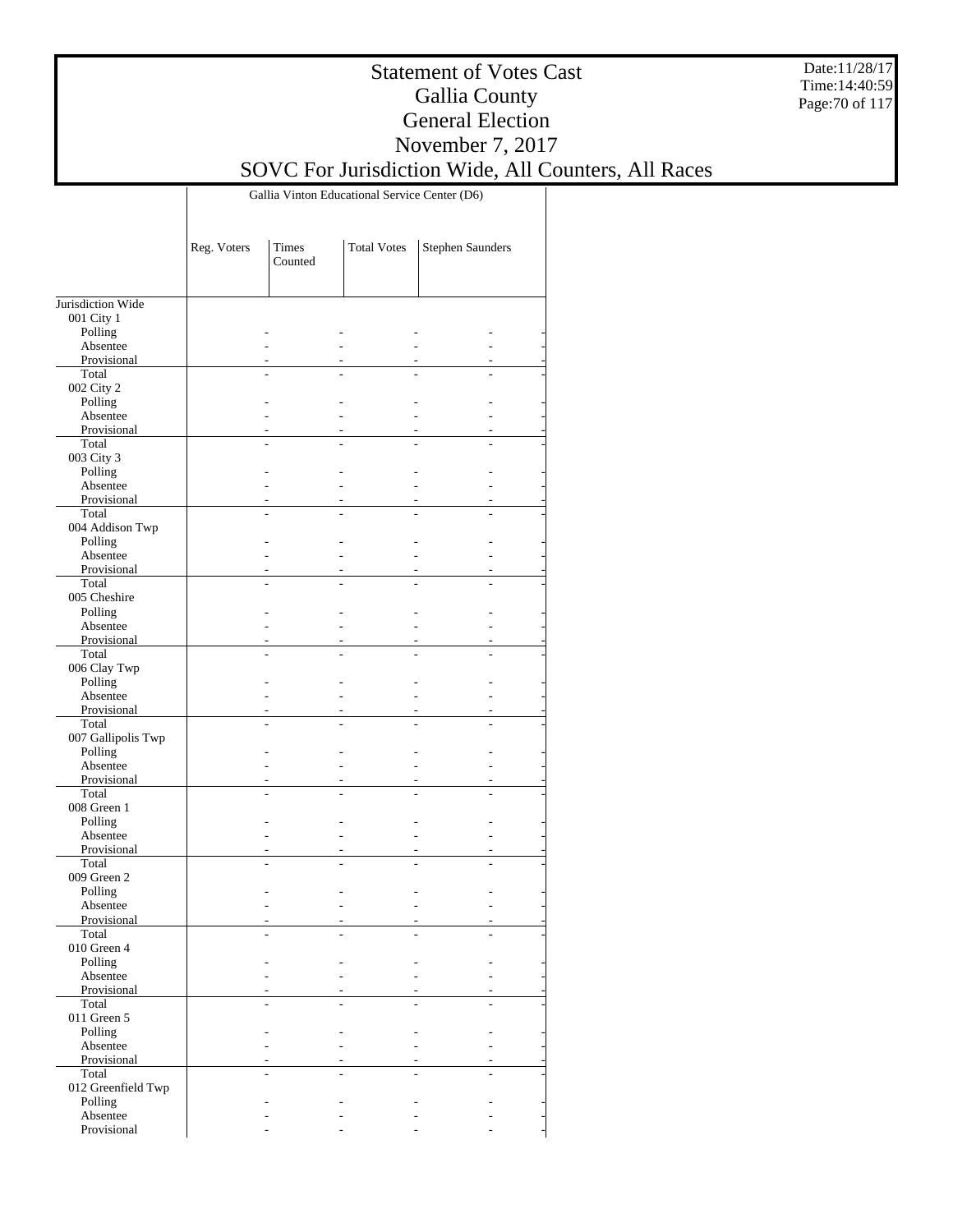Date:11/28/17 Time:14:40:59 Page:71 of 117

### Statement of Votes Cast Gallia County General Election November 7, 2017

SOVC For Jurisdiction Wide, All Counters, All Races

Gallia Vinton Educational Service Center (D6)

|                         | Reg. Voters | Times<br>Counted | <b>Total Votes</b> | <b>Stephen Saunders</b> |                      |
|-------------------------|-------------|------------------|--------------------|-------------------------|----------------------|
|                         |             |                  |                    |                         |                      |
| Total                   |             |                  |                    |                         |                      |
| 013 Guyan Pct           |             |                  |                    |                         |                      |
| Polling                 |             |                  |                    |                         |                      |
| Absentee                |             |                  |                    |                         |                      |
| Provisional             |             |                  |                    |                         |                      |
| Total                   |             |                  |                    |                         |                      |
| 014 Guyan Twp           |             |                  |                    |                         |                      |
| Polling                 |             |                  |                    |                         |                      |
| Absentee                |             |                  |                    |                         |                      |
| Provisional             |             |                  |                    |                         |                      |
| Total                   |             |                  |                    |                         |                      |
| 015 Harrison Twp        |             |                  |                    |                         |                      |
| Polling                 |             |                  |                    |                         |                      |
| Absentee                |             |                  |                    |                         |                      |
| Provisional             |             |                  |                    |                         |                      |
| Total                   |             |                  |                    |                         |                      |
| 016 Huntington Twp      |             |                  |                    |                         |                      |
| Polling                 |             |                  |                    |                         |                      |
| Absentee                |             |                  |                    |                         |                      |
| Provisional             |             |                  |                    |                         |                      |
| Total                   |             |                  |                    |                         |                      |
| 017 Morgan Twp          |             |                  |                    |                         |                      |
| Polling                 | 859         | 196              | 137                |                         | 137 100.00%          |
| Absentee                | 859         | 51               | 34                 |                         | 34 100.00%           |
| Provisional             | 859         | 1                | 1                  |                         | 1 100.00%<br>100.00% |
| Total                   | 859         | 248              | 172                | 172                     |                      |
| 018 Ohio Twp            |             |                  |                    |                         |                      |
| Polling                 |             |                  |                    |                         |                      |
| Absentee<br>Provisional |             |                  |                    |                         |                      |
| Total                   |             |                  |                    |                         |                      |
| 019 Perry Twp           |             |                  |                    |                         |                      |
| Polling                 |             |                  |                    |                         |                      |
| Absentee                |             |                  |                    |                         |                      |
| Provisional             |             |                  |                    |                         |                      |
| Total                   |             |                  |                    |                         |                      |
| 020 Centerville Pct     |             |                  |                    |                         |                      |
| Polling                 |             |                  |                    |                         |                      |
| Absentee                |             |                  |                    |                         |                      |
| Provisional             |             |                  |                    |                         |                      |
| Total                   |             |                  |                    |                         |                      |
| 021 Raccoon Twp         |             |                  |                    |                         |                      |
| Polling                 |             |                  |                    |                         |                      |
| Absentee                |             |                  |                    |                         |                      |
| Provisional             |             |                  |                    |                         |                      |
| Total                   |             |                  |                    |                         |                      |
| 022 Bidwell Pct         |             |                  |                    |                         |                      |
| Polling                 | 667         | 146              | 116                |                         | 116 100.00%          |
| Absentee                | 667         | 22               | 16                 |                         | 16 100.00%           |
| Provisional             | 667         | $\boldsymbol{0}$ | $\boldsymbol{0}$   | $\mathbf{0}$            |                      |
| Total                   | 667         | 168              | 132                |                         | 132 100.00%          |
| 023 Springfield 1       |             |                  |                    |                         |                      |
| Polling                 | 787         | 170              | 132                |                         | 132 100.00%          |
| Absentee                | 787         | 43               | 30                 |                         | 30 100.00%           |
| Provisional             | 787         | 1                | $\boldsymbol{0}$   | $\boldsymbol{0}$        |                      |
| Total                   | 787         | 214              | 162                | 162                     | 100.00%              |
| 024 Springfield 2       |             |                  |                    |                         |                      |
| Polling                 | 542         | 162              | 127                | 127                     | 100.00%              |
| Absentee                | 542         | 24               | 15                 |                         | 15 100.00%           |
| Provisional             | 542         | $\mathbf{1}$     | $\mathbf{1}$       | $\mathbf{1}$            | 100.00%              |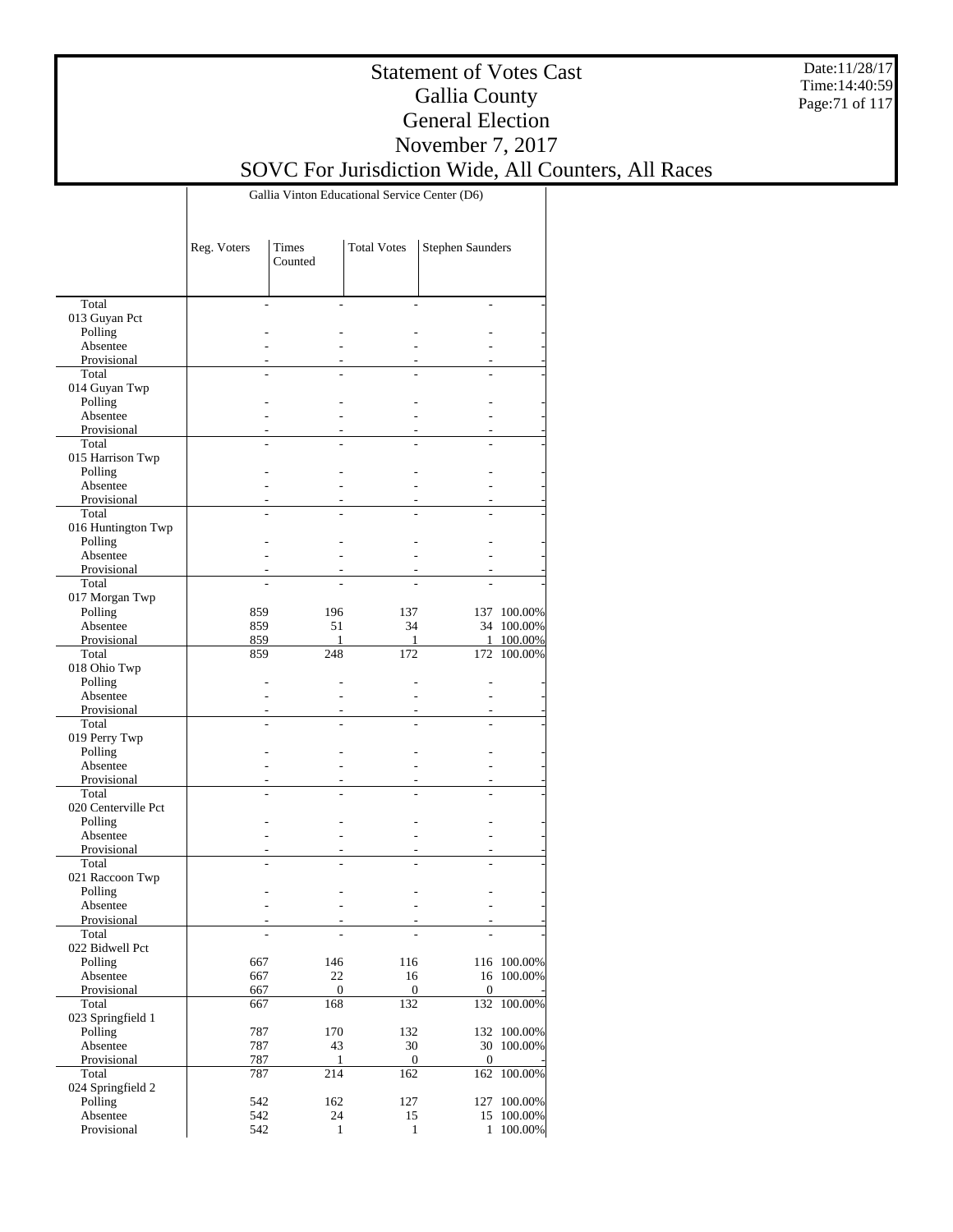Date:11/28/17 Time:14:40:59 Page:72 of 117

### Statement of Votes Cast Gallia County General Election November 7, 2017

SOVC For Jurisdiction Wide, All Counters, All Races

Gallia Vinton Educational Service Center (D6)

|             | Reg. Voters | <b>Times</b><br>Counted | <b>Total Votes</b> | <b>Stephen Saunders</b> |                |
|-------------|-------------|-------------------------|--------------------|-------------------------|----------------|
| Total       | 542         | 187                     | 143                |                         | 143 100.00%    |
| 025 Walnut  |             |                         |                    |                         |                |
| Polling     |             |                         |                    |                         | -              |
| Absentee    |             |                         |                    |                         |                |
| Provisional |             |                         |                    |                         |                |
| Total       |             |                         |                    |                         | $\overline{a}$ |
| Total       |             |                         |                    |                         |                |
| Polling     | 2855        | 674                     | 512                |                         | 512 100.00%    |
| Absentee    | 2855        | 140                     | 95                 | 95                      | 100.00%        |
| Provisional | 2855        | 3                       |                    | 2                       | 100.00%        |
| Total       | 2855        | 817                     | 609                | 609                     | 100.00%        |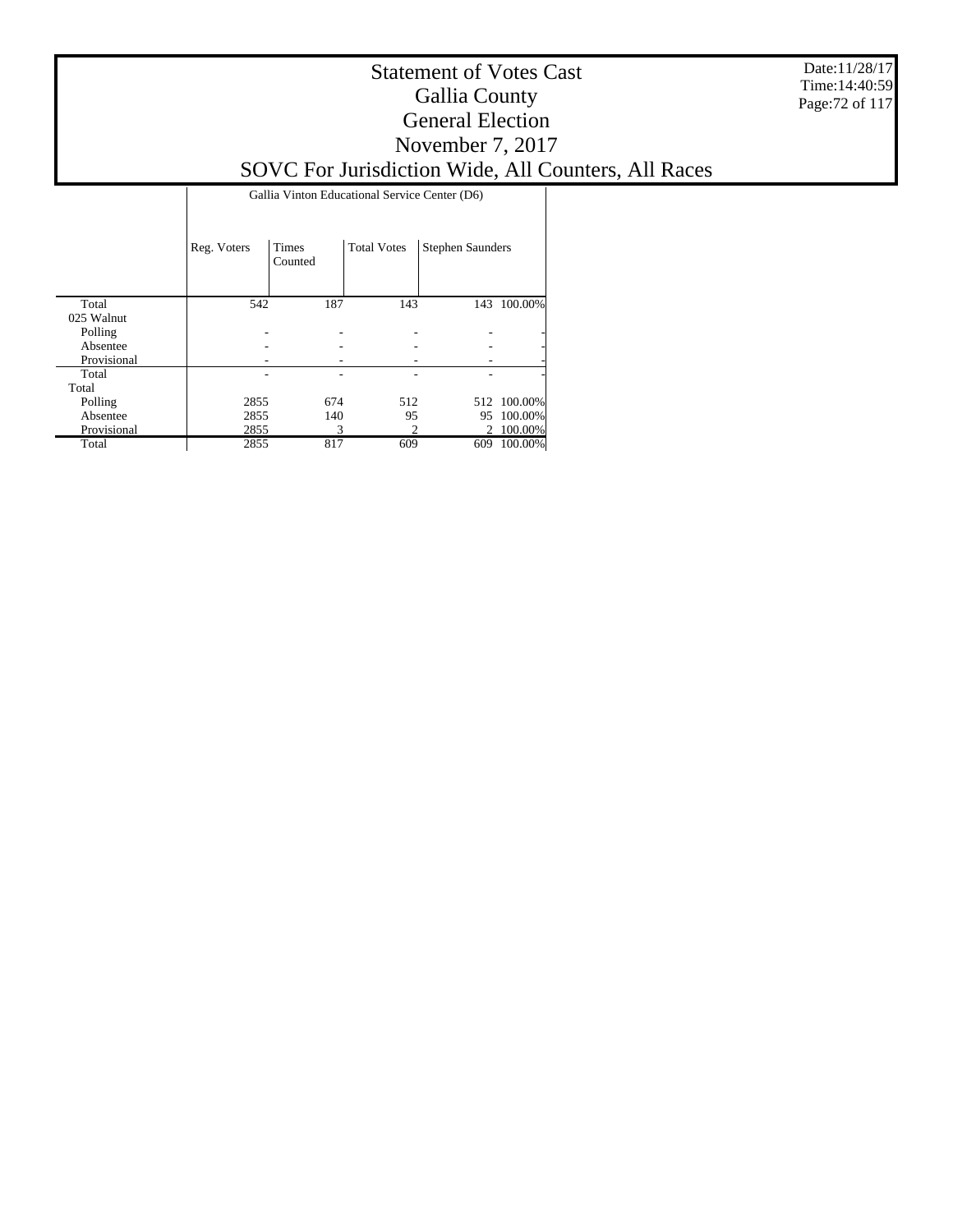Date:11/28/17 Time:14:40:59 Page:73 of 117

## Statement of Votes Cast Gallia County General Election November 7, 2017

SOVC For Jurisdiction Wide, All Counters, All Races

Gallipolis City School Board

|                       | Reg. Voters    | Times<br>Counted         | <b>Total Votes</b>       | Lynn Angell        |         | <b>Troy Miller</b>      |          |
|-----------------------|----------------|--------------------------|--------------------------|--------------------|---------|-------------------------|----------|
| Jurisdiction Wide     |                |                          |                          |                    |         |                         |          |
| 001 City 1            |                |                          |                          |                    |         |                         |          |
| Polling               | 600            | 156                      | 180                      | 82                 | 45.56%  | 98                      | 54.44%   |
| Absentee              | 600            | 29                       | 43                       | 21                 | 48.84%  | 22                      | 51.16%   |
| Provisional           | 600            | $\overline{4}$           | 5                        | $\overline{2}$     | 40.00%  | 3                       | 60.00%   |
| Total                 | 600            | 189                      | 228                      | 105                | 46.05%  | 123                     | 53.95%   |
| 002 City 2            |                |                          |                          |                    |         |                         |          |
| Polling               | 600            | 179                      | 214                      | 99                 | 46.26%  | 115                     | 53.74%   |
| Absentee              | 600            | 36                       | 53                       | 24                 | 45.28%  | 29                      | 54.72%   |
| Provisional           | 600            | $\mathbf{1}$<br>216      | $\overline{c}$<br>269    | 1                  | 50.00%  | 1<br>145                | 50.00%   |
| Total                 | 600            |                          |                          | 124                | 46.10%  |                         | 53.90%   |
| 003 City 3<br>Polling | 1103           | 205                      | 247                      | 120                | 48.58%  | 127                     | 51.42%   |
| Absentee              | 1103           | 61                       | 76                       | 36                 | 47.37%  | 40                      | 52.63%   |
| Provisional           | 1103           | 3                        | $\overline{c}$           | 1                  | 50.00%  | 1                       | 50.00%   |
| Total                 | 1103           | 269                      | 325                      | 157                | 48.31%  | 168                     | 51.69%   |
| 004 Addison Twp       |                |                          |                          |                    |         |                         |          |
| Polling               | 46             | 13                       | 12                       | 3                  | 25.00%  | 9                       | 75.00%   |
| Absentee              | 46             | 3                        | 3                        | $\overline{c}$     | 66.67%  | $\mathbf{1}$            | 33.33%   |
| Provisional           | 46             | $\boldsymbol{0}$         | $\boldsymbol{0}$         | $\boldsymbol{0}$   |         | 0                       |          |
| Total                 | 46             | 16                       | 15                       | 5                  | 33.33%  | 10                      | 66.67%   |
| 005 Cheshire          |                |                          |                          |                    |         |                         |          |
| Polling               |                |                          |                          |                    |         |                         |          |
| Absentee              |                |                          |                          |                    |         |                         |          |
| Provisional           | ÷.             | $\overline{\phantom{a}}$ | $\overline{\phantom{a}}$ | ÷                  | ÷       | ÷                       |          |
| Total                 | $\overline{a}$ |                          |                          |                    |         |                         |          |
| 006 Clay Twp          |                |                          |                          |                    |         |                         |          |
| Polling               | 1192           | 264                      | 300                      | 161                | 53.67%  | 139                     | 46.33%   |
| Absentee              | 1192           | 62                       | 61                       | 18                 | 29.51%  | 43                      | 70.49%   |
| Provisional           | 1192           | 1                        | 1                        | 1                  | 100.00% | $\boldsymbol{0}$        | $0.00\%$ |
| Total                 | 1192           | 327                      | 362                      | 180                | 49.72%  | 182                     | 50.28%   |
| 007 Gallipolis Twp    |                |                          |                          |                    |         |                         |          |
| Polling               | 987            | 254                      | 320                      | 156                | 48.75%  | 164                     | 51.25%   |
| Absentee              | 987            | 45<br>$\mathbf{0}$       | 53<br>$\theta$           | 23<br>$\mathbf{0}$ | 43.40%  | 30                      | 56.60%   |
| Provisional<br>Total  | 987<br>987     | 299                      | 373                      | 179                | 47.99%  | $\boldsymbol{0}$<br>194 | 52.01%   |
| 008 Green 1           |                |                          |                          |                    |         |                         |          |
| Polling               | 1198           | 326                      | 385                      | 179                | 46.49%  | 206                     | 53.51%   |
| Absentee              | 1198           | 55                       | 75                       | 32                 | 42.67%  | 43                      | 57.33%   |
| Provisional           | 1198           | $\overline{4}$           | $\overline{4}$           | 1                  | 25.00%  | 3                       | 75.00%   |
| Total                 | 1198           | 385                      | 464                      | 212                | 45.69%  | 252                     | 54.31%   |
| 009 Green 2           |                |                          |                          |                    |         |                         |          |
| Polling               | 552            | 121                      | 157                      | 69                 | 43.95%  | 88                      | 56.05%   |
| Absentee              | 552            | 15                       | 18                       | 6                  | 33.33%  | 12                      | 66.67%   |
| Provisional           | 552            | 3                        | 5                        | 3                  | 60.00%  | $\overline{c}$          | 40.00%   |
| Total                 | 552            | 139                      | 180                      | 78                 | 43.33%  | $\overline{102}$        | 56.67%   |
| 010 Green 4           |                |                          |                          |                    |         |                         |          |
| Polling               | 743            | 197                      | 231                      | 106                | 45.89%  | 125                     | 54.11%   |
| Absentee              | 743            | 37                       | 44                       | 18                 | 40.91%  | 26                      | 59.09%   |
| Provisional           | 743            | $\boldsymbol{0}$         | $\mathbf{0}$             | $\boldsymbol{0}$   |         | $\mathbf{0}$            |          |
| Total                 | 743            | 234                      | 275                      | 124                | 45.09%  | 151                     | 54.91%   |
| 011 Green 5           |                |                          |                          |                    |         |                         |          |
| Polling               | 1020           | 291                      | 361                      | 167                | 46.26%  | 194                     | 53.74%   |
| Absentee              | 1020           | 51                       | 63                       | 34                 | 53.97%  | 29                      | 46.03%   |
| Provisional           | 1020           | $\mathbf{1}$             | $\mathbf{1}$             | 1                  | 100.00% | 0                       | $0.00\%$ |
| Total                 | 1020           | 343                      | 425                      | 202                | 47.53%  | 223                     | 52.47%   |
| 012 Greenfield Twp    |                |                          |                          |                    |         | ÷                       |          |
| Polling<br>Absentee   |                |                          |                          |                    |         |                         |          |
| Provisional           |                |                          |                          |                    |         |                         |          |
|                       |                |                          |                          |                    |         |                         |          |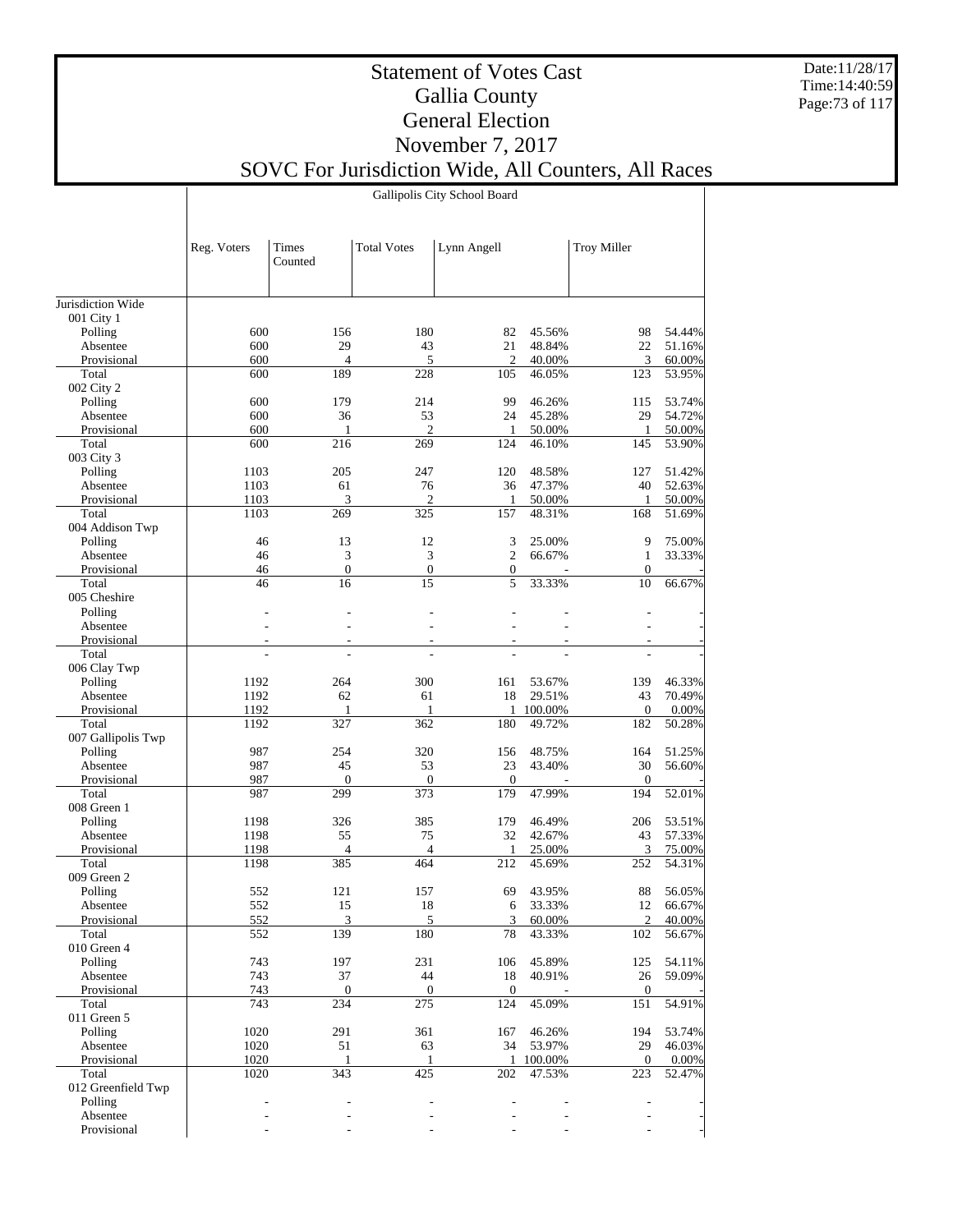Date:11/28/17 Time:14:40:59 Page:74 of 117

## Statement of Votes Cast Gallia County General Election November 7, 2017

SOVC For Jurisdiction Wide, All Counters, All Races

Gallipolis City School Board

|                           | Reg. Voters          | Times<br>Counted   | <b>Total Votes</b>       | Lynn Angell           |                          | <b>Troy Miller</b> |                  |
|---------------------------|----------------------|--------------------|--------------------------|-----------------------|--------------------------|--------------------|------------------|
|                           |                      |                    |                          |                       |                          |                    |                  |
| Total<br>013 Guyan Pct    | ÷                    | ÷                  | $\overline{\phantom{a}}$ | $\sim$                | $\overline{\phantom{a}}$ | ÷                  |                  |
| Polling                   |                      |                    |                          |                       |                          |                    |                  |
| Absentee                  |                      |                    |                          |                       |                          |                    |                  |
| Provisional               |                      |                    | $\overline{\phantom{a}}$ | ٠                     | ٠                        | $\overline{a}$     |                  |
| Total                     |                      |                    |                          |                       |                          |                    |                  |
| 014 Guyan Twp             |                      |                    |                          |                       |                          |                    |                  |
| Polling                   |                      |                    |                          |                       |                          |                    |                  |
| Absentee                  |                      |                    |                          |                       |                          |                    |                  |
| Provisional               | ÷                    |                    | $\overline{a}$           |                       |                          | $\overline{a}$     |                  |
| Total<br>015 Harrison Twp | L.                   |                    |                          |                       |                          |                    |                  |
| Polling                   |                      |                    |                          |                       |                          |                    |                  |
| Absentee                  |                      |                    |                          |                       |                          |                    |                  |
| Provisional               | ÷                    |                    | $\overline{\phantom{a}}$ | ٠                     | ٠                        | $\overline{a}$     |                  |
| Total                     | L.                   |                    |                          |                       |                          | $\overline{a}$     |                  |
| 016 Huntington Twp        |                      |                    |                          |                       |                          |                    |                  |
| Polling                   | 20                   | 10                 | 11                       | 7                     | 63.64%                   | 4                  | 36.36%           |
| Absentee                  | 20                   | $\mathbf{0}$       | $\boldsymbol{0}$         | $\mathbf{0}$          |                          | $\mathbf{0}$       |                  |
| Provisional               | 20                   | $\boldsymbol{0}$   | $\boldsymbol{0}$         | $\boldsymbol{0}$      |                          | $\boldsymbol{0}$   |                  |
| Total                     | 20                   | 10                 | 11                       | $\overline{7}$        | 63.64%                   | $\overline{4}$     | 36.36%           |
| 017 Morgan Twp            |                      |                    |                          |                       |                          |                    |                  |
| Polling<br>Absentee       |                      |                    |                          |                       |                          |                    |                  |
| Provisional               | ÷                    | $\overline{a}$     | $\overline{\phantom{a}}$ | $\overline{a}$        | $\overline{a}$           | ÷                  |                  |
| Total                     | $\overline{a}$       |                    |                          |                       | $\overline{a}$           | L.                 |                  |
| 018 Ohio Twp              |                      |                    |                          |                       |                          |                    |                  |
| Polling                   |                      |                    |                          |                       |                          |                    |                  |
| Absentee                  |                      |                    | $\overline{a}$           |                       |                          |                    |                  |
| Provisional               | ÷                    |                    | $\overline{a}$           |                       |                          | $\sim$             |                  |
| Total                     | L.                   |                    |                          | ÷.                    |                          | L.                 |                  |
| 019 Perry Twp             |                      |                    |                          |                       |                          |                    |                  |
| Polling                   | 21<br>21             | 10<br>$\mathbf{0}$ | 8<br>$\mathbf{0}$        | 6<br>$\boldsymbol{0}$ | 75.00%<br>$\overline{a}$ | 2<br>$\mathbf{0}$  | 25.00%           |
| Absentee<br>Provisional   | 21                   | $\boldsymbol{0}$   | $\boldsymbol{0}$         | $\boldsymbol{0}$      | $\overline{\phantom{a}}$ | $\boldsymbol{0}$   |                  |
| Total                     | 21                   | 10                 | 8                        | 6                     | 75.00%                   | $\overline{2}$     | 25.00%           |
| 020 Centerville Pct       |                      |                    |                          |                       |                          |                    |                  |
| Polling                   | 363                  | 124                | 138                      | 73                    | 52.90%                   | 65                 | 47.10%           |
| Absentee                  | 363                  | 9                  | 12                       | 7                     | 58.33%                   | 5                  | 41.67%           |
| Provisional               | 363                  | $\boldsymbol{0}$   | $\boldsymbol{0}$         | $\boldsymbol{0}$      |                          | $\mathbf{0}$       |                  |
| Total                     | 363                  | 133                | 150                      | 80                    | 53.33%                   | 70                 | 46.67%           |
| 021 Raccoon Twp           |                      |                    |                          |                       |                          |                    |                  |
| Polling                   | 663                  | 202                | 221                      | 123                   | 55.66%                   | 98                 | 44.34%           |
| Absentee<br>Provisional   | 663<br>663           | 36<br>10           | 46<br>14                 | 22<br>9               | 47.83%<br>64.29%         | 24<br>5            | 52.17%<br>35.71% |
| Total                     | 663                  | 248                | 281                      | 154                   | 54.80%                   | 127                | 45.20%           |
| 022 Bidwell Pct           |                      |                    |                          |                       |                          |                    |                  |
| Polling                   |                      | ٠                  | L.                       |                       |                          |                    |                  |
| Absentee                  | ÷                    | ٠                  | ÷                        |                       |                          | $\overline{a}$     |                  |
| Provisional               |                      |                    | $\sim$                   |                       |                          |                    |                  |
| Total                     | $\overline{a}$       | $\overline{a}$     | $\overline{\phantom{a}}$ | $\sim$                | $\sim$                   | $\sim$             |                  |
| 023 Springfield 1         |                      |                    |                          |                       |                          |                    |                  |
| Polling                   |                      |                    | $\overline{a}$           |                       |                          |                    |                  |
| Absentee<br>Provisional   |                      |                    | ٠                        |                       |                          |                    |                  |
| Total                     | $\overline{a}$<br>L. | ÷                  | $\sim$                   |                       |                          | ÷<br>÷             |                  |
| 024 Springfield 2         |                      |                    |                          |                       |                          |                    |                  |
| Polling                   | 217                  | 55                 | 73                       | 41                    | 56.16%                   | 32                 | 43.84%           |
| Absentee                  | 217                  | 6                  | $\boldsymbol{9}$         | 3                     | 33.33%                   | 6                  | 66.67%           |
| Provisional               | 217                  | $\mathbf{0}$       | $\boldsymbol{0}$         | $\boldsymbol{0}$      |                          | $\mathbf{0}$       |                  |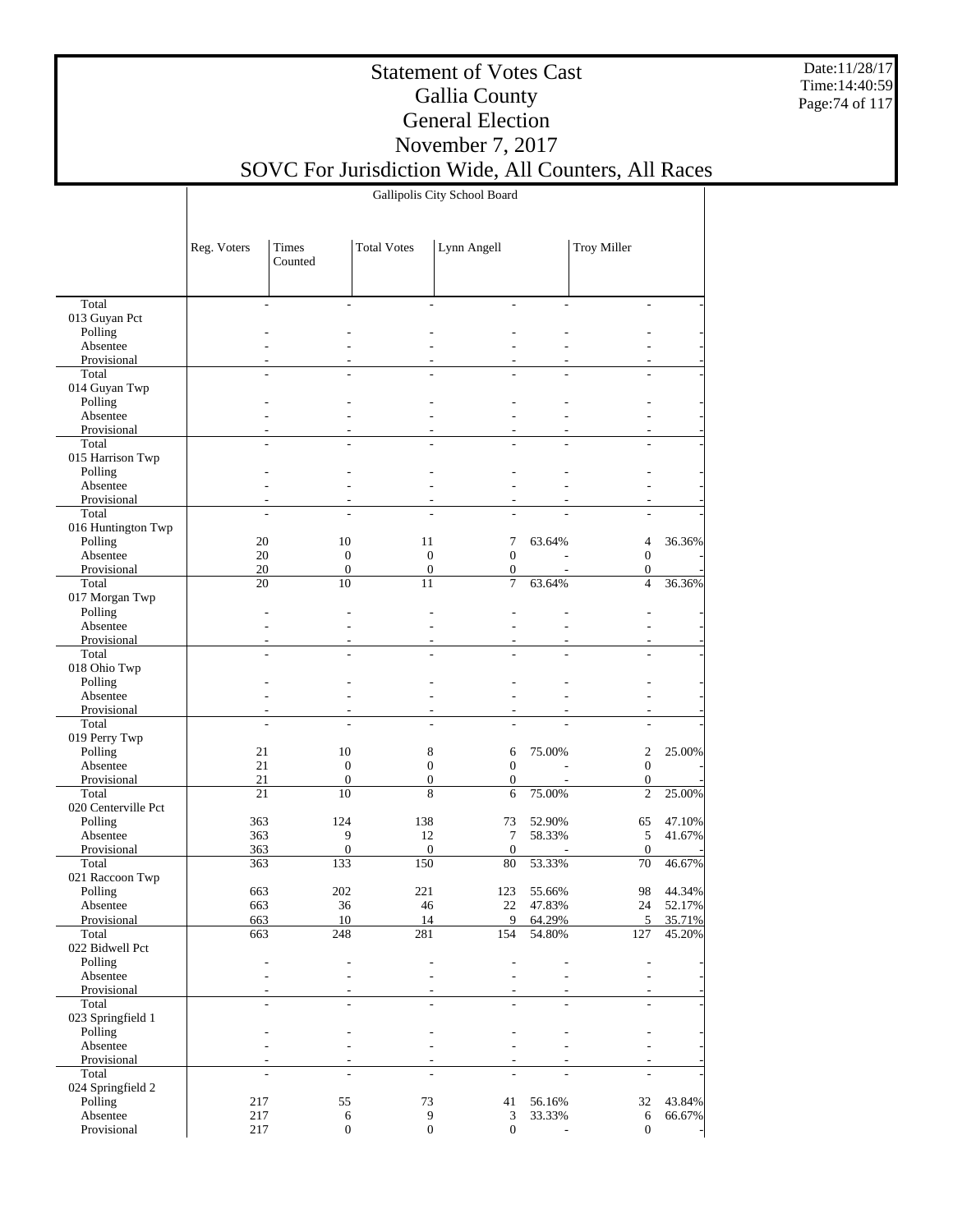Date:11/28/17 Time:14:40:59 Page:75 of 117

|             |             | Gallipolis City School Board |                          |             |        |                    |        |  |  |  |  |  |
|-------------|-------------|------------------------------|--------------------------|-------------|--------|--------------------|--------|--|--|--|--|--|
|             | Reg. Voters | Times<br>Counted             | <b>Total Votes</b>       | Lynn Angell |        | <b>Troy Miller</b> |        |  |  |  |  |  |
| Total       | 217         | 61                           | 82                       | 44          | 53.66% | 38                 | 46.34% |  |  |  |  |  |
| 025 Walnut  |             |                              |                          |             |        |                    |        |  |  |  |  |  |
| Polling     |             | $\overline{\phantom{a}}$     | $\overline{\phantom{a}}$ |             |        |                    |        |  |  |  |  |  |
| Absentee    |             | ۰                            | $\overline{\phantom{a}}$ |             |        |                    |        |  |  |  |  |  |
| Provisional |             |                              |                          |             |        |                    |        |  |  |  |  |  |
| Total       | ۰           | ۰                            | $\overline{\phantom{a}}$ |             |        |                    |        |  |  |  |  |  |
| Total       |             |                              |                          |             |        |                    |        |  |  |  |  |  |
| Polling     | 9325        | 2407                         | 2858                     | 1392        | 48.71% | 1466               | 51.29% |  |  |  |  |  |
| Absentee    | 9325        | 445                          | 556                      | 246         | 44.24% | 310                | 55.76% |  |  |  |  |  |
| Provisional | 9325        | 27                           | 34                       | 19          | 55.88% | 15                 | 44.12% |  |  |  |  |  |
| Total       | 9325        | 2879                         | 3448                     | 1657        | 48.06% | 1791               | 51.94% |  |  |  |  |  |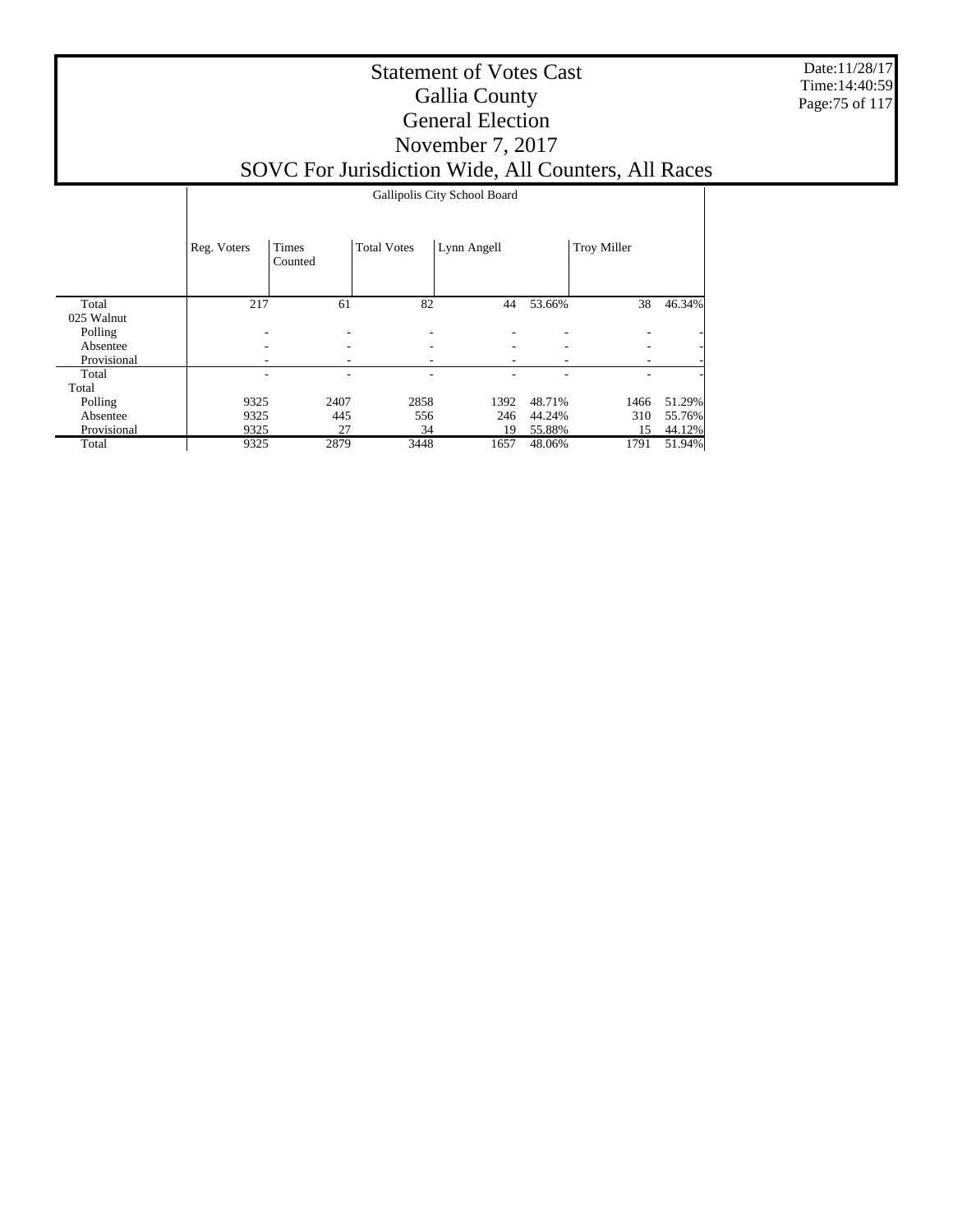Date:11/28/17 Time:14:40:59 Page:76 of 117

## Statement of Votes Cast Gallia County General Election November 7, 2017

## SOVC For Jurisdiction Wide, All Counters, All Races

Gallia County School Board

|                               | Reg. Voters              | Times<br>Counted         | <b>Total Votes</b>       | Jeff Halley   |                          | Stephanie Mulford |                          | <b>Brent Schultz</b>     |        |
|-------------------------------|--------------------------|--------------------------|--------------------------|---------------|--------------------------|-------------------|--------------------------|--------------------------|--------|
| Jurisdiction Wide             |                          |                          |                          |               |                          |                   |                          |                          |        |
| 001 City 1                    |                          |                          |                          |               |                          |                   |                          |                          |        |
| Polling                       |                          |                          |                          |               |                          |                   |                          |                          |        |
| Absentee                      |                          |                          |                          |               |                          |                   |                          |                          |        |
| Provisional                   |                          |                          |                          |               |                          |                   |                          |                          |        |
| Total                         |                          |                          |                          |               |                          |                   |                          |                          |        |
| 002 City 2                    |                          |                          |                          |               |                          |                   |                          |                          |        |
| Polling                       |                          |                          |                          |               |                          |                   |                          |                          |        |
| Absentee                      |                          |                          |                          |               |                          |                   |                          |                          |        |
| Provisional                   |                          |                          |                          |               |                          |                   |                          |                          |        |
| Total                         |                          |                          |                          |               |                          |                   |                          |                          |        |
| 003 City 3                    |                          |                          |                          |               |                          |                   |                          |                          |        |
| Polling                       |                          |                          |                          |               |                          |                   |                          |                          |        |
| Absentee                      |                          |                          |                          |               |                          |                   |                          |                          |        |
| Provisional<br>Total          | $\overline{a}$           |                          |                          | ÷,            |                          |                   |                          |                          |        |
| 004 Addison Twp               |                          |                          |                          |               |                          |                   |                          |                          |        |
| Polling                       | 1347                     | 313                      | 532                      | 182           | 34.21%                   | 188               | 35.34%                   | 162                      | 30.45% |
| Absentee                      | 1347                     | 32                       | 60                       | 19            | 31.67%                   | 18                | 30.00%                   | 23                       | 38.33% |
| Provisional                   | 1347                     | 3                        | 3                        | 1             | 33.33%                   | $\mathbf{1}$      | 33.33%                   | 1                        | 33.33% |
| Total                         | 1347                     | 348                      | 595                      | 202           | 33.95%                   | 207               | 34.79%                   | 186                      | 31.26% |
| 005 Cheshire                  |                          |                          |                          |               |                          |                   |                          |                          |        |
| Polling                       | 623                      | 134                      | 224                      | 68            | 30.36%                   | 89                | 39.73%                   | 67                       | 29.91% |
| Absentee                      | 623                      | 43                       | 82                       | 26            | 31.71%                   | 29                | 35.37%                   | 27                       | 32.93% |
| Provisional                   | 623                      | $\boldsymbol{0}$         | $\boldsymbol{0}$         | $\mathbf{0}$  | ä,                       | $\boldsymbol{0}$  |                          | $\mathbf{0}$             |        |
| Total                         | 623                      | 177                      | 306                      | 94            | 30.72%                   | 118               | 38.56%                   | 94                       | 30.72% |
| 006 Clay Twp                  |                          |                          |                          |               |                          |                   |                          |                          |        |
| Polling                       |                          |                          |                          |               |                          |                   |                          |                          |        |
| Absentee                      |                          |                          |                          |               |                          |                   |                          |                          |        |
| Provisional                   |                          |                          |                          |               |                          |                   |                          |                          |        |
| Total                         | L,                       |                          |                          |               |                          |                   |                          |                          |        |
| 007 Gallipolis Twp<br>Polling |                          |                          |                          |               |                          |                   |                          |                          |        |
| Absentee                      |                          |                          |                          |               |                          |                   |                          |                          |        |
| Provisional                   |                          |                          |                          |               |                          |                   |                          |                          |        |
| Total                         |                          |                          |                          |               |                          |                   |                          |                          |        |
| 008 Green 1                   |                          |                          |                          |               |                          |                   |                          |                          |        |
| Polling                       |                          |                          |                          |               |                          |                   |                          |                          |        |
| Absentee                      |                          |                          |                          |               |                          |                   |                          |                          |        |
| Provisional                   |                          |                          |                          |               |                          |                   |                          |                          |        |
| Total                         | ÷,                       | L,                       | $\overline{a}$           |               | $\overline{a}$           |                   |                          |                          |        |
| 009 Green 2                   |                          |                          |                          |               |                          |                   |                          |                          |        |
| Polling                       |                          |                          |                          |               |                          |                   |                          |                          |        |
| Absentee                      |                          |                          |                          |               |                          |                   |                          |                          |        |
| Provisional                   |                          |                          |                          |               |                          |                   |                          |                          |        |
| Total                         | $\overline{\phantom{a}}$ | $\overline{\phantom{a}}$ | $\frac{1}{2}$            | $\frac{1}{2}$ | L,                       | $\frac{1}{2}$     | $\overline{\phantom{a}}$ | $\overline{\phantom{a}}$ |        |
| 010 Green 4                   |                          |                          |                          |               |                          |                   |                          |                          |        |
| Polling<br>Absentee           |                          |                          |                          |               |                          |                   |                          |                          |        |
| Provisional                   |                          |                          |                          |               |                          |                   |                          |                          |        |
| Total                         | $\overline{\phantom{a}}$ | $\overline{\phantom{a}}$ | $\frac{1}{2}$            | $\frac{1}{2}$ | $\overline{a}$           | $\overline{a}$    | $\overline{\phantom{a}}$ | $\overline{\phantom{a}}$ |        |
| 011 Green 5                   |                          |                          |                          |               |                          |                   |                          |                          |        |
| Polling                       |                          |                          |                          |               |                          |                   |                          |                          |        |
| Absentee                      |                          |                          |                          |               |                          |                   |                          |                          |        |
| Provisional                   |                          |                          |                          |               |                          |                   |                          |                          |        |
| Total                         | $\overline{a}$           | $\overline{\phantom{a}}$ | $\overline{\phantom{a}}$ | ÷,            | $\overline{\phantom{a}}$ | ÷,                | L.                       | $\overline{\phantom{a}}$ |        |
| 012 Greenfield Twp            |                          |                          |                          |               |                          |                   |                          |                          |        |
| Polling                       | 373                      | 124                      | 150                      | 59            | 39.33%                   | 47                | 31.33%                   | 44                       | 29.33% |
| Absentee                      | 373                      | 72                       | 115                      | 43            | 37.39%                   | 41                | 35.65%                   | 31                       | 26.96% |
| Provisional                   | 373                      | $\overline{c}$           | $\overline{4}$           | $\mathbf{1}$  | 25.00%                   | 1                 | 25.00%                   | $\boldsymbol{2}$         | 50.00% |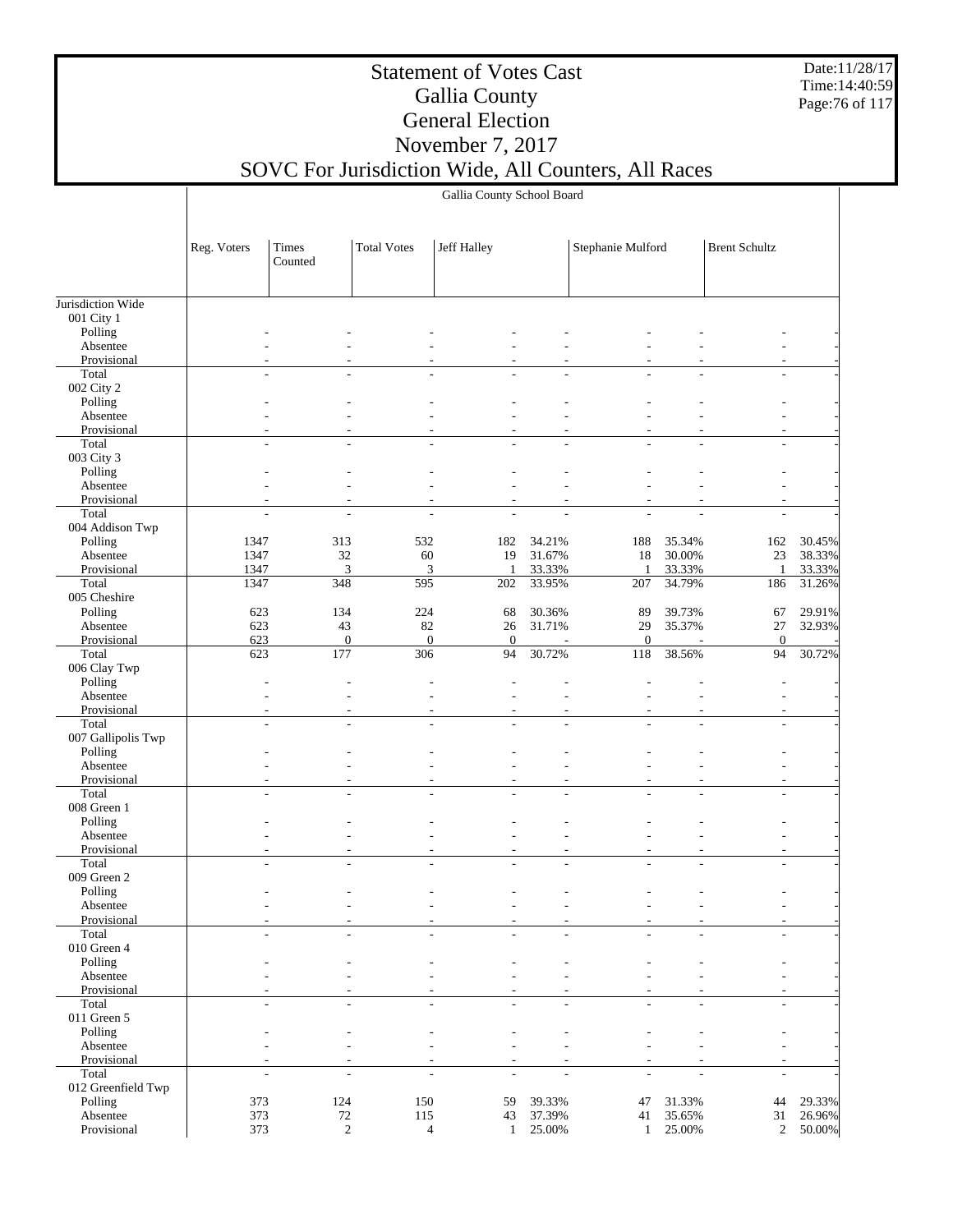Date:11/28/17 Time:14:40:59 Page:77 of 117

## Statement of Votes Cast Gallia County General Election November 7, 2017

## SOVC For Jurisdiction Wide, All Counters, All Races

Gallia County School Board

|                         | Reg. Voters              | Times<br>Counted             | <b>Total Votes</b>       | Jeff Halley      |                   | Stephanie Mulford |                 | <b>Brent Schultz</b> |                 |
|-------------------------|--------------------------|------------------------------|--------------------------|------------------|-------------------|-------------------|-----------------|----------------------|-----------------|
|                         |                          |                              |                          |                  |                   |                   |                 |                      |                 |
| Total                   | 373                      | 198                          | 269                      | 103              | 38.29%            | 89                | 33.09%          | 77                   | 28.62%          |
| 013 Guyan Pct           |                          |                              |                          |                  |                   |                   |                 |                      |                 |
| Polling                 |                          |                              |                          |                  |                   |                   |                 |                      |                 |
| Absentee                |                          |                              |                          |                  |                   |                   |                 |                      |                 |
| Provisional             |                          |                              |                          |                  |                   |                   |                 |                      |                 |
| Total<br>014 Guyan Twp  | ÷,                       |                              |                          |                  |                   |                   |                 |                      |                 |
| Polling                 | 599                      | 111                          | 158                      | 74               | 46.84%            | 49                | 31.01%          | 35                   | 22.15%          |
| Absentee                | 599                      | 30                           | 37                       | 19               | 51.35%            | 11                | 29.73%          | $\tau$               | 18.92%          |
| Provisional             | 599                      | $\overline{0}$               | $\mathbf{0}$             | $\mathbf{0}$     |                   | $\boldsymbol{0}$  |                 | $\mathbf{0}$         |                 |
| Total                   | 599                      | 141                          | 195                      | 93               | 47.69%            | 60                | 30.77%          | 42                   | 21.54%          |
| 015 Harrison Twp        |                          |                              |                          |                  |                   |                   |                 |                      |                 |
| Polling                 | 640                      | 153                          | 229                      | 108              | 47.16%            | 68                | 29.69%          | 53                   | 23.14%          |
| Absentee                | 640                      | 31                           | 46                       | 28               | 60.87%            | 10                | 21.74%          | 8                    | 17.39%          |
| Provisional             | 640                      | -1                           | $\mathbf{1}$             | $\mathbf{0}$     | 0.00%             | 1                 | 100.00%         | $\mathbf{0}$         | 0.00%           |
| Total                   | 640                      | 185                          | 276                      | 136              | 49.28%            | 79                | 28.62%          | 61                   | 22.10%          |
| 016 Huntington Twp      |                          |                              |                          |                  |                   |                   |                 |                      |                 |
| Polling                 | 894                      | 314                          | 395                      | 120              | 30.38%            | 110               | 27.85%          | 165                  | 41.77%          |
| Absentee                | 894                      | 39                           | 54                       | 20               | 37.04%            | 19                | 35.19%          | 15                   | 27.78%          |
| Provisional             | 894                      | 1                            | 3                        |                  | 33.33%            | $\mathbf{1}$      | 33.33%          | 1                    | 33.33%          |
| Total                   | 894                      | 354                          | 452                      | 141              | 31.19%            | 130               | 28.76%          | 181                  | 40.04%          |
| 017 Morgan Twp          |                          |                              |                          |                  |                   |                   |                 |                      |                 |
| Polling                 | 859                      | 196                          | 265                      | 78               | 29.43%            | 80                | 30.19%          | 107                  | 40.38%          |
| Absentee                | 859                      | 51                           | 80                       | 28               | 35.00%<br>100.00% | 27                | 33.75%          | 25                   | 31.25%          |
| Provisional<br>Total    | 859<br>859               | 1<br>248                     | $\mathbf{1}$<br>346      | $\mathbf{1}$     |                   | $\mathbf{0}$      | 0.00%<br>30.92% | $\theta$             | 0.00%<br>38.15% |
|                         |                          |                              |                          | 107              | 30.92%            | 107               |                 | 132                  |                 |
| 018 Ohio Twp<br>Polling | 605                      | 134                          | 165                      | 88               | 53.33%            | 46                | 27.88%          | 31                   | 18.79%          |
| Absentee                | 605                      | 23                           | 31                       | 19               | 61.29%            | 6                 | 19.35%          | 6                    | 19.35%          |
| Provisional             | 605                      | $\mathbf{0}$                 | $\mathbf{0}$             | $\boldsymbol{0}$ |                   | $\boldsymbol{0}$  |                 | $\mathbf{0}$         |                 |
| Total                   | 605                      | 157                          | 196                      | 107              | 54.59%            | 52                | 26.53%          | 37                   | 18.88%          |
| 019 Perry Twp           |                          |                              |                          |                  |                   |                   |                 |                      |                 |
| Polling                 | 742                      | 267                          | 414                      | 151              | 36.47%            | 136               | 32.85%          | 127                  | 30.68%          |
| Absentee                | 742                      | 35                           | 43                       | 16               | 37.21%            | 11                | 25.58%          | 16                   | 37.21%          |
| Provisional             | 742                      | 3                            | 3                        | 1                | 33.33%            | $\overline{1}$    | 33.33%          | 1                    | 33.33%          |
| Total                   | 742                      | 305                          | 460                      | 168              | 36.52%            | 148               | 32.17%          | 144                  | 31.30%          |
| 020 Centerville Pct     |                          |                              |                          |                  |                   |                   |                 |                      |                 |
| Polling                 | 277                      | 75                           | 128                      | 44               | 34.38%            | 40                | 31.25%          | 44                   | 34.38%          |
| Absentee                | 277                      | 15                           | 28                       | 12               | 42.86%            | 8                 | 28.57%          | 8                    | 28.57%          |
| Provisional             | 277                      | $\overline{2}$               | $\overline{4}$           | $\mathbf{2}$     | 50.00%            | 1                 | 25.00%          | 1                    | 25.00%          |
| Total                   | 277                      | 92                           | 160                      | 58               | 36.25%            | 49                | 30.63%          | 53                   | 33.13%          |
| 021 Raccoon Twp         |                          |                              |                          |                  |                   |                   |                 |                      |                 |
| Polling<br>Absentee     |                          |                              |                          |                  |                   |                   |                 |                      |                 |
| Provisional             |                          |                              |                          |                  |                   |                   |                 |                      |                 |
| Total                   | $\overline{\phantom{m}}$ | $\qquad \qquad \blacksquare$ | $\overline{\phantom{a}}$ |                  |                   |                   |                 |                      |                 |
| 022 Bidwell Pct         |                          |                              |                          |                  |                   |                   |                 |                      |                 |
| Polling                 | 667                      | 146                          | 231                      | 71               | 30.74%            | 68                | 29.44%          | 92                   | 39.83%          |
| Absentee                | 667                      | 22                           | 29                       | 10               | 34.48%            | 11                | 37.93%          | 8                    | 27.59%          |
| Provisional             | 667                      | $\mathbf{0}$                 | $\boldsymbol{0}$         | $\mathbf{0}$     |                   | $\boldsymbol{0}$  |                 | $\mathbf{0}$         |                 |
| Total                   | 667                      | 168                          | 260                      | 81               | 31.15%            | 79                | 30.38%          | 100                  | 38.46%          |
| 023 Springfield 1       |                          |                              |                          |                  |                   |                   |                 |                      |                 |
| Polling                 | 787                      | 170                          | 267                      | 94               | 35.21%            | 89                | 33.33%          | 84                   | 31.46%          |
| Absentee                | 787                      | 43                           | 78                       | 26               | 33.33%            | 26                | 33.33%          | 26                   | 33.33%          |
| Provisional             | 787                      | 1                            | $\mathbf{0}$             | $\mathbf{0}$     |                   | $\mathbf{0}$      |                 | $\overline{0}$       |                 |
| Total                   | 787                      | 214                          | 345                      | 120              | 34.78%            | 115               | 33.33%          | 110                  | 31.88%          |
| 024 Springfield 2       |                          |                              |                          |                  |                   |                   |                 |                      |                 |
| Polling                 | 542                      | 162                          | 259                      | 89               | 34.36%            | 74                | 28.57%          | 96                   | 37.07%          |
| Absentee                | 542                      | 24                           | 29                       | 11               | 37.93%            | 10                | 34.48%          | 8                    | 27.59%          |
| Provisional             | 542                      | $\mathbf{1}$                 | $\overline{2}$           | $\mathbf{1}$     | 50.00%            | 1                 | 50.00%          | $\boldsymbol{0}$     | $0.00\%$        |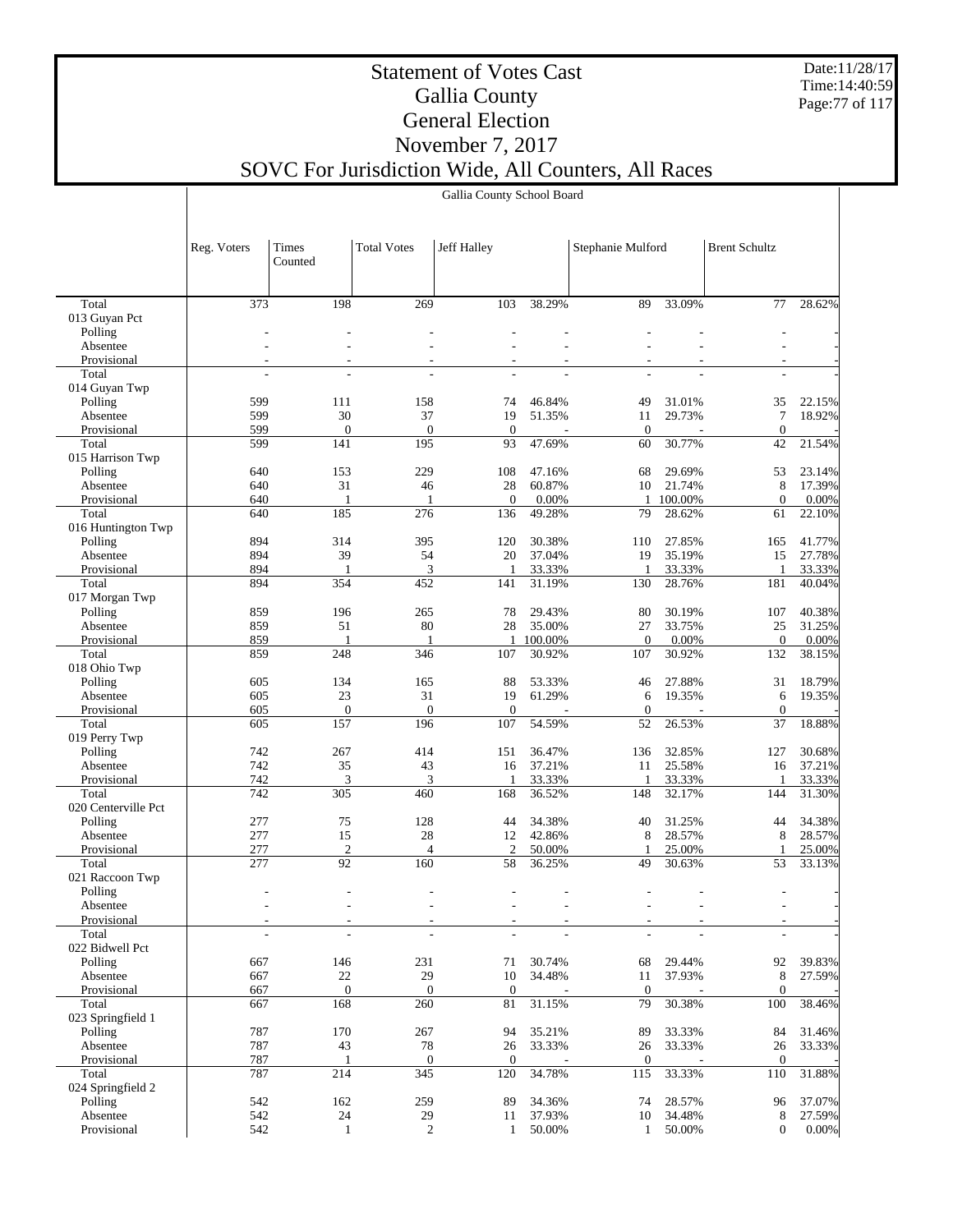Date:11/28/17 Time:14:41:00 Page:78 of 117

|             |             |                  |                    | Gallia County School Board |        |                   |        |                      |        |
|-------------|-------------|------------------|--------------------|----------------------------|--------|-------------------|--------|----------------------|--------|
|             | Reg. Voters | Times<br>Counted | <b>Total Votes</b> | Jeff Halley                |        | Stephanie Mulford |        | <b>Brent Schultz</b> |        |
| Total       | 542         | 187              | 290                | 101                        | 34.83% | 85                | 29.31% | 104                  | 35.86% |
| 025 Walnut  |             |                  |                    |                            |        |                   |        |                      |        |
| Polling     | 374         | 135              | 177                | 75                         | 42.37% | 54                | 30.51% | 48                   | 27.12% |
| Absentee    | 374         | 44               | 63                 | 23                         | 36.51% | 18                | 28.57% | 22                   | 34.92% |
| Provisional | 374         |                  | $\Omega$           | $\Omega$                   |        | 0                 |        | 0                    |        |
| Total       | 374         | 180              | 240                | 98                         | 40.83% | 72                | 30.00% | 70                   | 29.17% |
| Total       |             |                  |                    |                            |        |                   |        |                      |        |
| Polling     | 9329        | 2434             | 3594               | 1301                       | 36.20% | 1138              | 31.66% | 1155                 | 32.14% |
| Absentee    | 9329        | 504              | 775                | 300                        | 38.71% | 245               | 31.61% | 230                  | 29.68% |
| Provisional | 9329        | 16               | 21                 | 8                          | 38.10% |                   | 33.33% | 6                    | 28.57% |
| Total       | 9329        | 2954             | 4390               | 1609                       | 36.65% | 1390              | 31.66% | 1391                 | 31.69% |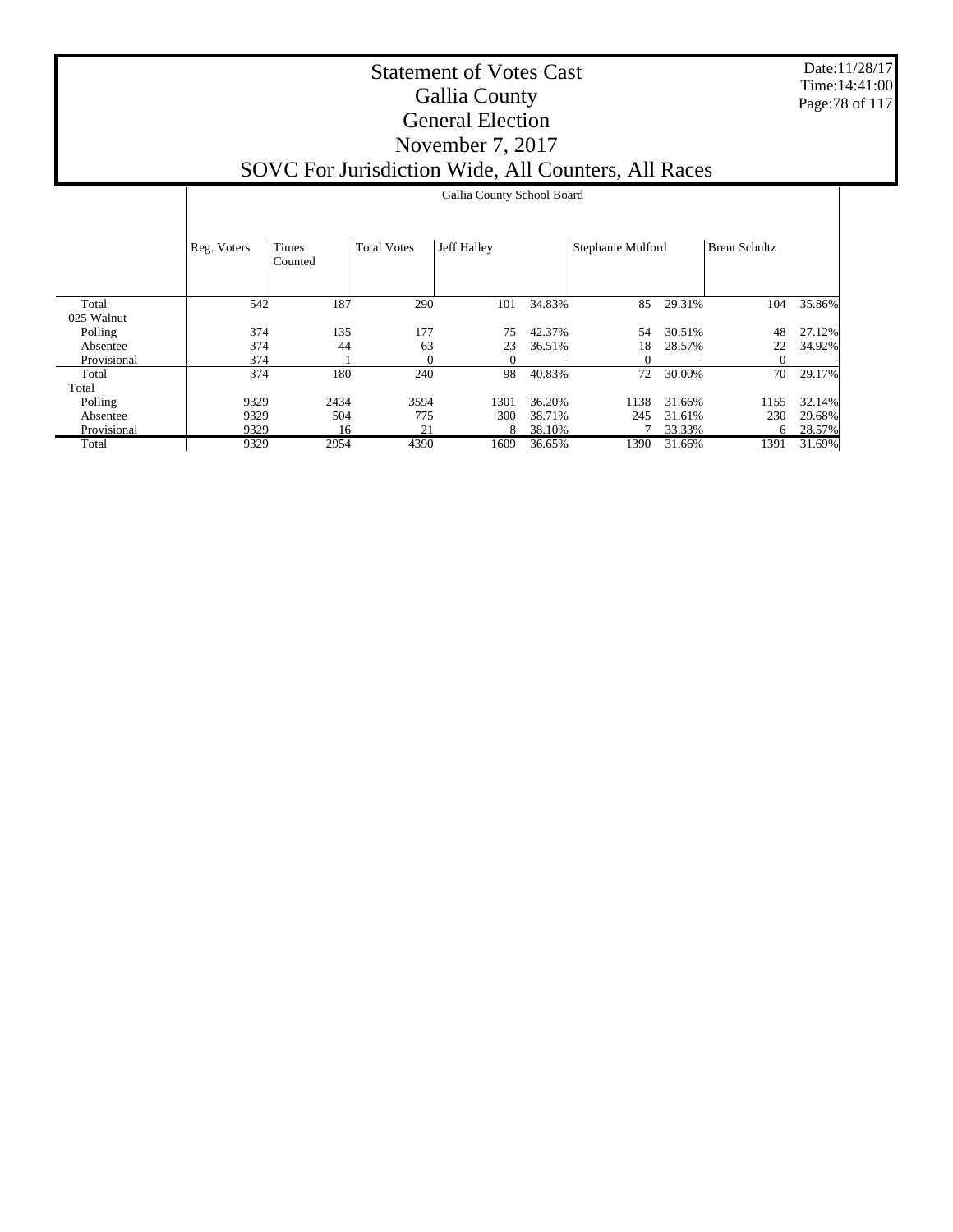Date:11/28/17 Time:14:41:00 Page:79 of 117

### Statement of Votes Cast Gallia County General Election November 7, 2017

## SOVC For Jurisdiction Wide, All Counters, All Races

Fairland Local School Board

|                                 | Reg. Voters | Times<br>Counted                | <b>Total Votes</b> | Martin Appleton |                          | Gary Sowards Jr. |                | Matt Ward |  |
|---------------------------------|-------------|---------------------------------|--------------------|-----------------|--------------------------|------------------|----------------|-----------|--|
|                                 |             |                                 |                    |                 |                          |                  |                |           |  |
| Jurisdiction Wide<br>001 City 1 |             |                                 |                    |                 |                          |                  |                |           |  |
| Polling                         |             |                                 |                    |                 |                          |                  |                |           |  |
| Absentee                        |             |                                 |                    |                 |                          |                  |                |           |  |
| Provisional                     |             |                                 |                    |                 |                          |                  |                |           |  |
| Total                           |             |                                 |                    |                 | ÷.                       |                  |                |           |  |
| 002 City 2                      |             |                                 |                    |                 |                          |                  |                |           |  |
| Polling<br>Absentee             |             |                                 |                    |                 |                          |                  |                |           |  |
| Provisional                     |             |                                 |                    |                 |                          |                  |                |           |  |
| Total                           |             | ÷.                              |                    |                 |                          |                  |                |           |  |
| 003 City 3                      |             |                                 |                    |                 |                          |                  |                |           |  |
| Polling                         |             |                                 |                    |                 |                          |                  |                |           |  |
| Absentee                        |             |                                 |                    |                 |                          |                  |                |           |  |
| Provisional                     |             |                                 |                    |                 |                          |                  |                |           |  |
| Total                           | L.          |                                 |                    |                 |                          |                  |                |           |  |
| 004 Addison Twp                 |             |                                 |                    |                 |                          |                  |                |           |  |
| Polling                         |             |                                 |                    |                 |                          |                  |                |           |  |
| Absentee<br>Provisional         |             |                                 |                    |                 |                          |                  |                |           |  |
| Total                           |             | $\overline{a}$<br>÷,            | L.                 | ÷,              | $\overline{\phantom{a}}$ |                  | $\overline{a}$ |           |  |
| 005 Cheshire                    |             |                                 |                    |                 |                          |                  |                |           |  |
| Polling                         |             |                                 |                    |                 |                          |                  |                |           |  |
| Absentee                        |             |                                 |                    |                 |                          |                  |                |           |  |
| Provisional                     |             |                                 |                    |                 | ÷,                       |                  |                |           |  |
| Total                           | L,          | L.                              | L,                 |                 | L,                       |                  |                |           |  |
| 006 Clay Twp                    |             |                                 |                    |                 |                          |                  |                |           |  |
| Polling                         |             |                                 |                    |                 |                          |                  |                |           |  |
| Absentee                        |             |                                 |                    |                 |                          |                  |                |           |  |
| Provisional<br>Total            |             | ÷.<br>L,                        |                    | L.              |                          |                  |                |           |  |
| 007 Gallipolis Twp              |             |                                 |                    |                 |                          |                  |                |           |  |
| Polling                         |             |                                 |                    |                 |                          |                  |                |           |  |
| Absentee                        |             |                                 |                    |                 |                          |                  |                |           |  |
| Provisional                     |             |                                 |                    |                 | ÷,                       |                  |                |           |  |
| Total                           | L.          |                                 |                    |                 |                          |                  |                |           |  |
| 008 Green 1                     |             |                                 |                    |                 |                          |                  |                |           |  |
| Polling                         |             |                                 |                    |                 |                          |                  |                |           |  |
| Absentee                        |             |                                 |                    |                 |                          |                  |                |           |  |
| Provisional<br>Total            |             | $\overline{a}$<br>L,            | L.                 | L.              | $\overline{a}$           |                  | $\overline{a}$ |           |  |
| 009 Green 2                     |             |                                 |                    |                 |                          |                  |                |           |  |
| Polling                         |             |                                 |                    |                 |                          |                  |                |           |  |
| Absentee                        |             |                                 |                    |                 |                          |                  |                |           |  |
| Provisional                     |             |                                 |                    |                 |                          |                  |                |           |  |
| Total                           |             | $\frac{1}{2}$<br>$\overline{a}$ | L,                 | ÷,              | L,                       | $\overline{a}$   |                |           |  |
| 010 Green 4                     |             |                                 |                    |                 |                          |                  |                |           |  |
| Polling                         |             |                                 |                    |                 |                          |                  |                |           |  |
| Absentee                        |             |                                 |                    |                 |                          |                  |                |           |  |
| Provisional<br>Total            |             | $\frac{1}{2}$<br>÷,             | L.                 | $\overline{a}$  | $\overline{\phantom{a}}$ | L.               | $\overline{a}$ | ÷         |  |
| 011 Green 5                     |             |                                 |                    |                 |                          |                  |                |           |  |
| Polling                         |             |                                 |                    |                 |                          |                  |                |           |  |
| Absentee                        |             |                                 |                    |                 |                          |                  |                |           |  |
| Provisional                     |             |                                 |                    |                 | ٠                        |                  |                |           |  |
| Total                           |             | ÷,<br>$\overline{a}$            | L,                 | L.              | ÷,                       | L.               |                |           |  |
| 012 Greenfield Twp              |             |                                 |                    |                 |                          |                  |                |           |  |
| Polling                         |             |                                 |                    |                 |                          |                  |                |           |  |
| Absentee                        |             |                                 |                    |                 |                          |                  |                |           |  |
| Provisional                     |             |                                 |                    |                 |                          |                  |                |           |  |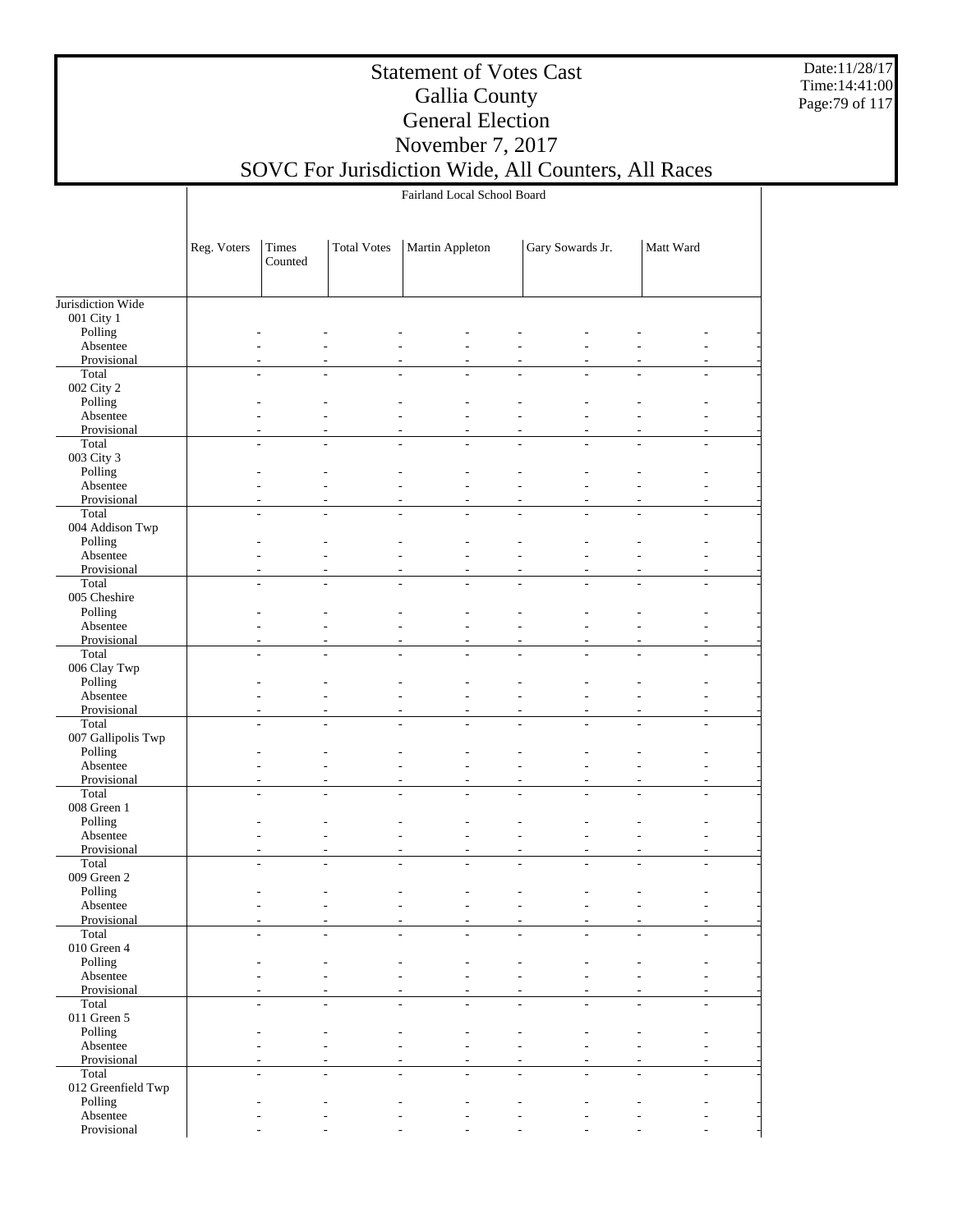Date:11/28/17 Time:14:41:00 Page:80 of 117

### Statement of Votes Cast Gallia County General Election November 7, 2017

## SOVC For Jurisdiction Wide, All Counters, All Races

Fairland Local School Board

|                         | Reg. Voters              | Times<br>Counted         | <b>Total Votes</b> | Martin Appleton          |                                            | Gary Sowards Jr.                 |                      | Matt Ward                |        |
|-------------------------|--------------------------|--------------------------|--------------------|--------------------------|--------------------------------------------|----------------------------------|----------------------|--------------------------|--------|
|                         |                          |                          |                    |                          |                                            |                                  |                      |                          |        |
| Total                   | $\blacksquare$           | $\overline{\phantom{a}}$ | $\blacksquare$     | $\overline{\phantom{a}}$ | $\overline{\phantom{a}}$                   | $\overline{\phantom{a}}$         | $\overline{a}$       | $\overline{\phantom{a}}$ |        |
| 013 Guyan Pct           |                          |                          |                    |                          |                                            |                                  |                      |                          |        |
| Polling                 | 317                      | 58                       | 110                | 35                       | 31.82%                                     | 42                               | 38.18%               | 33                       | 30.00% |
| Absentee                | 317                      | 16                       | 21                 | 7                        | 33.33%                                     | 6                                | 28.57%               | $\,$ 8 $\,$              | 38.10% |
| Provisional             | 317                      | $\mathbf{0}$             | $\boldsymbol{0}$   | $\mathbf{0}$             | $\overline{\phantom{a}}$                   | $\mathbf{0}$                     |                      | $\mathbf{0}$             |        |
| Total                   | 317                      | $\overline{74}$          | 131                | 42                       | 32.06%                                     | $\overline{48}$                  | 36.64%               | 41                       | 31.30% |
| 014 Guyan Twp           |                          |                          |                    |                          |                                            |                                  |                      |                          |        |
| Polling                 |                          |                          |                    |                          |                                            |                                  |                      |                          |        |
| Absentee                |                          | ÷                        | ٠                  |                          | ÷                                          |                                  |                      |                          |        |
| Provisional             | $\overline{a}$           | $\sim$                   | L.                 | L.                       | $\overline{a}$                             | $\overline{a}$<br>$\overline{a}$ | $\sim$               | ÷.                       |        |
| Total                   |                          |                          |                    |                          |                                            |                                  |                      |                          |        |
| 015 Harrison Twp        |                          |                          |                    |                          |                                            |                                  |                      |                          |        |
| Polling<br>Absentee     |                          |                          |                    |                          |                                            |                                  |                      |                          |        |
| Provisional             | $\overline{a}$           | ٠                        |                    | $\overline{a}$           | $\overline{a}$                             | $\overline{\phantom{a}}$         |                      |                          |        |
| Total                   | ÷.                       | L,                       | ÷.                 | ÷                        | L.                                         | $\overline{a}$                   | L.                   |                          |        |
| 016 Huntington Twp      |                          |                          |                    |                          |                                            |                                  |                      |                          |        |
| Polling                 |                          |                          |                    |                          |                                            |                                  |                      |                          |        |
| Absentee                |                          |                          |                    | ÷                        | ÷.                                         |                                  |                      |                          |        |
| Provisional             | $\overline{a}$           |                          |                    | $\overline{a}$           | ÷                                          | $\overline{a}$                   |                      |                          |        |
| Total                   | $\overline{a}$           | L.                       |                    | ÷.                       |                                            | L.                               | L.                   |                          |        |
| 017 Morgan Twp          |                          |                          |                    |                          |                                            |                                  |                      |                          |        |
| Polling                 |                          |                          |                    |                          |                                            |                                  |                      |                          |        |
| Absentee                |                          |                          |                    |                          |                                            |                                  |                      |                          |        |
| Provisional             | $\overline{\phantom{a}}$ | ٠                        | ٠                  | $\overline{\phantom{a}}$ | $\overline{\phantom{a}}$                   | $\sim$                           | $\overline{a}$       |                          |        |
| Total                   | ÷.                       | L.                       |                    | ÷.                       |                                            |                                  |                      |                          |        |
| 018 Ohio Twp            |                          |                          |                    |                          |                                            |                                  |                      |                          |        |
| Polling                 |                          |                          |                    |                          |                                            |                                  |                      |                          |        |
| Absentee                |                          |                          |                    | ÷                        | ÷                                          |                                  |                      |                          |        |
| Provisional             | $\overline{a}$           |                          |                    | ÷                        | ÷.                                         | $\overline{a}$                   |                      |                          |        |
| Total                   | $\overline{a}$           | L.                       | L                  | ÷,                       | $\overline{a}$                             | $\overline{a}$                   | $\overline{a}$       |                          |        |
| 019 Perry Twp           |                          |                          |                    |                          |                                            |                                  |                      |                          |        |
| Polling                 |                          |                          |                    |                          |                                            |                                  |                      |                          |        |
| Absentee                |                          |                          |                    |                          |                                            |                                  |                      |                          |        |
| Provisional<br>Total    | $\overline{a}$<br>÷.     | ÷,<br>÷.                 | ٠<br>L.            | $\overline{a}$<br>÷.     | $\overline{\phantom{a}}$<br>$\overline{a}$ | $\overline{\phantom{a}}$<br>÷    | $\overline{a}$<br>÷. |                          |        |
| 020 Centerville Pct     |                          |                          |                    |                          |                                            |                                  |                      |                          |        |
| Polling                 |                          |                          |                    |                          |                                            |                                  |                      |                          |        |
| Absentee                |                          |                          |                    | ÷                        | ÷.                                         | $\overline{a}$                   |                      |                          |        |
| Provisional             | $\overline{\phantom{a}}$ |                          |                    | ۰                        | ÷                                          | $\overline{\phantom{a}}$         |                      |                          |        |
| Total                   | L.                       |                          |                    |                          |                                            |                                  | ÷.                   |                          |        |
| 021 Raccoon Twp         |                          |                          |                    |                          |                                            |                                  |                      |                          |        |
| Polling                 |                          |                          |                    |                          |                                            |                                  |                      |                          |        |
| Absentee                |                          |                          |                    |                          |                                            |                                  |                      |                          |        |
| Provisional             |                          |                          |                    |                          |                                            |                                  |                      |                          |        |
| Total                   |                          |                          |                    |                          |                                            |                                  |                      |                          |        |
| 022 Bidwell Pct         |                          |                          |                    |                          |                                            |                                  |                      |                          |        |
| Polling                 |                          |                          |                    |                          |                                            |                                  |                      |                          |        |
| Absentee                |                          |                          |                    |                          | ÷                                          |                                  |                      |                          |        |
| Provisional             |                          |                          |                    |                          | ÷                                          |                                  |                      |                          |        |
| Total                   | $\overline{a}$           |                          |                    |                          |                                            |                                  |                      |                          |        |
| 023 Springfield 1       |                          |                          |                    |                          |                                            |                                  |                      |                          |        |
| Polling                 |                          |                          |                    |                          |                                            |                                  |                      |                          |        |
| Absentee<br>Provisional |                          | ٠                        |                    | $\overline{a}$           | $\overline{\phantom{a}}$                   | $\overline{a}$                   |                      |                          |        |
| Total                   |                          | L.                       |                    |                          | L.                                         | $\overline{a}$                   |                      |                          |        |
| 024 Springfield 2       |                          |                          |                    |                          |                                            |                                  |                      |                          |        |
| Polling                 |                          |                          |                    |                          |                                            |                                  |                      |                          |        |
| Absentee                |                          |                          |                    |                          |                                            |                                  |                      |                          |        |
| Provisional             |                          |                          |                    |                          |                                            |                                  |                      |                          |        |
|                         |                          |                          |                    |                          |                                            |                                  |                      |                          |        |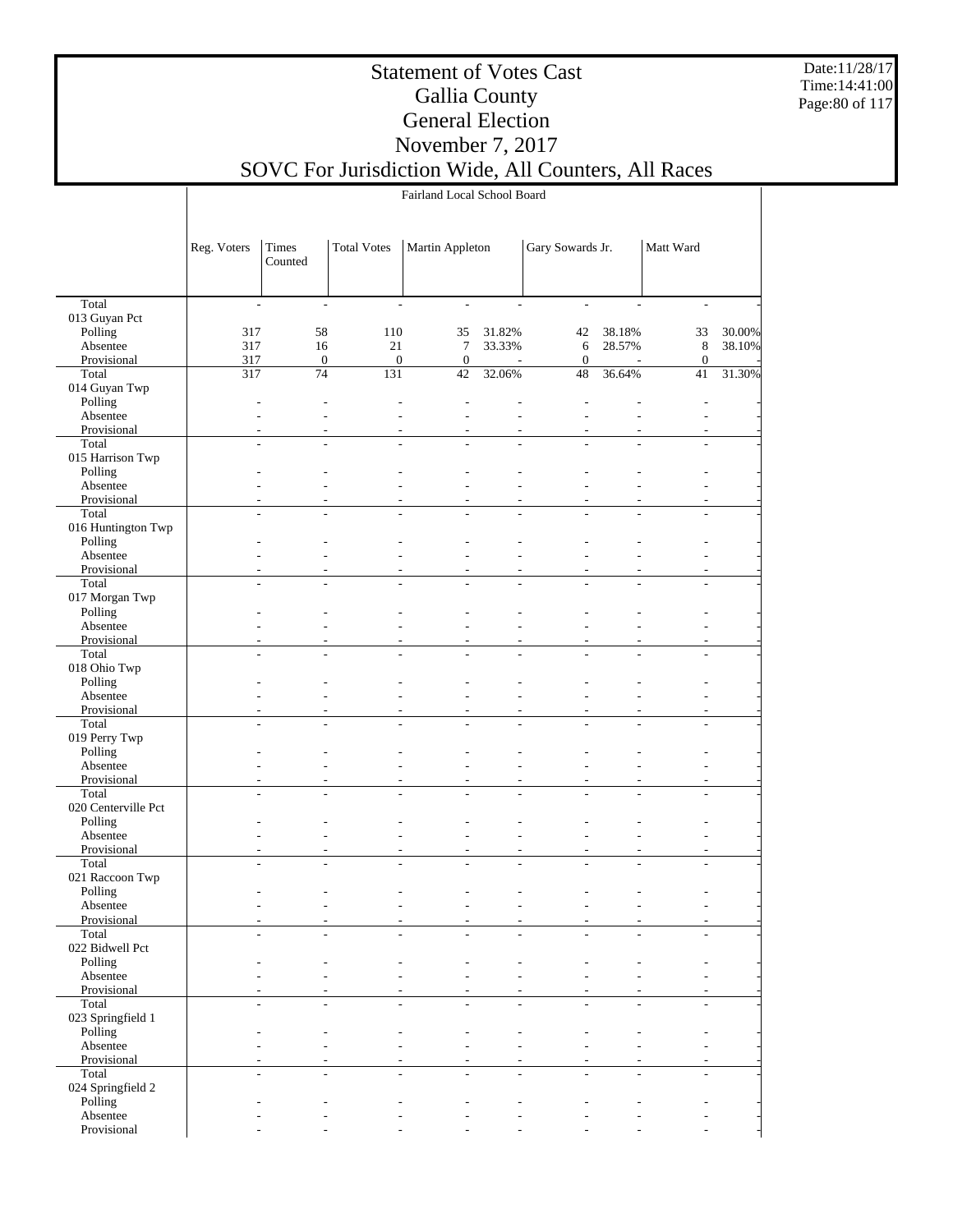Date:11/28/17 Time:14:41:00 Page:81 of 117

|             |             | Fairland Local School Board |                    |                 |                          |                          |        |           |        |  |  |  |
|-------------|-------------|-----------------------------|--------------------|-----------------|--------------------------|--------------------------|--------|-----------|--------|--|--|--|
|             | Reg. Voters | Times<br>Counted            | <b>Total Votes</b> | Martin Appleton |                          | Gary Sowards Jr.         |        | Matt Ward |        |  |  |  |
| Total       |             |                             |                    |                 |                          |                          |        |           |        |  |  |  |
| 025 Walnut  |             |                             |                    |                 |                          |                          |        |           |        |  |  |  |
| Polling     | ۰           | ٠                           | ۰                  | ٠               | $\overline{a}$           |                          |        |           |        |  |  |  |
| Absentee    | ۰           | ۰                           | ۰                  | ٠               | $\overline{\phantom{0}}$ | $\overline{\phantom{a}}$ | ۰      |           |        |  |  |  |
| Provisional |             | ۰                           |                    | ۰               | -                        | $\overline{\phantom{a}}$ |        |           |        |  |  |  |
| Total       |             |                             |                    |                 |                          |                          |        |           |        |  |  |  |
| Total       |             |                             |                    |                 |                          |                          |        |           |        |  |  |  |
| Polling     | 317         | 58                          | 110                | 35              | 31.82%                   | 42                       | 38.18% | 33        | 30.00% |  |  |  |
| Absentee    | 317         | 16                          | 21                 |                 | 33.33%                   | 6                        | 28.57% | 8         | 38.10% |  |  |  |
| Provisional | 317         | 0                           | 0                  |                 |                          | $\Omega$                 |        | 0         |        |  |  |  |
| Total       | 317         | 74                          | 131                | 42              | 32.06%                   | 48                       | 36.64% | 41        | 31.30% |  |  |  |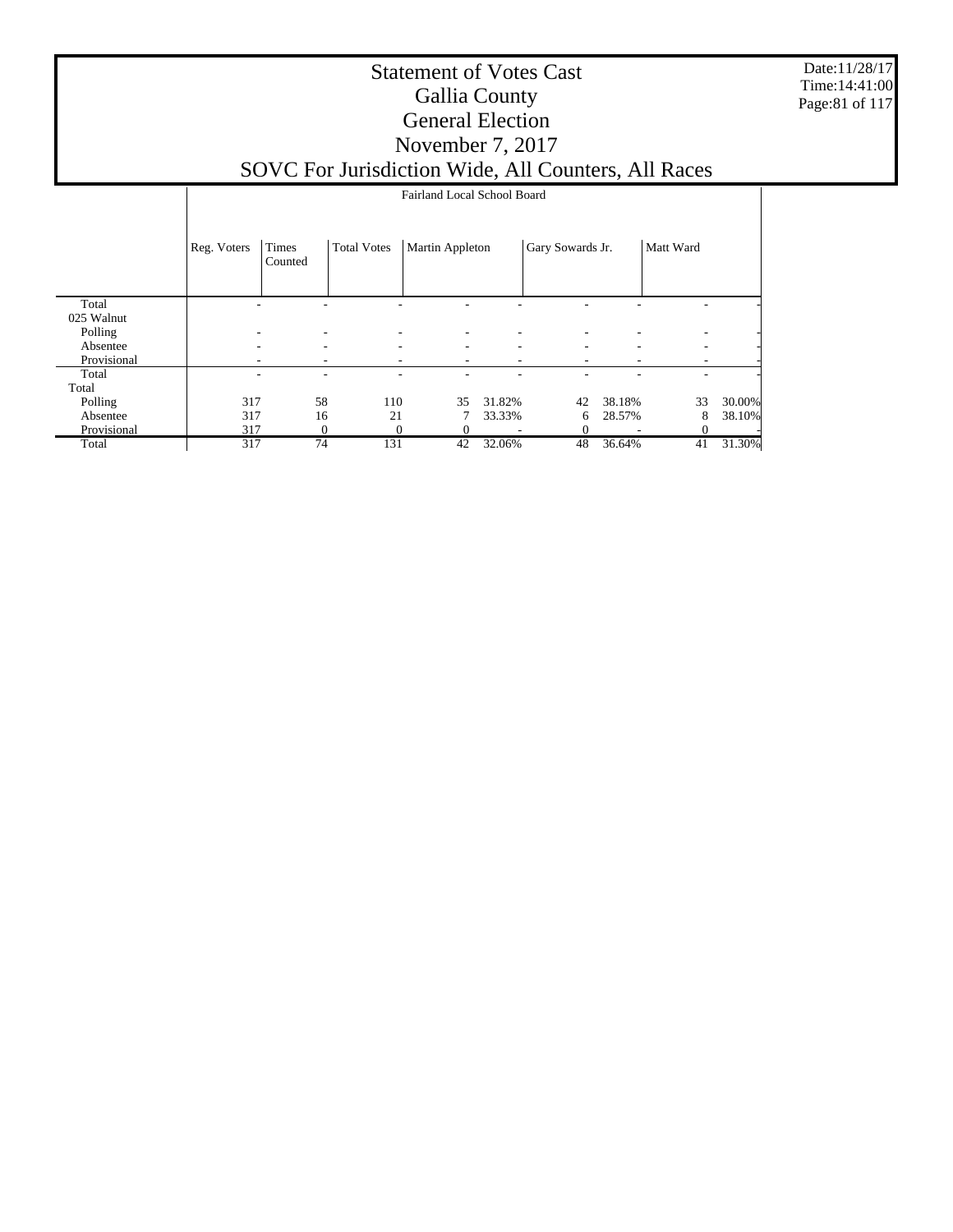Date:11/28/17 Time:14:41:00 Page:82 of 117

## Statement of Votes Cast Gallia County General Election November 7, 2017

Symmes Valley School Board

## SOVC For Jurisdiction Wide, All Counters, All Races

|                    | Reg. Voters              | Times<br>Counted | <b>Total Votes</b> | Tammie Meyers |                | Hope Rowe |        | John V. Sharp            |                | Tommy Shepherd |        |
|--------------------|--------------------------|------------------|--------------------|---------------|----------------|-----------|--------|--------------------------|----------------|----------------|--------|
|                    |                          |                  |                    |               |                |           |        |                          |                |                |        |
| Jurisdiction Wide  |                          |                  |                    |               |                |           |        |                          |                |                |        |
| 001 City 1         |                          |                  |                    |               |                |           |        |                          |                |                |        |
| Polling            |                          |                  |                    |               |                |           |        |                          |                |                |        |
| Absentee           |                          |                  |                    |               |                |           |        |                          |                |                |        |
| Provisional        |                          |                  |                    |               |                |           |        |                          |                |                |        |
| Total              |                          |                  |                    |               |                |           |        |                          |                |                |        |
| 002 City 2         |                          |                  |                    |               |                |           |        |                          |                |                |        |
| Polling            |                          |                  |                    |               |                |           |        |                          |                |                |        |
| Absentee           |                          |                  |                    |               |                |           |        |                          |                |                |        |
| Provisional        |                          |                  |                    |               |                |           |        |                          |                |                |        |
| Total              |                          |                  |                    |               |                |           |        |                          |                |                |        |
| 003 City 3         |                          |                  |                    |               |                |           |        |                          |                |                |        |
| Polling            |                          |                  |                    |               |                |           |        |                          |                |                |        |
| Absentee           |                          |                  |                    |               |                |           |        |                          |                |                |        |
| Provisional        |                          |                  |                    |               |                |           |        |                          |                |                |        |
| Total              | $\sim$                   | ÷.               | ÷                  | L.            | L.             | ÷         | ÷      | L.                       | L.             |                | ÷      |
| 004 Addison Twp    |                          |                  |                    |               |                |           |        |                          |                |                |        |
| Polling            |                          |                  |                    |               |                |           |        |                          |                |                |        |
| Absentee           |                          |                  |                    |               |                |           |        |                          |                |                |        |
| Provisional        |                          |                  |                    |               |                |           |        |                          |                |                |        |
| Total              | $\sim$                   | ÷                |                    | L.            | $\overline{a}$ |           |        | ÷                        |                |                |        |
| 005 Cheshire       |                          |                  |                    |               |                |           |        |                          |                |                |        |
| Polling            |                          |                  |                    |               |                |           |        |                          |                |                |        |
| Absentee           |                          |                  |                    |               |                |           |        |                          |                |                |        |
| Provisional        |                          |                  |                    |               |                |           |        |                          |                |                |        |
| Total              |                          |                  |                    |               |                |           |        |                          |                |                |        |
| 006 Clay Twp       |                          |                  |                    |               |                |           |        |                          |                |                |        |
| Polling            |                          |                  |                    |               |                |           |        |                          |                |                |        |
| Absentee           |                          |                  |                    |               |                |           |        |                          |                |                |        |
| Provisional        |                          |                  |                    |               |                |           |        |                          |                |                |        |
| Total              |                          |                  |                    |               |                |           |        |                          |                |                |        |
| 007 Gallipolis Twp |                          |                  |                    |               |                |           |        |                          |                |                |        |
| Polling            |                          |                  |                    |               |                |           |        |                          |                |                |        |
| Absentee           |                          |                  |                    |               |                |           |        |                          |                |                |        |
| Provisional        |                          |                  |                    |               |                |           |        |                          |                |                |        |
| Total              |                          |                  |                    |               |                |           |        | L                        |                |                |        |
| 008 Green 1        |                          |                  |                    |               |                |           |        |                          |                |                |        |
| Polling            |                          |                  |                    |               |                |           |        |                          |                |                |        |
| Absentee           |                          |                  |                    |               |                |           |        |                          |                |                |        |
| Provisional        |                          |                  |                    |               |                |           |        |                          |                |                |        |
| Total              | ÷                        | ÷                |                    | L.            | ÷              |           |        | L.                       | J.             |                | ٠      |
| 009 Green 2        |                          |                  |                    |               |                |           |        |                          |                |                |        |
| Polling            |                          |                  |                    |               |                |           |        |                          |                |                |        |
| Absentee           |                          |                  |                    |               |                |           |        |                          |                |                |        |
| Provisional        |                          |                  |                    |               |                |           |        |                          |                |                |        |
| Total              |                          |                  |                    |               |                |           |        |                          |                |                |        |
| 010 Green 4        |                          |                  |                    |               |                |           |        |                          |                |                |        |
| Polling            |                          |                  |                    |               |                |           |        |                          |                |                |        |
| Absentee           |                          |                  |                    |               |                |           |        |                          |                |                |        |
| Provisional        |                          |                  |                    |               |                |           |        |                          |                |                |        |
| Total              | $\overline{\phantom{a}}$ | ÷,               | $\overline{a}$     | L,            | $\overline{a}$ | $\sim$    | $\sim$ | $\overline{\phantom{a}}$ | $\overline{a}$ |                | $\sim$ |
| 011 Green 5        |                          |                  |                    |               |                |           |        |                          |                |                |        |
| Polling            |                          |                  |                    |               |                |           |        |                          |                |                |        |
| Absentee           |                          |                  |                    |               |                |           |        |                          |                |                |        |
| Provisional        |                          |                  |                    |               |                |           |        |                          |                |                |        |
| Total              |                          | $\overline{a}$   | L,                 | L,            | $\overline{a}$ | $\sim$    |        | ÷,                       | $\overline{a}$ |                | $\sim$ |
| 012 Greenfield Twp |                          |                  |                    |               |                |           |        |                          |                |                |        |
| Polling            |                          |                  |                    |               |                |           |        |                          |                |                |        |
| Absentee           |                          |                  |                    |               |                |           |        |                          |                |                |        |
| Provisional        |                          |                  |                    |               |                |           |        |                          |                |                |        |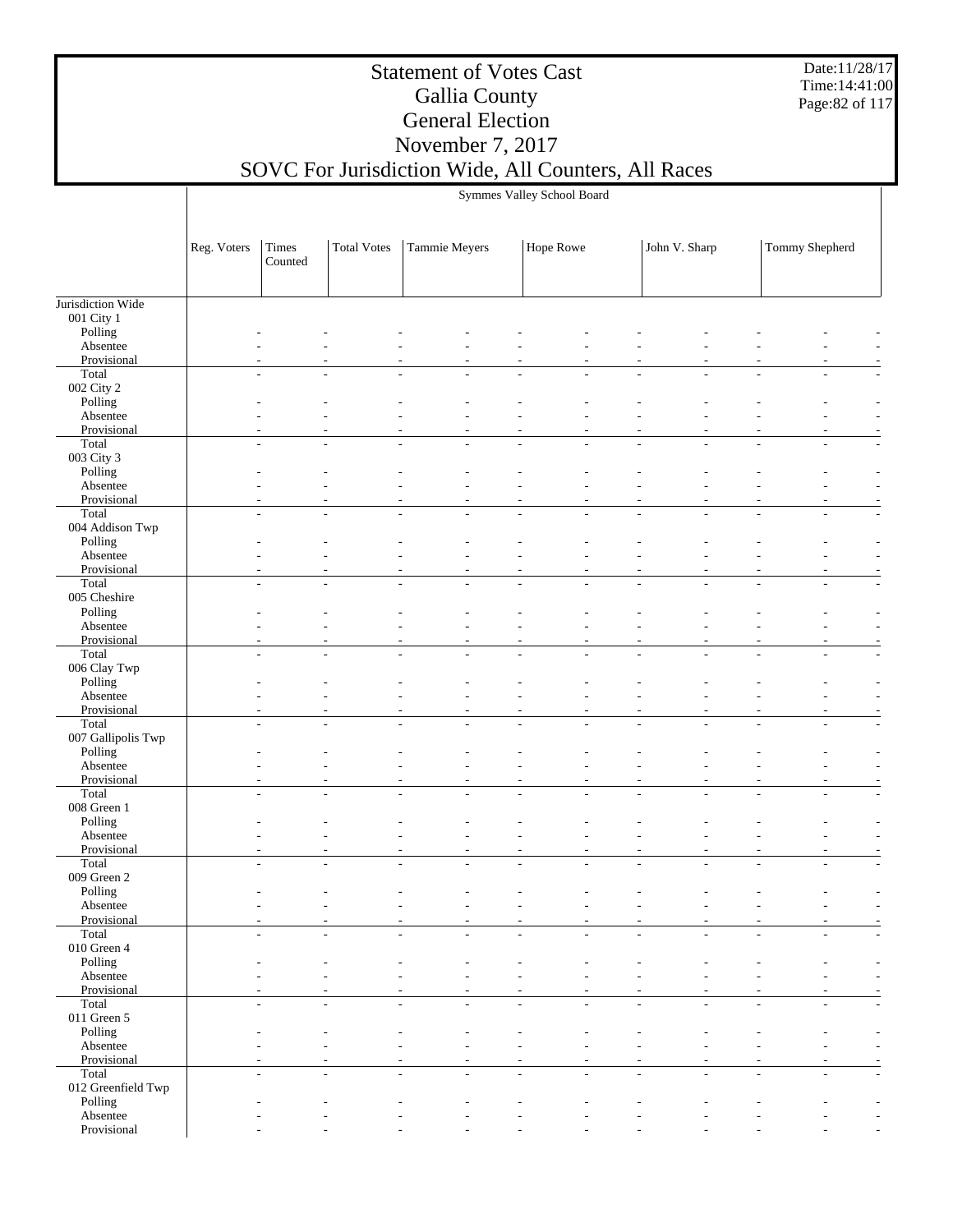Date:11/28/17 Time:14:41:00 Page:83 of 117

## Statement of Votes Cast Gallia County General Election November 7, 2017

# SOVC For Jurisdiction Wide, All Counters, All Races

| Symmes Valley School Board |  |  |  |
|----------------------------|--|--|--|
|----------------------------|--|--|--|

|                         | Reg. Voters              | Times<br>Counted                   | <b>Total Votes</b>       | Tammie Meyers                              | Hope Rowe                                                                        |                          | John V. Sharp  |                | Tommy Shepherd           |                          |
|-------------------------|--------------------------|------------------------------------|--------------------------|--------------------------------------------|----------------------------------------------------------------------------------|--------------------------|----------------|----------------|--------------------------|--------------------------|
|                         |                          |                                    |                          |                                            |                                                                                  |                          |                |                |                          |                          |
| Total                   |                          | L,                                 |                          | $\overline{a}$                             |                                                                                  |                          |                |                |                          |                          |
| 013 Guyan Pct           |                          |                                    |                          |                                            |                                                                                  |                          |                |                |                          |                          |
| Polling<br>Absentee     |                          |                                    |                          |                                            |                                                                                  |                          |                |                |                          |                          |
| Provisional             |                          |                                    |                          |                                            |                                                                                  |                          |                |                |                          |                          |
| Total                   | $\overline{a}$           |                                    |                          |                                            |                                                                                  |                          |                |                |                          |                          |
| 014 Guyan Twp           |                          |                                    |                          |                                            |                                                                                  |                          |                |                |                          |                          |
| Polling<br>Absentee     |                          |                                    |                          |                                            |                                                                                  |                          |                |                |                          |                          |
| Provisional             |                          |                                    |                          |                                            |                                                                                  |                          |                |                |                          |                          |
| Total                   |                          | $\overline{\phantom{a}}$<br>L,     |                          | L.                                         |                                                                                  | ÷.                       |                |                |                          |                          |
| 015 Harrison Twp        |                          |                                    |                          |                                            |                                                                                  |                          |                |                |                          |                          |
| Polling<br>Absentee     |                          |                                    |                          |                                            |                                                                                  |                          |                |                |                          |                          |
| Provisional             |                          |                                    |                          |                                            |                                                                                  |                          |                |                |                          |                          |
| Total                   |                          | $\overline{\phantom{a}}$<br>L.     |                          | L,                                         | L.<br>L.                                                                         | $\overline{\phantom{a}}$ | L,             |                | L.                       |                          |
| 016 Huntington Twp      |                          |                                    |                          |                                            |                                                                                  |                          |                |                |                          |                          |
| Polling<br>Absentee     |                          |                                    |                          |                                            |                                                                                  |                          |                |                |                          |                          |
| Provisional             |                          |                                    |                          |                                            |                                                                                  |                          |                |                |                          |                          |
| Total                   | $\overline{a}$           | L,                                 |                          |                                            |                                                                                  |                          |                |                |                          |                          |
| 017 Morgan Twp          |                          |                                    |                          |                                            |                                                                                  |                          |                |                |                          |                          |
| Polling<br>Absentee     |                          |                                    |                          |                                            |                                                                                  |                          |                |                |                          |                          |
| Provisional             |                          |                                    |                          |                                            |                                                                                  |                          |                |                |                          |                          |
| Total                   |                          |                                    |                          |                                            |                                                                                  |                          |                |                |                          |                          |
| 018 Ohio Twp            |                          |                                    |                          |                                            |                                                                                  |                          |                |                |                          |                          |
| Polling                 |                          |                                    |                          |                                            |                                                                                  |                          |                |                |                          |                          |
| Absentee<br>Provisional |                          |                                    |                          |                                            |                                                                                  |                          |                |                |                          |                          |
| Total                   |                          |                                    |                          |                                            |                                                                                  |                          |                |                |                          |                          |
| 019 Perry Twp           |                          |                                    |                          |                                            |                                                                                  |                          |                |                |                          |                          |
| Polling                 |                          |                                    |                          |                                            |                                                                                  |                          |                |                |                          |                          |
| Absentee<br>Provisional |                          |                                    |                          |                                            |                                                                                  |                          |                |                |                          |                          |
| Total                   |                          | $\overline{\phantom{a}}$<br>L.     |                          | ÷,                                         | L.<br>L.                                                                         | $\overline{\phantom{a}}$ | L,             |                | $\overline{a}$           |                          |
| 020 Centerville Pct     |                          |                                    |                          |                                            |                                                                                  |                          |                |                |                          |                          |
| Polling                 |                          |                                    |                          |                                            |                                                                                  |                          |                |                |                          |                          |
| Absentee<br>Provisional |                          |                                    |                          |                                            |                                                                                  |                          |                |                |                          |                          |
| Total                   | L,                       | L,                                 |                          |                                            |                                                                                  | $\overline{a}$           |                |                |                          |                          |
| 021 Raccoon Twp         |                          |                                    |                          |                                            |                                                                                  |                          |                |                |                          |                          |
| Polling                 |                          |                                    |                          |                                            |                                                                                  |                          |                |                |                          |                          |
| Absentee<br>Provisional |                          |                                    |                          |                                            |                                                                                  |                          |                |                |                          |                          |
| Total                   | $\overline{\phantom{0}}$ |                                    |                          |                                            |                                                                                  |                          |                |                |                          |                          |
| 022 Bidwell Pct         |                          |                                    |                          |                                            |                                                                                  |                          |                |                |                          |                          |
| Polling                 |                          |                                    |                          |                                            |                                                                                  |                          |                |                |                          |                          |
| Absentee<br>Provisional |                          | $\overline{\phantom{a}}$           | $\overline{\phantom{a}}$ | $\overline{\phantom{a}}$                   | $\overline{a}$<br>$\overline{\phantom{a}}$                                       | $\overline{a}$           | L,             | $\overline{a}$ |                          |                          |
| Total                   |                          | $\overline{\phantom{a}}$<br>L.     | ÷                        | ÷                                          | L.<br>L.                                                                         | $\sim$                   | ÷              | L.             | $\overline{\phantom{a}}$ |                          |
| 023 Springfield 1       |                          |                                    |                          |                                            |                                                                                  |                          |                |                |                          |                          |
| Polling                 |                          |                                    |                          |                                            |                                                                                  |                          |                |                |                          |                          |
| Absentee<br>Provisional |                          |                                    |                          | $\overline{a}$<br>$\overline{\phantom{a}}$ | $\overline{a}$<br>$\sim$<br>$\overline{\phantom{a}}$<br>$\overline{\phantom{a}}$ | $\overline{\phantom{a}}$ | $\overline{a}$ | $\overline{a}$ | $\overline{\phantom{a}}$ |                          |
| Total                   |                          | $\overline{\phantom{a}}$<br>$\sim$ | ÷                        | L.                                         | $\overline{\phantom{a}}$<br>$\mathcal{L}$                                        | $\sim$                   | ÷.             | $\sim$         | $\overline{\phantom{a}}$ |                          |
| 024 Springfield 2       |                          |                                    |                          |                                            |                                                                                  |                          |                |                |                          |                          |
| Polling                 |                          |                                    |                          |                                            |                                                                                  |                          |                |                |                          |                          |
| Absentee<br>Provisional |                          |                                    |                          | $\overline{a}$                             | $\overline{a}$<br>$\overline{\phantom{a}}$                                       |                          |                |                |                          |                          |
|                         |                          | $\overline{a}$                     |                          |                                            |                                                                                  |                          |                |                |                          | $\overline{\phantom{a}}$ |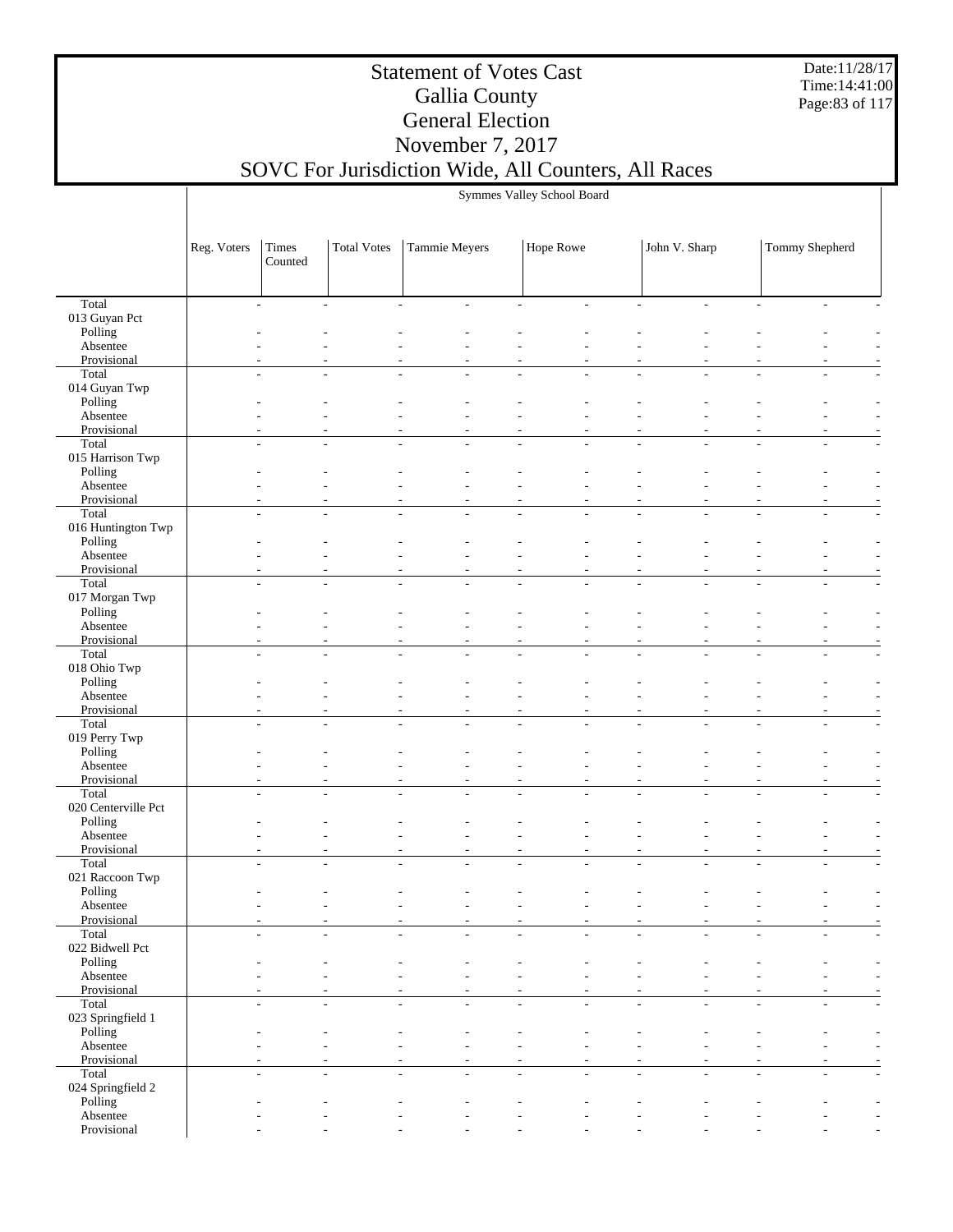Date:11/28/17 Time:14:41:00 Page:84 of 117

|             |             | Symmes Valley School Board |                    |                      |        |                  |        |               |        |                |        |  |
|-------------|-------------|----------------------------|--------------------|----------------------|--------|------------------|--------|---------------|--------|----------------|--------|--|
|             | Reg. Voters | Times<br>Counted           | <b>Total Votes</b> | <b>Tammie Meyers</b> |        | <b>Hope Rowe</b> |        | John V. Sharp |        | Tommy Shepherd |        |  |
| Total       |             |                            |                    |                      |        |                  |        |               |        |                |        |  |
| 025 Walnut  |             |                            |                    |                      |        |                  |        |               |        |                |        |  |
| Polling     | 115         | 56                         | 114                | 16                   | 14.04% | 23               | 20.18% | 28            | 24.56% | 26             | 22.81% |  |
| Absentee    | 115         | 9                          | 21                 | 2                    | 9.52%  |                  | 33.33% | 3             | 14.29% |                | 33.33% |  |
| Provisional | 115         | 0                          | $\Omega$           | 0                    |        |                  |        |               |        | $\Omega$       |        |  |
| Total       | 115         | 65                         | 135                | 18                   | 13.33% | 30               | 22.22% | 31            | 22.96% | 33             | 24.44% |  |
| Total       |             |                            |                    |                      |        |                  |        |               |        |                |        |  |
| Polling     | 115         | 56                         | 114                | 16                   | 14.04% | 23               | 20.18% | 28            | 24.56% | 26             | 22.81% |  |
| Absentee    | 115         | 9                          | 21                 | 2                    | 9.52%  |                  | 33.33% | 3             | 14.29% |                | 33.33% |  |
| Provisional | 115         | $\mathbf{0}$               | 0                  | 0                    |        |                  |        | $\Omega$      | ۰      |                |        |  |
| Total       | 115         | 65                         | 135                | 18                   | 13.33% | 30               | 22.22% | 31            | 22.96% | 33             | 24.44% |  |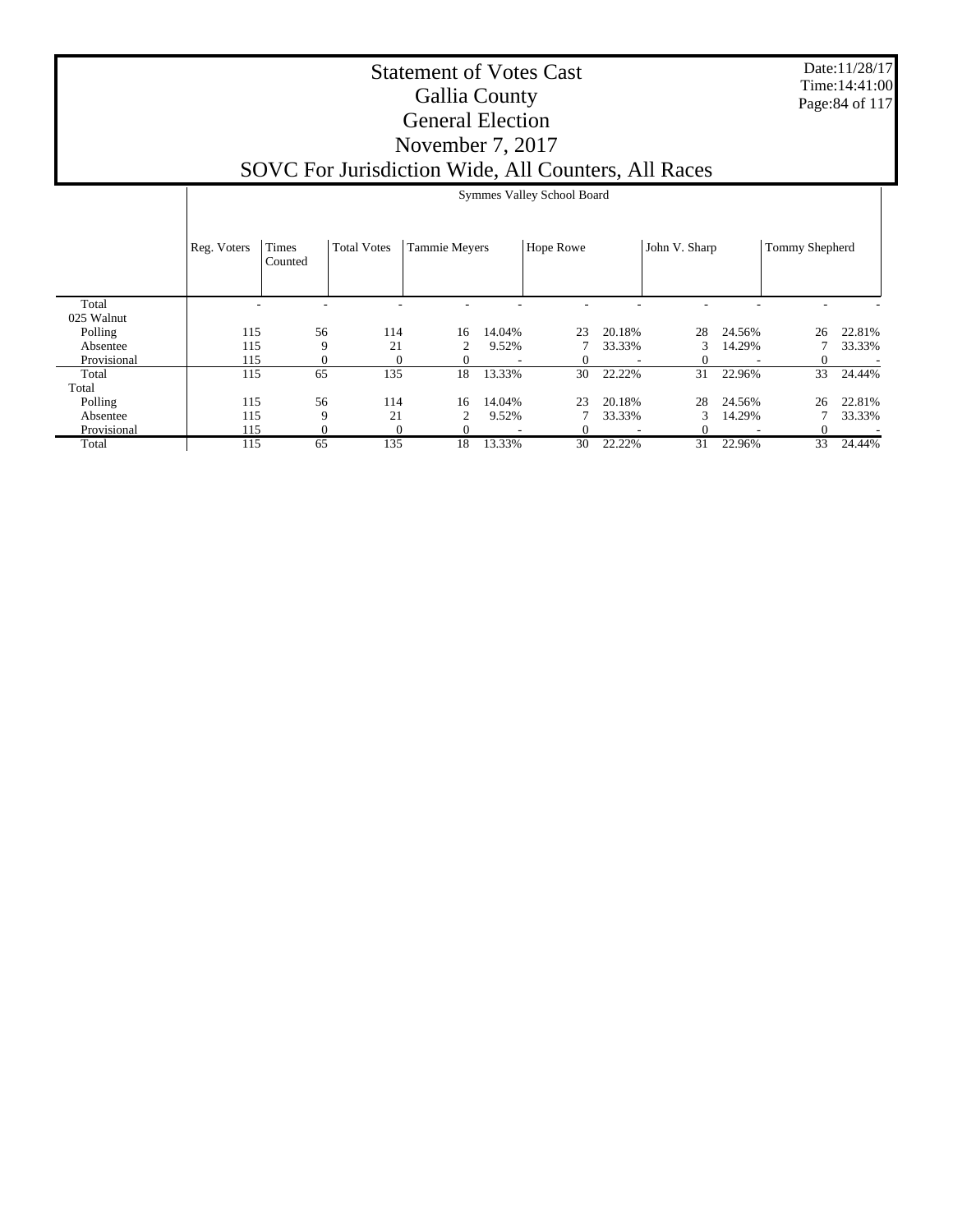Date:11/28/17 Time:14:41:00 Page:85 of 117

### Statement of Votes Cast Gallia County General Election November 7, 2017 SOVC For Jurisdiction Wide, All Counters, All Races

Symmes Valley School Board

|                             | Chris Webb | Derek L. Wilson |
|-----------------------------|------------|-----------------|
|                             |            |                 |
| Jurisdiction Wide           |            |                 |
| 001 City 1<br>Polling       |            |                 |
| Absentee                    |            |                 |
| Provisional                 |            |                 |
| Total                       |            |                 |
| 002 City 2                  |            |                 |
| Polling<br>Absentee         |            |                 |
| Provisional                 |            |                 |
| Total                       |            |                 |
| 003 City 3                  |            |                 |
| Polling                     |            |                 |
| Absentee<br>Provisional     |            |                 |
| Total                       |            |                 |
| 004 Addison Twp             |            |                 |
| Polling                     |            |                 |
| Absentee<br>Provisional     |            |                 |
| Total                       |            |                 |
| 005 Cheshire                |            |                 |
| Polling                     |            |                 |
| Absentee                    |            |                 |
| Provisional<br>Total        |            |                 |
| 006 Clay Twp                |            | -               |
| Polling                     |            |                 |
| Absentee                    |            |                 |
| Provisional                 |            |                 |
| Total<br>007 Gallipolis Twp |            |                 |
| Polling                     |            |                 |
| Absentee                    |            |                 |
| Provisional                 |            |                 |
| Total<br>008 Green 1        |            | -               |
| Polling                     |            |                 |
| Absentee                    |            |                 |
| Provisional                 |            |                 |
| Total<br>009 Green 2        |            |                 |
| Polling                     |            |                 |
| Absentee                    |            |                 |
| Provisional                 |            |                 |
| Total                       |            |                 |
| 010 Green 4<br>Polling      |            |                 |
| Absentee                    |            |                 |
| Provisional                 |            |                 |
| Total                       |            |                 |
| 011 Green 5                 |            |                 |
| Polling<br>Absentee         |            |                 |
| Provisional                 |            |                 |
| Total                       |            |                 |
| 012 Greenfield Twp          |            |                 |
| Polling<br>Absentee         |            |                 |
| Provisional                 |            |                 |
|                             |            |                 |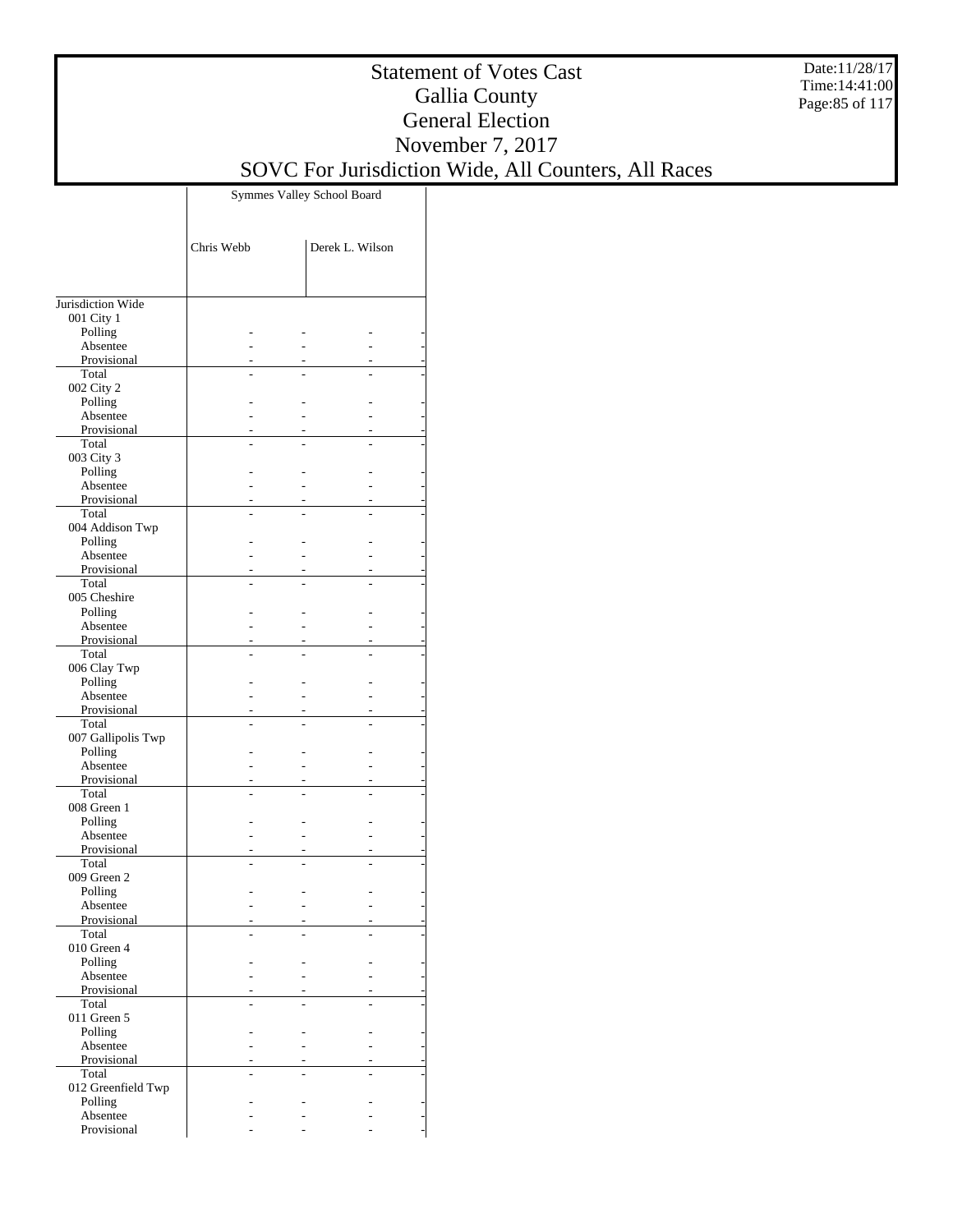Date:11/28/17 Time:14:41:00 Page:86 of 117

### Statement of Votes Cast Gallia County General Election November 7, 2017 SOVC For Jurisdiction Wide, All Counters, All Races

Symmes Valley School Board

|                              | Chris Webb | Derek L. Wilson |
|------------------------------|------------|-----------------|
|                              |            |                 |
| Total                        |            |                 |
| 013 Guyan Pct<br>Polling     |            |                 |
| Absentee                     |            |                 |
| Provisional                  |            |                 |
| Total                        |            |                 |
| 014 Guyan Twp                |            |                 |
| Polling<br>Absentee          |            |                 |
| Provisional                  |            |                 |
| Total                        |            |                 |
| 015 Harrison Twp             |            |                 |
| Polling<br>Absentee          |            |                 |
| Provisional                  |            |                 |
| Total                        |            |                 |
| 016 Huntington Twp           |            |                 |
| Polling                      |            |                 |
| Absentee<br>Provisional      |            |                 |
| Total                        |            |                 |
| 017 Morgan Twp               |            |                 |
| Polling                      |            |                 |
| Absentee<br>Provisional      |            |                 |
| Total                        |            |                 |
| 018 Ohio Twp                 |            |                 |
| Polling                      |            |                 |
| Absentee                     |            |                 |
| Provisional<br>Total         |            |                 |
| 019 Perry Twp                |            |                 |
| Polling                      |            |                 |
| Absentee                     |            |                 |
| Provisional<br>Total         |            |                 |
| 020 Centerville Pct          |            |                 |
| Polling                      |            |                 |
| Absentee                     |            |                 |
| Provisional                  |            |                 |
| Total<br>021 Raccoon Twp     |            |                 |
| Polling                      |            |                 |
| Absentee                     |            |                 |
| Provisional                  |            |                 |
| Total<br>022 Bidwell Pct     |            |                 |
| Polling                      |            |                 |
| Absentee                     |            |                 |
| Provisional                  |            |                 |
| Total                        |            |                 |
| 023 Springfield 1<br>Polling |            |                 |
| Absentee                     |            |                 |
| Provisional                  |            |                 |
| Total                        |            |                 |
| 024 Springfield 2            |            |                 |
| Polling<br>Absentee          |            |                 |
| Provisional                  |            |                 |
|                              |            |                 |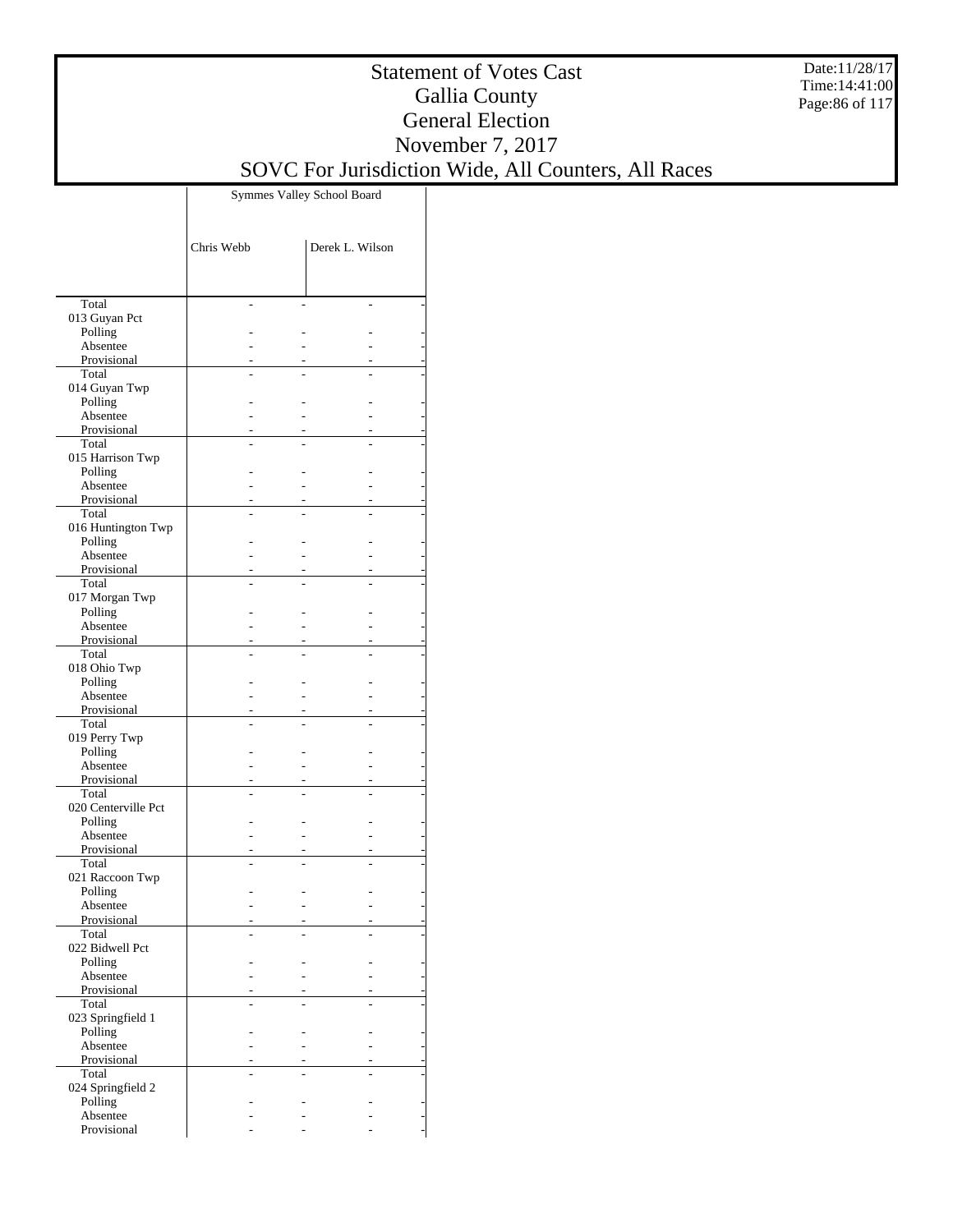Date:11/28/17 Time:14:41:00 Page:87 of 117

|             | <b>Symmes Valley School Board</b> |       |                 |       |  |  |  |  |  |  |
|-------------|-----------------------------------|-------|-----------------|-------|--|--|--|--|--|--|
|             | Chris Webb                        |       | Derek L. Wilson |       |  |  |  |  |  |  |
| Total       |                                   |       |                 |       |  |  |  |  |  |  |
| 025 Walnut  |                                   |       |                 |       |  |  |  |  |  |  |
| Polling     | 10                                | 8.77% | 11              | 9.65% |  |  |  |  |  |  |
| Absentee    |                                   | 4.76% |                 | 4.76% |  |  |  |  |  |  |
| Provisional | 0                                 |       | 0               |       |  |  |  |  |  |  |
| Total       | 11                                | 8.15% | 12              | 8.89% |  |  |  |  |  |  |
| Total       |                                   |       |                 |       |  |  |  |  |  |  |
| Polling     | 10                                | 8.77% | 11              | 9.65% |  |  |  |  |  |  |
| Absentee    |                                   | 4.76% |                 | 4.76% |  |  |  |  |  |  |
| Provisional |                                   |       |                 |       |  |  |  |  |  |  |
| Total       | 11                                | 8.15% | 12              | 8.89% |  |  |  |  |  |  |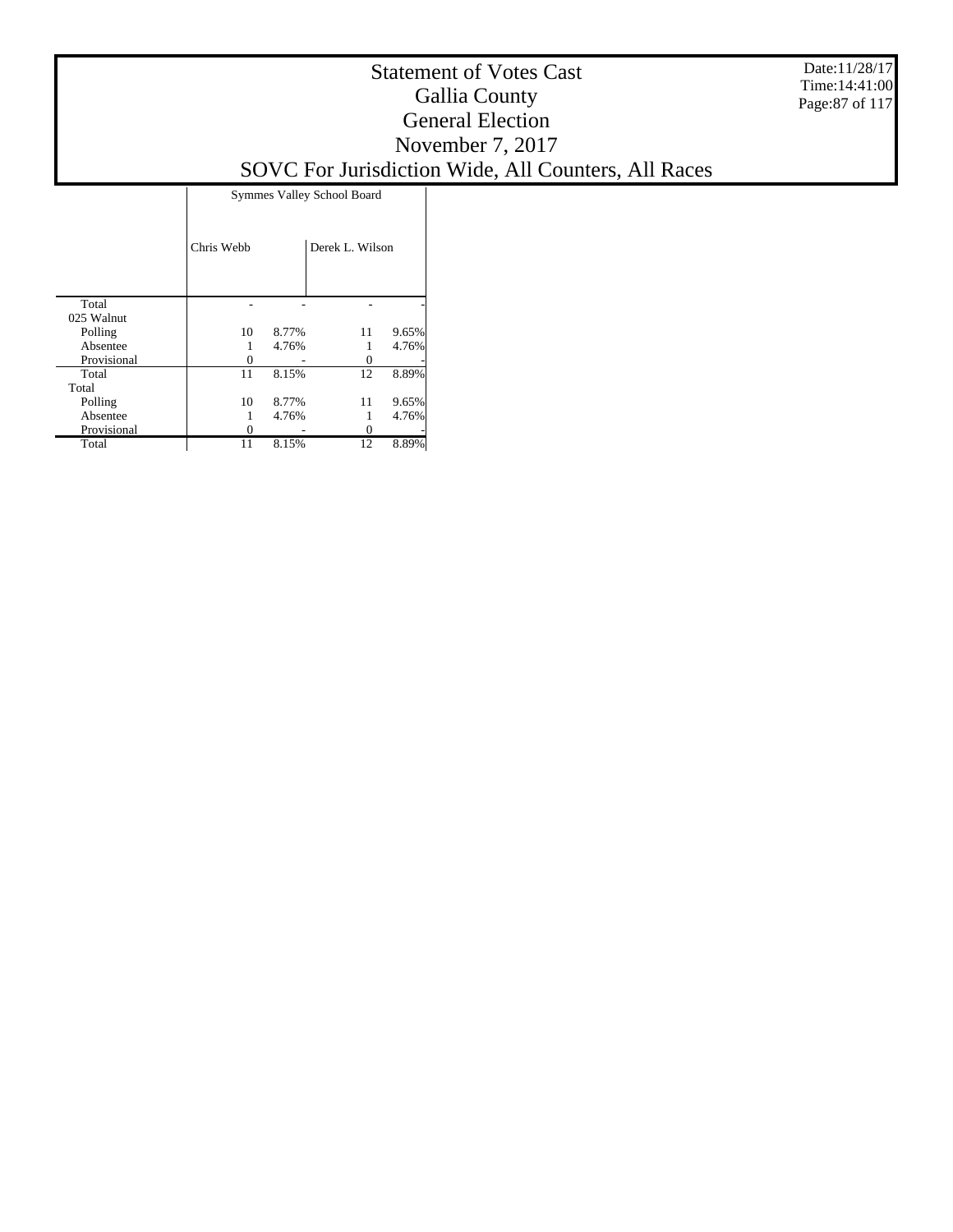Date:11/28/17 Time:14:41:00 Page:88 of 117

## Statement of Votes Cast Gallia County General Election November 7, 2017

# SOVC For Jurisdiction Wide, All Counters, All Races

State Issue 1 Rights for Crime Victims

|                            | Reg. Voters  | Times                 | <b>Total Votes</b>    | <b>YES</b>            |                   | N <sub>O</sub>     |                    |
|----------------------------|--------------|-----------------------|-----------------------|-----------------------|-------------------|--------------------|--------------------|
|                            |              | Counted               |                       |                       |                   |                    |                    |
|                            |              |                       |                       |                       |                   |                    |                    |
| Jurisdiction Wide          |              |                       |                       |                       |                   |                    |                    |
| 001 City 1                 |              |                       |                       |                       |                   |                    |                    |
| Polling                    | 600          | 156                   | 152                   | 117                   | 76.97%            | 35                 | 23.03%             |
| Absentee                   | 600          | 29                    | 29                    | 18                    | 62.07%            | 11                 | 37.93%             |
| Provisional<br>Total       | 600<br>600   | $\overline{4}$<br>189 | $\overline{4}$<br>185 | $\overline{4}$<br>139 | 100.00%<br>75.14% | $\mathbf{0}$<br>46 | 0.00%<br>24.86%    |
| 002 City 2                 |              |                       |                       |                       |                   |                    |                    |
| Polling                    | 600          | 179                   | 173                   | 120                   | 69.36%            | 53                 | 30.64%             |
| Absentee                   | 600          | 36                    | 36                    | 25                    | 69.44%            | 11                 | 30.56%             |
| Provisional                | 600          | 1                     | 1                     | 1                     | 100.00%           | $\boldsymbol{0}$   | 0.00%              |
| Total                      | 600          | 216                   | 210                   | 146                   | 69.52%            | 64                 | 30.48%             |
| 003 City 3                 |              |                       |                       |                       |                   |                    |                    |
| Polling                    | 1103         | 205                   | 201                   | 166                   | 82.59%            | 35                 | 17.41%             |
| Absentee                   | 1103         | 61                    | 61                    | 39                    | 63.93%            | 22                 | 36.07%             |
| Provisional                | 1103         | 3                     | 3                     |                       | 3 100.00%         | $\mathbf{0}$       | 0.00%              |
| Total                      | 1103         | 269                   | 265                   | 208                   | 78.49%            | 57                 | 21.51%             |
| 004 Addison Twp<br>Polling | 1393         | 326                   | 321                   | 245                   | 76.32%            | 76                 | 23.68%             |
| Absentee                   | 1393         | 35                    | 34                    | 27                    | 79.41%            | 7                  | 20.59%             |
| Provisional                | 1393         | 3                     | 3                     | $\mathfrak{2}$        | 66.67%            | 1                  | 33.33%             |
| Total                      | 1393         | 364                   | 358                   | 274                   | 76.54%            | 84                 | 23.46%             |
| 005 Cheshire               |              |                       |                       |                       |                   |                    |                    |
| Polling                    | 623          | 134                   | 128                   | 101                   | 78.91%            | 27                 | 21.09%             |
| Absentee                   | 623          | 43                    | 41                    | 31                    | 75.61%            | 10                 | 24.39%             |
| Provisional                | 623          | $\boldsymbol{0}$      | $\boldsymbol{0}$      | $\mathbf{0}$          |                   | $\boldsymbol{0}$   |                    |
| Total                      | 623          | 177                   | 169                   | 132                   | 78.11%            | 37                 | 21.89%             |
| 006 Clay Twp               |              |                       |                       |                       |                   |                    |                    |
| Polling                    | 1192         | 264                   | 262                   | 207                   | 79.01%            | 55                 | 20.99%             |
| Absentee<br>Provisional    | 1192<br>1192 | 62<br>1               | 62<br>1               | 51<br>$\overline{0}$  | 82.26%<br>0.00%   | 11<br>$\mathbf{1}$ | 17.74%<br>100.00%  |
| Total                      | 1192         | 327                   | 325                   | 258                   | 79.38%            | 67                 | 20.62%             |
| 007 Gallipolis Twp         |              |                       |                       |                       |                   |                    |                    |
| Polling                    | 987          | 254                   | 247                   | 212                   | 85.83%            | 35                 | 14.17%             |
| Absentee                   | 987          | 45                    | 45                    | 35                    | 77.78%            | 10                 | 22.22%             |
| Provisional                | 987          | $\mathbf{0}$          | $\mathbf{0}$          | $\mathbf{0}$          |                   | $\mathbf{0}$       |                    |
| Total                      | 987          | 299                   | 292                   | 247                   | 84.59%            | 45                 | 15.41%             |
| 008 Green 1                |              |                       |                       |                       |                   |                    |                    |
| Polling                    | 1198         | 326                   | 318                   | 250                   | 78.62%            | 68                 | 21.38%             |
| Absentee                   | 1198         | 55                    | 52                    | 45                    | 86.54%            | 7                  | 13.46%             |
| Provisional<br>Total       | 1198         | $\overline{4}$        | 4                     | 4                     | 100.00%           | $\boldsymbol{0}$   | 0.00%<br>20.05%    |
| 009 Green 2                | 1198         | 385                   | 374                   | 299                   | 79.95%            | 75                 |                    |
| Polling                    | 552          | 121                   | 117                   | 90                    | 76.92%            | 27                 | 23.08%             |
| Absentee                   | 552          | 15                    | 15                    | 11                    | 73.33%            | 4                  | 26.67%             |
| Provisional                | 552          | 3                     | 3                     | $\overline{2}$        | 66.67%            | 1                  | 33.33%             |
| Total                      | 552          | 139                   | 135                   | 103                   | 76.30%            | 32                 | 23.70%             |
| 010 Green 4                |              |                       |                       |                       |                   |                    |                    |
| Polling                    | 743          | 197                   | 190                   | 159                   | 83.68%            | 31                 | 16.32%             |
| Absentee                   | 743          | 37                    | 35                    | 30                    | 85.71%            | 5                  | 14.29%             |
| Provisional                | 743          | $\boldsymbol{0}$      | $\boldsymbol{0}$      | $\boldsymbol{0}$      |                   | $\mathbf{0}$       |                    |
| Total                      | 743          | 234                   | $\overline{225}$      | 189                   | 84.00%            | 36                 | 16.00%             |
| 011 Green 5                |              |                       |                       |                       |                   |                    |                    |
| Polling                    | 1020         | 291                   | 285                   | 226                   | 79.30%            | 59                 | 20.70%             |
| Absentee                   | 1020         | 51                    | 50                    | 35                    | 70.00%            | 15                 | 30.00%             |
| Provisional<br>Total       | 1020<br>1020 | 1<br>343              | $\mathbf{1}$<br>336   | $\mathbf{1}$<br>262   | 100.00%<br>77.98% | $\mathbf{0}$<br>74 | $0.00\%$<br>22.02% |
| 012 Greenfield Twp         |              |                       |                       |                       |                   |                    |                    |
| Polling                    | 373          | 124                   | 114                   | 101                   | 88.60%            | 13                 | 11.40%             |
| Absentee                   | 373          | 72                    | $70\,$                | 65                    | 92.86%            | 5                  | 7.14%              |
| Provisional                | 373          | $\sqrt{2}$            | $\sqrt{2}$            |                       | 2 100.00%         | $\mathbf{0}$       | $0.00\%$           |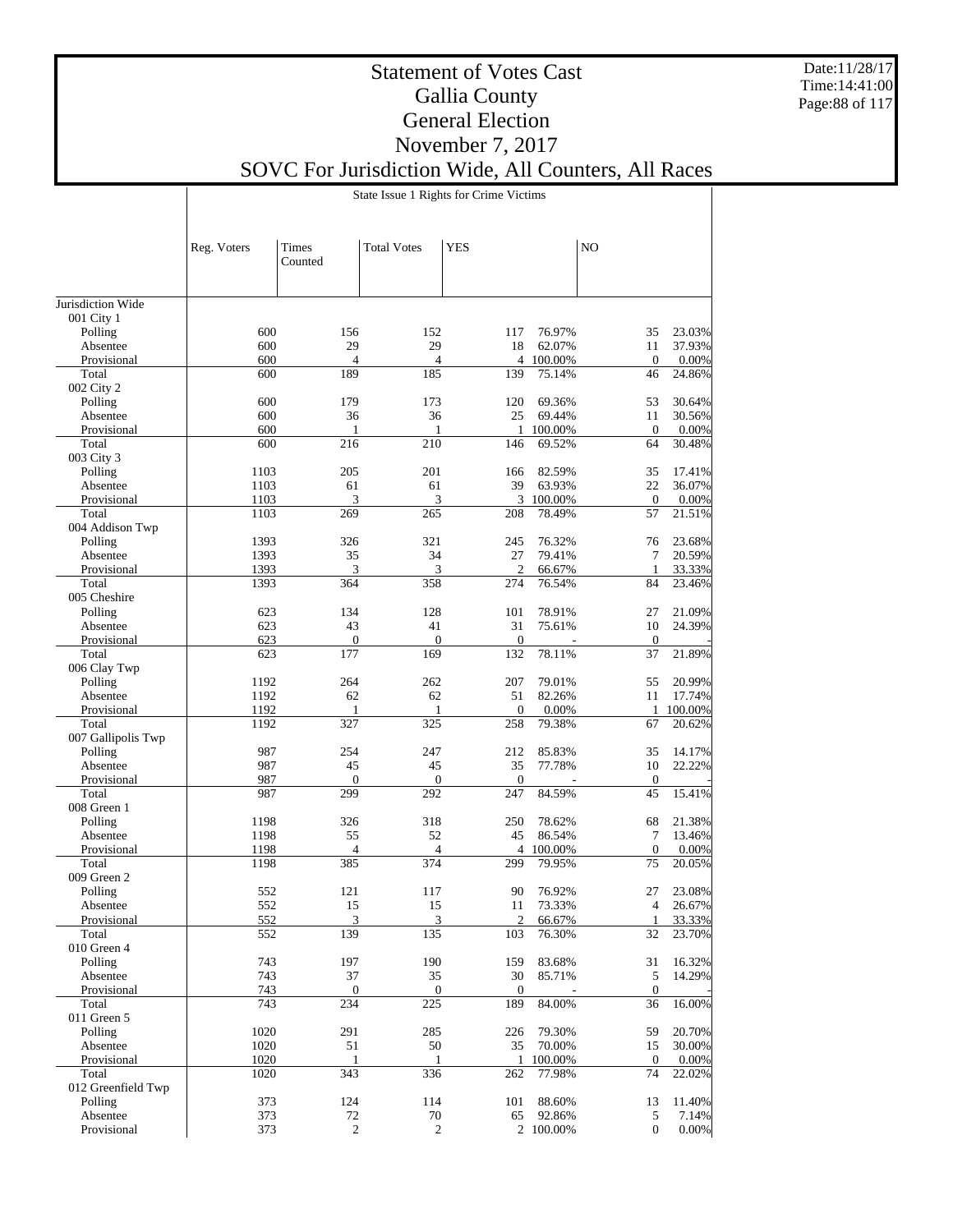Date:11/28/17 Time:14:41:01 Page:89 of 117

## Statement of Votes Cast Gallia County General Election November 7, 2017

SOVC For Jurisdiction Wide, All Counters, All Races

State Issue 1 Rights for Crime Victims

|                          | Reg. Voters | <b>Times</b><br>Counted | <b>Total Votes</b> | <b>YES</b>         |            | N <sub>O</sub>         |           |
|--------------------------|-------------|-------------------------|--------------------|--------------------|------------|------------------------|-----------|
|                          |             |                         |                    |                    |            |                        |           |
| Total                    | 373         | 198                     | 186                | 168                | 90.32%     | 18                     | 9.68%     |
| 013 Guyan Pct            |             |                         |                    |                    |            |                        |           |
| Polling                  | 317         | 58                      | 58                 | 46                 | 79.31%     | 12                     | 20.69%    |
| Absentee                 | 317         | 16                      | 15                 |                    | 15 100.00% | $\boldsymbol{0}$       | $0.00\%$  |
| Provisional              | 317         | $\mathbf{0}$            | $\mathbf{0}$       | $\theta$           |            | $\boldsymbol{0}$       |           |
| Total                    | 317         | 74                      | 73                 | 61                 | 83.56%     | 12                     | 16.44%    |
| 014 Guyan Twp            |             |                         |                    |                    |            |                        |           |
| Polling                  | 599         | 111                     | 108                | 80                 | 74.07%     | 28                     | 25.93%    |
| Absentee<br>Provisional  | 599<br>599  | 30<br>$\overline{0}$    | 30<br>$\mathbf{0}$ | 21<br>$\mathbf{0}$ | 70.00%     | 9                      | 30.00%    |
| Total                    | 599         | 141                     | 138                | 101                | 73.19%     | $\boldsymbol{0}$<br>37 | 26.81%    |
| 015 Harrison Twp         |             |                         |                    |                    |            |                        |           |
| Polling                  | 640         | 153                     | 150                | 118                | 78.67%     | 32                     | 21.33%    |
| Absentee                 | 640         | 31                      | 28                 | 23                 | 82.14%     | 5                      | 17.86%    |
| Provisional              | 640         | 1                       | 1                  | 1                  | 100.00%    | $\boldsymbol{0}$       | $0.00\%$  |
| Total                    | 640         | 185                     | 179                | 142                | 79.33%     | 37                     | 20.67%    |
| 016 Huntington Twp       |             |                         |                    |                    |            |                        |           |
| Polling                  | 914         | 324                     | 313                | 250                | 79.87%     | 63                     | 20.13%    |
| Absentee                 | 914         | 39                      | 36                 | 26                 | 72.22%     | 10                     | 27.78%    |
| Provisional              | 914         | $\mathbf{1}$            | 1                  | 1                  | 100.00%    | $\mathbf{0}$           | $0.00\%$  |
| Total                    | 914         | 364                     | 350                | 277                | 79.14%     | 73                     | 20.86%    |
| 017 Morgan Twp           |             |                         |                    |                    |            |                        |           |
| Polling                  | 859         | 196                     | 192                | 156                | 81.25%     | 36                     | 18.75%    |
| Absentee                 | 859         | 51                      | 51                 | 39                 | 76.47%     | 12                     | 23.53%    |
| Provisional              | 859         | $\mathbf{1}$            | 1                  | 1                  | 100.00%    | $\boldsymbol{0}$       | $0.00\%$  |
| Total                    | 859         | 248                     | 244                | 196                | 80.33%     | 48                     | 19.67%    |
| 018 Ohio Twp             |             |                         |                    |                    |            |                        |           |
| Polling                  | 605         | 134                     | 119<br>22          | 86                 | 72.27%     | 33                     | 27.73%    |
| Absentee                 | 605<br>605  | 23<br>$\overline{0}$    | $\mathbf{0}$       | 21<br>$\mathbf{0}$ | 95.45%     | 1<br>$\boldsymbol{0}$  | 4.55%     |
| Provisional<br>Total     | 605         | 157                     | 141                | 107                | 75.89%     | 34                     | 24.11%    |
| 019 Perry Twp            |             |                         |                    |                    |            |                        |           |
| Polling                  | 763         | 277                     | 263                | 211                | 80.23%     | 52                     | 19.77%    |
| Absentee                 | 763         | 35                      | 30                 | 25                 | 83.33%     | 5                      | 16.67%    |
| Provisional              | 763         | 3                       | $\mathfrak{Z}$     | 3                  | 100.00%    | $\boldsymbol{0}$       | $0.00\%$  |
| Total                    | 763         | 315                     | 296                | 239                | 80.74%     | 57                     | 19.26%    |
| 020 Centerville Pct      |             |                         |                    |                    |            |                        |           |
| Polling                  | 640         | 199                     | 196                | 166                | 84.69%     | 30                     | 15.31%    |
| Absentee                 | 640         | 24                      | 23                 | 21                 | 91.30%     | $\mathfrak{2}$         | 8.70%     |
| Provisional              | 640         | $\overline{2}$          | $\overline{c}$     | 1                  | 50.00%     | $\mathbf{1}$           | 50.00%    |
| Total                    | 640         | 225                     | 221                | 188                | 85.07%     | 33                     | 14.93%    |
| 021 Raccoon Twp          |             |                         |                    |                    |            |                        |           |
| Polling                  | 663         | 202                     | 195                | 160                | 82.05%     | 35                     | 17.95%    |
| Absentee                 | 663         | 36                      | 35                 | 32                 | 91.43%     | 3                      | 8.57%     |
| Provisional              | 663         | 10                      | 8                  | 8                  | 100.00%    | $\mathbf{0}$           | $0.00\%$  |
| Total<br>022 Bidwell Pct | 663         | 248                     | 238                | 200                | 84.03%     | 38                     | 15.97%    |
| Polling                  | 667         | 146                     | 141                | 114                | 80.85%     | 27                     | 19.15%    |
| Absentee                 | 667         | 22                      | $22\,$             | 16                 | 72.73%     | 6                      | 27.27%    |
| Provisional              | 667         | $\mathbf{0}$            | $\overline{0}$     | $\theta$           |            | $\overline{0}$         |           |
| Total                    | 667         | 168                     | 163                | 130                | 79.75%     | 33                     | 20.25%    |
| 023 Springfield 1        |             |                         |                    |                    |            |                        |           |
| Polling                  | 787         | 170                     | 166                | 133                | 80.12%     | 33                     | 19.88%    |
| Absentee                 | 787         | 43                      | 41                 | 29                 | 70.73%     | 12                     | 29.27%    |
| Provisional              | 787         | 1                       | $\mathbf{1}$       | $\mathbf{0}$       | 0.00%      | $\mathbf{1}$           | 100.00%   |
| Total                    | 787         | 214                     | 208                | 162                | 77.88%     | 46                     | 22.12%    |
| 024 Springfield 2        |             |                         |                    |                    |            |                        |           |
| Polling                  | 759         | 217                     | 215                | 176                | 81.86%     | 39                     | 18.14%    |
| Absentee                 | 759         | 30                      | 30                 | 21                 | 70.00%     | 9                      | 30.00%    |
| Provisional              | 759         | $\mathbf{1}$            | $\mathbf{1}$       | $\boldsymbol{0}$   | 0.00%      |                        | 1 100.00% |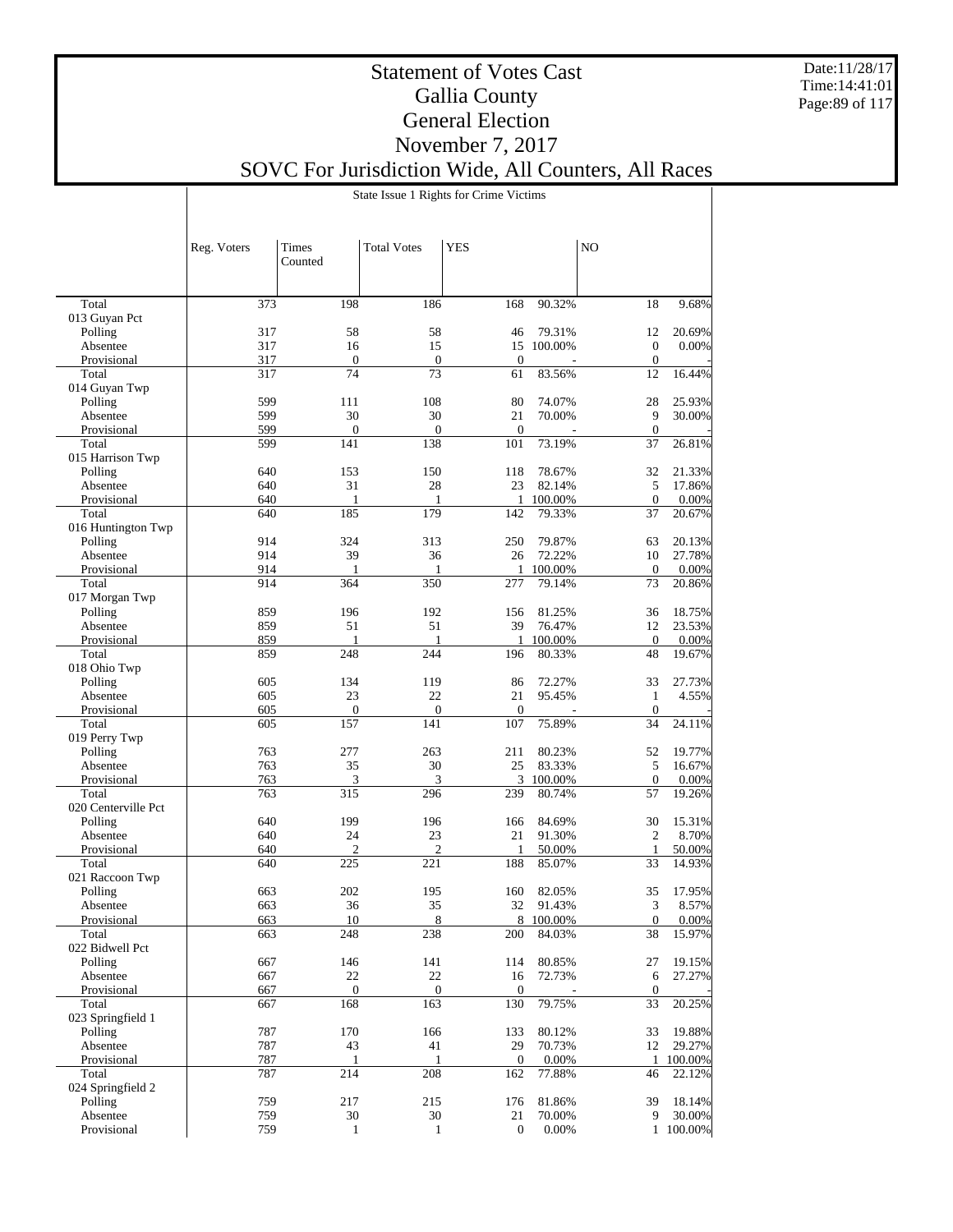Date:11/28/17 Time:14:41:01 Page:90 of 117

|             |             | State Issue 1 Rights for Crime Victims |                    |            |          |                |         |  |  |  |  |
|-------------|-------------|----------------------------------------|--------------------|------------|----------|----------------|---------|--|--|--|--|
|             | Reg. Voters | <b>Times</b><br>Counted                | <b>Total Votes</b> | <b>YES</b> |          | N <sub>O</sub> |         |  |  |  |  |
| Total       | 759         | 248                                    | 246                | 197        | 80.08%   | 49             | 19.92%  |  |  |  |  |
| 025 Walnut  |             |                                        |                    |            |          |                |         |  |  |  |  |
| Polling     | 489         | 191                                    | 179                | 139        | 77.65%   | 40             | 22.35%  |  |  |  |  |
| Absentee    | 489         | 53                                     | 48                 | 41         | 85.42%   |                | 14.58%  |  |  |  |  |
| Provisional | 489         |                                        |                    | 0          | $0.00\%$ |                | 100.00% |  |  |  |  |
| Total       | 489         | 245                                    | 228                | 180        | 78.95%   | 48             | 21.05%  |  |  |  |  |
| Total       |             |                                        |                    |            |          |                |         |  |  |  |  |
| Polling     | 19086       | 4955                                   | 4803               | 3829       | 79.72%   | 974            | 20.28%  |  |  |  |  |
| Absentee    | 19086       | 974                                    | 941                | 742        | 78.85%   | 199            | 21.15%  |  |  |  |  |
| Provisional | 19086       | 43                                     | 41                 | 34         | 82.93%   |                | 17.07%  |  |  |  |  |
| Total       | 19086       | 5972                                   | 5785               | 4605       | 79.60%   | 1180           | 20.40%  |  |  |  |  |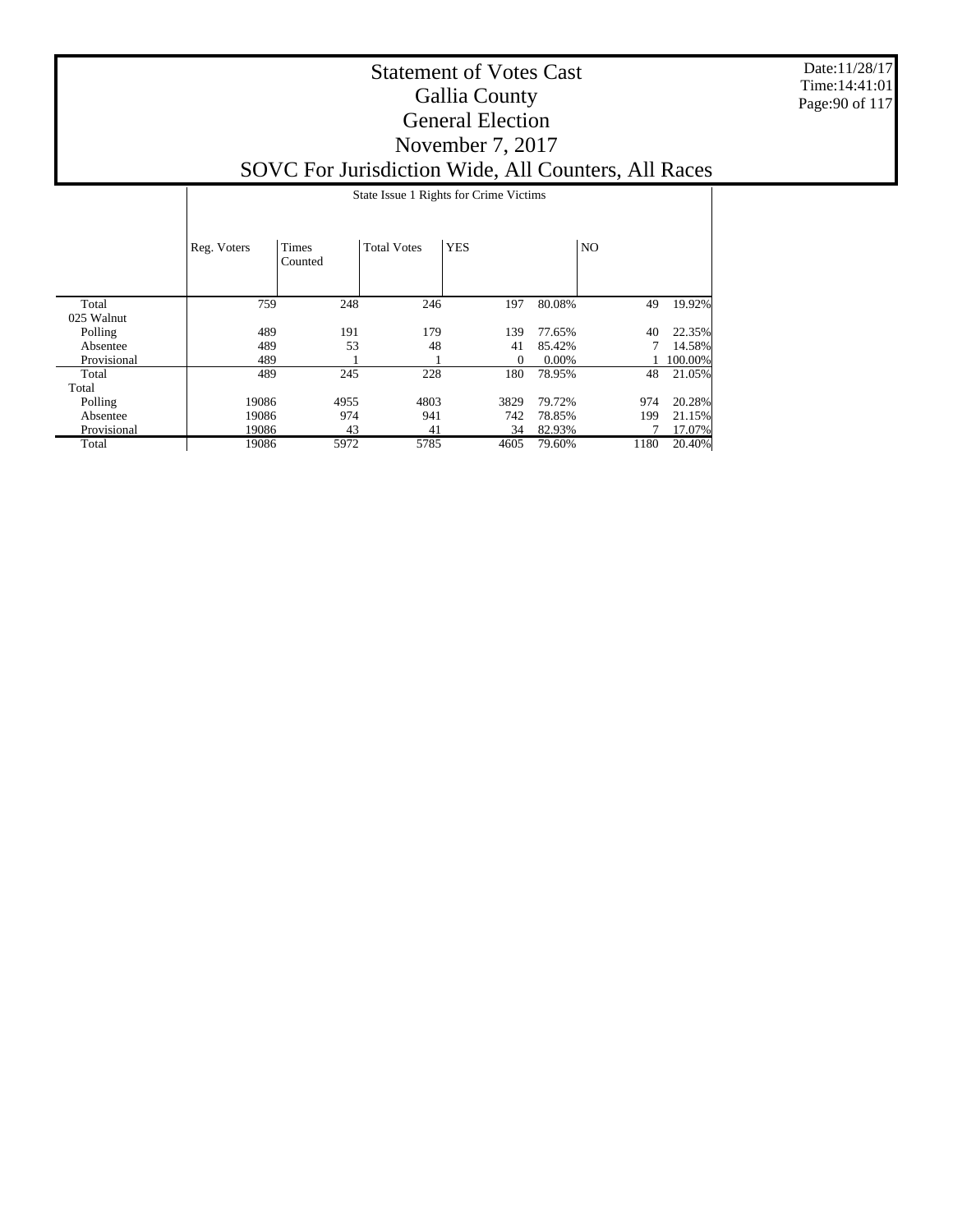Date:11/28/17 Time:14:41:01 Page:91 of 117

## Statement of Votes Cast Gallia County General Election November 7, 2017

# SOVC For Jurisdiction Wide, All Counters, All Races

State Issue 2 Drug Price Relief Act

| Counted<br>Jurisdiction Wide<br>001 City 1<br>600<br>156<br>151<br>24<br>15.89%<br>127<br>84.11%<br>Polling<br>600<br>29<br>29<br>$\overline{2}$<br>6.90%<br>27<br>93.10%<br>Absentee<br>600<br>$\overline{4}$<br>$\overline{2}$<br>$\mathbf{0}$<br>0.00%<br>100.00%<br>Provisional<br>2<br>600<br>189<br>182<br>14.29%<br>85.71%<br>Total<br>26<br>156<br>002 City 2<br>600<br>Polling<br>179<br>173<br>25<br>14.45%<br>148<br>85.55%<br>600<br>36<br>32<br>88.89%<br>Absentee<br>36<br>$\overline{4}$<br>11.11%<br>Provisional<br>600<br>1<br>1<br>1<br>100.00%<br>$\mathbf{0}$<br>0.00%<br>600<br>216<br>210<br>14.29%<br>180<br>85.71%<br>Total<br>30<br>003 City 3<br>203<br>28<br>86.21%<br>Polling<br>1103<br>205<br>13.79%<br>175<br>58<br>9<br>15.52%<br>49<br>84.48%<br>Absentee<br>1103<br>61<br>3<br>$\mathbf{0}$<br>3<br>100.00%<br>Provisional<br>1103<br>3<br>0.00%<br>1103<br>269<br>37<br>14.02%<br>85.98%<br>Total<br>264<br>227<br>004 Addison Twp<br>324<br>39<br>Polling<br>1393<br>326<br>12.04%<br>285<br>87.96%<br>1393<br>35<br>34<br>28<br>82.35%<br>Absentee<br>6<br>17.65%<br>3<br>3<br>3 100.00%<br>Provisional<br>1393<br>$\boldsymbol{0}$<br>0.00%<br>Total<br>1393<br>45<br>12.47%<br>87.53%<br>364<br>361<br>316<br>005 Cheshire<br>84.96%<br>Polling<br>623<br>134<br>133<br>20<br>15.04%<br>113<br>623<br>43<br>43<br>5<br>11.63%<br>38<br>88.37%<br>Absentee<br>$\boldsymbol{0}$<br>$\mathbf{0}$<br>$\boldsymbol{0}$<br>Provisional<br>623<br>$\mathbf{0}$<br>176<br>85.80%<br>Total<br>623<br>177<br>25<br>14.20%<br>151<br>006 Clay Twp<br>264<br>39<br>85.23%<br>Polling<br>1192<br>264<br>14.77%<br>225<br>1192<br>62<br>98.39%<br>Absentee<br>62<br>1<br>1.61%<br>61<br>$\mathbf{0}$<br>0.00%<br>Provisional<br>1192<br>1<br>100.00%<br>1<br>1<br>327<br>1192<br>327<br>40<br>12.23%<br>287<br>87.77%<br>Total<br>007 Gallipolis Twp<br>254<br>204<br>82.93%<br>Polling<br>987<br>246<br>42<br>17.07%<br>987<br>13.33%<br>39<br>86.67%<br>Absentee<br>45<br>45<br>6<br>Provisional<br>987<br>$\overline{0}$<br>$\mathbf{0}$<br>$\mathbf{0}$<br>$\mathbf{0}$<br>83.51%<br>Total<br>987<br>299<br>291<br>48<br>16.49%<br>243<br>008 Green 1<br>86.75%<br>1198<br>326<br>317<br>42<br>13.25%<br>275<br>Polling<br>54<br>8<br>85.19%<br>1198<br>55<br>14.81%<br>46<br>Absentee<br>2<br>Provisional<br>1198<br>4<br>4<br>2<br>50.00%<br>50.00%<br>385<br>375<br>Total<br>1198<br>52<br>13.87%<br>323<br>86.13%<br>009 Green 2<br>93.28%<br>Polling<br>552<br>121<br>119<br>8<br>6.72%<br>111<br>3<br>552<br>15<br>15<br>20.00%<br>12<br>80.00%<br>Absentee<br>$\mathbf{3}$<br>$\mathbf{R}$<br>33.33%<br>66.67%<br>Provisional<br>552<br>1<br>2<br>139<br>137<br>12<br>91.24%<br>Total<br>552<br>8.76%<br>125<br>010 Green 4<br>197<br>190<br>93.16%<br>Polling<br>743<br>13<br>6.84%<br>177<br>37<br>35<br>Absentee<br>743<br>5<br>14.29%<br>30<br>85.71%<br>Provisional<br>743<br>$\boldsymbol{0}$<br>$\boldsymbol{0}$<br>$\boldsymbol{0}$<br>$\boldsymbol{0}$<br>743<br>234<br>225<br>8.00%<br>92.00%<br>Total<br>18<br>207<br>011 Green 5<br>88.73%<br>Polling<br>1020<br>291<br>284<br>32<br>11.27%<br>252<br>51<br>86.27%<br>Absentee<br>1020<br>51<br>7<br>13.73%<br>44<br>1020<br>Provisional<br>$\mathbf{1}$<br>100.00%<br>$\boldsymbol{0}$<br>$0.00\%$<br>1<br>1<br>343<br>336<br>Total<br>1020<br>40<br>11.90%<br>296<br>88.10%<br>012 Greenfield Twp<br>83.48%<br>Polling<br>373<br>124<br>115<br>19<br>16.52%<br>96<br>Absentee<br>373<br>74.29%<br>72<br>70<br>18<br>25.71%<br>52<br>Provisional<br>373<br>$\overline{c}$<br>2<br>$\boldsymbol{0}$<br>0.00%<br>2 100.00% | Reg. Voters | Times | <b>Total Votes</b> | YES | NO |  |
|---------------------------------------------------------------------------------------------------------------------------------------------------------------------------------------------------------------------------------------------------------------------------------------------------------------------------------------------------------------------------------------------------------------------------------------------------------------------------------------------------------------------------------------------------------------------------------------------------------------------------------------------------------------------------------------------------------------------------------------------------------------------------------------------------------------------------------------------------------------------------------------------------------------------------------------------------------------------------------------------------------------------------------------------------------------------------------------------------------------------------------------------------------------------------------------------------------------------------------------------------------------------------------------------------------------------------------------------------------------------------------------------------------------------------------------------------------------------------------------------------------------------------------------------------------------------------------------------------------------------------------------------------------------------------------------------------------------------------------------------------------------------------------------------------------------------------------------------------------------------------------------------------------------------------------------------------------------------------------------------------------------------------------------------------------------------------------------------------------------------------------------------------------------------------------------------------------------------------------------------------------------------------------------------------------------------------------------------------------------------------------------------------------------------------------------------------------------------------------------------------------------------------------------------------------------------------------------------------------------------------------------------------------------------------------------------------------------------------------------------------------------------------------------------------------------------------------------------------------------------------------------------------------------------------------------------------------------------------------------------------------------------------------------------------------------------------------------------------------------------------------------------------------------------------------------------------------------------------------------------------------------------------------------------------------------------------------------------------------------------------------------------------------------------------------------------------------------------------------------------------------------------------------------------------------------------------------------------------------------------------|-------------|-------|--------------------|-----|----|--|
|                                                                                                                                                                                                                                                                                                                                                                                                                                                                                                                                                                                                                                                                                                                                                                                                                                                                                                                                                                                                                                                                                                                                                                                                                                                                                                                                                                                                                                                                                                                                                                                                                                                                                                                                                                                                                                                                                                                                                                                                                                                                                                                                                                                                                                                                                                                                                                                                                                                                                                                                                                                                                                                                                                                                                                                                                                                                                                                                                                                                                                                                                                                                                                                                                                                                                                                                                                                                                                                                                                                                                                                                                           |             |       |                    |     |    |  |
|                                                                                                                                                                                                                                                                                                                                                                                                                                                                                                                                                                                                                                                                                                                                                                                                                                                                                                                                                                                                                                                                                                                                                                                                                                                                                                                                                                                                                                                                                                                                                                                                                                                                                                                                                                                                                                                                                                                                                                                                                                                                                                                                                                                                                                                                                                                                                                                                                                                                                                                                                                                                                                                                                                                                                                                                                                                                                                                                                                                                                                                                                                                                                                                                                                                                                                                                                                                                                                                                                                                                                                                                                           |             |       |                    |     |    |  |
|                                                                                                                                                                                                                                                                                                                                                                                                                                                                                                                                                                                                                                                                                                                                                                                                                                                                                                                                                                                                                                                                                                                                                                                                                                                                                                                                                                                                                                                                                                                                                                                                                                                                                                                                                                                                                                                                                                                                                                                                                                                                                                                                                                                                                                                                                                                                                                                                                                                                                                                                                                                                                                                                                                                                                                                                                                                                                                                                                                                                                                                                                                                                                                                                                                                                                                                                                                                                                                                                                                                                                                                                                           |             |       |                    |     |    |  |
|                                                                                                                                                                                                                                                                                                                                                                                                                                                                                                                                                                                                                                                                                                                                                                                                                                                                                                                                                                                                                                                                                                                                                                                                                                                                                                                                                                                                                                                                                                                                                                                                                                                                                                                                                                                                                                                                                                                                                                                                                                                                                                                                                                                                                                                                                                                                                                                                                                                                                                                                                                                                                                                                                                                                                                                                                                                                                                                                                                                                                                                                                                                                                                                                                                                                                                                                                                                                                                                                                                                                                                                                                           |             |       |                    |     |    |  |
|                                                                                                                                                                                                                                                                                                                                                                                                                                                                                                                                                                                                                                                                                                                                                                                                                                                                                                                                                                                                                                                                                                                                                                                                                                                                                                                                                                                                                                                                                                                                                                                                                                                                                                                                                                                                                                                                                                                                                                                                                                                                                                                                                                                                                                                                                                                                                                                                                                                                                                                                                                                                                                                                                                                                                                                                                                                                                                                                                                                                                                                                                                                                                                                                                                                                                                                                                                                                                                                                                                                                                                                                                           |             |       |                    |     |    |  |
|                                                                                                                                                                                                                                                                                                                                                                                                                                                                                                                                                                                                                                                                                                                                                                                                                                                                                                                                                                                                                                                                                                                                                                                                                                                                                                                                                                                                                                                                                                                                                                                                                                                                                                                                                                                                                                                                                                                                                                                                                                                                                                                                                                                                                                                                                                                                                                                                                                                                                                                                                                                                                                                                                                                                                                                                                                                                                                                                                                                                                                                                                                                                                                                                                                                                                                                                                                                                                                                                                                                                                                                                                           |             |       |                    |     |    |  |
|                                                                                                                                                                                                                                                                                                                                                                                                                                                                                                                                                                                                                                                                                                                                                                                                                                                                                                                                                                                                                                                                                                                                                                                                                                                                                                                                                                                                                                                                                                                                                                                                                                                                                                                                                                                                                                                                                                                                                                                                                                                                                                                                                                                                                                                                                                                                                                                                                                                                                                                                                                                                                                                                                                                                                                                                                                                                                                                                                                                                                                                                                                                                                                                                                                                                                                                                                                                                                                                                                                                                                                                                                           |             |       |                    |     |    |  |
|                                                                                                                                                                                                                                                                                                                                                                                                                                                                                                                                                                                                                                                                                                                                                                                                                                                                                                                                                                                                                                                                                                                                                                                                                                                                                                                                                                                                                                                                                                                                                                                                                                                                                                                                                                                                                                                                                                                                                                                                                                                                                                                                                                                                                                                                                                                                                                                                                                                                                                                                                                                                                                                                                                                                                                                                                                                                                                                                                                                                                                                                                                                                                                                                                                                                                                                                                                                                                                                                                                                                                                                                                           |             |       |                    |     |    |  |
|                                                                                                                                                                                                                                                                                                                                                                                                                                                                                                                                                                                                                                                                                                                                                                                                                                                                                                                                                                                                                                                                                                                                                                                                                                                                                                                                                                                                                                                                                                                                                                                                                                                                                                                                                                                                                                                                                                                                                                                                                                                                                                                                                                                                                                                                                                                                                                                                                                                                                                                                                                                                                                                                                                                                                                                                                                                                                                                                                                                                                                                                                                                                                                                                                                                                                                                                                                                                                                                                                                                                                                                                                           |             |       |                    |     |    |  |
|                                                                                                                                                                                                                                                                                                                                                                                                                                                                                                                                                                                                                                                                                                                                                                                                                                                                                                                                                                                                                                                                                                                                                                                                                                                                                                                                                                                                                                                                                                                                                                                                                                                                                                                                                                                                                                                                                                                                                                                                                                                                                                                                                                                                                                                                                                                                                                                                                                                                                                                                                                                                                                                                                                                                                                                                                                                                                                                                                                                                                                                                                                                                                                                                                                                                                                                                                                                                                                                                                                                                                                                                                           |             |       |                    |     |    |  |
|                                                                                                                                                                                                                                                                                                                                                                                                                                                                                                                                                                                                                                                                                                                                                                                                                                                                                                                                                                                                                                                                                                                                                                                                                                                                                                                                                                                                                                                                                                                                                                                                                                                                                                                                                                                                                                                                                                                                                                                                                                                                                                                                                                                                                                                                                                                                                                                                                                                                                                                                                                                                                                                                                                                                                                                                                                                                                                                                                                                                                                                                                                                                                                                                                                                                                                                                                                                                                                                                                                                                                                                                                           |             |       |                    |     |    |  |
|                                                                                                                                                                                                                                                                                                                                                                                                                                                                                                                                                                                                                                                                                                                                                                                                                                                                                                                                                                                                                                                                                                                                                                                                                                                                                                                                                                                                                                                                                                                                                                                                                                                                                                                                                                                                                                                                                                                                                                                                                                                                                                                                                                                                                                                                                                                                                                                                                                                                                                                                                                                                                                                                                                                                                                                                                                                                                                                                                                                                                                                                                                                                                                                                                                                                                                                                                                                                                                                                                                                                                                                                                           |             |       |                    |     |    |  |
|                                                                                                                                                                                                                                                                                                                                                                                                                                                                                                                                                                                                                                                                                                                                                                                                                                                                                                                                                                                                                                                                                                                                                                                                                                                                                                                                                                                                                                                                                                                                                                                                                                                                                                                                                                                                                                                                                                                                                                                                                                                                                                                                                                                                                                                                                                                                                                                                                                                                                                                                                                                                                                                                                                                                                                                                                                                                                                                                                                                                                                                                                                                                                                                                                                                                                                                                                                                                                                                                                                                                                                                                                           |             |       |                    |     |    |  |
|                                                                                                                                                                                                                                                                                                                                                                                                                                                                                                                                                                                                                                                                                                                                                                                                                                                                                                                                                                                                                                                                                                                                                                                                                                                                                                                                                                                                                                                                                                                                                                                                                                                                                                                                                                                                                                                                                                                                                                                                                                                                                                                                                                                                                                                                                                                                                                                                                                                                                                                                                                                                                                                                                                                                                                                                                                                                                                                                                                                                                                                                                                                                                                                                                                                                                                                                                                                                                                                                                                                                                                                                                           |             |       |                    |     |    |  |
|                                                                                                                                                                                                                                                                                                                                                                                                                                                                                                                                                                                                                                                                                                                                                                                                                                                                                                                                                                                                                                                                                                                                                                                                                                                                                                                                                                                                                                                                                                                                                                                                                                                                                                                                                                                                                                                                                                                                                                                                                                                                                                                                                                                                                                                                                                                                                                                                                                                                                                                                                                                                                                                                                                                                                                                                                                                                                                                                                                                                                                                                                                                                                                                                                                                                                                                                                                                                                                                                                                                                                                                                                           |             |       |                    |     |    |  |
|                                                                                                                                                                                                                                                                                                                                                                                                                                                                                                                                                                                                                                                                                                                                                                                                                                                                                                                                                                                                                                                                                                                                                                                                                                                                                                                                                                                                                                                                                                                                                                                                                                                                                                                                                                                                                                                                                                                                                                                                                                                                                                                                                                                                                                                                                                                                                                                                                                                                                                                                                                                                                                                                                                                                                                                                                                                                                                                                                                                                                                                                                                                                                                                                                                                                                                                                                                                                                                                                                                                                                                                                                           |             |       |                    |     |    |  |
|                                                                                                                                                                                                                                                                                                                                                                                                                                                                                                                                                                                                                                                                                                                                                                                                                                                                                                                                                                                                                                                                                                                                                                                                                                                                                                                                                                                                                                                                                                                                                                                                                                                                                                                                                                                                                                                                                                                                                                                                                                                                                                                                                                                                                                                                                                                                                                                                                                                                                                                                                                                                                                                                                                                                                                                                                                                                                                                                                                                                                                                                                                                                                                                                                                                                                                                                                                                                                                                                                                                                                                                                                           |             |       |                    |     |    |  |
|                                                                                                                                                                                                                                                                                                                                                                                                                                                                                                                                                                                                                                                                                                                                                                                                                                                                                                                                                                                                                                                                                                                                                                                                                                                                                                                                                                                                                                                                                                                                                                                                                                                                                                                                                                                                                                                                                                                                                                                                                                                                                                                                                                                                                                                                                                                                                                                                                                                                                                                                                                                                                                                                                                                                                                                                                                                                                                                                                                                                                                                                                                                                                                                                                                                                                                                                                                                                                                                                                                                                                                                                                           |             |       |                    |     |    |  |
|                                                                                                                                                                                                                                                                                                                                                                                                                                                                                                                                                                                                                                                                                                                                                                                                                                                                                                                                                                                                                                                                                                                                                                                                                                                                                                                                                                                                                                                                                                                                                                                                                                                                                                                                                                                                                                                                                                                                                                                                                                                                                                                                                                                                                                                                                                                                                                                                                                                                                                                                                                                                                                                                                                                                                                                                                                                                                                                                                                                                                                                                                                                                                                                                                                                                                                                                                                                                                                                                                                                                                                                                                           |             |       |                    |     |    |  |
|                                                                                                                                                                                                                                                                                                                                                                                                                                                                                                                                                                                                                                                                                                                                                                                                                                                                                                                                                                                                                                                                                                                                                                                                                                                                                                                                                                                                                                                                                                                                                                                                                                                                                                                                                                                                                                                                                                                                                                                                                                                                                                                                                                                                                                                                                                                                                                                                                                                                                                                                                                                                                                                                                                                                                                                                                                                                                                                                                                                                                                                                                                                                                                                                                                                                                                                                                                                                                                                                                                                                                                                                                           |             |       |                    |     |    |  |
|                                                                                                                                                                                                                                                                                                                                                                                                                                                                                                                                                                                                                                                                                                                                                                                                                                                                                                                                                                                                                                                                                                                                                                                                                                                                                                                                                                                                                                                                                                                                                                                                                                                                                                                                                                                                                                                                                                                                                                                                                                                                                                                                                                                                                                                                                                                                                                                                                                                                                                                                                                                                                                                                                                                                                                                                                                                                                                                                                                                                                                                                                                                                                                                                                                                                                                                                                                                                                                                                                                                                                                                                                           |             |       |                    |     |    |  |
|                                                                                                                                                                                                                                                                                                                                                                                                                                                                                                                                                                                                                                                                                                                                                                                                                                                                                                                                                                                                                                                                                                                                                                                                                                                                                                                                                                                                                                                                                                                                                                                                                                                                                                                                                                                                                                                                                                                                                                                                                                                                                                                                                                                                                                                                                                                                                                                                                                                                                                                                                                                                                                                                                                                                                                                                                                                                                                                                                                                                                                                                                                                                                                                                                                                                                                                                                                                                                                                                                                                                                                                                                           |             |       |                    |     |    |  |
|                                                                                                                                                                                                                                                                                                                                                                                                                                                                                                                                                                                                                                                                                                                                                                                                                                                                                                                                                                                                                                                                                                                                                                                                                                                                                                                                                                                                                                                                                                                                                                                                                                                                                                                                                                                                                                                                                                                                                                                                                                                                                                                                                                                                                                                                                                                                                                                                                                                                                                                                                                                                                                                                                                                                                                                                                                                                                                                                                                                                                                                                                                                                                                                                                                                                                                                                                                                                                                                                                                                                                                                                                           |             |       |                    |     |    |  |
|                                                                                                                                                                                                                                                                                                                                                                                                                                                                                                                                                                                                                                                                                                                                                                                                                                                                                                                                                                                                                                                                                                                                                                                                                                                                                                                                                                                                                                                                                                                                                                                                                                                                                                                                                                                                                                                                                                                                                                                                                                                                                                                                                                                                                                                                                                                                                                                                                                                                                                                                                                                                                                                                                                                                                                                                                                                                                                                                                                                                                                                                                                                                                                                                                                                                                                                                                                                                                                                                                                                                                                                                                           |             |       |                    |     |    |  |
|                                                                                                                                                                                                                                                                                                                                                                                                                                                                                                                                                                                                                                                                                                                                                                                                                                                                                                                                                                                                                                                                                                                                                                                                                                                                                                                                                                                                                                                                                                                                                                                                                                                                                                                                                                                                                                                                                                                                                                                                                                                                                                                                                                                                                                                                                                                                                                                                                                                                                                                                                                                                                                                                                                                                                                                                                                                                                                                                                                                                                                                                                                                                                                                                                                                                                                                                                                                                                                                                                                                                                                                                                           |             |       |                    |     |    |  |
|                                                                                                                                                                                                                                                                                                                                                                                                                                                                                                                                                                                                                                                                                                                                                                                                                                                                                                                                                                                                                                                                                                                                                                                                                                                                                                                                                                                                                                                                                                                                                                                                                                                                                                                                                                                                                                                                                                                                                                                                                                                                                                                                                                                                                                                                                                                                                                                                                                                                                                                                                                                                                                                                                                                                                                                                                                                                                                                                                                                                                                                                                                                                                                                                                                                                                                                                                                                                                                                                                                                                                                                                                           |             |       |                    |     |    |  |
|                                                                                                                                                                                                                                                                                                                                                                                                                                                                                                                                                                                                                                                                                                                                                                                                                                                                                                                                                                                                                                                                                                                                                                                                                                                                                                                                                                                                                                                                                                                                                                                                                                                                                                                                                                                                                                                                                                                                                                                                                                                                                                                                                                                                                                                                                                                                                                                                                                                                                                                                                                                                                                                                                                                                                                                                                                                                                                                                                                                                                                                                                                                                                                                                                                                                                                                                                                                                                                                                                                                                                                                                                           |             |       |                    |     |    |  |
|                                                                                                                                                                                                                                                                                                                                                                                                                                                                                                                                                                                                                                                                                                                                                                                                                                                                                                                                                                                                                                                                                                                                                                                                                                                                                                                                                                                                                                                                                                                                                                                                                                                                                                                                                                                                                                                                                                                                                                                                                                                                                                                                                                                                                                                                                                                                                                                                                                                                                                                                                                                                                                                                                                                                                                                                                                                                                                                                                                                                                                                                                                                                                                                                                                                                                                                                                                                                                                                                                                                                                                                                                           |             |       |                    |     |    |  |
|                                                                                                                                                                                                                                                                                                                                                                                                                                                                                                                                                                                                                                                                                                                                                                                                                                                                                                                                                                                                                                                                                                                                                                                                                                                                                                                                                                                                                                                                                                                                                                                                                                                                                                                                                                                                                                                                                                                                                                                                                                                                                                                                                                                                                                                                                                                                                                                                                                                                                                                                                                                                                                                                                                                                                                                                                                                                                                                                                                                                                                                                                                                                                                                                                                                                                                                                                                                                                                                                                                                                                                                                                           |             |       |                    |     |    |  |
|                                                                                                                                                                                                                                                                                                                                                                                                                                                                                                                                                                                                                                                                                                                                                                                                                                                                                                                                                                                                                                                                                                                                                                                                                                                                                                                                                                                                                                                                                                                                                                                                                                                                                                                                                                                                                                                                                                                                                                                                                                                                                                                                                                                                                                                                                                                                                                                                                                                                                                                                                                                                                                                                                                                                                                                                                                                                                                                                                                                                                                                                                                                                                                                                                                                                                                                                                                                                                                                                                                                                                                                                                           |             |       |                    |     |    |  |
|                                                                                                                                                                                                                                                                                                                                                                                                                                                                                                                                                                                                                                                                                                                                                                                                                                                                                                                                                                                                                                                                                                                                                                                                                                                                                                                                                                                                                                                                                                                                                                                                                                                                                                                                                                                                                                                                                                                                                                                                                                                                                                                                                                                                                                                                                                                                                                                                                                                                                                                                                                                                                                                                                                                                                                                                                                                                                                                                                                                                                                                                                                                                                                                                                                                                                                                                                                                                                                                                                                                                                                                                                           |             |       |                    |     |    |  |
|                                                                                                                                                                                                                                                                                                                                                                                                                                                                                                                                                                                                                                                                                                                                                                                                                                                                                                                                                                                                                                                                                                                                                                                                                                                                                                                                                                                                                                                                                                                                                                                                                                                                                                                                                                                                                                                                                                                                                                                                                                                                                                                                                                                                                                                                                                                                                                                                                                                                                                                                                                                                                                                                                                                                                                                                                                                                                                                                                                                                                                                                                                                                                                                                                                                                                                                                                                                                                                                                                                                                                                                                                           |             |       |                    |     |    |  |
|                                                                                                                                                                                                                                                                                                                                                                                                                                                                                                                                                                                                                                                                                                                                                                                                                                                                                                                                                                                                                                                                                                                                                                                                                                                                                                                                                                                                                                                                                                                                                                                                                                                                                                                                                                                                                                                                                                                                                                                                                                                                                                                                                                                                                                                                                                                                                                                                                                                                                                                                                                                                                                                                                                                                                                                                                                                                                                                                                                                                                                                                                                                                                                                                                                                                                                                                                                                                                                                                                                                                                                                                                           |             |       |                    |     |    |  |
|                                                                                                                                                                                                                                                                                                                                                                                                                                                                                                                                                                                                                                                                                                                                                                                                                                                                                                                                                                                                                                                                                                                                                                                                                                                                                                                                                                                                                                                                                                                                                                                                                                                                                                                                                                                                                                                                                                                                                                                                                                                                                                                                                                                                                                                                                                                                                                                                                                                                                                                                                                                                                                                                                                                                                                                                                                                                                                                                                                                                                                                                                                                                                                                                                                                                                                                                                                                                                                                                                                                                                                                                                           |             |       |                    |     |    |  |
|                                                                                                                                                                                                                                                                                                                                                                                                                                                                                                                                                                                                                                                                                                                                                                                                                                                                                                                                                                                                                                                                                                                                                                                                                                                                                                                                                                                                                                                                                                                                                                                                                                                                                                                                                                                                                                                                                                                                                                                                                                                                                                                                                                                                                                                                                                                                                                                                                                                                                                                                                                                                                                                                                                                                                                                                                                                                                                                                                                                                                                                                                                                                                                                                                                                                                                                                                                                                                                                                                                                                                                                                                           |             |       |                    |     |    |  |
|                                                                                                                                                                                                                                                                                                                                                                                                                                                                                                                                                                                                                                                                                                                                                                                                                                                                                                                                                                                                                                                                                                                                                                                                                                                                                                                                                                                                                                                                                                                                                                                                                                                                                                                                                                                                                                                                                                                                                                                                                                                                                                                                                                                                                                                                                                                                                                                                                                                                                                                                                                                                                                                                                                                                                                                                                                                                                                                                                                                                                                                                                                                                                                                                                                                                                                                                                                                                                                                                                                                                                                                                                           |             |       |                    |     |    |  |
|                                                                                                                                                                                                                                                                                                                                                                                                                                                                                                                                                                                                                                                                                                                                                                                                                                                                                                                                                                                                                                                                                                                                                                                                                                                                                                                                                                                                                                                                                                                                                                                                                                                                                                                                                                                                                                                                                                                                                                                                                                                                                                                                                                                                                                                                                                                                                                                                                                                                                                                                                                                                                                                                                                                                                                                                                                                                                                                                                                                                                                                                                                                                                                                                                                                                                                                                                                                                                                                                                                                                                                                                                           |             |       |                    |     |    |  |
|                                                                                                                                                                                                                                                                                                                                                                                                                                                                                                                                                                                                                                                                                                                                                                                                                                                                                                                                                                                                                                                                                                                                                                                                                                                                                                                                                                                                                                                                                                                                                                                                                                                                                                                                                                                                                                                                                                                                                                                                                                                                                                                                                                                                                                                                                                                                                                                                                                                                                                                                                                                                                                                                                                                                                                                                                                                                                                                                                                                                                                                                                                                                                                                                                                                                                                                                                                                                                                                                                                                                                                                                                           |             |       |                    |     |    |  |
|                                                                                                                                                                                                                                                                                                                                                                                                                                                                                                                                                                                                                                                                                                                                                                                                                                                                                                                                                                                                                                                                                                                                                                                                                                                                                                                                                                                                                                                                                                                                                                                                                                                                                                                                                                                                                                                                                                                                                                                                                                                                                                                                                                                                                                                                                                                                                                                                                                                                                                                                                                                                                                                                                                                                                                                                                                                                                                                                                                                                                                                                                                                                                                                                                                                                                                                                                                                                                                                                                                                                                                                                                           |             |       |                    |     |    |  |
|                                                                                                                                                                                                                                                                                                                                                                                                                                                                                                                                                                                                                                                                                                                                                                                                                                                                                                                                                                                                                                                                                                                                                                                                                                                                                                                                                                                                                                                                                                                                                                                                                                                                                                                                                                                                                                                                                                                                                                                                                                                                                                                                                                                                                                                                                                                                                                                                                                                                                                                                                                                                                                                                                                                                                                                                                                                                                                                                                                                                                                                                                                                                                                                                                                                                                                                                                                                                                                                                                                                                                                                                                           |             |       |                    |     |    |  |
|                                                                                                                                                                                                                                                                                                                                                                                                                                                                                                                                                                                                                                                                                                                                                                                                                                                                                                                                                                                                                                                                                                                                                                                                                                                                                                                                                                                                                                                                                                                                                                                                                                                                                                                                                                                                                                                                                                                                                                                                                                                                                                                                                                                                                                                                                                                                                                                                                                                                                                                                                                                                                                                                                                                                                                                                                                                                                                                                                                                                                                                                                                                                                                                                                                                                                                                                                                                                                                                                                                                                                                                                                           |             |       |                    |     |    |  |
|                                                                                                                                                                                                                                                                                                                                                                                                                                                                                                                                                                                                                                                                                                                                                                                                                                                                                                                                                                                                                                                                                                                                                                                                                                                                                                                                                                                                                                                                                                                                                                                                                                                                                                                                                                                                                                                                                                                                                                                                                                                                                                                                                                                                                                                                                                                                                                                                                                                                                                                                                                                                                                                                                                                                                                                                                                                                                                                                                                                                                                                                                                                                                                                                                                                                                                                                                                                                                                                                                                                                                                                                                           |             |       |                    |     |    |  |
|                                                                                                                                                                                                                                                                                                                                                                                                                                                                                                                                                                                                                                                                                                                                                                                                                                                                                                                                                                                                                                                                                                                                                                                                                                                                                                                                                                                                                                                                                                                                                                                                                                                                                                                                                                                                                                                                                                                                                                                                                                                                                                                                                                                                                                                                                                                                                                                                                                                                                                                                                                                                                                                                                                                                                                                                                                                                                                                                                                                                                                                                                                                                                                                                                                                                                                                                                                                                                                                                                                                                                                                                                           |             |       |                    |     |    |  |
|                                                                                                                                                                                                                                                                                                                                                                                                                                                                                                                                                                                                                                                                                                                                                                                                                                                                                                                                                                                                                                                                                                                                                                                                                                                                                                                                                                                                                                                                                                                                                                                                                                                                                                                                                                                                                                                                                                                                                                                                                                                                                                                                                                                                                                                                                                                                                                                                                                                                                                                                                                                                                                                                                                                                                                                                                                                                                                                                                                                                                                                                                                                                                                                                                                                                                                                                                                                                                                                                                                                                                                                                                           |             |       |                    |     |    |  |
|                                                                                                                                                                                                                                                                                                                                                                                                                                                                                                                                                                                                                                                                                                                                                                                                                                                                                                                                                                                                                                                                                                                                                                                                                                                                                                                                                                                                                                                                                                                                                                                                                                                                                                                                                                                                                                                                                                                                                                                                                                                                                                                                                                                                                                                                                                                                                                                                                                                                                                                                                                                                                                                                                                                                                                                                                                                                                                                                                                                                                                                                                                                                                                                                                                                                                                                                                                                                                                                                                                                                                                                                                           |             |       |                    |     |    |  |
|                                                                                                                                                                                                                                                                                                                                                                                                                                                                                                                                                                                                                                                                                                                                                                                                                                                                                                                                                                                                                                                                                                                                                                                                                                                                                                                                                                                                                                                                                                                                                                                                                                                                                                                                                                                                                                                                                                                                                                                                                                                                                                                                                                                                                                                                                                                                                                                                                                                                                                                                                                                                                                                                                                                                                                                                                                                                                                                                                                                                                                                                                                                                                                                                                                                                                                                                                                                                                                                                                                                                                                                                                           |             |       |                    |     |    |  |
|                                                                                                                                                                                                                                                                                                                                                                                                                                                                                                                                                                                                                                                                                                                                                                                                                                                                                                                                                                                                                                                                                                                                                                                                                                                                                                                                                                                                                                                                                                                                                                                                                                                                                                                                                                                                                                                                                                                                                                                                                                                                                                                                                                                                                                                                                                                                                                                                                                                                                                                                                                                                                                                                                                                                                                                                                                                                                                                                                                                                                                                                                                                                                                                                                                                                                                                                                                                                                                                                                                                                                                                                                           |             |       |                    |     |    |  |
|                                                                                                                                                                                                                                                                                                                                                                                                                                                                                                                                                                                                                                                                                                                                                                                                                                                                                                                                                                                                                                                                                                                                                                                                                                                                                                                                                                                                                                                                                                                                                                                                                                                                                                                                                                                                                                                                                                                                                                                                                                                                                                                                                                                                                                                                                                                                                                                                                                                                                                                                                                                                                                                                                                                                                                                                                                                                                                                                                                                                                                                                                                                                                                                                                                                                                                                                                                                                                                                                                                                                                                                                                           |             |       |                    |     |    |  |
|                                                                                                                                                                                                                                                                                                                                                                                                                                                                                                                                                                                                                                                                                                                                                                                                                                                                                                                                                                                                                                                                                                                                                                                                                                                                                                                                                                                                                                                                                                                                                                                                                                                                                                                                                                                                                                                                                                                                                                                                                                                                                                                                                                                                                                                                                                                                                                                                                                                                                                                                                                                                                                                                                                                                                                                                                                                                                                                                                                                                                                                                                                                                                                                                                                                                                                                                                                                                                                                                                                                                                                                                                           |             |       |                    |     |    |  |
|                                                                                                                                                                                                                                                                                                                                                                                                                                                                                                                                                                                                                                                                                                                                                                                                                                                                                                                                                                                                                                                                                                                                                                                                                                                                                                                                                                                                                                                                                                                                                                                                                                                                                                                                                                                                                                                                                                                                                                                                                                                                                                                                                                                                                                                                                                                                                                                                                                                                                                                                                                                                                                                                                                                                                                                                                                                                                                                                                                                                                                                                                                                                                                                                                                                                                                                                                                                                                                                                                                                                                                                                                           |             |       |                    |     |    |  |
|                                                                                                                                                                                                                                                                                                                                                                                                                                                                                                                                                                                                                                                                                                                                                                                                                                                                                                                                                                                                                                                                                                                                                                                                                                                                                                                                                                                                                                                                                                                                                                                                                                                                                                                                                                                                                                                                                                                                                                                                                                                                                                                                                                                                                                                                                                                                                                                                                                                                                                                                                                                                                                                                                                                                                                                                                                                                                                                                                                                                                                                                                                                                                                                                                                                                                                                                                                                                                                                                                                                                                                                                                           |             |       |                    |     |    |  |
|                                                                                                                                                                                                                                                                                                                                                                                                                                                                                                                                                                                                                                                                                                                                                                                                                                                                                                                                                                                                                                                                                                                                                                                                                                                                                                                                                                                                                                                                                                                                                                                                                                                                                                                                                                                                                                                                                                                                                                                                                                                                                                                                                                                                                                                                                                                                                                                                                                                                                                                                                                                                                                                                                                                                                                                                                                                                                                                                                                                                                                                                                                                                                                                                                                                                                                                                                                                                                                                                                                                                                                                                                           |             |       |                    |     |    |  |
|                                                                                                                                                                                                                                                                                                                                                                                                                                                                                                                                                                                                                                                                                                                                                                                                                                                                                                                                                                                                                                                                                                                                                                                                                                                                                                                                                                                                                                                                                                                                                                                                                                                                                                                                                                                                                                                                                                                                                                                                                                                                                                                                                                                                                                                                                                                                                                                                                                                                                                                                                                                                                                                                                                                                                                                                                                                                                                                                                                                                                                                                                                                                                                                                                                                                                                                                                                                                                                                                                                                                                                                                                           |             |       |                    |     |    |  |
|                                                                                                                                                                                                                                                                                                                                                                                                                                                                                                                                                                                                                                                                                                                                                                                                                                                                                                                                                                                                                                                                                                                                                                                                                                                                                                                                                                                                                                                                                                                                                                                                                                                                                                                                                                                                                                                                                                                                                                                                                                                                                                                                                                                                                                                                                                                                                                                                                                                                                                                                                                                                                                                                                                                                                                                                                                                                                                                                                                                                                                                                                                                                                                                                                                                                                                                                                                                                                                                                                                                                                                                                                           |             |       |                    |     |    |  |
|                                                                                                                                                                                                                                                                                                                                                                                                                                                                                                                                                                                                                                                                                                                                                                                                                                                                                                                                                                                                                                                                                                                                                                                                                                                                                                                                                                                                                                                                                                                                                                                                                                                                                                                                                                                                                                                                                                                                                                                                                                                                                                                                                                                                                                                                                                                                                                                                                                                                                                                                                                                                                                                                                                                                                                                                                                                                                                                                                                                                                                                                                                                                                                                                                                                                                                                                                                                                                                                                                                                                                                                                                           |             |       |                    |     |    |  |
|                                                                                                                                                                                                                                                                                                                                                                                                                                                                                                                                                                                                                                                                                                                                                                                                                                                                                                                                                                                                                                                                                                                                                                                                                                                                                                                                                                                                                                                                                                                                                                                                                                                                                                                                                                                                                                                                                                                                                                                                                                                                                                                                                                                                                                                                                                                                                                                                                                                                                                                                                                                                                                                                                                                                                                                                                                                                                                                                                                                                                                                                                                                                                                                                                                                                                                                                                                                                                                                                                                                                                                                                                           |             |       |                    |     |    |  |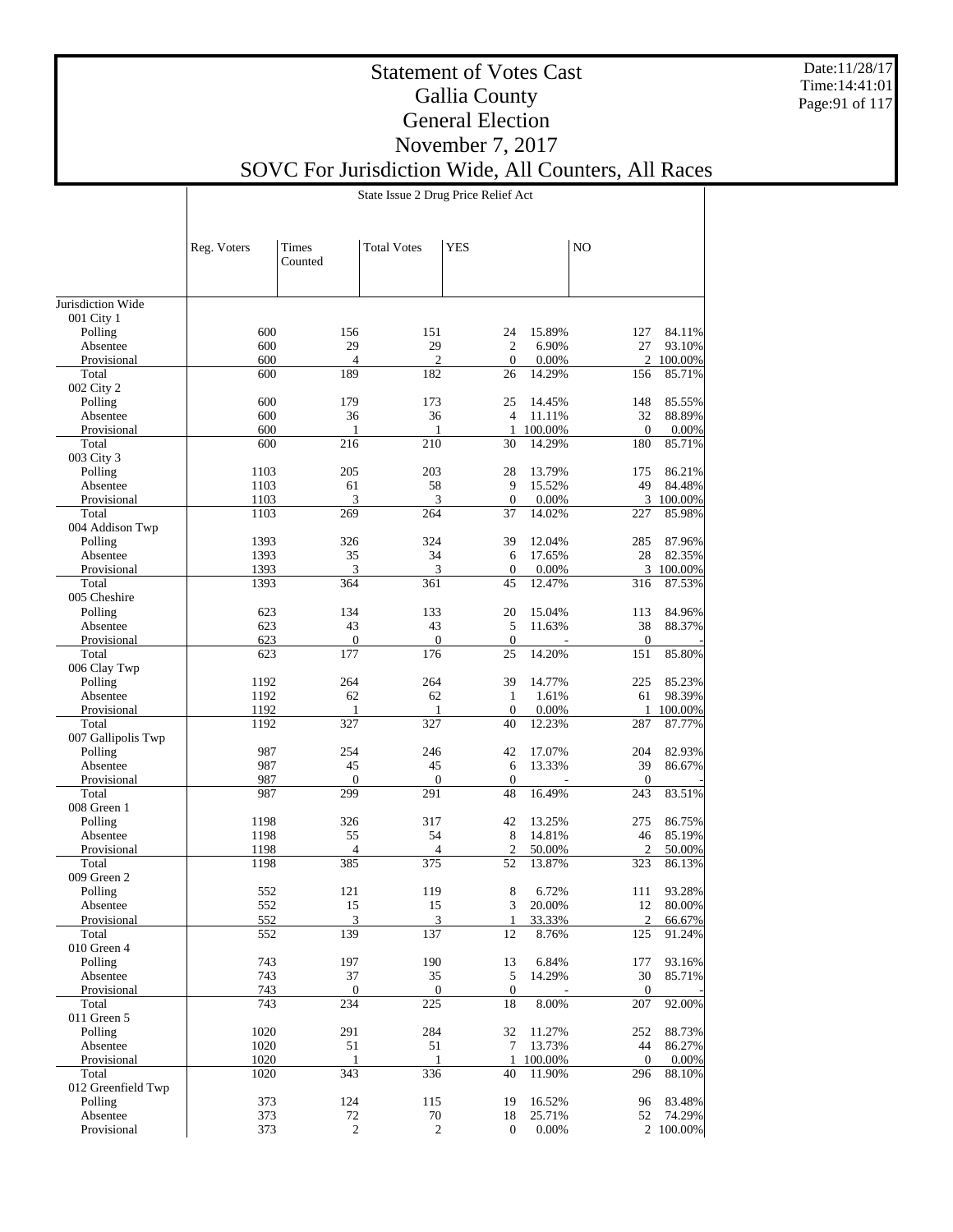Date:11/28/17 Time:14:41:01 Page:92 of 117

## Statement of Votes Cast Gallia County General Election November 7, 2017

## SOVC For Jurisdiction Wide, All Counters, All Races

State Issue 2 Drug Price Relief Act

|                         | Reg. Voters | <b>Times</b><br>Counted | <b>Total Votes</b>     | <b>YES</b>          |                         | N <sub>O</sub>      |                                    |
|-------------------------|-------------|-------------------------|------------------------|---------------------|-------------------------|---------------------|------------------------------------|
|                         |             |                         |                        |                     |                         |                     |                                    |
| Total                   | 373         | 198                     | 187                    | 37                  | 19.79%                  | 150                 | 80.21%                             |
| 013 Guyan Pct           |             |                         |                        |                     |                         |                     |                                    |
| Polling                 | 317         | 58                      | 56                     | 17                  | 30.36%                  | 39                  | 69.64%                             |
| Absentee                | 317         | 16                      | 13                     | 5                   | 38.46%                  | 8                   | 61.54%                             |
| Provisional<br>Total    | 317<br>317  | $\mathbf{0}$<br>74      | $\boldsymbol{0}$<br>69 | $\theta$<br>22      | 31.88%                  | $\mathbf{0}$<br>47  | 68.12%                             |
| 014 Guyan Twp           |             |                         |                        |                     |                         |                     |                                    |
| Polling                 | 599         | 111                     | 109                    | 14                  | 12.84%                  | 95                  | 87.16%                             |
| Absentee                | 599         | 30                      | 30                     | 1                   | 3.33%                   | 29                  | 96.67%                             |
| Provisional             | 599         | $\mathbf{0}$            | $\mathbf{0}$           | $\mathbf{0}$        |                         | $\mathbf{0}$        |                                    |
| Total                   | 599         | 141                     | 139                    | 15                  | 10.79%                  | 124                 | 89.21%                             |
| 015 Harrison Twp        |             |                         |                        |                     |                         |                     |                                    |
| Polling                 | 640         | 153                     | 150                    | 34                  | 22.67%                  | 116                 | 77.33%                             |
| Absentee                | 640         | 31                      | 27                     | 3                   | 11.11%                  | 24                  | 88.89%                             |
| Provisional             | 640         | 1                       | $\mathbf{1}$           | $\mathbf{0}$        | 0.00%                   | $\mathbf{1}$        | 100.00%                            |
| Total                   | 640         | 185                     | 178                    | 37                  | 20.79%                  | 141                 | 79.21%                             |
| 016 Huntington Twp      |             |                         |                        |                     |                         |                     |                                    |
| Polling                 | 914         | 324                     | 305                    | 56                  | 18.36%                  | 249                 | 81.64%                             |
| Absentee<br>Provisional | 914         | 39                      | 39                     | 5                   | 12.82%                  | 34                  | 87.18%                             |
| Total                   | 914<br>914  | 1<br>364                | 1<br>345               | 1<br>62             | 100.00%<br>17.97%       | $\mathbf{0}$<br>283 | 0.00%<br>82.03%                    |
| 017 Morgan Twp          |             |                         |                        |                     |                         |                     |                                    |
| Polling                 | 859         | 196                     | 188                    | 33                  | 17.55%                  | 155                 | 82.45%                             |
| Absentee                | 859         | 51                      | 48                     | 5                   | 10.42%                  | 43                  | 89.58%                             |
| Provisional             | 859         | 1                       | $\mathbf{1}$           | $\theta$            | 0.00%                   | $\mathbf{1}$        | 100.00%                            |
| Total                   | 859         | 248                     | 237                    | 38                  | 16.03%                  | 199                 | 83.97%                             |
| 018 Ohio Twp            |             |                         |                        |                     |                         |                     |                                    |
| Polling                 | 605         | 134                     | 118                    | 20                  | 16.95%                  | 98                  | 83.05%                             |
| Absentee                | 605         | 23                      | 21                     | $\overline{4}$      | 19.05%                  | 17                  | 80.95%                             |
| Provisional             | 605         | $\mathbf{0}$            | $\mathbf{0}$           | $\mathbf{0}$        |                         | $\mathbf{0}$        |                                    |
| Total                   | 605         | 157                     | 139                    | 24                  | 17.27%                  | 115                 | 82.73%                             |
| 019 Perry Twp           |             |                         |                        |                     |                         |                     |                                    |
| Polling                 | 763         | 277                     | 268                    | 51                  | 19.03%                  | 217                 | 80.97%                             |
| Absentee                | 763<br>763  | 35                      | 34                     | 7<br>$\overline{2}$ | 20.59%<br>66.67%        | 27                  | 79.41%                             |
| Provisional<br>Total    | 763         | 3<br>315                | 3<br>305               | 60                  | 19.67%                  | $\mathbf{1}$<br>245 | 33.33%<br>80.33%                   |
| 020 Centerville Pct     |             |                         |                        |                     |                         |                     |                                    |
| Polling                 | 640         | 199                     | 193                    | 31                  | 16.06%                  | 162                 | 83.94%                             |
| Absentee                | 640         | 24                      | 24                     | 9                   | 37.50%                  | 15                  | 62.50%                             |
| Provisional             | 640         | $\overline{2}$          | $\mathfrak{2}$         | $\mathbf{0}$        | 0.00%                   | $\mathfrak{2}$      | 100.00%                            |
| Total                   | 640         | 225                     | 219                    | 40                  | 18.26%                  | 179                 | 81.74%                             |
| 021 Raccoon Twp         |             |                         |                        |                     |                         |                     |                                    |
| Polling                 | 663         | 202                     | 197                    | 38                  | 19.29%                  | 159                 | 80.71%                             |
| Absentee                | 663         | 36                      | 35                     | 5                   | 14.29%                  | 30                  | 85.71%                             |
| Provisional             | 663         | 10                      | 10                     | 3                   | 30.00%                  | 7                   | 70.00%                             |
| Total                   | 663         | 248                     | 242                    | 46                  | 19.01%                  | 196                 | 80.99%                             |
| 022 Bidwell Pct         |             |                         |                        |                     |                         |                     |                                    |
| Polling                 | 667         | 146                     | 139                    | 19                  | 13.67%                  | 120                 | 86.33%                             |
| Absentee<br>Provisional | 667         | 22<br>$\mathbf{0}$      | 22<br>$\boldsymbol{0}$ | 1<br>$\mathbf{0}$   | 4.55%<br>$\overline{a}$ | 21<br>$\mathbf{0}$  | 95.45%                             |
| Total                   | 667<br>667  | 168                     | 161                    | 20                  | 12.42%                  | 141                 | $\overline{\phantom{a}}$<br>87.58% |
| 023 Springfield 1       |             |                         |                        |                     |                         |                     |                                    |
| Polling                 | 787         | 170                     | 165                    | 31                  | 18.79%                  | 134                 | 81.21%                             |
| Absentee                | 787         | 43                      | 42                     | 5                   | 11.90%                  | 37                  | 88.10%                             |
| Provisional             | 787         | 1                       | $\mathbf{1}$           | $\theta$            | 0.00%                   | 1                   | 100.00%                            |
| Total                   | 787         | 214                     | 208                    | 36                  | 17.31%                  | 172                 | 82.69%                             |
| 024 Springfield 2       |             |                         |                        |                     |                         |                     |                                    |
| Polling                 | 759         | 217                     | 210                    | 31                  | 14.76%                  | 179                 | 85.24%                             |
| Absentee                | 759         | 30                      | 29                     | $\overline{4}$      | 13.79%                  | 25                  | 86.21%                             |
| Provisional             | 759         | $\mathbf{1}$            | $\mathbf{1}$           |                     | 1 100.00%               | $\mathbf{0}$        | 0.00%                              |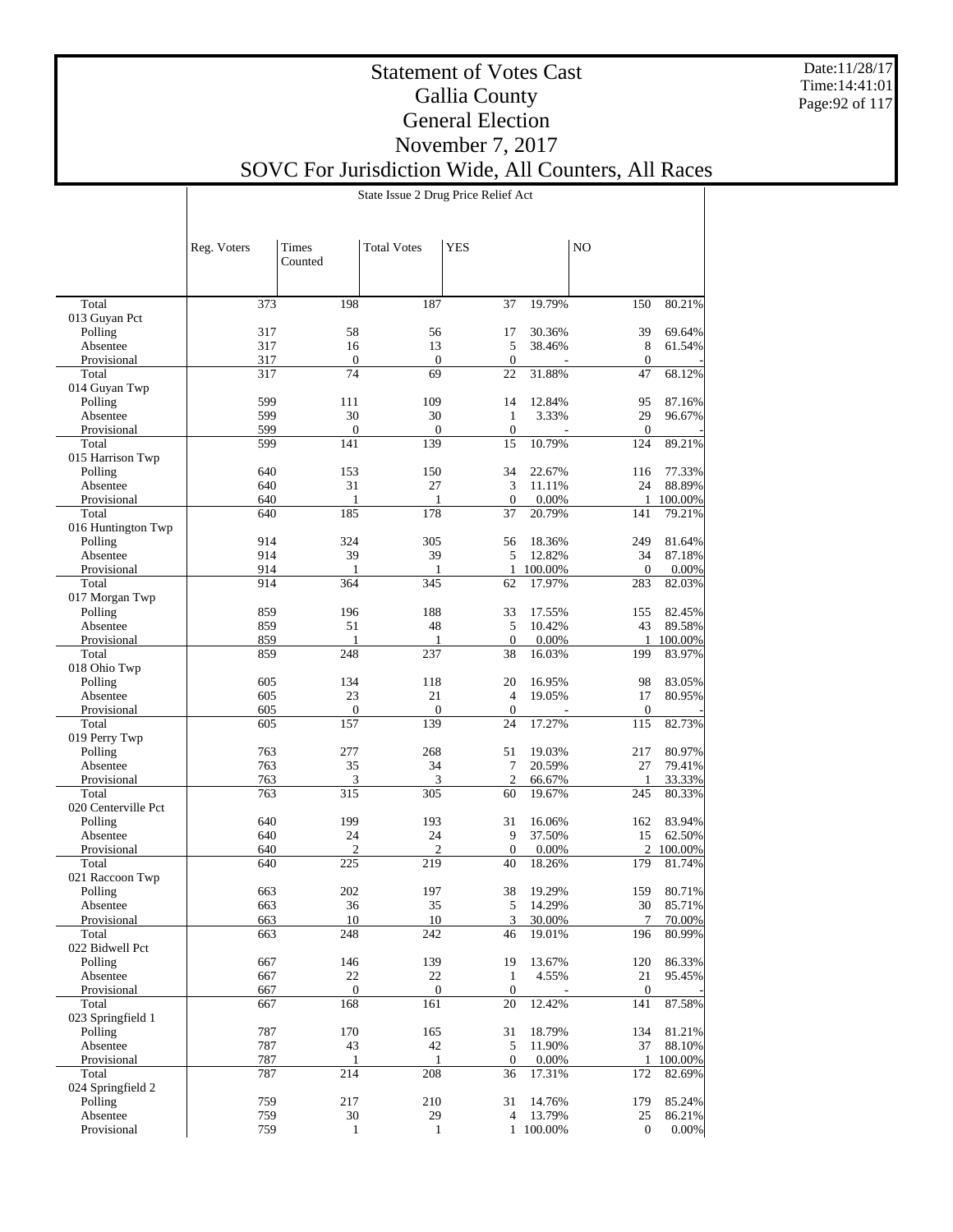Date:11/28/17 Time:14:41:01 Page:93 of 117

|             |             | State Issue 2 Drug Price Relief Act |                    |            |          |           |         |  |  |  |  |
|-------------|-------------|-------------------------------------|--------------------|------------|----------|-----------|---------|--|--|--|--|
|             | Reg. Voters | Times<br>Counted                    | <b>Total Votes</b> | <b>YES</b> |          | <b>NO</b> |         |  |  |  |  |
| Total       | 759         | 248                                 | 240                | 36         | 15.00%   | 204       | 85.00%  |  |  |  |  |
| 025 Walnut  |             |                                     |                    |            |          |           |         |  |  |  |  |
| Polling     | 489         | 191                                 | 183                | 28         | 15.30%   | 155       | 84.70%  |  |  |  |  |
| Absentee    | 489         | 53                                  | 47                 | 5          | 10.64%   | 42        | 89.36%  |  |  |  |  |
| Provisional | 489         |                                     |                    | 0          | $0.00\%$ |           | 100.00% |  |  |  |  |
| Total       | 489         | 245                                 | 231                | 33         | 14.29%   | 198       | 85.71%  |  |  |  |  |
| Total       |             |                                     |                    |            |          |           |         |  |  |  |  |
| Polling     | 19086       | 4955                                | 4800               | 734        | 15.29%   | 4066      | 84.71%  |  |  |  |  |
| Absentee    | 19086       | 974                                 | 943                | 133        | 14.10%   | 810       | 85.90%  |  |  |  |  |
| Provisional | 19086       | 43                                  | 41                 | 12         | 29.27%   | 29        | 70.73%  |  |  |  |  |
| Total       | 19086       | 5972                                | 5784               | 879        | 15.20%   | 4905      | 84.80%  |  |  |  |  |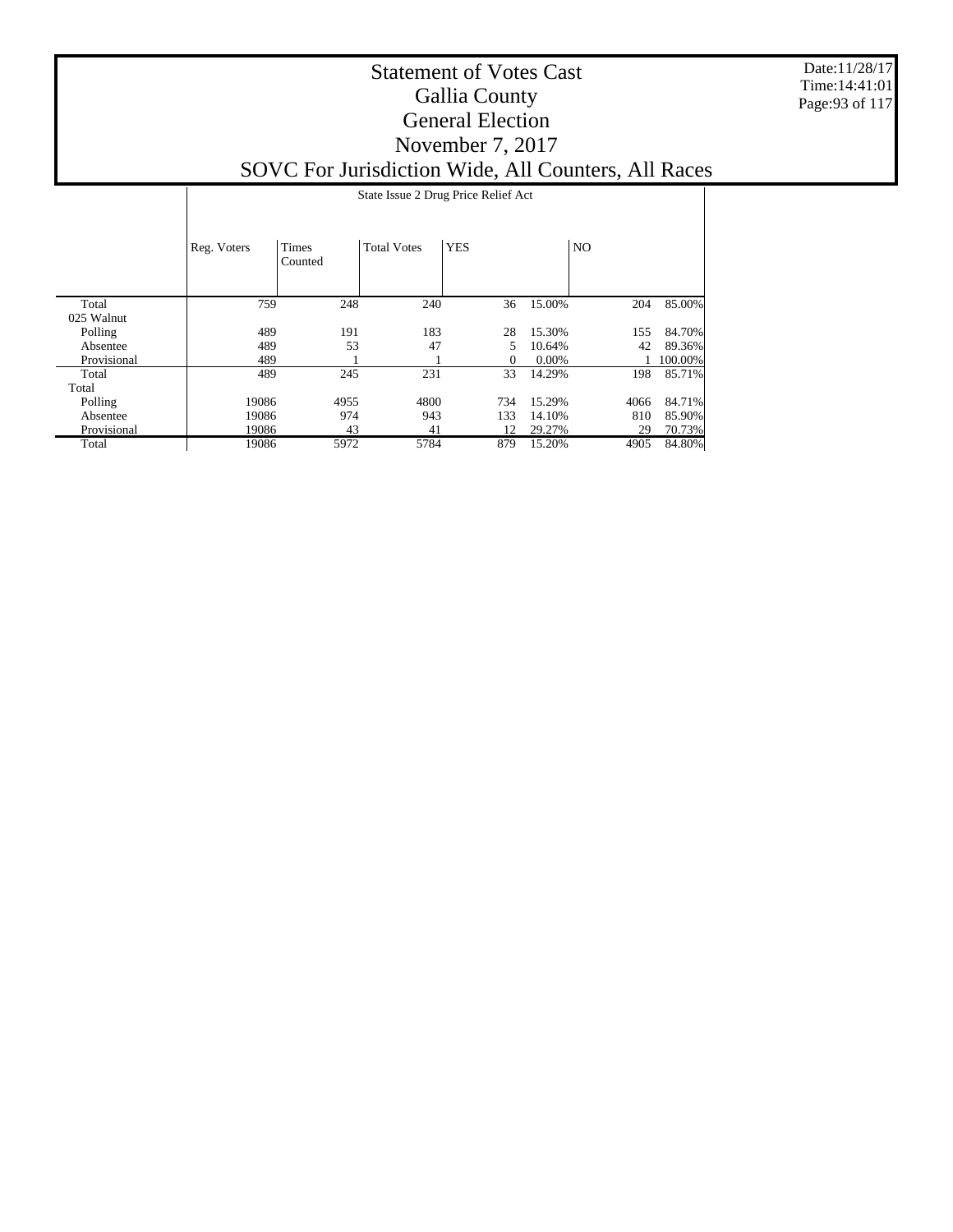Date:11/28/17 Time:14:41:01 Page:94 of 117

### Statement of Votes Cast Gallia County General Election November 7, 2017 SOVC For Jurisdiction Wide, All Counters, All Races

Guiding Hand, Add, 1 mill, CPT

|                        | Reg. Voters | Times<br>Counted      | <b>Total Votes</b>    | FOR THE TAX LEVY      |                  | <b>AGAINST THE TAX</b><br><b>LEVY</b> |                  |
|------------------------|-------------|-----------------------|-----------------------|-----------------------|------------------|---------------------------------------|------------------|
| Jurisdiction Wide      |             |                       |                       |                       |                  |                                       |                  |
| 001 City 1             |             |                       |                       |                       |                  |                                       |                  |
| Polling                | 600         | 156                   | 153                   | 119                   | 77.78%           | 34                                    | 22.22%           |
| Absentee               | 600         | 29                    | 29                    | 25                    | 86.21%           | $\overline{4}$                        | 13.79%           |
| Provisional<br>Total   | 600<br>600  | $\overline{4}$<br>189 | $\overline{4}$<br>186 | $\overline{c}$        | 50.00%<br>78.49% | $\overline{2}$<br>40                  | 50.00%<br>21.51% |
| 002 City 2             |             |                       |                       | 146                   |                  |                                       |                  |
| Polling                | 600         | 179                   | 177                   | 127                   | 71.75%           | 50                                    | 28.25%           |
| Absentee               | 600         | 36                    | 35                    | 26                    | 74.29%           | 9                                     | 25.71%           |
| Provisional            | 600         | 1                     | 1                     | 1                     | 100.00%          | $\overline{0}$                        | 0.00%            |
| Total                  | 600         | 216                   | 213                   | 154                   | 72.30%           | 59                                    | 27.70%           |
| 003 City 3             |             |                       |                       |                       |                  |                                       |                  |
| Polling                | 1103        | 205                   | 205                   | 138                   | 67.32%           | 67                                    | 32.68%           |
| Absentee               | 1103        | 61                    | 58                    | 33                    | 56.90%           | 25                                    | 43.10%           |
| Provisional            | 1103        | 3                     | 3                     | 2                     | 66.67%           | 1                                     | 33.33%           |
| Total                  | 1103        | 269                   | 266                   | 173                   | 65.04%           | 93                                    | 34.96%           |
| 004 Addison Twp        |             |                       |                       |                       |                  |                                       |                  |
| Polling                | 1393        | 326                   | 325                   | 224                   | 68.92%           | 101                                   | 31.08%           |
| Absentee               | 1393        | 35                    | 35                    | 26                    | 74.29%           | 9                                     | 25.71%           |
| Provisional            | 1393        | 3<br>364              | 3<br>363              | 1<br>251              | 33.33%           | $\overline{c}$                        | 66.67%<br>30.85% |
| Total<br>005 Cheshire  | 1393        |                       |                       |                       | 69.15%           | 112                                   |                  |
| Polling                | 623         | 134                   | 125                   | 80                    | 64.00%           | 45                                    | 36.00%           |
| Absentee               | 623         | 43                    | 43                    | 28                    | 65.12%           | 15                                    | 34.88%           |
| Provisional            | 623         | $\boldsymbol{0}$      | $\mathbf{0}$          | $\overline{0}$        |                  | $\boldsymbol{0}$                      |                  |
| Total                  | 623         | 177                   | 168                   | 108                   | 64.29%           | 60                                    | 35.71%           |
| 006 Clay Twp           |             |                       |                       |                       |                  |                                       |                  |
| Polling                | 1192        | 264                   | 261                   | 135                   | 51.72%           | 126                                   | 48.28%           |
| Absentee               | 1192        | 62                    | 62                    | 23                    | 37.10%           | 39                                    | 62.90%           |
| Provisional            | 1192        | 1                     | 1                     | 1                     | 100.00%          | $\mathbf{0}$                          | 0.00%            |
| Total                  | 1192        | 327                   | 324                   | 159                   | 49.07%           | 165                                   | 50.93%           |
| 007 Gallipolis Twp     |             |                       |                       |                       |                  |                                       |                  |
| Polling                | 987         | 254                   | 252                   | 164                   | 65.08%           | 88                                    | 34.92%           |
| Absentee               | 987         | 45                    | 45                    | 26                    | 57.78%           | 19                                    | 42.22%           |
| Provisional<br>Total   | 987<br>987  | $\theta$<br>299       | $\mathbf{0}$<br>297   | $\overline{0}$<br>190 | 63.97%           | $\mathbf{0}$<br>107                   | 36.03%           |
| 008 Green 1            |             |                       |                       |                       |                  |                                       |                  |
| Polling                | 1198        | 326                   | 318                   | 215                   | 67.61%           | 103                                   | 32.39%           |
| Absentee               | 1198        | 55                    | 53                    | 30                    | 56.60%           | 23                                    | 43.40%           |
| Provisional            | 1198        | 4                     | $\overline{4}$        | 3                     | 75.00%           | 1                                     | 25.00%           |
| Total                  | 1198        | 385                   | 375                   | 248                   | 66.13%           | 127                                   | 33.87%           |
| 009 Green 2            |             |                       |                       |                       |                  |                                       |                  |
| Polling                | 552         | 121                   | 119                   | 79                    | 66.39%           | 40                                    | 33.61%           |
| Absentee               | 552         | 15                    | 15                    | 8                     | 53.33%           | 7                                     | 46.67%           |
| Provisional            | 552         | 3                     | 3                     | 2                     | 66.67%           | $\mathbf{1}$                          | 33.33%           |
| Total                  | 552         | 139                   | 137                   | 89                    | 64.96%           | 48                                    | 35.04%           |
| 010 Green 4<br>Polling | 743         | 197                   | 197                   | 131                   | 66.50%           | 66                                    | 33.50%           |
| Absentee               | 743         | 37                    | 35                    | 16                    | 45.71%           | 19                                    | 54.29%           |
| Provisional            | 743         | $\boldsymbol{0}$      | $\overline{0}$        | $\boldsymbol{0}$      |                  | $\boldsymbol{0}$                      |                  |
| Total                  | 743         | 234                   | 232                   | 147                   | 63.36%           | 85                                    | 36.64%           |
| 011 Green 5            |             |                       |                       |                       |                  |                                       |                  |
| Polling                | 1020        | 291                   | 288                   | 194                   | 67.36%           | 94                                    | 32.64%           |
| Absentee               | 1020        | 51                    | 49                    | 26                    | 53.06%           | 23                                    | 46.94%           |
| Provisional            | 1020        | 1                     | 1                     | $\mathbf{1}$          | 100.00%          | $\mathbf{0}$                          | 0.00%            |
| Total                  | 1020        | 343                   | 338                   | 221                   | 65.38%           | 117                                   | 34.62%           |
| 012 Greenfield Twp     |             |                       |                       |                       |                  |                                       |                  |
| Polling                | 373         | 124                   | 112                   | 59                    | 52.68%           | 53                                    | 47.32%           |
| Absentee               | 373         | 72                    | 68                    | 24                    | 35.29%           | 44                                    | 64.71%           |
| Provisional            | 373         | $\sqrt{2}$            | $\overline{c}$        | 0                     | 0.00%            |                                       | 2 100.00%        |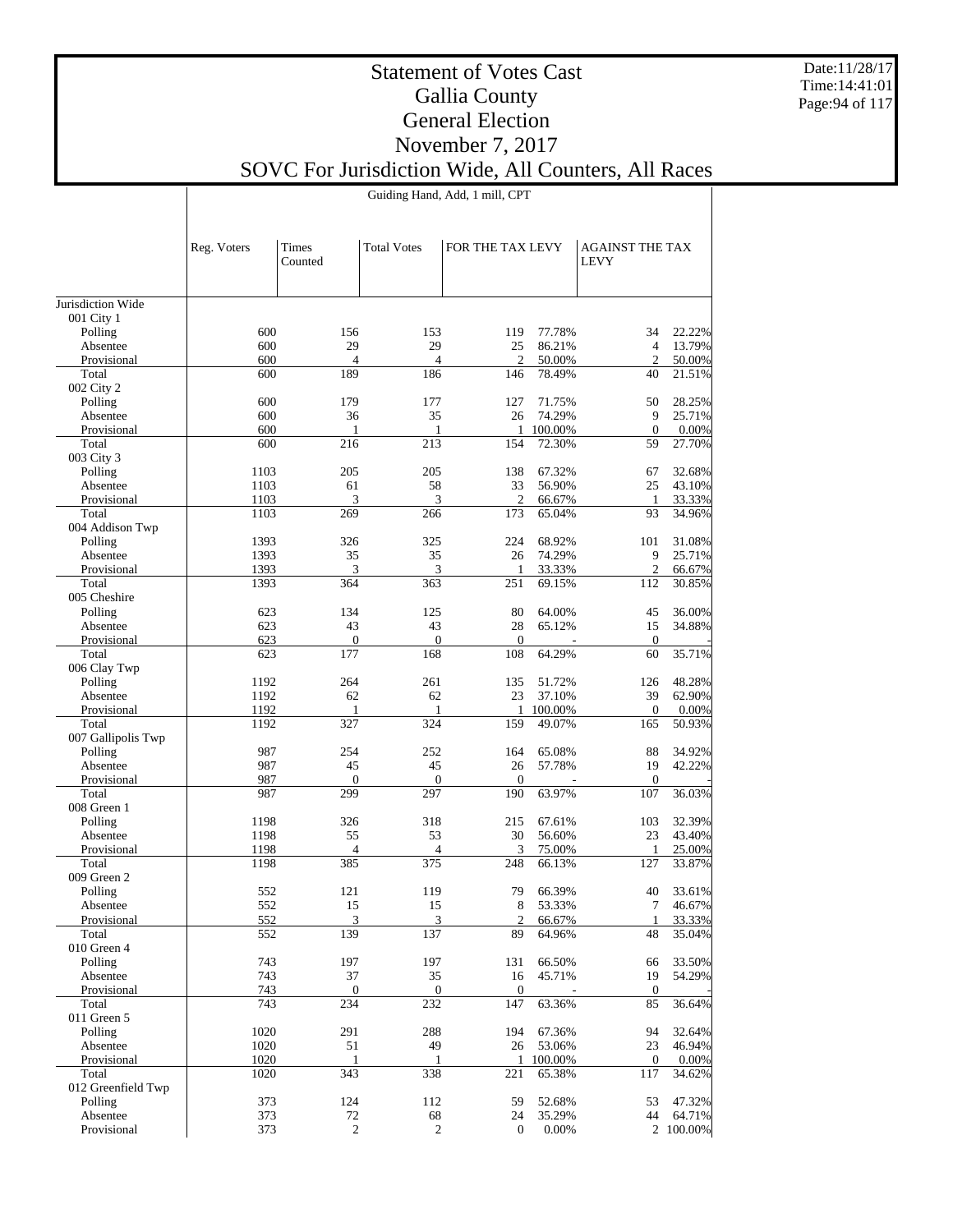Date:11/28/17 Time:14:41:01 Page:95 of 117

### Statement of Votes Cast Gallia County General Election November 7, 2017 SOVC For Jurisdiction Wide, All Counters, All Races

Guiding Hand, Add, 1 mill, CPT

|                              | Reg. Voters | <b>Times</b><br>Counted | <b>Total Votes</b> | FOR THE TAX LEVY   |                  | <b>AGAINST THE TAX</b><br><b>LEVY</b> |                 |
|------------------------------|-------------|-------------------------|--------------------|--------------------|------------------|---------------------------------------|-----------------|
|                              |             |                         |                    |                    |                  |                                       |                 |
| Total                        | 373         | 198                     | 182                | 83                 | 45.60%           | 99                                    | 54.40%          |
| 013 Guyan Pct                |             |                         |                    |                    |                  |                                       |                 |
| Polling                      | 317<br>317  | 58<br>16                | 55<br>16           | 26                 | 47.27%<br>68.75% | 29<br>5                               | 52.73%          |
| Absentee<br>Provisional      | 317         | $\boldsymbol{0}$        | $\mathbf{0}$       | 11<br>$\mathbf{0}$ |                  | $\theta$                              | 31.25%          |
| Total                        | 317         | 74                      | 71                 | 37                 | 52.11%           | 34                                    | 47.89%          |
| 014 Guyan Twp                |             |                         |                    |                    |                  |                                       |                 |
| Polling                      | 599         | 111                     | 111                | 63                 | 56.76%           | 48                                    | 43.24%          |
| Absentee                     | 599         | 30                      | 27                 | 11                 | 40.74%           | 16                                    | 59.26%          |
| Provisional                  | 599         | $\overline{0}$          | $\mathbf{0}$       | $\mathbf{0}$       |                  | $\theta$                              |                 |
| Total                        | 599         | 141                     | 138                | 74                 | 53.62%           | 64                                    | 46.38%          |
| 015 Harrison Twp             |             |                         |                    |                    |                  |                                       |                 |
| Polling                      | 640         | 153                     | 153                | 78                 | 50.98%           | 75                                    | 49.02%          |
| Absentee                     | 640         | 31                      | 29                 | 11                 | 37.93%           | 18                                    | 62.07%          |
| Provisional                  | 640         | 1                       | $\mathbf{1}$       | $\boldsymbol{0}$   | 0.00%            | 1                                     | 100.00%         |
| Total                        | 640         | 185                     | 183                | 89                 | 48.63%           | 94                                    | 51.37%          |
| 016 Huntington Twp           |             |                         |                    |                    |                  |                                       |                 |
| Polling                      | 914<br>914  | 324<br>39               | 318                | 180<br>22          | 56.60%<br>56.41% | 138                                   | 43.40%          |
| Absentee<br>Provisional      | 914         | 1                       | 39<br>1            | 1                  | 100.00%          | 17<br>$\mathbf{0}$                    | 43.59%<br>0.00% |
| Total                        | 914         | 364                     | 358                | 203                | 56.70%           | 155                                   | 43.30%          |
| 017 Morgan Twp               |             |                         |                    |                    |                  |                                       |                 |
| Polling                      | 859         | 196                     | 194                | 109                | 56.19%           | 85                                    | 43.81%          |
| Absentee                     | 859         | 51                      | 48                 | 25                 | 52.08%           | 23                                    | 47.92%          |
| Provisional                  | 859         | 1                       | 1                  | $\overline{0}$     | 0.00%            | 1                                     | 100.00%         |
| Total                        | 859         | 248                     | 243                | 134                | 55.14%           | 109                                   | 44.86%          |
| 018 Ohio Twp                 |             |                         |                    |                    |                  |                                       |                 |
| Polling                      | 605         | 134                     | 126                | 63                 | 50.00%           | 63                                    | 50.00%          |
| Absentee                     | 605         | 23                      | 22                 | 11                 | 50.00%           | 11                                    | 50.00%          |
| Provisional                  | 605         | $\overline{0}$          | $\mathbf{0}$       | $\mathbf{0}$       |                  | $\theta$                              |                 |
| Total                        | 605         | 157                     | 148                | 74                 | 50.00%           | 74                                    | 50.00%          |
| 019 Perry Twp                |             |                         |                    |                    |                  |                                       |                 |
| Polling                      | 763         | 277                     | 275                | 189                | 68.73%           | 86                                    | 31.27%          |
| Absentee                     | 763         | 35                      | 29                 | 19                 | 65.52%           | 10                                    | 34.48%          |
| Provisional                  | 763         | 3<br>315                | 3<br>307           | 3                  | 100.00%          | $\mathbf{0}$                          | 0.00%           |
| Total<br>020 Centerville Pct | 763         |                         |                    | 211                | 68.73%           | 96                                    | 31.27%          |
| Polling                      | 640         | 199                     | 199                | 125                | 62.81%           | 74                                    | 37.19%          |
| Absentee                     | 640         | 24                      | 24                 | 14                 | 58.33%           | 10                                    | 41.67%          |
| Provisional                  | 640         | $\overline{c}$          | $\overline{2}$     | $\overline{2}$     | 100.00%          | $\theta$                              | 0.00%           |
| Total                        | 640         | 225                     | 225                | 141                | 62.67%           | 84                                    | 37.33%          |
| 021 Raccoon Twp              |             |                         |                    |                    |                  |                                       |                 |
| Polling                      | 663         | 202                     | 199                | 137                | 68.84%           | 62                                    | 31.16%          |
| Absentee                     | 663         | 36                      | 36                 | 25                 | 69.44%           | 11                                    | 30.56%          |
| Provisional                  | 663         | 10                      | 8                  |                    | 8 100.00%        | $\overline{0}$                        | 0.00%           |
| Total                        | 663         | 248                     | 243                | 170                | 69.96%           | 73                                    | 30.04%          |
| 022 Bidwell Pct              |             |                         |                    |                    |                  |                                       |                 |
| Polling                      | 667         | 146                     | 142                | 99                 | 69.72%           | 43                                    | 30.28%          |
| Absentee                     | 667         | 22                      | 21                 | 10                 | 47.62%           | 11                                    | 52.38%          |
| Provisional                  | 667         | $\overline{0}$          | $\mathbf{0}$       | $\overline{0}$     |                  | $\mathbf{0}$                          |                 |
| Total                        | 667         | 168                     | 163                | 109                | 66.87%           | 54                                    | 33.13%          |
| 023 Springfield 1<br>Polling | 787         | 170                     | 165                | 106                | 64.24%           | 59                                    | 35.76%          |
| Absentee                     | 787         | 43                      | 43                 | 22                 | 51.16%           | 21                                    | 48.84%          |
| Provisional                  | 787         | 1                       | -1                 | $\mathbf{1}$       | 100.00%          | $\overline{0}$                        | 0.00%           |
| Total                        | 787         | 214                     | 209                | 129                | 61.72%           | 80                                    | 38.28%          |
| 024 Springfield 2            |             |                         |                    |                    |                  |                                       |                 |
| Polling                      | 759         | 217                     | 214                | 149                | 69.63%           | 65                                    | 30.37%          |
| Absentee                     | 759         | 30                      | 28                 | 14                 | 50.00%           | 14                                    | 50.00%          |
| Provisional                  | 759         | $\mathbf{1}$            | $\mathbf{1}$       | $\boldsymbol{0}$   | 0.00%            |                                       | 1 100.00%       |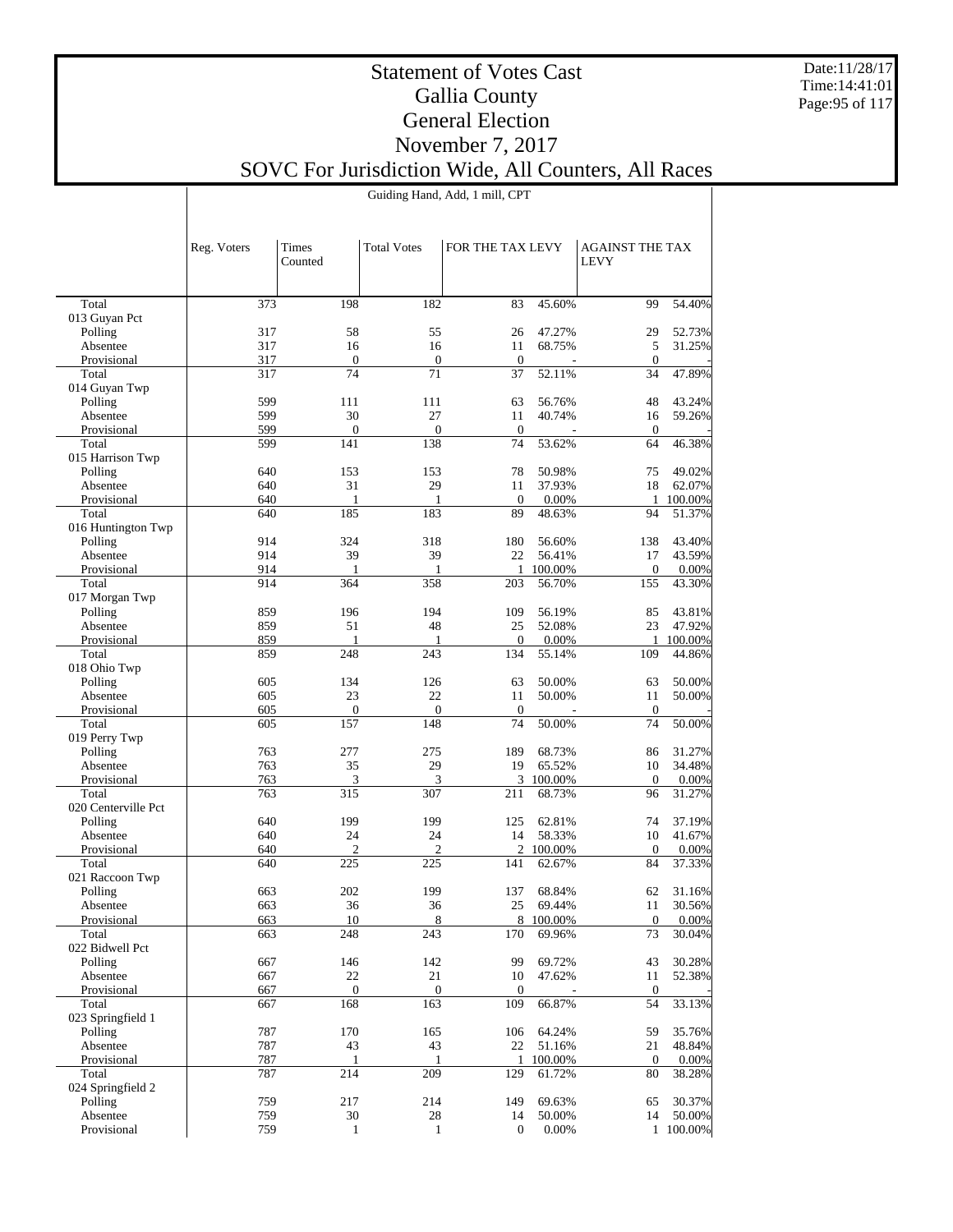Date:11/28/17 Time:14:41:01 Page:96 of 117

|                     |             | Guiding Hand, Add, 1 mill, CPT |                    |                  |        |                                       |         |  |  |  |  |  |
|---------------------|-------------|--------------------------------|--------------------|------------------|--------|---------------------------------------|---------|--|--|--|--|--|
|                     | Reg. Voters | Times<br>Counted               | <b>Total Votes</b> | FOR THE TAX LEVY |        | <b>AGAINST THE TAX</b><br><b>LEVY</b> |         |  |  |  |  |  |
| Total<br>025 Walnut | 759         | 248                            | 243                | 163              | 67.08% | 80                                    | 32.92%  |  |  |  |  |  |
| Polling             | 489         | 191                            | 188                | 96               | 51.06% | 92                                    | 48.94%  |  |  |  |  |  |
| Absentee            | 489         | 53                             | 48                 | 27               | 56.25% | 21                                    | 43.75%  |  |  |  |  |  |
| Provisional         | 489         |                                |                    | 0                | 0.00%  |                                       | 100.00% |  |  |  |  |  |
| Total               | 489         | 245                            | 237                | 123              | 51.90% | 114                                   | 48.10%  |  |  |  |  |  |
| Total               |             |                                |                    |                  |        |                                       |         |  |  |  |  |  |
| Polling             | 19086       | 4955                           | 4871               | 3085             | 63.33% | 1786                                  | 36.67%  |  |  |  |  |  |
| Absentee            | 19086       | 974                            | 937                | 513              | 54.75% | 424                                   | 45.25%  |  |  |  |  |  |
| Provisional         | 19086       | 43                             | 41                 | 28               | 68.29% | 13                                    | 31.71%  |  |  |  |  |  |
| Total               | 19086       | 5972                           | 5849               | 3626             | 61.99% | 2223                                  | 38.01%  |  |  |  |  |  |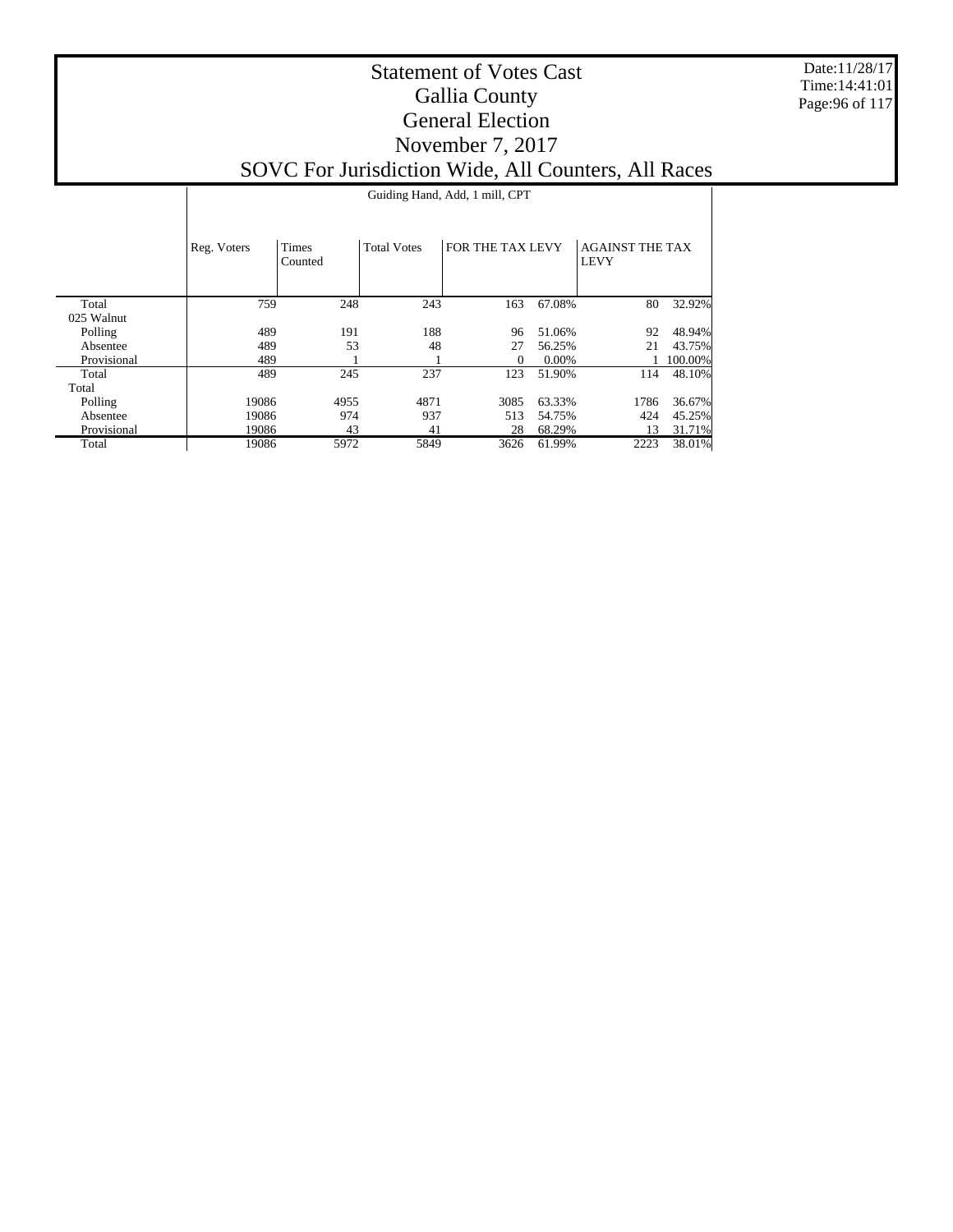Date:11/28/17 Time:14:41:01 Page:97 of 117

## Statement of Votes Cast Gallia County General Election November 7, 2017

SOVC For Jurisdiction Wide, All Counters, All Races

Rio Grande Community College, Rep, 1 mil, CPT

|                               | Reg. Voters  | Times<br>Counted | <b>Total Votes</b>  | FOR THE TAX LEVY    |                  | <b>AGAINST THE TAX</b><br><b>LEVY</b> |                     |
|-------------------------------|--------------|------------------|---------------------|---------------------|------------------|---------------------------------------|---------------------|
| Jurisdiction Wide             |              |                  |                     |                     |                  |                                       |                     |
| 001 City 1                    |              |                  |                     |                     |                  |                                       |                     |
| Polling                       | 600          | 156              | 153                 | 105                 | 68.63%           | 48                                    | 31.37%              |
| Absentee                      | 600          | 29               | 27                  | 18                  | 66.67%           | 9                                     | 33.33%              |
| Provisional                   | 600          | $\overline{4}$   | $\overline{4}$      | 3                   | 75.00%           | 1                                     | 25.00%              |
| Total                         | 600          | 189              | 184                 | 126                 | 68.48%           | 58                                    | 31.52%              |
| 002 City 2                    |              |                  |                     |                     |                  |                                       | 35.59%              |
| Polling<br>Absentee           | 600<br>600   | 179<br>36        | 177<br>35           | 114<br>24           | 64.41%<br>68.57% | 63<br>11                              | 31.43%              |
| Provisional                   | 600          | $\mathbf{1}$     | $\mathbf{1}$        | $\mathbf{1}$        | 100.00%          | $\mathbf{0}$                          | 0.00%               |
| Total                         | 600          | 216              | 213                 | 139                 | 65.26%           | 74                                    | 34.74%              |
| 003 City 3                    |              |                  |                     |                     |                  |                                       |                     |
| Polling                       | 1103         | 205              | 202                 | 120                 | 59.41%           | 82                                    | 40.59%              |
| Absentee                      | 1103         | 61               | 60                  | 29                  | 48.33%           | 31                                    | 51.67%              |
| Provisional                   | 1103         | 3                | 3                   | $\mathbf{1}$        | 33.33%           | $\overline{c}$                        | 66.67%              |
| Total                         | 1103         | 269              | 265                 | 150                 | 56.60%           | 115                                   | 43.40%              |
| 004 Addison Twp               |              |                  |                     |                     |                  |                                       |                     |
| Polling                       | 1393         | 326              | 317                 | 139                 | 43.85%           | 178                                   | 56.15%              |
| Absentee                      | 1393         | 35               | 35                  | 14                  | 40.00%           | 21                                    | 60.00%              |
| Provisional<br>Total          | 1393<br>1393 | 3<br>364         | 3<br>355            | $\mathbf{0}$<br>153 | 0.00%<br>43.10%  | 202                                   | 3 100.00%<br>56.90% |
| 005 Cheshire                  |              |                  |                     |                     |                  |                                       |                     |
| Polling                       | 623          | 134              | 128                 | 50                  | 39.06%           | 78                                    | 60.94%              |
| Absentee                      | 623          | 43               | 41                  | 14                  | 34.15%           | 27                                    | 65.85%              |
| Provisional                   | 623          | $\overline{0}$   | $\mathbf{0}$        | $\mathbf{0}$        |                  | $\boldsymbol{0}$                      |                     |
| Total                         | 623          | 177              | 169                 | 64                  | 37.87%           | 105                                   | 62.13%              |
| 006 Clay Twp                  |              |                  |                     |                     |                  |                                       |                     |
| Polling                       | 1192         | 264              | 263                 | 98                  | 37.26%           | 165                                   | 62.74%              |
| Absentee                      | 1192         | 62               | 62                  | 17                  | 27.42%           | 45                                    | 72.58%              |
| Provisional                   | 1192         | $\mathbf{1}$     | $\mathbf{1}$        | $\Omega$            | 0.00%            | $\mathbf{1}$                          | 100.00%             |
| Total                         | 1192         | 327              | 326                 | 115                 | 35.28%           | 211                                   | 64.72%              |
| 007 Gallipolis Twp<br>Polling | 987          | 254              | 252                 | 144                 | 57.14%           | 108                                   | 42.86%              |
| Absentee                      | 987          | 45               | 45                  | 28                  | 62.22%           | 17                                    | 37.78%              |
| Provisional                   | 987          | $\overline{0}$   | $\mathbf{0}$        | $\mathbf{0}$        |                  | $\boldsymbol{0}$                      |                     |
| Total                         | 987          | 299              | 297                 | 172                 | 57.91%           | 125                                   | 42.09%              |
| 008 Green 1                   |              |                  |                     |                     |                  |                                       |                     |
| Polling                       | 1198         | 326              | 318                 | 186                 | 58.49%           | 132                                   | 41.51%              |
| Absentee                      | 1198         | 55               | 52                  | 28                  | 53.85%           | 24                                    | 46.15%              |
| Provisional                   | 1198         | 4                | $\overline{4}$      | 3                   | 75.00%           | 1                                     | 25.00%              |
| Total                         | 1198         | 385              | 374                 | 217                 | 58.02%           | 157                                   | 41.98%              |
| 009 Green 2                   | 552          | 121              | 119                 | 65                  | 54.62%           | 54                                    | 45.38%              |
| Polling<br>Absentee           | 552          | 15               | 14                  | 8                   | 57.14%           | 6                                     | 42.86%              |
| Provisional                   | 552          | 3                | 3                   | $\mathbf{2}$        | 66.67%           | $\mathbf{1}$                          | 33.33%              |
| Total                         | 552          | 139              | 136                 | 75                  | 55.15%           | 61                                    | 44.85%              |
| 010 Green 4                   |              |                  |                     |                     |                  |                                       |                     |
| Polling                       | 743          | 197              | 195                 | 109                 | 55.90%           | 86                                    | 44.10%              |
| Absentee                      | 743          | 37               | 35                  | 18                  | 51.43%           | 17                                    | 48.57%              |
| Provisional                   | 743          | $\mathbf{0}$     | $\boldsymbol{0}$    | $\boldsymbol{0}$    |                  | $\mathbf{0}$                          |                     |
| Total                         | 743          | 234              | 230                 | 127                 | 55.22%           | 103                                   | 44.78%              |
| 011 Green 5                   |              |                  |                     |                     |                  |                                       |                     |
| Polling                       | 1020         | 291              | 286                 | 151                 | 52.80%           | 135                                   | 47.20%              |
| Absentee                      | 1020         | 51               | 48                  | 13                  | 27.08%           | 35                                    | 72.92%              |
| Provisional                   | 1020<br>1020 | 1<br>343         | $\mathbf{1}$<br>335 | $\mathbf{1}$        | 100.00%          | $\mathbf{0}$<br>170                   | 0.00%               |
| Total<br>012 Greenfield Twp   |              |                  |                     | 165                 | 49.25%           |                                       | 50.75%              |
| Polling                       | 373          | 124              | 112                 | 44                  | 39.29%           | 68                                    | 60.71%              |
| Absentee                      | 373          | 72               | 67                  | 27                  | 40.30%           | 40                                    | 59.70%              |
| Provisional                   | 373          | $\boldsymbol{2}$ | $\mathbf{2}$        | $\overline{0}$      | $0.00\%$         |                                       | 2 100.00%           |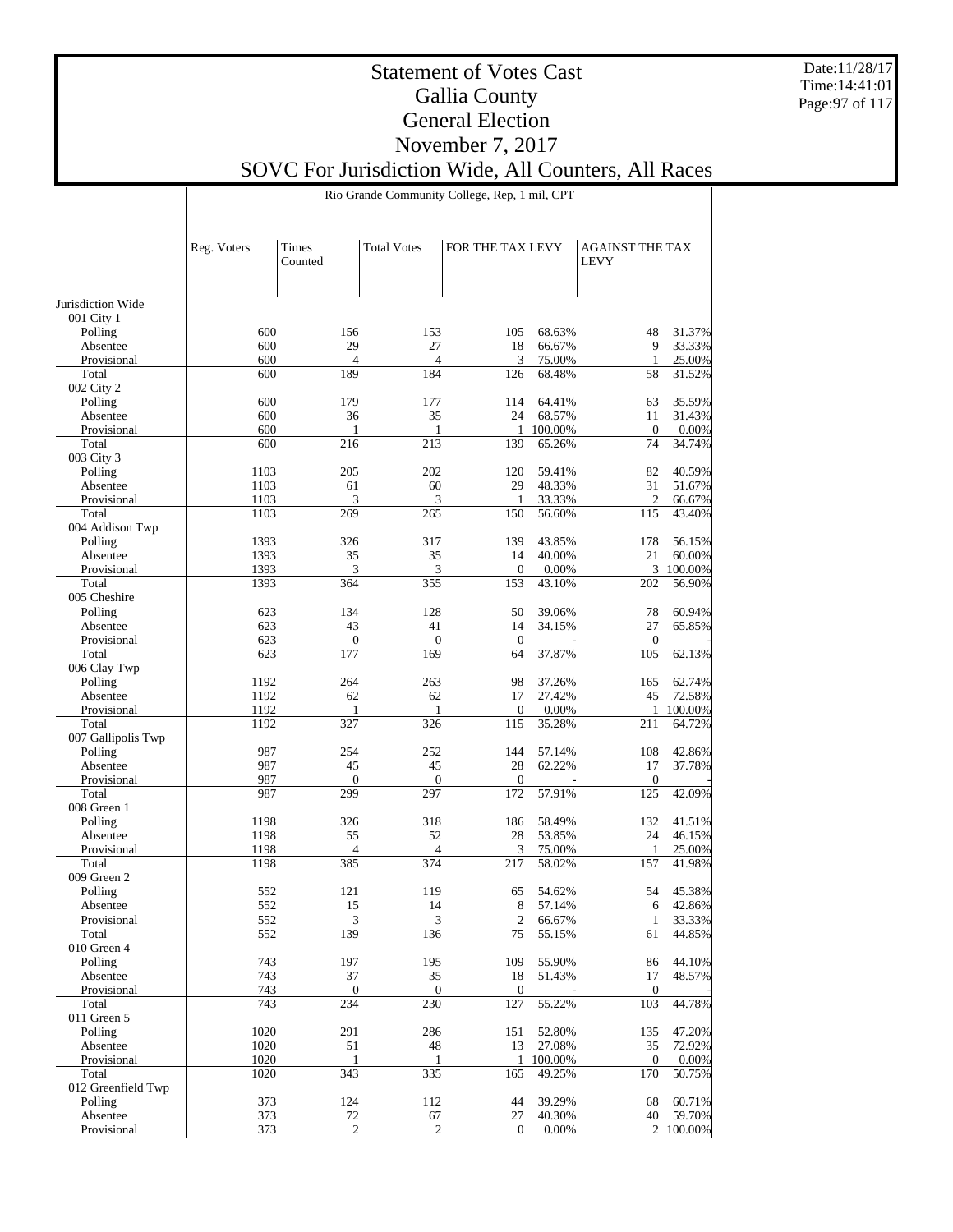Date:11/28/17 Time:14:41:01 Page:98 of 117

### Statement of Votes Cast Gallia County General Election November 7, 2017 SOVC For Jurisdiction Wide, All Counters, All Races

Rio Grande Community College, Rep, 1 mil, CPT

|                          | Reg. Voters | Times<br>Counted    | <b>Total Votes</b> | FOR THE TAX LEVY |           | <b>AGAINST THE TAX</b><br>LEVY |         |
|--------------------------|-------------|---------------------|--------------------|------------------|-----------|--------------------------------|---------|
|                          |             |                     |                    |                  |           |                                |         |
| Total                    | 373         | 198                 | 181                | 71               | 39.23%    | 110                            | 60.77%  |
| 013 Guyan Pct            |             |                     |                    |                  |           |                                |         |
| Polling                  | 317         | 58                  | 55                 | 13<br>$\tau$     | 23.64%    | 42                             | 76.36%  |
| Absentee<br>Provisional  | 317<br>317  | 16<br>$\mathbf{0}$  | 16<br>$\mathbf{0}$ | $\mathbf{0}$     | 43.75%    | 9<br>$\mathbf{0}$              | 56.25%  |
| Total                    | 317         | 74                  | 71                 | 20               | 28.17%    | 51                             | 71.83%  |
| 014 Guyan Twp            |             |                     |                    |                  |           |                                |         |
| Polling                  | 599         | 111                 | 111                | 41               | 36.94%    | 70                             | 63.06%  |
| Absentee                 | 599         | 30                  | 28                 | $\overline{4}$   | 14.29%    | 24                             | 85.71%  |
| Provisional              | 599         | $\mathbf{0}$        | $\boldsymbol{0}$   | $\boldsymbol{0}$ |           | $\mathbf{0}$                   |         |
| Total                    | 599         | 141                 | 139                | 45               | 32.37%    | 94                             | 67.63%  |
| 015 Harrison Twp         |             |                     |                    |                  |           |                                |         |
| Polling                  | 640         | 153                 | 151                | 52               | 34.44%    | 99                             | 65.56%  |
| Absentee                 | 640         | 31                  | 28                 | 14               | 50.00%    | 14                             | 50.00%  |
| Provisional<br>Total     | 640<br>640  | $\mathbf{1}$<br>185 | $\mathbf{1}$       | $\mathbf{0}$     | 0.00%     | 1                              | 100.00% |
| 016 Huntington Twp       |             |                     | 180                | 66               | 36.67%    | 114                            | 63.33%  |
| Polling                  | 914         | 324                 | 311                | 125              | 40.19%    | 186                            | 59.81%  |
| Absentee                 | 914         | 39                  | 37                 | 17               | 45.95%    | 20                             | 54.05%  |
| Provisional              | 914         | $\mathbf{1}$        | 1                  | $\theta$         | 0.00%     | 1                              | 100.00% |
| Total                    | 914         | 364                 | 349                | 142              | 40.69%    | 207                            | 59.31%  |
| 017 Morgan Twp           |             |                     |                    |                  |           |                                |         |
| Polling                  | 859         | 196                 | 192                | 68               | 35.42%    | 124                            | 64.58%  |
| Absentee                 | 859         | 51                  | 48                 | 11               | 22.92%    | 37                             | 77.08%  |
| Provisional              | 859         | 1                   | 1                  | $\theta$         | 0.00%     | $\mathbf{1}$                   | 100.00% |
| Total                    | 859         | 248                 | 241                | 79               | 32.78%    | 162                            | 67.22%  |
| 018 Ohio Twp             |             |                     |                    |                  |           |                                |         |
| Polling                  | 605         | 134                 | 131                | 50               | 38.17%    | 81                             | 61.83%  |
| Absentee                 | 605         | 23                  | 22                 | 7                | 31.82%    | 15                             | 68.18%  |
| Provisional              | 605         | $\mathbf{0}$        | $\boldsymbol{0}$   | $\mathbf{0}$     |           | $\mathbf{0}$                   |         |
| Total<br>019 Perry Twp   | 605         | 157                 | 153                | 57               | 37.25%    | 96                             | 62.75%  |
| Polling                  | 763         | 277                 | 273                | 165              | 60.44%    | 108                            | 39.56%  |
| Absentee                 | 763         | 35                  | 33                 | 12               | 36.36%    | 21                             | 63.64%  |
| Provisional              | 763         | 3                   | 3                  | $\mathfrak{2}$   | 66.67%    | 1                              | 33.33%  |
| Total                    | 763         | 315                 | 309                | 179              | 57.93%    | 130                            | 42.07%  |
| 020 Centerville Pct      |             |                     |                    |                  |           |                                |         |
| Polling                  | 640         | 199                 | 195                | 125              | 64.10%    | 70                             | 35.90%  |
| Absentee                 | 640         | 24                  | 23                 | 8                | 34.78%    | 15                             | 65.22%  |
| Provisional              | 640         | $\overline{2}$      | $\overline{c}$     | $\overline{c}$   | 100.00%   | $\mathbf{0}$                   | 0.00%   |
| Total                    | 640         | 225                 | 220                | 135              | 61.36%    | 85                             | 38.64%  |
| 021 Raccoon Twp          |             |                     |                    |                  |           |                                |         |
| Polling                  | 663         | 202                 | 198                | 126              | 63.64%    | 72                             | 36.36%  |
| Absentee                 | 663         | 36                  | 36                 | 26               | 72.22%    | 10                             | 27.78%  |
| Provisional              | 663         | 10                  | $\mathbf Q$        | 8                | 88.89%    | 1                              | 11.11%  |
| Total<br>022 Bidwell Pct | 663         | 248                 | 243                | 160              | 65.84%    | 83                             | 34.16%  |
| Polling                  | 667         | 146                 | 144                | 81               | 56.25%    | 63                             | 43.75%  |
| Absentee                 | 667         | 22                  | 21                 | 8                | 38.10%    | 13                             | 61.90%  |
| Provisional              | 667         | $\boldsymbol{0}$    | $\mathbf{0}$       | $\boldsymbol{0}$ |           | $\mathbf{0}$                   |         |
| Total                    | 667         | 168                 | 165                | 89               | 53.94%    | 76                             | 46.06%  |
| 023 Springfield 1        |             |                     |                    |                  |           |                                |         |
| Polling                  | 787         | 170                 | 164                | 76               | 46.34%    | 88                             | 53.66%  |
| Absentee                 | 787         | 43                  | 43                 | 19               | 44.19%    | 24                             | 55.81%  |
| Provisional              | 787         | -1                  | 1                  |                  | 1 100.00% | $\mathbf{0}$                   | 0.00%   |
| Total                    | 787         | 214                 | 208                | 96               | 46.15%    | 112                            | 53.85%  |
| 024 Springfield 2        |             |                     |                    |                  |           |                                |         |
| Polling                  | 759         | 217                 | 214                | 125              | 58.41%    | 89                             | 41.59%  |
| Absentee                 | 759         | 30                  | 28                 | 10               | 35.71%    | 18                             | 64.29%  |
| Provisional              | 759         | $\mathbf{1}$        | $\mathbf{1}$       |                  | 1 100.00% | $\overline{0}$                 | 0.00%   |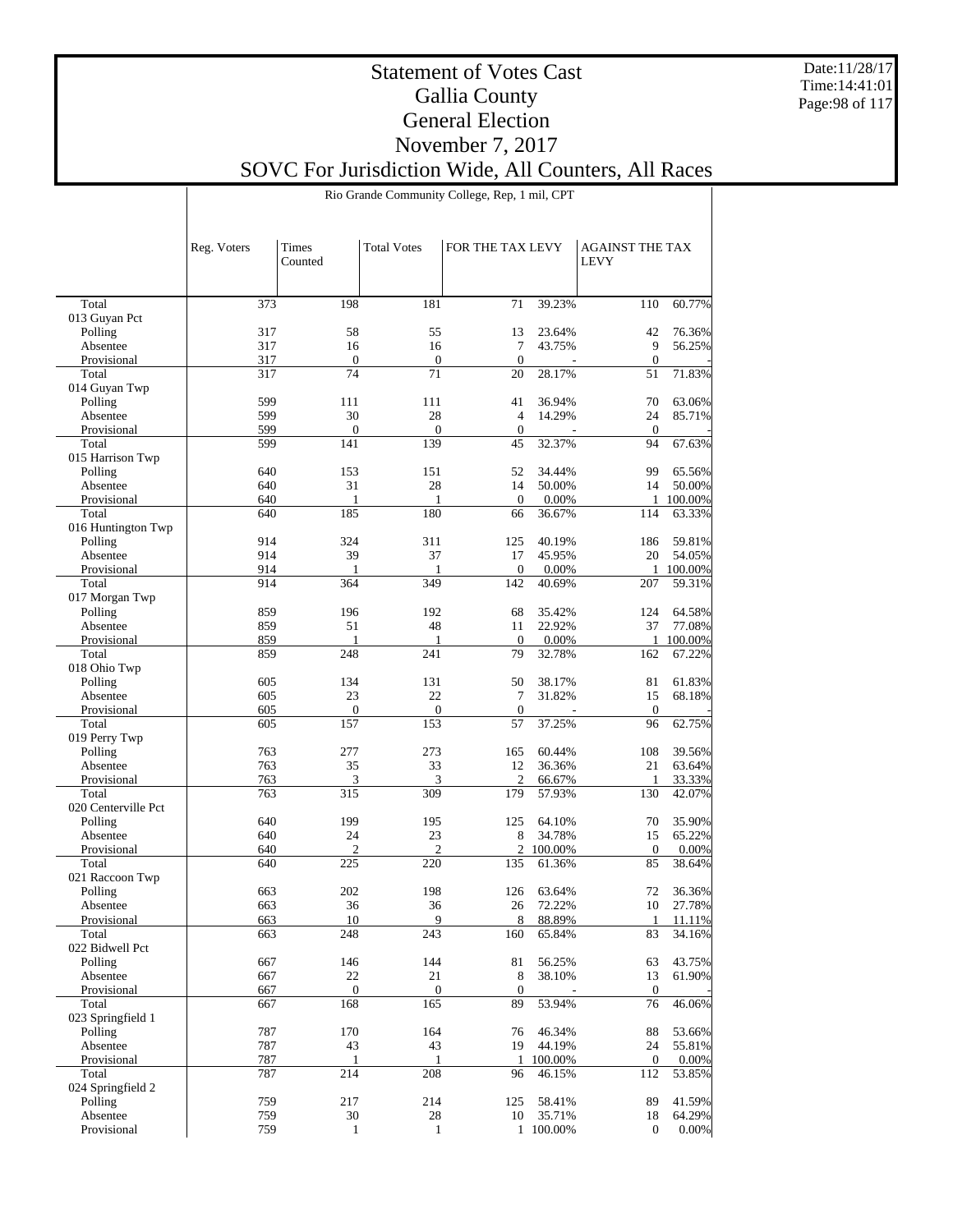Date:11/28/17 Time:14:41:02 Page:99 of 117

|             |             | Rio Grande Community College, Rep. 1 mil, CPT |                    |                  |          |                                       |         |  |  |  |  |  |
|-------------|-------------|-----------------------------------------------|--------------------|------------------|----------|---------------------------------------|---------|--|--|--|--|--|
|             | Reg. Voters | Times<br>Counted                              | <b>Total Votes</b> | FOR THE TAX LEVY |          | <b>AGAINST THE TAX</b><br><b>LEVY</b> |         |  |  |  |  |  |
| Total       | 759         | 248                                           | 243                | 136              | 55.97%   | 107                                   | 44.03%  |  |  |  |  |  |
| 025 Walnut  |             |                                               |                    |                  |          |                                       |         |  |  |  |  |  |
| Polling     | 489         | 191                                           | 185                | 58               | 31.35%   | 127                                   | 68.65%  |  |  |  |  |  |
| Absentee    | 489         | 53                                            | 50                 | 19               | 38.00%   | 31                                    | 62.00%  |  |  |  |  |  |
| Provisional | 489         |                                               |                    | $\Omega$         | $0.00\%$ |                                       | 100.00% |  |  |  |  |  |
| Total       | 489         | 245                                           | 236                | 77               | 32.63%   | 159                                   | 67.37%  |  |  |  |  |  |
| Total       |             |                                               |                    |                  |          |                                       |         |  |  |  |  |  |
| Polling     | 19086       | 4955                                          | 4846               | 2430             | 50.14%   | 2416                                  | 49.86%  |  |  |  |  |  |
| Absentee    | 19086       | 974                                           | 934                | 400              | 42.83%   | 534                                   | 57.17%  |  |  |  |  |  |
| Provisional | 19086       | 43                                            | 42                 | 25               | 59.52%   | 17                                    | 40.48%  |  |  |  |  |  |
| Total       | 19086       | 5972                                          | 5822               | 2855             | 49.04%   | 2967                                  | 50.96%  |  |  |  |  |  |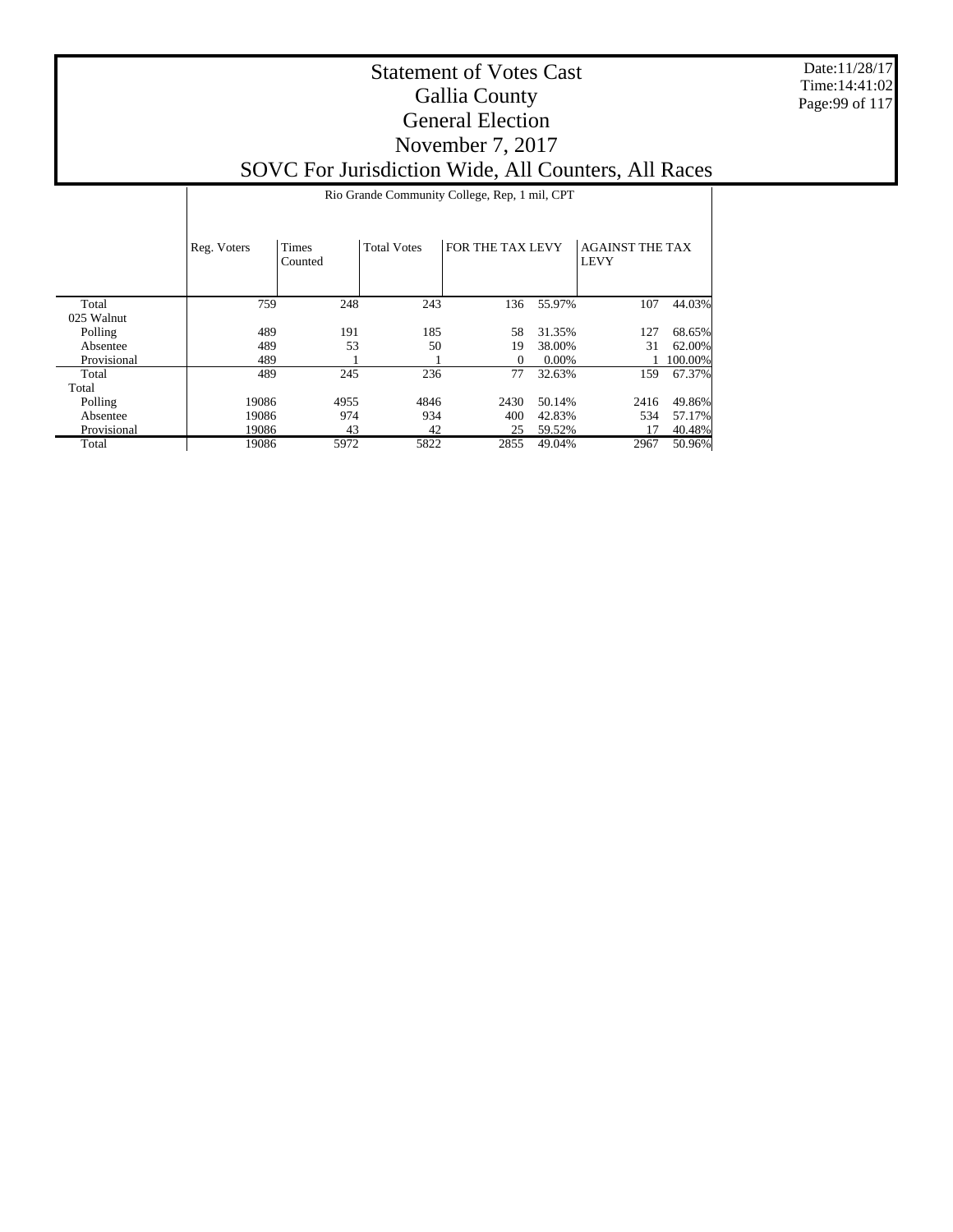Date:11/28/17 Time:14:41:02 Page:100 of 117

### Statement of Votes Cast Gallia County General Election November 7, 2017 SOVC For Jurisdiction Wide, All Counters, All Races

Gallipolis City, Income, 1%

|                         | Reg. Voters | Times<br>Counted | <b>Total Votes</b> | FOR THE INCOME<br><b>TAX</b> |           | <b>AGAINST THE</b><br><b>INCOME T</b> |           |
|-------------------------|-------------|------------------|--------------------|------------------------------|-----------|---------------------------------------|-----------|
| Jurisdiction Wide       |             |                  |                    |                              |           |                                       |           |
| 001 City 1              |             |                  |                    |                              |           |                                       |           |
| Polling                 | 600         | 156              | 152                | 67                           | 44.08%    | 85                                    | 55.92%    |
| Absentee                | 600         | 29               | 29                 | 11                           | 37.93%    | 18                                    | 62.07%    |
| Provisional             | 600         | $\overline{4}$   | $\overline{4}$     | 2                            | 50.00%    | $\overline{c}$                        | 50.00%    |
| Total                   | 600         | 189              | 185                | 80                           | 43.24%    | 105                                   | 56.76%    |
| 002 City 2              |             |                  |                    |                              |           |                                       |           |
| Polling                 | 600         | 179              | 178                | 97                           | 54.49%    | 81                                    | 45.51%    |
| Absentee                | 600         | 36               | 36                 | 14                           | 38.89%    | 22                                    | 61.11%    |
| Provisional             | 600         | 1                | 1                  |                              | 1 100.00% | $\mathbf{0}$                          | 0.00%     |
| Total                   | 600         | 216              | 215                | 112                          | 52.09%    | 103                                   | 47.91%    |
| 003 City 3              |             |                  |                    |                              |           |                                       |           |
| Polling                 | 1103        | 205              | 200                | 94                           | 47.00%    | 106                                   | 53.00%    |
| Absentee                | 1103        | 61               | 58                 | 26                           | 44.83%    | 32                                    | 55.17%    |
| Provisional             | 1103        | 3                | $\mathfrak{2}$     | $\mathbf{0}$                 | 0.00%     |                                       | 2 100.00% |
| Total                   | 1103        | 269              | 260                | 120                          | 46.15%    | 140                                   | 53.85%    |
| 004 Addison Twp         |             |                  |                    |                              |           |                                       |           |
| Polling                 |             |                  |                    |                              |           |                                       |           |
| Absentee                |             |                  |                    |                              |           |                                       |           |
| Provisional             |             |                  |                    |                              |           |                                       |           |
| Total                   |             |                  |                    |                              | ÷.        | ÷                                     |           |
| 005 Cheshire            |             |                  |                    |                              |           |                                       |           |
| Polling                 |             |                  |                    |                              |           |                                       |           |
| Absentee                |             |                  |                    |                              |           |                                       |           |
| Provisional             |             |                  |                    |                              |           |                                       |           |
| Total                   |             |                  |                    |                              |           |                                       |           |
| 006 Clay Twp            |             |                  |                    |                              |           |                                       |           |
| Polling                 |             |                  |                    |                              |           |                                       |           |
| Absentee<br>Provisional |             |                  |                    |                              |           |                                       |           |
| Total                   |             |                  |                    |                              |           |                                       |           |
| 007 Gallipolis Twp      |             |                  |                    |                              |           |                                       |           |
| Polling                 |             |                  |                    |                              |           |                                       |           |
| Absentee                |             |                  |                    |                              |           |                                       |           |
| Provisional             |             |                  |                    |                              |           |                                       |           |
| Total                   |             |                  |                    |                              |           |                                       |           |
| 008 Green 1             |             |                  |                    |                              |           |                                       |           |
| Polling                 |             |                  |                    |                              |           |                                       |           |
| Absentee                |             |                  |                    |                              | ÷.        |                                       |           |
| Provisional             |             |                  |                    |                              |           |                                       |           |
| Total                   |             |                  |                    |                              | ÷.        |                                       |           |
| 009 Green 2             |             |                  |                    |                              |           |                                       |           |
| Polling                 |             |                  |                    |                              |           |                                       |           |
| Absentee                |             |                  |                    |                              |           |                                       |           |
| Provisional             |             |                  |                    |                              |           |                                       |           |
| Total                   |             |                  |                    |                              |           |                                       |           |
| 010 Green 4             |             |                  |                    |                              |           |                                       |           |
| Polling                 |             |                  |                    |                              |           |                                       |           |
| Absentee                |             |                  |                    |                              |           |                                       |           |
| Provisional             |             |                  |                    |                              |           |                                       |           |
| Total                   |             |                  |                    |                              |           |                                       |           |
| 011 Green 5             |             |                  |                    |                              |           |                                       |           |
| Polling                 |             |                  |                    |                              |           |                                       |           |
| Absentee                |             |                  |                    |                              |           |                                       |           |
| Provisional             |             |                  |                    |                              |           |                                       |           |
| Total                   |             |                  |                    |                              |           |                                       |           |
| 012 Greenfield Twp      |             |                  |                    |                              |           |                                       |           |
| Polling                 |             |                  |                    |                              |           |                                       |           |
| Absentee                |             |                  |                    |                              |           |                                       |           |
| Provisional             |             |                  |                    |                              |           |                                       |           |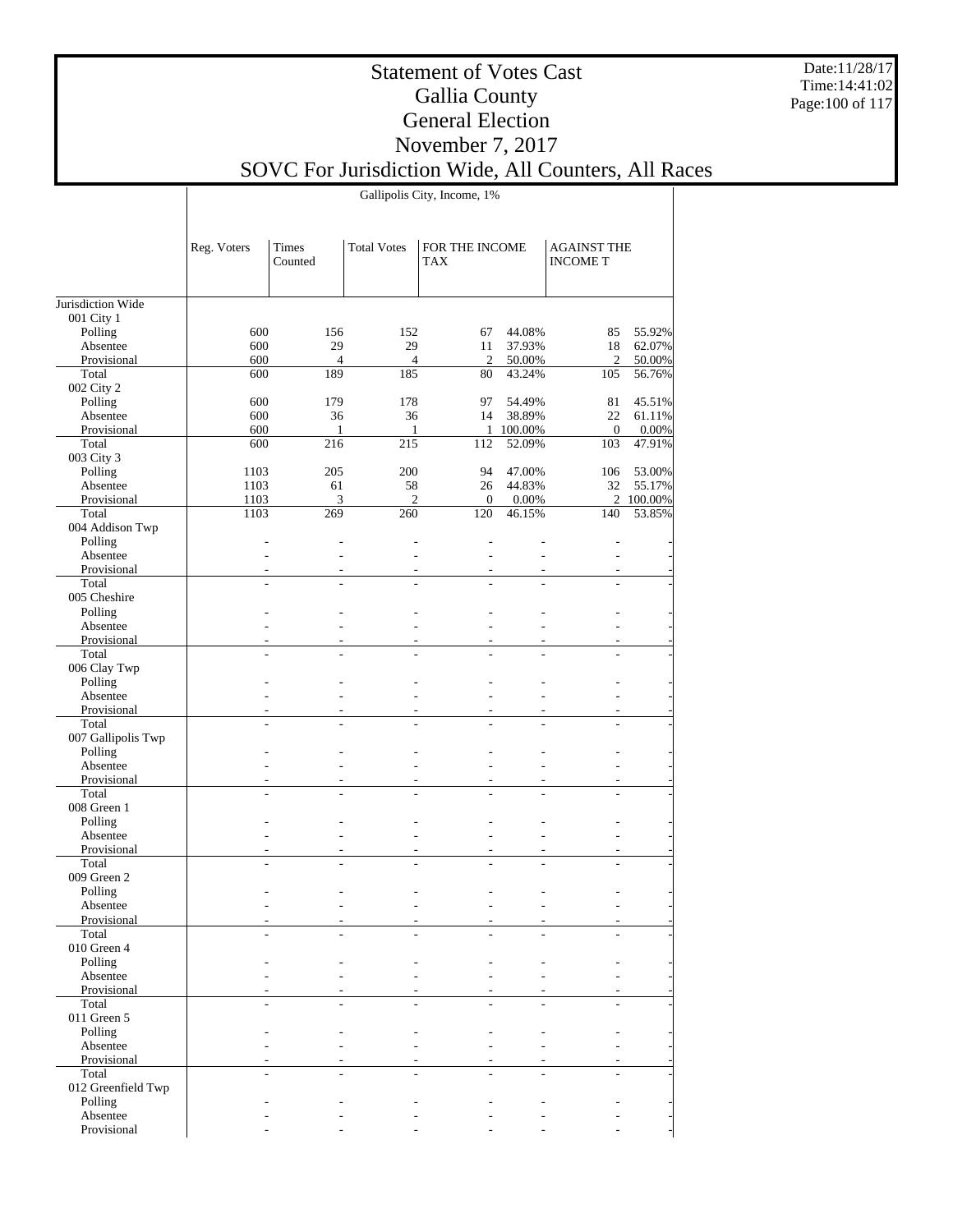Date:11/28/17 Time:14:41:02 Page:101 of 117

## Statement of Votes Cast Gallia County General Election November 7, 2017

SOVC For Jurisdiction Wide, All Counters, All Races

Gallipolis City, Income, 1%

|                              | Reg. Voters | Times<br>Counted | <b>Total Votes</b> | FOR THE INCOME<br><b>TAX</b> |    | <b>AGAINST THE</b><br><b>INCOME T</b> |  |
|------------------------------|-------------|------------------|--------------------|------------------------------|----|---------------------------------------|--|
|                              |             |                  |                    |                              |    |                                       |  |
| Total                        |             |                  |                    |                              | L. | $\overline{\phantom{a}}$              |  |
| 013 Guyan Pct                |             |                  |                    |                              |    |                                       |  |
| Polling                      |             |                  |                    |                              |    |                                       |  |
| Absentee                     |             |                  |                    |                              |    |                                       |  |
| Provisional                  |             |                  |                    |                              |    |                                       |  |
| Total                        |             |                  |                    |                              |    |                                       |  |
| 014 Guyan Twp                |             |                  |                    |                              |    |                                       |  |
| Polling                      |             |                  |                    |                              |    |                                       |  |
| Absentee                     |             |                  |                    |                              |    |                                       |  |
| Provisional<br>Total         |             |                  |                    |                              |    |                                       |  |
| 015 Harrison Twp             |             |                  |                    |                              |    |                                       |  |
| Polling                      |             |                  |                    |                              |    |                                       |  |
| Absentee                     |             |                  |                    |                              | L. |                                       |  |
| Provisional                  |             |                  |                    |                              | ٠  | $\overline{a}$                        |  |
| Total                        |             |                  |                    |                              |    |                                       |  |
| 016 Huntington Twp           |             |                  |                    |                              |    |                                       |  |
| Polling                      |             |                  |                    |                              |    |                                       |  |
| Absentee                     |             |                  |                    |                              | L. |                                       |  |
| Provisional                  |             |                  |                    |                              | ÷  | ÷                                     |  |
| Total                        |             |                  |                    |                              | L. | ÷                                     |  |
| 017 Morgan Twp               |             |                  |                    |                              |    |                                       |  |
| Polling                      |             |                  |                    |                              |    |                                       |  |
| Absentee                     |             |                  |                    |                              | L. |                                       |  |
| Provisional                  |             |                  |                    |                              |    |                                       |  |
| Total                        |             |                  |                    |                              |    |                                       |  |
| 018 Ohio Twp<br>Polling      |             |                  |                    |                              |    |                                       |  |
| Absentee                     |             |                  |                    |                              |    |                                       |  |
| Provisional                  |             |                  |                    |                              | ٠  |                                       |  |
| Total                        |             |                  |                    |                              |    |                                       |  |
| 019 Perry Twp                |             |                  |                    |                              |    |                                       |  |
| Polling                      |             |                  |                    |                              |    |                                       |  |
| Absentee                     |             |                  |                    |                              | L. |                                       |  |
| Provisional                  |             |                  |                    |                              | ٠  | $\overline{a}$                        |  |
| Total                        |             |                  |                    |                              |    |                                       |  |
| 020 Centerville Pct          |             |                  |                    |                              |    |                                       |  |
| Polling                      |             |                  |                    |                              |    |                                       |  |
| Absentee                     |             |                  |                    |                              | L. |                                       |  |
| Provisional                  |             |                  |                    |                              | ÷, |                                       |  |
| Total                        |             |                  |                    |                              | L. | ÷.                                    |  |
| 021 Raccoon Twp<br>Polling   |             |                  |                    |                              |    |                                       |  |
| Absentee                     |             |                  |                    |                              |    |                                       |  |
| Provisional                  |             |                  |                    |                              |    |                                       |  |
| Total                        |             |                  |                    |                              |    |                                       |  |
| 022 Bidwell Pct              |             |                  |                    |                              |    |                                       |  |
| Polling                      |             |                  |                    |                              |    |                                       |  |
| Absentee                     |             |                  |                    |                              | ÷  |                                       |  |
| Provisional                  |             |                  |                    |                              |    |                                       |  |
| Total                        |             |                  |                    |                              | ÷. | ÷                                     |  |
| 023 Springfield 1            |             |                  |                    |                              |    |                                       |  |
| Polling                      |             |                  |                    |                              | L. |                                       |  |
| Absentee                     |             |                  |                    |                              | ÷. |                                       |  |
| Provisional                  |             |                  |                    |                              |    |                                       |  |
| Total                        |             |                  |                    |                              |    | ÷                                     |  |
| 024 Springfield 2<br>Polling |             |                  |                    |                              |    |                                       |  |
| Absentee                     |             |                  |                    |                              |    |                                       |  |
| Provisional                  |             |                  |                    |                              |    |                                       |  |
|                              |             |                  |                    |                              |    |                                       |  |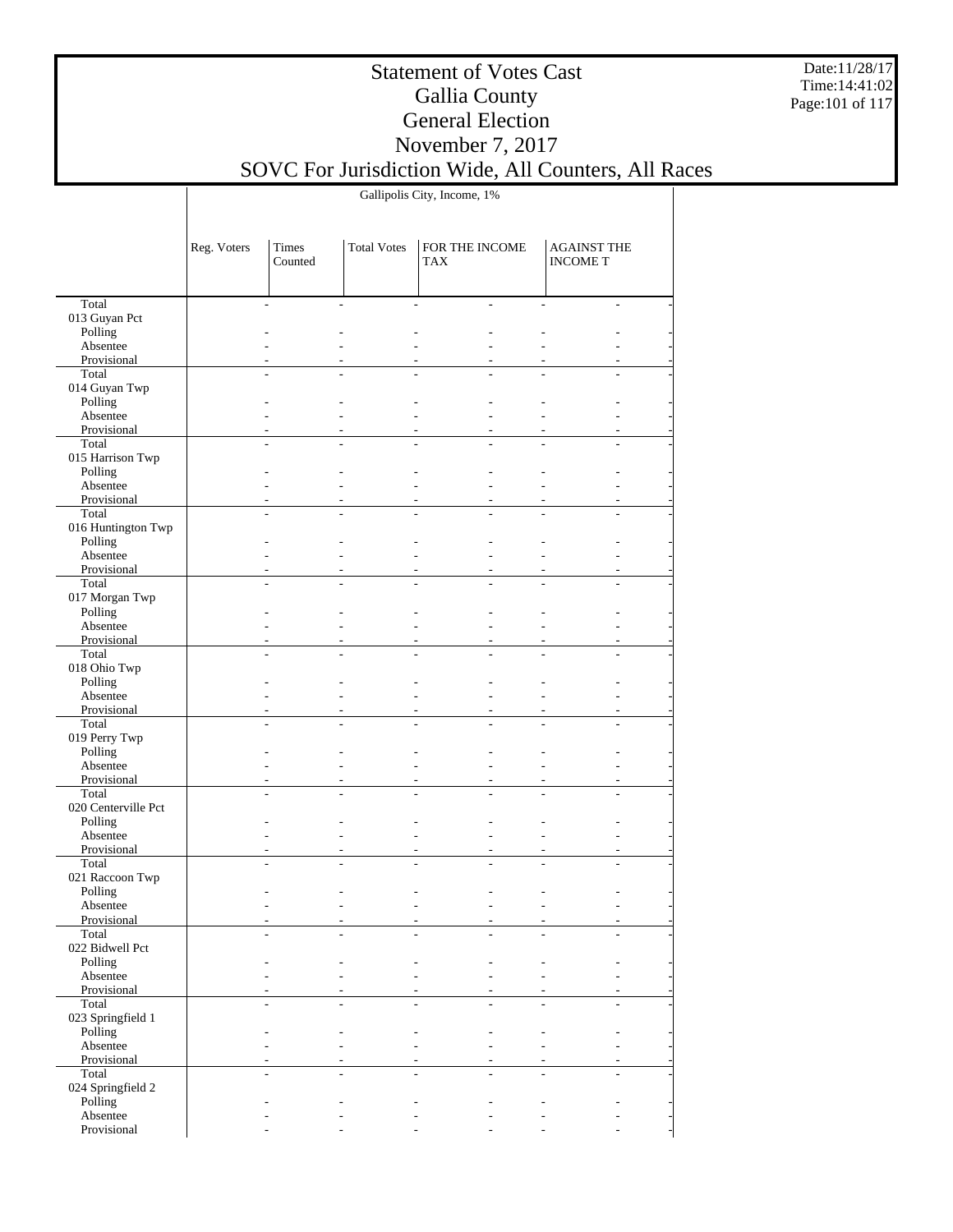Date:11/28/17 Time:14:41:02 Page:102 of 117

|  | Gallipolis City, Income, 1% |  |
|--|-----------------------------|--|
|--|-----------------------------|--|

|             | Reg. Voters | Times<br>Counted | <b>Total Votes</b> | FOR THE INCOME<br><b>TAX</b> |        | <b>AGAINST THE</b><br><b>INCOME T</b> |        |
|-------------|-------------|------------------|--------------------|------------------------------|--------|---------------------------------------|--------|
| Total       |             |                  |                    |                              |        |                                       |        |
| 025 Walnut  |             |                  |                    |                              |        |                                       |        |
| Polling     |             | -                |                    |                              | ۰.     |                                       |        |
| Absentee    |             |                  |                    |                              |        |                                       |        |
| Provisional |             |                  |                    |                              |        |                                       |        |
| Total       |             |                  |                    |                              |        |                                       |        |
| Total       |             |                  |                    |                              |        |                                       |        |
| Polling     | 2303        | 540              | 530                | 258                          | 48.68% | 272                                   | 51.32% |
| Absentee    | 2303        | 126              | 123                | 51                           | 41.46% | 72                                    | 58.54% |
| Provisional | 2303        | 8                |                    | 3                            | 42.86% | 4                                     | 57.14% |
| Total       | 2303        | 674              | 660                | 312                          | 47.27% | 348                                   | 52.73% |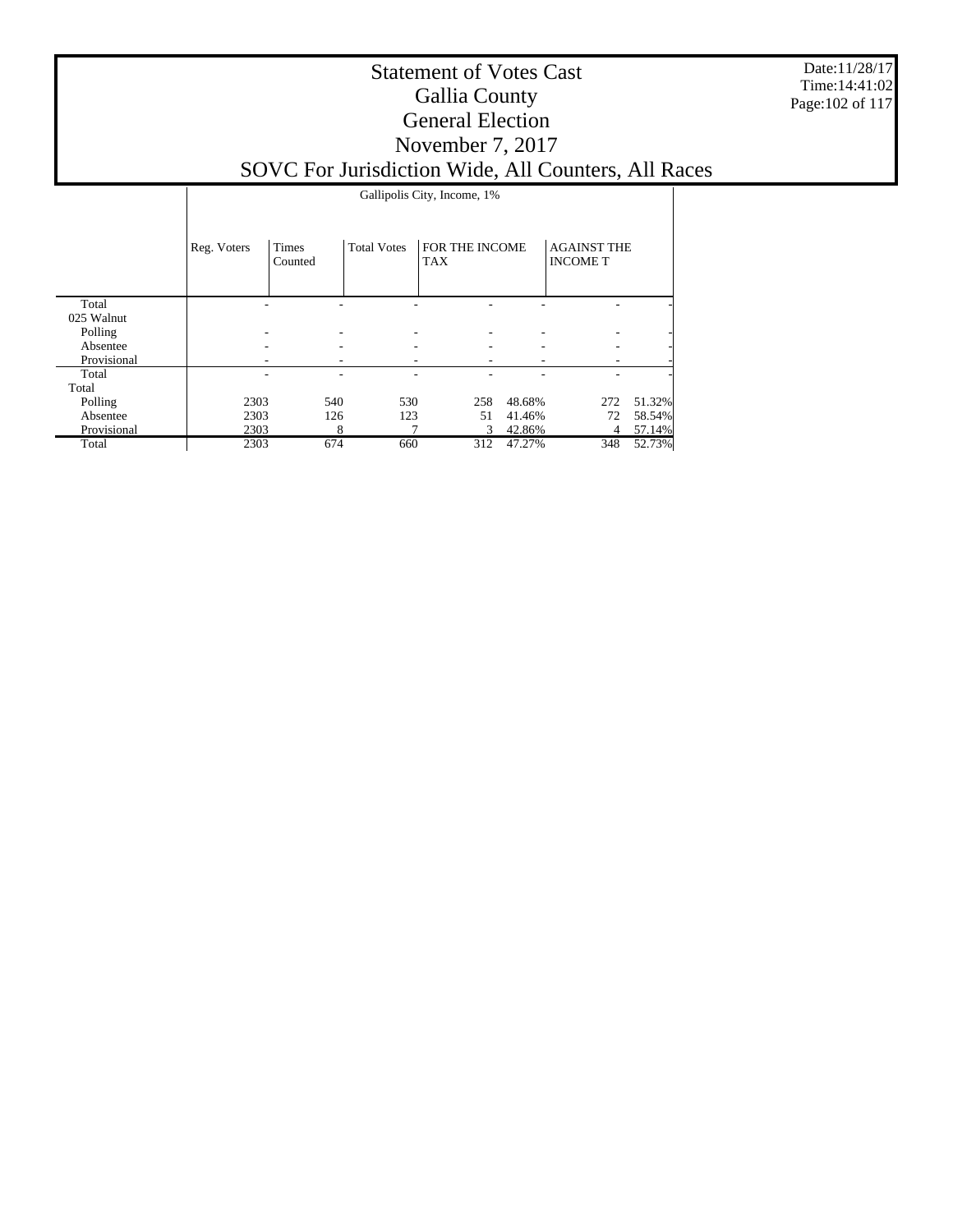Date:11/28/17 Time:14:41:02 Page:103 of 117

## Statement of Votes Cast Gallia County General Election November 7, 2017

### SOVC For Jurisdiction Wide, All Counters, All Races

Rio Grande Village, Income, 1/2%

|                            | Reg. Voters | Times<br>Counted | <b>Total Votes</b> | FOR THE INCOME<br><b>AGAINST THE</b><br><b>INCOME T</b><br>TAX |  |  |  |
|----------------------------|-------------|------------------|--------------------|----------------------------------------------------------------|--|--|--|
| Jurisdiction Wide          |             |                  |                    |                                                                |  |  |  |
| 001 City 1                 |             |                  |                    |                                                                |  |  |  |
| Polling                    |             |                  |                    |                                                                |  |  |  |
| Absentee                   |             |                  |                    |                                                                |  |  |  |
| Provisional<br>Total       |             |                  |                    |                                                                |  |  |  |
| 002 City 2                 |             |                  |                    |                                                                |  |  |  |
| Polling                    |             |                  |                    |                                                                |  |  |  |
| Absentee                   |             |                  |                    | L.                                                             |  |  |  |
| Provisional                |             |                  |                    |                                                                |  |  |  |
| Total                      |             |                  |                    |                                                                |  |  |  |
| 003 City 3                 |             |                  |                    |                                                                |  |  |  |
| Polling                    |             |                  |                    |                                                                |  |  |  |
| Absentee                   |             |                  |                    | ÷                                                              |  |  |  |
| Provisional                |             |                  |                    | ÷                                                              |  |  |  |
| Total                      |             |                  |                    |                                                                |  |  |  |
| 004 Addison Twp<br>Polling |             |                  |                    |                                                                |  |  |  |
| Absentee                   |             |                  |                    | ÷                                                              |  |  |  |
| Provisional                |             |                  |                    |                                                                |  |  |  |
| Total                      |             |                  |                    |                                                                |  |  |  |
| 005 Cheshire               |             |                  |                    |                                                                |  |  |  |
| Polling                    |             |                  |                    | ÷                                                              |  |  |  |
| Absentee                   |             |                  |                    | $\overline{a}$                                                 |  |  |  |
| Provisional                |             |                  |                    |                                                                |  |  |  |
| Total                      |             |                  |                    |                                                                |  |  |  |
| 006 Clay Twp               |             |                  |                    |                                                                |  |  |  |
| Polling                    |             |                  |                    |                                                                |  |  |  |
| Absentee                   |             |                  |                    |                                                                |  |  |  |
| Provisional<br>Total       |             |                  |                    |                                                                |  |  |  |
| 007 Gallipolis Twp         |             |                  |                    |                                                                |  |  |  |
| Polling                    |             |                  |                    |                                                                |  |  |  |
| Absentee                   |             |                  |                    | ÷                                                              |  |  |  |
| Provisional                |             |                  |                    | ÷                                                              |  |  |  |
| Total                      |             |                  |                    |                                                                |  |  |  |
| 008 Green 1                |             |                  |                    |                                                                |  |  |  |
| Polling                    |             |                  |                    |                                                                |  |  |  |
| Absentee                   |             |                  |                    | ÷                                                              |  |  |  |
| Provisional                |             |                  |                    |                                                                |  |  |  |
| Total                      |             |                  |                    |                                                                |  |  |  |
| 009 Green 2                |             |                  |                    |                                                                |  |  |  |
| Polling<br>Absentee        |             |                  |                    |                                                                |  |  |  |
| Provisional                |             |                  |                    |                                                                |  |  |  |
| Total                      |             |                  |                    |                                                                |  |  |  |
| 010 Green 4                |             |                  |                    |                                                                |  |  |  |
| Polling                    |             |                  |                    |                                                                |  |  |  |
| Absentee                   |             |                  |                    |                                                                |  |  |  |
| Provisional                |             |                  |                    |                                                                |  |  |  |
| Total                      |             |                  |                    |                                                                |  |  |  |
| 011 Green 5                |             |                  |                    |                                                                |  |  |  |
| Polling                    |             |                  |                    |                                                                |  |  |  |
| Absentee                   |             |                  |                    |                                                                |  |  |  |
| Provisional                |             |                  |                    |                                                                |  |  |  |
| Total                      |             |                  |                    |                                                                |  |  |  |
| 012 Greenfield Twp         |             |                  |                    |                                                                |  |  |  |
| Polling<br>Absentee        |             |                  |                    |                                                                |  |  |  |
| Provisional                |             |                  |                    |                                                                |  |  |  |
|                            |             |                  |                    |                                                                |  |  |  |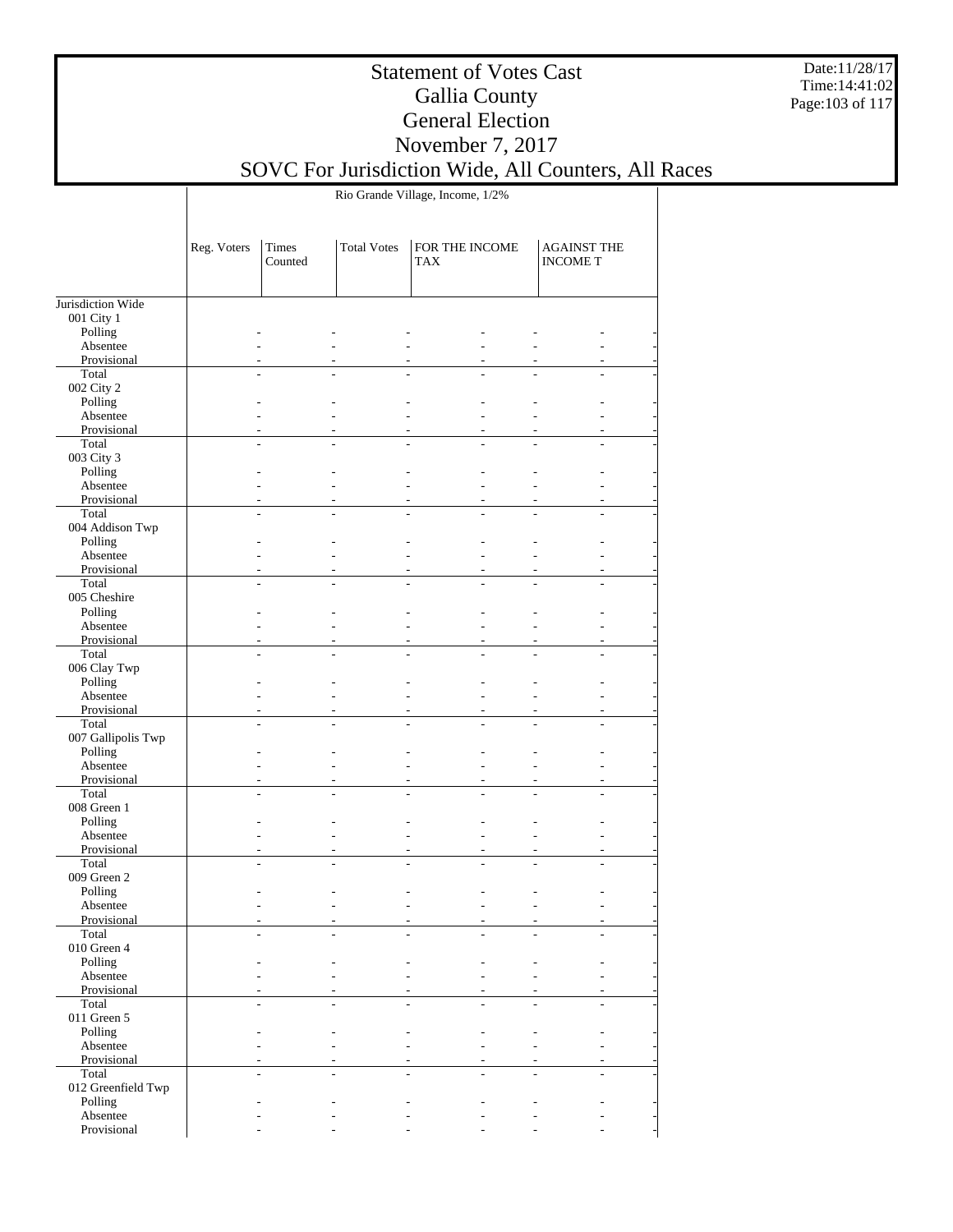Date:11/28/17 Time:14:41:02 Page:104 of 117

## Statement of Votes Cast Gallia County General Election November 7, 2017

SOVC For Jurisdiction Wide, All Counters, All Races

Rio Grande Village, Income, 1/2%

| Total<br>$\overline{\phantom{a}}$<br>÷.<br>013 Guyan Pct<br>Polling<br>Absentee<br>Provisional<br>Total<br>014 Guyan Twp<br>Polling<br>Absentee<br>÷<br>Provisional<br>Total<br>015 Harrison Twp<br>Polling<br>Absentee<br>$\overline{a}$<br>Provisional<br>÷<br>Total<br>016 Huntington Twp<br>Polling<br>Absentee<br>÷<br>Provisional<br>Total<br>L.<br>017 Morgan Twp<br>Polling<br>Absentee<br>$\overline{a}$<br>Provisional<br>Total<br>018 Ohio Twp<br>Polling<br>Absentee<br>Provisional<br>Total<br>019 Perry Twp<br>Polling<br>Absentee<br>$\overline{a}$<br>Provisional<br>÷<br>Total<br>020 Centerville Pct<br>Polling<br>Absentee<br>÷<br>Provisional<br>Total<br>021 Raccoon Twp<br>Polling<br>352<br>106<br>105<br>81.90%<br>19<br>18.10%<br>86<br>352<br>16<br>16<br>87.50%<br>$\mathfrak{2}$<br>Absentee<br>14<br>12.50%<br>$\,8\,$<br>8<br>8<br>$\mathbf{0}$<br>Provisional<br>352<br>100.00%<br>0.00%<br>Total<br>16.28%<br>352<br>130<br>129<br>108<br>83.72%<br>21<br>022 Bidwell Pct<br>Polling<br>Absentee<br>$\overline{a}$<br>Provisional<br>Total<br>$\overline{a}$<br>023 Springfield 1<br>Polling<br>Absentee<br>Provisional<br>Total<br>024 Springfield 2<br>Polling<br>Absentee |             | Reg. Voters | Times<br>Counted | <b>Total Votes</b> | FOR THE INCOME<br><b>TAX</b> | <b>AGAINST THE</b><br><b>INCOMET</b> |  |
|--------------------------------------------------------------------------------------------------------------------------------------------------------------------------------------------------------------------------------------------------------------------------------------------------------------------------------------------------------------------------------------------------------------------------------------------------------------------------------------------------------------------------------------------------------------------------------------------------------------------------------------------------------------------------------------------------------------------------------------------------------------------------------------------------------------------------------------------------------------------------------------------------------------------------------------------------------------------------------------------------------------------------------------------------------------------------------------------------------------------------------------------------------------------------------------------------------------|-------------|-------------|------------------|--------------------|------------------------------|--------------------------------------|--|
|                                                                                                                                                                                                                                                                                                                                                                                                                                                                                                                                                                                                                                                                                                                                                                                                                                                                                                                                                                                                                                                                                                                                                                                                              |             |             |                  |                    |                              |                                      |  |
|                                                                                                                                                                                                                                                                                                                                                                                                                                                                                                                                                                                                                                                                                                                                                                                                                                                                                                                                                                                                                                                                                                                                                                                                              |             |             |                  |                    |                              |                                      |  |
|                                                                                                                                                                                                                                                                                                                                                                                                                                                                                                                                                                                                                                                                                                                                                                                                                                                                                                                                                                                                                                                                                                                                                                                                              |             |             |                  |                    |                              |                                      |  |
|                                                                                                                                                                                                                                                                                                                                                                                                                                                                                                                                                                                                                                                                                                                                                                                                                                                                                                                                                                                                                                                                                                                                                                                                              |             |             |                  |                    |                              |                                      |  |
|                                                                                                                                                                                                                                                                                                                                                                                                                                                                                                                                                                                                                                                                                                                                                                                                                                                                                                                                                                                                                                                                                                                                                                                                              |             |             |                  |                    |                              |                                      |  |
|                                                                                                                                                                                                                                                                                                                                                                                                                                                                                                                                                                                                                                                                                                                                                                                                                                                                                                                                                                                                                                                                                                                                                                                                              |             |             |                  |                    |                              |                                      |  |
|                                                                                                                                                                                                                                                                                                                                                                                                                                                                                                                                                                                                                                                                                                                                                                                                                                                                                                                                                                                                                                                                                                                                                                                                              |             |             |                  |                    |                              |                                      |  |
|                                                                                                                                                                                                                                                                                                                                                                                                                                                                                                                                                                                                                                                                                                                                                                                                                                                                                                                                                                                                                                                                                                                                                                                                              |             |             |                  |                    |                              |                                      |  |
|                                                                                                                                                                                                                                                                                                                                                                                                                                                                                                                                                                                                                                                                                                                                                                                                                                                                                                                                                                                                                                                                                                                                                                                                              |             |             |                  |                    |                              |                                      |  |
|                                                                                                                                                                                                                                                                                                                                                                                                                                                                                                                                                                                                                                                                                                                                                                                                                                                                                                                                                                                                                                                                                                                                                                                                              |             |             |                  |                    |                              |                                      |  |
|                                                                                                                                                                                                                                                                                                                                                                                                                                                                                                                                                                                                                                                                                                                                                                                                                                                                                                                                                                                                                                                                                                                                                                                                              |             |             |                  |                    |                              |                                      |  |
|                                                                                                                                                                                                                                                                                                                                                                                                                                                                                                                                                                                                                                                                                                                                                                                                                                                                                                                                                                                                                                                                                                                                                                                                              |             |             |                  |                    |                              |                                      |  |
|                                                                                                                                                                                                                                                                                                                                                                                                                                                                                                                                                                                                                                                                                                                                                                                                                                                                                                                                                                                                                                                                                                                                                                                                              |             |             |                  |                    |                              |                                      |  |
|                                                                                                                                                                                                                                                                                                                                                                                                                                                                                                                                                                                                                                                                                                                                                                                                                                                                                                                                                                                                                                                                                                                                                                                                              |             |             |                  |                    |                              |                                      |  |
|                                                                                                                                                                                                                                                                                                                                                                                                                                                                                                                                                                                                                                                                                                                                                                                                                                                                                                                                                                                                                                                                                                                                                                                                              |             |             |                  |                    |                              |                                      |  |
|                                                                                                                                                                                                                                                                                                                                                                                                                                                                                                                                                                                                                                                                                                                                                                                                                                                                                                                                                                                                                                                                                                                                                                                                              |             |             |                  |                    |                              |                                      |  |
|                                                                                                                                                                                                                                                                                                                                                                                                                                                                                                                                                                                                                                                                                                                                                                                                                                                                                                                                                                                                                                                                                                                                                                                                              |             |             |                  |                    |                              |                                      |  |
|                                                                                                                                                                                                                                                                                                                                                                                                                                                                                                                                                                                                                                                                                                                                                                                                                                                                                                                                                                                                                                                                                                                                                                                                              |             |             |                  |                    |                              |                                      |  |
|                                                                                                                                                                                                                                                                                                                                                                                                                                                                                                                                                                                                                                                                                                                                                                                                                                                                                                                                                                                                                                                                                                                                                                                                              |             |             |                  |                    |                              |                                      |  |
|                                                                                                                                                                                                                                                                                                                                                                                                                                                                                                                                                                                                                                                                                                                                                                                                                                                                                                                                                                                                                                                                                                                                                                                                              |             |             |                  |                    |                              |                                      |  |
|                                                                                                                                                                                                                                                                                                                                                                                                                                                                                                                                                                                                                                                                                                                                                                                                                                                                                                                                                                                                                                                                                                                                                                                                              |             |             |                  |                    |                              |                                      |  |
|                                                                                                                                                                                                                                                                                                                                                                                                                                                                                                                                                                                                                                                                                                                                                                                                                                                                                                                                                                                                                                                                                                                                                                                                              |             |             |                  |                    |                              |                                      |  |
|                                                                                                                                                                                                                                                                                                                                                                                                                                                                                                                                                                                                                                                                                                                                                                                                                                                                                                                                                                                                                                                                                                                                                                                                              |             |             |                  |                    |                              |                                      |  |
|                                                                                                                                                                                                                                                                                                                                                                                                                                                                                                                                                                                                                                                                                                                                                                                                                                                                                                                                                                                                                                                                                                                                                                                                              |             |             |                  |                    |                              |                                      |  |
|                                                                                                                                                                                                                                                                                                                                                                                                                                                                                                                                                                                                                                                                                                                                                                                                                                                                                                                                                                                                                                                                                                                                                                                                              |             |             |                  |                    |                              |                                      |  |
|                                                                                                                                                                                                                                                                                                                                                                                                                                                                                                                                                                                                                                                                                                                                                                                                                                                                                                                                                                                                                                                                                                                                                                                                              |             |             |                  |                    |                              |                                      |  |
|                                                                                                                                                                                                                                                                                                                                                                                                                                                                                                                                                                                                                                                                                                                                                                                                                                                                                                                                                                                                                                                                                                                                                                                                              |             |             |                  |                    |                              |                                      |  |
|                                                                                                                                                                                                                                                                                                                                                                                                                                                                                                                                                                                                                                                                                                                                                                                                                                                                                                                                                                                                                                                                                                                                                                                                              |             |             |                  |                    |                              |                                      |  |
|                                                                                                                                                                                                                                                                                                                                                                                                                                                                                                                                                                                                                                                                                                                                                                                                                                                                                                                                                                                                                                                                                                                                                                                                              |             |             |                  |                    |                              |                                      |  |
|                                                                                                                                                                                                                                                                                                                                                                                                                                                                                                                                                                                                                                                                                                                                                                                                                                                                                                                                                                                                                                                                                                                                                                                                              |             |             |                  |                    |                              |                                      |  |
|                                                                                                                                                                                                                                                                                                                                                                                                                                                                                                                                                                                                                                                                                                                                                                                                                                                                                                                                                                                                                                                                                                                                                                                                              |             |             |                  |                    |                              |                                      |  |
|                                                                                                                                                                                                                                                                                                                                                                                                                                                                                                                                                                                                                                                                                                                                                                                                                                                                                                                                                                                                                                                                                                                                                                                                              |             |             |                  |                    |                              |                                      |  |
|                                                                                                                                                                                                                                                                                                                                                                                                                                                                                                                                                                                                                                                                                                                                                                                                                                                                                                                                                                                                                                                                                                                                                                                                              |             |             |                  |                    |                              |                                      |  |
|                                                                                                                                                                                                                                                                                                                                                                                                                                                                                                                                                                                                                                                                                                                                                                                                                                                                                                                                                                                                                                                                                                                                                                                                              |             |             |                  |                    |                              |                                      |  |
|                                                                                                                                                                                                                                                                                                                                                                                                                                                                                                                                                                                                                                                                                                                                                                                                                                                                                                                                                                                                                                                                                                                                                                                                              |             |             |                  |                    |                              |                                      |  |
|                                                                                                                                                                                                                                                                                                                                                                                                                                                                                                                                                                                                                                                                                                                                                                                                                                                                                                                                                                                                                                                                                                                                                                                                              |             |             |                  |                    |                              |                                      |  |
|                                                                                                                                                                                                                                                                                                                                                                                                                                                                                                                                                                                                                                                                                                                                                                                                                                                                                                                                                                                                                                                                                                                                                                                                              |             |             |                  |                    |                              |                                      |  |
|                                                                                                                                                                                                                                                                                                                                                                                                                                                                                                                                                                                                                                                                                                                                                                                                                                                                                                                                                                                                                                                                                                                                                                                                              |             |             |                  |                    |                              |                                      |  |
|                                                                                                                                                                                                                                                                                                                                                                                                                                                                                                                                                                                                                                                                                                                                                                                                                                                                                                                                                                                                                                                                                                                                                                                                              |             |             |                  |                    |                              |                                      |  |
|                                                                                                                                                                                                                                                                                                                                                                                                                                                                                                                                                                                                                                                                                                                                                                                                                                                                                                                                                                                                                                                                                                                                                                                                              |             |             |                  |                    |                              |                                      |  |
|                                                                                                                                                                                                                                                                                                                                                                                                                                                                                                                                                                                                                                                                                                                                                                                                                                                                                                                                                                                                                                                                                                                                                                                                              |             |             |                  |                    |                              |                                      |  |
|                                                                                                                                                                                                                                                                                                                                                                                                                                                                                                                                                                                                                                                                                                                                                                                                                                                                                                                                                                                                                                                                                                                                                                                                              |             |             |                  |                    |                              |                                      |  |
|                                                                                                                                                                                                                                                                                                                                                                                                                                                                                                                                                                                                                                                                                                                                                                                                                                                                                                                                                                                                                                                                                                                                                                                                              |             |             |                  |                    |                              |                                      |  |
|                                                                                                                                                                                                                                                                                                                                                                                                                                                                                                                                                                                                                                                                                                                                                                                                                                                                                                                                                                                                                                                                                                                                                                                                              |             |             |                  |                    |                              |                                      |  |
|                                                                                                                                                                                                                                                                                                                                                                                                                                                                                                                                                                                                                                                                                                                                                                                                                                                                                                                                                                                                                                                                                                                                                                                                              |             |             |                  |                    |                              |                                      |  |
|                                                                                                                                                                                                                                                                                                                                                                                                                                                                                                                                                                                                                                                                                                                                                                                                                                                                                                                                                                                                                                                                                                                                                                                                              |             |             |                  |                    |                              |                                      |  |
|                                                                                                                                                                                                                                                                                                                                                                                                                                                                                                                                                                                                                                                                                                                                                                                                                                                                                                                                                                                                                                                                                                                                                                                                              |             |             |                  |                    |                              |                                      |  |
|                                                                                                                                                                                                                                                                                                                                                                                                                                                                                                                                                                                                                                                                                                                                                                                                                                                                                                                                                                                                                                                                                                                                                                                                              |             |             |                  |                    |                              |                                      |  |
|                                                                                                                                                                                                                                                                                                                                                                                                                                                                                                                                                                                                                                                                                                                                                                                                                                                                                                                                                                                                                                                                                                                                                                                                              |             |             |                  |                    |                              |                                      |  |
|                                                                                                                                                                                                                                                                                                                                                                                                                                                                                                                                                                                                                                                                                                                                                                                                                                                                                                                                                                                                                                                                                                                                                                                                              |             |             |                  |                    |                              |                                      |  |
|                                                                                                                                                                                                                                                                                                                                                                                                                                                                                                                                                                                                                                                                                                                                                                                                                                                                                                                                                                                                                                                                                                                                                                                                              |             |             |                  |                    |                              |                                      |  |
|                                                                                                                                                                                                                                                                                                                                                                                                                                                                                                                                                                                                                                                                                                                                                                                                                                                                                                                                                                                                                                                                                                                                                                                                              |             |             |                  |                    |                              |                                      |  |
|                                                                                                                                                                                                                                                                                                                                                                                                                                                                                                                                                                                                                                                                                                                                                                                                                                                                                                                                                                                                                                                                                                                                                                                                              |             |             |                  |                    |                              |                                      |  |
|                                                                                                                                                                                                                                                                                                                                                                                                                                                                                                                                                                                                                                                                                                                                                                                                                                                                                                                                                                                                                                                                                                                                                                                                              |             |             |                  |                    |                              |                                      |  |
|                                                                                                                                                                                                                                                                                                                                                                                                                                                                                                                                                                                                                                                                                                                                                                                                                                                                                                                                                                                                                                                                                                                                                                                                              |             |             |                  |                    |                              |                                      |  |
|                                                                                                                                                                                                                                                                                                                                                                                                                                                                                                                                                                                                                                                                                                                                                                                                                                                                                                                                                                                                                                                                                                                                                                                                              |             |             |                  |                    |                              |                                      |  |
|                                                                                                                                                                                                                                                                                                                                                                                                                                                                                                                                                                                                                                                                                                                                                                                                                                                                                                                                                                                                                                                                                                                                                                                                              | Provisional |             |                  |                    |                              |                                      |  |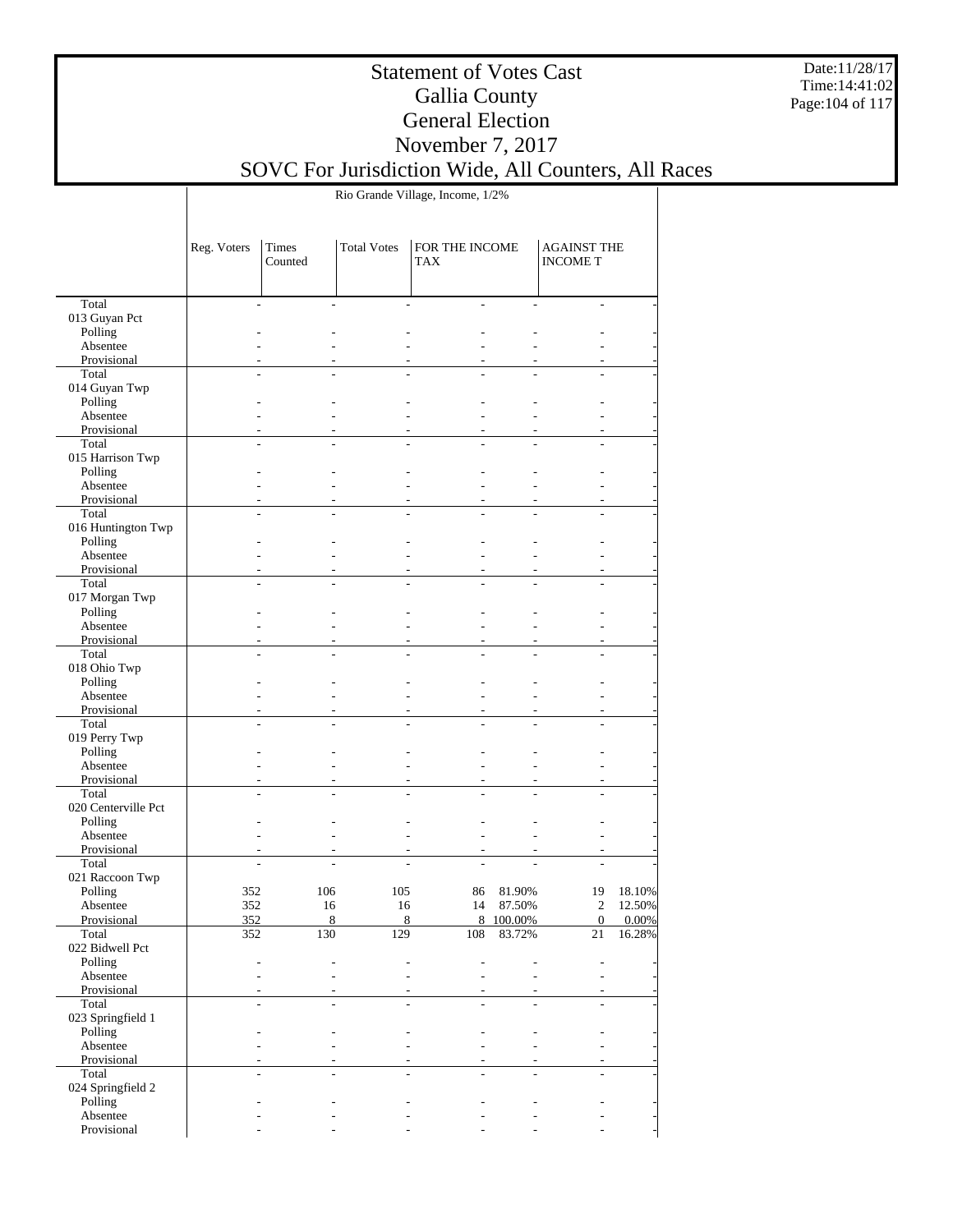Date:11/28/17 Time:14:41:02 Page:105 of 117

|             |             | Rio Grande Village, Income, 1/2% |                    |                              |         |                                       |          |  |  |  |  |
|-------------|-------------|----------------------------------|--------------------|------------------------------|---------|---------------------------------------|----------|--|--|--|--|
|             |             |                                  |                    |                              |         |                                       |          |  |  |  |  |
|             | Reg. Voters | Times<br>Counted                 | <b>Total Votes</b> | FOR THE INCOME<br><b>TAX</b> |         | <b>AGAINST THE</b><br><b>INCOME T</b> |          |  |  |  |  |
| Total       |             |                                  |                    |                              |         |                                       |          |  |  |  |  |
| 025 Walnut  |             |                                  |                    |                              |         |                                       |          |  |  |  |  |
| Polling     |             | ۰                                |                    |                              |         |                                       |          |  |  |  |  |
| Absentee    |             | ۰                                |                    |                              |         | ۰                                     |          |  |  |  |  |
| Provisional |             |                                  |                    |                              |         |                                       |          |  |  |  |  |
| Total       |             | ۰                                |                    |                              |         | ٠                                     |          |  |  |  |  |
| Total       |             |                                  |                    |                              |         |                                       |          |  |  |  |  |
| Polling     | 352         | 106                              | 105                | 86                           | 81.90%  | 19                                    | 18.10%   |  |  |  |  |
| Absentee    | 352         | 16                               | 16                 | 14                           | 87.50%  | $\mathcal{D}_{\mathcal{L}}$           | 12.50%   |  |  |  |  |
| Provisional | 352         | 8                                | 8                  | 8                            | 100.00% | $\theta$                              | $0.00\%$ |  |  |  |  |
| Total       | 352         | 130                              | 129                | 108                          | 83.72%  | 21                                    | 16.28%   |  |  |  |  |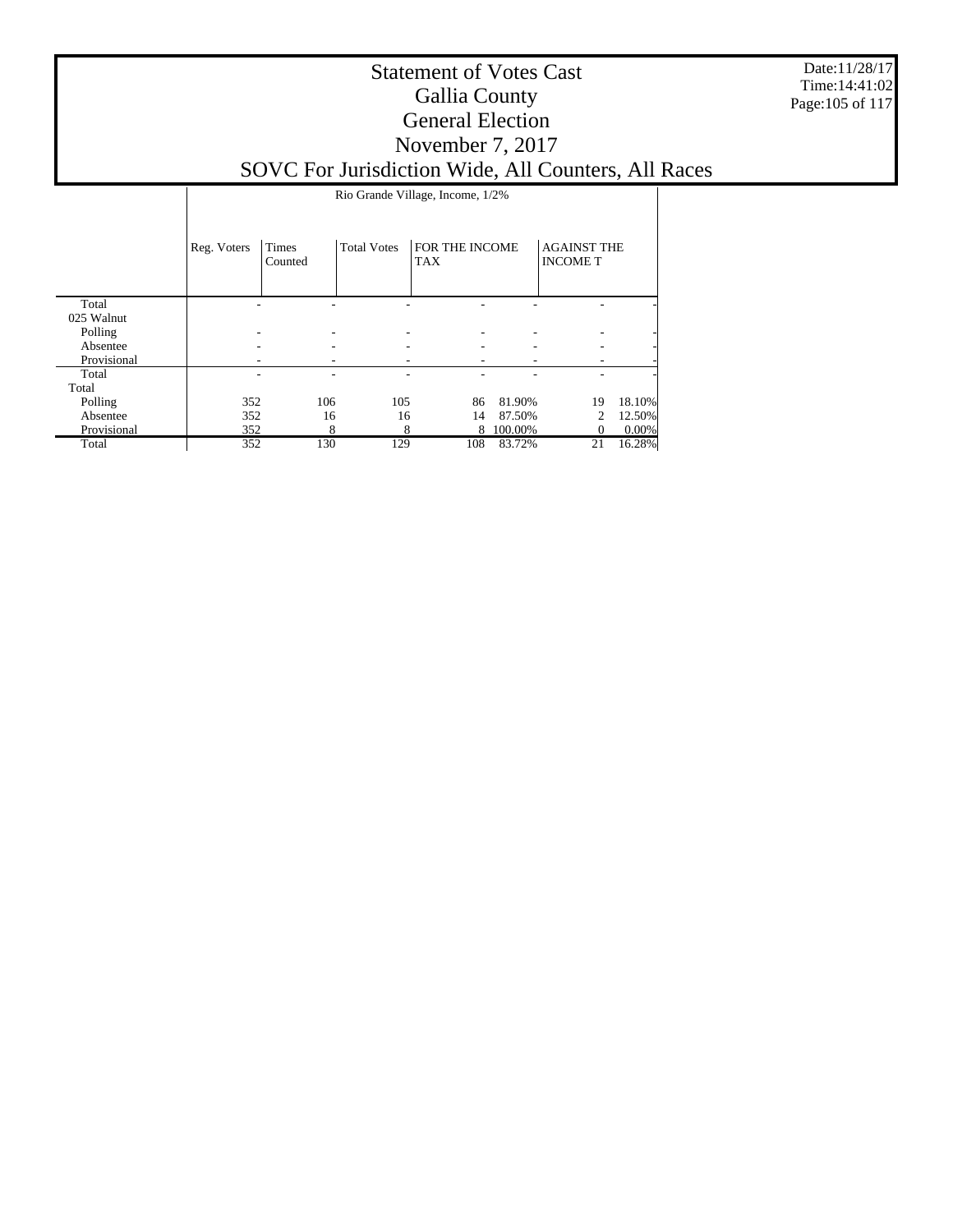Date:11/28/17 Time:14:41:02 Page:106 of 117

## Statement of Votes Cast Gallia County General Election November 7, 2017

SOVC For Jurisdiction Wide, All Counters, All Races

Raccoon Township, Ren, Fire Prot, 0.3 mill, 5 yrs

|                       | Reg. Voters | <b>Times</b><br>Counted | <b>Total Votes</b> | FOR THE TAX LEVY | <b>AGAINST THE TAX</b><br><b>LEVY</b> |  |
|-----------------------|-------------|-------------------------|--------------------|------------------|---------------------------------------|--|
|                       |             |                         |                    |                  |                                       |  |
| Jurisdiction Wide     |             |                         |                    |                  |                                       |  |
| 001 City 1<br>Polling |             |                         |                    |                  |                                       |  |
| Absentee              |             |                         |                    |                  |                                       |  |
| Provisional           |             |                         |                    |                  |                                       |  |
| Total                 |             |                         |                    |                  |                                       |  |
| 002 City 2            |             |                         |                    |                  |                                       |  |
| Polling               |             |                         |                    |                  |                                       |  |
| Absentee              |             |                         |                    |                  |                                       |  |
| Provisional           |             |                         |                    |                  |                                       |  |
| Total                 |             |                         |                    |                  |                                       |  |
| 003 City 3            |             |                         |                    |                  |                                       |  |
| Polling               |             |                         |                    |                  |                                       |  |
| Absentee              |             |                         |                    |                  |                                       |  |
| Provisional           |             |                         |                    |                  |                                       |  |
| Total                 |             |                         |                    |                  |                                       |  |
| 004 Addison Twp       |             |                         |                    |                  |                                       |  |
| Polling               |             |                         |                    |                  |                                       |  |
| Absentee              |             |                         |                    |                  |                                       |  |
| Provisional           |             |                         |                    |                  |                                       |  |
| Total                 |             |                         |                    |                  |                                       |  |
| 005 Cheshire          |             |                         |                    |                  |                                       |  |
| Polling               |             |                         |                    |                  |                                       |  |
| Absentee              |             |                         |                    |                  |                                       |  |
| Provisional           |             |                         |                    |                  |                                       |  |
| Total                 |             |                         |                    |                  |                                       |  |
| 006 Clay Twp          |             |                         |                    |                  |                                       |  |
| Polling               |             |                         |                    |                  |                                       |  |
| Absentee              |             |                         |                    |                  |                                       |  |
| Provisional           |             |                         |                    |                  |                                       |  |
| Total                 |             |                         |                    |                  |                                       |  |
| 007 Gallipolis Twp    |             |                         |                    |                  |                                       |  |
| Polling<br>Absentee   |             |                         |                    |                  |                                       |  |
| Provisional           |             |                         |                    |                  |                                       |  |
| Total                 |             |                         |                    |                  |                                       |  |
| 008 Green 1           |             |                         |                    |                  |                                       |  |
| Polling               |             |                         |                    |                  |                                       |  |
| Absentee              |             |                         |                    |                  |                                       |  |
| Provisional           |             |                         |                    |                  |                                       |  |
| Total                 |             |                         |                    |                  |                                       |  |
| 009 Green 2           |             |                         |                    |                  |                                       |  |
| Polling               |             |                         |                    |                  |                                       |  |
| Absentee              |             |                         |                    |                  |                                       |  |
| Provisional           |             |                         |                    |                  |                                       |  |
| Total                 |             |                         |                    |                  |                                       |  |
| $010$ Green $4\,$     |             |                         |                    |                  |                                       |  |
| Polling               |             |                         |                    |                  |                                       |  |
| Absentee              |             |                         |                    |                  |                                       |  |
| Provisional           |             |                         |                    |                  |                                       |  |
| Total                 |             |                         |                    |                  |                                       |  |
| 011 Green $5$         |             |                         |                    |                  |                                       |  |
| Polling               |             |                         |                    |                  |                                       |  |
| Absentee              |             |                         |                    |                  |                                       |  |
| Provisional           |             |                         |                    |                  |                                       |  |
| Total                 |             |                         |                    |                  |                                       |  |
| 012 Greenfield Twp    |             |                         |                    |                  |                                       |  |
| Polling               |             |                         |                    |                  |                                       |  |
| Absentee              |             |                         |                    |                  |                                       |  |
| Provisional           |             |                         |                    |                  |                                       |  |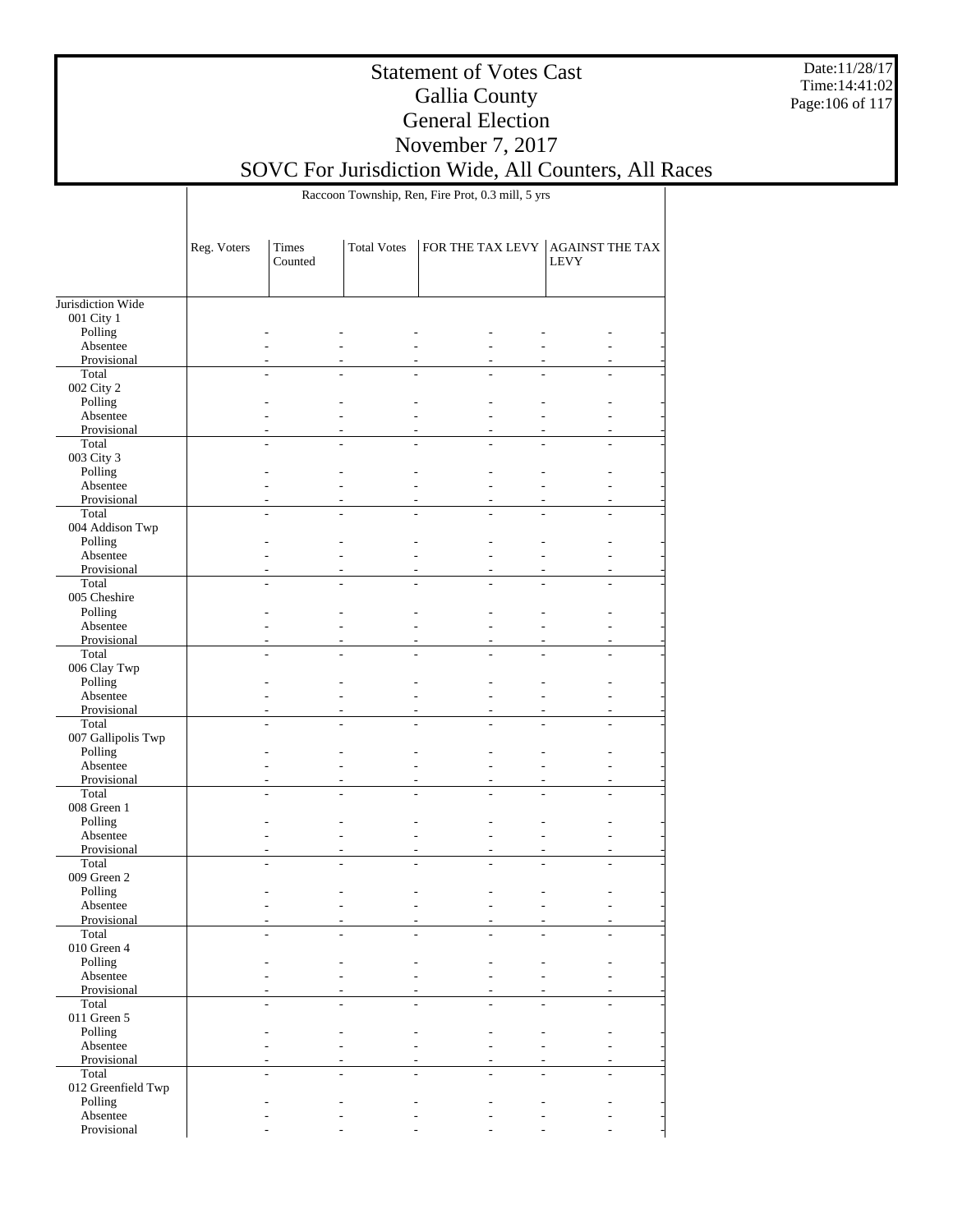Date:11/28/17 Time:14:41:02 Page:107 of 117

## Statement of Votes Cast Gallia County General Election November 7, 2017

SOVC For Jurisdiction Wide, All Counters, All Races

Raccoon Township, Ren, Fire Prot, 0.3 mill, 5 yrs

|                      | Reg. Voters | Times<br>Counted | <b>Total Votes</b> | FOR THE TAX LEVY |           | AGAINST THE TAX<br><b>LEVY</b> |        |
|----------------------|-------------|------------------|--------------------|------------------|-----------|--------------------------------|--------|
| Total                |             |                  |                    | ÷                |           |                                |        |
| 013 Guyan Pct        |             |                  |                    |                  |           |                                |        |
| Polling              |             |                  |                    |                  |           |                                |        |
| Absentee             |             |                  |                    |                  |           |                                |        |
| Provisional          |             |                  |                    |                  |           |                                |        |
| Total                |             |                  |                    |                  |           |                                |        |
| 014 Guyan Twp        |             |                  |                    |                  |           |                                |        |
| Polling              |             |                  |                    |                  |           |                                |        |
| Absentee             |             |                  |                    |                  |           |                                |        |
| Provisional          |             |                  |                    | ٠                |           |                                |        |
| Total                |             | L.<br>٠          |                    | L.               |           |                                |        |
| 015 Harrison Twp     |             |                  |                    |                  |           |                                |        |
| Polling              |             |                  |                    |                  |           |                                |        |
| Absentee             |             |                  |                    |                  |           |                                |        |
| Provisional<br>Total |             |                  |                    | ٠                |           |                                |        |
| 016 Huntington Twp   |             |                  |                    |                  |           |                                |        |
| Polling              |             |                  |                    |                  |           |                                |        |
| Absentee             |             |                  |                    |                  |           |                                |        |
| Provisional          |             |                  |                    |                  |           |                                |        |
| Total                |             |                  |                    |                  |           |                                |        |
| 017 Morgan Twp       |             |                  |                    |                  |           |                                |        |
| Polling              |             |                  |                    |                  |           |                                |        |
| Absentee             |             |                  |                    |                  |           |                                |        |
| Provisional          |             | ٠                |                    | ٠                |           |                                |        |
| Total                |             |                  |                    |                  |           |                                |        |
| 018 Ohio Twp         |             |                  |                    |                  |           |                                |        |
| Polling              |             |                  |                    |                  |           |                                |        |
| Absentee             |             |                  |                    |                  |           |                                |        |
| Provisional          |             |                  |                    | ٠                |           |                                |        |
| Total                |             | L.<br>L.         |                    |                  |           |                                |        |
| 019 Perry Twp        |             |                  |                    |                  |           |                                |        |
| Polling              |             |                  |                    |                  |           |                                |        |
| Absentee             |             |                  |                    |                  |           |                                |        |
| Provisional<br>Total |             |                  |                    |                  |           |                                |        |
| 020 Centerville Pct  |             |                  |                    |                  |           |                                |        |
| Polling              | 640         | 199              | 199                | 166              | 83.42%    | 33                             | 16.58% |
| Absentee             | 640         | 24               | 23                 | 17               | 73.91%    | 6                              | 26.09% |
| Provisional          | 640         | $\overline{c}$   | $\overline{c}$     | $\overline{2}$   | 100.00%   | $\mathbf{0}$                   | 0.00%  |
| Total                | 640         | 225              | 224                | 185              | 82.59%    | 39                             | 17.41% |
| 021 Raccoon Twp      |             |                  |                    |                  |           |                                |        |
| Polling              | 663         | 202              | 202                | 160              | 79.21%    | 42                             | 20.79% |
| Absentee             | 663         | 36               | 35                 | 30               | 85.71%    | 5                              | 14.29% |
| Provisional          | 663         | 10               | 9                  |                  | 9 100.00% | $\boldsymbol{0}$               | 0.00%  |
| Total                | 663         | $\overline{248}$ | $\frac{246}{ }$    | 199              | 80.89%    | 47                             | 19.11% |
| 022 Bidwell Pct      |             |                  |                    |                  |           |                                |        |
| Polling              |             |                  |                    |                  |           |                                |        |
| Absentee             |             |                  |                    |                  |           |                                |        |
| Provisional          |             |                  |                    |                  |           |                                |        |
| Total                |             |                  |                    |                  |           |                                |        |
| 023 Springfield 1    |             |                  |                    |                  |           |                                |        |
| Polling<br>Absentee  |             |                  |                    |                  |           |                                |        |
| Provisional          |             |                  |                    |                  |           |                                |        |
| Total                |             |                  |                    |                  |           |                                |        |
| 024 Springfield 2    |             |                  |                    |                  |           |                                |        |
| Polling              |             |                  |                    |                  |           |                                |        |
| Absentee             |             |                  |                    |                  |           |                                |        |
| Provisional          |             |                  |                    |                  |           |                                |        |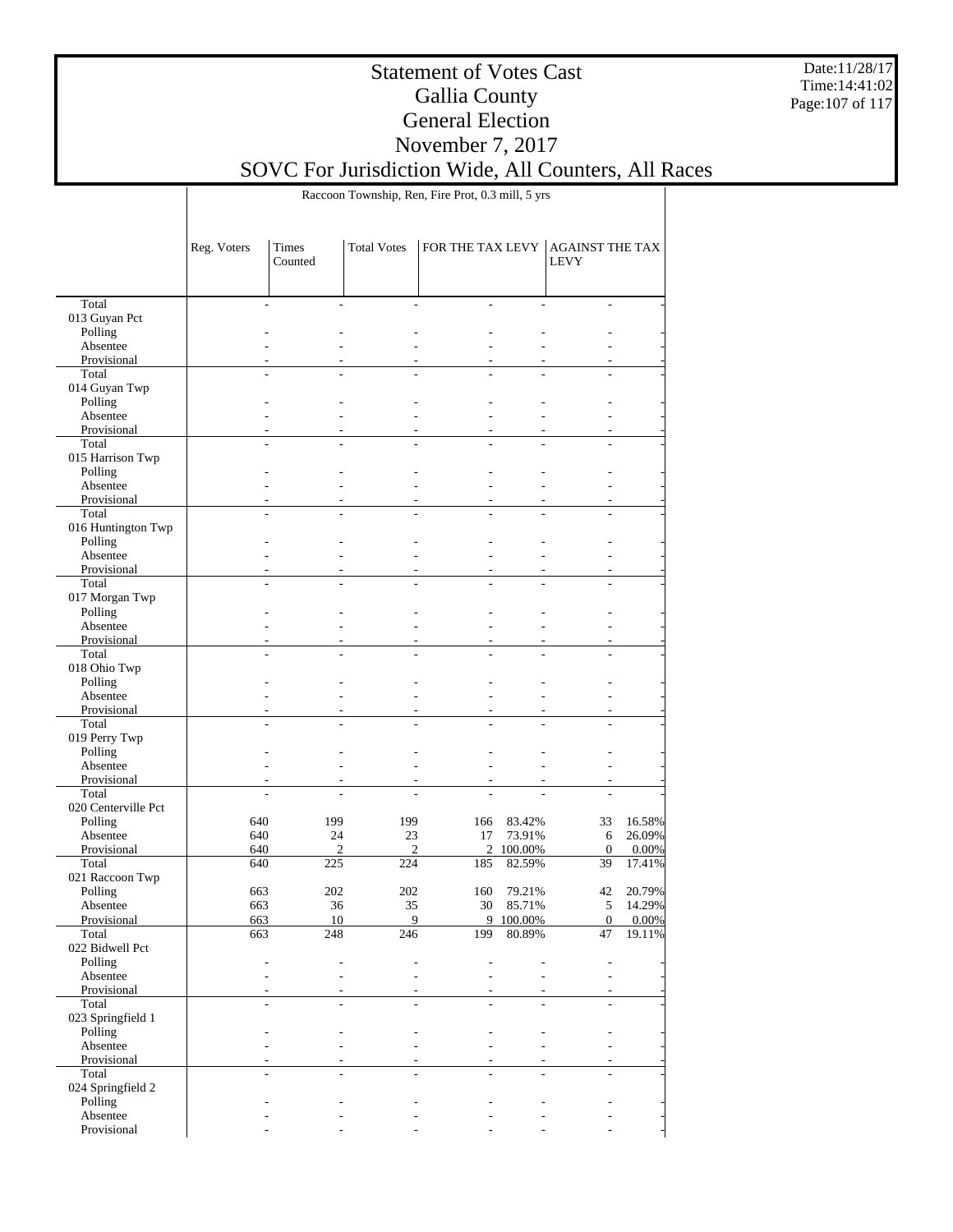Date:11/28/17 Time:14:41:02 Page:108 of 117

### Statement of Votes Cast Gallia County General Election November 7, 2017 SOVC For Jurisdiction Wide, All Counters, All Races

Raccoon Township, Ren, Fire Prot, 0.3 mill, 5 yrs

|             | Reg. Voters | <b>Times</b><br>Counted | <b>Total Votes</b> | FOR THE TAX LEVY |         | <b>AGAINST THE TAX</b><br><b>LEVY</b> |        |
|-------------|-------------|-------------------------|--------------------|------------------|---------|---------------------------------------|--------|
| Total       |             |                         |                    |                  |         |                                       |        |
| 025 Walnut  |             |                         |                    |                  |         |                                       |        |
| Polling     |             |                         |                    |                  |         |                                       |        |
| Absentee    |             |                         |                    |                  |         |                                       |        |
| Provisional |             |                         | ۰                  |                  |         |                                       |        |
| Total       |             |                         |                    |                  |         |                                       |        |
| Total       |             |                         |                    |                  |         |                                       |        |
| Polling     | 1303        | 401                     | 401                | 326              | 81.30%  | 75                                    | 18.70% |
| Absentee    | 1303        | 60                      | 58                 | 47               | 81.03%  | 11                                    | 18.97% |
| Provisional | 1303        | 12                      | 11                 |                  | 100.00% | 0                                     | 0.00%  |
| Total       | 1303        | 473                     | 470                | 384              | 81.70%  | 86                                    | 18.30% |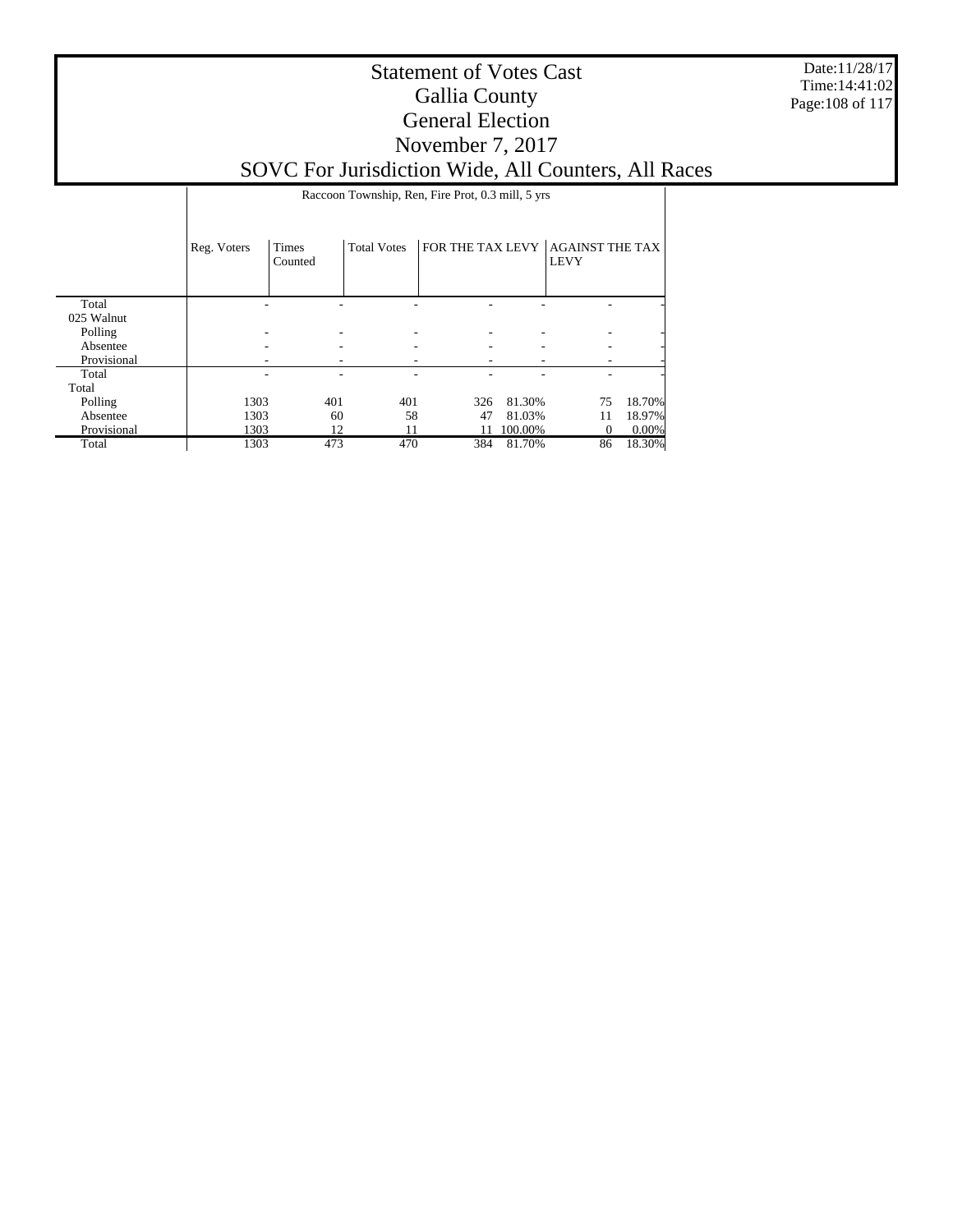Date:11/28/17 Time:14:41:02 Page:109 of 117

## Statement of Votes Cast Gallia County General Election November 7, 2017

SOVC For Jurisdiction Wide, All Counters, All Races

Springfield Township, Ren, Fire Prot, 1 mill, 5yrs

|                      | Reg. Voters | Times<br>Counted | <b>Total Votes</b> | FOR THE TAX LEVY | <b>AGAINST THE TAX</b><br><b>LEVY</b> |
|----------------------|-------------|------------------|--------------------|------------------|---------------------------------------|
| Jurisdiction Wide    |             |                  |                    |                  |                                       |
| 001 City 1           |             |                  |                    |                  |                                       |
| Polling              |             |                  |                    |                  |                                       |
| Absentee             |             |                  |                    |                  |                                       |
| Provisional          |             |                  |                    |                  |                                       |
| Total                |             |                  |                    |                  |                                       |
| 002 City 2           |             |                  |                    |                  |                                       |
| Polling              |             |                  |                    |                  |                                       |
| Absentee             |             |                  |                    |                  |                                       |
| Provisional          |             |                  |                    |                  |                                       |
| Total                |             |                  |                    |                  |                                       |
| 003 City 3           |             |                  |                    |                  |                                       |
| Polling              |             |                  |                    |                  |                                       |
| Absentee             |             |                  |                    |                  |                                       |
| Provisional          |             |                  |                    |                  |                                       |
| Total                |             |                  |                    |                  | ÷                                     |
| 004 Addison Twp      |             |                  |                    |                  |                                       |
| Polling              |             |                  |                    |                  |                                       |
| Absentee             |             |                  |                    |                  |                                       |
| Provisional          |             |                  |                    |                  |                                       |
| Total                |             |                  |                    |                  |                                       |
| 005 Cheshire         |             |                  |                    |                  |                                       |
| Polling              |             |                  |                    |                  |                                       |
| Absentee             |             |                  |                    |                  |                                       |
| Provisional          |             |                  |                    |                  |                                       |
| Total                |             |                  |                    |                  |                                       |
| 006 Clay Twp         |             |                  |                    |                  |                                       |
| Polling              |             |                  |                    |                  |                                       |
| Absentee             |             |                  |                    |                  |                                       |
| Provisional          |             |                  |                    |                  |                                       |
| Total                |             |                  |                    |                  |                                       |
| 007 Gallipolis Twp   |             |                  |                    |                  |                                       |
| Polling              |             |                  |                    |                  |                                       |
| Absentee             |             |                  |                    |                  |                                       |
| Provisional<br>Total |             |                  |                    | ÷.               | ÷.                                    |
| 008 Green 1          |             |                  |                    |                  |                                       |
| Polling              |             |                  |                    |                  |                                       |
| Absentee             |             |                  |                    |                  |                                       |
| Provisional          |             |                  |                    |                  |                                       |
| Total                |             |                  |                    |                  |                                       |
| 009 Green 2          |             |                  |                    |                  |                                       |
| Polling              |             |                  |                    |                  |                                       |
| Absentee             |             |                  |                    |                  |                                       |
| Provisional          |             |                  |                    |                  |                                       |
| Total                |             |                  |                    |                  |                                       |
| 010 Green 4          |             |                  |                    |                  |                                       |
| Polling              |             |                  |                    |                  |                                       |
| Absentee             |             |                  |                    |                  |                                       |
| Provisional          |             |                  |                    |                  |                                       |
| Total                |             |                  |                    |                  |                                       |
| 011 Green $5$        |             |                  |                    |                  |                                       |
| Polling              |             |                  |                    |                  |                                       |
| Absentee             |             |                  |                    |                  |                                       |
| Provisional          |             |                  |                    |                  |                                       |
| Total                |             |                  |                    |                  |                                       |
| 012 Greenfield Twp   |             |                  |                    |                  |                                       |
| Polling              |             |                  |                    |                  |                                       |
| Absentee             |             |                  |                    |                  |                                       |
| Provisional          |             |                  |                    |                  |                                       |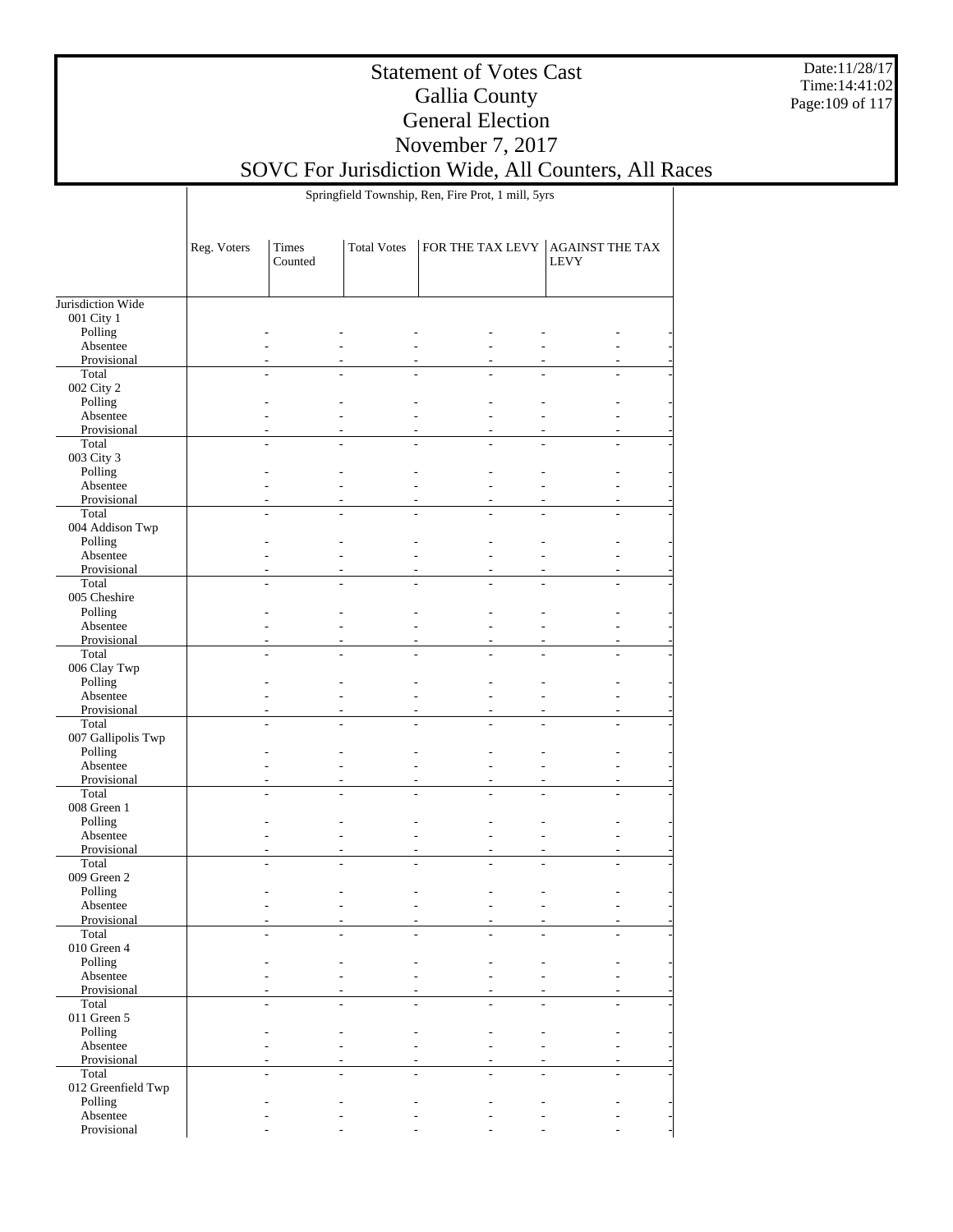Date:11/28/17 Time:14:41:02 Page:110 of 117

#### Statement of Votes Cast Gallia County General Election November 7, 2017 SOVC For Jurisdiction Wide, All Counters, All Races

Springfield Township, Ren, Fire Prot, 1 mill, 5yrs

|                            | Reg. Voters              | Times<br>Counted | <b>Total Votes</b> | FOR THE TAX LEVY             |                | <b>AGAINST THE TAX</b><br><b>LEVY</b> |          |
|----------------------------|--------------------------|------------------|--------------------|------------------------------|----------------|---------------------------------------|----------|
|                            |                          |                  |                    |                              |                |                                       |          |
| Total                      | ٠                        |                  |                    | $\overline{a}$               | ÷              | $\overline{a}$                        |          |
| 013 Guyan Pct<br>Polling   |                          |                  |                    |                              |                |                                       |          |
| Absentee                   |                          |                  |                    |                              |                |                                       |          |
| Provisional                |                          |                  |                    |                              |                |                                       |          |
| Total                      |                          |                  |                    |                              |                |                                       |          |
| 014 Guyan Twp              |                          |                  |                    |                              |                |                                       |          |
| Polling                    |                          |                  |                    |                              |                |                                       |          |
| Absentee                   |                          |                  |                    |                              | ÷.             |                                       |          |
| Provisional                |                          |                  |                    |                              |                |                                       |          |
| Total                      |                          | $\overline{a}$   | $\overline{a}$     | $\overline{a}$               | L.             | $\overline{a}$                        |          |
| 015 Harrison Twp           |                          |                  |                    |                              |                |                                       |          |
| Polling                    |                          |                  |                    |                              |                |                                       |          |
| Absentee                   |                          |                  |                    |                              |                |                                       |          |
| Provisional                |                          |                  |                    |                              |                |                                       |          |
| Total                      |                          |                  |                    |                              | $\overline{a}$ | $\overline{a}$                        |          |
| 016 Huntington Twp         |                          |                  |                    |                              |                |                                       |          |
| Polling                    |                          |                  |                    |                              |                |                                       |          |
| Absentee                   |                          |                  |                    |                              | ÷,             |                                       |          |
| Provisional                |                          |                  |                    |                              |                |                                       |          |
| Total                      |                          |                  |                    |                              |                |                                       |          |
| 017 Morgan Twp             |                          |                  |                    |                              |                |                                       |          |
| Polling<br>Absentee        |                          |                  |                    |                              |                |                                       |          |
| Provisional                |                          |                  |                    |                              |                |                                       |          |
| Total                      |                          |                  |                    |                              |                |                                       |          |
| 018 Ohio Twp               |                          |                  |                    |                              |                |                                       |          |
| Polling                    |                          |                  |                    |                              |                |                                       |          |
| Absentee                   |                          |                  |                    |                              | ÷.             |                                       |          |
| Provisional                |                          |                  |                    |                              |                |                                       |          |
| Total                      | $\overline{a}$           |                  | $\overline{a}$     |                              |                | L.                                    |          |
| 019 Perry Twp              |                          |                  |                    |                              |                |                                       |          |
| Polling                    |                          |                  |                    |                              |                |                                       |          |
| Absentee                   |                          |                  |                    |                              |                |                                       |          |
| Provisional                |                          |                  |                    |                              |                |                                       |          |
| Total                      |                          |                  | L.                 |                              | $\overline{a}$ | $\overline{a}$                        |          |
| 020 Centerville Pct        |                          |                  |                    |                              |                |                                       |          |
| Polling                    |                          |                  |                    |                              |                |                                       |          |
| Absentee                   |                          |                  |                    |                              | ÷,             |                                       |          |
| Provisional                |                          |                  |                    |                              |                |                                       |          |
| Total                      |                          |                  |                    |                              |                |                                       |          |
| 021 Raccoon Twp<br>Polling |                          |                  |                    |                              |                |                                       |          |
| Absentee                   |                          |                  |                    |                              |                |                                       |          |
| Provisional                |                          |                  |                    |                              |                |                                       |          |
| Total                      | $\overline{\phantom{a}}$ |                  |                    |                              |                | $\overline{\phantom{a}}$              |          |
| 022 Bidwell Pct            |                          |                  |                    |                              |                |                                       |          |
| Polling                    | 667                      | 146              | 141                | 114                          | 80.85%         | 27                                    | 19.15%   |
| Absentee                   | 667                      | $22\,$           | $22\,$             | 16                           | 72.73%         | $\sqrt{6}$                            | 27.27%   |
| Provisional                | 667                      |                  | $\mathbf{0}$       | $\mathbf{0}$<br>$\mathbf{0}$ |                | $\mathbf{0}$                          |          |
| Total                      | 667                      | 168              | 163                | 130                          | 79.75%         | 33                                    | 20.25%   |
| 023 Springfield 1          |                          |                  |                    |                              |                |                                       |          |
| Polling                    | 787                      | 170              | 167                | 125                          | 74.85%         | 42                                    | 25.15%   |
| Absentee                   | 787                      | 43               | 43                 | 30                           | 69.77%         | 13                                    | 30.23%   |
| Provisional                | 787                      |                  | $\mathbf{1}$       | $\mathbf{1}$                 | 1 100.00%      | $\mathbf{0}$                          | 0.00%    |
| Total                      | 787                      | 214              | 211                | 156                          | 73.93%         | 55                                    | 26.07%   |
| 024 Springfield 2          |                          |                  |                    |                              |                |                                       |          |
| Polling                    | 759                      | 217              | 214                | 176                          | 82.24%         | 38                                    | 17.76%   |
| Absentee                   | 759                      | $30\,$           | 28                 | 22                           | 78.57%         | 6                                     | 21.43%   |
| Provisional                | 759                      |                  | $\mathbf{1}$       | $\mathbf{1}$                 | 1 100.00%      | $\boldsymbol{0}$                      | $0.00\%$ |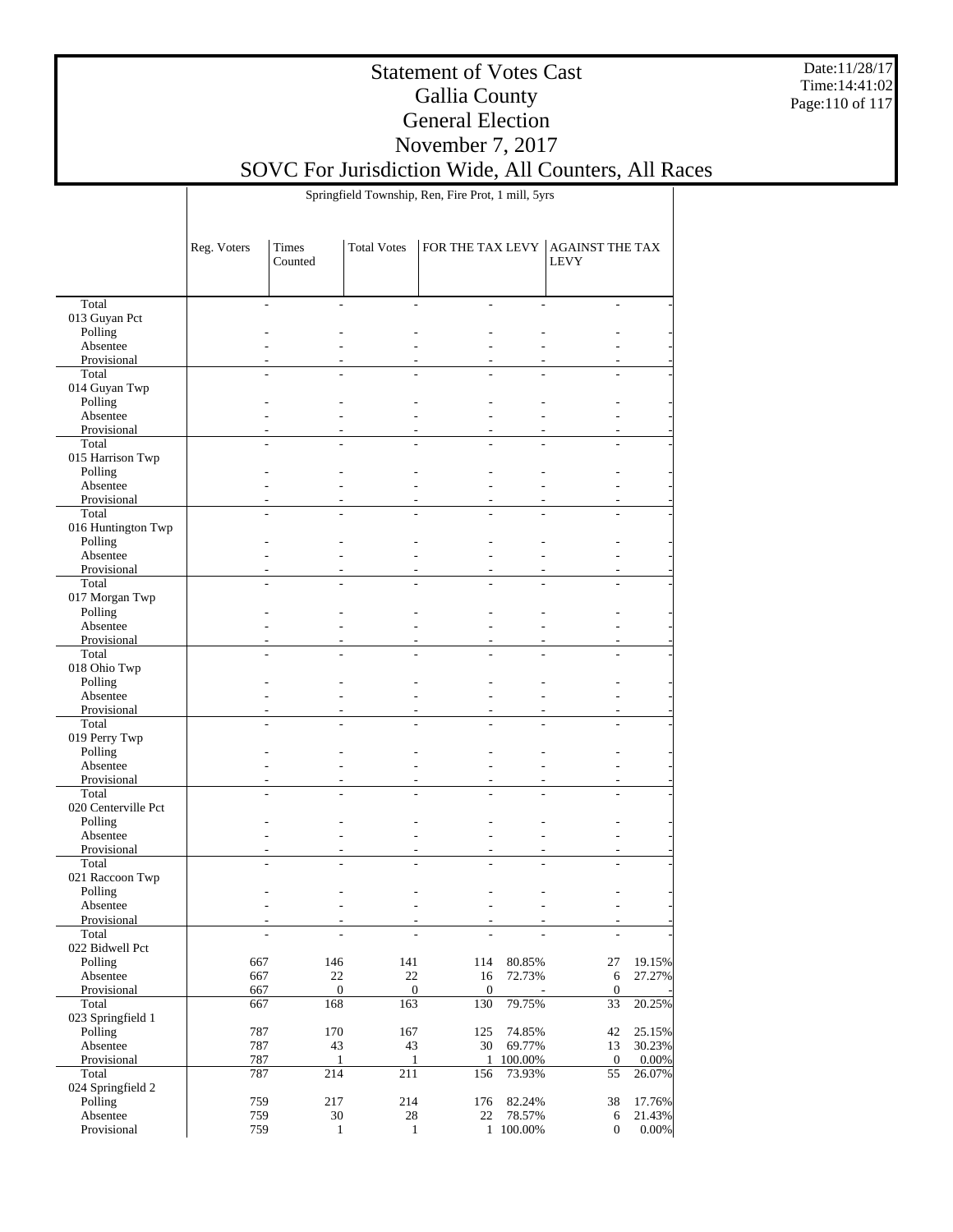Date:11/28/17 Time:14:41:03 Page:111 of 117

#### Statement of Votes Cast Gallia County General Election November 7, 2017 SOVC For Jurisdiction Wide, All Counters, All Races

Springfield Township, Ren, Fire Prot, 1 mill, 5yrs

|             | Reg. Voters | Times<br>Counted | <b>Total Votes</b> | FOR THE TAX LEVY |           | <b>AGAINST THE TAX</b><br><b>LEVY</b> |        |
|-------------|-------------|------------------|--------------------|------------------|-----------|---------------------------------------|--------|
| Total       | 759         | 248              | 243                | 199              | 81.89%    | 44                                    | 18.11% |
| 025 Walnut  |             |                  |                    |                  |           |                                       |        |
| Polling     |             |                  |                    |                  |           |                                       |        |
| Absentee    |             |                  |                    |                  |           |                                       |        |
| Provisional |             |                  |                    |                  |           |                                       |        |
| Total       |             |                  |                    |                  |           |                                       |        |
| Total       |             |                  |                    |                  |           |                                       |        |
| Polling     | 2213        | 533              | 522                | 415              | 79.50%    | 107                                   | 20.50% |
| Absentee    | 2213        | 95               | 93                 | 68               | 73.12%    | 25                                    | 26.88% |
| Provisional | 2213        | C                | ↑                  |                  | 2 100.00% | $\Omega$                              | 0.00%  |
| Total       | 2213        | 630              | 617                | 485              | 78.61%    | 132                                   | 21.39% |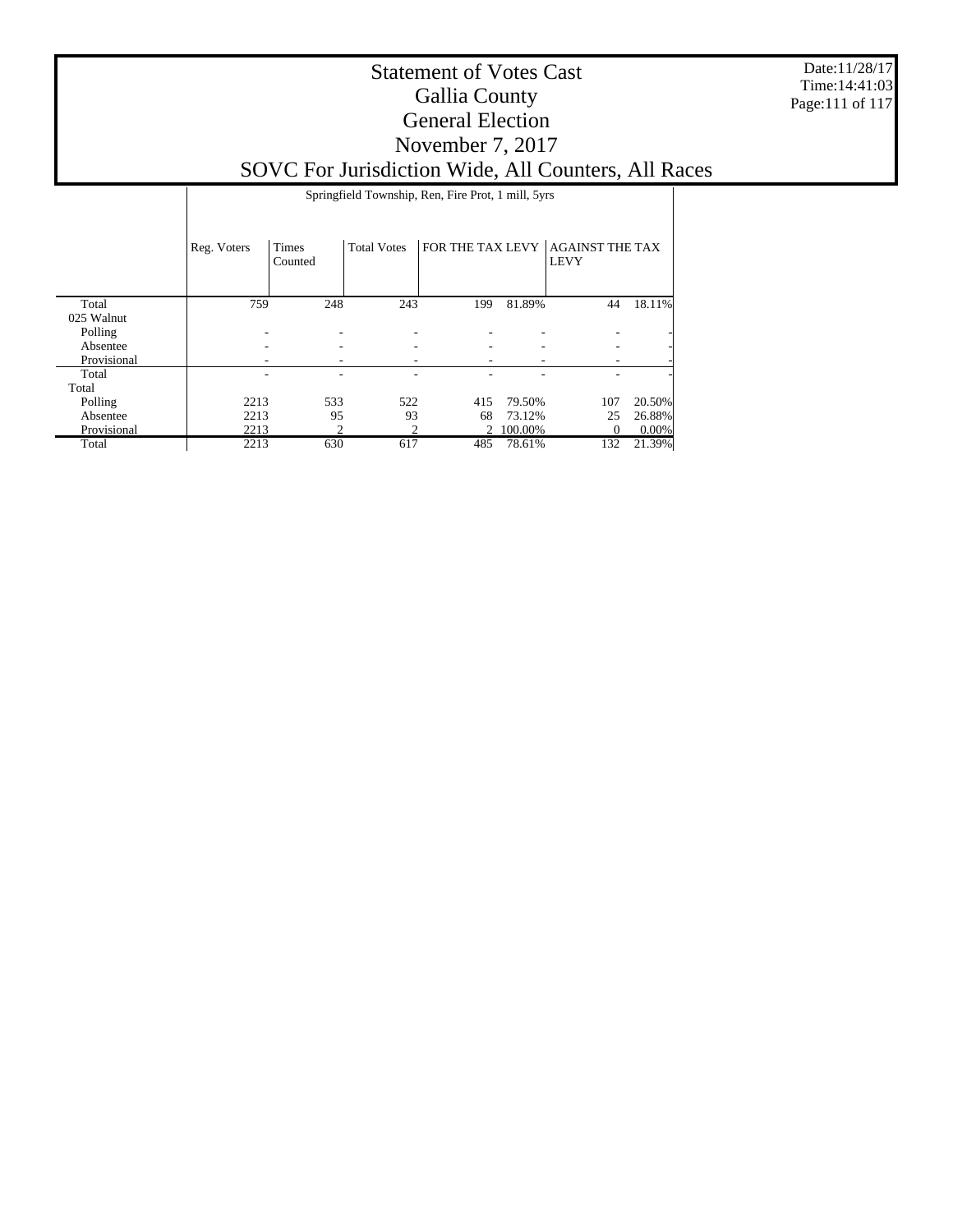Date:11/28/17 Time:14:41:03 Page:112 of 117

#### Statement of Votes Cast Gallia County General Election November 7, 2017

# SOVC For Jurisdiction Wide, All Counters, All Races

Lawrence County JVS, Ren, 0.5 mill, 5 yrs

|                      | Reg. Voters | Times<br>Counted | <b>Total Votes</b> | FOR THE TAX<br><b>LEVY</b> |   | <b>AGAINST THE TAX</b><br><b>LEVY</b> |  |
|----------------------|-------------|------------------|--------------------|----------------------------|---|---------------------------------------|--|
| Jurisdiction Wide    |             |                  |                    |                            |   |                                       |  |
| 001 City 1           |             |                  |                    |                            |   |                                       |  |
| Polling              |             |                  |                    |                            |   |                                       |  |
| Absentee             |             |                  |                    |                            |   |                                       |  |
| Provisional          |             |                  |                    |                            |   |                                       |  |
| Total                |             |                  |                    |                            |   |                                       |  |
| 002 City 2           |             |                  |                    |                            |   |                                       |  |
| Polling              |             |                  |                    |                            |   |                                       |  |
| Absentee             |             |                  |                    |                            |   |                                       |  |
| Provisional          |             |                  |                    |                            |   |                                       |  |
| Total                |             |                  |                    |                            |   |                                       |  |
| 003 City 3           |             |                  |                    |                            |   |                                       |  |
| Polling              |             |                  |                    |                            |   |                                       |  |
| Absentee             |             |                  |                    |                            |   |                                       |  |
| Provisional          |             | $\overline{a}$   |                    |                            | ٠ |                                       |  |
| Total                |             |                  |                    |                            |   |                                       |  |
| 004 Addison Twp      |             |                  |                    |                            |   |                                       |  |
| Polling              |             |                  |                    |                            |   |                                       |  |
| Absentee             |             |                  |                    |                            |   |                                       |  |
| Provisional          |             |                  |                    |                            |   |                                       |  |
| Total                |             |                  |                    |                            |   |                                       |  |
| 005 Cheshire         |             |                  |                    |                            |   |                                       |  |
| Polling              |             |                  |                    |                            |   |                                       |  |
| Absentee             |             |                  |                    |                            |   |                                       |  |
| Provisional          |             |                  |                    |                            |   |                                       |  |
| Total                |             |                  |                    |                            |   |                                       |  |
| 006 Clay Twp         |             |                  |                    |                            |   |                                       |  |
| Polling              |             |                  |                    |                            |   |                                       |  |
| Absentee             |             |                  |                    |                            |   |                                       |  |
| Provisional          |             |                  |                    |                            |   |                                       |  |
| Total                |             |                  |                    |                            |   |                                       |  |
| 007 Gallipolis Twp   |             |                  |                    |                            |   |                                       |  |
| Polling              |             |                  |                    |                            |   |                                       |  |
| Absentee             |             |                  |                    |                            |   |                                       |  |
|                      |             |                  |                    |                            |   |                                       |  |
| Provisional<br>Total |             | $\overline{a}$   |                    |                            | ٠ |                                       |  |
|                      |             |                  |                    |                            |   |                                       |  |
| 008 Green 1          |             |                  |                    |                            |   |                                       |  |
| Polling              |             |                  |                    |                            |   |                                       |  |
| Absentee             |             |                  |                    |                            |   |                                       |  |
| Provisional          |             |                  |                    |                            |   |                                       |  |
| Total                |             |                  |                    |                            |   |                                       |  |
| 009 Green 2          |             |                  |                    |                            |   |                                       |  |
| Polling              |             |                  |                    |                            |   |                                       |  |
| Absentee             |             |                  |                    |                            |   |                                       |  |
| Provisional          |             |                  |                    |                            |   |                                       |  |
| Total                |             |                  |                    |                            |   |                                       |  |
| $010$ Green $4\,$    |             |                  |                    |                            |   |                                       |  |
| Polling              |             |                  |                    |                            |   |                                       |  |
| Absentee             |             |                  |                    |                            |   |                                       |  |
| Provisional          |             |                  |                    |                            |   |                                       |  |
| Total                |             | $\overline{a}$   |                    |                            |   |                                       |  |
| 011 Green 5          |             |                  |                    |                            |   |                                       |  |
| Polling              |             |                  |                    |                            |   |                                       |  |
| Absentee             |             |                  |                    |                            |   |                                       |  |
| Provisional          |             |                  |                    |                            |   |                                       |  |
| Total                |             |                  |                    |                            |   |                                       |  |
| 012 Greenfield Twp   |             |                  |                    |                            |   |                                       |  |
| Polling              |             |                  |                    |                            |   |                                       |  |
| Absentee             |             |                  |                    |                            |   |                                       |  |
| Provisional          |             |                  |                    |                            |   |                                       |  |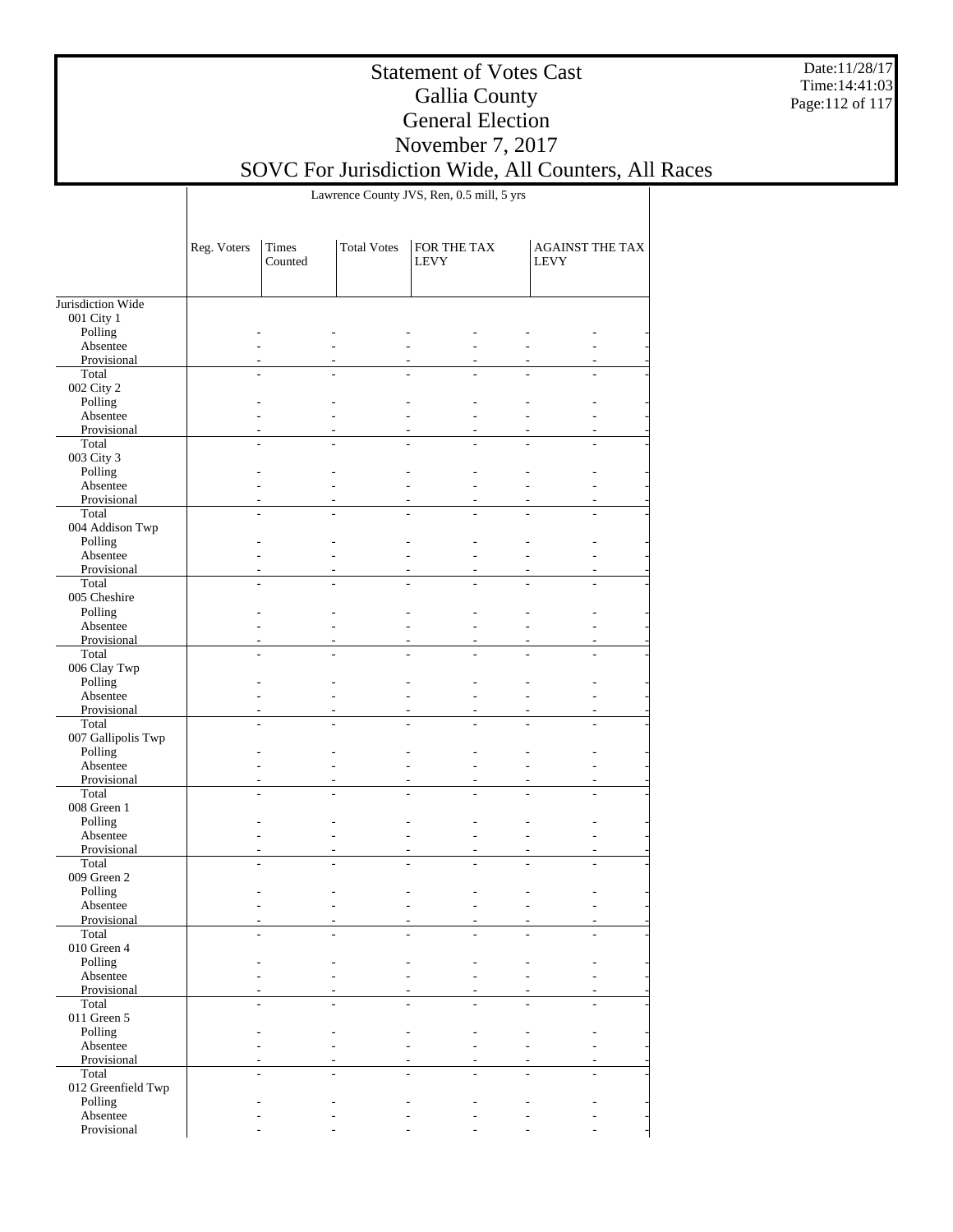Date:11/28/17 Time:14:41:03 Page:113 of 117

### Statement of Votes Cast Gallia County General Election November 7, 2017

SOVC For Jurisdiction Wide, All Counters, All Races

Lawrence County JVS, Ren, 0.5 mill, 5 yrs

|                            | Reg. Voters    | Times<br>Counted | <b>Total Votes</b> | FOR THE TAX<br><b>LEVY</b> |                | <b>AGAINST THE TAX</b><br><b>LEVY</b> |        |
|----------------------------|----------------|------------------|--------------------|----------------------------|----------------|---------------------------------------|--------|
| Total                      | $\overline{a}$ | $\overline{a}$   | $\overline{a}$     | ÷.                         |                | ÷.                                    |        |
| 013 Guyan Pct              |                |                  |                    |                            |                |                                       |        |
| Polling                    | 317            | 58               | 56                 | 35                         | 62.50%         | 21                                    | 37.50% |
| Absentee                   | 317            | 16               | 16                 | $\tau$                     | 43.75%         | 9                                     | 56.25% |
| Provisional                | 317            | $\overline{0}$   | $\mathbf{0}$       | $\mathbf{0}$               |                | $\mathbf{0}$                          |        |
| Total                      | 317            | 74               | $\overline{72}$    | 42                         | 58.33%         | 30                                    | 41.67% |
| 014 Guyan Twp              |                |                  |                    |                            |                |                                       |        |
| Polling                    |                |                  |                    |                            |                |                                       |        |
| Absentee                   |                |                  | $\overline{a}$     | ÷.                         | $\overline{a}$ |                                       |        |
| Provisional                |                |                  |                    |                            |                |                                       |        |
| Total                      |                |                  |                    |                            |                |                                       |        |
| 015 Harrison Twp           |                |                  |                    |                            |                |                                       |        |
| Polling                    |                |                  |                    |                            |                |                                       |        |
| Absentee                   |                |                  |                    |                            |                |                                       |        |
| Provisional<br>Total       |                |                  |                    |                            |                |                                       |        |
| 016 Huntington Twp         |                |                  |                    |                            |                |                                       |        |
| Polling                    |                |                  |                    |                            |                |                                       |        |
| Absentee                   |                | $\overline{a}$   |                    | ÷.                         | ÷.             |                                       |        |
| Provisional                |                |                  |                    |                            |                |                                       |        |
| Total                      | $\overline{a}$ |                  | $\overline{a}$     |                            |                | $\overline{a}$                        |        |
| 017 Morgan Twp             |                |                  |                    |                            |                |                                       |        |
| Polling                    |                |                  |                    |                            |                |                                       |        |
| Absentee                   |                |                  |                    |                            |                |                                       |        |
| Provisional                |                |                  |                    |                            |                |                                       |        |
| Total                      |                |                  |                    |                            |                |                                       |        |
| 018 Ohio Twp               |                |                  |                    |                            |                |                                       |        |
| Polling                    |                |                  |                    |                            |                |                                       |        |
| Absentee                   |                |                  |                    |                            |                |                                       |        |
| Provisional                |                |                  |                    |                            |                |                                       |        |
| Total                      |                |                  |                    |                            |                |                                       |        |
| 019 Perry Twp              |                |                  |                    |                            |                |                                       |        |
| Polling<br>Absentee        |                |                  |                    |                            |                |                                       |        |
| Provisional                |                |                  |                    |                            |                |                                       |        |
| Total                      |                |                  |                    |                            |                |                                       |        |
| 020 Centerville Pct        |                |                  |                    |                            |                |                                       |        |
| Polling                    |                |                  |                    |                            |                |                                       |        |
| Absentee                   |                | $\overline{a}$   |                    | ÷.                         | $\overline{a}$ |                                       |        |
| Provisional                |                |                  |                    |                            |                |                                       |        |
| Total                      |                |                  |                    |                            |                |                                       |        |
| 021 Raccoon Twp            |                |                  |                    |                            |                |                                       |        |
| Polling                    |                |                  |                    |                            |                |                                       |        |
| Absentee                   |                |                  |                    |                            |                |                                       |        |
| Provisional                |                |                  |                    |                            |                |                                       |        |
| Total                      |                |                  |                    |                            |                |                                       |        |
| 022 Bidwell Pct<br>Polling |                |                  |                    |                            |                |                                       |        |
| Absentee                   |                |                  |                    |                            |                |                                       |        |
| Provisional                |                |                  |                    |                            |                |                                       |        |
| Total                      |                |                  |                    |                            |                | L.                                    |        |
| 023 Springfield 1          |                |                  |                    |                            |                |                                       |        |
| Polling                    |                |                  |                    |                            |                |                                       |        |
| Absentee                   |                |                  |                    |                            |                |                                       |        |
| Provisional                |                |                  |                    |                            |                |                                       |        |
| Total                      |                |                  |                    |                            |                |                                       |        |
| 024 Springfield 2          |                |                  |                    |                            |                |                                       |        |
| Polling                    |                |                  |                    |                            |                |                                       |        |
| Absentee                   |                |                  |                    |                            |                |                                       |        |
| Provisional                |                |                  |                    |                            |                |                                       |        |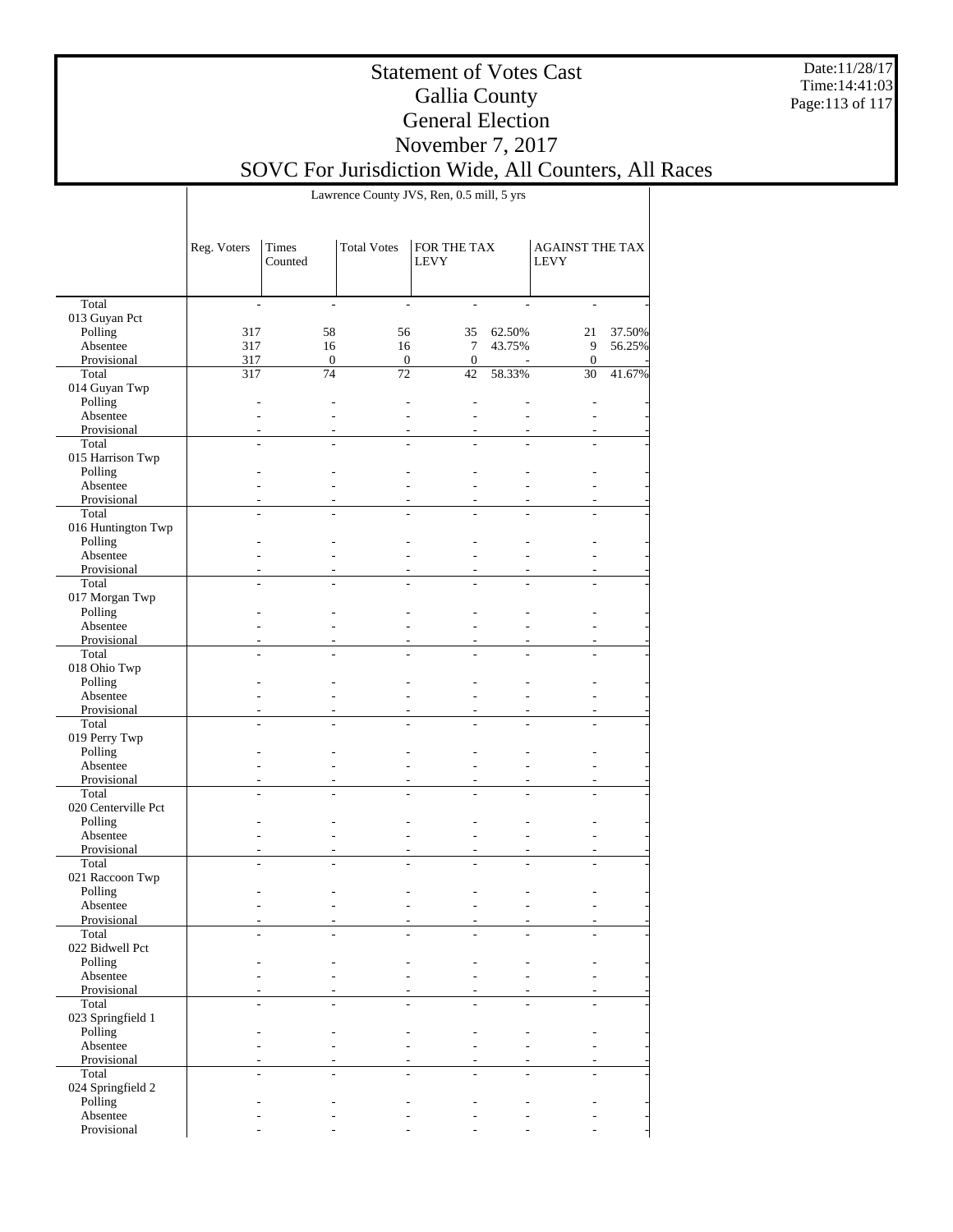Date:11/28/17 Time:14:41:03 Page:114 of 117

# Statement of Votes Cast Gallia County General Election November 7, 2017

SOVC For Jurisdiction Wide, All Counters, All Races

 Total  $025$  W. 1 Reg. Voters | Times Counted Total Votes  $|$  FOR THE TAX LEVY AGAINST THE TAX LEVY Lawrence County JVS, Ren, 0.5 mill, 5 yrs - - - - - - -

| 025 walnut  |     |     |     |    |        |    |        |
|-------------|-----|-----|-----|----|--------|----|--------|
| Polling     | 115 | 56  | 55  | 27 | 49.09% | 28 | 50.91% |
| Absentee    | 115 |     |     |    | 42.86% | 4  | 57.14% |
| Provisional | 115 |     |     |    | -      |    |        |
| Total       | 115 | 65  | 62  | 30 | 48.39% | 32 | 51.61% |
| Total       |     |     |     |    |        |    |        |
| Polling     | 432 | 114 | 111 | 62 | 55.86% | 49 | 44.14% |
| Absentee    | 432 | 25  | 23  | 10 | 43.48% | 13 | 56.52% |
| Provisional | 432 |     |     |    |        |    |        |
| Total       | 432 | 139 | 134 | 72 | 53.73% | 62 | 46.27% |
|             |     |     |     |    |        |    |        |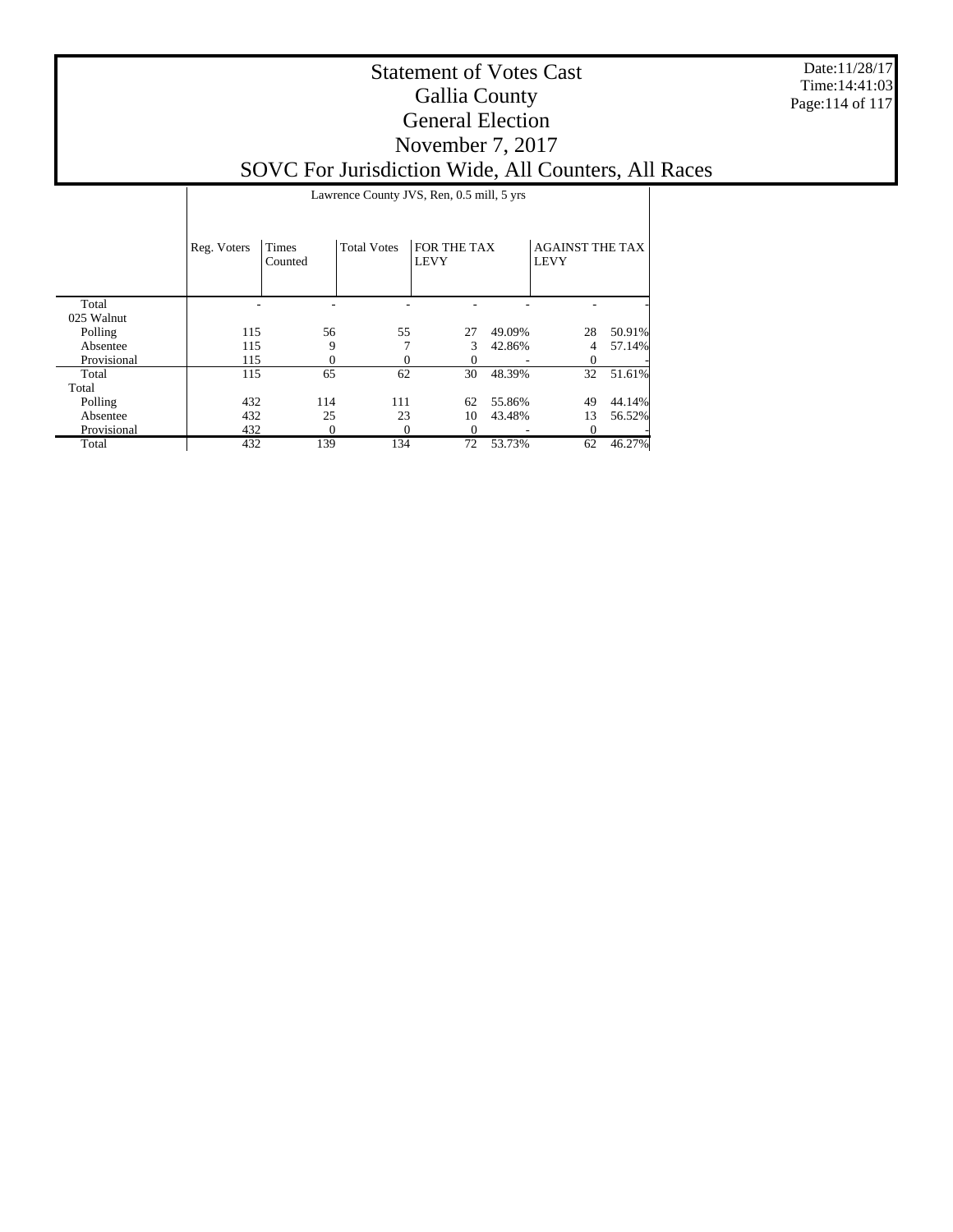Date:11/28/17 Time:14:41:03 Page:115 of 117

### Statement of Votes Cast Gallia County General Election November 7, 2017

# SOVC For Jurisdiction Wide, All Counters, All Races

Courtside Local Option, Sun Sales

|                                 | Reg. Voters    | Times<br>Counted | <b>Total Votes</b> | <b>YES</b>     |                | NO             |         |
|---------------------------------|----------------|------------------|--------------------|----------------|----------------|----------------|---------|
|                                 |                |                  |                    |                |                |                |         |
| Jurisdiction Wide<br>001 City 1 |                |                  |                    |                |                |                |         |
| Polling                         |                |                  |                    |                |                |                |         |
| Absentee                        |                |                  |                    |                |                |                |         |
| Provisional                     |                |                  |                    |                |                |                |         |
| Total                           |                |                  |                    |                |                |                |         |
| 002 City 2                      |                |                  |                    |                |                |                |         |
| Polling                         | 600            | 179              | 179                | 111            | 62.01%         | 68             | 37.99%  |
| Absentee                        | 600            | 36               | 36                 | 18             | 50.00%         | 18             | 50.00%  |
| Provisional                     | 600            | 1                | 1                  | $\mathbf{0}$   | 0.00%          | 1              | 100.00% |
| Total                           | 600            | 216              | 216                | 129            | 59.72%         | 87             | 40.28%  |
| 003 City 3                      |                |                  |                    |                |                |                |         |
| Polling                         |                |                  |                    |                |                |                |         |
| Absentee                        |                |                  |                    |                |                |                |         |
| Provisional                     |                |                  |                    |                |                |                |         |
| Total                           | L.             | $\overline{a}$   | $\overline{a}$     | $\overline{a}$ |                | $\overline{a}$ |         |
| 004 Addison Twp                 |                |                  |                    |                |                |                |         |
| Polling                         |                |                  |                    |                |                |                |         |
| Absentee                        |                |                  |                    |                |                |                |         |
| Provisional                     |                |                  |                    |                |                |                |         |
| Total                           | $\overline{a}$ | L,               |                    | $\overline{a}$ |                | L.             |         |
| 005 Cheshire                    |                |                  |                    |                |                |                |         |
| Polling                         |                |                  |                    |                |                |                |         |
| Absentee                        |                |                  |                    | $\overline{a}$ |                |                |         |
| Provisional                     |                |                  |                    |                |                |                |         |
| Total                           |                |                  |                    |                |                |                |         |
| 006 Clay Twp                    |                |                  |                    |                |                |                |         |
| Polling<br>Absentee             |                |                  |                    |                |                |                |         |
| Provisional                     |                |                  |                    |                |                |                |         |
| Total                           |                |                  |                    |                |                |                |         |
| 007 Gallipolis Twp              |                |                  |                    |                |                |                |         |
| Polling                         |                |                  |                    |                |                |                |         |
| Absentee                        |                |                  |                    |                |                |                |         |
| Provisional                     |                |                  |                    |                |                |                |         |
| Total                           | $\overline{a}$ | $\overline{a}$   | $\overline{a}$     | $\overline{a}$ |                | $\overline{a}$ |         |
| 008 Green 1                     |                |                  |                    |                |                |                |         |
| Polling                         |                |                  |                    |                |                |                |         |
| Absentee                        |                |                  |                    |                |                |                |         |
| Provisional                     |                |                  |                    |                |                |                |         |
| Total                           | $\overline{a}$ | L,               |                    | $\overline{a}$ | $\overline{a}$ | L.             |         |
| 009 Green 2                     |                |                  |                    |                |                |                |         |
| Polling                         |                |                  |                    |                |                |                |         |
| Absentee                        |                |                  |                    |                |                |                |         |
| Provisional                     |                |                  |                    |                |                |                |         |
| Total                           |                |                  |                    |                |                |                |         |
| 010 Green 4                     |                |                  |                    |                |                |                |         |
| Polling<br>Absentee             |                |                  |                    |                |                |                |         |
| Provisional                     |                |                  |                    |                |                |                |         |
| Total                           | ÷.             | $\overline{a}$   |                    | $\overline{a}$ |                | L.             |         |
| 011 Green 5                     |                |                  |                    |                |                |                |         |
| Polling                         |                |                  |                    |                |                |                |         |
| Absentee                        |                |                  |                    |                |                |                |         |
| Provisional                     |                |                  |                    |                |                |                |         |
| Total                           |                | $\overline{a}$   |                    |                |                | $\overline{a}$ |         |
| 012 Greenfield Twp              |                |                  |                    |                |                |                |         |
| Polling                         |                |                  |                    |                |                |                |         |
| Absentee                        |                |                  |                    |                |                |                |         |
| Provisional                     |                |                  |                    |                |                |                |         |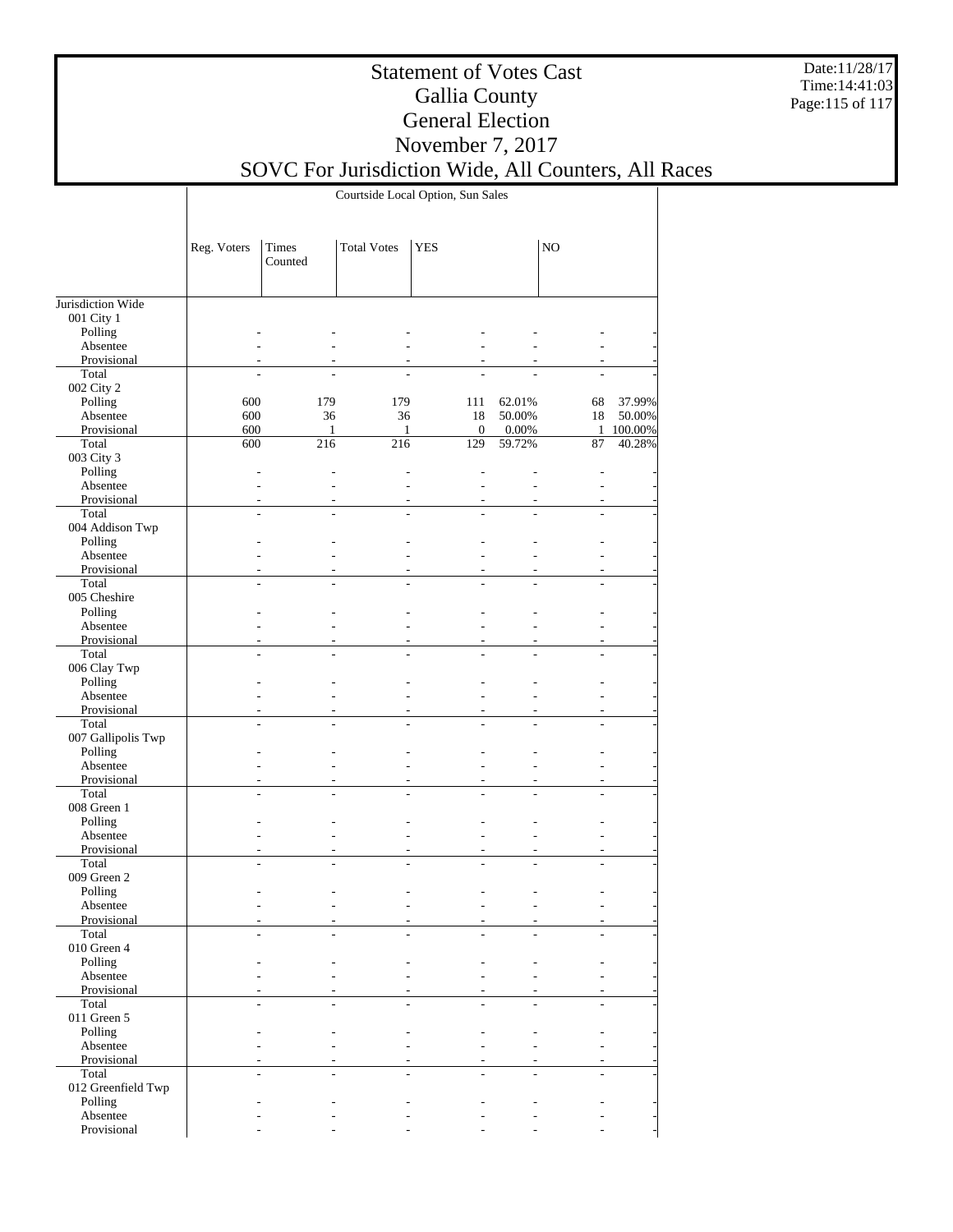Date:11/28/17 Time:14:41:03 Page:116 of 117

### Statement of Votes Cast Gallia County General Election November 7, 2017

# SOVC For Jurisdiction Wide, All Counters, All Races

Courtside Local Option, Sun Sales

|                             | Reg. Voters | Times<br>Counted                 | <b>Total Votes</b> | <b>YES</b> |                                            | NO             |  |
|-----------------------------|-------------|----------------------------------|--------------------|------------|--------------------------------------------|----------------|--|
|                             |             |                                  |                    |            |                                            |                |  |
| Total                       |             | $\overline{a}$<br>$\overline{a}$ |                    |            | $\overline{\phantom{a}}$<br>$\sim$         |                |  |
| 013 Guyan Pct               |             |                                  |                    |            |                                            |                |  |
| Polling                     |             |                                  |                    |            |                                            |                |  |
| Absentee                    |             |                                  |                    |            |                                            |                |  |
| Provisional                 |             |                                  |                    |            |                                            |                |  |
| Total                       |             | L                                |                    |            |                                            |                |  |
| 014 Guyan Twp               |             |                                  |                    |            |                                            |                |  |
| Polling                     |             |                                  |                    |            |                                            |                |  |
| Absentee                    |             |                                  |                    |            | L.                                         |                |  |
| Provisional                 |             |                                  |                    |            | $\overline{a}$<br>$\overline{a}$           |                |  |
| Total                       |             | L,                               |                    |            |                                            |                |  |
| 015 Harrison Twp<br>Polling |             |                                  |                    |            |                                            |                |  |
| Absentee                    |             |                                  |                    |            | $\overline{a}$                             |                |  |
| Provisional                 |             |                                  |                    |            | L,                                         |                |  |
| Total                       |             | $\overline{a}$<br>$\overline{a}$ | $\overline{a}$     |            | $\overline{a}$<br>$\overline{a}$           | ÷.             |  |
| 016 Huntington Twp          |             |                                  |                    |            |                                            |                |  |
| Polling                     |             |                                  |                    |            |                                            |                |  |
| Absentee                    |             |                                  |                    |            | L,                                         |                |  |
| Provisional                 |             |                                  |                    |            | $\overline{a}$                             |                |  |
| Total                       |             | $\overline{a}$<br>$\overline{a}$ |                    |            | ÷.<br>L.                                   | L.             |  |
| 017 Morgan Twp              |             |                                  |                    |            |                                            |                |  |
| Polling                     |             |                                  |                    |            | L.                                         |                |  |
| Absentee                    |             |                                  |                    |            | $\overline{a}$                             |                |  |
| Provisional                 |             |                                  |                    |            |                                            |                |  |
| Total                       |             | L                                |                    |            | $\overline{a}$<br>L,                       |                |  |
| 018 Ohio Twp                |             |                                  |                    |            |                                            |                |  |
| Polling                     |             |                                  |                    |            |                                            |                |  |
| Absentee                    |             |                                  |                    |            | L.                                         |                |  |
| Provisional                 |             |                                  |                    |            | $\overline{a}$                             |                |  |
| Total                       |             | L                                |                    |            | $\overline{a}$                             |                |  |
| 019 Perry Twp               |             |                                  |                    |            |                                            |                |  |
| Polling<br>Absentee         |             |                                  |                    |            | $\overline{a}$                             |                |  |
| Provisional                 |             |                                  |                    |            | L,                                         |                |  |
| Total                       |             | $\overline{a}$<br>$\overline{a}$ | $\overline{a}$     |            | $\overline{a}$<br>$\overline{a}$           | $\overline{a}$ |  |
| 020 Centerville Pct         |             |                                  |                    |            |                                            |                |  |
| Polling                     |             |                                  |                    |            |                                            |                |  |
| Absentee                    |             |                                  |                    |            | L,                                         |                |  |
| Provisional                 |             | $\overline{a}$                   |                    |            | $\overline{a}$                             |                |  |
| Total                       |             | $\overline{a}$<br>L,             |                    |            | ÷.<br>L.                                   |                |  |
| 021 Raccoon Twp             |             |                                  |                    |            |                                            |                |  |
| Polling                     |             |                                  |                    |            |                                            |                |  |
| Absentee                    |             |                                  |                    |            |                                            |                |  |
| Provisional                 |             |                                  |                    |            |                                            |                |  |
| Total                       |             |                                  |                    |            |                                            |                |  |
| 022 Bidwell Pct             |             |                                  |                    |            |                                            |                |  |
| Polling                     |             |                                  |                    |            |                                            |                |  |
| Absentee                    |             |                                  |                    |            |                                            |                |  |
| Provisional                 |             | $\overline{a}$<br>$\overline{a}$ | ÷.                 |            | $\overline{\phantom{a}}$<br>$\overline{a}$ | L.             |  |
| Total<br>023 Springfield 1  |             |                                  |                    |            |                                            |                |  |
| Polling                     |             |                                  |                    |            | $\overline{a}$                             |                |  |
| Absentee                    |             |                                  |                    |            | $\overline{a}$                             |                |  |
| Provisional                 |             |                                  |                    |            | $\overline{a}$                             |                |  |
| Total                       |             | $\overline{a}$<br>$\overline{a}$ | $\overline{a}$     |            | $\overline{a}$<br>$\overline{a}$           | L.             |  |
| 024 Springfield 2           |             |                                  |                    |            |                                            |                |  |
| Polling                     |             |                                  |                    |            |                                            |                |  |
| Absentee                    |             |                                  |                    |            |                                            |                |  |
| Provisional                 |             |                                  |                    |            |                                            |                |  |